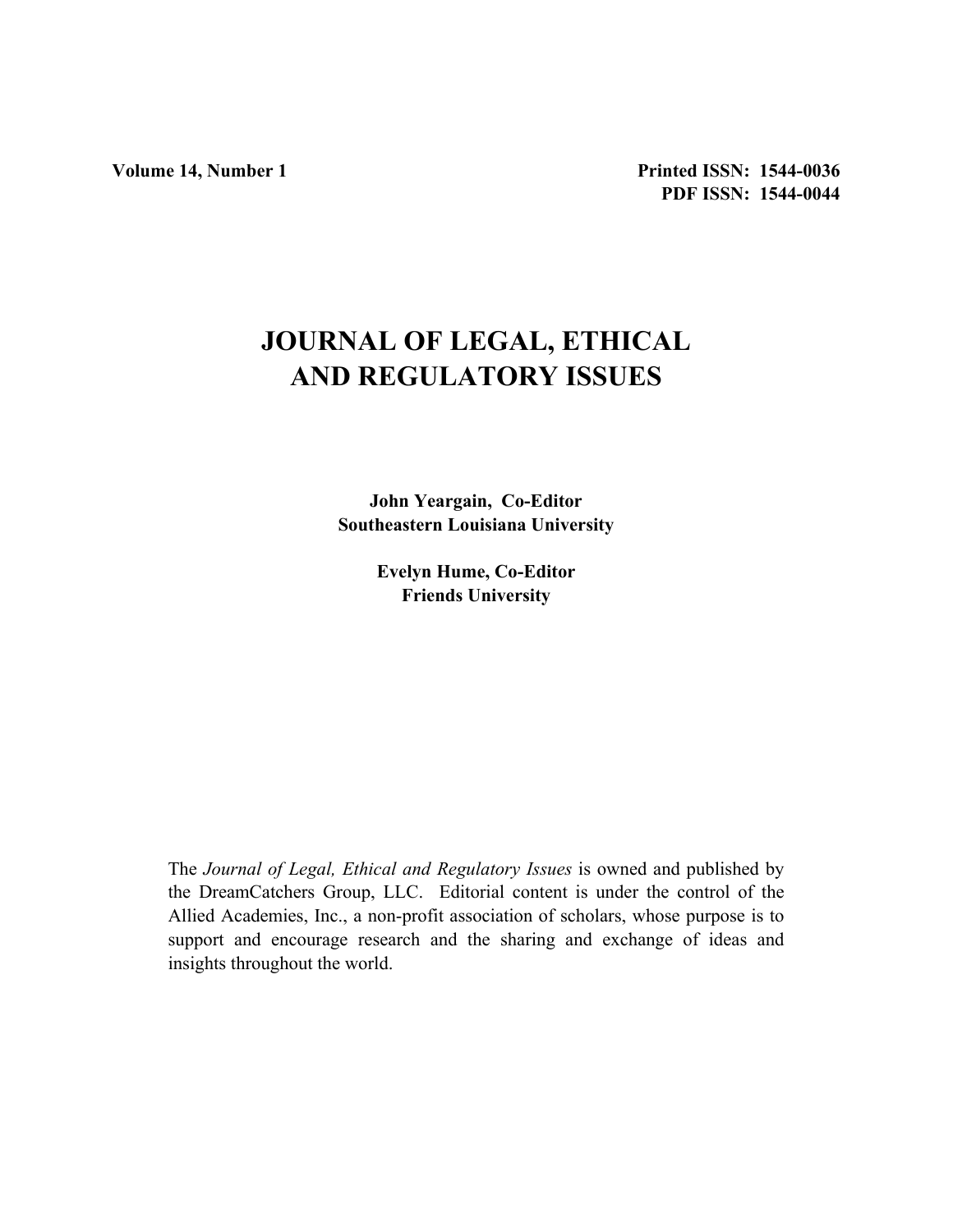Authors execute a publication permission agreement and assume all liabilities. Neither the DreamCatchers Group nor Allied Academies is responsible for the content of the individual manuscripts. Any omissions or errors are the sole responsibility of the authors. The Editorial Board is responsible for the selection of manuscripts for publication from among those submitted for consideration. The Publishers accept final manuscripts in digital form and make adjustments solely for the purposes of pagination and organization.

The *Journal of Legal, Ethical and Regulatory Issues* is owned and published by the DreamCatchers Group, LLC, PO Box 1708, Arden, NC 28704, USA. Those interested in communicating with the *Journal,* should contact the Executive Director of the Allied Academies at info@alliedacademies.org.

Copyright 2011 by the DreamCatchers Group, LLC, Arden NC, USA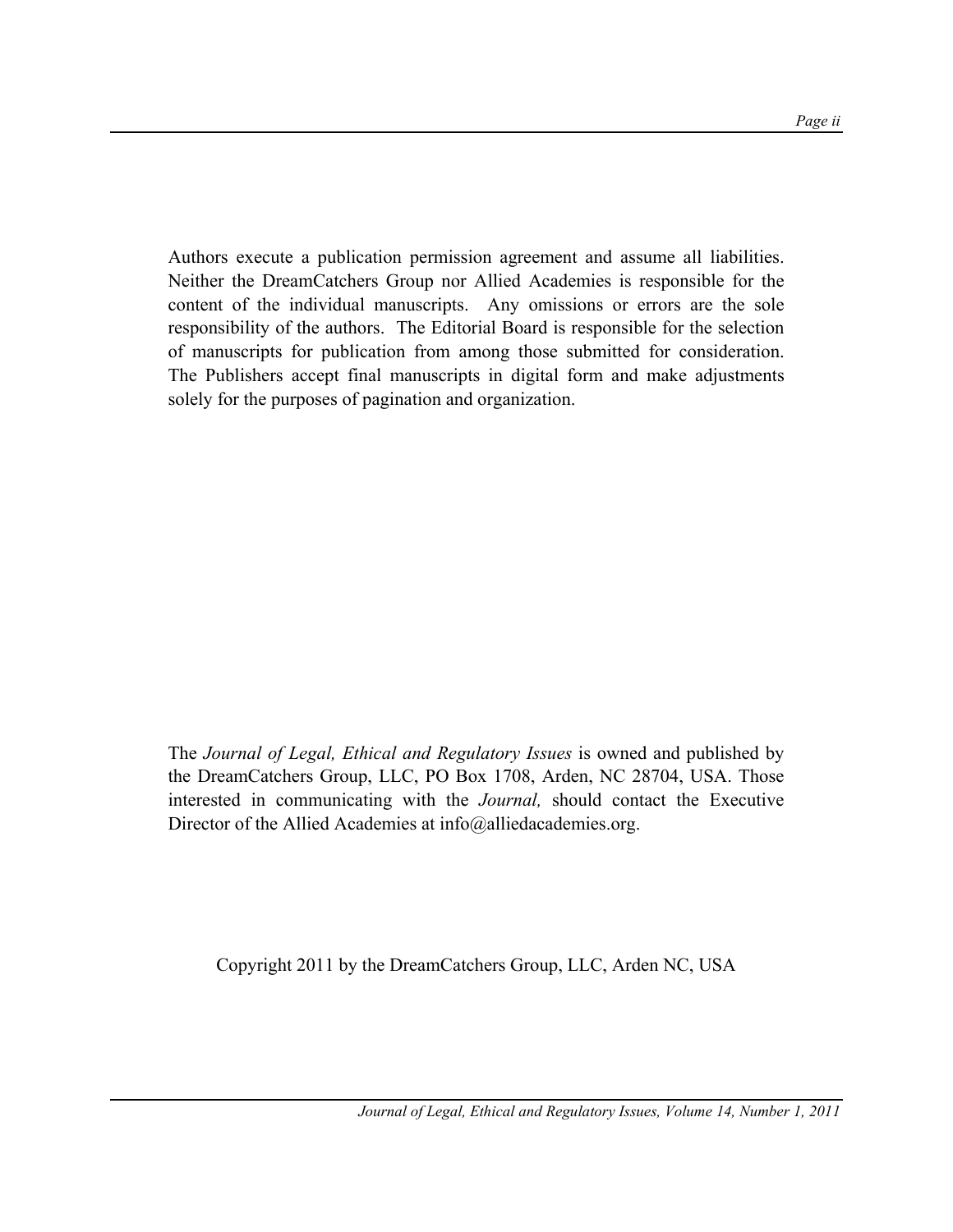## **EDITORIAL REVIEW BOARD**

David Arnesen Seattle University

Connie Rae Bateman University of North Dakota

Robert Cope Southeastern Louisiana University

J. Keaton Grubbs Stephen F. Austin State University

Taylor Klett Sam Houston State University

Marty Ludlum Oklahoma City Community College

Roselie McDevitt Fairfield University

Simon K. Medcalfe Augusta State University

Bruce D. Phillips NFIB Research Foundation

Thomas R. Tudor University of Arkansas at Little Rock

Brian Winrow Winona State University Stephanie Huneycutt Bardwell Christopher Newport University

Eugene Calvasina Southern University & A & M College Debbie DuFrene

Stephen F. Austin State University

Theresa Hrncir Southeastern Oklahoma State

Douglas L. Luke University of Texas at Dallas

Treba Marsh Stephen F. Austin State University

Sandra McKay Southeastern Louisiana University

D.J. Parker University of Washington - Tacoma

Daniel L Reynolds Middle Tennessee State University

Suzanne Pinac Ward University of Louisiana at Lafayette

Raymond Zimmermann The University of Texas at El Paso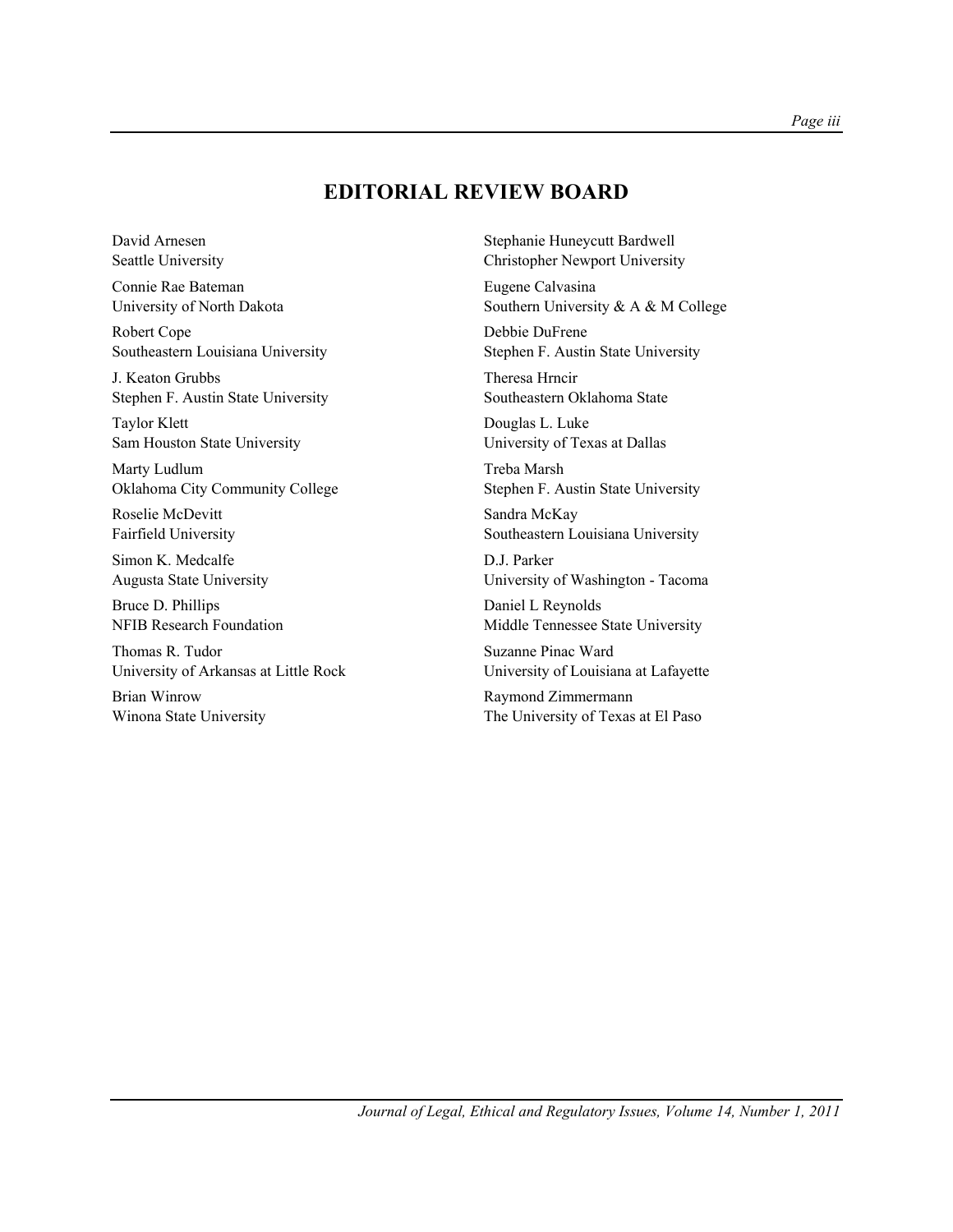## **TABLE OF CONTENTS**

| THE POWER OF RELIGION, UPBRINGING, CERTIFICATION,                 |  |
|-------------------------------------------------------------------|--|
|                                                                   |  |
| Reginald L. Bell, Prairie View A&M University                     |  |
| Wally Guyot, Fort Hays State University                           |  |
| Philip H. Martin, Fort Hays State University                      |  |
| Robert J. Meier, Fort Hays State University                       |  |
| AN ANALYSIS OF MARKETING AND ACCOUNTING EDUCATORS ETHICS          |  |
|                                                                   |  |
| Philip H. Siegel, Augusta State University                        |  |
| Pamela Z. Jackson, Augusta State University                       |  |
| CORPORATE CHARACTERISTICS AND THE DISCLOSURE OF EARNINGS          |  |
|                                                                   |  |
| Linda M. Lovata, Southern Illinois University Edwardsville        |  |
| Timothy S. Schoenecker, Southern Illinois University Edwardsville |  |
| Michael L. Costigan, Southern Illinois University Edwardsville    |  |
| PROTECTING RELIGION IN THE WORKPLACE? WHAT EMPLOYEES THINK  59    |  |
| Patricia Borstorff, Jacksonville State University                 |  |
| Kimber Arlington, Dallas, TX                                      |  |
| THE COST OF ARBITRATION: A DEFENSE TO THE ENFORCEABILITY OF       |  |
|                                                                   |  |
| Debra D. Burke, Western Carolina University                       |  |
| Devon M. Green, Western Carolina University                       |  |
|                                                                   |  |
| CHANGES IN ENFORCEMENT FOCUS COMING TO THE U. S. DEPARTMENT       |  |
|                                                                   |  |
| Gerald E. Calvasina, Southern Utah University                     |  |
| Richard V. Calvasina, University of West Florida                  |  |
| Eugene J. Calvasina, Southern University                          |  |
|                                                                   |  |

*Journal of Legal, Ethical and Regulatory Issues, Volume 14, Number 1, 2011*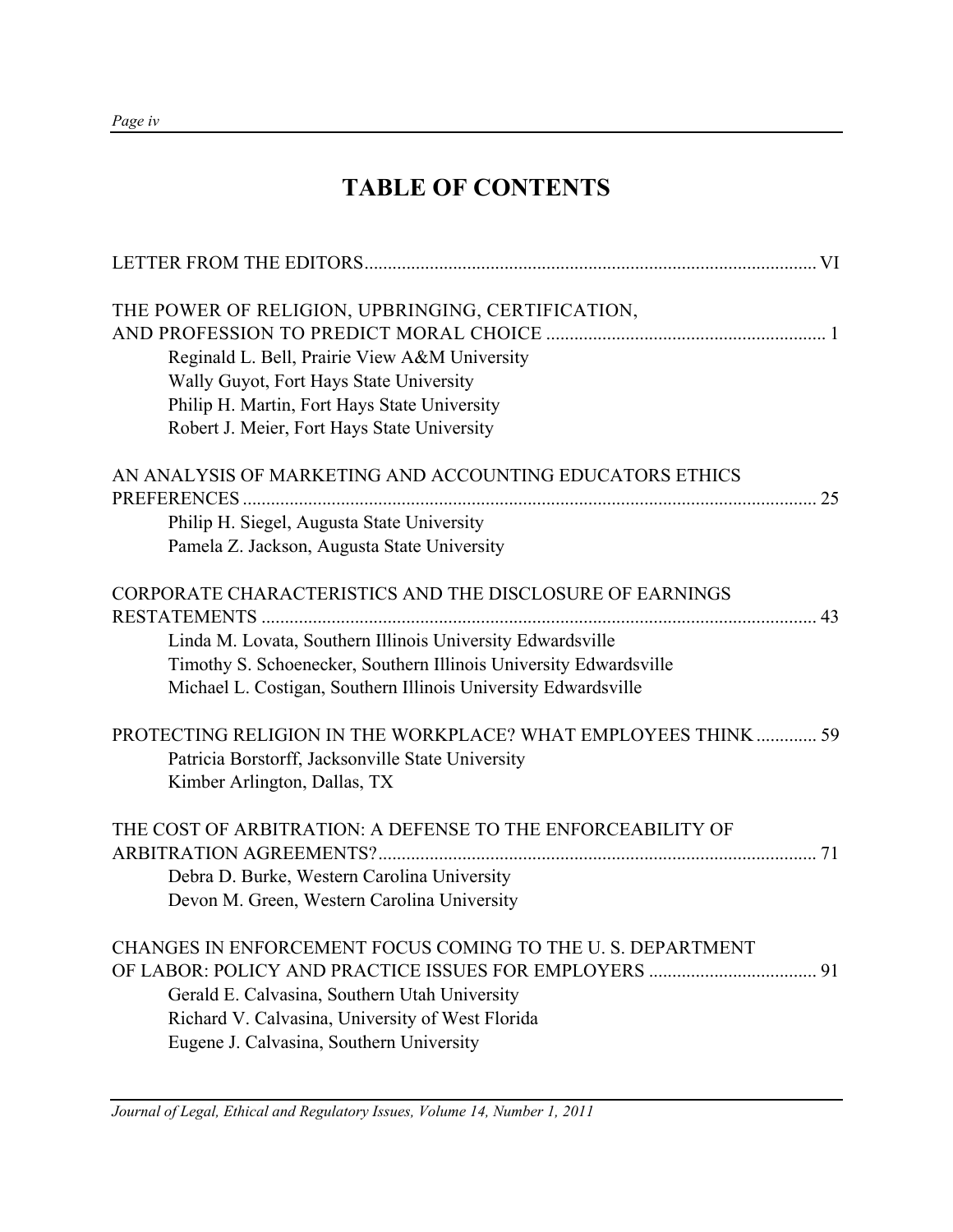| OUT WITH THE OLD; THE TERMINATION OF THE MIXED             |  |
|------------------------------------------------------------|--|
|                                                            |  |
| Brian P. Winrow Winona State University                    |  |
| Kevin Johnson Emporia State University                     |  |
| STUDENT ASSESSMENTS OF INFORMATION SYSTEMS RELATED ETHICAL |  |
|                                                            |  |
| James Morgan, Northern Arizona University                  |  |
| Gregory Neal, Northern Arizona University                  |  |
|                                                            |  |
| Laura Sullivan, Sam Houston State University               |  |
| Tommy <i>j.</i> Robertson, Sam Houston State University    |  |
| Diana B. Brown, Thompson, Coe, Cousins, & Irons            |  |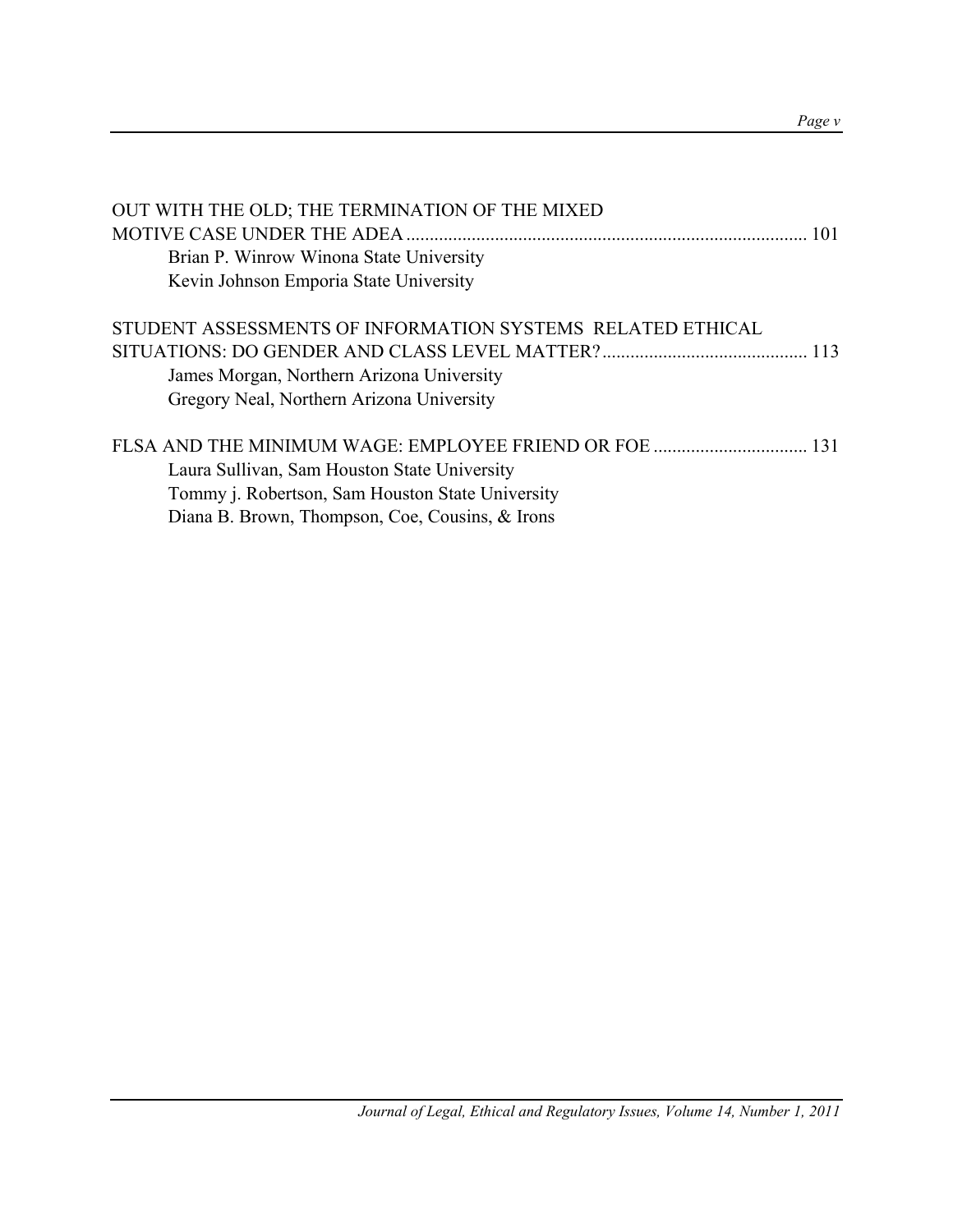# **LETTER FROM THE EDITORS**

 Welcome to the *Journal of Legal, Ethical and Regulatory Issues*. The *Journal* is owned and published by the DreamCatchers Group, LLC. The Editorial Board and the Editors are appointed by the Allied Academies, Inc., a non profit association of scholars whose purpose is to encourage and support the advancement and exchange of knowledge, understanding and teaching throughout the world. The *JLERI* is a principal vehicle for achieving the objectives of the organization. The editorial mission of this journal is to publish empirical and theoretical manuscripts which advance understanding of business law, ethics and the regulatory environment of business.

 Readers should note that our mission goes beyond studies involving business law or the effect of legislation on businesses and organizations. We are also interested in articles involving ethics. In addition, we invite articles exploring the regulatory environment in which we all exist. These include manuscripts exploring accounting regulations, governmental regulations, international trade regulations, etc., and their effect on businesses and organizations. Of course, we continue to be interested in articles exploring issues in business law.

 The articles contained in this volume have been double blind refereed. The acceptance rate, 25%, conforms to the Allied Academies' editorial policy.

 Please visit the Allied Academies' web page to learn how to submit manuscripts for review as well as to view details of forthcoming conferences. We invite your comments and suggestions at any time. Please send these to  $info@alliedacademies.org$ .

> John Yeargain Southeastern Louisiana University

> > Evelyn Hume Friends University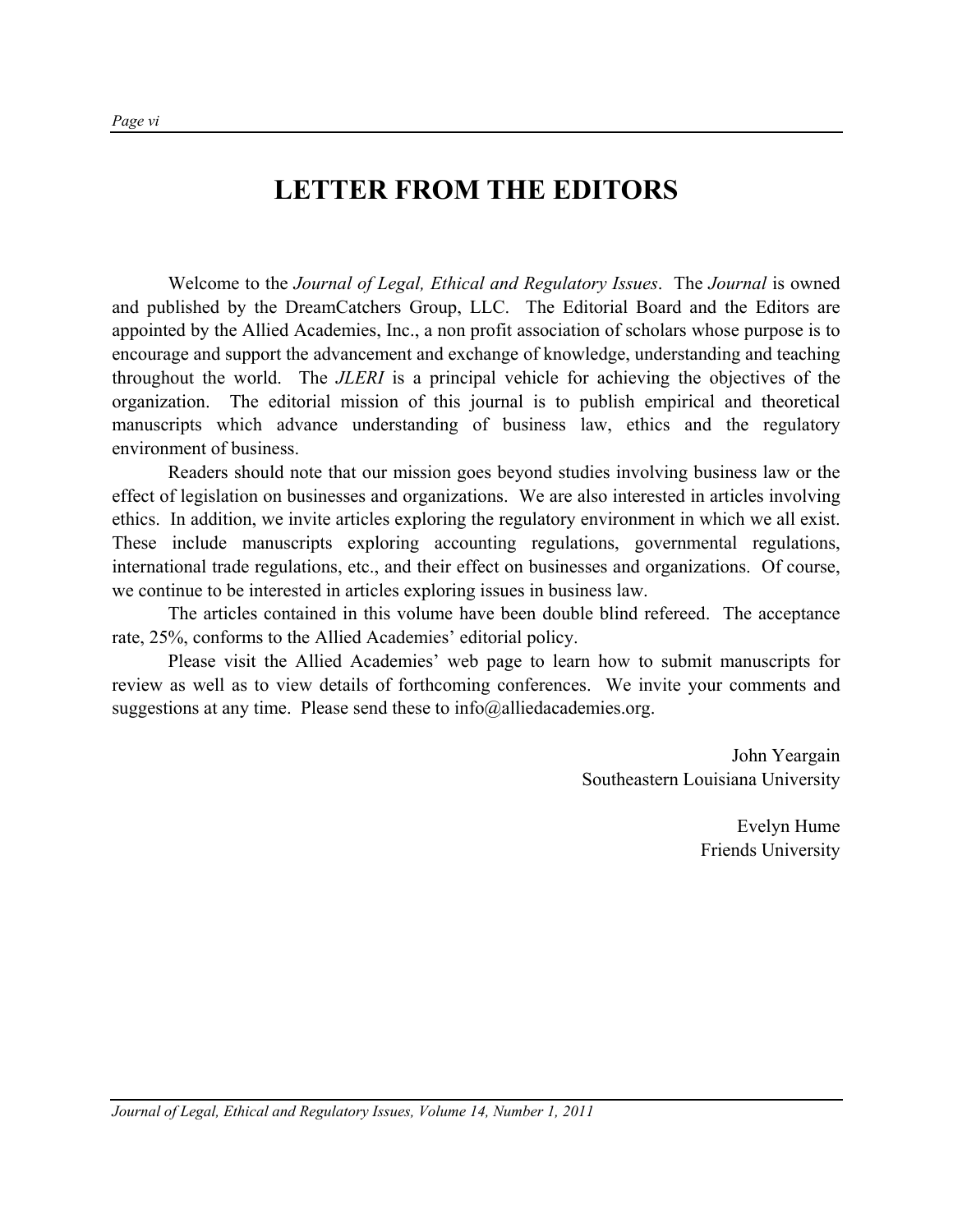## **THE POWER OF RELIGION, UPBRINGING, CERTIFICATION, AND PROFESSION TO PREDICT MORAL CHOICE**

## **Reginald L. Bell, Prairie View A&M University Wally Guyot, Fort Hays State University Philip H. Martin, Fort Hays State University Robert J. Meier, Fort Hays State University**

## **ABSTRACT**

*College students rated 13 likert-type moral choice items on a scale ranging from strongly disagree to strongly agree. Those items were hypothetical business decisions written in a manner as to approximate the various schools of thought on moral choice rooted in western philosophical thinking on ethical conduct. One hundred forty-seven midwestern university students from a college of business with an enrollment of 872, via core business courses, participated in the survey. Stepwise regression analyses revealed religion, upbringing, certification, and profession to be highly predictive of students' perceptions of their own moral choices (with p< .01 in several of the regression models).* 

### **INTRODUCTION**

 A drunk driver killed a surgeon's beloved family of three. Ironically, two years later that very driver lies on the surgeon's emergency room operating table in desperate need of medical assistance. How should the surgeon respond? A Catholic schoolgirl, pregnant and abandoned by her beloved, contemplates an abortion. What part will ethics and upbringing play in her ultimate decision? These dilemmas serve to illustrate situations where personal history and social traditions become part of an individual's philosophical and behavioral responses.

 Landesman (1985) describes the Socratic imperative as that of self-examination whose creed is "An unexamined life is not worth living." There are three main branches of philosophy, ethics, epistemology, and metaphysics. Of those branches, the central argument of the domain of ethics is not so much for what is but for what ought to be. Although no ethics definition will be universally appealing, there is agreement on how moral choice develops in young people.

 Children receive many lessons from their parents before they are able to mature into independent thinking adults. Furthermore, before children can develop unique philosophical ethics of their own and make moral choices they can live by, most of the right and wrong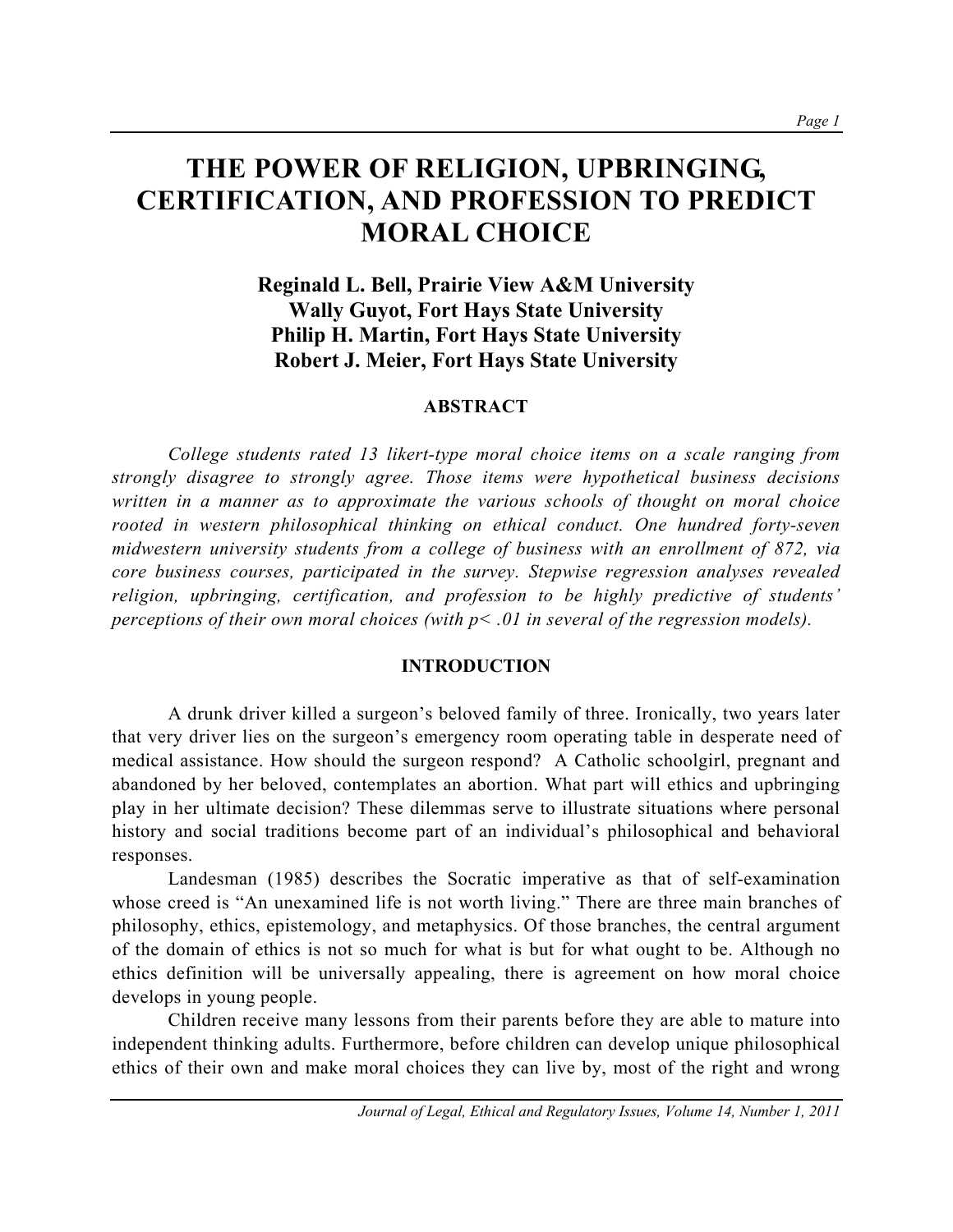decisions children make can be linked directly to parental teachings. Landesman (1985) calls this type of conscious reflection leading to a heightened awareness "philosophical ethics." As a result, a child's ethical precepts provide a reflexive approach to deal with and resolve everyday ethical dilemmas efficiently and effectively.

 In *The Social Construction of Reality*, Berger and Luckmann (1966) argue social knowledge shapes the child's first world view. A good summary of Berger and Luckmann's explanation of this world view can be found on a website called SocioSite:

For the children, especially in the early phase of their socialization into it, it *becomes the world. For the parents, it loses its playful quality and becomes "serious." For the children, the parentally transmitted world is not fully transparent. Since they had no part in shaping it, it confronts them as a given reality that, like nature, is opaque in places at least. (par. 12)* 

 Landesman (1985) argues habitual morality is sufficient as long as the mundane ethical dilemmas people encounter in everyday life can be resolved without any conscious reflection. Fortunately, most problems can be resolved habitually.

 What becomes problematic is when an unanticipated ethical dilemma cannot be easily resolved by these precepts or habits of moral choice. A conscious reflection is then required. Young adults often resolve (in a routine and unconscious effort) their issues of right and wrong choices by what philosophers refer to as habitual morality. Furthermore, even when parents have instilled the first world view into their children, these beliefs of right and wrong conduct may not suffice in situations where precepts cannot resolve the dilemma; therefore, a conscious reflection on what we think we know to be correct conduct is required. Business students of yesterday are now today's business leaders. The choices they make can be costly and adversely affect millions.

 The popular press has broad coverage on some of the most outrageous examples of moral turpitude. Unethical decision making and behavior within organizations has received increasing attention over the last decade. In the cover letter to the *2008 Report to the President: Corporate Fraud Task Force*, Mark Filip made the following statement:

*Since July 2002, the Department of Justice has obtained nearly 1,300 corporate fraud convictions. These figures include convictions of more than 200 chief executive officers and corporate presidents, more than 120 corporate vice presidents, and more than 50 chief financial officers. (p. iii)* 

 Recent examples of questionable business ethics include corporate scandals surrounding Bristol-Myers, Enron, Tyco International, World Com, Xerox, Bernard Madoff, Samuel Waksal, Martha Stewart, and ImClone Systems. A few CEOs of the aforementioned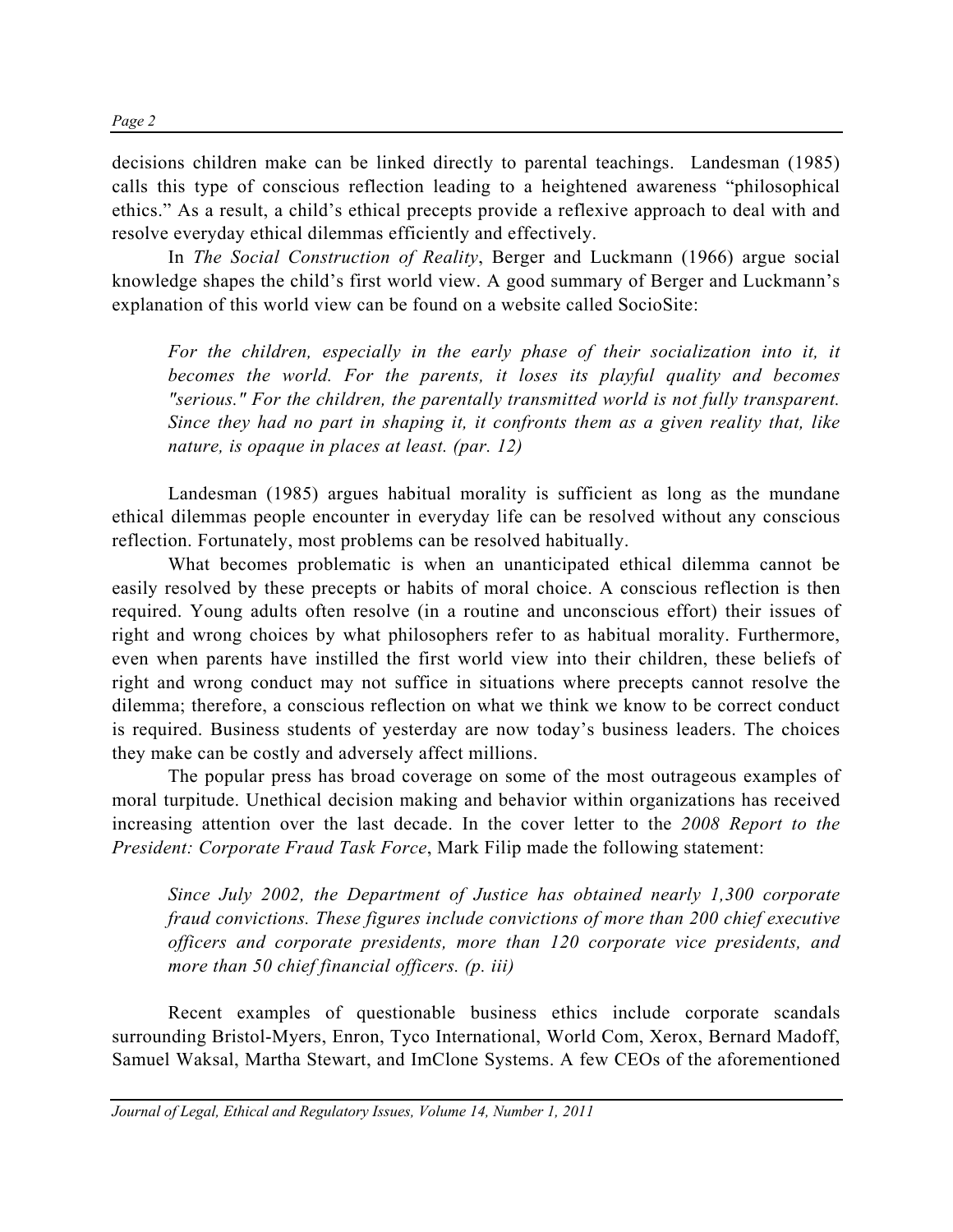corporations are now serving lengthy prison sentences for their corruption and contributions to erosion in public trust (www.forbes.com/2002/07/25/accountingtracker.html; www. businessweek.com/ap/financialnews/D97F6V8O1.htm; www.usdoj.gov/dag/cftf/corporate-fraud 2008.pdf).

 Moreover, a study by Elias (2004) shows corporate behavior is corollary to business students' perceptions on moral choice. Elias examined the effect of high-profile corporate bankruptcies on perception of corporate social responsibility. Undergraduate and graduate students rated the importance of corporate social responsibility on profitability, long-term success and short-term success, before and after high-profile bankruptcies. The results indicated that students, in general, perceived corporate social responsibility to be more important to profitability and long-term success of the firm and less important to short-term success after media publicity of corporate scandals. College students are often faced with localized ethical dilemmas they cannot habitually resolve; thus, they must reflect consciously on their precepts to make these moral choices.

 Given the ethical and legal lapses that occurred in this decade in the United States, it is increasingly important to know what types of variables are predictive of the moral choices these future business leaders perceive to be positively associated with ethical business decisions. If moral choice can be predicted by precepts that form the first world view, then a more concentrated form of training in these areas of philosophical ethics can be the focus of business ethics curricula. There are already dozens of studies that outline the questionable moral choices of college of business students; one in particular examines a propensity for cheating.

### **THIS STUDY'S PURPOSE**

 Premeaux (2005) surveyed students in Association to Advance Collegiate Schools of Business-International (AACSB) accredited Tier 1 and Tier 2 schools to assess attitudes about cheating. Tier 1 schools offer undergraduate, masters, and doctoral programs; Tier 2 schools offer undergraduate and masters programs. While cheating is fairly commonplace at Tier 1 and Tier 2 AACSB accredited business schools, some differences existed between Tier 1 and 2 students and their attitudes about cheating. Juniors and seniors were somewhat less likely to cheat than lower classmen. Business majors at Tier 2 schools were more likely to cheat than other majors. And, resident members of fraternities and sororities and those who drink alcohol frequently were more likely to cheat.

 It might be fair to surmise cheating on a college exam is similar in moral philosophy to cheating on an IRS tax return or lying on a mortgage application. Therefore, our purpose was to test some of these precept variables to determine of they are predictive of some of the basic problems of philosophy. We wanted to know if precepts could be used to predict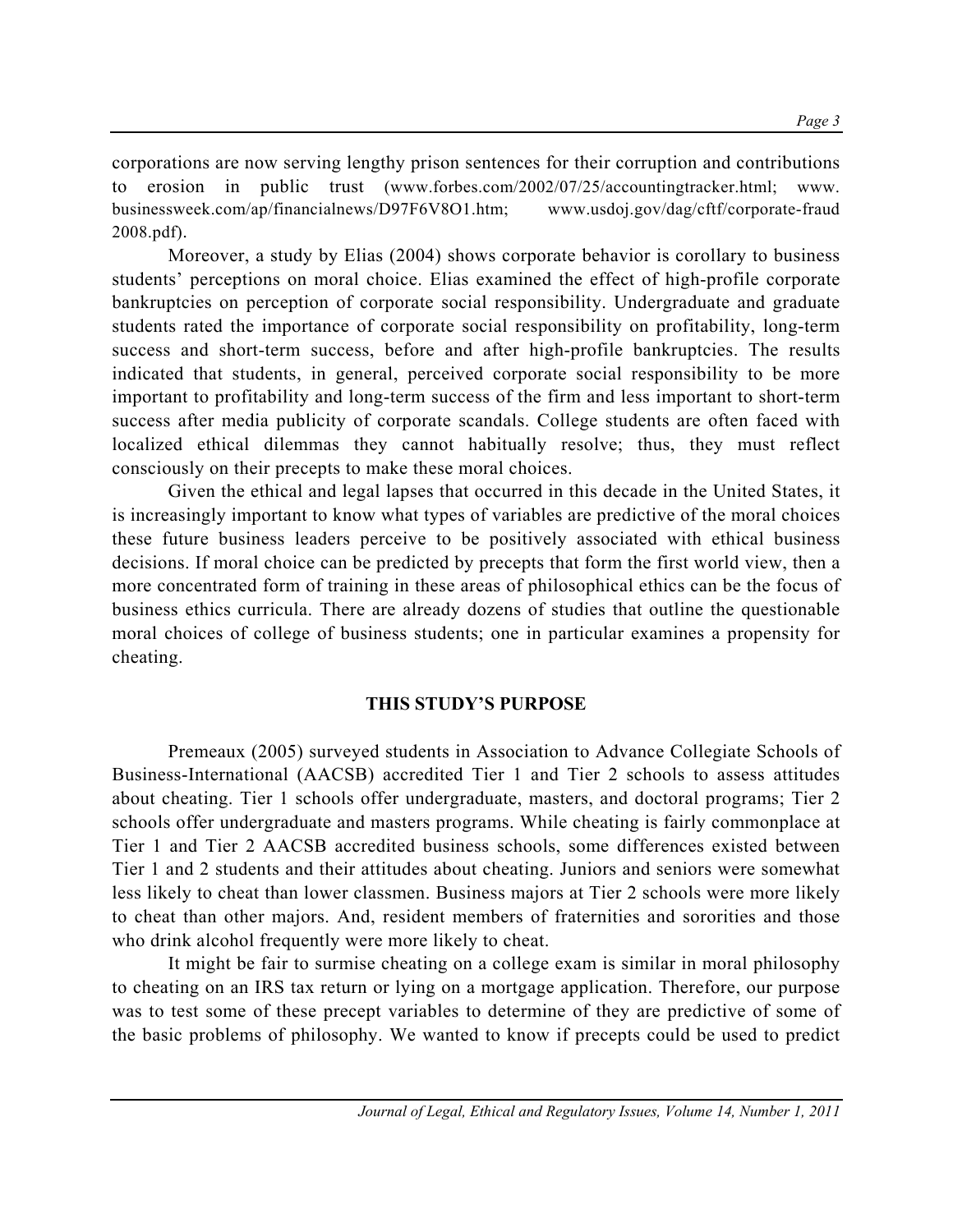moral choice among a group of college students. There is a great deal of theory to support our research purpose.

#### **UNDERLYING THEORY**

 Numerous studies have examined the relationship between gender and business ethics. However, these studies reported conflicting results as to whether or not men and women differ with regards to business ethics. One study (McCabe, Ingram, & Conway, 2006) found that when a multidimensional approach to gender was applied, results showed that expressive traits and egalitarian gender-role attitudes contributed to both men's and women's propensity to perceive questionable workplace behaviors as unethical. Emotions also play a role in perceptions of ethical conduct.

 Connelly, Helton-Fauth, and Mumford (2004) reported that positive and negative emotions classified as active emotions were more strongly related to interpersonallydirected ethical choices than to organizationally-directed choices; they also determined that passive emotions were less related to ethical choices than active emotions.

 Recent initiatives in business curricula have included emphases on global business and ethics. A study of Australian and Canadian students (Fisher, Woodbine, & Fullerton, 2003) found that students in both countries generally held high expectations for the behavior of business people and consumers.

 In a study of marketing goods on the Web by Sama and Shoaf (2002), four traditional ethical rationales that guide organizational decision making – utilitarianism, moral rights of man, distributive justice, and relativism – were applied to four moral dilemmas attributed to the proliferation of dot.com companies as they relate to consumer welfare. They found that ethical rationale in the New Media (e-commerce) is largely non-existent; and when it does exist, it is generally reactive and driven by utilitarian or relativistic reasoning. Students' perceptions are broad ranging as can be seen in the literature.

 Abdolmohammadi and Baker (2007) investigated the relationship between moral reasoning and plagiarism and found evidence of an inverse relationship between test scores measuring moral reasoning and levels of plagiarism. The authors found more plagiarism at the beginning of a semester than at the end and another inverse relationship between plagiarism and grade point average.

 While the use of the Internet has led to improved efficiency and effectiveness in teaching, it has also created an explosion in student plagiarism (Fialkoff & St. Lifer, 2002; Rimer, 2003). Given the proliferation of student plagiarism involving the Internet, Granitz and Loewy (2007) conducted a study to determine which theory students invoked when defending the act of plagiarism. The results indicated that students predominately invoked deontology, situational ethics, and Machiavellianism.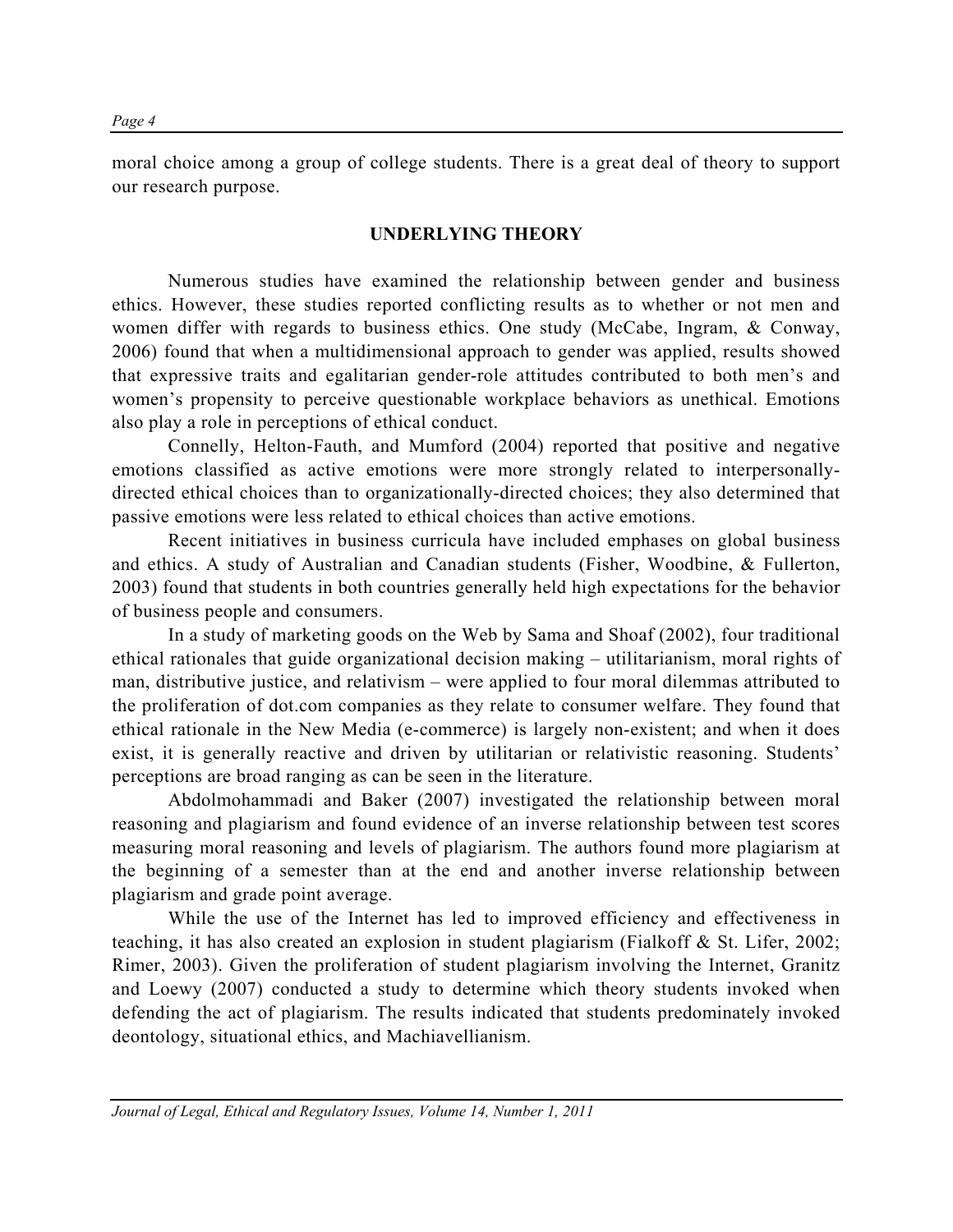*Page 5* 

 Mason (2006) conducted an exploratory study at one university to examine students' inclination to commit questionable academic behaviors. He found that students perceive academic dishonesty to be commonplace; in fact, slightly more than three-fifths of the respondents believed that other students engage in dishonest behaviors on a frequent or very frequent basis. Sixty percent of the respondents considered the dishonest behavior to be a "minor problem" or "not a problem." A third of the sampled students had witnessed academic dishonesty, but they chose not to inform the teacher; this statistic does not bode well for believing these future business people will actively pursue any type of whistleblowing activity when they observe dishonest behavior on the job.

 A study by Albaum and Peterson (2006) reported on a survey of undergraduate business students regarding certain general ethics-related attitudes and the degree of ethicality these students possessed. The findings revealed that female survey participants were slightly but significantly more ethically inclined than male survey participants. Survey participants who reported being very religious were slightly but significantly more ethically inclined than survey participants who were less religious.

 To examine the determinants of and difference between the ethical beliefs of two groups of Japanese students in religious and secular universities, a study was conducted by Rawwas, Swaidan, and Al-Khatib (2006). The analysis revealed that students of the Japanese religious university perceived that young, male, relativistic, and opportunist students tended to behave less ethically than did older, female, and idealistic students. Students of the Japanese secular university perceived that male, achievement-oriented, and opportunistic students tended to behave less ethically than did female and experienceoriented students. Opportunism was found to be one of the most important determinants in explaining misconduct. In addition, students of the Japanese secular university were somewhat more sensitive to academic dishonesty practices than were students of the Japanese religious university. The literature suggests common practices tend to be contradictory.

 In a longitudinal study by Andersson, Giacalone, and Jurkiewicz (2007), employees with a stronger sense of hope and gratitude were found to have greater sense of responsibility toward employee and societal issues. However, employee hope and gratitude did not affect a sense of responsibility toward economic, safety, and quality issues.

 Researchers Emerson, Conroy, and Stanley (2007) surveyed accounting practitioners and college students to determine how each group perceived a series of ethically charged vignettes. The researchers found no significance difference between the two groups. Accounting practitioners were, however, more accepting of vignettes involving physical harm to individuals and situations that were legal but ethically questionable.

 Even with all the publicity of ethical problems in American organizations, a study by Velthouse and Kandogan (2007) found that ethics is still considered one of the least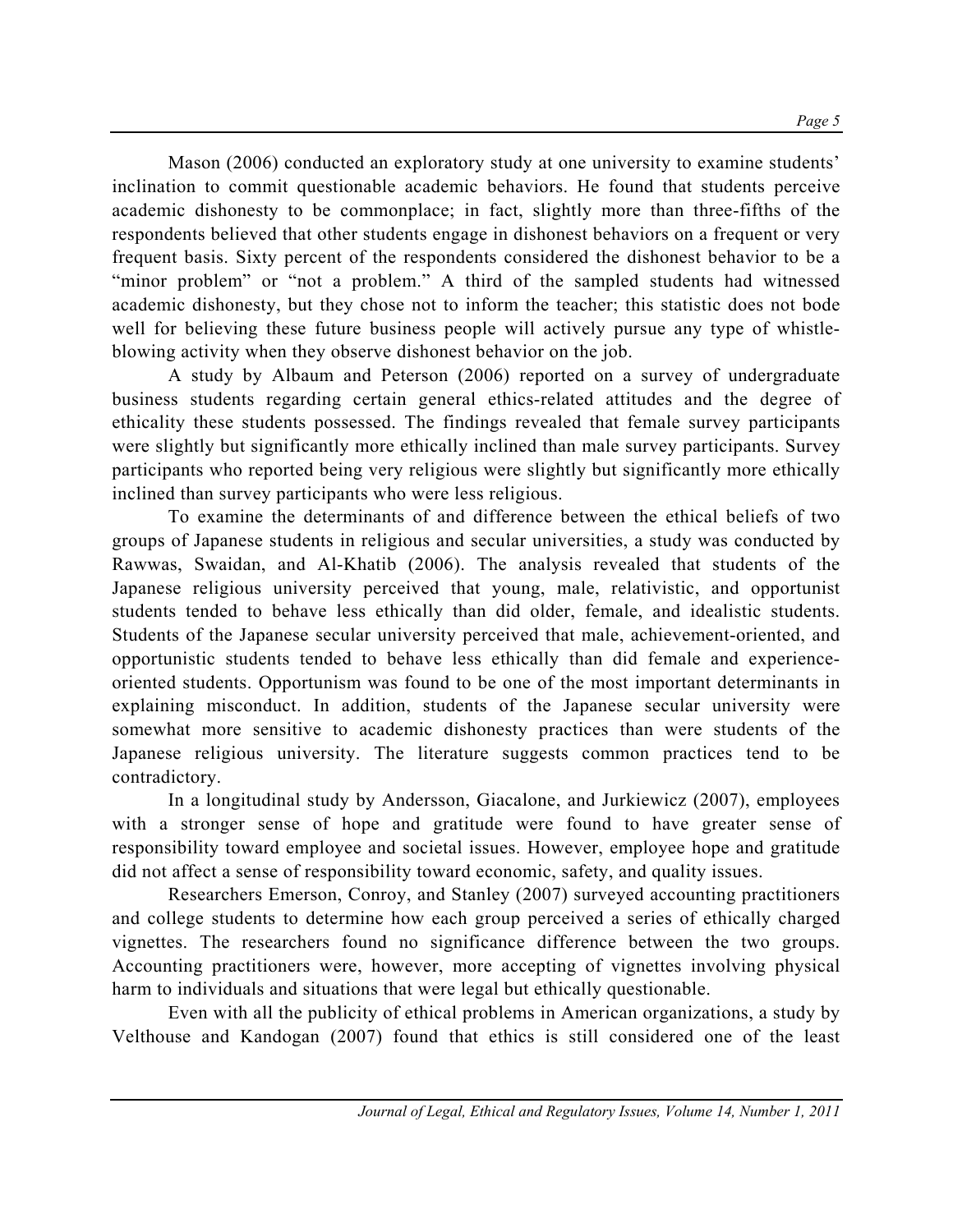important skill sets by managers. A more positive outlook, however, indicates that business students are less accepting of ethically questionable activities (Emerson & Conroy, 2004).

 While accounting students are well aware of the accounting scandals, they seemed to know considerably less about the accounting profession and its subfields (Comunale, Sexton, & Gara, 2006). In addition, these accounting students lowered their opinions of corporate management more than that of accountants. Communale, Sexton and Gara (2006) write, "These accounting students shifted the blame away from their own profession onto others" (p. 645). Interestingly, students who scored higher on the idealism scale tended to lower their opinions of accountants more than that of corporate managers. They also found that student gender was insignificant in predicting student opinions of accountants and corporate managers (Comunale, Sexton, & Gara, 2006).

 Although there is widespread agreement on the importance of ethics instruction in business education, there is no agreement on the best approach or timing of instruction. A study by Weber (2006) acknowledged the paucity of attention regarding the development of ethics programs within an academic environment and described in a case study how the Duquesne University School of Business attempted to introduce, integrate and promote its own ethics program. The paper traced the business school's attention to mission statements, curriculum development, ethics policy, program oversight, and outcome assessment. Six lessons learned were offered as suggestions for others seeking to develop and implement an ethics program in their school.

 Tyler and Tyler (2006) used J. O. Prochaska and DiClemente's transtheoretical model of change as the basis to develop a model of student readiness for learning about ethics. By focusing on student development, the Tyler and Tyler model suggested how to best sequence educational activities in ethics instruction. Extensive ideas for practical educational activities were presented for each of the four stages of student change. The four changes are precontemplation, contemplation, action, and maintenance.

 Comer and Vega (2006) presented a role-playing exercise to make the topic of whistle-blowing personally salient to undergraduates. In this exercise, students identify with the prospective whistle-blower, whose decision affects several stakeholders. The protagonist merely suspects her manager of stealing, until she hears concrete evidence of his thefts from her assistant manager, who does not want to take action. The exercise helps prepare students to decide how to act if they observe workplace wrongdoing, demonstrates that different ethical frameworks may point to different decisions, promotes examination of possible consequences of whistle-blowing, and highlights how organizational factors affect employees' behavior and the outcomes of their behavior. The ethical frameworks defined in the study are deontology and/or formulation, utilitarianism and/or teleology, and axiology and/or relationships.

 Libby, A. Agnello, and V. Agnello (2005) conducted a study to determine if an ethics course or courses help business students make better ethical decisions. They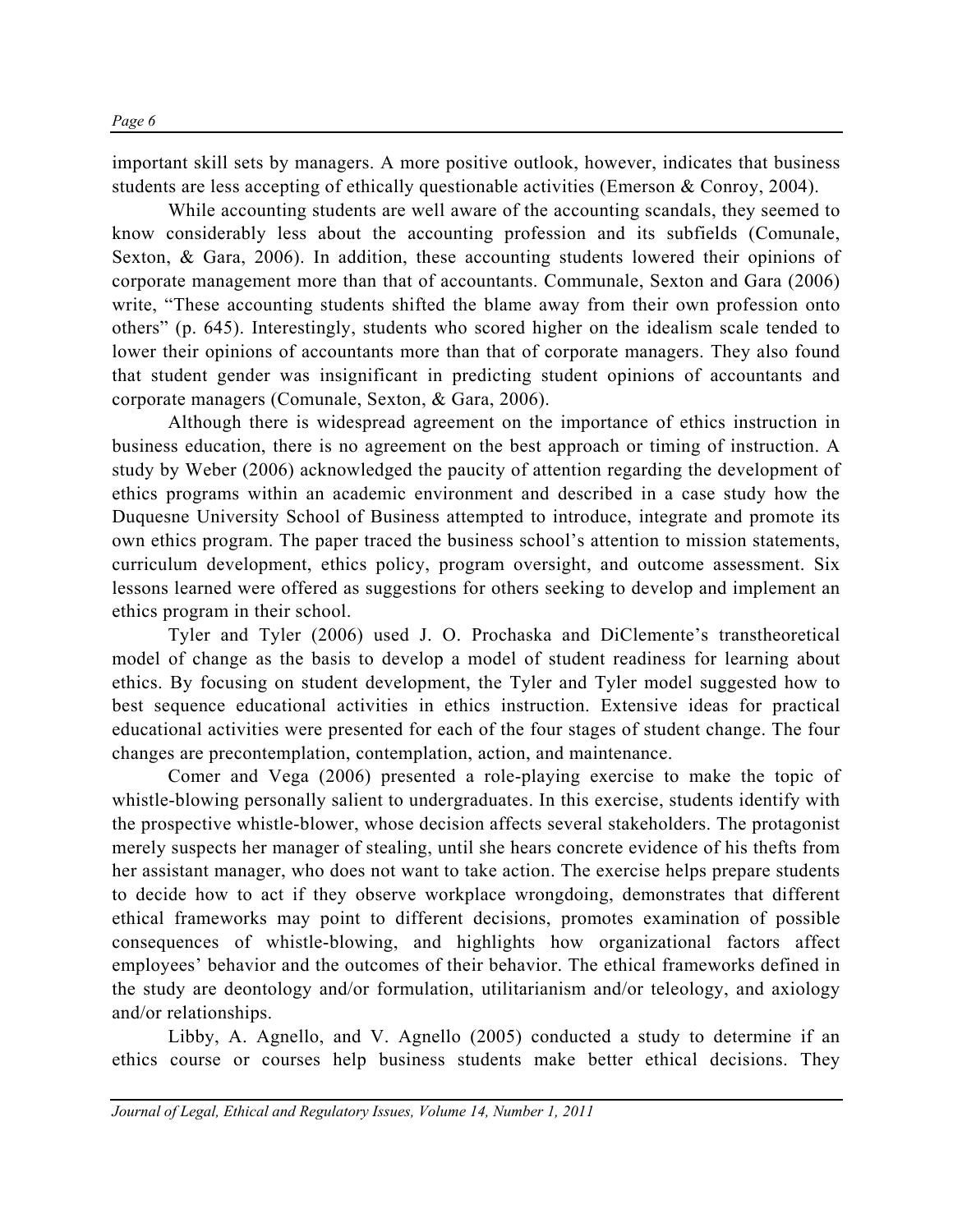compared students who had taken an ethics course with students who had not taken an ethics course. Each group of students responded to a series of ethical dilemmas. Interestingly, male students who had taken an ethics course made fewer ethical decisions than those who had not taken an ethics course; similar results have been found in other studies.

 A study by Luthar and Karri (2005) focused on the effects of individual characteristics and exposure to ethics education on perceptions of the linkage between organization ethical practices and business outcomes. They found that exposure to ethics in the curriculum had a significant impact on student perceptions of what should be the ideal linkages between organization ethical practices and business outcomes. Gender based differences were found with female students having a higher expectation regarding what should be the "ethics practices and business outcomes" link. Exposure to ethics in the curriculum had a positive moderating influence on the gender-based effects on perceptions of ideal ethical climate.

 In 1976 Maccoby developed an ethics profile instrument in which he categorized two general values for ethics as (1) heart values, which reflect the feeling aspects or qualities related to consciousness and (2) head values, which reflect the thinking aspects or qualities related to conceptualizations. Maccoby's instrumental value profile for managers was operationalized in a recent study of college students by Allen, Bacdayan, Kowalski and Roy (2005). The authors examined the impact of ethics training on business students. They found that college seniors were influenced less in their perceptions of the importance of instrumental values in comparison to freshmen. No significant difference was found between men and women in both the importance and reinforcement of the instrumental values examined in the study. The results of the study also do not support the idea that additional emphasis on ethics in textbooks and courses has had a significant effect.

 Another study of students at two major universities by Singhapakdi (2004) analyzed the relative influences of perceived ethical problems, perceived importance of ethics, idealism, relativism, and gender on ethical intention of students. The potential impacts of grade point average and education level of students were also investigated. The results revealed that perceived ethical problems and perceived importance of ethics had positive impacts on ethical intentions of students. There was an inverse relationship between relativism and ethical intention; however, there was no relationship between idealism and ethical intentions. Male students tended to be less ethical in their intention than female students. The findings also indicated that grade point average and educational level were not determinants of ethical intentions for students. Important implications for marketing education and for management ethics training programs were discussed.

 Therefore, our research purpose was to determine if a study of Midwestern University business students would result in findings that could help direct the focus of business ethics instruction. The two formal hypotheses are stated as follows: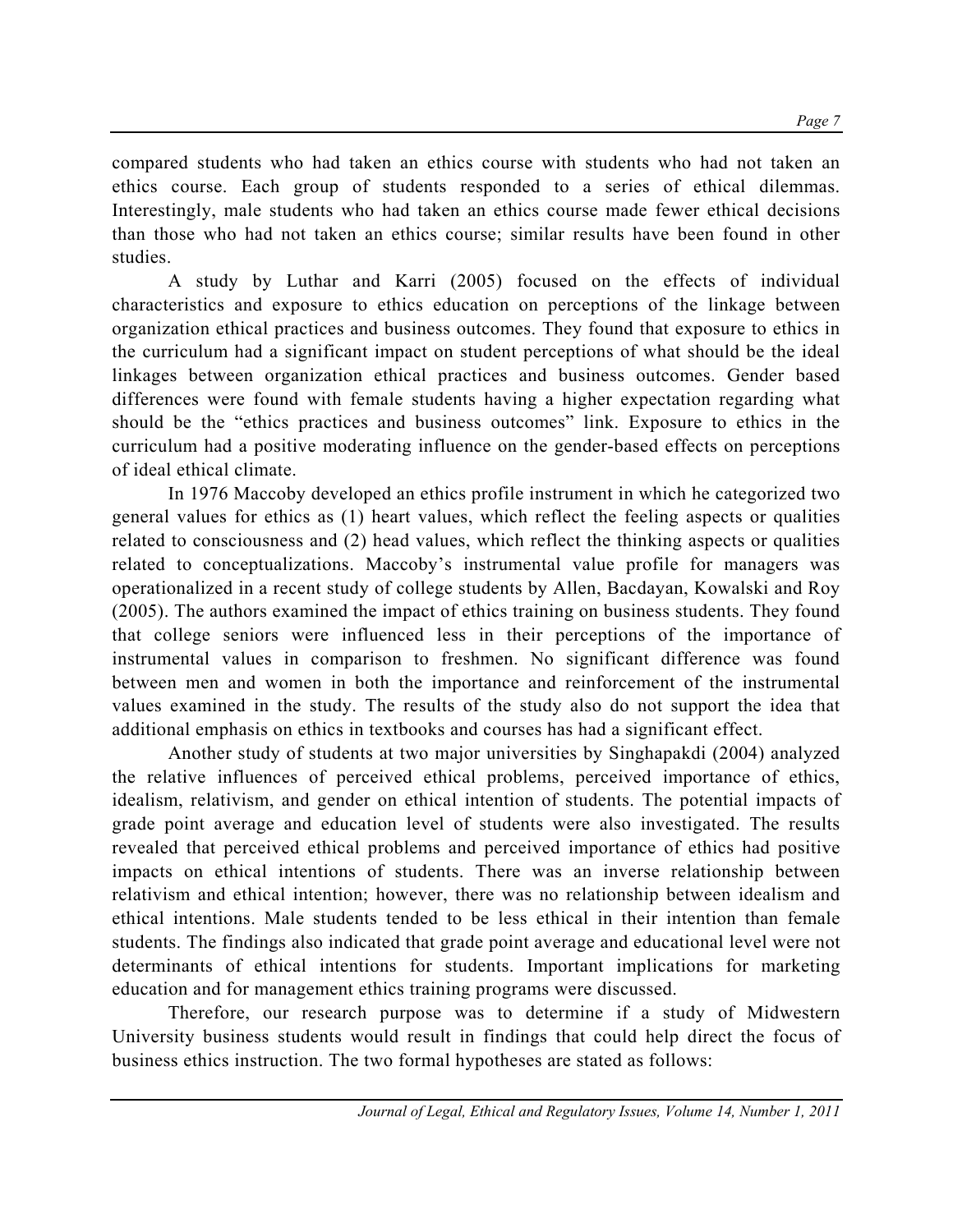- *Hypothesis 1: None of the world view social variables of rural college students are predictive of the four factors representing their perceptions (moral choices) of ethical business decisions.*
- *Hypothesis 2: There is no statistical difference among the means of rural college students' demographic variables (gender, age, major, and grade level) and any of the four factors representing their perceptions (moral choices) of ethical business decisions.*

### **METHODOLOGY**

#### **Survey, Sample and Descriptive Statistics**

 All policies regarding ethics on conducting human subjects research were followed. After requesting and receiving institutional permission to conduct this study, the survey asked rural university students to rate 13 scenario statements, from 1 to 5. Statements, means, and standard deviations consistent with western philosophical thinking (means-end, greater good, religious, etc.) are presented in Table 1.

 The survey was conducted at a rural Midwestern university from a population of 872 business students. There were 147 students sampled from the rural university business student population. Students responded to 13 survey items (on a five-point Likert-type scale). These items were written to be consistent with several schools of thought on ethical conduct, including the following: teleological and deontological ethics; hedonism and utilitarianism; Kant's "categorical imperative"; and Bentham's "felicific calculus." Students were also asked to report demographic information.

 The sample size of 147 was deemed large enough to approach a normal distribution. "The larger the sample size, the smaller the standard deviation of the sampling distribution" (Henry, 1990, p. 39). A 13 item instrument with a Likert-type scale  $(1 =$  strongly disagree, 5 = strongly agree) was used to assess rural students' perceptions of those items representing ethical decisions in business. The statistical analyses presented in this study were based on those 147 observations, which were assumed to be normally distributed. Since Albaum and Peterson (2006) and Rawwas, Swaidan, and Al-Khatib (2006) recently found significant differences on ethics between genders, testing this demographic variable was also of interest to us. A summary of demographic variables appears in Table 2.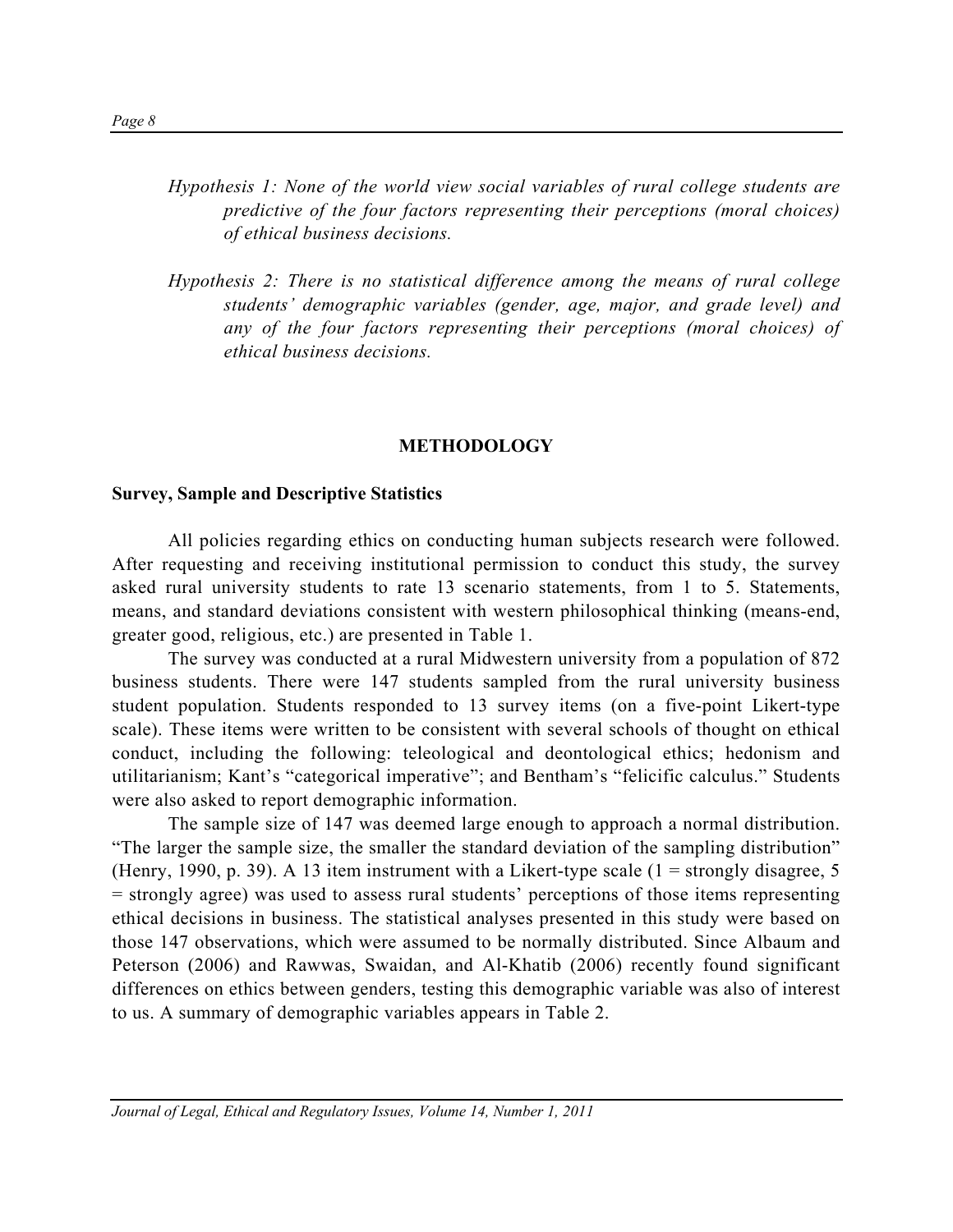| Table 1 - Moral Choice Statements with Means and Standard Deviations*                                                                            |             |  |  |  |
|--------------------------------------------------------------------------------------------------------------------------------------------------|-------------|--|--|--|
| <b>Thirteen Moral Choice Scenarios on Moral Choice</b><br>$Item(\#)$                                                                             | Mean (SD)   |  |  |  |
| All managers should feel confident they are right before making a decision that could hurt a subordinate<br>employee. (#1)                       | 4.28 (.999) |  |  |  |
| All managers should feel confident they are right prior to making a decision that could help a colleague. $(\#2)$                                | 4.24 (.790) |  |  |  |
| All managers should feel confident they are right prior to making a decision that could hurt a colleague. (#7)                                   | 4.19 (.902) |  |  |  |
| All managers should feel confident they are right prior to making a decision that could help a subordinate<br>employee. (#10)                    | 4.09 (.776) |  |  |  |
| Ethical managers know right from wrong. (#8)                                                                                                     | 4.02(.947)  |  |  |  |
| Business ethics requires managers to consider harm to others prior to actions they take. (#4)                                                    | 3.99(1.014) |  |  |  |
| The most ethical way to terminate a person's employment is to show facts, be direct and confrontational with<br>that person. $(\#3)$             | 3.85(1.113) |  |  |  |
| A firm should have proper procedures to protect its whistle-blowers. $(\#13)$                                                                    | 3.62(1.016) |  |  |  |
| As part of the team, I will whistle-blow on others' wrong doings. (#11)                                                                          | 3.28(1.071) |  |  |  |
| If necessary, an ethical manager could terminate 20 percent of their workforce if it means saving the<br>company. $(\#6)$                        | 3.11(1.014) |  |  |  |
| A whistle-blower should be rewarded for revealing unethical acts. $(\#12)$                                                                       | 2.94(1.061) |  |  |  |
| The most ethical way to terminate a person is to use a neutral party, such as human resources, to show facts<br>and confront the person. $(\#5)$ | 2.88(1.202) |  |  |  |
| The most ethical managers have some church or religious affiliation. $(\#9)$                                                                     | 2.85(1.071) |  |  |  |
| * denotes $1 =$ strongly disagree to $5 =$ strongly agree.                                                                                       |             |  |  |  |

#### **World View Variables**

 Since ethics might be defined as "what is and what ought to be," the social attributes that help shape students' world views along the philosophical lines of right and wrong choices can be construed to have some influence on the moral choices students might make in business; thus, social world view variables should be predictive of moral choice. Eleven world view variables were included on the survey instrument to help determine if these variables would be predictive of students' perceptions of their own moral choices on the hypothetical business decision scenarios they rated on a Likert-type scale. The survey included the following question to ascertain students' opinions as to the relationship of each of the independent social variables being positively associated with ethics:

Please indicate by checking any of the categories below that you view as positively associated with ethics:

Age; Income; Gender; Race; Education; Profession; College Major; Professional Licensure; Religious Affiliation; Upbringing; and/or Certificate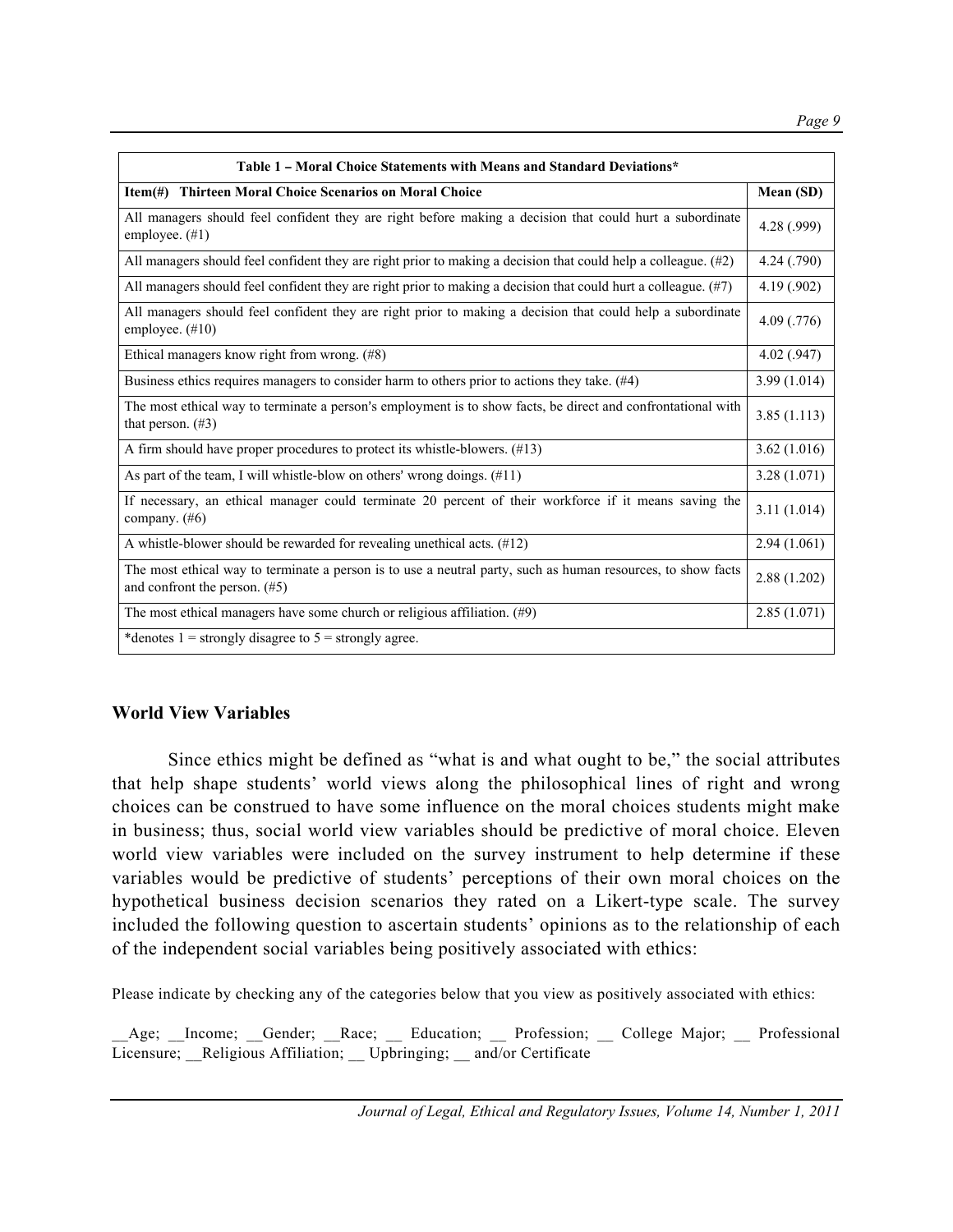*Page 10* 

 Table 3 shows the frequencies and percentages of the responses to these independent social variables. The 11items in Table 3 were then coded "1" if checked by a student and "0" if not checked by a student. Students could check any item that applied to moral choices they associated positively with ethics. These 11 items were naturally dummy coded, and were used in four stepwise multiple regression models as predictor variables. Prior to that, reliability of the scale was ascertained and deemed adequate.

| Table 2 - Summary of Demographic Variables |                       |                  |                  |  |  |
|--------------------------------------------|-----------------------|------------------|------------------|--|--|
| $N = 147$                                  | <b>Demographics</b>   | $\boldsymbol{N}$ | $\%$             |  |  |
|                                            | Female                | 76               | 52               |  |  |
| Gender                                     | Male                  | $71\,$           | 48               |  |  |
|                                            | Total                 | 147              | 100              |  |  |
|                                            | $<$ 20                | $\mathbf{0}$     | $\mathbf{0}$     |  |  |
|                                            | $20 - 25$             | $28\,$           | 19.0             |  |  |
|                                            | $26 - 30$             | $110\,$          | 74.8             |  |  |
| Age                                        | $31 - 35$             | $\overline{7}$   | 4.8              |  |  |
|                                            | $36 - 40$             | $\overline{2}$   | 1.4              |  |  |
|                                            | $\geq 40$             | $\overline{0}$   | $\boldsymbol{0}$ |  |  |
|                                            | Total                 | 147              | 100              |  |  |
|                                            | Freshman              | 8                | 5.4              |  |  |
|                                            | Sophomore             | 36               | 24.5             |  |  |
| Grade Level                                | Junior                | $70\,$           | 47.6             |  |  |
|                                            | Senior                | 30               | 20.4             |  |  |
|                                            | Graduate              | $\overline{3}$   | 2.0              |  |  |
|                                            | Total                 | 147              | 100              |  |  |
|                                            | Accounting            | 39               | 26.5             |  |  |
|                                            | Management            | 29               | 19.7             |  |  |
| Majors                                     | Finance               | 13               | 8.8              |  |  |
|                                            | <b>MIS</b>            | 5                | 3.4              |  |  |
|                                            | Marketing             | 6                | 4.1              |  |  |
|                                            | Others                | 49               | 33.3             |  |  |
|                                            | <b>Business Comm.</b> | 6                | 4.1              |  |  |
| Total                                      |                       | 147              | 100              |  |  |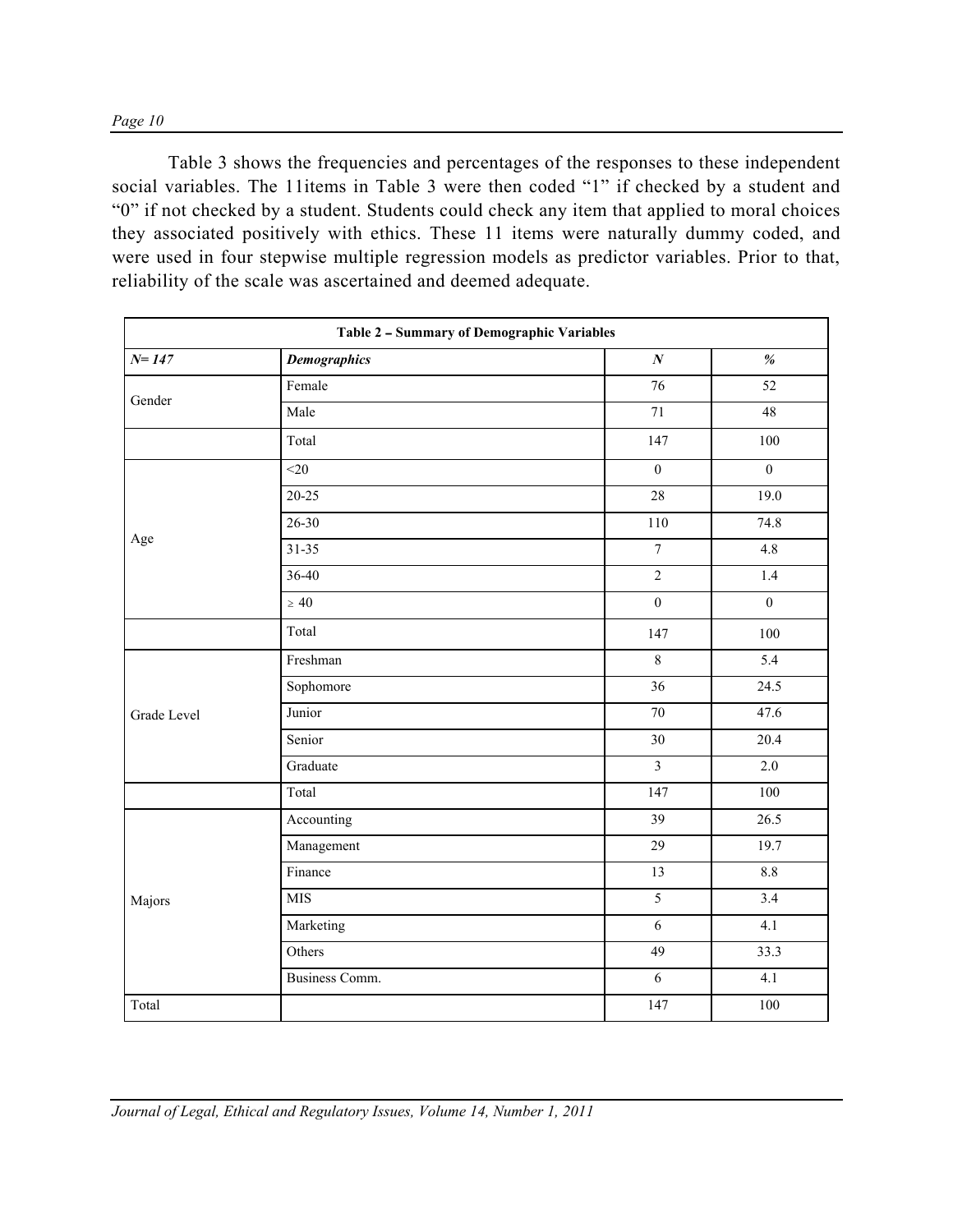| Table 3 -- Summary of Yes Responses to Variables being Positively Associated with Ethics by Gender |            |                                          |               |                   |               |                     |               |
|----------------------------------------------------------------------------------------------------|------------|------------------------------------------|---------------|-------------------|---------------|---------------------|---------------|
| Social<br>Variable                                                                                 | <b>SUM</b> | Yes, Positive Association<br>with Ethics | $\frac{0}{0}$ | Male<br>Frequency | $\frac{0}{0}$ | Female<br>Frequency | $\frac{0}{0}$ |
| Age                                                                                                | 147        | 66                                       | 44.9          | 29                | 43.9          | 37                  | 56.1          |
| Income                                                                                             | 147        | 27                                       | 18.4          | 15                | 55.6          | 12                  | 44.4          |
| Gender                                                                                             | 147        | 33                                       | 22.4          | 17                | 51.5          | 16                  | 48.5          |
| Race                                                                                               | 147        | 31                                       | 21.1          | 18                | 58.1          | 13                  | 41.9          |
| Education                                                                                          | 147        | 78                                       | 53.1          | 38                | 48.7          | 40                  | 51.3          |
| Profession                                                                                         | 147        | 84                                       | 57.1          | 42                | 50.0          | 42                  | 50.0          |
| College Major                                                                                      | 147        | 36                                       | 24.5          | 20                | 55.6          | 16                  | 44.4          |
| Prof. License                                                                                      | 147        | 52                                       | 35.4          | 24                | 46.2          | 28                  | 53.8          |
| Religious Affiliation                                                                              | 147        | 60                                       | 40.8          | 33                | 55.0          | 27                  | 45.0          |
| Upbringing                                                                                         | 147        | 93                                       | 63.3          | 45                | 48.4          | 48                  | 51.6          |
| Certification                                                                                      | 147        | 19                                       | 12.9          | 7                 | 36.8          | 12                  | 63.2          |

### **Reliability Test**

 Students' moral choices were measured with a 13 items Likert-type scale subsequently tested for reliability in SPSS 15.0 using a Cronbach's (1984) alpha. The initial scale reliability was .69. Item five was eliminated because if deleted the scale improved to 0.72, which exceeds the Nunnally (1978) criteria of 0.70 for an acceptable alpha. Item five reads as follows: "The most ethical way to terminate a person is to use a neutral party, such as human resources, to show facts and confront the person." The reliability improved when Item five was deleted; therefore, 12 items were used for further data analyses.

 In a recent study, Lance, Butts, and Michels (2006, p. 206) wrote: "Thus, our second point is that .80, and not .70 as has been attributed, appears to be Nunnally's recommended reliability standard for the majority of purposes cited in the organizational literature." Devellis (1991) says an alpha "between .70 and .80" is respectable (p. 85). Given the differences in the literature on an acceptable alpha, we moved forward with the data analysis based on the .72 alpha we obtained. A factor analysis was conducted after testing and accepting the 12 items instrument's alpha reliability.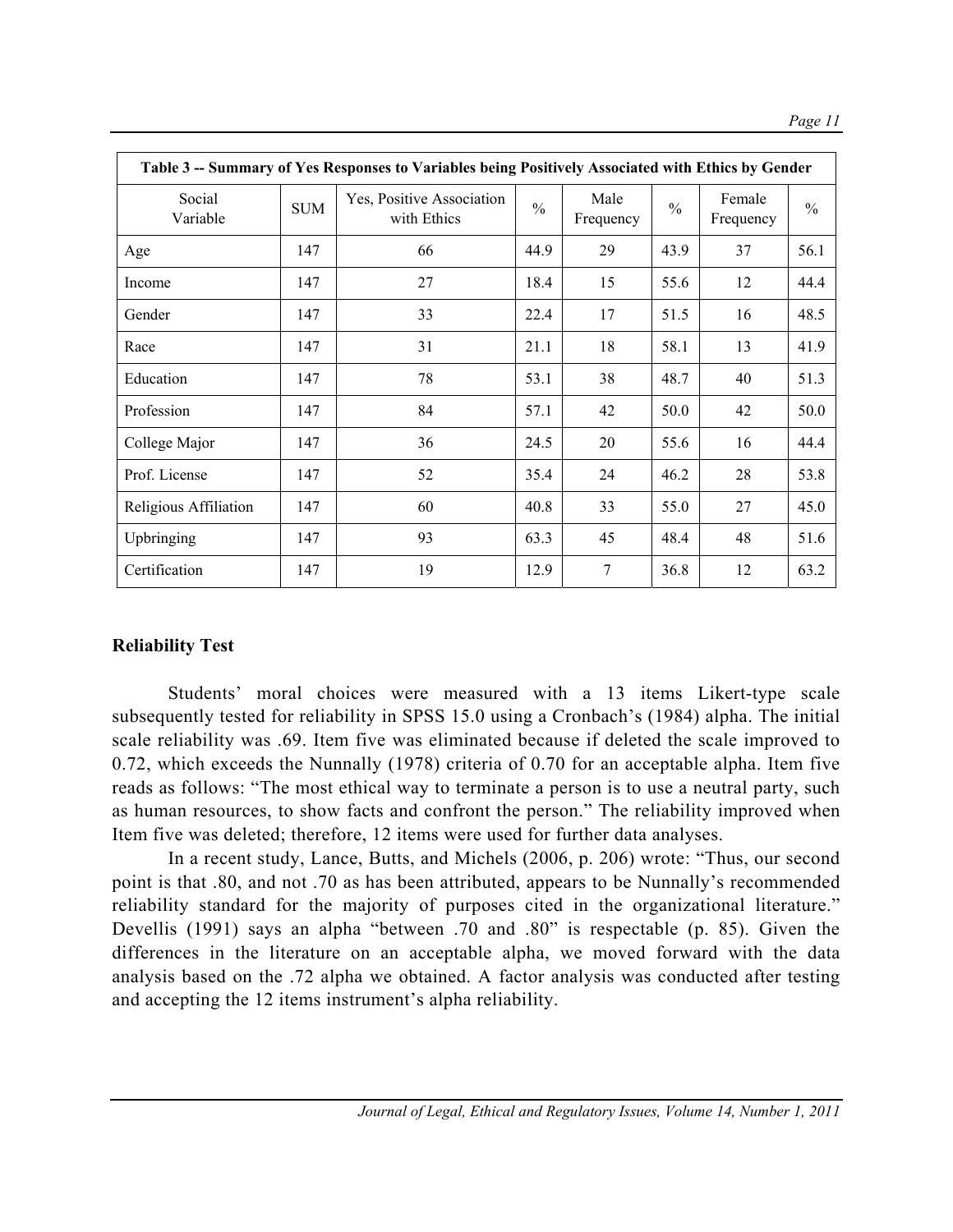#### **FACTOR ANALYSIS**

 Principal Component Analysis was used with Varimax Rotation to extract the four factors, as shown in Table 4. One hundred forty-seven students' responses to the 12 items measuring moral choice with the Likert-type scale were subjected to an un-rotated principal component analysis (in SPSS 15.0). Four factors explain 60.96% of variance after Rotation Sums of Squared Loadings (Factor  $1 = 24.17\%$ , Factor  $2 = 17.24\%$ , Factor  $3 = 10.38\%$ , and Factor  $4 = 9.17\%$ , respectively). A variable was said to load on a factor if it had a component loading of .40 or higher on that factor and less than .40 on any other factors (Devellis, 1991; Hatcher, 1994; Kachigan, 1991).

 Comparability between sample and population patterns could be a limitation concerning the adequacy of this study's sample size. Given the small sample size of 147, even with the 100% response rate from the sample of 872 students, evidence was found to support the use of factor analysis in this case. Guadagnoli and Velicer (1988) dealt directly with the relation of sample size to the stability of component patterns. The authors used a Monte Carlo procedure to vary sample size, number of variables, number of components, and component saturation in order to examine systematically the condition under which a sample component pattern becomes stable relative to the population. They determined that factor loadings of .60 or higher with at least four variable loadings per factor permit stability of the factor pattern regardless of sample size.

 Furthermore, in SPSS 15.0, the Kaiser-Meyer-Olkin (KMO) measure of sampling adequacy was .784, far exceeding the most conservative cutoff of .60. Currently found on Statnotes, a website dedicated to multivariate statistical analyses instruction, a write up on "sampling adequacy" for factor analysis was posted there:

"What is "sampling adequacy" and what is it used for? Measured by the Kaiser-Meyer-Olkin (KMO) statistics, sampling adequacy predicts if data are likely to factor well, based on correlation and partial correlation. In the old days of manual factor analysis, this was extremely useful. KMO can still be used, however, to assess which variables to drop from the model because they are too multicollinear. There is a KMO statistic for each individual variable, and their sum is the KMO overall statistic. KMO varies from 0 to 1.0 and KMO overall should be .60 or higher to proceed with factor analysis. If it is not, drop the indicator variables with the lowest individual KMO statistic values, until KMO overall rises above .60. (Some researchers use a more lenient .50 cut-off)."

[http://faculty.chass.ncsu.edu/garson/PA765/factor.htm#kmo]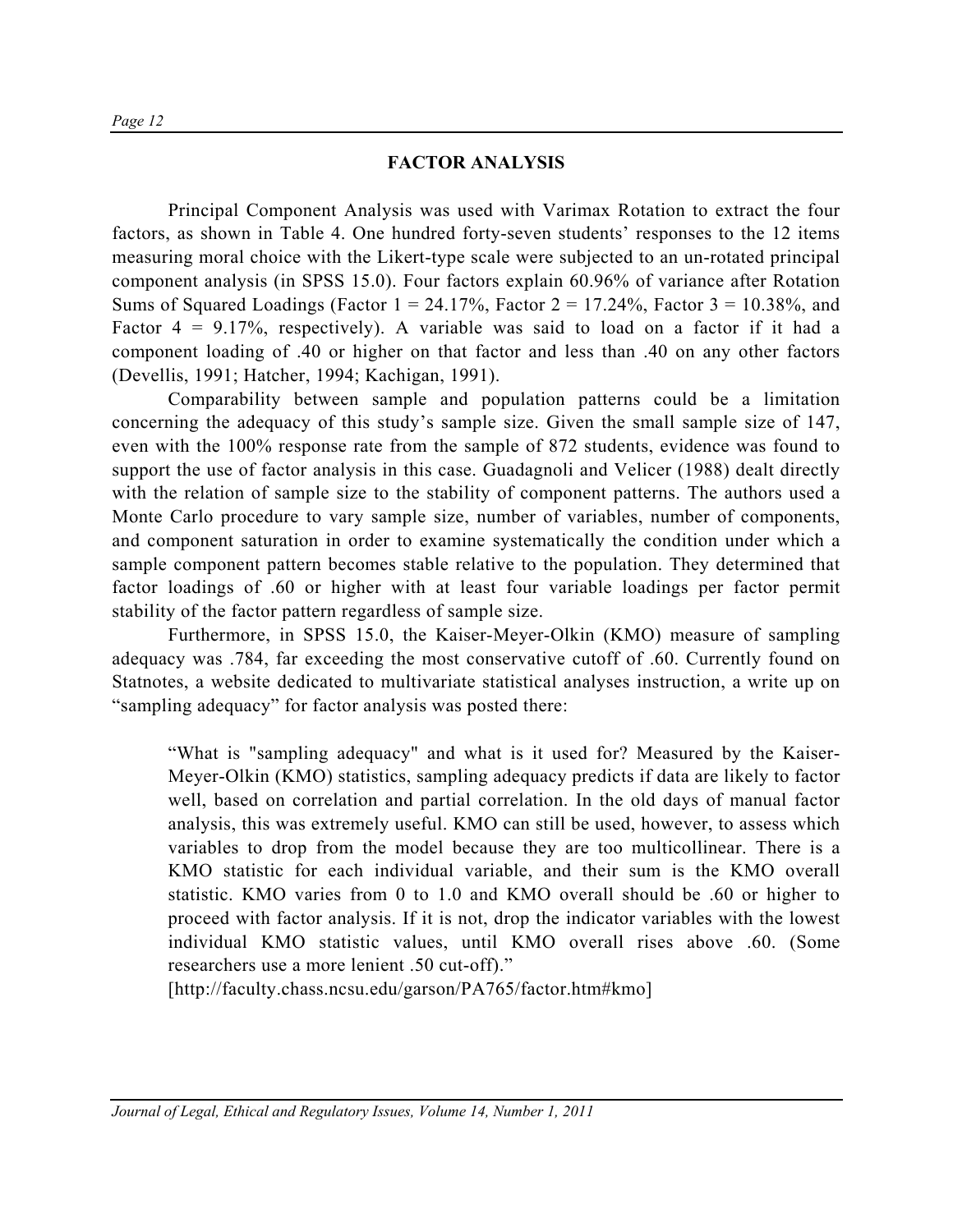| Table 4 -- Principal Component Factor Analysis of Ethical Business Decisions * |                                                                                                                                                 |         |         |         |                |  |
|--------------------------------------------------------------------------------|-------------------------------------------------------------------------------------------------------------------------------------------------|---------|---------|---------|----------------|--|
|                                                                                | <b>Scenario Statements Representing Moral Choices</b>                                                                                           |         |         |         |                |  |
| <b>Items</b>                                                                   | <b>FACTOR 1: Above All, Do No Harm</b>                                                                                                          | F1      | F2      | F3      | F <sub>4</sub> |  |
| S7                                                                             | All managers should feel confident they are right prior to making a decision<br>that could hurt a colleague.                                    | .821    | .060    | .200    | $-.042$        |  |
| <b>S10</b>                                                                     | All managers should feel confident they are right prior to making a decision<br>that could help a subordinate employee.                         | .817    | .163    | .002    | $-.021$        |  |
| <b>S2</b>                                                                      | All managers should feel confident they are right prior to making a decision<br>that could help a colleague.                                    | .755    | $-.001$ | $-.052$ | $-.040$        |  |
| S1                                                                             | All managers should feel confident they are right before making a decision<br>that could hurt a subordinate employee.                           | .724    | $-.015$ | .345    | .037           |  |
| <b>S4</b>                                                                      | Business ethics requires managers to consider harm to others prior to actions<br>they take.                                                     | .543    | .045    | $-127$  | .347           |  |
|                                                                                | <b>FACTOR 2: David vs. Goliath</b>                                                                                                              |         |         |         |                |  |
| <b>S13</b>                                                                     | A firm should have proper procedures to protect its whistle-blowers.                                                                            | .106    | .836    | .041    | $-.077$        |  |
| <b>S11</b>                                                                     | As part of the team, I will whistle-blow on others' wrong doings.                                                                               | .051    | .814    | .089    | $-.029$        |  |
| <b>S12</b>                                                                     | A whistle-blower should be rewarded for revealing unethical acts.                                                                               | .006    | .795    | .010    | .143           |  |
|                                                                                | <b>FACTOR 3: The Greater Good</b>                                                                                                               |         |         |         |                |  |
| <b>S6</b>                                                                      | If necessary, an ethical manager could terminate 20 percent of their<br>workforce if it means saving the company.                               | $-.025$ | .072    | .829    | $-.136$        |  |
| S <sub>8</sub>                                                                 | Ethical managers know right from wrong.                                                                                                         | .218    | .058    | .549    | .370           |  |
|                                                                                | <b>FACTOR 4: Self-Righteousness</b>                                                                                                             |         |         |         |                |  |
| S <sub>3</sub>                                                                 | The most ethical way to terminate a person's employment is to show facts, be<br>direct and confrontational with that person.                    | .238    | .114    | .138    | $-0.756$       |  |
| S <sub>9</sub>                                                                 | The most ethical managers have some church or religious affiliation.                                                                            | .227    | .148    | .225    | .469           |  |
|                                                                                | *Extraction Method: Principal Component Factoring. Rotation Method: Varimax with Kaiser Normalization; a Rotation<br>converged in 5 iterations. |         |         |         |                |  |

 The derived factors were indicative of the construct being measured. Therefore, each of the four derived factors represents one dimension of the construct—student perceptions of right and wrong business decisions, or, their moral choices.

 Factors 1, 2, 3, and 4 were subsequently labeled according to the nature of the language contained in components loading on each factor: Factor (1) Above All, Do No Harm, Factor (2) David vs. Goliath, Factor (3) The Greater Good and Factor (4) Self-Righteousness. To test null hypothesis 1 [world view predictor variables of college students are not predictive of any of the factors representing their perceptions of ethical business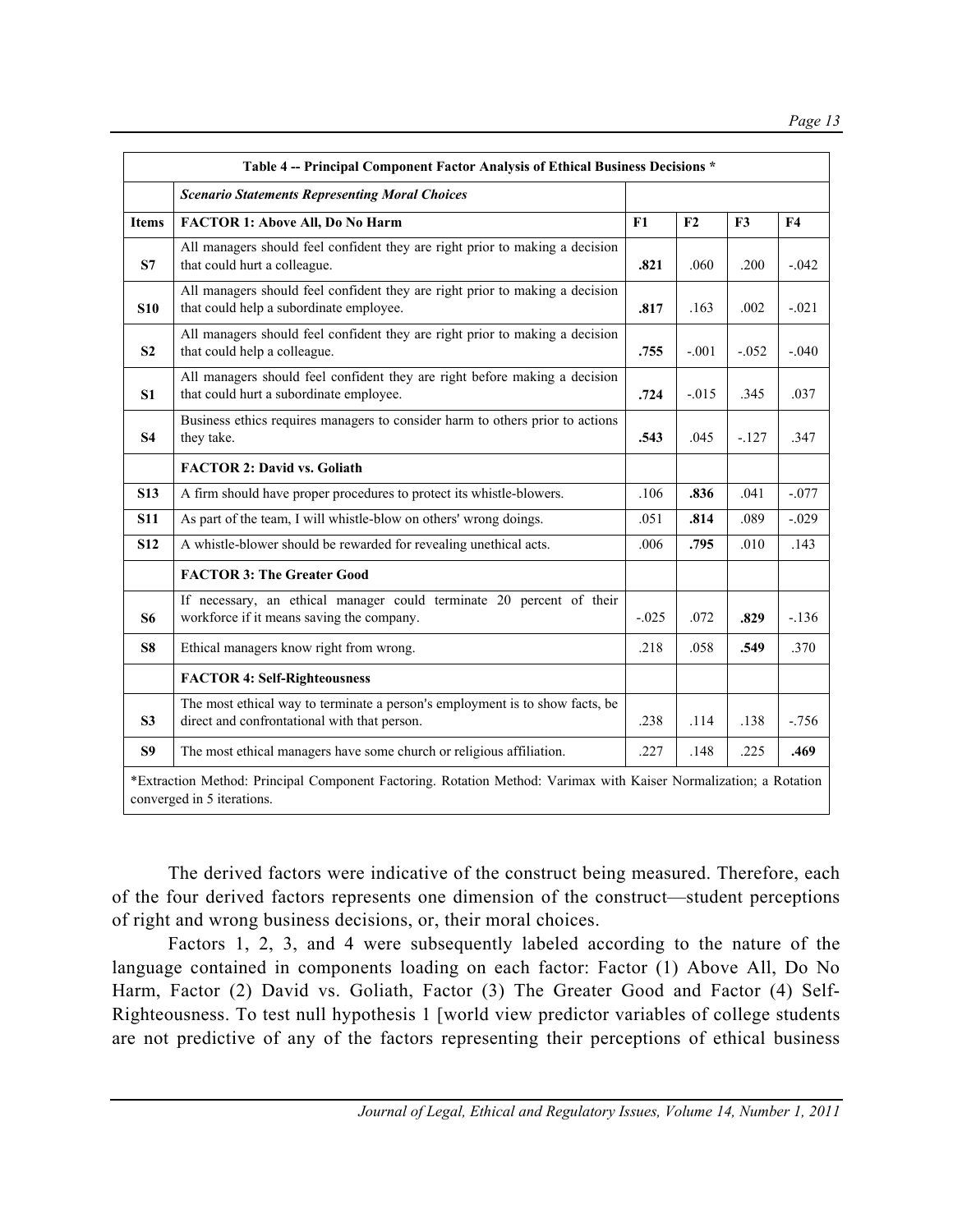decisions.], we ran the data in four separate regression models. Three regression analyses were significant with three factors.

#### **Stepwise Regression Models for Analyses**

 Stepwise multiple regression analyses on the four factors (entered as criterion/dependent variable one at a time) were run since they accounted for 60.96 % of the variance explained. Moral choice categories in the regression equations are as follows: 1) age; 2) income; 3) gender; 4) race; 5) educational level; 6) profession; 7) college major; 8) professional licensure; 9) religious affiliation; 10) upbringing; and 11) certification variables were used (all dummy coded) as predictor (predictor variables) on tests. In each of the four regression tests, there were 11 predictor variables; three of the regression tests were significant between at least one of the factors and at least one of the 11 predictor variables.

 Multicollinearity was not a problem for the data in this study in any of the four regression models. No condition index exceeded 15. In SPSS 15.0, Collinearity Diagnostic tests of the data revealed no predictor variable with a condition index above 4.0; in addition, no two variables shared variance proportions above .50. A condition index of 15 indicates possible collinearity problems and an index over 30 suggests serious collinearity problems (Belsley, Kuh, & Welsch, 1980).

 None of the 11 predictor (world view) variables had tolerances below .20. Furthermore, the sample size of 147 for this study was considered to be within a "good prediction level." Based on a recommendation table developed by Knofczynski and Mundfrom (2008, p. 438), the table shows "the relationship between the minimum sample size and the number of predictor variables and also the relationship between the minimum sample size and the squared multiple correlation coefficient."

 Therefore, null hypothesis 1 was rejected on Factor 1, because two world view variables "upbringing" and "profession" are predictive of rural students' perceptions of the moral choices made in the business environment concerning Above All, Do No Harm. The collinearity diagnostic for predictor variables upbringing and profession shows Tolerances of .981 and .981 and Condition Indexes of 2.671 and 3.706 respectively. The variables predictive of Factor 1 are shown in Table 5, including F Change, a required test when using all dummy coded predictor variables in a regression model.

 Null hypothesis 1 was not rejected on Factor 2, because none of the 11 moral choices are predictive of rural students' perceptions of choices made in the business environment concerning David vs. Goliath.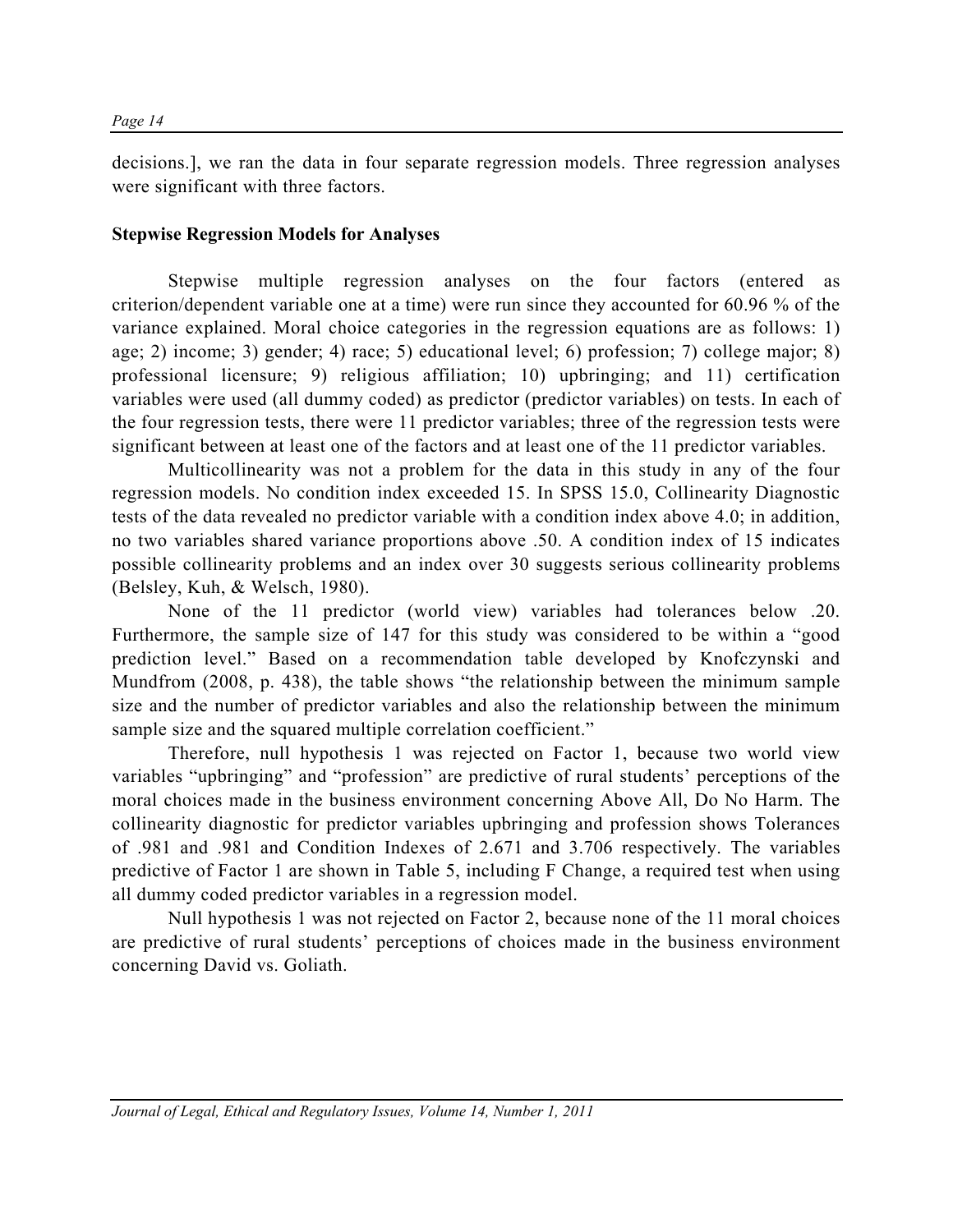| Table 5 -- Stepwise Multiple Regression Model - Moral Choices on Factor 1                             |          |               |          |      |           |  |  |  |
|-------------------------------------------------------------------------------------------------------|----------|---------------|----------|------|-----------|--|--|--|
| <b>Stepwise Multiple Regression of Moral choices on Factor 1</b><br>Samples: $N=147$                  |          |               |          |      |           |  |  |  |
| Factor 1: Above All, Do No Harm                                                                       | F Change | Sig. F Change |          | Beta | Sig.      |  |  |  |
| (Constant)                                                                                            |          |               | $-1.602$ |      | -111      |  |  |  |
| Upbringing (Adj. R Square=.091)                                                                       | 15.662   | $000***$      | 4 2 8 1  | .336 | $.000***$ |  |  |  |
| Profession (Adj. R Square = .115)<br>$027*$<br>$-175$<br>4.961<br>$027*$<br>$-2.227$                  |          |               |          |      |           |  |  |  |
| *denotes $p < .05$ ; and ***denotes $p < .001$ ; the stepwise regression table shows cumulative data. |          |               |          |      |           |  |  |  |

 Null hypothesis 1 was rejected on Factor 3, because the world view variable "certification" is predictive of rural students' perceptions of the moral choices made in the business environment concerning The Greater Good. The collinearity diagnostic for predictor variable certification shows Tolerance of 1.000 and a Condition Index of 1.457. The variable predictive of Factor 3 is shown in Table 6, including F Change, a required test when using all dummy coded predictor variables in a regression model.

| Table 6 -- Stepwise Multiple Regression Model - Moral Choices on Factor 3            |          |               |                 |             |                 |  |  |
|--------------------------------------------------------------------------------------|----------|---------------|-----------------|-------------|-----------------|--|--|
| <b>Stepwise Multiple Regression of Moral choices on Factor 3</b><br>Samples: $N=147$ |          |               |                 |             |                 |  |  |
| Factor 3: The Greater Good                                                           | F Change | Sig. F Change |                 | <b>Beta</b> | Sig.            |  |  |
| (Constant)<br>Certification (Adj. R Square = .021)                                   | 4.161    | $.043*$       | $-733$<br>2.040 | .167        | .465<br>$.043*$ |  |  |
| *denotes $p<.05$                                                                     |          |               |                 |             |                 |  |  |

 Null hypothesis 1 was rejected on Factor 4, because the world view variable religious affiliation is predictive of rural students' perceptions of the moral choices made in the business environment concerning Self-Righteousness. The collinearity diagnostic for the predictor variable religious affiliation shows a Tolerance of 1.00 and a Condition Index of 2.130. The variable predictive of Factor 4 is shown in Table 7, including F Change, a required test when using all dummy coded variables in a regression model.

| Table 7 -- Stepwise Multiple Regression Model - Moral Choices on Factor 4            |          |               |                   |      |                 |  |  |
|--------------------------------------------------------------------------------------|----------|---------------|-------------------|------|-----------------|--|--|
| <b>Stepwise Multiple Regression of Moral choices on Factor 4</b><br>Samples: $N=147$ |          |               |                   |      |                 |  |  |
| <i>Factor 4: Self-Righteousness</i>                                                  | F Change | Sig. F Change |                   | Beta | Sig.            |  |  |
| (Constant)<br>Religious Affiliation (Adj. R Square = .040)                           | 7.083    | $.009**$      | $-1.700$<br>2.661 | .216 | .091<br>$009**$ |  |  |
| **denotes $p<.01$ .                                                                  |          |               |                   |      |                 |  |  |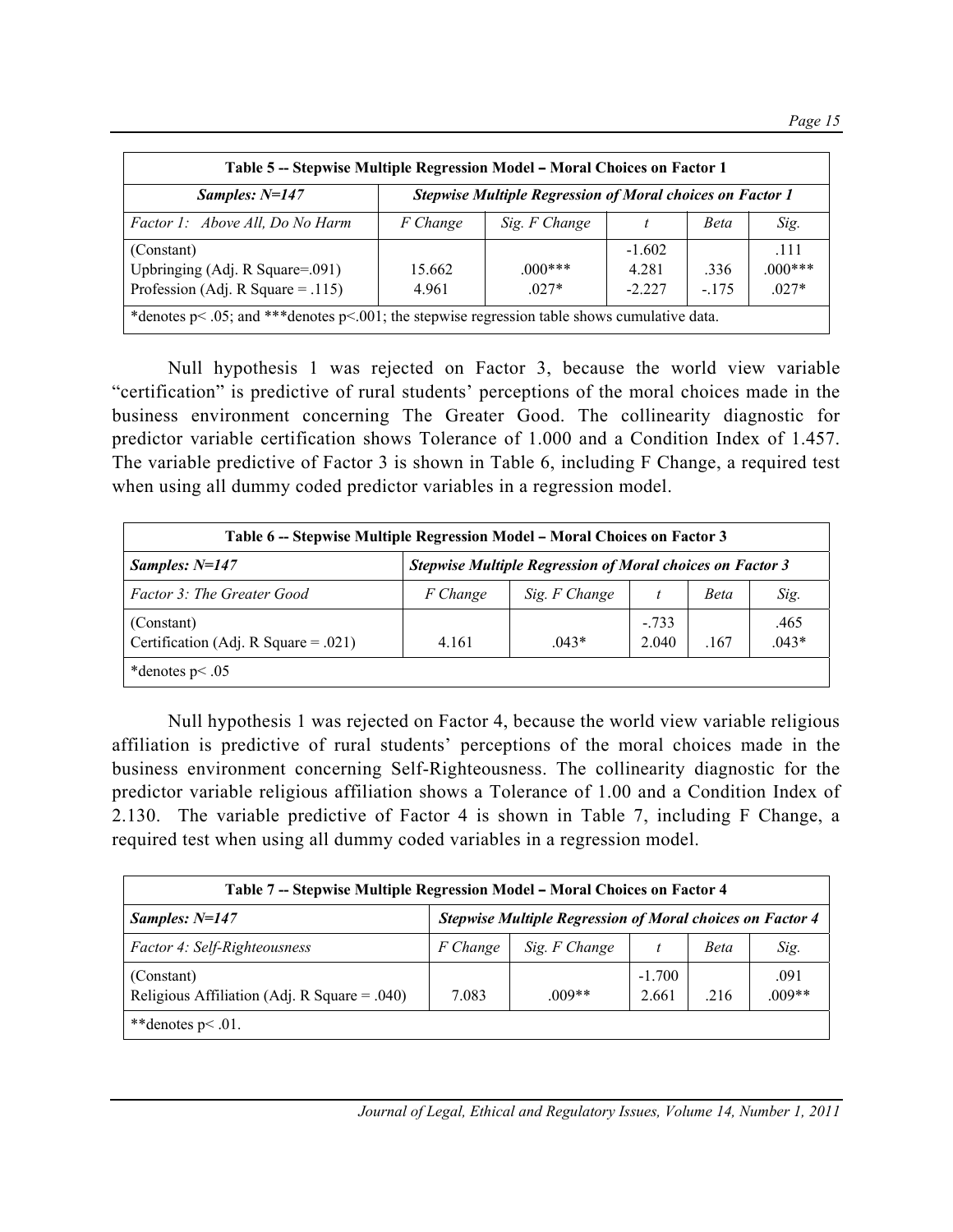#### **One-Way ANOVA Tests**

 None of the assumptions required for ANOVA were violated. Gender, age, grade level, and major were compared (using One-Way ANOVAs) against college of business students' perceptions on the scenario statements to determine if significant differences existed.

 Null hypothesis 2 was rejected because there are statistically significant differences among the means of rural students' demographic variables and their perceptions of business decision scenario statements they responded to on the survey. Significant differences among the means for rural students and their perceptions of the four factors representing four dimensions of their perceptions of moral choice relating to the ethical business decisions scenarios were revealed; therefore, null hypothesis 2 was rejected for grade level and gender, but not for college major and age.

 A significant difference was found to exist among the means of grade level with a p = .035. The means for grade level on Factor 2 (David vs. Goliath) were -.44 and .17 for sophomores and juniors respectively. A Tukey's post-hoc test in SPSS 15.0 showed a significant difference between 36 sophomores and 70 juniors revealing an inverse perception of that factor. Sophomores are less likely than juniors to perceive a David vs. Goliath business decision to be an ethical one. It is less likely a sophomore rural student would blow the whistle on a perceived wrong doing. Results are shown in Table 8 for significant findings on the grade level and gender ANOVA test.

| Table 8 -- One-Way ANOVA Tests for Demographic Variables on Factors 2 and 3 |                          |     |             |          |         |  |
|-----------------------------------------------------------------------------|--------------------------|-----|-------------|----------|---------|--|
| <b>Source</b>                                                               | <b>Sum of Squares</b>    | df  | Mean Square | $\bm{F}$ | Sig.    |  |
| David vs. Goliath                                                           | 10 170<br><b>Between</b> | 4   |             |          |         |  |
| Factor 2                                                                    | Within<br>135.830        | 142 | 2.543       |          |         |  |
| <b>Grade Level</b>                                                          | 146.000<br>Total         | 146 | .957        | 2.658    | $.035*$ |  |
| The Greater Good                                                            | 4.249<br><b>Between</b>  |     |             |          |         |  |
| Factor 3                                                                    | Within<br>141.751        | 145 | 4.249       |          |         |  |
| Gender                                                                      | 146.000<br>Total         | 146 | .978        | 4.346    | $.039*$ |  |
| * Denotes $p<.05$ .                                                         |                          |     |             |          |         |  |

 A One-Way ANOVA test between genders revealed a significant difference on Factor 3 (The Greater Good) with a  $p = .039$ , and means of  $-.001$  for males and .004 for females. The 76 women appear more interested in business decisions associated with the greater good than 71 men. Men appear less likely to perceive business decisions concerning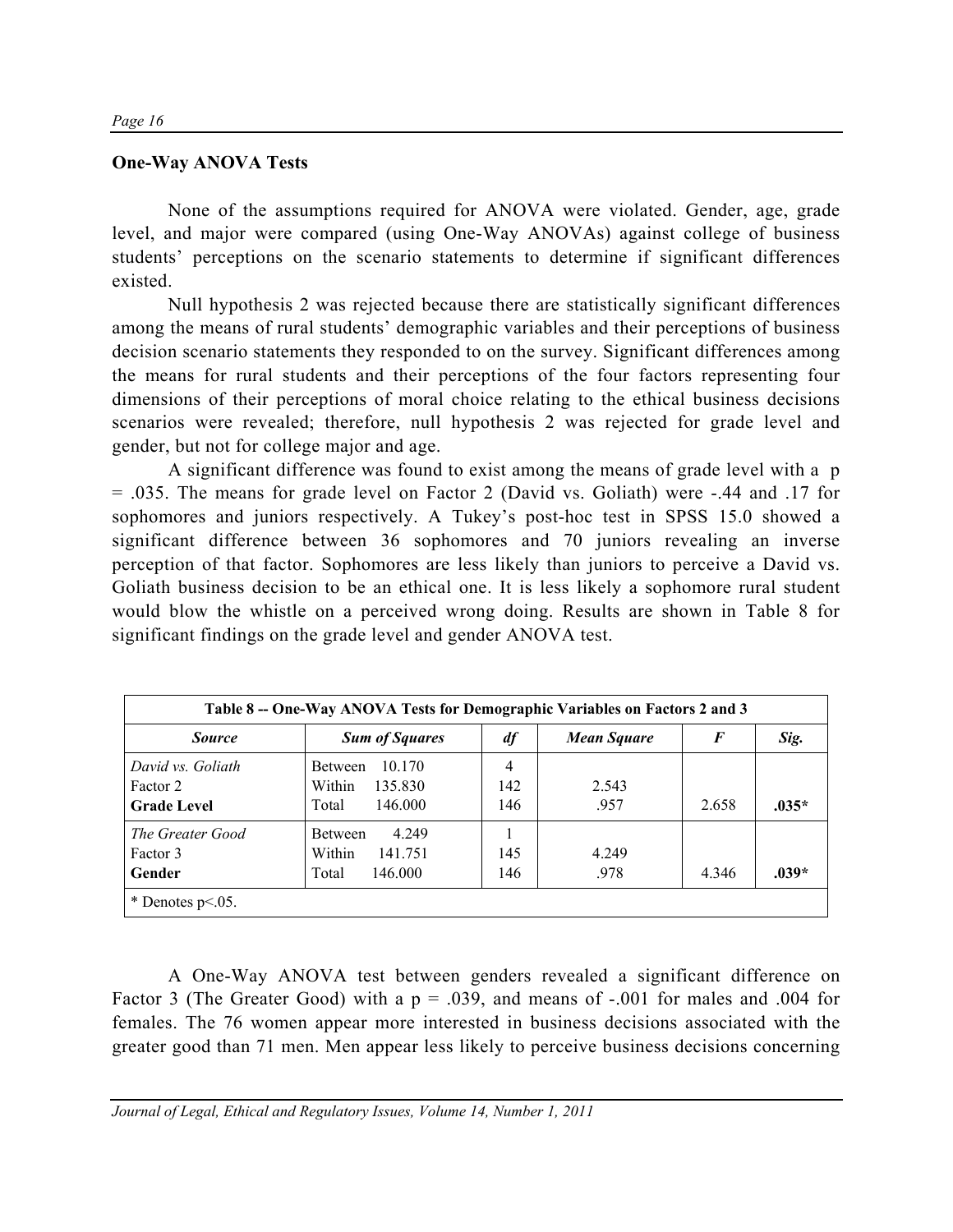knowing "right from wrong" and "terminating 20 percent of the workforce" as being unethical. Let us now discuss our findings in relation to the business ethics literature on college student perceptions.

## **DISCUSSION**

### **Contribution to Business Ethics Theory**

 Given the ethical and legal lapses that occurred in the early 2000s in the United States, it is increasingly important to know the ethical perspectives of future business leaders so that their future behavior can be anticipated. Our study's findings do fill a gap in the literature concerning college students' perceptions and the strength of precepts on their perceptions. We now know some precepts do predict students' perceptions of the types of business decisions represented by four major schools of thought on ethics in western philosophy. For example, Factor (1) Above All, Do No Harm, Factor (2) David vs. Goliath, Factor (3) The Greater Good and Factor (4) Self-Righteousness can easily be identified with theories on ethics that Feinberg (1996) refers to in his edited book, Reason & Responsibility: Reading in Some Basic Problems of Philosophy.

 Now that we know which hypothetical statements (components) loaded onto which of the four derived factors, we labeled and defined our four factors in the following ways:

 Factor 1: Above All, Do No Harm appears consistent with Decision Theory: "The theory of rational choices aimed at achieving an optimal outcome where the amount of information available to the agent is limited" (Feinberg, 1996, p. 640).

 Factor 2: David vs. Goliath appears consistent with Deontology: "A type of moral theory stating that morality consists of doing one's duty, rather than in considering the probable consequences of one's actions, in cases where duty and the promotion of good consequences come into conflict" (Feinberg, 1996, p. 640) and Consequentialism: "A type of moral theory stating that to act morally we must base our actions on their probable results or consequences, rather than acting out of duty, in cases where duty and promoting good consequences come into conflict" (Feinberg, 1996, p. 639).

 Factor 3: The Greater Good appears consistent with Utilitarianism: "The moral theory stating that individuals should choose the act, among those available to the agent, that is likely to create the greatest amount of happiness and the least amount of pain" (Feinberg, 1996, p. 653).

 Factor 4: Self-righteousness appears consistent with Teleology: "The view that there is a purpose or goal to the universe. From the Greek telos (goal, end) and logos (theory, account)" and Utilitarian Theories of Punishment: "These theories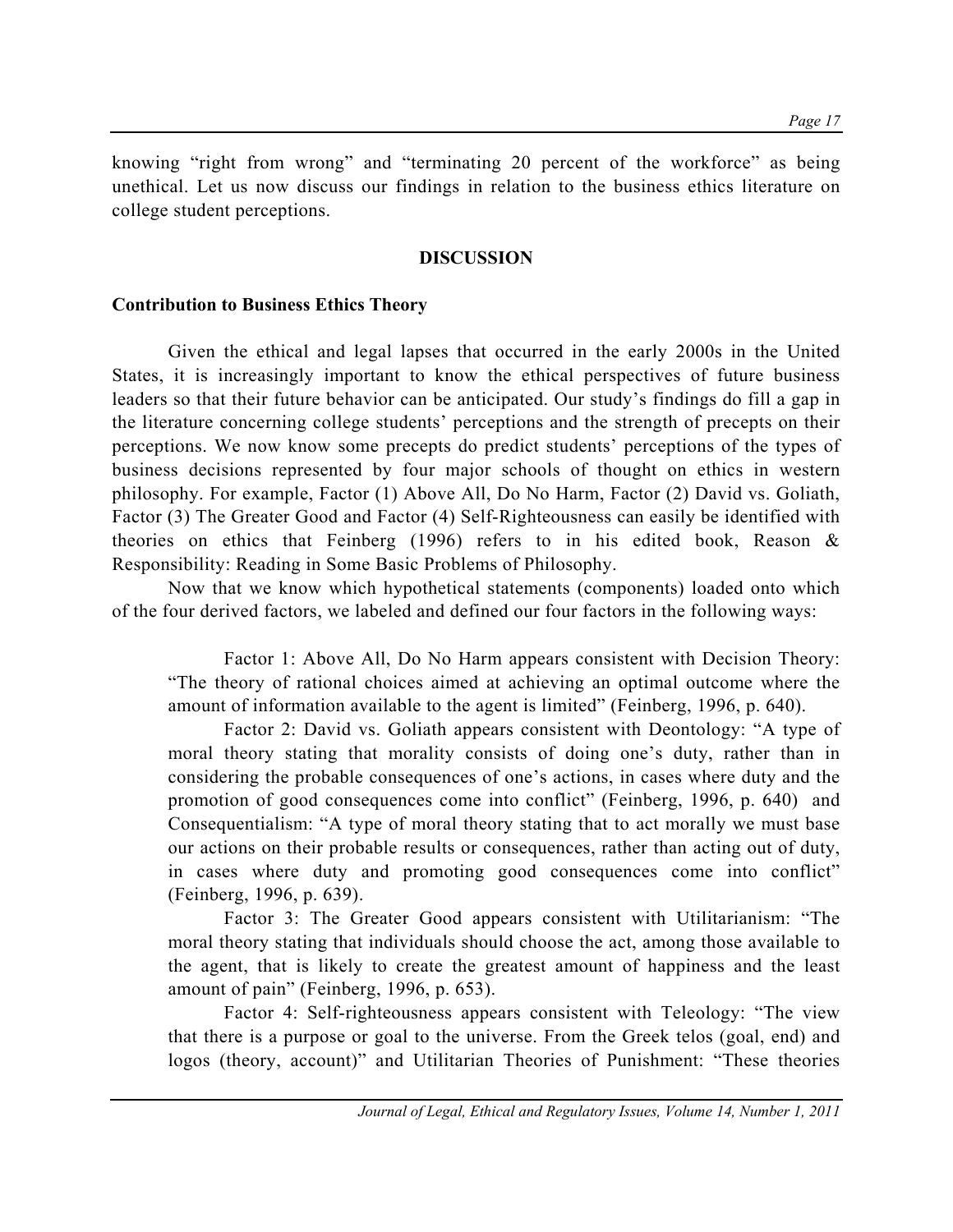hold that punishment is at best a necessary evil, justifiable if and only if the good of its consequences (its social utility) outweigh its own immediate and intrinsic evil" (Feinberg, 1996, p. 652).

 We named the factors based on our interpretations of language contained in the components loading on each of the factors. Naming the factors based on the aforementioned defined theories helps explain the factor loadings; for example, the language found in the five components loading on Factor 1 (S7, S10, S1, S2, and S4) combined seem to represent "Decision Theory".

 Moreover, the language in the components loading on Factor 2 (S13, S11, and S12) combined seem to represent "Deontology and Consequentialism." Whistle blowers often sacrifice personal gain, their reputations, and sometimes their liberty and freedom for what they perceive to be the greater good. Personal sacrifice in whistle blower cases is among the most costly ethical choices. However, none of the predictor variables survived the stepwise regression on this factor, meaning, none of the 11 predictors were significant predictors of David vs. Goliath. This group of students would not likely be prone to blow the whistle.

 Although students' perceptions remain a latent variable, the derived four factors, in a sense, represent four dimensions of the hypothetical construct: "students' perceptions of moral choice." The regression analyses used 11 predictor variables (precepts) that correlated significantly with students' perceptions (factors), but not so much with each other, that they can predict students' perceptions. Our study found that among the 11 predictor variables, four of the predictor variables (Upbringing, Profession, Certification, and Religious Affiliation) significantly predict business students' perceptions.

 Among the 11 precept variables in the four stepwise regression analyses, Age, Income, Gender, Race, Education, College Major, and Professional License did not survive the stepwise regression in any of the four regression tests as independent predictor variables. Surprisingly, race and gender were not predictive of perceptions in any of the regression analyses.

 Race and gender differences might somehow be trumped by the aspects of upbringing and religious affiliation common to everyone being socialized within the superculture of the United States; there might be more shared understanding about basic problems of philosophy among these groups than conflicting views on ethicality as summarized in the aforementioned literature.

 What this implies is that students' perceive the basic underpinnings of Decision Theory, Deontology and Consequentialism, Utilitarianism, and Teleology and Utilitarian Theories of Punishment are learned from parents or at church or through some affiliation with religion or through some professional code of ethics. The tougher choices requiring personal sacrifice for a greater good or the imposition of punishment which is inherently evil are also predicted by religious affiliation.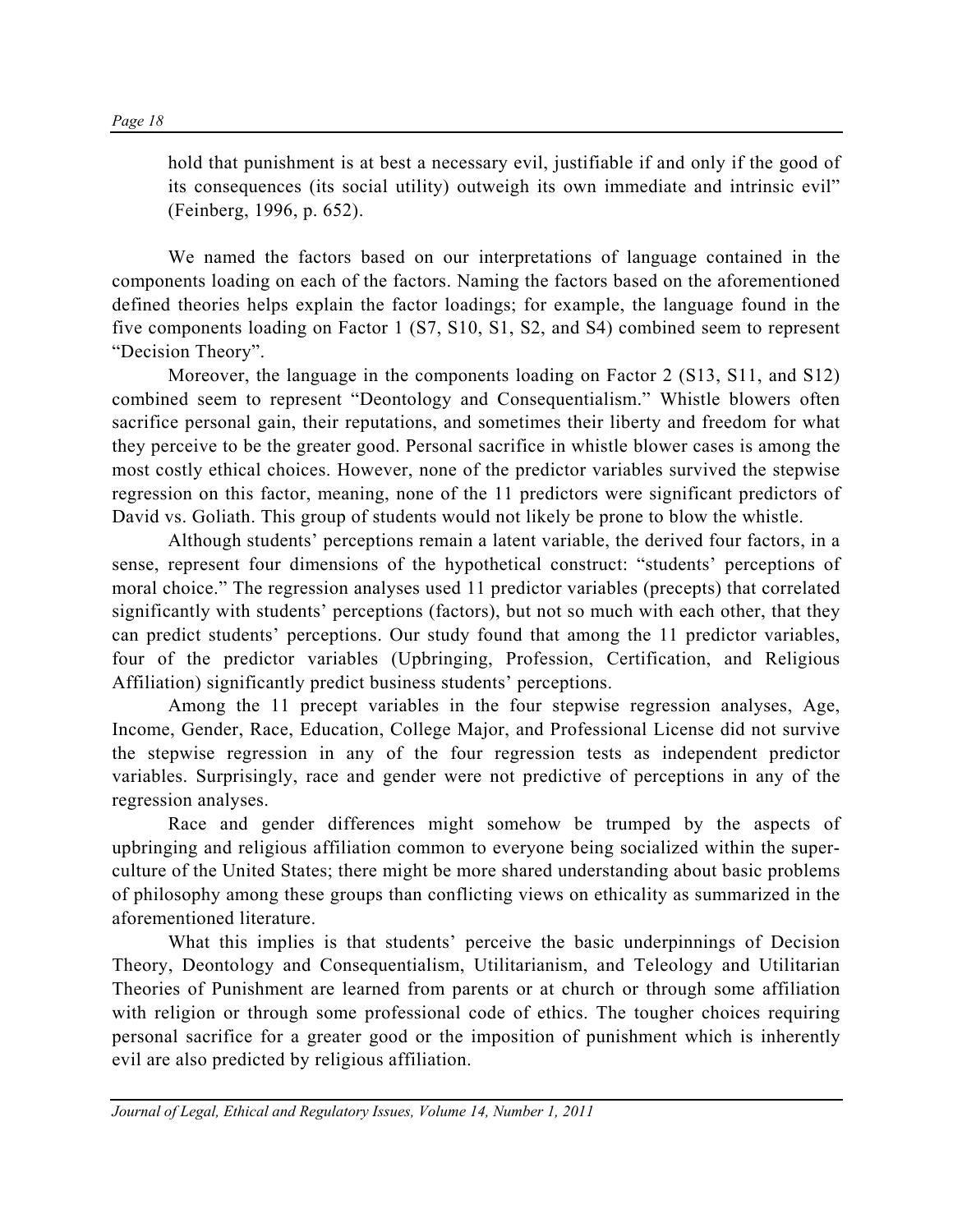The predictor variables that survived the stepwise regression analyses in each of the four separate stepwise regression models and their levels of significance are included. In addition, language of the components loading on each factor is briefly described, along with the named factors. We present a condensed version of our findings in Exhibit 1.

**Exhibit 1: Predictors with Levels of Significance, Component Loadings, and Factors** 



 Notice the language in the two components loading on Factor 3 seems to point directly to the greater good, to utilitarian actions. A certified person terminating 20 percent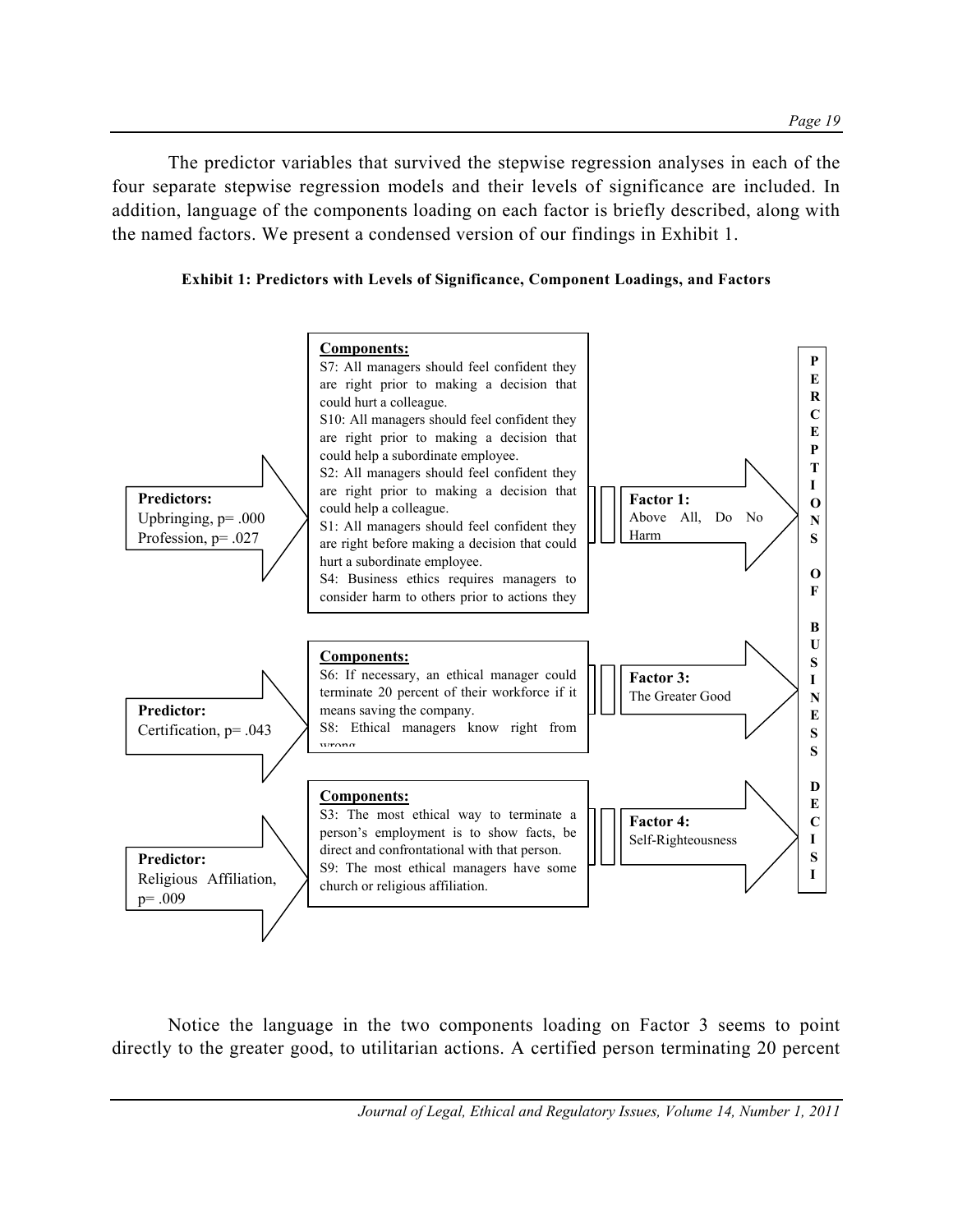of the workers means the act is an attempt to preserve jobs for the 80 percent of the remaining workers. Even more so, business students appear to perceive persons with religious affiliation to be more self-righteous, to always be looking out for the greater good, to be purpose driven and to be able to meter out just punishment if it means a better consequence in the future.

 As stated at the beginning of this study, the recent scandals involving unethical decision making within organizations have received considerable publicity. Academics have responded with various studies involving student perceptions on ethics, methods of assessing students' beliefs on ethics, and contradictions in practice. However, the literature review did not find any studies that were conducted in rural universities that measured and compared mean differences on the strength of moral choices on students' perceptions of right and wrong business decisions.

 The finding in our study that the variables "Profession" and "Upbringing" were significantly predictive of Factor 1, labeled "Above All, Do No Harm" is consistent with the findings of McCabe, Ingram, and Conway (2006). They found that ethicality and moral reasoning are profoundly affected by social, personal, individual and situational variables. We now know professional "Certification" to be predictive of "The Greater Good." We also found "Religious Affiliation" to be highly predictive of "Self-Righteousness."

 The finding that women appeared more interested than men in business decisions associated with the greater good [item #6: If necessary, an ethical manager could terminate 20 percent of their workforce if it means saving the company.] is consistent with several studies. Albaum and Peterson (2006) reported on a survey of undergraduate business students regarding certain general ethics-related attitudes and the degree of ethicality these students possessed. The findings revealed that female survey participants were slightly but significantly more ethically inclined than male survey participants. When comparing the ethical attitudes of females and males in our study, our findings were consistent with the findings of Albaum and Peterson. Rawwas, Swaidan, and Al-Khatib (2006) found that young, male, relativistic, and opportunist students in a Japanese religious university tended to behave less ethically than did older, female, and idealistic students. In terms of gender, our study concurred with the Rawwas, Swaidan, and Al-Khatib study.

 In addition, a study by Chen and Tang (2006) examined the relationship between student attitudes on unethical behavior and the propensity to engage in unethical behavior. The researchers found relationships concerning the propensity to act unethically predictive by gender and by attitudes about ethical deeds. Results suggested that male students had stronger unethical attitudes and had higher propensity to engage in unethical behavior than female students. The results of our study were also consistent with the Chen and Tang study.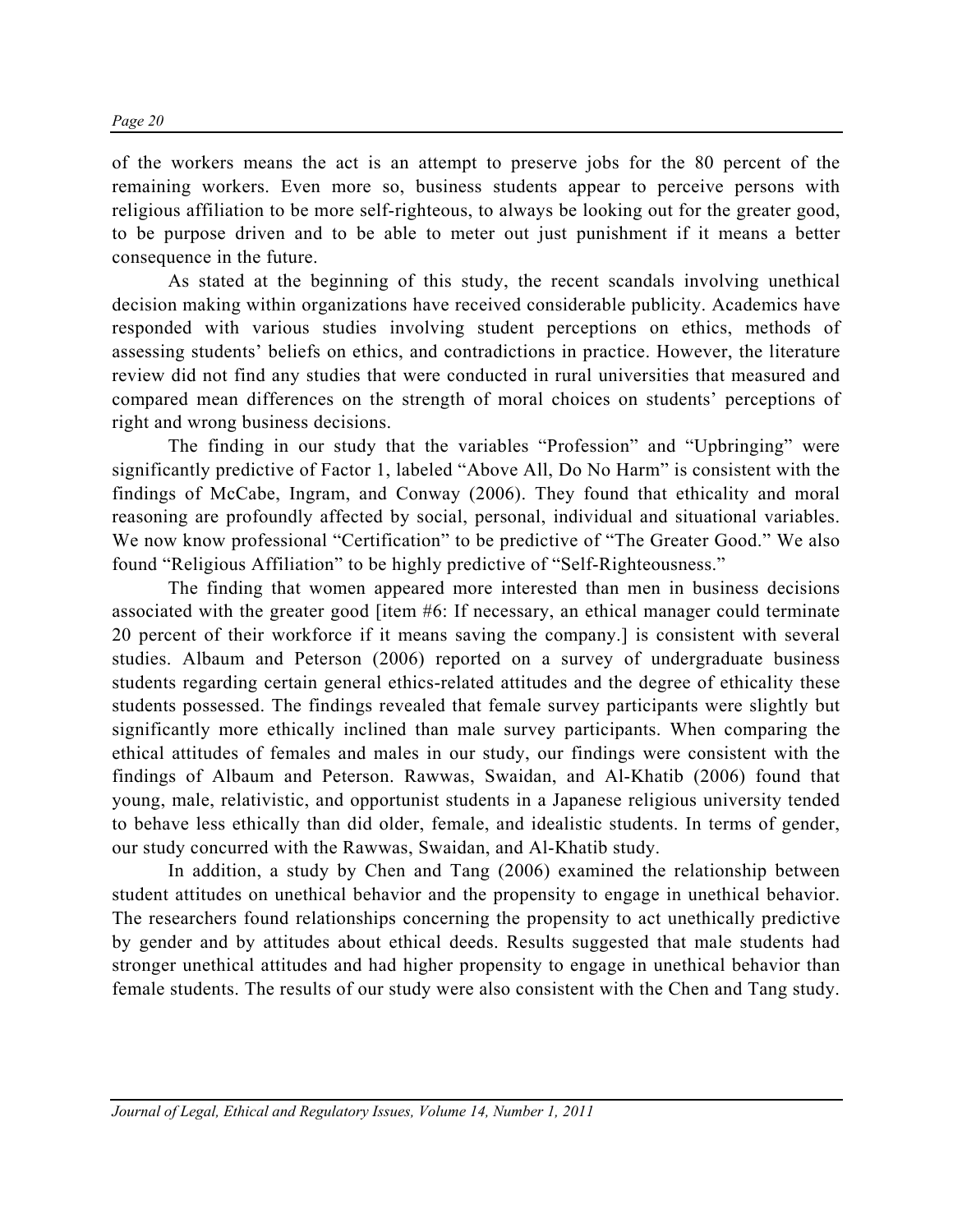#### **LIMITATIONS AND FUTURE RESEARCH**

 This study was limited to one rural university in the Midwest. The research project should have surveyed more students across all grade levels and across multiple university campuses; freshmen and graduate students were under represented; in addition, homogeneity of rural business students at the rural campus surveyed precludes us from making generalizations to any other population of college business students. A much more heterogeneous population of business students should be sampled.

 Future studies could compare longitudinal data from baseline information gathered from students with the same information gathered from alumni as they progress throughout their careers. Possibly the effects of age, work experience, education, and gender could be analyzed. According to McCabe, Ingram, and Conway (2006), the understanding of the similarities and differences between men and women with regard to ethical perceptions becomes better informed by measuring gender as a complex, multidimensional construct.

 Therefore, it would be interesting to know what rural vis-à-vis urban vis-à-vis suburban vis-à-vis students at historically black colleges and universities think about business ethics, and how they differ on the moral choice items. Data should be collected across three or four heterogeneous (diverse enrollment) large population schools of business to get a better understanding of the predictive power of religion, profession, upbringing, and certification on moral choice variables associated with students' perceptions of ethical decision making in business. With a larger representative sample drawn from a heterogeneous population of business students, the findings could be used to further guide the unit and lesson planning in many of the college level business ethics courses.

#### REFERENCES

- Abdolmohammadi, M. J., & Baker, C. R. (2007). The relationship between moral reasoning and plagiarism in accounting courses: A replication study. *Issues in Accounting Education, 22*(1), 45-56.
- Albaum, G., & Peterson, R. A. (2006). Ethical attitudes of future business leaders: Do they vary by gender and religiosity? *Business and Society, 45*(3), 300-322.
- Allen, W. R., Bacdayan, P., Kowalski, K. B., & Roy, M. H. (2005). Examining the impact of ethics training on business student values. *Education & Training, 47*(2/3), 170-183.
- Andersson, L. M., Giacalone, R. A., & Jurkiewicz, C. L. (2007). On the relationship of hope and gratitude to corporate social responsibility. *Journal of Business Ethics, 70*(4), 401-409.
- Belsley, D. A., Kuh E., & Welsch, R. E. (1980). *Regression Diagnostics: Identification Influential Data and Sources of Collinearity.* New York: John Wiley & Sons, Inc.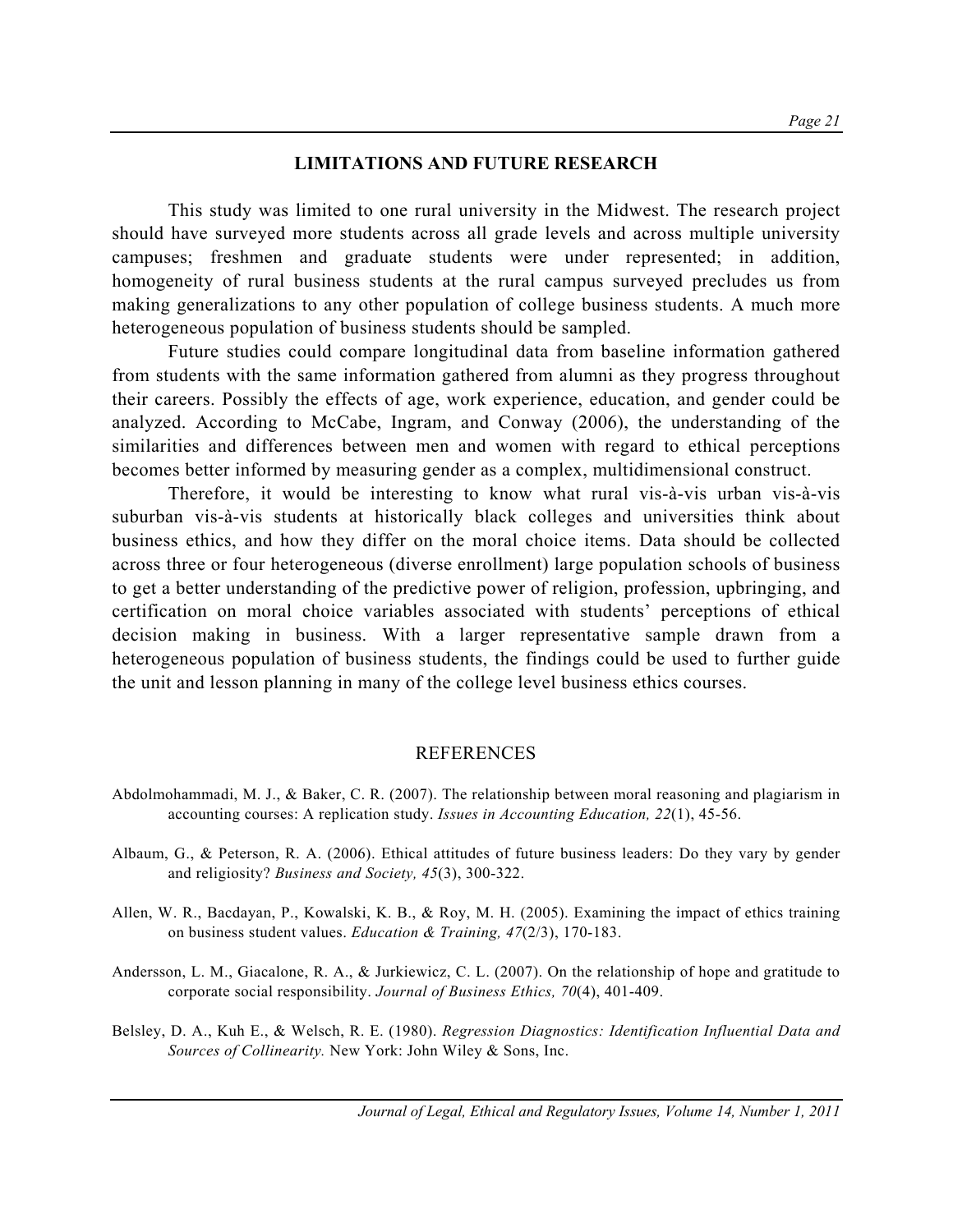- Berger, P. L., & Luckmann, T. (1966). T*he social construction of reality: A treatise in the sociology of knowledge*. Garden City, New York: Anchor Books. Retrieved April 27, 2009, from http://www.sociosite.net/topics/texts/berger\_luckman.php
- Caruso, D. B. (April 9, 2009). Madoff victims seek assets of those who help him. Business Week. Retrieved on April 29, 2009. http://www.businessweek.com/ap/financialnews/ D97F6V8O1.htm
- Chen, Y. J., & Tang, T. L. P. (2006). Attitude toward and propensity to engage in unethical behavior: Measurement invariance across major among university students. *Journal of Business Ethics, 69*(1), 77-93.
- Comer, D. R., & Vega, G. (2006). Unsavory problems at Tasty's: A role-play about whistle-blowing. *Journal of Management Education, 30*(1), 251-270.
- Comunale, C. L., Sexton, T. R., & Gara, S. C. (2006). Professional ethical crises: A case study of accounting majors. *Managerial Auditing Journal, 21*(6), 636-656.
- Connelly, S., Helton-Fauth, W., & Mumford, M. D. (2004). A managerial in-basket study of the impact of trait emotions on ethical choice. *Journal of Business Ethics, 51*(3), 245-267.
- Cronbach, L. (1984). *Essentials of psychological testing.* New York: Harper and Row.
- Devellis, R. (1991). *Scale development*. USA: Sage Publications.
- Elias, R. Z. (2004). An examination of business students' perception of corporate social responsibilities before and after bankruptcies. *Journal of Business Ethics, 52*(3), 267-281.
- Emerson, T. L. N., & Conroy, S. J. (2004). Have ethical attitudes changed? An intertemporal comparison of the ethical perceptions of college students in 1985 and 2001. *Journal of Business Ethics 50*(2), 167- 176.
- Emerson, T. L. N., Conroy, S. J., & Stanley, C. W. (2007). Ethical attitudes of accountants: Recent evidence from a practitioners' survey. *Journal of Business Ethics, 71*(1), 73-87.
- Feinberg, J. (Ed). (1996). *Reason and responsibility: Readings in some basic problems of philosophy.* USA: Wadsworth Publishing Company.
- Fialkoff, F., & St. Lifer, E. (2002, April). Bringing order to an unruly Web. *School Library Journal: Net Connect*, 2.
- Filip, M. (2008). Cover letter to Report to the President: Corporate Fraud Task Force. http://www.usdoj.gov/dag/cftf/corporate-fraud2008.pdf
- Fisher, J., Woodbine, G., & Fullerton, S. (2003). A cross-cultural assessment of attitudes regarding perceived breaches of ethical conduct by both parties in the business-consumer dyad. *Journal of Consumer Behaviour, 2*(4), 333-353.

*Journal of Legal, Ethical and Regulatory Issues, Volume 14, Number 1, 2011*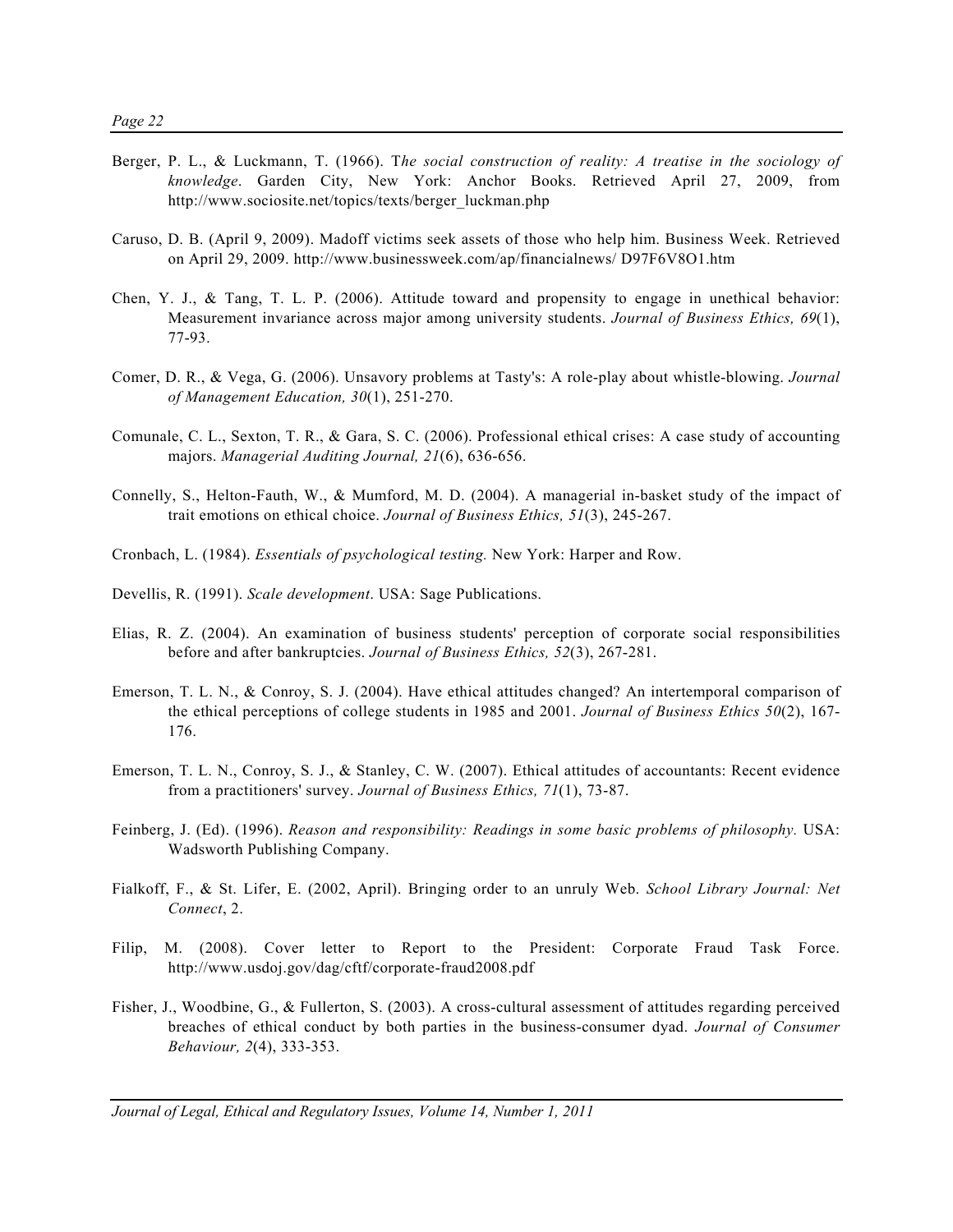- Granitz, N., & Loewy, D. (2007). Applying ethical theories: Interpreting and responding to student plagiarism. *Journal of Business Ethics, 72*(3), 293-306.
- Guadagnoli, E., & Velicer, W. F. (1988). Relation of the sample size to the stability of component patterns. *Psychological Bulletin, 103*(2), 265-275.
- Hatcher, L. (1994). A step-by-step approach to using the SAS (R) system for factor analysis and structural equation modeling. Cary, NC: SAS Institute.
- Henry, G. T. (1990). Practical sampling: Applied social research methods series, volume 21. USA: Sage Publications.
- Kachigan, S. K. (1991). *Multivariate statistical analysis.* New York, NY: Radius Press.
- Knofczynski, G. T., & Mundfrom, D. (2008). Sample sizes when using multiple linear regression for prediction. *Educational and Psychological Measurement, 68*(3), 431-442.
- Lance, C. E., Butts, M. M., & Michels, L. C. (2006). The sources of four commonly reported cutoff criteria: What did they really say? *Organizational Research Methods, 9*(2), 202-220.
- Landesman, C. (1985). *Philosophy: An introduction to the central issues.* New York: Holt Rinehart and Winston.
- Libby, B., Agnello, A., & Agnello, V. (2005). Do ethics courses help business students make ethical decisions? *The Business Review, 4*(2), 206-211.
- Luthar, H. K., & Karri, R. (2005). Exposure to ethics education and the perception of linkage between organizational ethical behavior and business outcomes. *Journal of Business Ethics, 61*(4), 353-368.
- McCabe, C., Ingram, R., & Conway, M. (2006). The business of ethics and gender. *Journal of Business Ethics, 64*(2), 101-116.
- Mason, K. (2006). Student integrity. *The Business Review*, Cambridge, 6(1), 297-300.
- Maccoby, M. (1976). *The gamesman*, New York, NY: Simon & Schuster.
- Nunnally, J. (1978). *Psychometric theory*. New York, NY: McGraw-Hill.
- Patsuris, P. (2002, August 26). The corporate scandal sheet: Accounting. Forbes. Retrieved April 29, 2009, from http://www.forbes.com/2002/07/25/accountingtracker.html
- Premeaux, S. R. (2005). Undergraduate student perceptions regarding cheating: Tier 1 versus tier 2 AACSB accredited business schools. *Journal of Business Ethics, 62*(4), 407-418.
- Rawwas, M. Y. A., Swaidan, Z., & Al-Khatib, J. (2006). Does religion matter? A comparison study of the ethical beliefs of marketing students of religious and secular universities in Japan. *Journal of Business Ethics, 65*(1), 69-86.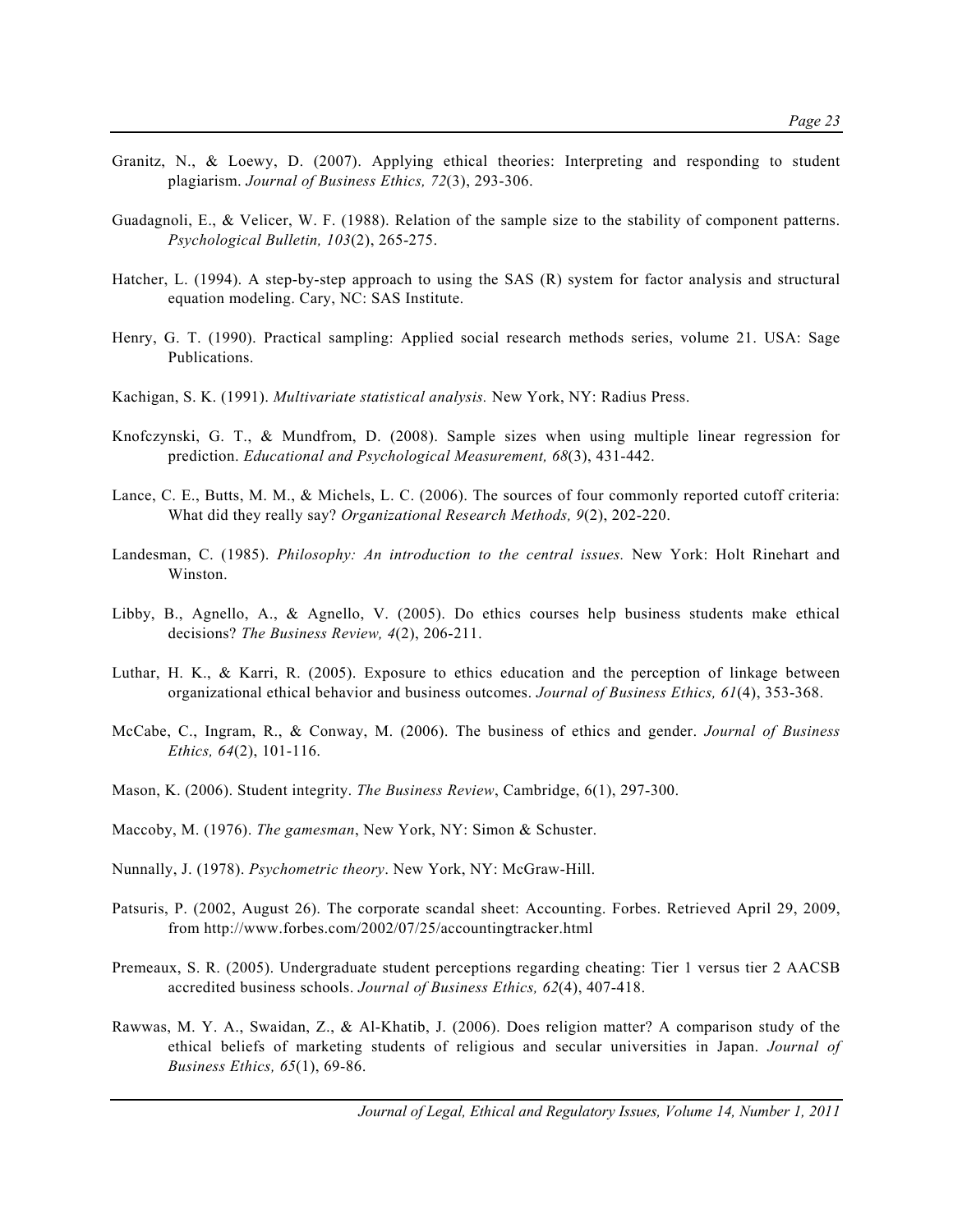- Rimer, S. (2003, January 1). Bowdoin Curbs Smoking, Once Common as Camus. New York Times (Late Edition (east Coast)), p. B.7. Retrieved April 27, 2009, from New York Times database. (Document ID: 273064681).
- Sama, L. M., & Shoaf, V. (2002). Ethics on the Web: Applying moral decision-making to the new media. *Journal of Business Ethics, 36*(1/2), 93-103.
- Singhapakdi, A. (2004). Important factors underlying ethical intentions of students: Implications for marketing education. *Journal of Marketing Education, 26*(3), 261-271.
- Tyler, C. L., & Tyler, J. M. (2006). Applying the transtheoretical model of change to the sequencing of ethics instruction in business education. J*ournal of Management Education, 30*(1), 45-65.
- U.S. Attorney's Office for the Southern District of New York. (2008). Accounting/financial fraud: Imclone. Report to the President: Corporate Fraud Task Force. http://www.usdoj.gov/dag/cftf/corporatefraud2008.pdf
- Velthouse, B., & Kandogan, Y. (2007). Ethics in practice: What are managers really doing? *Journal of Business Ethics, 70*(2), 151-163.
- Weber, J. (2006). Implementing an organizational ethics program in an academic environment: The challenges and opportunities for the Duquesne University Schools of Business. *Journal of Business Ethics, 65*(1), 23-42.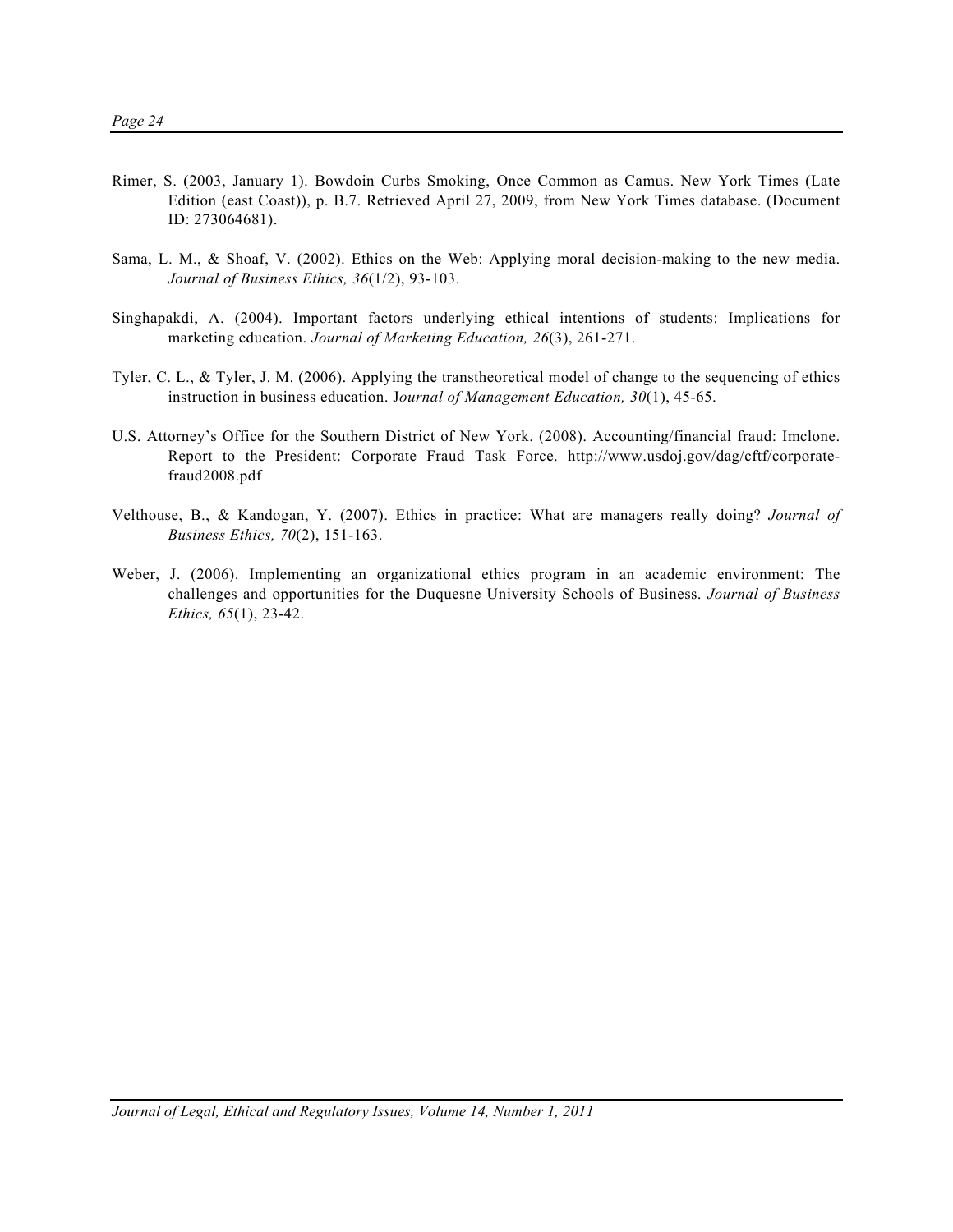## **AN ANALYSIS OF MARKETING AND ACCOUNTING EDUCATORS ETHICS PREFERENCES**

## **Philip H. Siegel, Augusta State University Pamela Z. Jackson, Augusta State University**

#### **ABSTRACT**

*To assist academic institutions and professional educator associations in accounting and marketing to develop and implement an ethical code, we compared university faculties' perceptions of 142 types of behaviors for teaching, research and service. The research used the Integrated Social Contracts Theory (ISCT) to compare norms of ethically acceptable/unacceptable behaviors of accounting and marketing educators. The findings can assist decision makers, university administrators, ethics committees in clarifying differences in ethical values between functional areas in business.* 

#### **INTRODUCTION**

 Disclosure of business and government executives' misbehavior and fraud over the past several decades has eroded public trust in corporations and government to unprecedented levels (Gao et al. 2008). Some studies have commented that the repeated malfeasance of business executives and government officials can be linked to a shortcoming of ethical training by universities, particularly business schools. Further, it is important to consider if there are any differences in functional areas regarding ethical training since accounting and marketing functions are often viewed as being silent partners of corporate misconduct (Peterson and Ferrell, 2005; Swanson and Frederick, 2003).

 In response to these concerns, we conducted a study directed at marketing as well as accounting educators in their various roles as teachers, researchers, administrators, consultants, professional colleagues, and college professors at large. The research is designed to measure the level of acceptability of certain behaviors in those various roles. Based on this data, the study explores the question that while both marketing and accounting educators may feel certain behaviors are perfectly acceptable, they may disagree about others. Consequently, educators in each functional area may have different interpretations of ethical behavior. This provides implications for the promulgation of a single code of ethics within a school of business.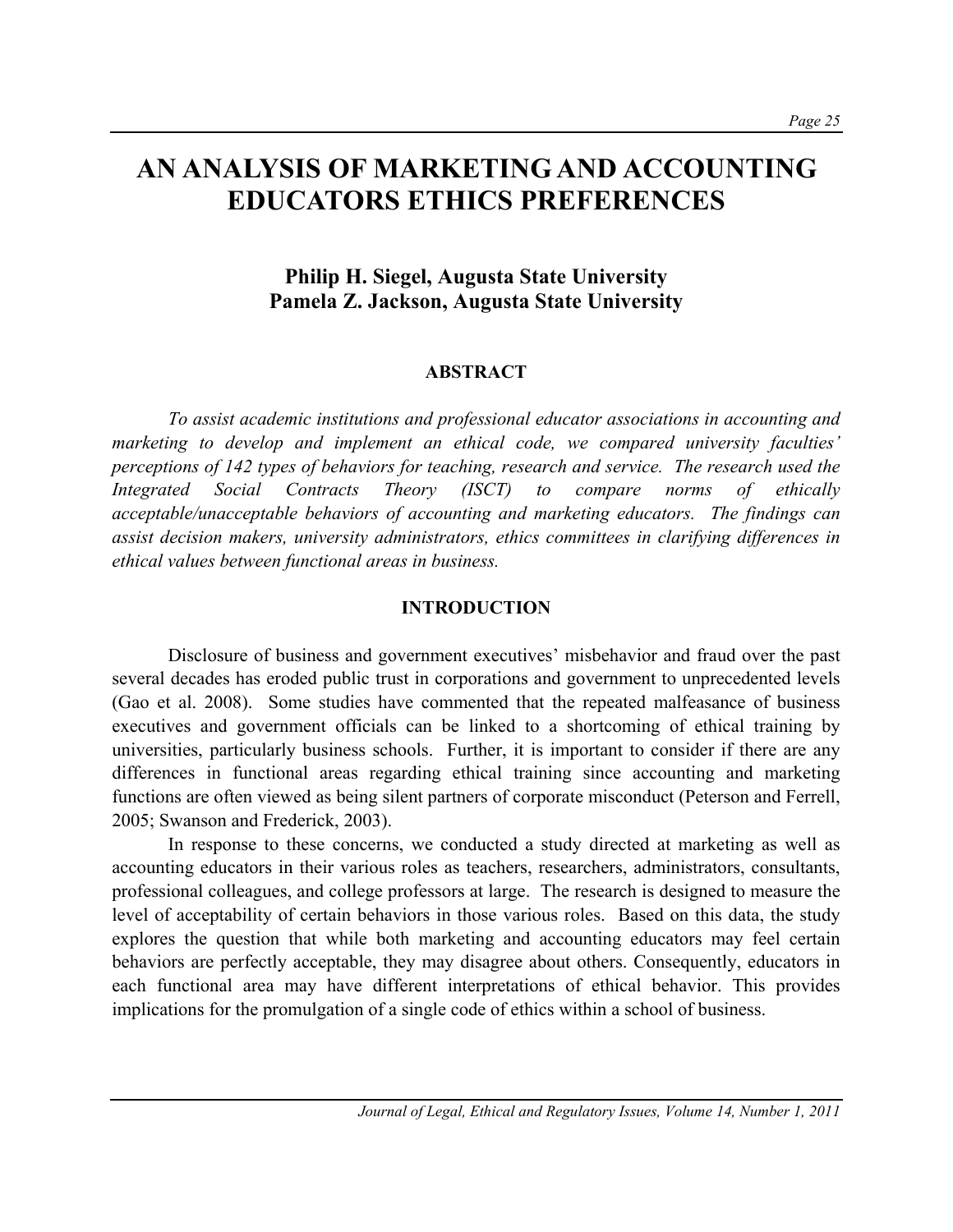#### **BACKGROUND**

 A survey is designed to capture and compare norms of ethically unacceptable behaviors in marketing and accounting academe. This particular measure is based on a business ethics model published in the Journal of Business Ethics (Sirgy, 1999; Sirgy et al., 2005) that conceptualizes ethical and professional conduct of marketing educators in terms of two key constructs, each having several dimensions. The first construct involves social responsibilities in relation to certain publics such as: treating others with respect and dignity, upholding justice and practicing the principle of nondiscrimination, providing information to others about matters that may significantly affect their well being, among others. The other construct addresses social responsibilities in relation to certain actions such as: avoiding conflict of interest, conducting oneself with the highest standards of intellectual honesty, among others.

 We build on prior research by Sherrell, Hair, and Griffin (1989), Mason, Bearden, and Richardson (1990), Sirgy (1999), Malhotra (1999), Ferrell (1999) and Sirgy et al. (2005) that deals with issues of codes of conduct of marketing and accounting educators. Specifically, we focus on the work of Sirgy (1999) and use this work to identify a list of possible behaviors that ethicists view as having possible ethical ramifications. We use this list to develop a survey questionnaire directed to both marketing and accounting educators. The focus of the survey questionnaire is to compare respondents' perceptions of the acceptability of certain behaviors in an academic setting between marketing and accounting faculty.

#### **CONCEPTUAL MODEL GUIDING THE STUDY**

 We use integrated social contract theory and specifically the theoretical notions developed by Donaldson and Dunfee (i.e. Donaldson, 1992; Donaldson and Dunfee, 1999; Donaldson and Dunfee, 1994; Dunfee, 1991) to guide our descriptive study. Donaldson and Dunfee indicate that the rules of business ethics should be based on norms determined by local communities. Communities determine what is appropriate or not, bounded by time and space. In other words, what is appropriate for one community in a certain time and space may be different for other communities bounded by a different time and space. Therefore, local communities establish what are defined as ethical norms. In the context of ethical norms related to the conduct of marketing and accounting educators, the local community may involve any one or combination of stakeholders such as students, the business community, and faculty. That is, the behavior of faculty not only affects students (through teaching and research), the business community (through research and consulting), but also themselves--faculty (mostly through decisions and actions related to promotion and tenure as well as scholarly work).

 Donaldson and Dunfee (1999) address the concept of ethical norms developed by the local community in terms of hypernorms which are considered highly legitimate and obligatory. They are considered to be second-order moral concepts because they represent norms sufficiently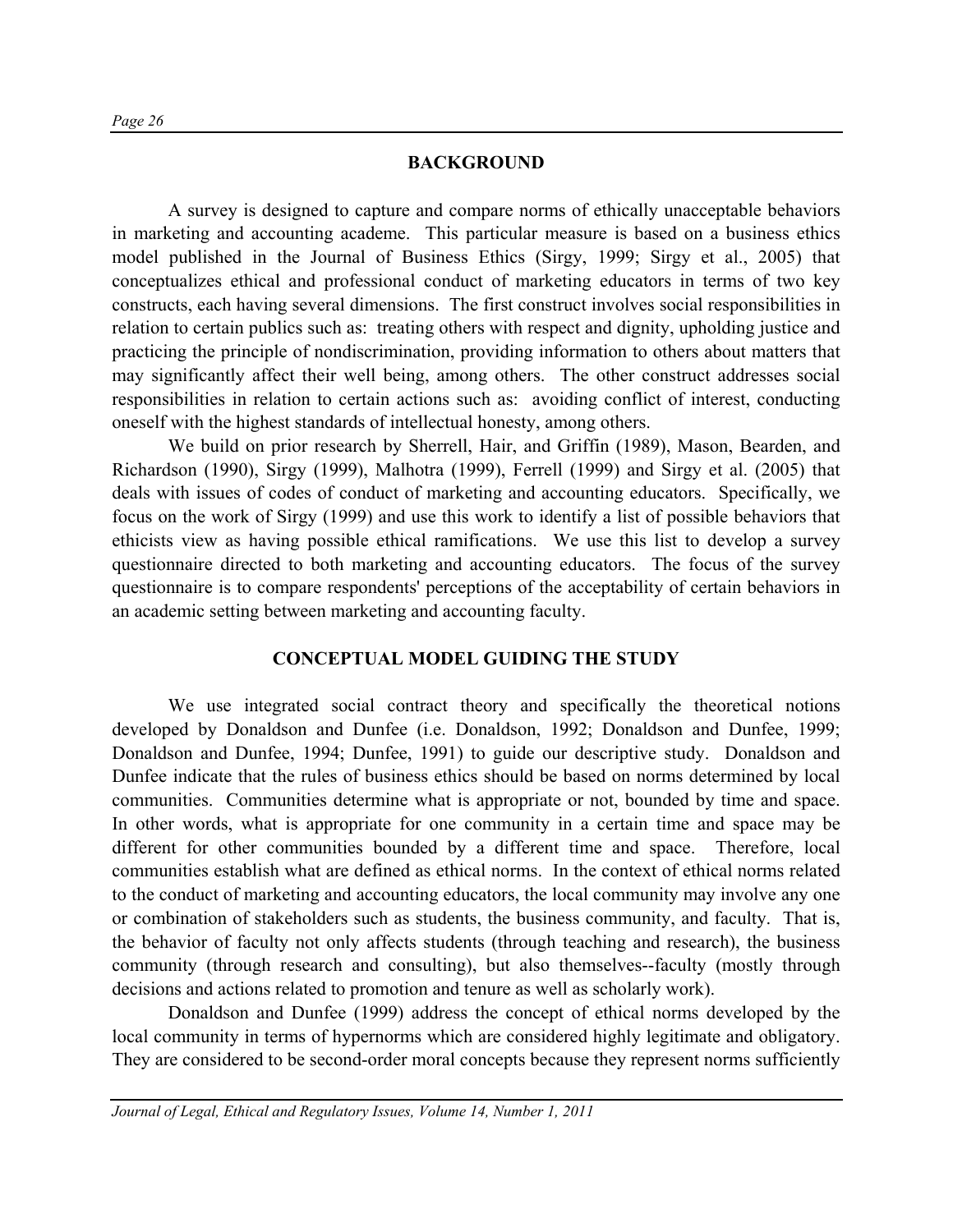fundamental to serve as a source of evaluation and criticism of community-generated norms (Donaldson and Dunfee, 1999, p. 50). According to Donaldson and Dunfee, evidence of hypernorms comes from at least 11 sources of norms (Donaldson and Dunfee, 1999, p. 60). These are:

- Norms that are universally accepted by the stakeholders,
- Norms that are part of a well-known global industry standard,
- Norms that are supported by prominent nongovernmental organizations,
- Norms that are supported by regional government organizations,
- Norms that are consistently referred to as a global ethical standard by international media,
- Norms that are consistent with the precepts of major religions,
- Norms that are supported by global business organizations,
- Norms that are known to be consistent with precepts of major philosophies,
- Norms that are generally supported by a relevant international community of professionals,
- Norms that are known to be consistent with findings concerning universal human values, and
- Norms that are supported by the laws of many different countries.

 Guided by Donaldson and Dunfee's notion of sources of evidence of hypernorms, we believe that evidence for hypernorms related to marketing and accounting educators can be established from a variety of sources. Examples include:

- 1 Widespread consensus among marketing and accounting educators as to what constitutes acceptable and unacceptable behavior of marketing and accounting educators,
- 2 Widespread consensus among marketing and accounting students as to what constitutes acceptable and unacceptable behavior of marketing and accounting educators,
- 3 Widespread consensus among marketing and accounting professionals (practitioners) as to what constitutes acceptable and unacceptable behavior of marketing and accounting educators,
- 4 Codes of ethics from professional associations such as that of the AAUP (American Association of University Professors), AIPCA (American Institute of Certified Public Accountants, AMA (American Marketing Association).

 Our study focuses on establishing evidence for hypernorms related to marketing and accounting educators by identifying unethical behaviors believed to be universally accepted by the educator community as ethical violations. A survey of marketing and accounting educators asking respondents to rate the degree of acceptability of a variety of potentially unethical behaviors should allow us to identify evidence of hypernorms within this community. Thus, for the purpose of our study, we define marketing and accounting educators' hypernorms as unethical behaviors by faculty widely accepted as unacceptable by the vast majority of marketing and accounting educators.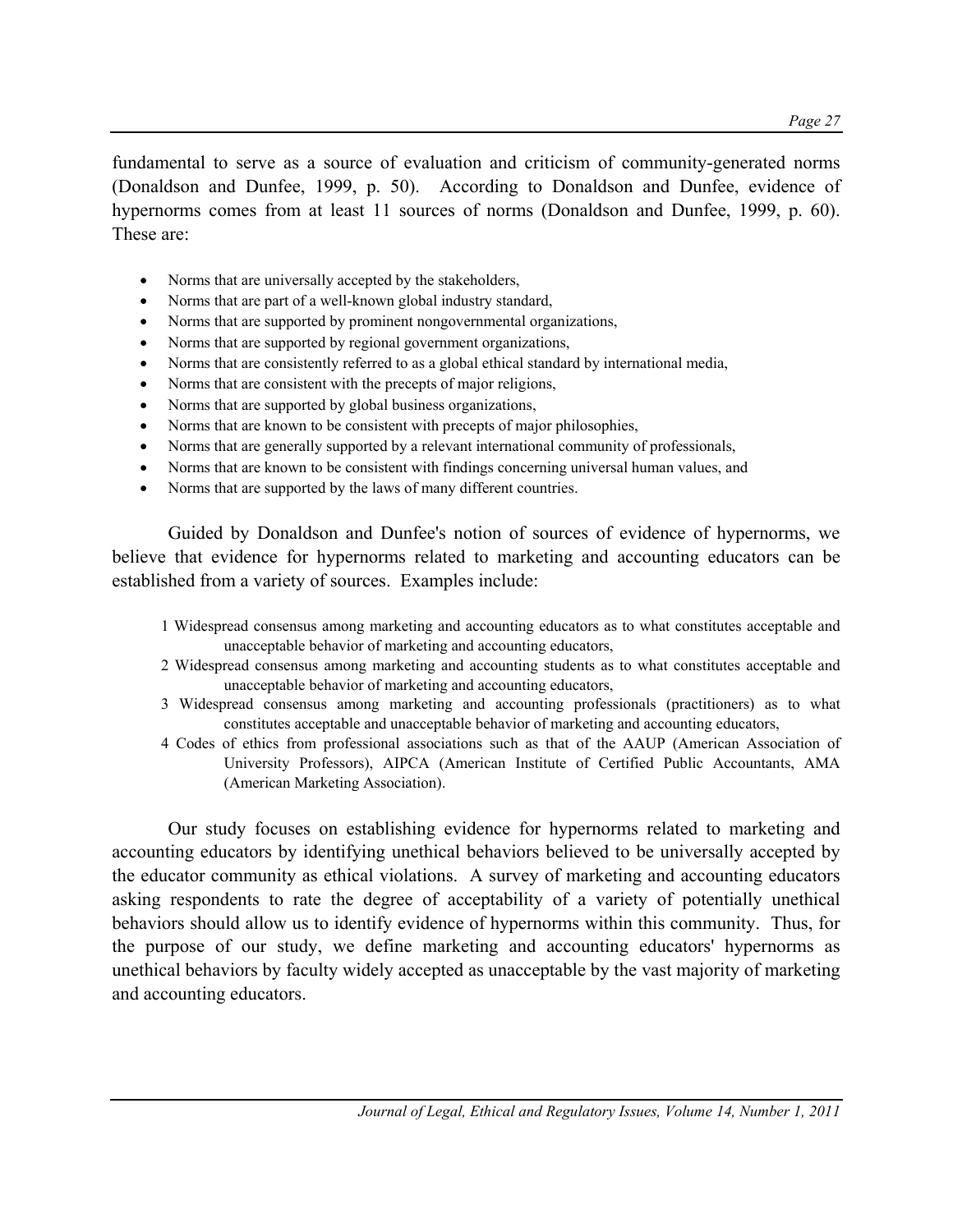#### **RESEARCH METHOD**

 A mail survey was conducted which was directed toward marketing educators. The sampling frame was the directory of current members of the Academy of Marketing Science (AMS). The AMS directory had approximately 1,600 current members. Three hundred and twenty (320) questionnaires were completed and returned. Five (5) of these were not usable and were therefore discarded. The response rate was 20%. Sirgy (1999) considered this response rate to be satisfactory given a survey questionnaire that is lengthy (7 pages involving 151 questions in small print).

 An incentive was provided to encourage survey recipients to complete and return the questionnaire. This incentive was in the form of offering to share a statistical summary of the results. For purposes of this study, the 238 North American responses were utilized (out of the original 315 usable responses).

| Table 1A – Marketing Educator Respondents - Demographic Profile                                 |  |                         |  |                  |             |        |  |                               |        |
|-------------------------------------------------------------------------------------------------|--|-------------------------|--|------------------|-------------|--------|--|-------------------------------|--------|
| <b>Titles</b>                                                                                   |  | Tenure<br><b>Status</b> |  | <b>Degree</b>    |             | Gender |  | University<br><b>Emphasis</b> |        |
| Associate/Full                                                                                  |  | $34.50\%$ Tenured       |  | 59.30% Doctorate | 87.20% Male |        |  | $73.00\%$ Teaching            | 23.80% |
| Assistant/Instructor 65.50% Untenured 40.70% Non-Terminal 12.80% Female 27.00% Research         |  |                         |  |                  |             |        |  |                               | 14.00% |
|                                                                                                 |  |                         |  |                  |             |        |  | Teaching/Research             | 59.10% |
| <b>Average Teaching Experience</b> $-15$ years<br><b>Average Age</b> $-47.8$ years<br>$n = 238$ |  |                         |  |                  |             |        |  |                               |        |

| Table 1B – Accounting Educator Respondents - Demographic Profile                                  |  |                         |  |                                                                    |             |        |  |                            |           |
|---------------------------------------------------------------------------------------------------|--|-------------------------|--|--------------------------------------------------------------------|-------------|--------|--|----------------------------|-----------|
| <b>Titles</b>                                                                                     |  | Tenure<br><b>Status</b> |  | <b>Degree</b>                                                      |             | Gender |  | <b>University Emphasis</b> |           |
| Associate/Full                                                                                    |  | $30.40\%$ Tenured       |  | 77.60% Doctorate                                                   | 87.40% Male |        |  | $64.40\%$ Teaching         | 32.80%    |
| Assistant/Instructor                                                                              |  |                         |  | 69.60% Untenured 22.40% Non-terminal 12.60% Female 35.60% Research |             |        |  |                            | $10.40\%$ |
|                                                                                                   |  |                         |  |                                                                    |             |        |  | Teaching/Research          | 56.70%    |
| <b>Average Teaching Experience</b> $-15.3$ years<br><b>Average Age</b> $-45.6$ years<br>$n = 135$ |  |                         |  |                                                                    |             |        |  |                            |           |

 A similar mail survey was sent to accounting educators. The sampling frame was the Hasselback Directory of current faculty members of U. S. and international colleges and universities. One thousand  $(N = 1,000)$  names were randomly selected and questionnaires were mailed to these educators. Out of the 1,000 sent, 312 questionnaires were completed and returned, and 161 of these were not usable and therefore discarded. The final response rate was estimated to be around 15%. As discussed previously, Sirgy (1999) considered this response rate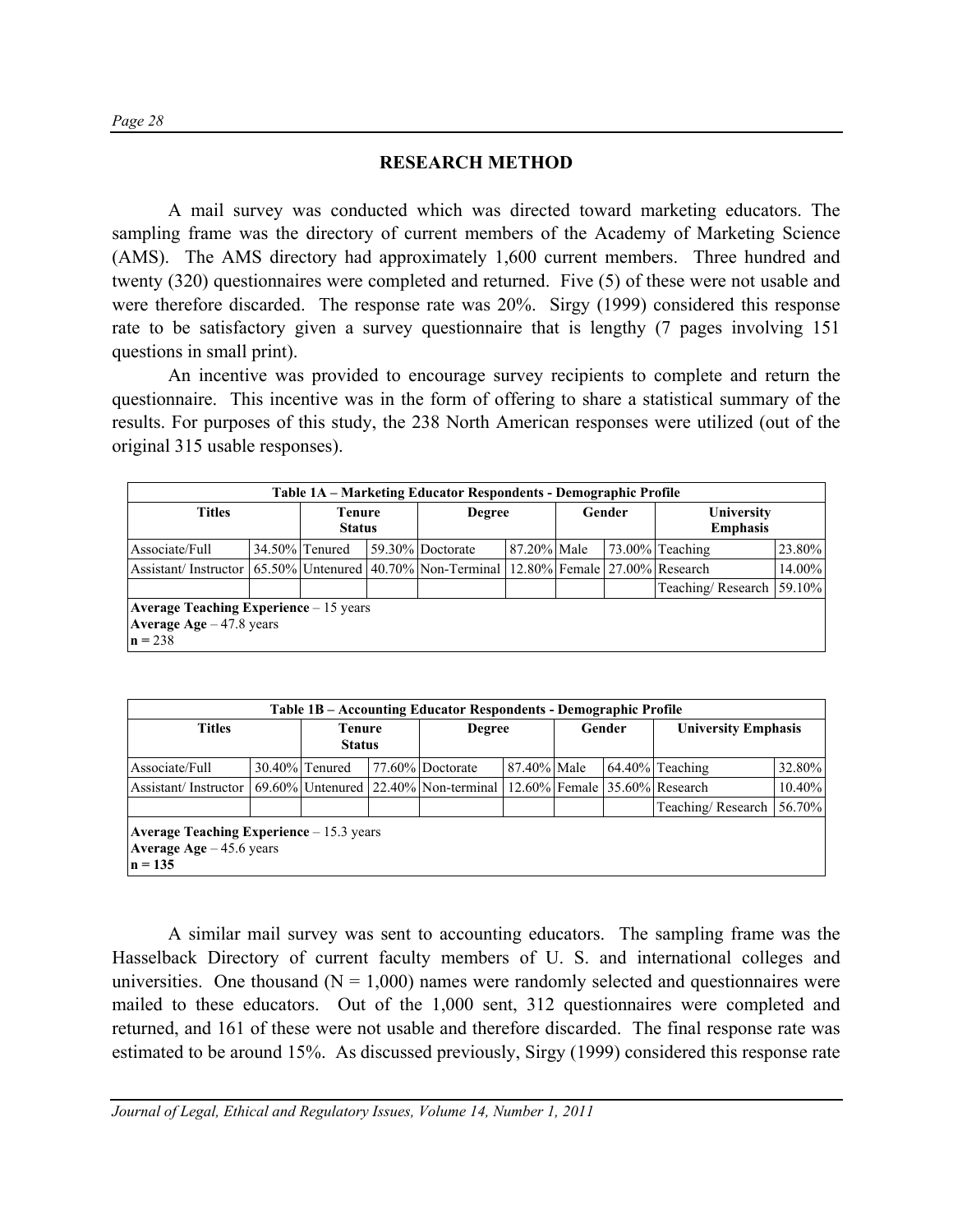to be satisfactory given the length of the questionnaire. Once again, an incentive was provided to encourage survey recipients to complete and return the questionnaire. This incentive was in the form of offering to share a statistical summary of the results. Of the one hundred and fifty-one usable responses, the 135 responses from the North American faculty (N=135) were used in the statistical analysis.

 A Chi-square test between marketing and accounting samples in relation to each of the demographic variables was performed in order to determine if there were any significant differences in the composition of the marketing and accounting faculty samples.

 With respect to differences between the marketing versus the accounting samples, a Chisquare revealed that the marketing sample had significantly more non-tenured individuals than the accounting faculty sample (Chi-square=11.93 with Yates correction;  $p = .001$ ; Table 2B). The data tests also indicated that the composition of the marketing sample was significantly younger than the accounting faculty sample (Chi-square=14.54 with Yates correction;  $p = .000$ ; Table 2F).

 A significantly higher percentage of the marketing faculty identified their universities' mission as emphasizing research. In contrast, the accounting faculty identified teaching as the primary mission with less emphasis on research (Table 2G). This result may provide additional insight into previous findings that the educational expectations may be different between the accounting and marketing faculty in terms of the quantitative preparation associated with their degrees (Kochunny, et al., 1992).

| Table 2A: What is your academic position or title?                                                                                    |                  |         |                            |                           |                           |  |  |  |
|---------------------------------------------------------------------------------------------------------------------------------------|------------------|---------|----------------------------|---------------------------|---------------------------|--|--|--|
|                                                                                                                                       |                  |         | Senior                     | Junior                    | Total                     |  |  |  |
| Marketing                                                                                                                             | 82               | 156     | 238                        |                           |                           |  |  |  |
| % between Position                                                                                                                    | 34.50%           | 65.50%  | 100.00%                    |                           |                           |  |  |  |
| % between Group                                                                                                                       |                  |         | 66.70%                     | 62.40%                    | 63.80%                    |  |  |  |
| Accounting                                                                                                                            |                  |         | 41                         | 94                        | 135                       |  |  |  |
| % between Position                                                                                                                    |                  |         | 30.40%                     | 69.60%                    | 100.00%                   |  |  |  |
| % between Group                                                                                                                       |                  |         | 33.30%                     | 37.60%                    | 36.20%                    |  |  |  |
| Total                                                                                                                                 |                  |         | 123                        | 250                       | 373                       |  |  |  |
| % between Position                                                                                                                    |                  |         | 33.00%                     | 67.00%                    | 100.00%                   |  |  |  |
| % between Group                                                                                                                       | 100.00%          | 100.00% | 100.00%                    |                           |                           |  |  |  |
|                                                                                                                                       | Chi-Square Tests |         |                            |                           |                           |  |  |  |
|                                                                                                                                       | Value            | df      | Asymp. Sig.<br>$(2-sided)$ | Exact Sig.<br>$(2-sided)$ | Exact Sig.<br>$(1-sided)$ |  |  |  |
| Pearson Chi-Square                                                                                                                    | .650 $b$         |         | 0.42                       |                           |                           |  |  |  |
| Continuity Correction <sup>a</sup>                                                                                                    | 0.478            | 1       | 0.489                      |                           |                           |  |  |  |
| Likelihood Ratio                                                                                                                      | 0.654            | 1       | 0.419                      |                           |                           |  |  |  |
| <b>Fisher's Exact Test</b>                                                                                                            |                  |         |                            | 0.492                     | 0.245                     |  |  |  |
| Linear-by-Linear Association                                                                                                          | 0.648            | 1       | 0.421                      |                           |                           |  |  |  |
| N of Valid Cases                                                                                                                      | 373              |         |                            |                           |                           |  |  |  |
| <sup>a</sup> Computed only for a 2x2 table<br>$b$ 0 cells (.0%) have expected count less than 5. The minimum expected count is 44.52. |                  |         |                            |                           |                           |  |  |  |

*Journal of Legal, Ethical and Regulatory Issues, Volume 14, Number 1, 2011*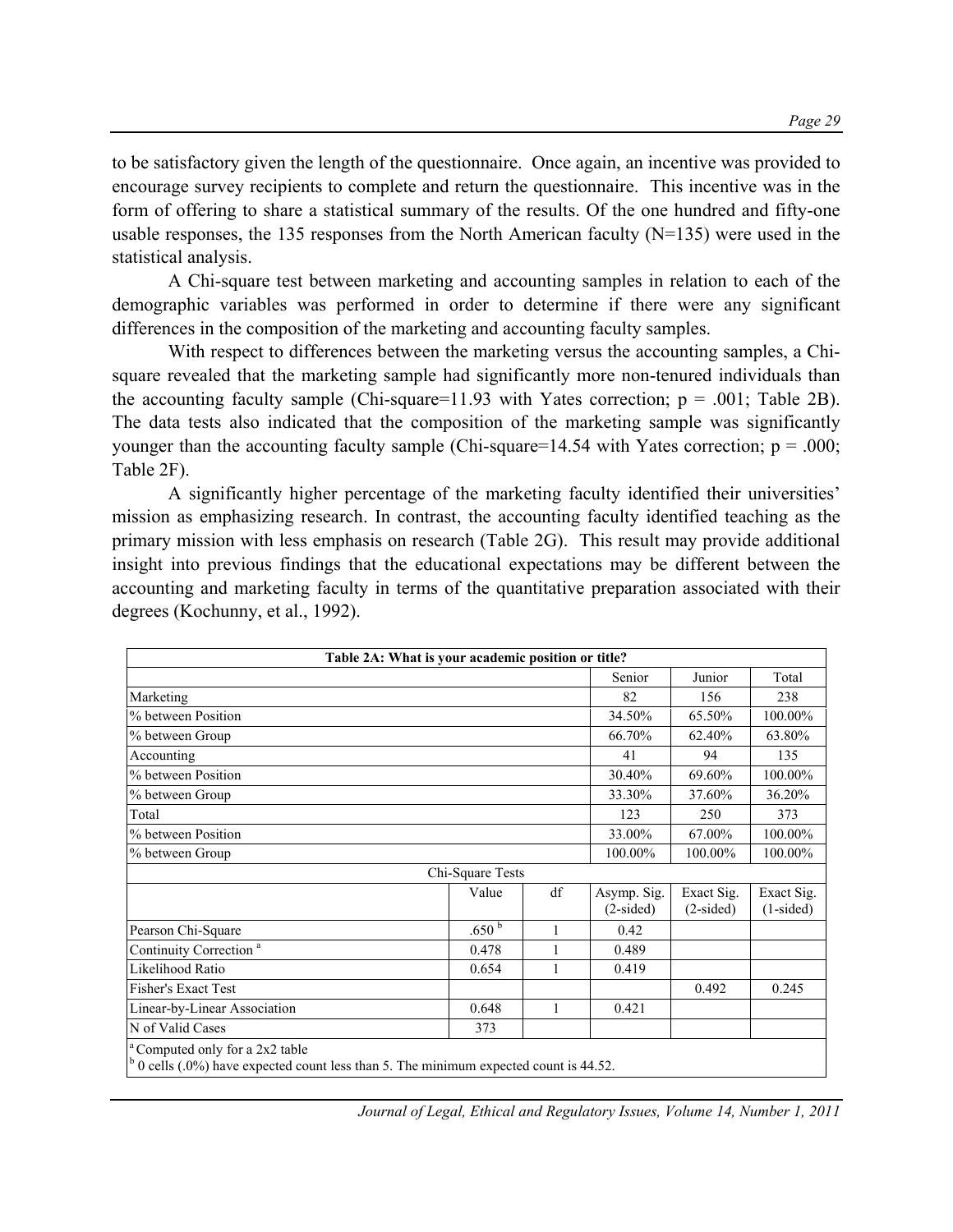|                                    | Table 2B: Are you tenured? |              |                           |                           |                           |
|------------------------------------|----------------------------|--------------|---------------------------|---------------------------|---------------------------|
|                                    |                            |              | Yes                       | No                        | Total                     |
| Marketing                          | 140                        | 96           | 236                       |                           |                           |
| % between Answer                   |                            |              | 59.30%                    | 40.70%                    | 100.00%                   |
| % between Group                    |                            |              | 57.40%                    | 76.20%                    | 63.80%                    |
| Accounting                         |                            |              | 104                       | 30                        | 134                       |
| % between Answer                   | 77.60%                     | 22.40%       | 100.00%                   |                           |                           |
| % between Group                    |                            |              | 42.60%                    | 23.80%                    | 36.20%                    |
| Total                              |                            |              | 244                       | 126                       | 370                       |
| % between Answer                   | 65.90%                     | 34.10%       | 100.00%                   |                           |                           |
| % between Group                    | 100.00%                    | 100.00%      | 100.00%                   |                           |                           |
|                                    | Chi-Square Tests           |              |                           |                           |                           |
|                                    | Value                      | df           | Asymp. Sig<br>$(2-sided)$ | Exact Sig.<br>$(2-sided)$ | Exact Sig.<br>$(1-sided)$ |
| Pearson Chi-Square                 | 12.732b                    | $\mathbf{1}$ | $\theta$                  |                           |                           |
| Continuity Correction <sup>a</sup> | 11.93                      |              | 0.001                     |                           |                           |
| Likelihood Ratio                   | 13.201                     |              | $\theta$                  |                           |                           |
| <b>Fisher's Exact Test</b>         |                            |              |                           | $\mathbf{0}$              | $\mathbf{0}$              |
| Linear-by-Linear Association       | 12.697                     | 1            | $\theta$                  |                           |                           |
| N of Valid Cases                   | 370                        |              |                           |                           |                           |

|                                                                                                                                       | Table 2C: Do you have a doctoral degree? |         |                            |                           |                           |
|---------------------------------------------------------------------------------------------------------------------------------------|------------------------------------------|---------|----------------------------|---------------------------|---------------------------|
|                                                                                                                                       |                                          |         | Yes                        | N <sub>0</sub>            | Total                     |
| Marketing                                                                                                                             | 205                                      | 30      | 235                        |                           |                           |
| % between Answer                                                                                                                      |                                          |         | 87.20%                     | 12.80%                    | 100.00%                   |
| % between Group                                                                                                                       |                                          |         | 63.50%                     | 63.80%                    | 63.50%                    |
| Accounting                                                                                                                            |                                          |         | 118                        | 17                        | 135                       |
| % between Answer                                                                                                                      |                                          |         | 87.40%                     | 12.60%                    | 100.00%                   |
| % between Group                                                                                                                       |                                          |         | 36.50%                     | 36.20%                    | 36.50%                    |
| Total                                                                                                                                 | 323                                      | 47      | 370                        |                           |                           |
| % between Answer                                                                                                                      |                                          |         | 87.30%                     | 12.70%                    | 100.00%                   |
| % between Group                                                                                                                       | 100.00%                                  | 100.00% | 100.00%                    |                           |                           |
|                                                                                                                                       | Chi-Square Tests                         |         |                            |                           |                           |
|                                                                                                                                       | Value                                    | df      | Asymp. Sig.<br>$(2-sided)$ | Exact Sig.<br>$(2-sided)$ | Exact Sig.<br>$(1-sided)$ |
| Pearson Chi-Square                                                                                                                    | .002 <sup>b</sup>                        | 1       | 0.962                      |                           |                           |
| Continuity Correction <sup>a</sup>                                                                                                    | $\theta$                                 | 1       |                            |                           |                           |
| Likelihood Ratio                                                                                                                      | 0.002                                    |         | 0.962                      |                           |                           |
| <b>Fisher's Exact Test</b>                                                                                                            |                                          |         |                            | 1                         | 0.55                      |
| Linear-by-Linear Association                                                                                                          | 0.002                                    |         | 0.962                      |                           |                           |
| N of Valid Cases                                                                                                                      | 370                                      |         |                            |                           |                           |
| <sup>a</sup> Computed only for a 2x2 table<br>$b$ 0 cells (.0%) have expected count less than 5. The minimum expected count is 17.15. |                                          |         |                            |                           |                           |

*Journal of Legal, Ethical and Regulatory Issues, Volume 14, Number 1, 2011*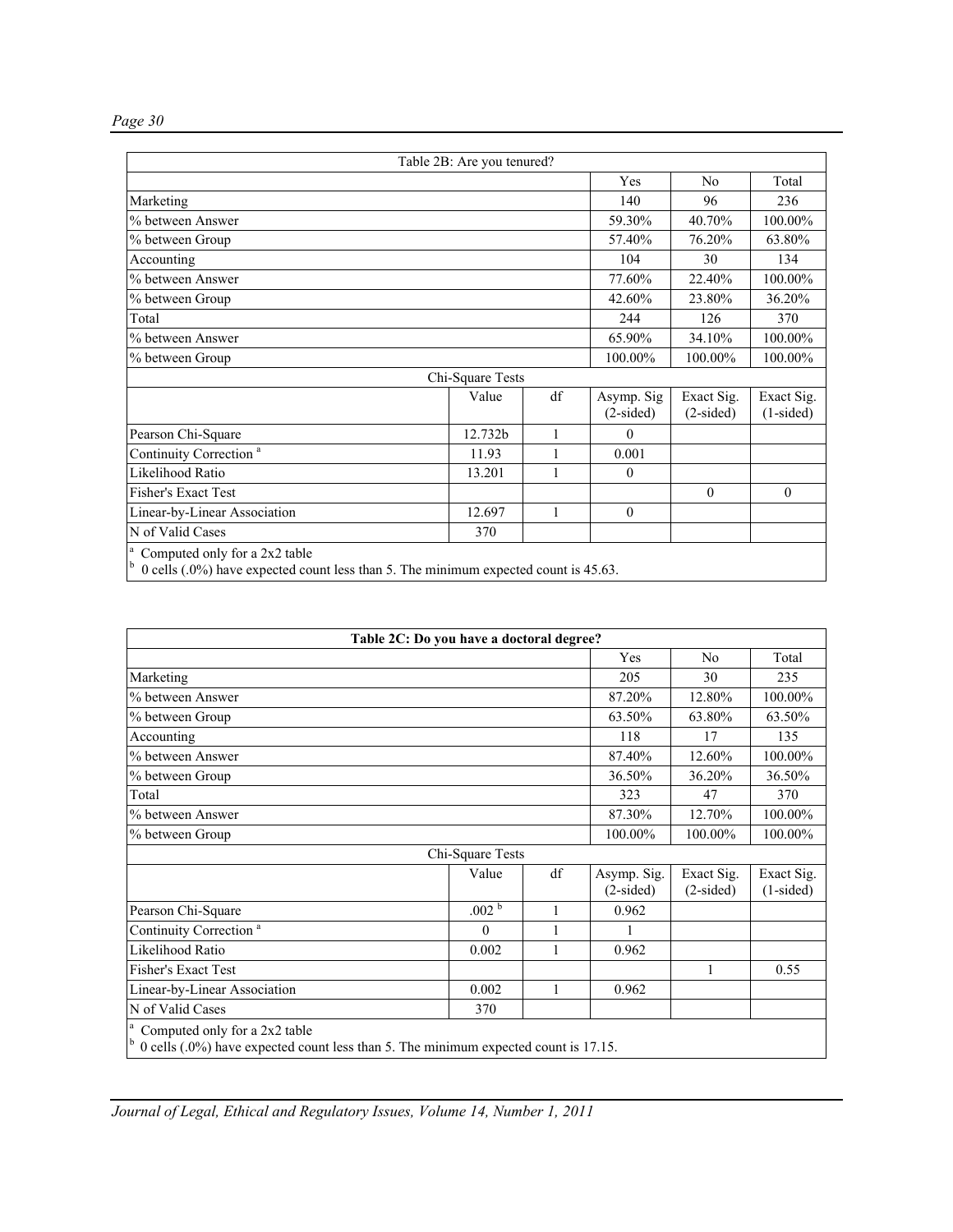| Table 2D: How many years have you taught in academic institutions of higher education?                                  |                   |         |                            |                           |                           |  |  |  |  |
|-------------------------------------------------------------------------------------------------------------------------|-------------------|---------|----------------------------|---------------------------|---------------------------|--|--|--|--|
|                                                                                                                         |                   |         | Low                        | High                      | Total                     |  |  |  |  |
| Marketing                                                                                                               | 108               | 129     | 237                        |                           |                           |  |  |  |  |
| % between Experience                                                                                                    |                   |         | 45.60%                     | 54.40%                    | 100.00%                   |  |  |  |  |
| % between Group                                                                                                         |                   |         | 66.70%                     | 62.00%                    | 64.10%                    |  |  |  |  |
| Accounting                                                                                                              |                   |         | 54                         | 79                        | 133                       |  |  |  |  |
| % between Experience                                                                                                    |                   |         | 40.60%                     | 59.40%                    | 100.00%                   |  |  |  |  |
| % between Group                                                                                                         |                   |         | 33.30%                     | 38.00%                    | 35.90%                    |  |  |  |  |
| Total                                                                                                                   | 162               | 208     | 370                        |                           |                           |  |  |  |  |
| % between Experience                                                                                                    | 43.80%            | 56.20%  | 100.00%                    |                           |                           |  |  |  |  |
| % between Group                                                                                                         | 100.00%           | 100.00% | 100.00%                    |                           |                           |  |  |  |  |
|                                                                                                                         | Chi-Square Tests  |         |                            |                           |                           |  |  |  |  |
|                                                                                                                         | Value             | df      | Asymp. Sig.<br>$(2-sided)$ | Exact Sig.<br>$(2-sided)$ | Exact Sig.<br>$(1-sided)$ |  |  |  |  |
| Pearson Chi-Square                                                                                                      | .854 <sup>b</sup> | 1       | 0.355                      |                           |                           |  |  |  |  |
| Continuity Correction <sup>a</sup>                                                                                      | 0.664             |         | 0.415                      |                           |                           |  |  |  |  |
| Likelihood Ratio                                                                                                        | 0.857             | 1       | 0.355                      |                           |                           |  |  |  |  |
| Fisher's Exact Test                                                                                                     |                   |         |                            | 0.383                     | 0.208                     |  |  |  |  |
| Linear-by-Linear Association                                                                                            | 0.356             |         |                            |                           |                           |  |  |  |  |
| N of Valid Cases                                                                                                        | 370               |         |                            |                           |                           |  |  |  |  |
| Computed only for a 2x2 table<br>0 cells $(.0\%)$ have expected count less than 5. The minimum expected count is 58.23. |                   |         |                            |                           |                           |  |  |  |  |

|                                                                                                                          | Table 2E: What is your gender? |         |                            |         |                           |         |                           |
|--------------------------------------------------------------------------------------------------------------------------|--------------------------------|---------|----------------------------|---------|---------------------------|---------|---------------------------|
|                                                                                                                          |                                |         | Male                       |         | Female                    |         | Total                     |
| Marketing                                                                                                                |                                | 173     |                            | 64      |                           | 237     |                           |
| % between Gender                                                                                                         |                                |         | 73.00%                     |         | 27.00%                    |         | 100.00%                   |
| % between Group                                                                                                          |                                |         | 66.50%                     |         | 57.10%                    |         | 63.70%                    |
| Accounting                                                                                                               |                                |         | 87                         |         | 48                        |         | 135                       |
| % between Gender                                                                                                         |                                |         | 64.40%                     |         | 35.60%                    |         | 100.00%                   |
| % between Group                                                                                                          |                                |         | 33.50%                     |         | 42.90%                    |         | 36.30%                    |
| Total                                                                                                                    |                                | 260     |                            | 112     | 372                       |         |                           |
| % between Gender                                                                                                         |                                | 69.90%  |                            | 30.10%  |                           | 100.00% |                           |
| % between Group                                                                                                          |                                | 100.00% |                            | 100.00% |                           | 100.00% |                           |
|                                                                                                                          | Chi-Square Tests               |         |                            |         |                           |         |                           |
|                                                                                                                          | Value                          | df      | Asymp. Sig.<br>$(2-sided)$ |         | Exact Sig.<br>$(2-sided)$ |         | Exact Sig.<br>$(1-sided)$ |
| Pearson Chi-Square                                                                                                       | b<br>2.989                     |         | 0.084                      |         |                           |         |                           |
| Continuity Correction <sup>a</sup>                                                                                       | 2.596                          |         | 0.107                      |         |                           |         |                           |
| Likelihood Ratio                                                                                                         | 2.953                          | 1       | 0.086                      |         |                           |         |                           |
| Fisher's Exact Test                                                                                                      |                                |         |                            |         | 0.1                       |         | 0.054                     |
| Linear-by-Linear Association                                                                                             | 2.981                          | 1       | 0.084                      |         |                           |         |                           |
| N of Valid Cases                                                                                                         | 372                            |         |                            |         |                           |         |                           |
| Computed only for a 2x2 table<br>$b$ 0 cells (.0%) have expected count less than 5. The minimum expected count is 40.65. |                                |         |                            |         |                           |         |                           |

 *Journal of Legal, Ethical and Regulatory Issues, Volume 14, Number 1, 2011*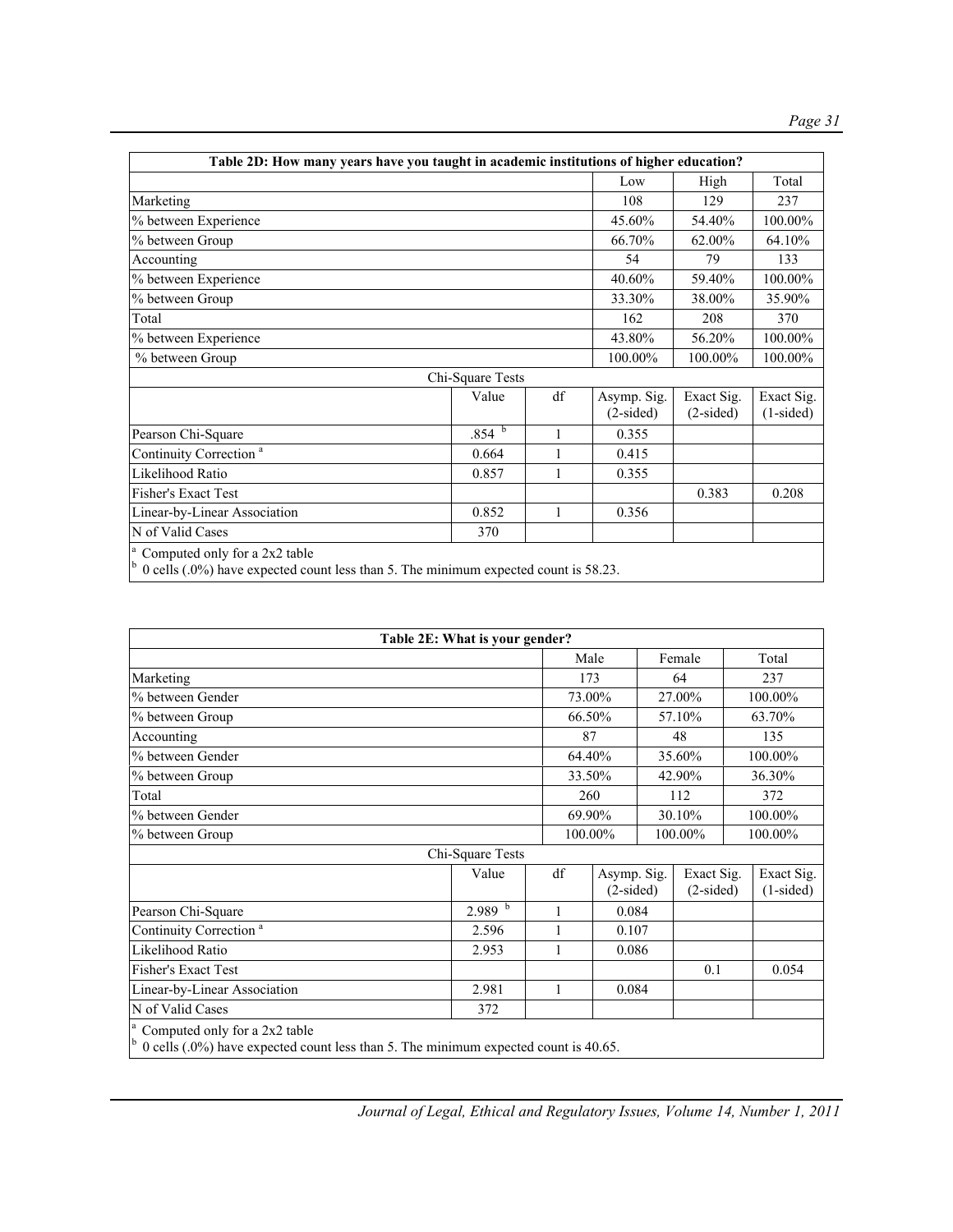|                                                                                                                                       | Table 2F: What is your age? |              |                            |                           |                           |
|---------------------------------------------------------------------------------------------------------------------------------------|-----------------------------|--------------|----------------------------|---------------------------|---------------------------|
|                                                                                                                                       |                             |              | Young                      | Old                       | Total                     |
| Marketing                                                                                                                             |                             |              | 103                        | 132                       | 235                       |
| % between Age                                                                                                                         |                             |              | 43.80%                     | 56.20%                    | 100.00%                   |
| % between Group                                                                                                                       |                             |              | 80.50%                     | 60.00%                    | 67.50%                    |
| Accounting                                                                                                                            |                             |              | 25                         | 88                        | 113                       |
| % between Age                                                                                                                         |                             |              | 22.10%                     | 77.90%                    | 100.00%                   |
| % between Group                                                                                                                       |                             |              | 19.50%                     | 40.00%                    | 32.50%                    |
| Total                                                                                                                                 | 128                         | 220          | 348                        |                           |                           |
| % between Age                                                                                                                         | 36.80%                      | 63.20%       | 100.00%                    |                           |                           |
| % between Group                                                                                                                       | 100.00%                     | 100.00%      | 100.00%                    |                           |                           |
|                                                                                                                                       | Chi-Square Tests            |              |                            |                           |                           |
|                                                                                                                                       | Value                       | df           | Asymp. Sig.<br>$(2-sided)$ | Exact Sig.<br>$(2-sided)$ | Exact Sig.<br>$(1-sided)$ |
| Pearson Chi-Square                                                                                                                    | b<br>15.461                 | 1            | 0                          |                           |                           |
| Continuity Correction <sup>a</sup>                                                                                                    | 14.542                      | 1            | $\mathbf{0}$               |                           |                           |
| Likelihood Ratio                                                                                                                      | 16.191                      |              | $\theta$                   |                           |                           |
| Fisher's Exact Test                                                                                                                   |                             |              |                            | $\Omega$                  | $\theta$                  |
| Linear-by-Linear Association                                                                                                          | 15.417                      | $\mathbf{1}$ | $\theta$                   |                           |                           |
| N of Valid Cases                                                                                                                      | 348                         |              |                            |                           |                           |
| <sup>a</sup> Computed only for a 2x2 table<br>$b$ 0 cells (.0%) have expected count less than 5. The minimum expected count is 41.56. |                             |              |                            |                           |                           |

|                                                                                                 | Table 2G: Are you employed in an academic institution that is: (University Emphasizes) |                  |                      |          |                            |  |  |  |  |
|-------------------------------------------------------------------------------------------------|----------------------------------------------------------------------------------------|------------------|----------------------|----------|----------------------------|--|--|--|--|
|                                                                                                 | Education                                                                              | Research         | Both                 | Other    | Total                      |  |  |  |  |
| Marketing                                                                                       | 56                                                                                     | 33               | 139                  | 7        | 235                        |  |  |  |  |
| % between Answer                                                                                | 23.80%                                                                                 | 14.00%           | 59.10%               | $3.00\%$ | 100.00%                    |  |  |  |  |
| % between Group                                                                                 | 56.00%                                                                                 | 70.20%           | 64.70%               | 100.00%  | 63.70%                     |  |  |  |  |
| Accounting                                                                                      | 44                                                                                     | 14               | 76                   |          | 134                        |  |  |  |  |
| % between Answer                                                                                | 32.80%                                                                                 | 10.40%           | 56.70%               |          | 100.00%                    |  |  |  |  |
| % between Group                                                                                 | 44.00%                                                                                 | 29.80%           | 35.30%               |          | 36.30%                     |  |  |  |  |
| Total                                                                                           | 100                                                                                    | 47               | 215                  | 7        | 369                        |  |  |  |  |
| % between Answer                                                                                | 27.10%                                                                                 | 12.70%           | 58.30%               | 1.90%    | 100.00%                    |  |  |  |  |
| % between Group                                                                                 | 100.00%                                                                                | 100.00%          | 100.00%              | 100.00%  | 100.00%                    |  |  |  |  |
|                                                                                                 |                                                                                        | Chi-Square Tests |                      |          |                            |  |  |  |  |
|                                                                                                 |                                                                                        |                  | Value                | df       | Asymp. Sig.<br>$(2-sided)$ |  |  |  |  |
| Pearson Chi-Square                                                                              |                                                                                        |                  | $7.498$ <sup>a</sup> | 3        | 0.058                      |  |  |  |  |
| Likelihood Ratio                                                                                |                                                                                        |                  | 9.786                | 3        | 0.02                       |  |  |  |  |
| Linear-by-Linear Association                                                                    | 3.19                                                                                   |                  | 0.074                |          |                            |  |  |  |  |
| N of Valid Cases                                                                                |                                                                                        |                  | 369                  |          |                            |  |  |  |  |
| $^{\circ}$ 2 cells (25.0%) have expected count less than 5. The minimum expected count is 2.54. |                                                                                        |                  |                      |          |                            |  |  |  |  |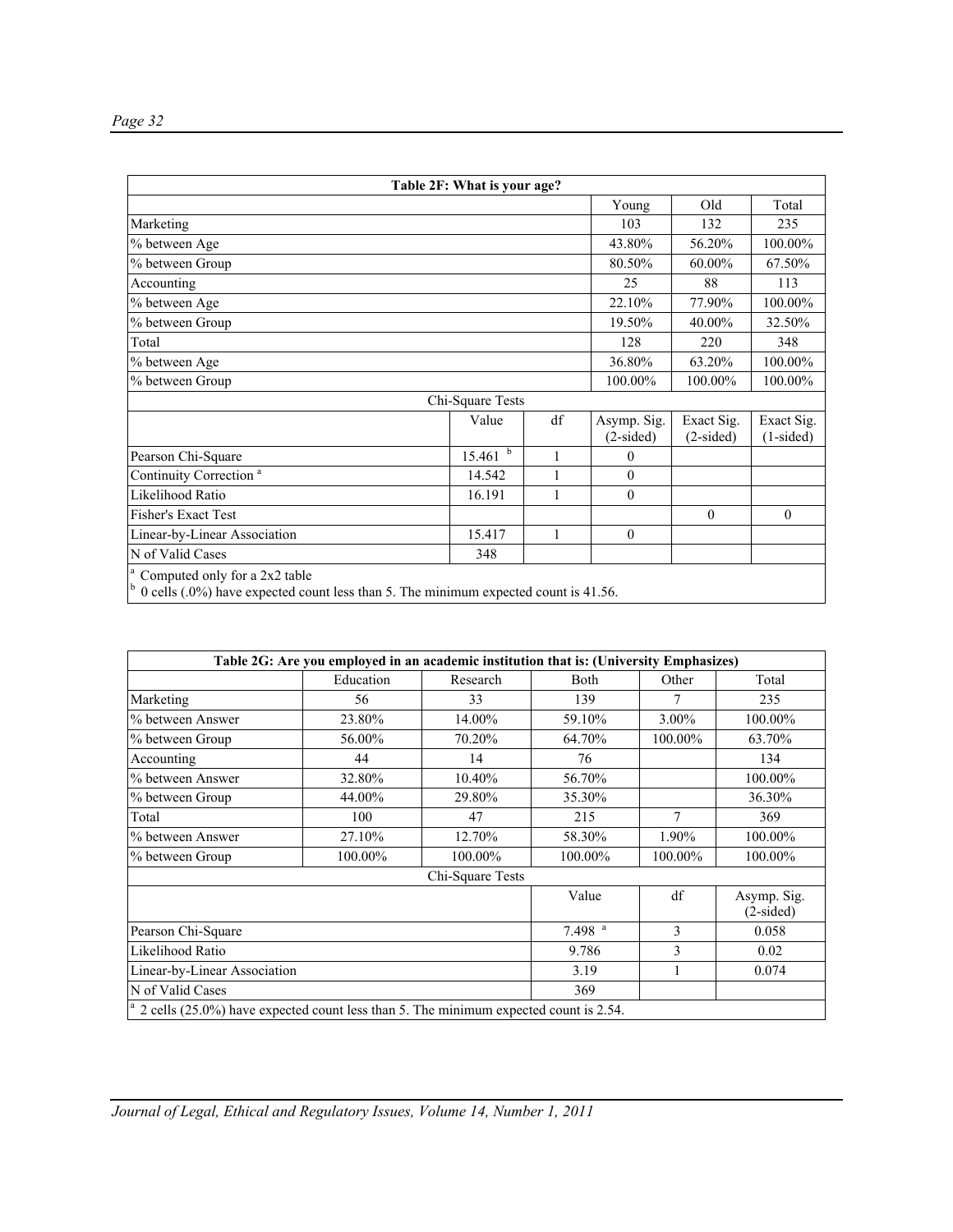#### **MEASURES AND QUESTIONNAIRE DESIGN**

 The questionnaire was divided in seven sections following the instructions. The first six sections contained items reflecting certain behaviors assumed within certain roles. Marketing and accounting educators play the role of teachers (Section I), researchers (Section II), administrators (Section III), management consultants (Section IV), professional colleagues (Section V), and college professors (Section VI). All the items in the first six sections of the questionnaire were accompanied with 5-point rating scales [I believe this IS very acceptable (1), I believe this MAY be acceptable (2), I believe this may be Unacceptable (3), I believe this IS Unacceptable (4), and I believe this IS VERY Unacceptable (5)]. See Tables 3A and 3B. Section VII contained demographic items (academic position; tenured; doctoral degree; years of experience in academe; gender; age; employed in an institution which emphasizes research, teaching, or both; and country of the college/university).

 The 142 behaviors included in Sections I-VI of the questionnaire were derived from several sources. One source was the discussion document of the code of ethics as proposed by Sirgy (1999) and the commentaries by Ferrell (1999), Malhotra and Miller (1999), and Kurtz (1999). A second source involved past studies. For example, we used the conceptual dimensions of unethical behaviors uncovered by Coe and Coe (1976), Ferrell and Skinner (1988), Mason, Bearden, and Richardson (1990), and Sherrell, Hair, and Griffin (1989). A third data source involved in-depth interviews with seven senior marketing educators who have done much research in business ethics. These interviews revealed many conceptual dimensions from which we developed measures. Finally, we used the codes of ethics of the American Marketing Association (AMA), the American Psychological Association (APA), the American Sociological Association (ASA), the Marketing Research Association (MRA), Council of American Survey Research Organizations (CASRO), Qualitative Research Consultants Association (QRCA), American Association for Public Opinion Research (AAPOR), the Direct Marketing Association (DMA) and the American Institute of Certified Public Accountants (AICPA).

 The questionnaire was pre-tested using the same seven senior marketing educators to ensure face validity and to eliminate redundant items. This effort resulted in fine tuning the measures and questionnaire overall.

 The survey questionnaire was accompanied with a cover letter signed by one of the authors underscoring the importance of this survey in the development of a code of ethics for marketing or accounting educators, accordingly. The instructions at the beginning of the questionnaire are included in Appendix A.

#### **RESULTS**

 MANOVA analysis was conducted to compare the responses to the ethics variables of marketing versus accounting educators. The variables that had significant differences between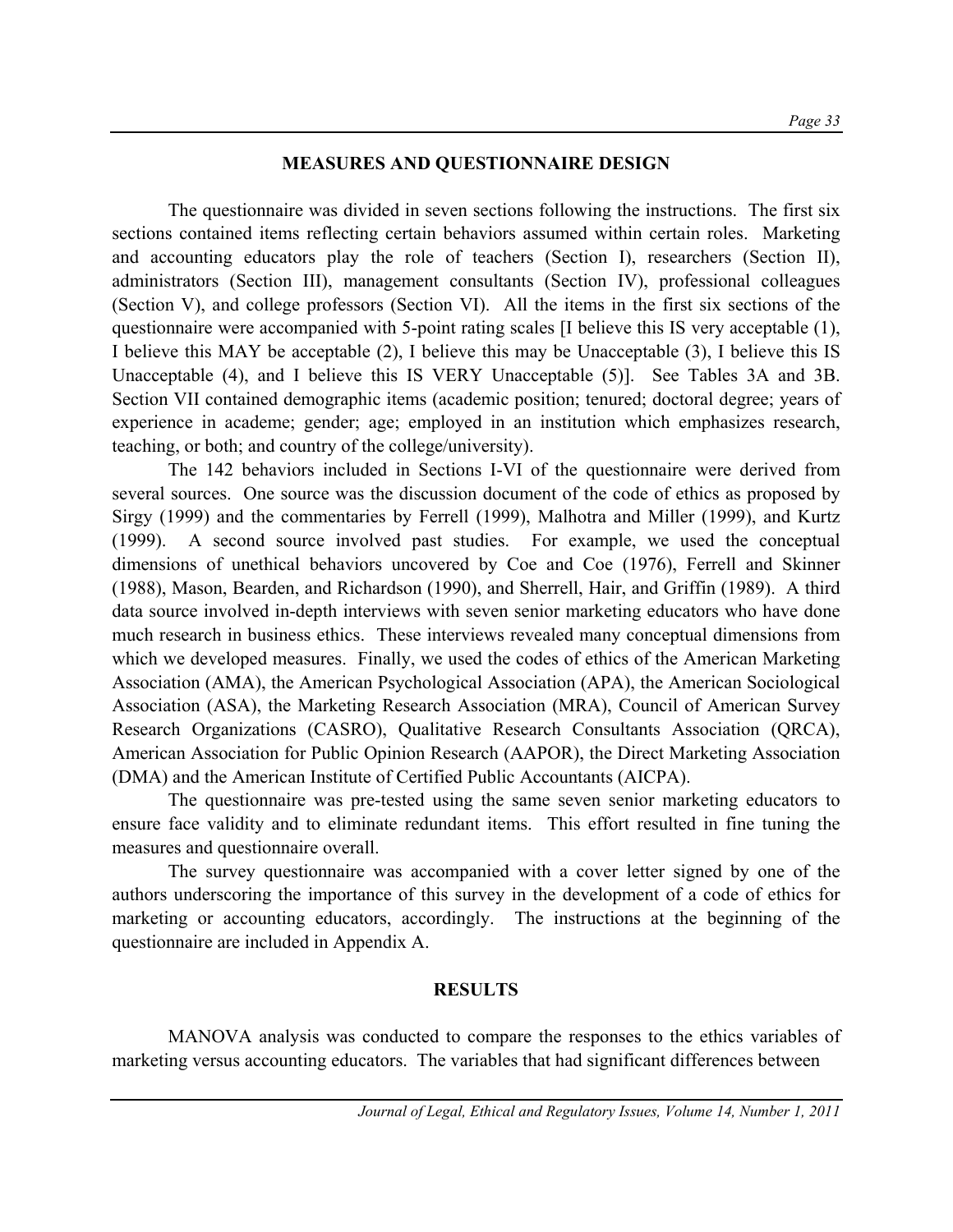| Table 3A: North American Marketing Mean > North American Accounting Mean (MANOVA Results)                                          |     |             |     |            |         |          |  |  |  |
|------------------------------------------------------------------------------------------------------------------------------------|-----|-------------|-----|------------|---------|----------|--|--|--|
| = Very acceptable; $2 =$ May be acceptable; $3 =$ May be unacceptable; $4 =$ Unacceptable; $5 =$ Very unacceptable                 |     |             |     |            |         |          |  |  |  |
|                                                                                                                                    |     | <b>DATA</b> |     |            |         |          |  |  |  |
|                                                                                                                                    |     | Marketing   |     | Accounting |         |          |  |  |  |
|                                                                                                                                    | N   | Mean        | N   | Mean       | F-value | Sig      |  |  |  |
| I. Marketing Educators in Their Role as Teachers                                                                                   |     |             |     |            |         |          |  |  |  |
| Failing to make available (possibly through the college library)<br>classroom materials that are costly and unaffordable to the    |     |             |     |            |         |          |  |  |  |
| average student.                                                                                                                   | 238 | 2.676       | 135 | 2.411      | 5.205   | 0.023    |  |  |  |
| Accepting as students in one's class relatives.                                                                                    | 238 | 2.593       | 135 | 2.296      | 6.221   | 0.013    |  |  |  |
| Submitting a graduate student paper to a journal for the only<br>purpose of getting a review and then passing on the review to the |     |             |     |            |         |          |  |  |  |
| student without acknowledging the source.                                                                                          | 238 | 4.578       | 135 | 4.395      | 4.917   | 0.027    |  |  |  |
| <b>II. Marketing Educators in their Role as Researchers</b>                                                                        |     |             |     |            |         |          |  |  |  |
| Submitting a paper to different journals at the same time.                                                                         | 238 | 4.164       | 135 | 3.64       | 23.56   | $\Omega$ |  |  |  |
| V. Marketing Educators in their Role as Professional Colleagues                                                                    |     |             |     |            |         |          |  |  |  |
| Failing to provide a constructive review that is intended to help                                                                  |     |             |     |            |         |          |  |  |  |
| the author.                                                                                                                        | 238 | 4.017       | 135 | 3.837      | 4.068   | 0.044    |  |  |  |

| Table 3B: North American Marketing Mean < North American Accounting Mean (MANOVA Results)                                                                              |             |           |     |            |         |              |  |  |
|------------------------------------------------------------------------------------------------------------------------------------------------------------------------|-------------|-----------|-----|------------|---------|--------------|--|--|
| $1 =$ Very acceptable; $2 =$ May be acceptable; $3 =$ May be unacceptable; $4 =$ Unacceptable; $5 =$ Very unacceptable                                                 |             |           |     |            |         |              |  |  |
|                                                                                                                                                                        | <b>DATA</b> |           |     |            |         |              |  |  |
|                                                                                                                                                                        |             | Marketing |     | Accounting |         |              |  |  |
|                                                                                                                                                                        | N           | Mean      | N   | Mean       | F-value | Sig          |  |  |
| I. Marketing Educators in Their Role as Teachers                                                                                                                       |             |           |     |            |         |              |  |  |
| Having a romantic relationship with a student in one's class.                                                                                                          | 238         | 4.702     | 135 | 4.852      | 4.654   | 0.032        |  |  |
| Treating students in class more favorably based on their gender,<br>religion, ethnicity, race, nationality, age, sexual orientation, or<br>physical/mental disability. | 238         | 4.676     | 135 | 4.843      | 6.018   | 0.015        |  |  |
| Disclosing students' grades with students' identity to other<br>classmates.                                                                                            | 238         | 4.456     | 135 | 4.748      | 11.567  | 0.001        |  |  |
| Grading students inconsistently.                                                                                                                                       | 238         | 4.298     | 135 | 4.499      | 7.078   | 0.008        |  |  |
| II. Marketing Educators in their Role as Researchers                                                                                                                   |             |           |     |            |         |              |  |  |
| Misleading research subjects about the amount of time needed to<br>complete their task in the study.                                                                   | 238         | 3.966     | 135 | 4.193      | 6.577   | 0.011        |  |  |
| Failing to acknowledge the contribution of the research sponsor in<br>research publications based on the sponsored research.                                           | 238         | 4.143     | 135 | 4.348      | 5.934   | 0.015        |  |  |
| Exaggerating and misrepresenting one's expertise and competence in<br>a specific area of research to secure a research contract.                                       | 238         | 4.194     | 135 | 4.378      | 4.554   | 0.033        |  |  |
| Misrepresenting aspects of the research to ensure a positive peer<br>review.                                                                                           | 238         | 4.647     | 135 | 4.774      | 4.619   | 0.032        |  |  |
| Listing as a co-author a colleague who did not contribute<br>substantively to the development of the paper.                                                            | 238         | 3.399     | 135 | 3.644      | 4.712   | 0.031        |  |  |
| III. Marketing Educators in their Role as Administrators In Relation to Faculty                                                                                        |             |           |     |            |         |              |  |  |
| Having a romantic relationship with a faculty member.                                                                                                                  | 238         | 2.827     | 135 | 3.371      | 13.613  | $\mathbf{0}$ |  |  |
| Failing to acknowledge significant contributions of a faculty member<br>in departmental/college publications.                                                          | 238         | 4.009     | 135 | 4.203      | 3.986   | 0.047        |  |  |
| In Relation to Graduate Students                                                                                                                                       |             |           |     |            |         |              |  |  |
| Having a romantic relationship with a graduate student.                                                                                                                | 238         | 4.329     | 135 | 4.541      | 3.995   | 0.046        |  |  |

*Journal of Legal, Ethical and Regulatory Issues, Volume 14, Number 1, 2011*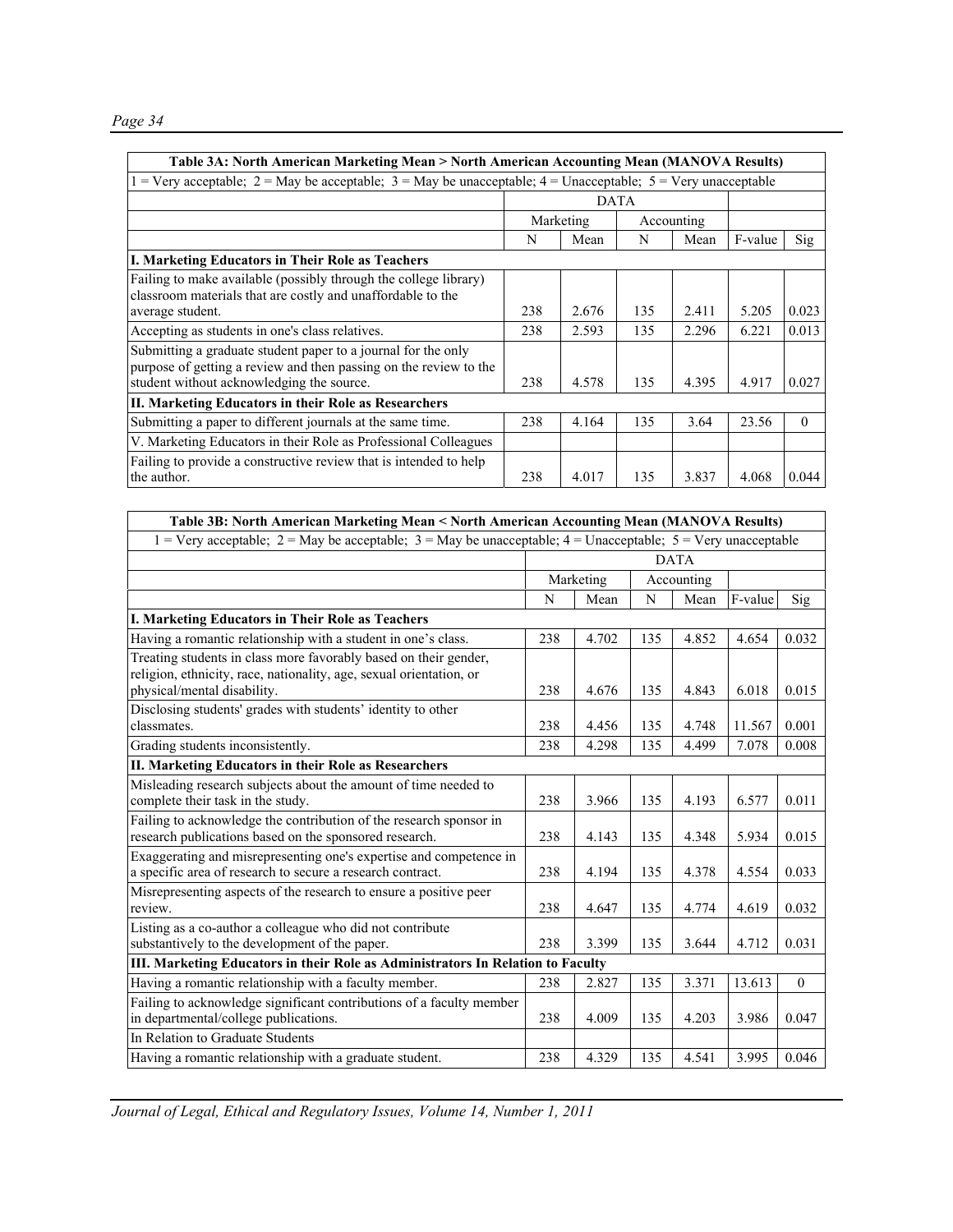| Table 3B: North American Marketing Mean < North American Accounting Mean (MANOVA Results)                              |     |           |            |             |         |       |  |  |  |
|------------------------------------------------------------------------------------------------------------------------|-----|-----------|------------|-------------|---------|-------|--|--|--|
| $1 =$ Very acceptable; $2 =$ May be acceptable; $3 =$ May be unacceptable; $4 =$ Unacceptable; $5 =$ Very unacceptable |     |           |            |             |         |       |  |  |  |
|                                                                                                                        |     |           |            | <b>DATA</b> |         |       |  |  |  |
|                                                                                                                        |     | Marketing | Accounting |             |         |       |  |  |  |
|                                                                                                                        | N   | Mean      | N          | Mean        | F-value | Sig   |  |  |  |
| IV. Marketing Educators in Their Role as Management Consultants                                                        |     |           |            |             |         |       |  |  |  |
| Running a business consultancy or other business that requires a                                                       |     |           |            |             |         |       |  |  |  |
| great deal of time while being a full-time employee of an academic                                                     |     |           |            |             |         |       |  |  |  |
| institution.                                                                                                           | 238 | 3.595     | 135        | 3.924       | 7.064   | 0.008 |  |  |  |
| V. Marketing Educators in their Role as Professional Colleagues                                                        |     |           |            |             |         |       |  |  |  |
| Criticizing other faculty in front of students or staff.                                                               | 238 | 4.084     | 135        | 4.411       | 11.89   | 0.001 |  |  |  |
| Unjustly bad mouthing a colleague who has applied for a position at                                                    |     |           |            |             |         |       |  |  |  |
| some other institution when people from that institution call for a                                                    |     |           |            |             |         |       |  |  |  |
| reference check, thus ruining the colleague's chances of getting the                                                   |     |           |            |             |         |       |  |  |  |
| position.                                                                                                              | 238 | 3.267     | 135        | 3.542       | 3.974   | 0.047 |  |  |  |

the expressed opinions of marketing and accounting respondents are listed below in separate groups. In one group are variables where the means of the marketing sample are significantly greater than those of the accounting sample. This implies that the marketing sample consider the variables/behavior significantly more unacceptable than the accounting sample. In the second group variables/behaviors are listed which the accounting sample consider significantly more unacceptable than the marketing sample.

# **MARKETING AND ACCOUNTING EDUCATORS IN THEIR ROLE AS TEACHERS**

 Some significant differences exist between the marketing and accounting faculty attitudes towards ethical behavior in academics in their role as teachers. The marketing faculties consider the following behaviors to be significantly more unacceptable than the accounting faculty:

- *Failing to make available (possibly through the college library) classroom materials that are costly and unaffordable to the average student.*
- *Accepting relatives as students in one's class.*
- *Submitting a graduate student paper to a journal solely for the purpose of getting a review and then passing on the review to the student without acknowledging the source.*

 On the other hand, in their role as teachers the accounting faculty consider it significantly more unacceptable than the marketing faculty to engage in the following behaviors:

- *Having a romantic relationship with a student in one's class.*
- *Treating students in class more favorably based on their gender, religion, ethnicity, race, nationality, age, sexual orientation, or physical/mental disability.*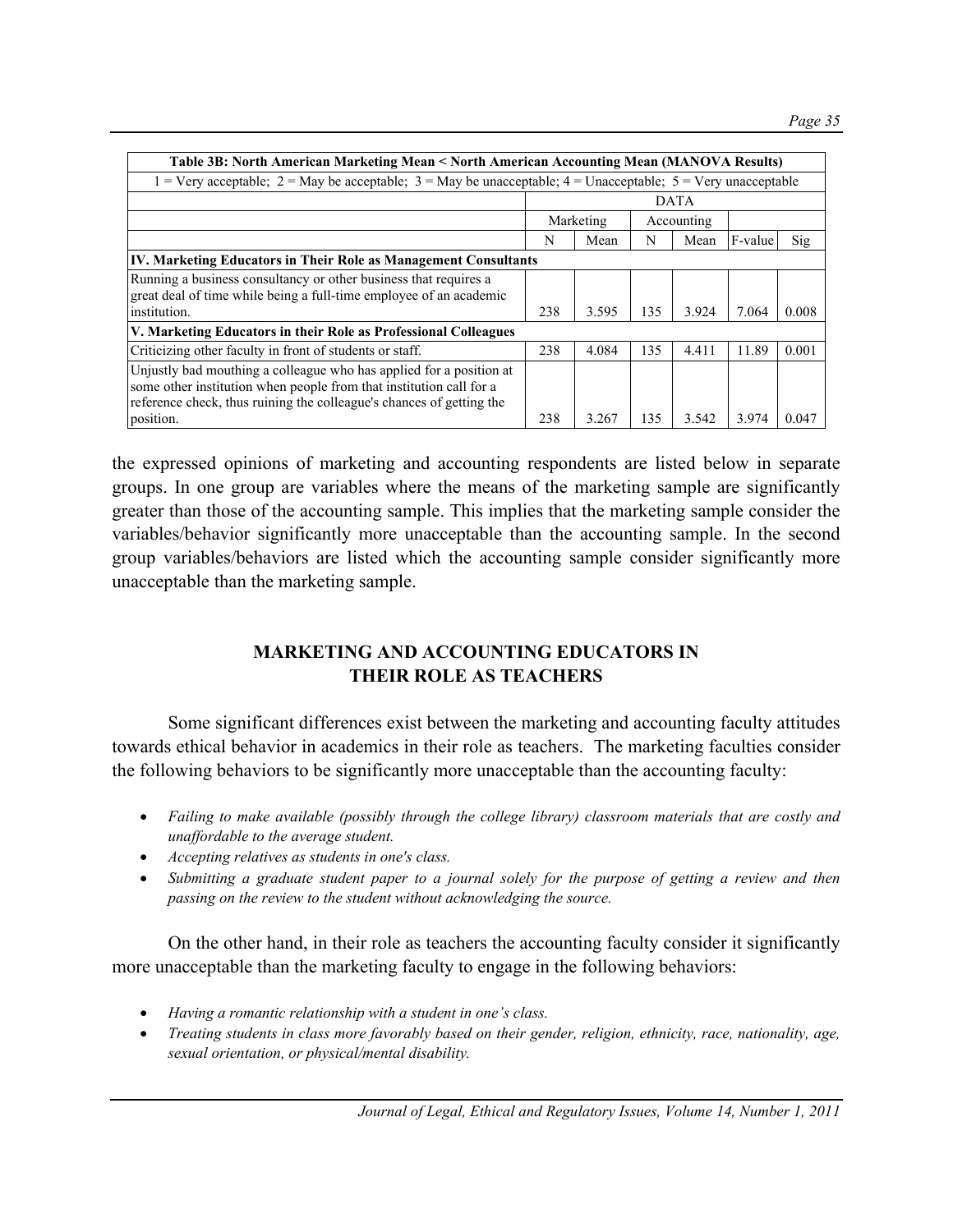- *Disclosing students' grades with students' identity to other classmates.*
- *Grading students inconsistently.*
- *\*Marketing and Accounting Educators in their Role as Researchers*

 Significant differences exist between the marketing and accounting faculty attitudes towards ethical behavior in academics in their role as researchers. The marketing faculty considers it significantly more unacceptable than the accounting faculty to:

• *Submit a paper to different journals at the same time.* 

 However, the accounting faculty considers several other behaviors to be significantly more unacceptable than did the marketing faculty, namely:

- *Misleading research subjects about the amount of time needed to complete their task in the study.*
- *Failing to acknowledge the contribution of the research sponsor in research publications based on the sponsored research.*
- *Exaggerating and misrepresenting one's expertise and competence in a specific area of research to secure a research contract.*
- *Misrepresenting aspects of the research to ensure a positive peer review.*
- *Listing as a co-author a colleague who did not contribute substantively to the development of the paper.*

# **MARKETING AND ACCOUNTING EDUCATORS IN THEIR ROLE AS ADMINISTRATORS**

 Significant differences also exist between the marketing and accounting faculty attitudes towards ethical behavior in academics in their role as administrators. The accounting faculty considers the following behaviors to be significantly more unacceptable than the marketing faculty:

#### **In Relation to Faculty**

- *Having a romantic relationship with a faculty member.*
- *Failing to acknowledge significant contributions of a faculty member in departmental/college publications.*

# **In Relation to Graduate Students**

• *Having a romantic relationship with a graduate student.*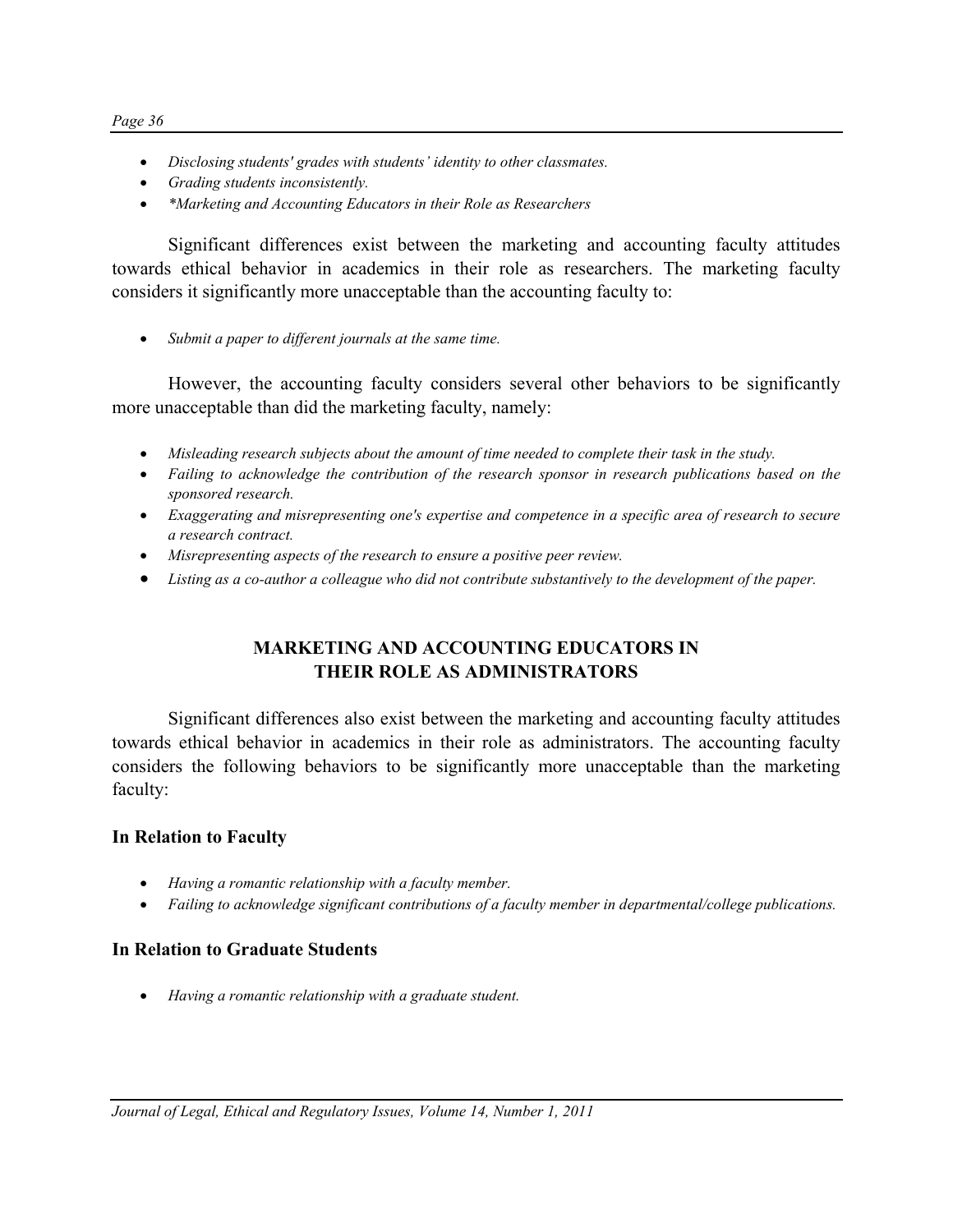# MARKETING AND ACCOUNTING EDUCATORS IN **THEIR ROLE AS MANAGEMENT CONSULTANTS**

 Significant differences exist between the marketing and accounting faculty attitudes towards ethical behavior in academics in their role as Management Consultants in only one area. The accounting faculty considers:

• *Running a business consultancy or other business that requires a great deal of time while being a full-time employee of an academic institution* 

to be significantly more unacceptable than did the marketing faculty.

# **MARKETING AND ACCOUNTING EDUCATORS IN THEIR ROLE AS PROFESSIONAL COLLEAGUES**

 Significant differences exist between the marketing and accounting faculty attitudes towards ethical behavior in their role as Professional Colleagues. The marketing faculty considers the following behavior to be significantly more unacceptable than the accounting faculty:

• *Failing to provide a constructive review that is intended to help the author.* 

 The accounting faculty found it significantly more unacceptable than the marketing faculty to:

- *Criticize other faculty in front of students or staff.*
- *Unjustly bad mouth a colleague who has applied for a position at some other institution when people from that institution call for a reference check, thus ruining the colleague's chances of getting the position.*

# **MARKETING AND ACCOUNTING EDUCATORS IN THEIR ROLE AS COLLEGE PROFESSORS**

 Finally, in their role as College Professors, there was no significance difference between marketing faculty and accounting faculty regarding their attitudes toward any of the ethical behaviors surveyed.

# **DISCUSSION**

 The results of the two surveys of accounting and marketing educators, respectively, indicate that there is general agreement among the two disciplines regarding unacceptable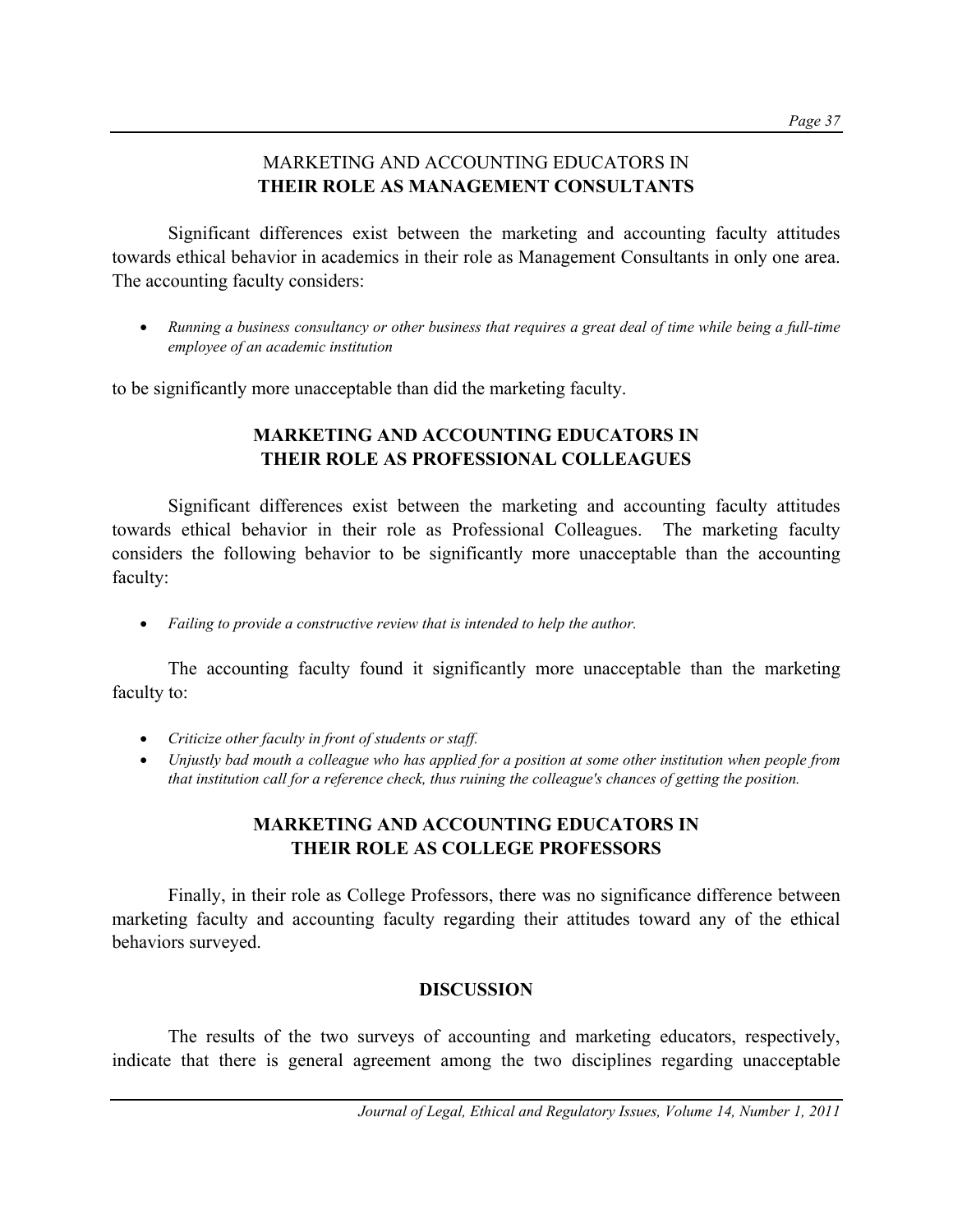behaviors in academe. These findings suggest that there is a common set of hypernorms that exists among accounting and marketing faculty. Gao et al. (2008) provides a list of hypernorms that surfaced in a similar survey of management faculty. While most of the same types of hypernorms in our study were not items of disagreement between marketing and accounting faculty, it is interesting to note that some significant differences did surface.

 According to Gao et al. (2008) one method that can be used to identify a hypernorm is the sumscore method. Using this method, an unacceptable behavior with a mean score of 4 or above indicates identification of a hypernorm. Our data analysis reveals that some significant differences do exist between accounting and marketing faculty in their perceptions of unacceptable behaviors in academe. These differences occurred in behaviors that were scored as hypernorms as well as in behaviors that did not surface as hypernorms.

 In their roles as teachers, accounting and marketing educators were significantly different in their responses to the unacceptability of seven behaviors included in the survey. Of these seven, five scored as hypernorms (mean  $> 4$ ) in both groups; two did not. Interestingly, accounting educators felt more strongly about the unacceptability of four of the five hypernorms. Perhaps not surprisingly, the theme of the behaviors that accountants viewed as more unacceptable reflects the accounting profession's obsession with independence, confidentiality, and objectivity (See Table 3B-I). These characteristics of the profession's conduct have been key topics of discussion, debate, and concern both historically and recently, given the public trust associated with accounting activities. Two of the three behaviors that marketing educators felt were more significantly unacceptable did not meet the sumscore criteria for hypernorm (See Table 3A-I). One of these behaviors (failing to make costly classroom materials available to students) was unique to the academic environment with no comparable parallel to the business community.

 Given the demographics of the accounting educators vs. the marketing educators, these findings suggest that accounting educators may be bringing more professional experience into the classroom. Accounting educators in the survey were significantly older than marketing educators (See Table 2F) but had not been in the classroom a significantly longer period of time (See Table 2D). Therefore, it's reasonable to conclude that more accounting educators may be in professional practice prior to the career shift to academe and are bringing the ethical code of the profession into the classroom. Evidence of the impact of more professional experience prior to teaching may also be reflected in the significant difference that was measured between accountants and marketing faculty in the area of management consulting (Table 3B-IV-item 4).

One interesting finding is that the most significant difference ( $p = .001$ ) between the two groups lies in grade disclosure (Table 3B-I-item 13). This may reflect the accounting profession's sensitivity to grades since a strong GPA is generally of grave importance for new graduates seeking employment in public accounting. Thus, accounting professors are perhaps more guarded about student performance as well as cautious in grade assignment (Table 3B-Iitem 18), the next lowest p-value.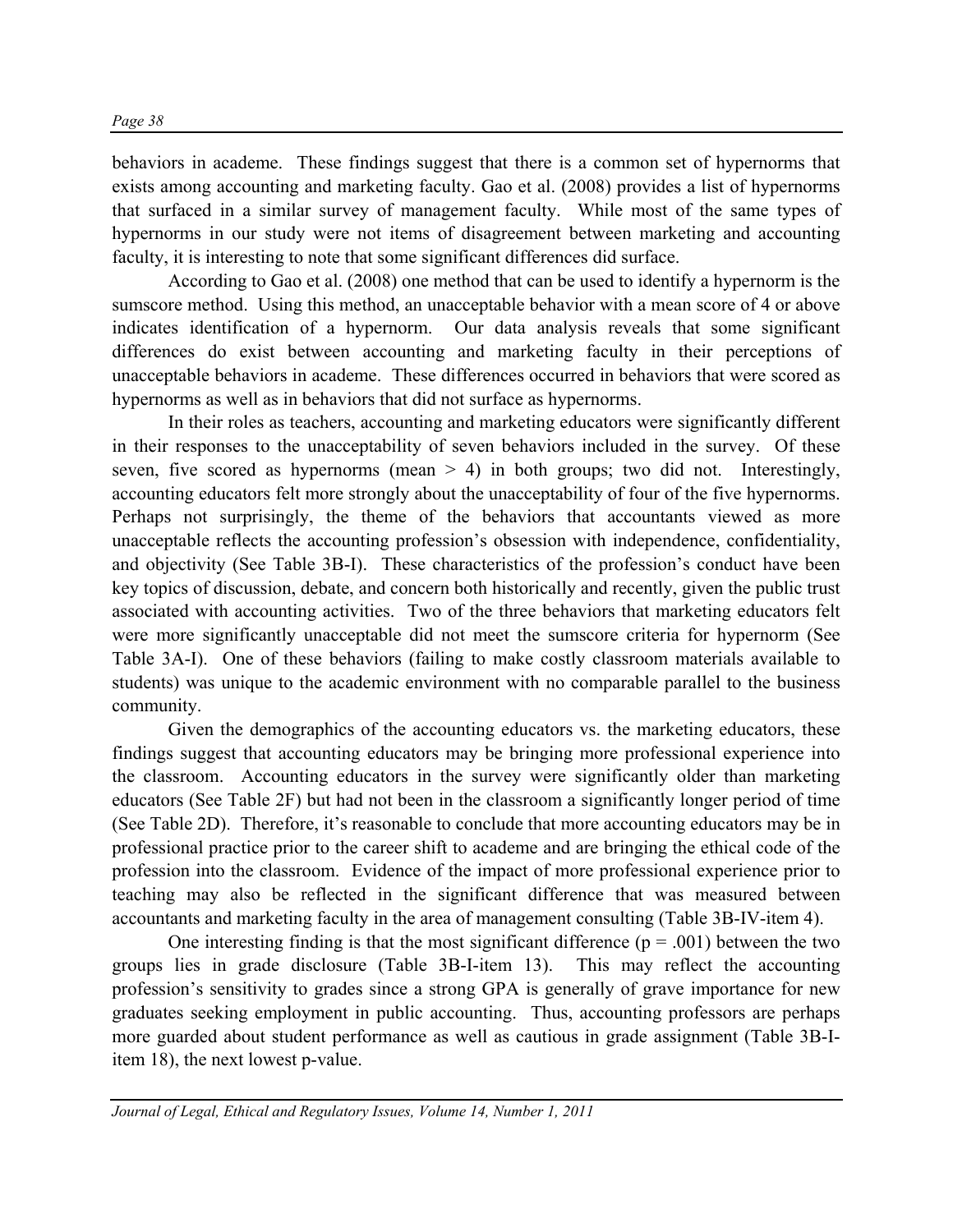In their role as researchers, the accounting group again places significantly more emphasis on unacceptable behaviors that both groups scored as hypernorms. Perhaps behaviors phrased as those that are "misleading" or "misrepresenting" cued the accountants' stronger responses since these buzzwords define the traditional focus of the profession as well as the recent issues that currently plague it.

The most significant difference revealed  $(p = 0.00)$  was between the educators' perceptions of the unacceptability of submitting a paper to different journals at the same time. While the marketing group viewed this as a hypernorm in terms of unacceptable research behavior, the accounting group mean wavered between "may be unacceptable" and "unacceptable." This finding was very surprising given the accountants' seeming hypersensitivity to misrepresentation and integrity in other areas of their roles as researchers. Given that this seems so contradictory, further exploration into this question would be of interest.

 Marketing educators did not perceive any of the described unacceptable behaviors in their roles as administrators, management consultants, or college professors to be significantly more unacceptable than did the accountants. However, the most significant difference between the two groups in which the accountants felt more strongly than the marketing faculty was in the role of an administrator having a romantic relationship with a faculty member (Table 3B-III-item 6). In fact, romance triggered a significant difference between the two groups in the roles of teacher, administrator in relation to the faculty, and administrator in relation to graduate students – all indicating that the accounting faculty perceived these behaviors to be significantly more unacceptable than did the marketing group. Yet neither group scored the administrator-faculty romantic relationship as a hypernorm while both groups scored romantic relationships with students as hypernorms; the accounting group simply felt stronger about such relationships.

 Both groups expressed differences in unacceptable behaviors as professional colleagues. Accounting faculty felt much more strongly that behaviors threatening a colleague's professional reputation were unacceptable (Table 3B-V-items 1 and 3) and marketing faculty viewed a failure to provide constructive feedback when appropriate as more unacceptable than did accounting faculty. (Table 3A-V)

 There were no significant differences between the two groups in their perceptions of unacceptable behaviors in their roles as college professors. This suggests that a general widespread consensus of hypernorms may exist for the campus community. This lends support to the idea that a general code of conduct exists across campus communities even though the there may gradations of differences within sub population groups.

# **LIMITATIONS AND FUTURE RESEARCH**

 The results of this study suggest that while hypernorms may be agreed upon by two disciplines within the school of business, the degree of importance of specific misbehaviors will vary across disciplines. Thus, in developing a code of conduct for a college of business, it may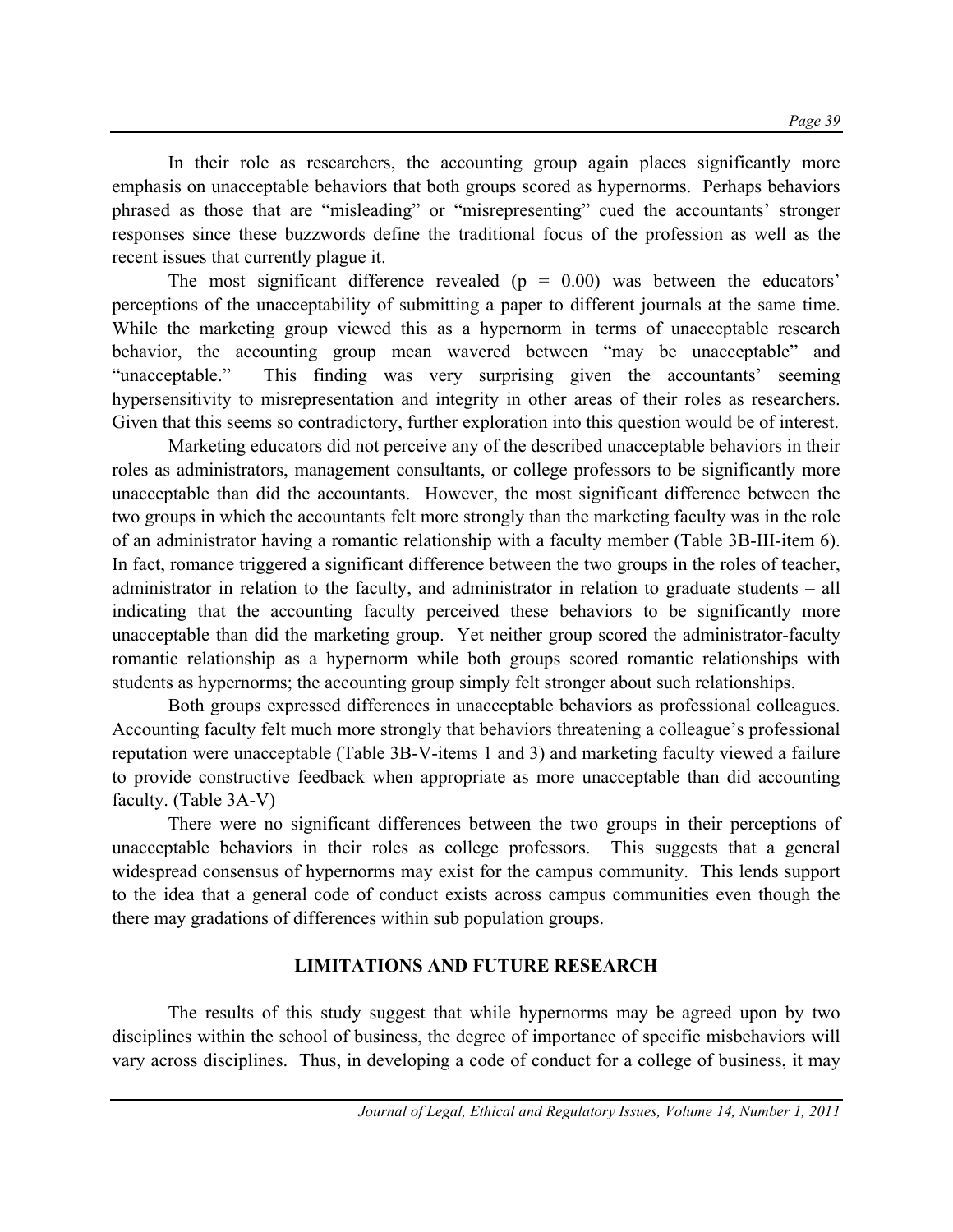#### *Page 40*

be prudent to consider designing a code of ethics that is discipline specific, or, at the very least, takes differences in functional areas into consideration. As indicated earlier, this study applies social contract theory in developing the premise for identifying hypernorms related to academe by surveying marketing and accounting educators as to what constitutes acceptable and unacceptable behavior in their various roles in academe. Nevertheless, a code of ethics cannot be solely developed based on applying social contract theory to survey data. Rather those responsible for code development should use numerous other sources of input such as students, professional associations, and employers. Additionally, our study compared only two functional areas of business. Future studies would want to consider comparing other fields of business such as finance, information systems, or business law.

 Our research suggests that sensitivity to the professional code of conduct and the specialized expectations of separate business functional areas may provide good guidelines for business schools in developing a code of ethics. At least in the area of accounting, these variables appear to have an influence on the educator's response to ethical questions. Whether the profession's expectations are reflected in the accounting professors' attitudes because of their personal experience as accounting professionals or whether they are emulated as a result of studying the expectations of the profession, there do seem to be elements of the professional code of conduct present in the framework from which accounting professors distinguish themselves from marketing educators.

 Future research is needed to determine the impact of existing codes of conduct within the disciplines and the professional experience of the educator on their tolerance for acceptable and unacceptable behaviors in academe. Only by analyzing what underlies the differences across business disciplines regarding their perceptions of unethical behavior will it be possible to ascertain the reasonableness of applying similar guidelines to their academic roles.

#### **CONCLUSION**

 We realize that an ethical code cannot be constructed based solely on comparing academic fields using the social contract theory. However, we argue that business school educators can benefit from this comparison study. First as noted in the text, there are numerous behaviors that educators from different functional areas agree to be examples of unethical conduct. By examining the few behaviors for which there is a significant difference in perceived degree of unacceptability between two functional areas, we recognize that a code of ethics that means to apply to an entire academic unit, namely a college of business, must take into consideration certain ethical norms that may be discipline specific. We feel that our identification of both common and different hypernorms can be used both by academic departments (such as accountings and marketing) as well as college wide (school of business) to enhance current approaches to code development. With the hypernorms as a starting point, this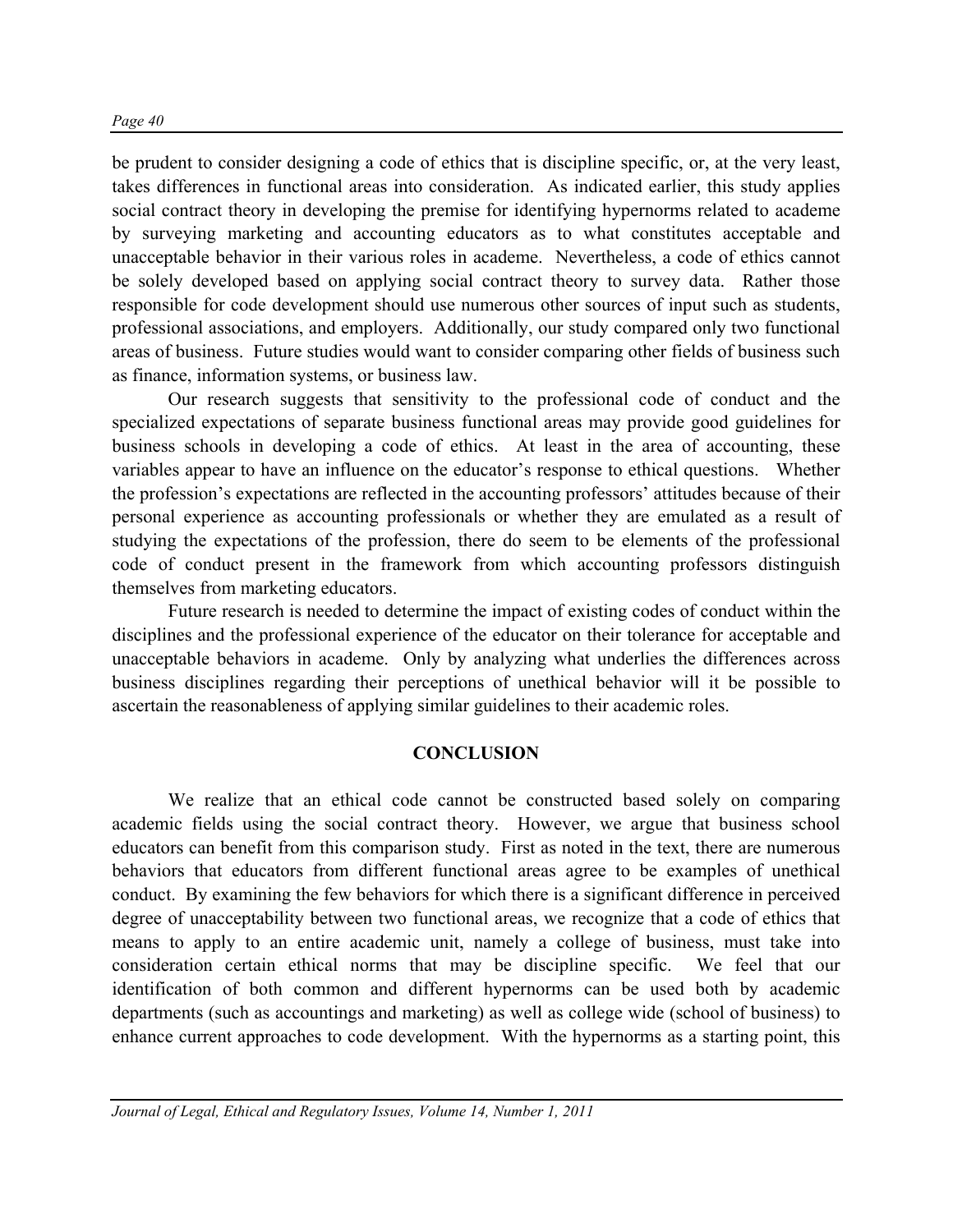study introduces a systematic way of determining additional behaviors that may need to be customized into the development of an ethical code.

22%. Even with the reduced degrees of freedom, smaller companies are more likely to disclose the necessary restatement and older CEOs are more likely to be the prompter. The revenue recognition variable, however, is no longer significant in the model.

#### **REFERENCES**

- American Association of University Professors (1987). Statement on Professional Ethics. *Academe, July-August, p*. 49.
- American Marketing Association (1996). *Code of Ethics*. Chicago, IL: American Marketing Association.
- Coe, Ted and Barbara Coe (1976). Marketing Research: The Search for Professionalism. In K. L. Bernhardt (Ed.), *Marketing: 1776-1976 and Beyond*, Chicago, IL: The American Marketing Association.
- Donaldson, T. (1992). *Corporations and Morality*. Englewood Cliffs, NJ: Prentice-Hall.
- Donaldson, T. and T. W. Dunfee (1999), *Ties That Bind: A Social Contracts Approach to Business Ethics.* Cambridge, MA: Harvard University Press.
- Donaldson, T. and T. W. Dunfee (1994), Toward a Unified Conception of Business Ethics: Integrative Social Contracts Theory, *Academy of Management Review,* 19, 252-284.
- Dunfee, T. W. (1991), Business Ethics and Extant Social Contracts, *Business Ethics Quarterly,* 1, 23-51.
- Ferrell, O. C. (1999), An Assessment of the Proposed Academy of Marketing Science Code of Ethics for Marketing Educators, *Journal of Business Ethics,* 19 (April), 225-228.
- Ferrell, O. C. and Stephen J. Skinner (1988). Ethical Behavior and Bureaucratic Structure in Marketing Research Organizations. *Journal of Marketing Research*, 25 (February), 103-109.
- Gao, Tao, Siegel, Philip, Johan, J.S., and Sirgy, M.J. (2008). A Survey of Management Educators' Perceptions of Unethical Faculty Behavior. *Journal of Academic Ethics*, 6:129-152.
- Kochunny, C. M., Rogers, Hudson P., Ogbuehi, Alphonso (1992). Maccoby's Head/Heart Traits: Marketing Versus Accounting Students. *Journal of Education for Business*, 67 (July), 371.
- Kurtz, David L. (1999), Commentary on Social Responsibility and the Marketing Educator: A Discussion Document, *Journal of Business Ethics*, 19 (April), 207-209.
- Malhotra, Naresh and Gina L. Miller (1999), Social Responsibility and the Marketing Educator: A Focus on Stakeholders, Ethical Theories, and Related Codes of Ethics, *Journal of Business Ethics*, 19 (April), 211- 224.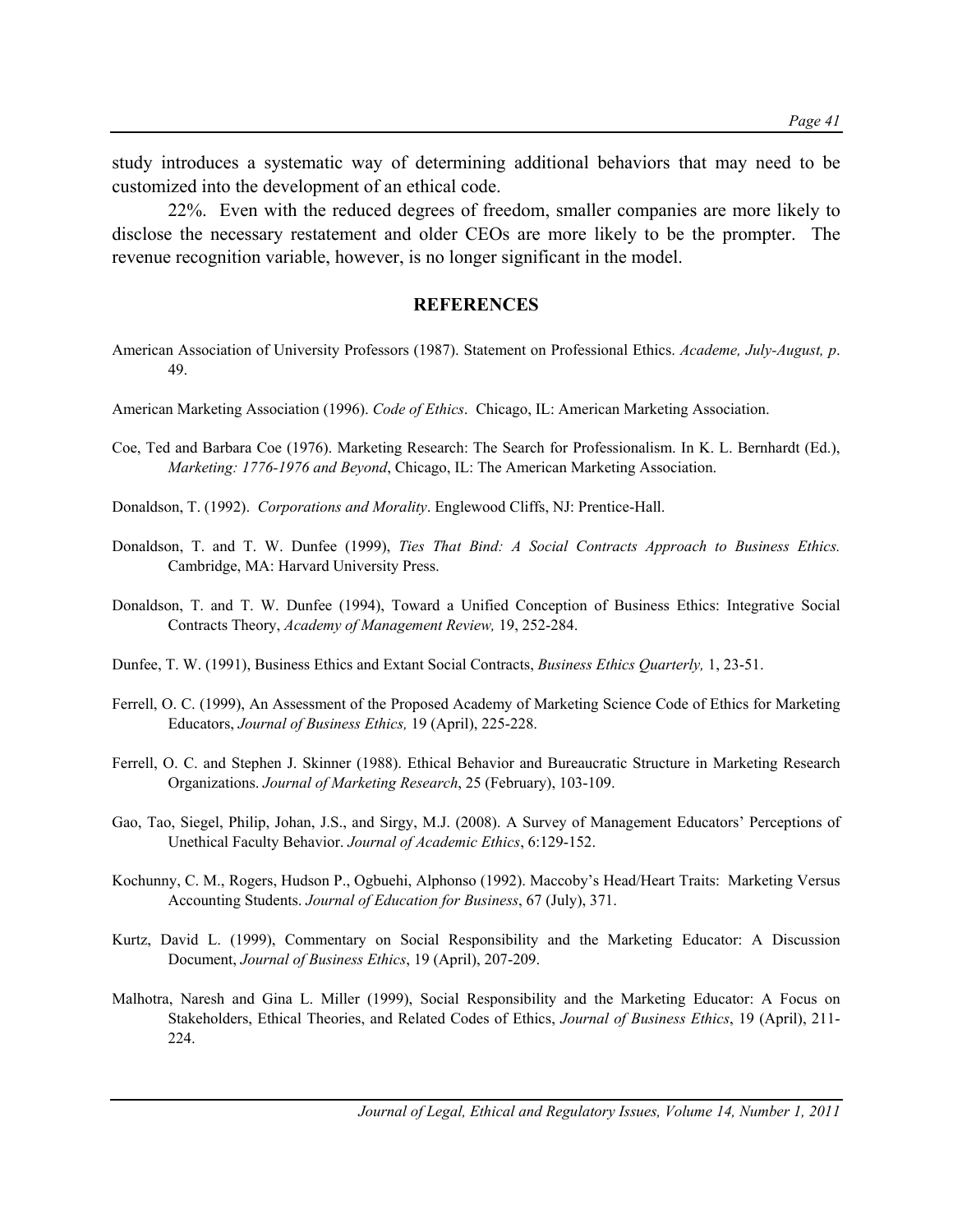- Mason, J. Barry, William O. Bearden, Lynne Davis Richardson (1990). Perceived Conduct and Professional Ethics Among Marketing Faculty. *Journal of the Academy of Marketing Science,* 18(Summer), 185-197.
- Peterson, R. and Ferrell, O.C., (Eds.). (2005). *Business Ethics: New Challenges for Business Schools and Corporate Leaders.* Armonk, NY: M.E. Sharpe, Inc.
- Sherrell, Daniel L., Joseph F. Hair, Jr., and Mitch Griffin (1989). Marketing Academicians' Perceptions of Ethical Research Behavior. *Journal of the Academy of Marketing Science,* 17 (Fall), 315-324.
- Sirgy, M. Joseph (1999), Social Responsibility and the Marketing Educator: A Discussion Document. *Journal of Business Ethics,* 19 (April), 193-206.
- Sirgy, J.M., Siegel, P.H., and Johar, J.S. (2005), Toward a Code of Ethics for Accounting Educators. *Journal of Business Ethics,* 61 (3), 214-234.
- Soule, Edward (2002), Managerial Moral Strategies In Search of a Few Good Principles. *Academy of Management Review,* 27 (January), 114-124.
- Swanson, D. and Frederick, W. (2003). Are Business Schools Silent Partners in Corporate Crime. *Journal of Corporate Citizenship*, (3) 24-27.

#### **APPENDIX A**

Instructions for Questionnaire Participants

 This is a survey directed to marketing (accounting) educators in their various roles as teachers, researchers, administrators, consultants, professional colleagues, and college professors at large. The survey is designed to measure the level of acceptability of certain behaviors in those various roles. Some marketing (accounting) educators may feel certain behaviors are perfectly acceptable, while others may disagree. Hence, the survey is designed to identify norms of many marketing (accounting) educators' behaviors in their various roles. You should note that not all marketing (accounting) educators assume the roles of teacher, researcher, administrator, and consultant. For example, some marketing (accounting) educators in teaching-oriented institutions do not conduct research because their academic institutions reward them based on their teaching and service performance, not research and publications. Some educators have never assumed administrative roles. Some educators do not engage in business consulting. Nevertheless, we would like you to indicate the level of acceptability of the behaviors indicated in this survey even though you never had a chance to assume the roles in questions. Whether you have or have not assumed the various roles in questions, it is very likely that you have certain beliefs about the acceptability of certain behavior in those roles. Therefore, we ask you to assume the various roles in questions (even though you may have never had past experience in these roles) and respond with those roles in mind. Of course, there is no right or wrong answer, and all responses will be treated with the utmost level of confidentiality. Please be assured that all respondents will not be identified in any way, shape, or form. In other words, we guarantee total anonymity.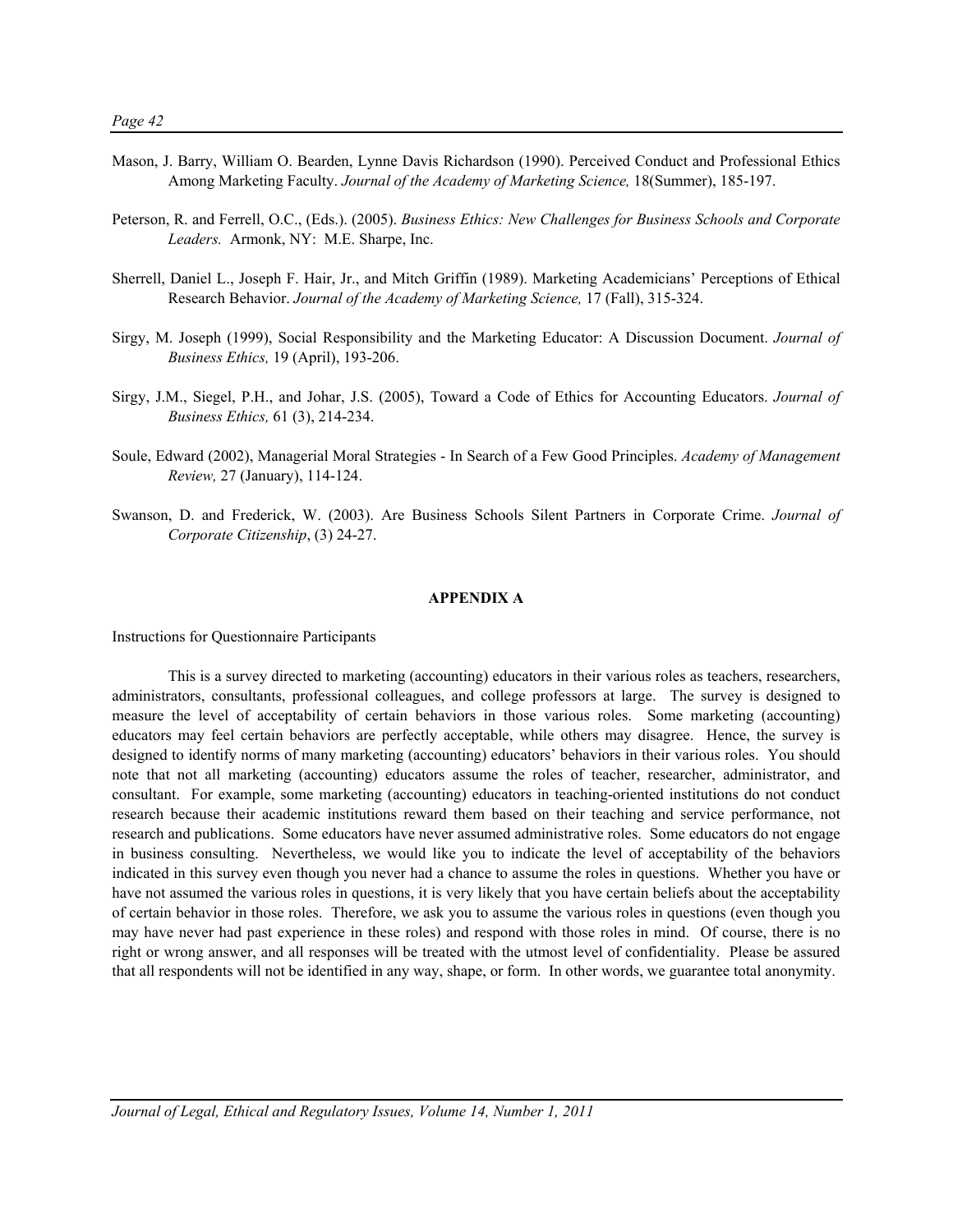# **CORPORATE CHARACTERISTICS AND THE DISCLOSURE OF EARNINGS RESTATEMENTS**

# **Linda M. Lovata, Southern Illinois University Edwardsville Timothy S. Schoenecker, Southern Illinois University Edwardsville Michael L. Costigan, Southern Illinois University Edwardsville**

#### **ABSTRACT**

*According to a recent GAO report, accounting restatements have increased 145% from 1997 to 2002. The report states that this "raises questions about the credibility of accounting practices and the quality of corporate financial disclosures and oversight in the United States" (pg. 1). In some cases, management is the first to disclose the problems that result in these restatements, while in others, an external source, such as the SEC, is the first to investigate. This study will examine the differences in management and firm characteristics based on who disclosed the accounting irregularity resulting in an accounting restatement (the prompter).* 

*Daboub, et. al. (1995) provide a comprehensive model of top management team characteristics and corporate illegal activity. Based on this model, we anticipate that a more ethical CEO will disclose problems to the public first, while less ethical CEOs will wait for the SEC, auditor, or some other regulator to find and disclose accounting issues.* 

Logistic regression results indicate that older CEOs tend to self-report accounting *restatements. In addition, there is evidence that being the prompter of a restatement is associated with smaller companies. Finally, firms are less likely to be the first to report revenue recognition problems to the public. These findings support the management and ethics models in that CEO characteristics are associated with the reporting of accounting irregularities resulting in restatements.* 

#### **INTRODUCTION**

Although accounting frauds have taken center stage in accounts of the unethical behavior by some managers, a more prevalent and equally disconcerting management activity results in accounting restatements. Accounting irregularities requiring restatements are sometimes initially reported by management; while other times the SEC or other regulators intervene to bring the problem to light. Using models of corporate corruption and unethical behavior developed in the management literature, we anticipate differences in company and CEO characteristics between companies that disclose accounting irregularities to the public first and those that rely on regulators to find and disclose accounting issues.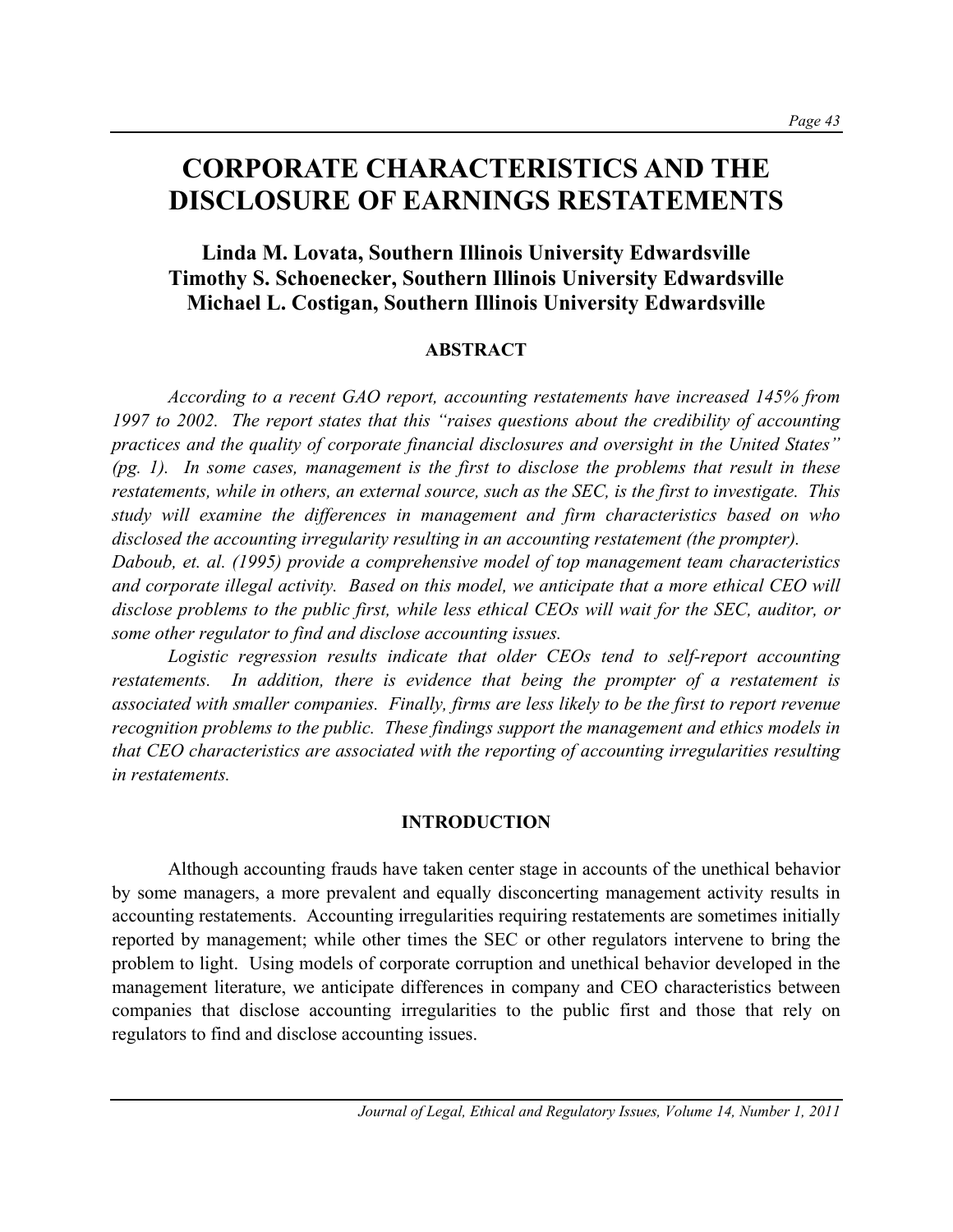The unprecedented increase in restatements prompted Congress to commission the GAO to analyze these accounting practices. The *Wall Street Journal* noted that the most visible indicator of improper accounting was the growing number of restated financial reports (Schroeder, 2001). In a speech to the Financial Executives Institute in 2006, the Acting Chief Accountant of the SEC, Scott Taub, discussed the lack of information regarding who discovered and reported the problem (the prompter) and noted that:

*Unfortunately, about half of the restatement disclosures did not report any information on this point. As it strikes me that market participants would likely be interested in this information, I wonder whether something should be done to encourage its disclosure.* 

This indicates a belief that knowing the prompter of a restatement may provide important signals to market participants. Therefore, the investigation of the prompter of an accounting restatement is a current issue where new disclosure regulations may become necessary. Accordingly, this study will investigate the differences in management and firm characteristics associated with the prompter of an accounting restatement.

It is important to regulators and other stakeholders to be able to predict the types of management and organizations that are prone to accounting irregularities. This research will add to the literature by contrasting the management and financial characteristics of companies that disclosed restatements with companies that required an external source, such as the SEC, to act as the prompter. The next two sections of this paper will review the prior literature, beginning with the management literature on corporate corruption, followed by the accounting literature on restatements. The GAO report that provides the initial sample for the study will then be described. The hypotheses are developed and the model explained. Finally, the results are presented followed by the implications of the study.

#### **PRIOR RESEARCH ON CORPORATE CORRUPTION**

The vast literature on the causes and outcomes associated with corporate corruption dates back over a century. As Hill, et. al., (1992) state, most of the work in this area used learning theory (Sutherland, 1949; Bandura, 1977; Szwajkowski, 1985) as the underlying conceptual framework. At its crux, learning theory posits that managers will approach corporate corruption in a way that reflects the norms within their company, industry, and profession. To the extent that unethical and possibly illegal acts are not deemed unacceptable by a significant number of executives, newer executives may be prone to accept those norms as their own. Similarly, the norms communicated during the education that executives receive could also impact what is perceived to be reasonable behavior.

Daboub, et. al. (1995) (referred to as the Daboub model for the remainder of the paper) provide one of the most comprehensive reviews of the conceptual and empirical literature on top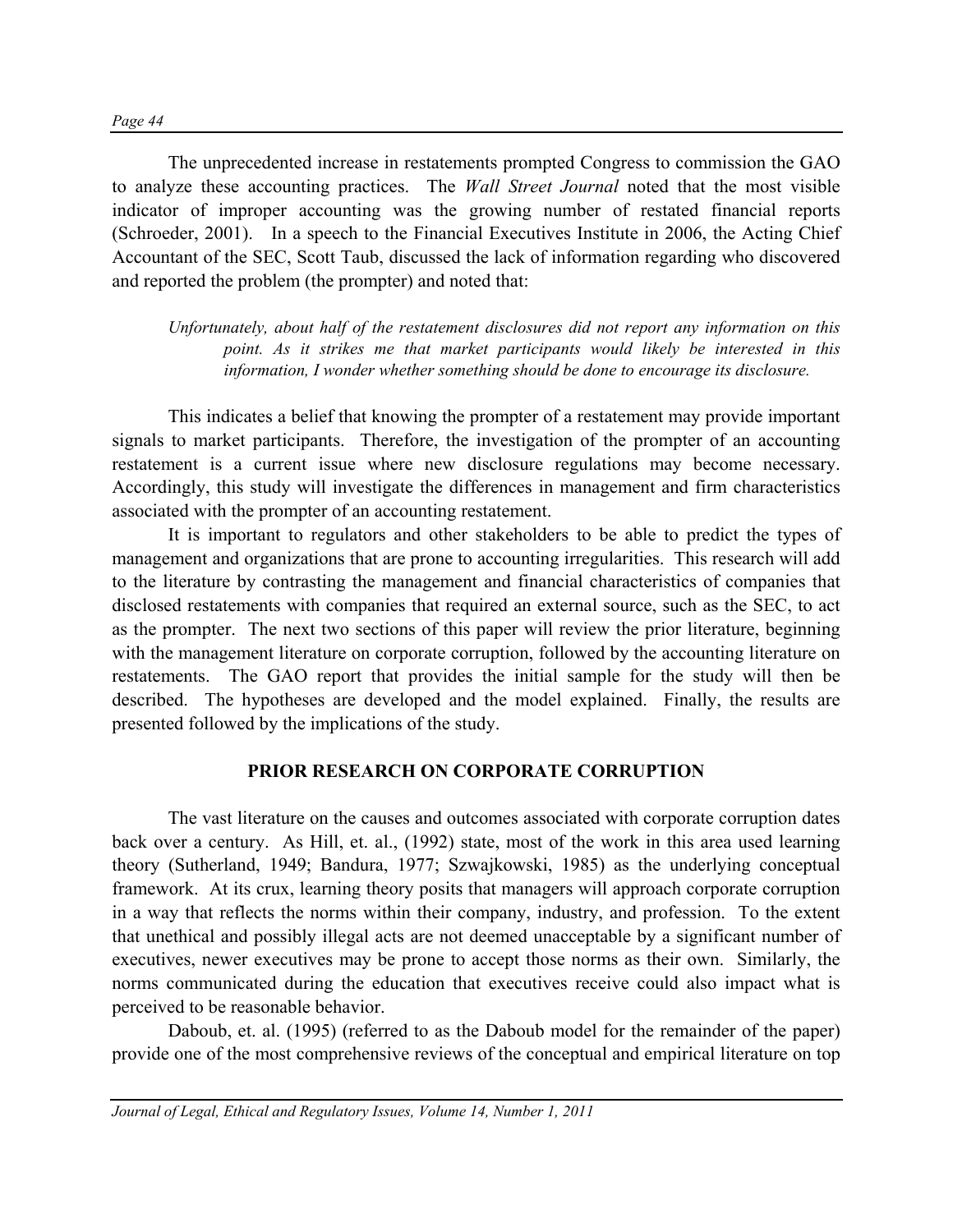management team (TMT) characteristics and corporate illegal activity. Their key findings are summarized as:

- The size of the company, which usually leads to taller hierarchies, increased complexity, and increased specialization, can facilitate the commission of illegal acts (Vaughan, 1982; Baucus and Near, 1991);
- \* The degree to which corporate illegal activities occur varies across industries (Baucus and Near, 1991; Baumol, 1991);
- $\cdot \cdot$  The environmental scarcity is often posited to cause firms to be more likely to commit illegal acts (Staw and Szwajkowski, 1975; Simpson, 1986);
- $\cdot \cdot$  The level of the organization involved in committing the illegal act depends on the nature of the violation, thus, the TMT may not be directly involved in some types of illegal acts like pollution or worker safety violations (Clinard and Yeager, 1980; Vaughan, 1982).

In summary, the Daboub model predicts that TMT characteristics moderate the relationship between many of the firm level antecedents and corrupt activities.

Unfortunately, the evidence on the effects of the environmental and industry antecedents of corporate corruption is, at best, mixed. For example, in the study by Hill, et. al. (1992) of OSHA and EPA violations among Fortune 500 manufacturers, only one of the six hypotheses in the study was supported; the degree to which top management focused on divisional financial performance was positively associated with the number of citations received by the company. On the other hand, no relationship was found between corporate corruption and firm size, financial strain, diversification, decentralization, or incentive compensation schemes. These findings, or lack thereof, are not atypical of this literature.

Williams, et. al. (2000) also collected data on the number of OSHA and EPA citations levied against a sample of Fortune 500 firms. These data were regressed against a host of firmlevel variables, including the proportion of the firm's top management team that held MBAs. Other variables, such as firm size, firm performance, level of diversification, and the degree to which the firm's TMTs had prior military experience were also included in the analyses. While the analyses did not uncover a direct relationship between MBA education and the number of citations, there was support for the authors' hypothesis that a higher proportion of TMT members holding MBA degrees strengthened the association between increased firm size and the number of citations received by the firm.

In summary, there is still much to be learned regarding the variables relating to unethical corporate behavior. As Pinto, et. al. (2008) state: "The corruption literature, taken as a whole, is rife with inconsistencies and inconclusive empirical results" (p. 685).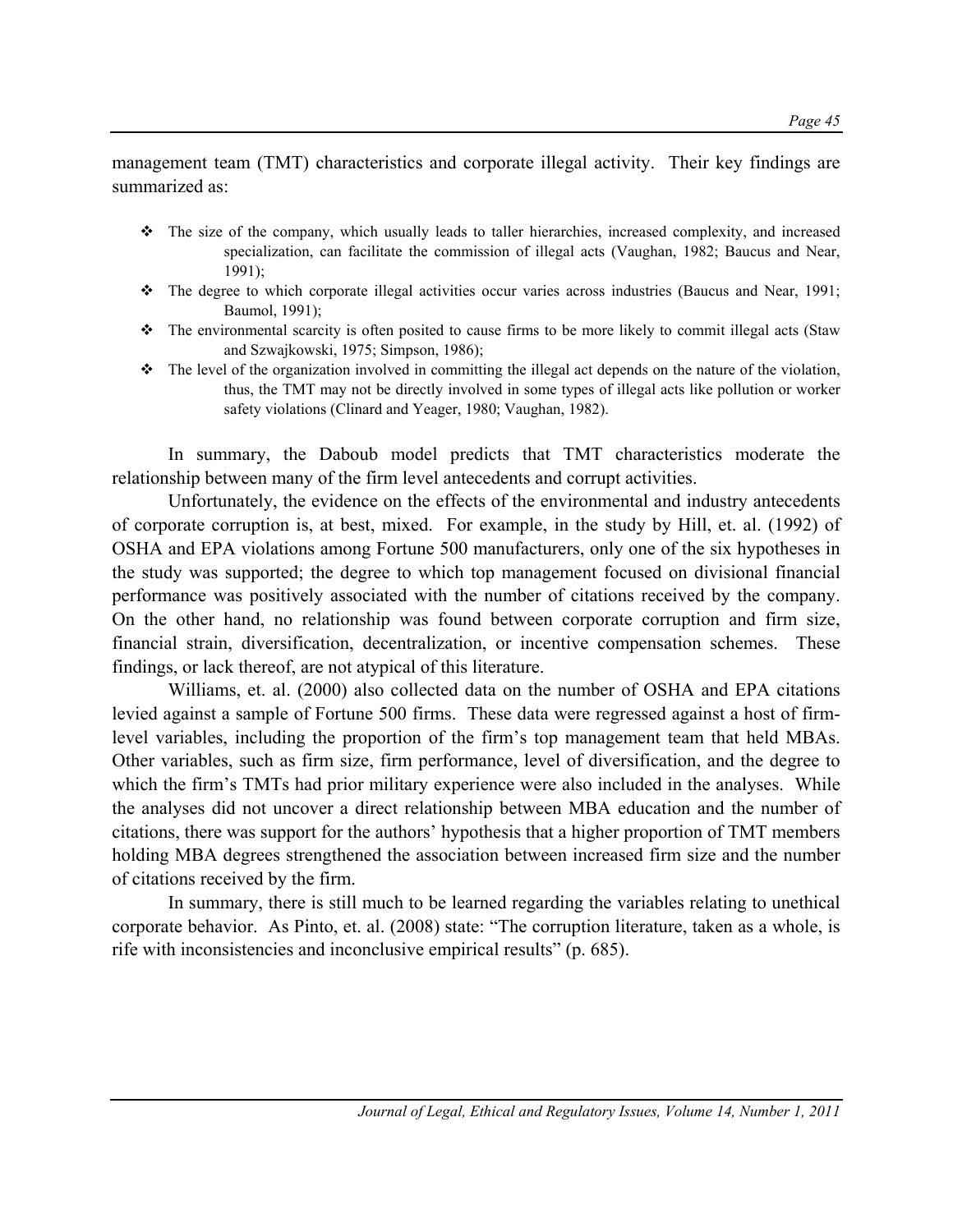

# **Figure 1**

#### **PRIOR RESEARCH ON ACCOUNTING RESTATEMENTS**

With respect to accounting restatements, several studies have examined the managerial penalties resulting from restatements. Early studies found limited consequences for the top management team when violating accounting rules (Beneish, 1999; Agrawal, et. al., 1999). However, more recently, Desai, et. al. (2006) found that CEO and CFO turnover increases and prospects for new employment declines after earnings restatements are required. Cheng and Farber (2008) determined that CEO compensation following a restatement declines. CEOs, therefore, have motives to avoid reporting these improprieties. In addition, Thompson and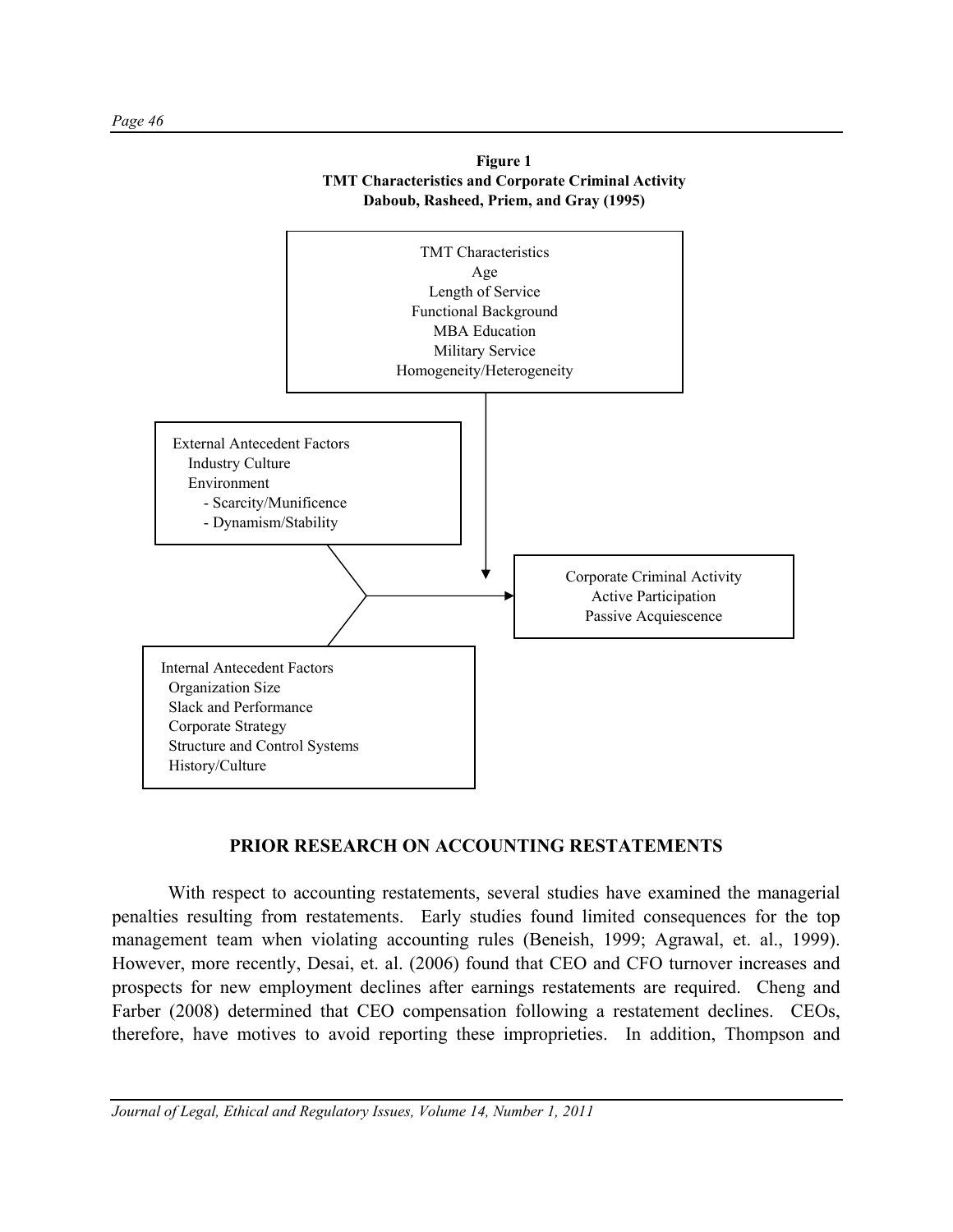McCoy (2008) found auditor changes occur subsequent to restatements. Therefore, auditors have disincentives to report irregularities that may result in restatements.

Finally, a paper by Aier, et. al. (2005) examined the association between the financial expertise of CFOs and earnings restatements. They found that earnings restatements are negatively associated with a CFO's financial expertise. In other words, CFOs with more experience in this role who are MBAs and/or CPAs tend not to be involved in accounting restatements.

# **PURPOSE OF THIS STUDY**

This study will extend prior research by looking at the characteristics of the CEO. More significantly, rather than contrasting companies that restated with those that did not, it will examine who disclosed the accounting irregularity (the prompter). Using the Daboub model as a context for the investigation, we suggest that more ethical CEOs will be more likely to disclose an irregularity rather than waiting for a regulator or other external source to intervene. The independent variables will include CEO characteristics as well as internal antecedents.

# **THE GAO REPORT ON RESTATEMENTS (DATA)**

In 2002, Congress passed the Sarbanes-Oxley Act, which was designed to enhance shareholder confidence in the markets. The focus on accounting frauds also brought to light what was believed to be a significant increase in accounting restatements. In order to verify the anecdotal evidence of this increase, Congress commissioned a study by the General Accounting Office (GAO, 2002) to review financial restatements. In its final report, *Financial Statement Restatements: Trends, Market Impacts, Regulatory Responses, and Remaining Challenges,* the GAO concluded that the number of companies restating prior financial results had grown significantly, with about 10% of the publicly traded companies requiring at least one restatement from 1997-2002. In addition, the size of the restatements had grown during this period. They feared this contributed to a decrease in investor confidence.

The GAO also provided a list of the restatements of publicly held companies that filed with the SEC from 1997-2002. While there are routine types of restatements, this list was limited to those resulting from:

*Accounting irregularities to include so-called "aggressive" accounting practices, intentional and unintentional misuse of facts applied to financial statements, oversight or misinterpretation of accounting rules, and fraud. (pg. 76)* 

The report identified the name of the company, the category of the restatement (i.e., restatement of revenue or expenses), and the prompter, which is who first discovered and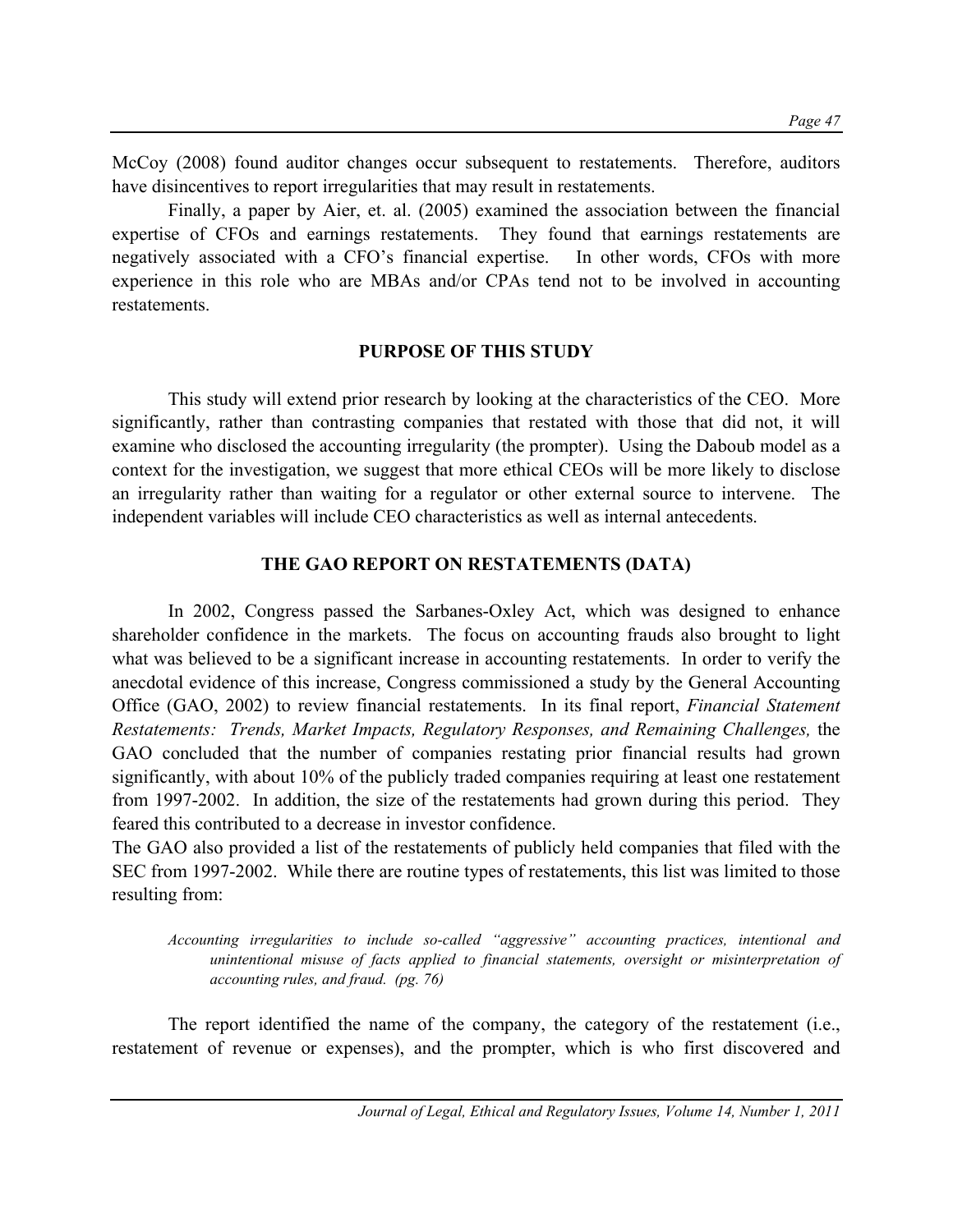reported the irregularity. This list of 919 cases provided the initial sample for our research. In addition to that information, we needed CEO biographical information as well as data on the internal antecedents. Data on the internal antecedents were obtained from the Compustat database. CEO data were gathered from ExecuComp which was heavily supplemented with a manual search of the Dun & Bradstreet's *Reference Book of Corporate Managements* and examination of proxy statements. The resulting sample was 147 restatements with complete data.

#### **HYPOTHESES AND MODEL**

This research combines the Daboub model of corporate corruption with the accounting literature on earnings restatements. The literature finds a significant penalty for unethical activities by management, so it is suggested that the managers of companies less prone to criminal activities will be more likely to disclose accounting irregularities. From the accounting perspective, companies that disclose problems voluntarily may also have better controls and corporate governance such that the irregularities come to light before external entities such as the SEC get involved.

Hypotheses are developed to explain the relationship between the prompter of the disclosure of an irregularity and the characteristics of the CEO and the internal antecedents defined by the Daboub model. The variables used to measure components of the model are discussed below. We did not measure external antecedents explicitly, but controlled for these factors through the cross-sectional analyses. As shown in Table 1, our sample encompasses a variety of industries, with no one industry being over-represented. In addition, the years of the restatements vary to control for environmental differences over time.

The internal antecedents in the Daboub model include organizational size, slack and performance, corporate strategy, structure and control systems, and history and culture. We use the natural log of assets to proxy for size. The model suggests that larger firms are more likely to engage in unethical behaviors, therefore, we hypothesize that smaller firms will be more likely to be the prompter for accounting restatements. Corporate performance is measured by return on assets. More successful companies are hypothesized to be the prompter. Corporate strategy, structure, and control systems are combined and measured using the Herfindahl Index, which is a commonly used method of measuring the extent of a firm's diversification strategy (Berry, 1975; Chatterjee and Blocher, 1992). This index is one minus the sum of the squared percent of sales of each business segment. A score of zero on the index indicates there is only one business segment; the higher the score, the more diversified the company. The Daboub model suggests that corporate corruption is more likely in more diverse companies as the level of control diminishes. Accordingly, we hypothesize that a lower Herfindahl Index will be associated with the company being the prompter.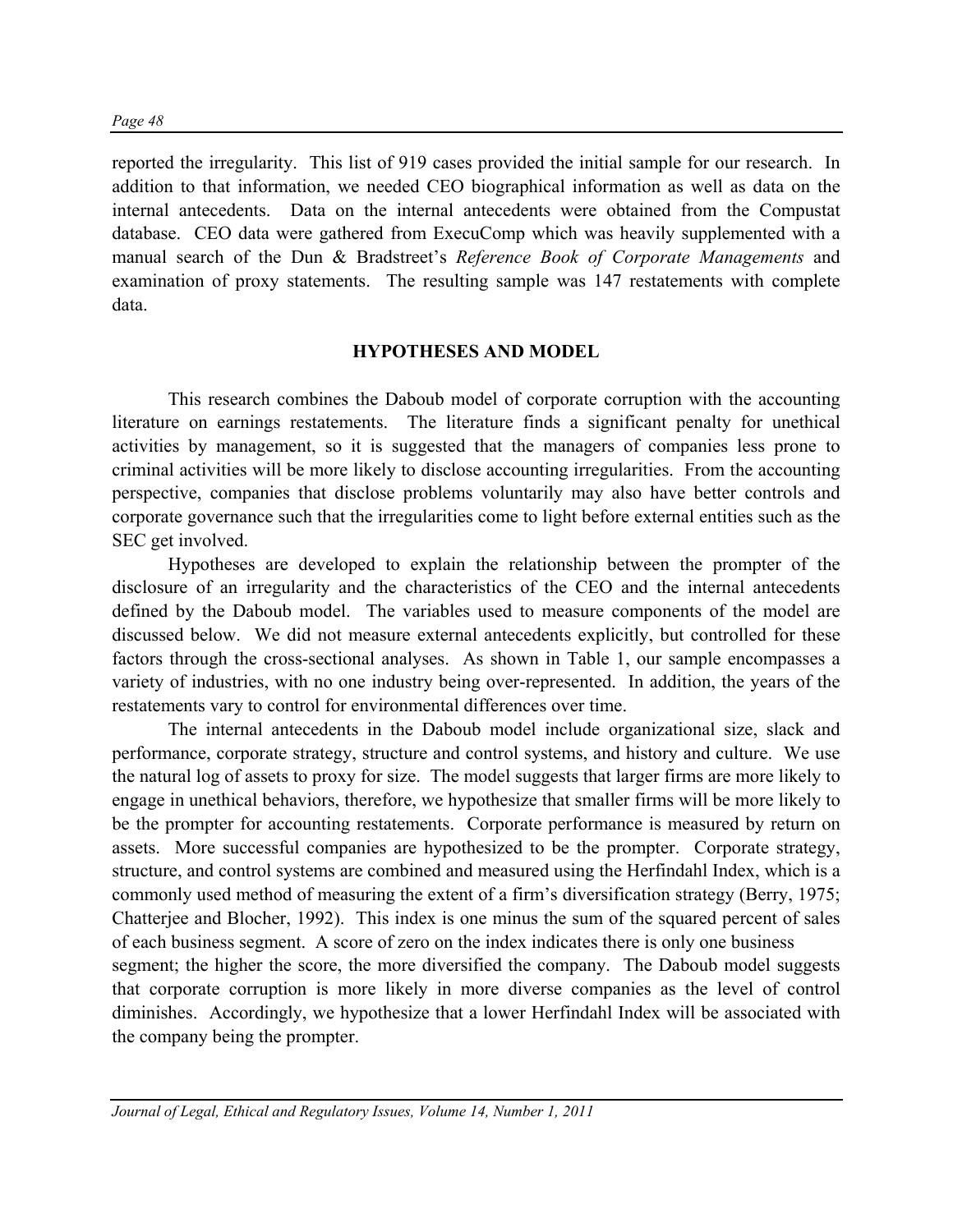|                         |                |                                   | Table 1        |                |                |                |
|-------------------------|----------------|-----------------------------------|----------------|----------------|----------------|----------------|
|                         |                | Distribution by Industry and Year |                |                |                |                |
| Panel A - Industry      |                |                                   |                |                |                |                |
|                         |                |                                   |                | Prompter $= 0$ |                | Prompter $= 1$ |
| SIC Code                | $\mathbf N$    | Percent                           | N              | Percent        | N              | Percent        |
| 0-1999                  | 10             | 6.8%                              | 8              | 8.8%           | $\overline{2}$ | 3.6%           |
| 2000 - 2999             | 20             | 13.6%                             | 14             | 15.4%          | 6              | 10.7%          |
| 3000 - 3999             | 51             | 34.7%                             | 30             | 33.0%          | 21             | 37.5%          |
| 4000 - 4999             | 10             | 6.8%                              | $\overline{3}$ | 3.3%           | $\overline{7}$ | 12.5%          |
| 5000 - 5999             | 25             | 17.0%                             | 14             | 15.4%          | 11             | 19.6%          |
| $6000 - 6999$           | 14             | 9.5%                              | 11             | 12.1%          | $\overline{3}$ | 5.4%           |
| 7000 - 7999             | 11             | 7.5%                              | 6              | 6.6%           | 5              | 8.9%           |
| 8000 - 8999             | $\overline{c}$ | 1.4%                              | $\overline{2}$ | 2.2%           | $\overline{0}$ | $0.0\%$        |
| 9000                    | $\overline{4}$ | 2.7%                              | $\overline{3}$ | 3.3%           | 1              | 1.8%           |
| Total                   | 147            |                                   | 91             |                | 56             |                |
| Panel B - Year restated |                |                                   |                |                |                |                |
|                         |                |                                   |                | Prompter $= 0$ |                | Prompter $= 1$ |
| Year                    | $\mathbf N$    | Percent                           | $\mathbf N$    | Percent        | ${\bf N}$      | Percent        |
| 1997                    | $\overline{4}$ | 2.7%                              | 3              | 3.2%           | $\mathbf{1}$   | 1.9%           |
| 1998                    | 15             | 10.2%                             | 8              | 8.6%           | $\overline{7}$ | 13.0%          |
| 1999                    | 29             | 19.7%                             | 20             | 21.5%          | 9              | 16.7%          |
| 2000                    | 35             | 23.8%                             | 18             | 19.4%          | 17             | 31.5%          |
| 2001                    | 44             | 29.9%                             | 32             | 34.4%          | 12             | 22.2%          |
| 2002                    | 20             | 13.6%                             | 12             | 12.9%          | 8              | 14.8%          |
| Total                   | 147            |                                   | 93             |                | 54             |                |

Like the external antecedents, the history and culture are controlled for through the crosssectional analyses. As shown in table 1, the industries are varied with the largest concentration being in manufacturing (3000s). More importantly, the distribution across industries is similar for both prompter groups, so cultural norms accepted in specific industries should not impact differences between the two groups.

The top management team (TMT) characteristics in the model include age, length of service, functional background, education, military service, and homogeneity of the TMT as potential moderating variables. Our study limits the TMT to the CEO of the company. We use the CEO age and length of time in the position of CEO as measures of the first two constructs. For education, we coded a 1 if the CEO had an MBA degree. We did not measure military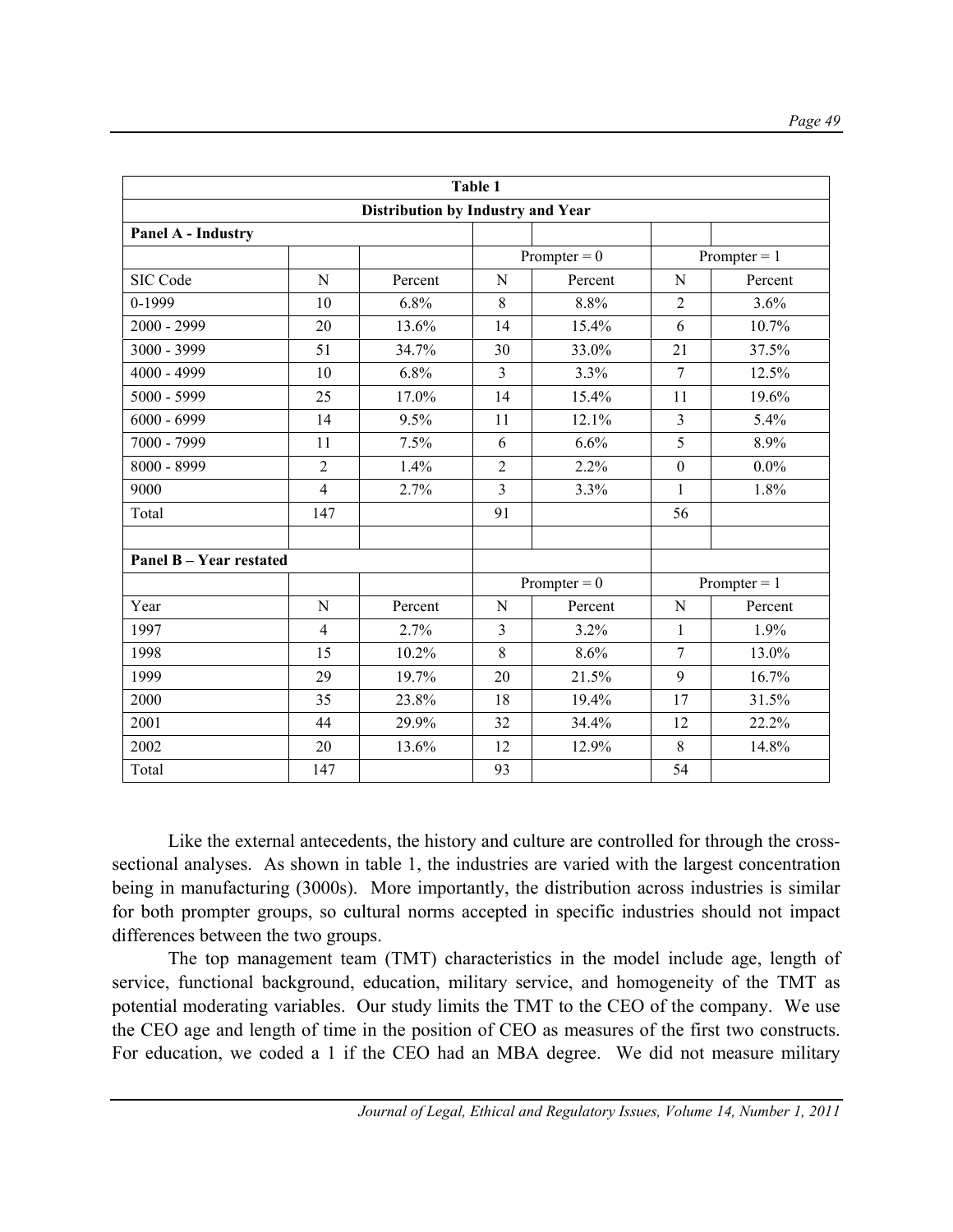service because that is not routinely disclosed in proxy statements. Since we are focusing on only one member of the management team, homogeneity is not relevant. Instead we examined if the CEO was also Chairman of the Board since this should give him/her more power within the company. We hypothesize that CEO age, CEO tenure and CEO/Chairman duality will be positively related to the likelihood that the firm will serve as the prompter for the restatement.

A number of studies suggest that moral and ethical reasoning develop as a person matures (Kohlberg, 1969; Trevino, 1986). In the business literature, Dawson (1997) found that ethical behavior among sales professionals increased with age. Similarly, Peterson, et. al. (2001) surveyed business professionals and found that older respondents reported a higher level of ethical beliefs. Therefore, we expect firms with older CEOs to be more likely to serve as the prompter.

With respect to CEO tenure, both Clinard and Yeager (1980) and Daboub, et. al. (1995) suggest that it is unlikely that longer tenured executives will actively resort to illegal activities. In part, this may be due to organizational inertia and/or managerial entrenchment. Executives with shorter tenures may feel excessive pressure to demonstrate their worth by reporting improved performance and, therefore, be more susceptible to taking ethical shortcuts to enable them to do so. Managerial entrenchment also suggests that longer-tenured executives have less to fear from a restatement event (Zhang and Rajagopalan, 2004; Arthaud-Day, et. al., 2006). Similarly, CEOs that also serve a board chair have increased power within the organization and are more entrenched. While there is some evidence to the contrary regarding the tenure-ethics relationship (Williams, et. al., 2005), we expect that both CEO tenure and duality will be positively related to the likelihood that the firm will serve as the prompter.

Finally, with respect to CEO education, there has been a stream of articles criticizing business education, and MBA programs in particular, for excessively promoting the importance of profit maximization and increasing shareholder wealth (Ghoshal, 2005; Podolny, 2009). However, the evidence to support this assertion has been limited to studies that have shown a greater likelihood of MBA students to cheat relative to other graduate students (McCabe, et. al., 2006) and the study by Williams, et. al. (2000) that links larger firms led by a higher proportion of MBAs to increased safety and pollution violations at the plant level. Conversely, Aier, et. al. (2005) found that companies with CFOs that have MBAs are significantly less likely to restate earnings. Thus, we do not have a specific prediction regarding this relationship.

A final variable is added to the analyses to control for the type of irregularity reported. The GAO report classified the irregularities into several different categories. In general, abuse of revenue recognition rules is the most egregious type of violation and is done to improve reported earnings. This tends to be used to deceive others, and it is hard to imagine how this type of irregularity could be outside the control of the CEO. Therefore, we also include a variable coded as a 1 if the restatement is for a revenue recognition violation and zero otherwise. We suggest that the company will be less likely to be the prompter for revenue recognition violations.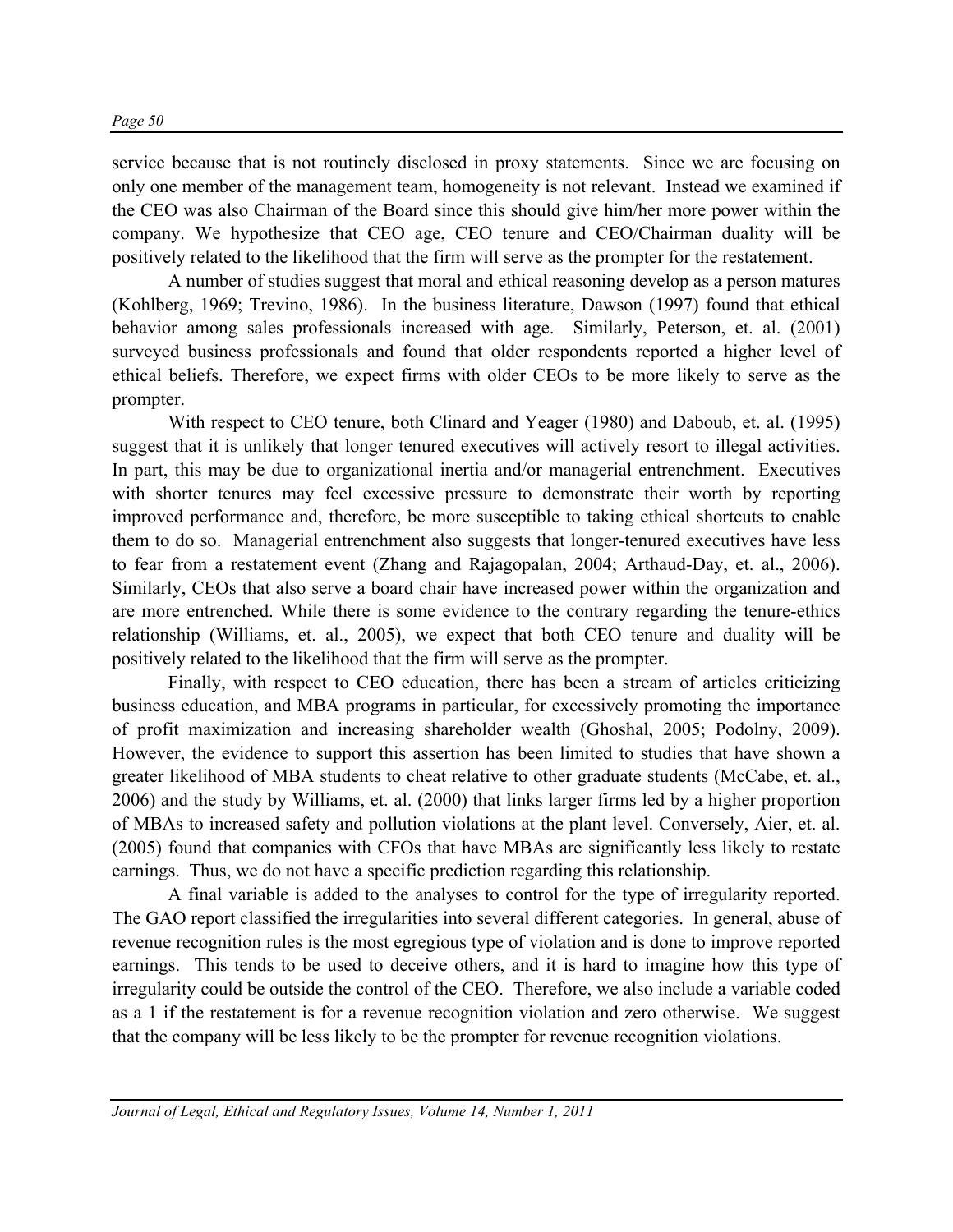To test these differences, we used the following logistic regression model:

Prompter =  $\alpha + \beta_1$ Assets +  $\beta_2$ ROA +  $\beta_3$ DI+  $\beta_4$ CEOAge +  $\beta_5$ CEOTenure +  $\beta_6$ CEOMBA +  $β_7COB + β_8$ RevRecog

#### **Where:**

- Prompter  $=$  Coded as 1 if the company disclosed the irregularity to the public; zero otherwise
- Assets = Natural log of assets for the year prior to the restated year
- ROA = Return on assets for the year prior to the restated year
- DI = Herfindahl Index for diversification  $(1 \Sigma r^2)$ , where r is the percent of sales of a segment
- CEOAge = Age of the CEO when the irregularity occurred
- CEOTenure = How long the CEO was in that position when the irregularity occurred
- CEOMBA = Coded as 1 if the CEO had an MBA; zero otherwise
- COB = Coded as 1 if the CEO was Chairman of the Board; zero otherwise
- RevRecog  $=$  Coded as 1 if the restatement was for a revenue recognition issue; zero otherwise

# **RESULTS**

The means of the variables are shown in Table 2. Where we hypothesized a direction and the results conform to that direction, one-tailed p-values are reported. Using univariate tests, the age of the CEO is significantly different with companies initially disclosing the restatement

| Table 2               |         |          |          |          |           |         |  |  |  |
|-----------------------|---------|----------|----------|----------|-----------|---------|--|--|--|
| <b>Means</b> by group |         |          |          |          |           |         |  |  |  |
|                       |         |          | Prompter | Expected |           |         |  |  |  |
|                       | Overall | Internal | External | Sign     | ttest     | p-value |  |  |  |
| <b>Assets</b>         | 7.5498  | 7.2784   | 7.7074   | --       | $-1.3582$ | 0.0883  |  |  |  |
| <b>ROA</b>            | 2.9248  | 2.6845   | 3.0644   | $^{+}$   | $-0.2918$ | 0.7709  |  |  |  |
| DI                    | 0.3936  | 0.4463   | 0.3629   | $- -$    | 1.4845    | 0.1399  |  |  |  |
| <b>CEO</b> Age        | 54.4898 | 56.6296  | 53.2473  | $^{+}$   | 2.6273    | 0.0048  |  |  |  |
| <b>CEO</b> Tenure     | 8.0272  | 9.5556   | 7.1398   | $^{+}$   | 1.5867    | 0.0574  |  |  |  |
| <b>CEO MBA</b>        | 0.2857  | 0.2963   | 0.2796   | ?        | 0.2150    | 0.8301  |  |  |  |
| COB                   | 0.6259  | 0.6667   | 0.6022   | $^{+}$   | 0.7756    | 0.2196  |  |  |  |
| <b>RevRecog</b>       | 0.4422  | 0.3519   | 0.4946   | --       | $-1.6850$ | 0.0471  |  |  |  |
| N                     | 147     | 54       | 93       |          |           |         |  |  |  |

 *Journal of Legal, Ethical and Regulatory Issues, Volume 14, Number 1, 2011*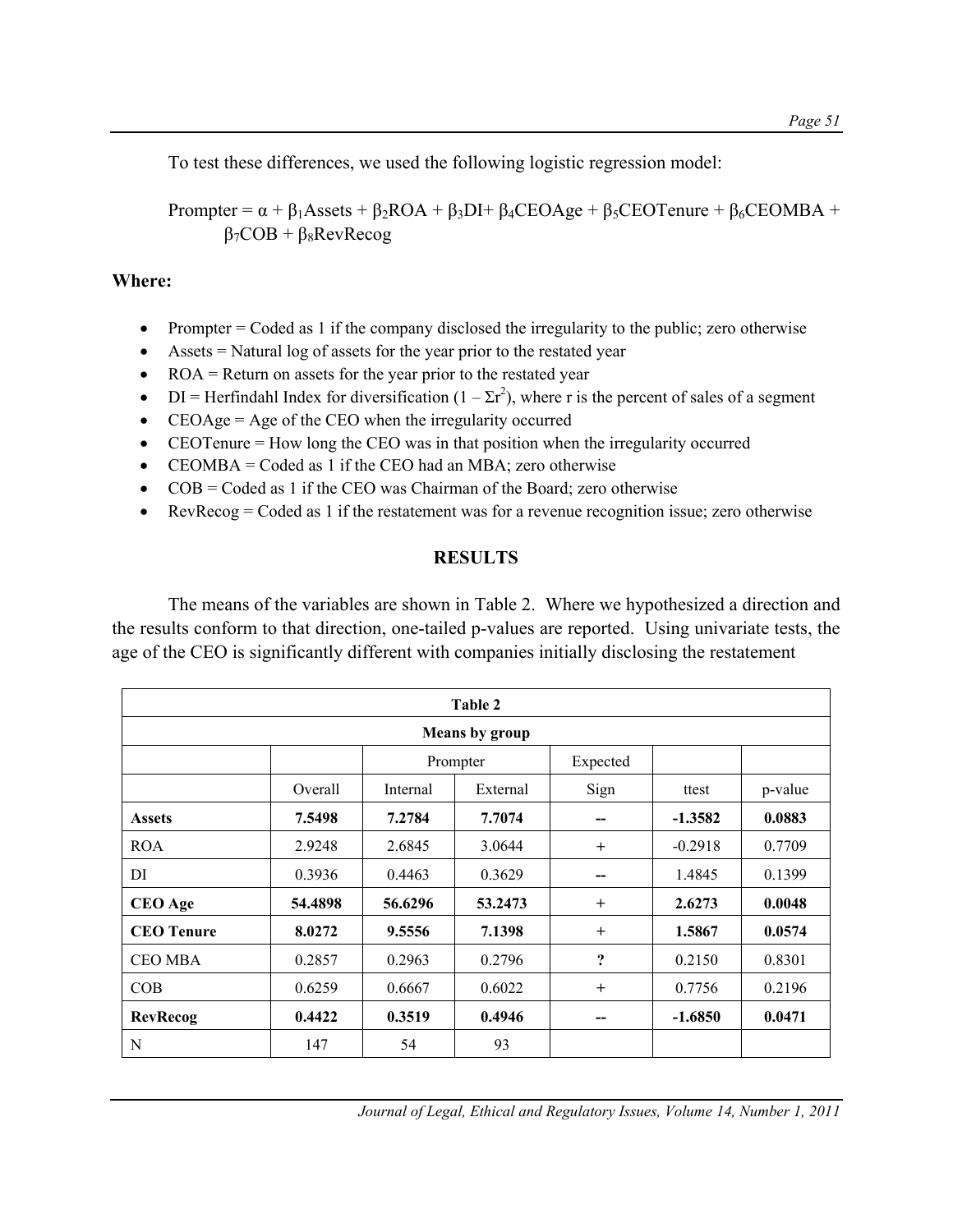having older CEOs. As hypothesized, revenue recognition issues are less likely to be disclosed by the company. Two variables are marginally significant. More entrenched CEOs are associated with the firm being the prompter (significant at the .06 level). Finally from this univariate test, there is marginal evidence that smaller companies are more likely to be the prompter (significant at the .09 level).

Before logistic regression is run, we must verify that the independent variables are not highly correlated. The correlations are shown in Table 3. There are not any correlations that would prevent all the variables from being used in the model.

| Table 3                     |           |            |           |           |            |                |           |  |
|-----------------------------|-----------|------------|-----------|-----------|------------|----------------|-----------|--|
| <b>Pearson Correlations</b> |           |            |           |           |            |                |           |  |
| Variable                    | Assets    | <b>ROA</b> | DI        | CEO Age   | CEO Tenure | <b>CEO MBA</b> | COB       |  |
| <b>ROA</b>                  | $-0.0037$ | 1.0000     |           |           |            |                |           |  |
| DI                          | 0.2427    | $-0.1139$  | 1.0000    |           |            |                |           |  |
| CEO Age                     | 0.1663    | 0.0831     | 0.1887    | 1.0000    |            |                |           |  |
| CEO Tenure                  | $-0.0795$ | $-0.0146$  | $-0.0211$ | 0.3762    | 1.0000     |                |           |  |
| <b>CEO MBA</b>              | 0.1006    | $-0.0768$  | $-0.0410$ | $-0.0405$ | 0.0403     | 1.0000         |           |  |
| COB                         | 0.2507    | 0.0596     | 0.0926    | 0.2774    | 0.2515     | 0.0222         | 1.0000    |  |
| RevRecog                    | $-0.0181$ | 0.2760     | $-0.0781$ | 0.0576    | 0.1187     | $-0.0476$      | $-0.1042$ |  |

The results of the logistic regression are reported in Table 4. The model is significant (p=.04) and the maximum rescaled R-squared is 14%. Again, one-tailed p-values are reported for variables with a hypothesized direction where the results match that direction. Firm size is significantly negative at the .02 level and CEO age is significantly positive at the .01 level. Finally, the revenue recognition dummy variable is significantly negative at the .03 level. These results support the hypotheses that smaller companies are more likely to report the accounting irregularity. In addition, older CEOs report the problem rather than waiting for external regulators. Lastly, the company is less likely to be the prompter for revenue recognition errors.

A large number of restatements in the GAO report did not specifically identify the prompter. This was the issue of concern stated by Mr. Taub earlier. In the prior analysis, the prompter was coded as a 1 if the report specifically identified the company as the prompter, so the unidentified prompters are combined with external sources. The issue of how to handle the unspecified prompters will be examined in the next logistic regression. In our sample, the GAO report identified 54 companies as the prompter, 38 restatements with external prompters, and 55 were unknown. For the next test we eliminated the unknowns and examined only the instances where the GAO report specifically identified the prompter as internal or external. (In addition,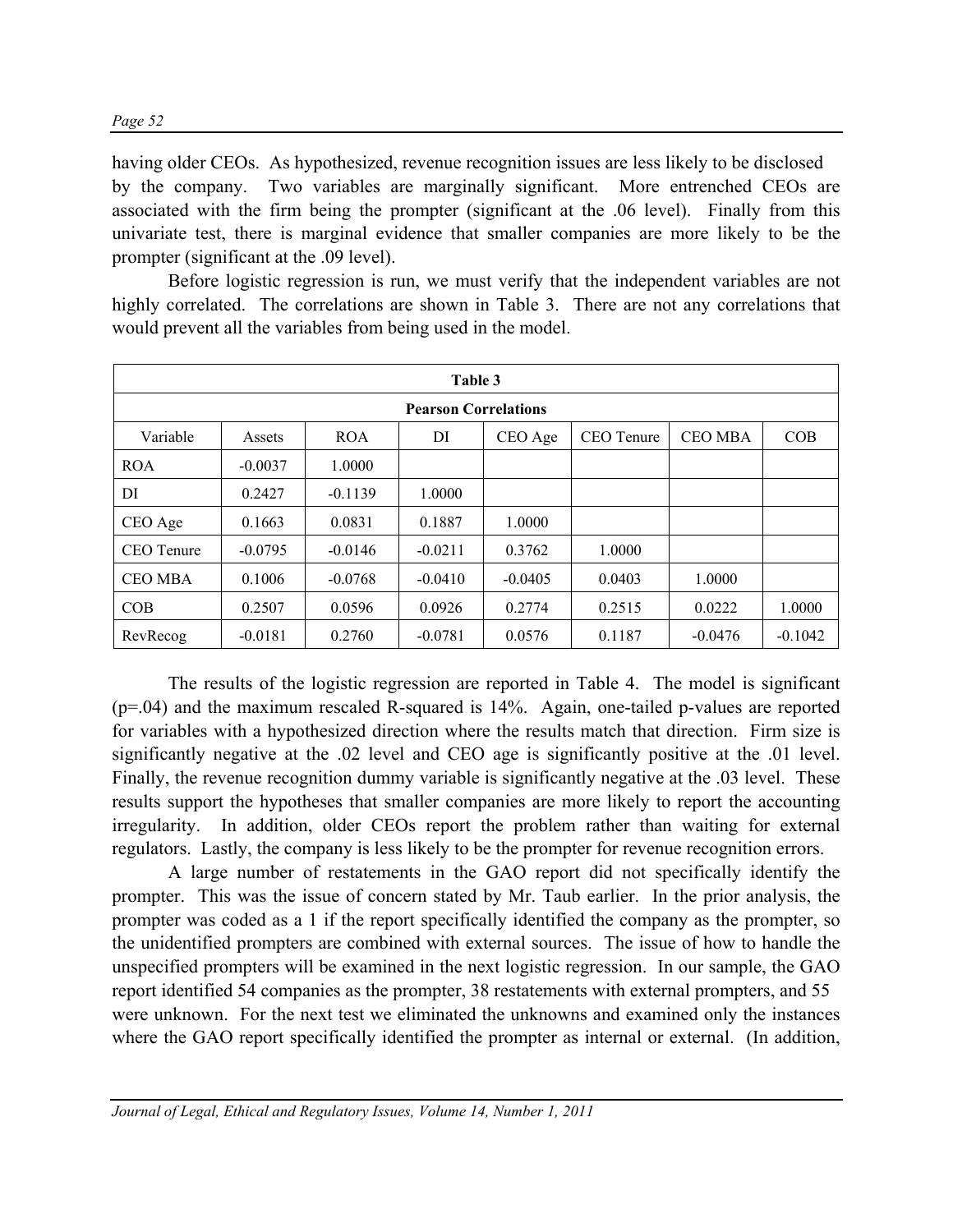probit analysis was run with three dependent variables, prompter as company, external, or unknown. The results were similar to those reported.)

|                                                                       | Table 4          |           |         |           |         |  |  |  |  |
|-----------------------------------------------------------------------|------------------|-----------|---------|-----------|---------|--|--|--|--|
| <b>Logistic Regression</b>                                            |                  |           |         |           |         |  |  |  |  |
| Dependent Variable = $1$ if the company is designated as the prompter |                  |           |         |           |         |  |  |  |  |
|                                                                       |                  |           |         |           |         |  |  |  |  |
| Company as prompter                                                   |                  |           |         |           |         |  |  |  |  |
| 0 otherwise                                                           |                  |           |         |           | 93      |  |  |  |  |
| Variable                                                              | Expected<br>Sign | Estimate  | StdErr  | WaldChiSq | p-value |  |  |  |  |
| Intercept                                                             |                  | $-2.5143$ | 1.5241  | 2.7217    | 0.0990  |  |  |  |  |
| <b>Assets</b>                                                         | --               | $-0.2260$ | 0.1095  | 4.2566    | 0.0195  |  |  |  |  |
| <b>ROA</b>                                                            | $+$              | 0.0077    | 0.0261  | 0.0872    | 0.3839  |  |  |  |  |
| DI                                                                    | --               | 0.8495    | 0.5936  | 2.0482    | 0.1524  |  |  |  |  |
| <b>CEO</b> Age                                                        | $\pm$            | 0.0618    | 0.0281  | 4.8293    | 0.0140  |  |  |  |  |
| CEO Tenure                                                            | $\ddot{}$        | 0.0141    | 0.0227  | 0.3878    | 0.2667  |  |  |  |  |
| <b>CEO MBA</b>                                                        | $\ddot{?}$       | 0.2182    | 0.4033  | 0.2927    | 0.5885  |  |  |  |  |
| COB                                                                   | $+$              | 0.0483    | 0.4197  | 0.0133    | 0.4542  |  |  |  |  |
| <b>RevRecog</b>                                                       |                  | $-0.7341$ | 0.4034  | 3.3128    | 0.0344  |  |  |  |  |
|                                                                       | Chi-Square       |           |         | DF        | p-value |  |  |  |  |
| Likelihood ratio                                                      |                  |           | 16.7745 | 8         | 0.0325  |  |  |  |  |
| 8<br>15.8844<br>Score                                                 |                  |           |         |           |         |  |  |  |  |
| Wald                                                                  | 0.0746           |           |         |           |         |  |  |  |  |
| Percent Concordant                                                    |                  |           |         |           |         |  |  |  |  |
| Max-rescaled R-Squared                                                |                  |           |         |           | 14.74%  |  |  |  |  |

Table 5 presents the results when only the companies where the prompter was specifically identified are included. The model is significant and the max rescaled R-squared is 22%. Even with the reduced degrees of freedom, smaller companies are more likely to disclose the necessary restatement and older CEOs are more likely to be the prompter. The revenue recognition variable, however, is no longer significant in the model.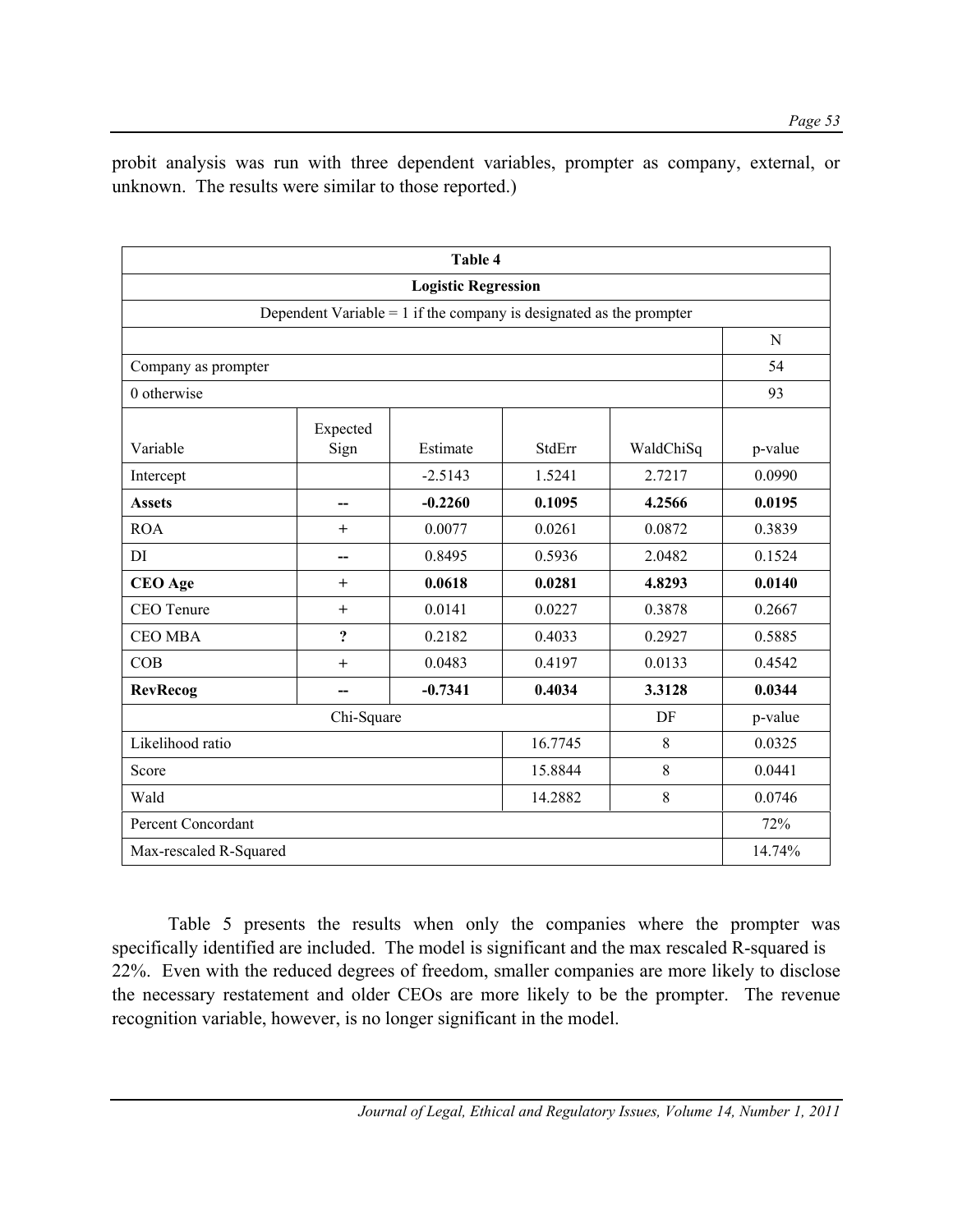| Table 5                                                                |                            |                             |        |         |        |  |  |  |  |
|------------------------------------------------------------------------|----------------------------|-----------------------------|--------|---------|--------|--|--|--|--|
|                                                                        | <b>Logistic Regression</b> |                             |        |         |        |  |  |  |  |
| Dependent Variable = 1 if the company is designated as the prompter    |                            |                             |        |         |        |  |  |  |  |
| zero if external source designated as the prompter                     |                            |                             |        |         |        |  |  |  |  |
|                                                                        |                            |                             |        |         |        |  |  |  |  |
| Company as prompter                                                    |                            |                             |        |         |        |  |  |  |  |
|                                                                        |                            | External source as prompter |        |         | 38     |  |  |  |  |
| Expected<br>Sign<br>Variable<br>Estimate<br><b>StdErr</b><br>WaldChiSq |                            |                             |        |         |        |  |  |  |  |
| Intercept                                                              |                            | -4.5999                     | 2.0602 | 4.9851  | 0.0256 |  |  |  |  |
| <b>Assets</b>                                                          | $-$                        | $-0.2615$                   | 0.1520 | 2.9595  | 0.0427 |  |  |  |  |
| <b>ROA</b>                                                             | $^{+}$                     | 0.0024                      | 0.0366 | 0.0043  | 0.4740 |  |  |  |  |
| DI                                                                     | $-$                        | 0.8041                      | 0.7606 | 1.1177  | 0.2904 |  |  |  |  |
| <b>CEO</b> Age                                                         | $\ddot{}$                  | 0.1201                      | 0.0395 | 9.2449  | 0.0012 |  |  |  |  |
| CEO Tenure                                                             | $^{+}$                     | 0.0157                      | 0.0299 | 0.2766  | 0.2995 |  |  |  |  |
| <b>CEO MBA</b>                                                         | $\overline{\mathcal{L}}$   | 0.5989                      | 0.5483 | 1.1933  | 0.2747 |  |  |  |  |
| COB                                                                    | $^+$                       | $-0.3956$                   | 0.5563 | 0.5057  | 0.2385 |  |  |  |  |
| RevRecog                                                               | $-$                        | 0.1438                      | 0.5324 | 0.0730  | 0.3935 |  |  |  |  |
|                                                                        | Chi-Square                 |                             | DF     | p-value |        |  |  |  |  |
| Likelihood ratio                                                       |                            | 16.3948                     | 8      | 0.0371  |        |  |  |  |  |
| Score                                                                  |                            | 14.5902                     | 8      | 0.0676  |        |  |  |  |  |
| 12.1941<br>8<br>Wald<br>0.1427                                         |                            |                             |        |         |        |  |  |  |  |
| Percent Concordant                                                     |                            |                             |        |         |        |  |  |  |  |
| Max-rescaled R-Squared                                                 |                            |                             |        |         |        |  |  |  |  |

# **CONCLUSIONS AND IMPLICATIONS**

The number and magnitude of accounting restatements have increased in recent years. It is management's legal, ethical, and moral responsibility to assure that financial statements are prepared correctly when the reports are initially issued. In addition, there are consequences to reporting problems with the financial statements. Therefore, this study tested the association between factors known to relate to the ethical decision making of a company's top management team and the disclosure of accounting restatements.

The Daboub model provides insights into the reporting of accounting irregularities in corporations. CEO age is consistently related to the disclosure as predicted by the corruption

*Journal of Legal, Ethical and Regulatory Issues, Volume 14, Number 1, 2011*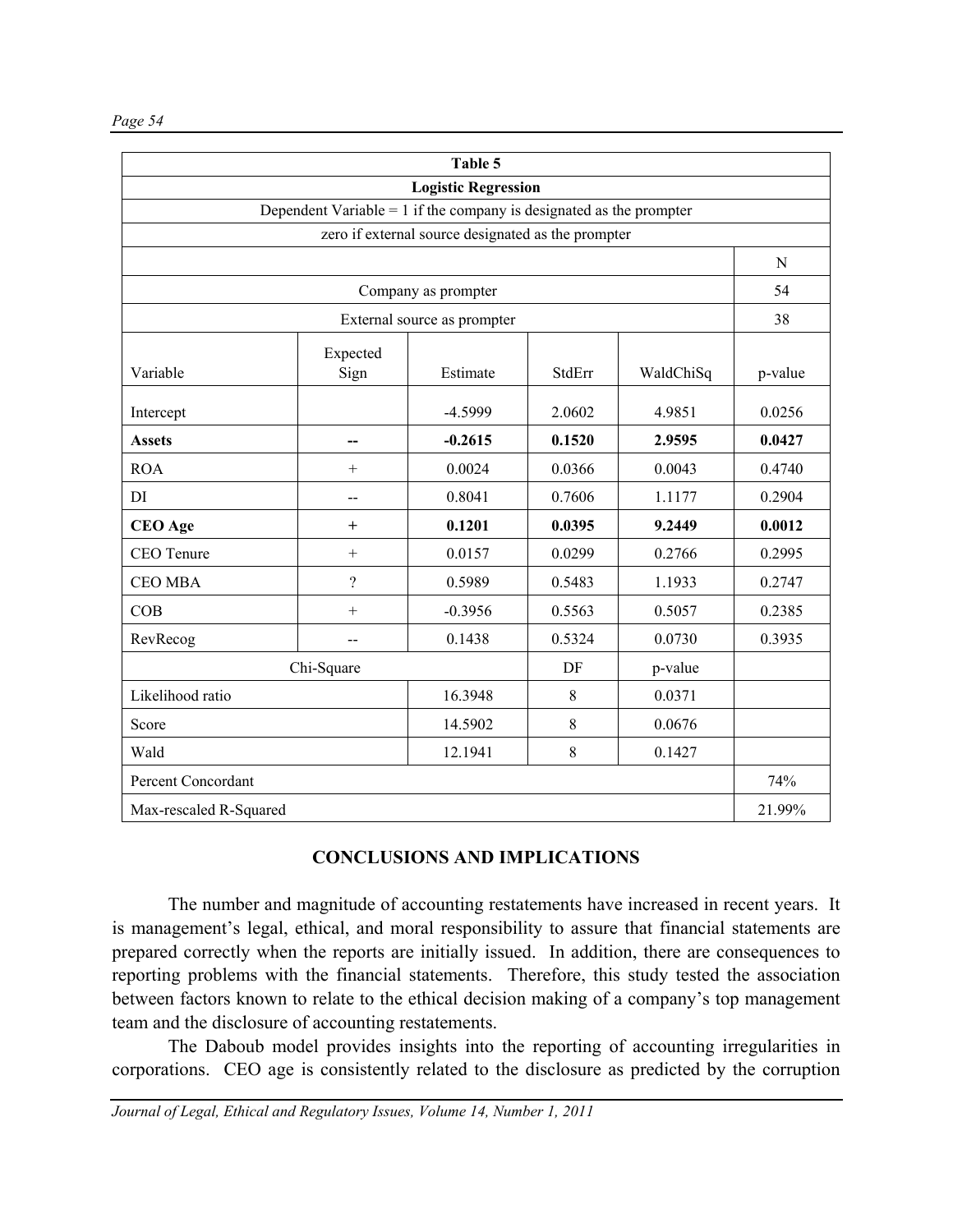model. Companies with older CEOs tend to be the prompter of the restatement. This confirms prior research in the management area on the link between age and ethical behavior. In addition, as posited by the model, smaller companies tend to be the prompters. Finally, there is some evidence that companies are less likely to be the prompter with respect to revenue recognition violations.

Two of the insignificant results also deserve mention. First, poor financial performance was not found to pressure firms into hiding restatements. This is contrary to past findings that have linked poor performance to unethical or corrupt actions. Similarly, CEOs possessing MBAs appear no more likely to have their company's restatements prompted by an outside agency than CEOs that do not hold the MBA degree. That runs counter to much of the current sentiment expressed in the business press that links business education to a "performance at all costs" mentality.

This research is important in both the ethics and regulatory literature. From the ethics standpoint, the tone at the top does relate to the actions of the company, with more senior CEOs being more likely to "do the right thing". From a regulator's perspective, being able to identify the characteristics of companies that discover and report their own problems versus those that require regulatory intervention can help efficiently allocate resources to investigate potential accounting irregularities.

#### **REFERENCES**

- Agrawal, A., J. Jaffe, J. Karpoff (1999). Management turnover and governance changes following the revelation of fraud. *Journal of Law and Economics*, 42(April), 309-342.
- Aier, J.K., J. Comprix, M.T. Gunlock, D. Lee (2005). The financial expertise of CFOs and accounting restatements, *Accounting Horizons, 19*(3), 123-135.
- Arthaud-Day, M.L., Certo, S.T., Dalton, C.M., D.R Dalton (2006). A changing of the guard: Executive and director turnover following corporate financial restatements. *Academy of Management Journal.* 49(6), 1119-1136.
- Baucus, M.S., J.P. Near (1991). Can illegal corporate behavior be predicted? An event history analysis, *Academy of Management Journal, 34*(1), 9-36.
- Beneish, B.D. (1999). Incentives and penalties related to earnings overstatements that violate GAAP, *The Accounting Review*, 74(October), 425-457.
- Berry, C.H. (1975). *Corporate growth and diversification.* Princeton, NJ: Princeton University Press.
- Chatterjee, S., D.B. Blocher (1992). Measurement of firm diversification: Is it robust? *Academy of Management Journal,* 35(4), 874-888.
- Cheng, Q., D. B. Farber (2008). Earnings restatements, changes in CEO compensation, and firm performance, *The Accounting Review*, 83(5), 1217-1250.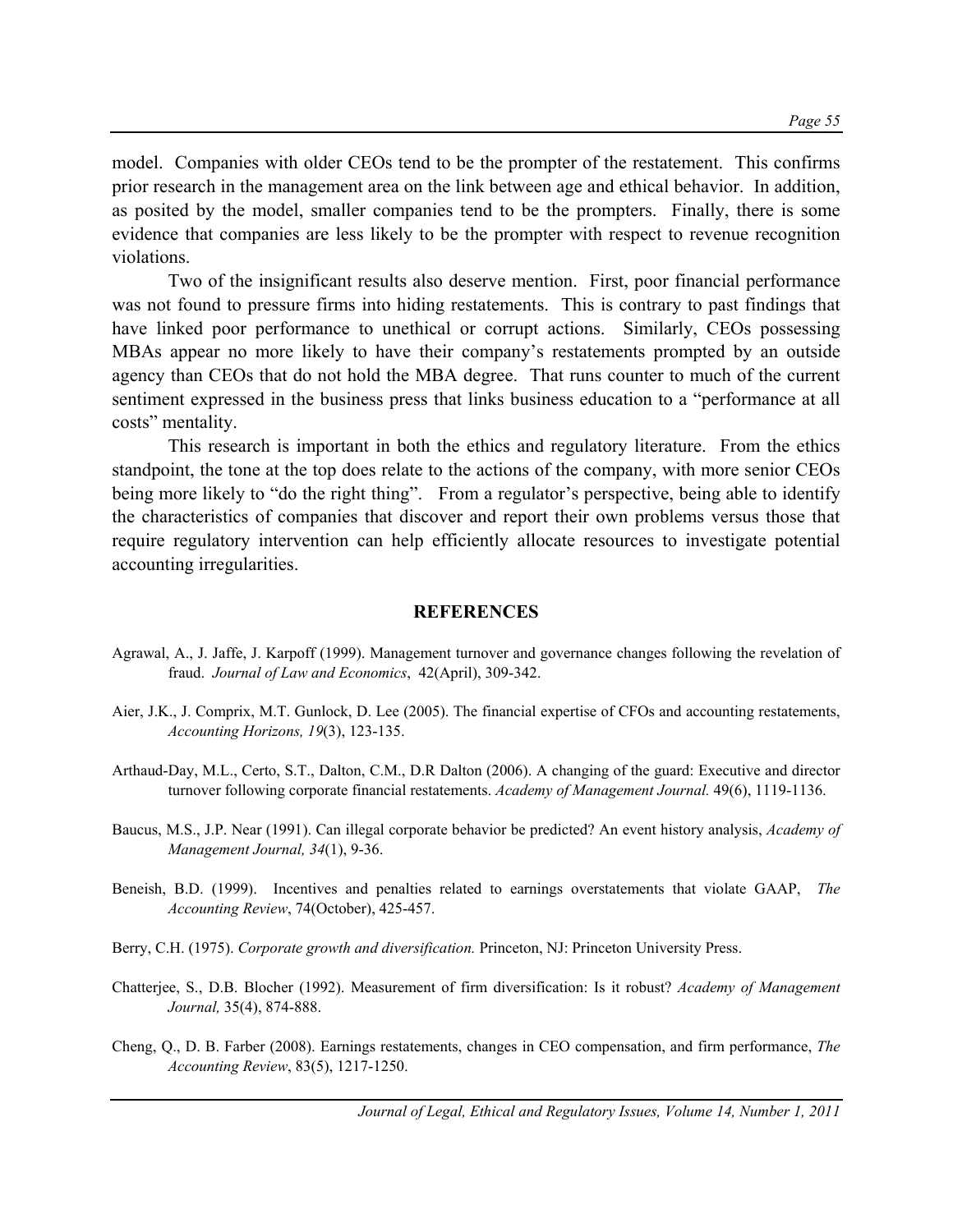- Daboub, A. J., A.M.A. Rasheed, R.L. Priem, D. Gray (1995). Top management team characteristics and corporate illegal activity, *Academy of Management Review, 20*(1), 138-170.
- Dawson, L.M. (1997). Ethical differences between men and women in the sales profession. *Journal of Business Ethics,* 16, 1143-1152.
- Desai, H., C.E. Hogan, M.S. Wilkins (2006). The reputation penalty for aggressive accounting: Earnings restatements and management turnover, *The Accounting Review*, 81(1), 83-112.
- Dun and Bradstreet. (1983 2003). *Book of Corporate Managements.* New York: Dun & Bradstreet.
- General Accounting Office, GAO Report 03-138, (2002). "Financial Statement Restatements: Trends, Market Impacts, Regulatory Responses, and Remaining Challenges," Report to the Chairman, Committee on Banking, Housing, and Urban Affairs, U.S. Senate: 2002.
- Ghoshal, S., (2005). Bad management theories are destroying good management practices. *Academy of Management Learning & Education*. 4(1), 75-91.
- Hill, C. W. L., P.C. Kelley, B.R. Agle, M.A. Hitt, R.E Hoskisson (1992). An empirical examination of the causes of corporate wrongdoing in the United States, *Human Relations, 45*(10), 1055.
- Kohlberg, L. (1969). State and sequence: the cognitive developmental approach to socialization. In *Handbook of Socialization Theory and Research,* (D.A. Goslin, ed.). Rand McNally, Chicago, 347-480.
- McCabe, D.L., K.D. Butterfield, L.K. Trevino (2006). Academic dishonesty in graduate business programs: prevalence, causes, and proposed action. *Academy of Management Learning & Education*, 5(3), 294-305.
- Peterson, D., A. Rhoads, B.C. Vaught (2001). Ethical beliefs of business professionals: a study of gender, age, and external factors. *Journal of Business Ethics,* 31(3), 225-232.
- Pinto, J., C.R. Leana, F.K. Pil (2008). Corrupt organizations or organizations of corrupt individuals? Two types of organization-level corruption. *Academy of Management Review,* 33(3), 685-709.
- Podolny, J. M., (2009). The buck stops (and starts) at business school. *Harvard Business Review,* 87(6), 62-67.
- Simpson, S. S. (1986). The decomposition of antitrust: Testing a multi-level, longitudinal model of profit-squeeze. *American Sociological Review*, 51: 859-875.
- Staw, B. M., E. Szwajkowski (1975). The scarcity-munificence component of organizational environment and the commission of illegal acts. Administrative *Science Quarterly,* 20:345-354.
- Sutherland, E. H. (1949). White collar crime. New York: Holt, Rienhart, and Winston.
- Szwajkowski, E. (1985). Organizational illegality: Theoretical integration and illustrative application. *Academy of Management Review.* 10: 558-567.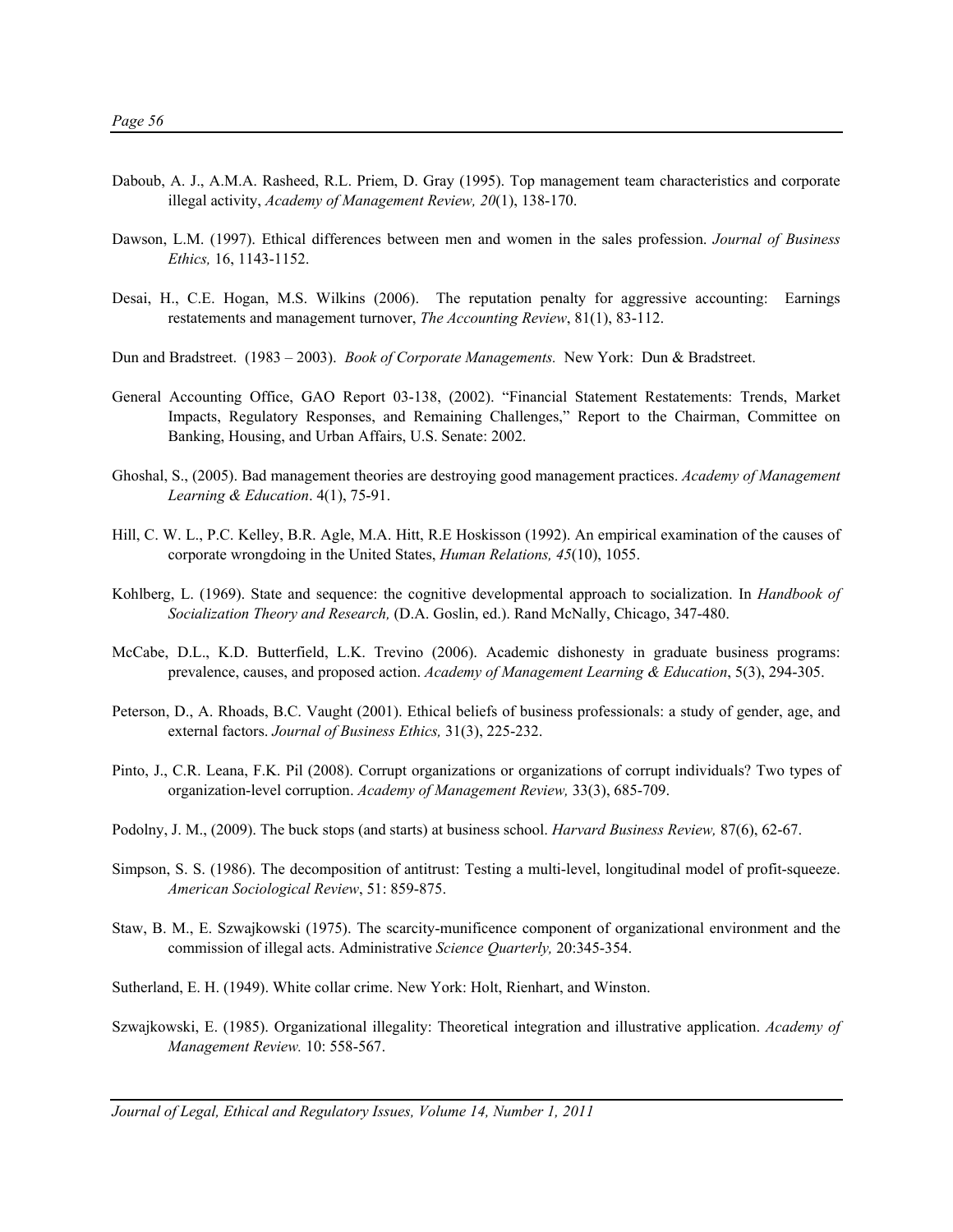- Taub, S.A. (2006) Speech by SEC Staff: Remarks regarding restatements before the Financial Executives International Meeting, November 17, 2006 Retrieved March 15, 2010 from http://www.sec.gov/news/speech/2006/spch111706sat.htm
- Thompson, J.H., T.L McCoy (2008) An analysis of restatements due to errors and auditor changes by Fortune 500 companies. *Journal of Legal, Ethical and Regulatory Issues*, 11(2), 45-57.
- Trevino, L.K., (1986). Ethical decision making in organizations: a person-situation interactionist model. *Academy of Management Review,* 11, 601-617.
- Vaughan, D. (1982). Toward understanding unlawful organizational behavior. *Michigan Law Review*, 80: 1377- 1402.
- Williams, R. J., J.D. Barrett, M. Brabston (2000). Managers' business school education and military service: Possible links to corporate criminal activity, *Human Relations, 53*(5), 691-712.
- Williams, R.J., P.A. Fadil, R.W. Armstrong (2005). Top management team tenure and corporate illegal activity: the moderating influence of board size. *Journal of Managerial Issues,* 17(4), 479-493.
- Zhang, Y., N. Rajagopalan (2004). When the known devil is better than an unknown god: an empirical study of the antecedents and consequences of relay CEO successions. *Academy of Management Journal,*47, 483-500.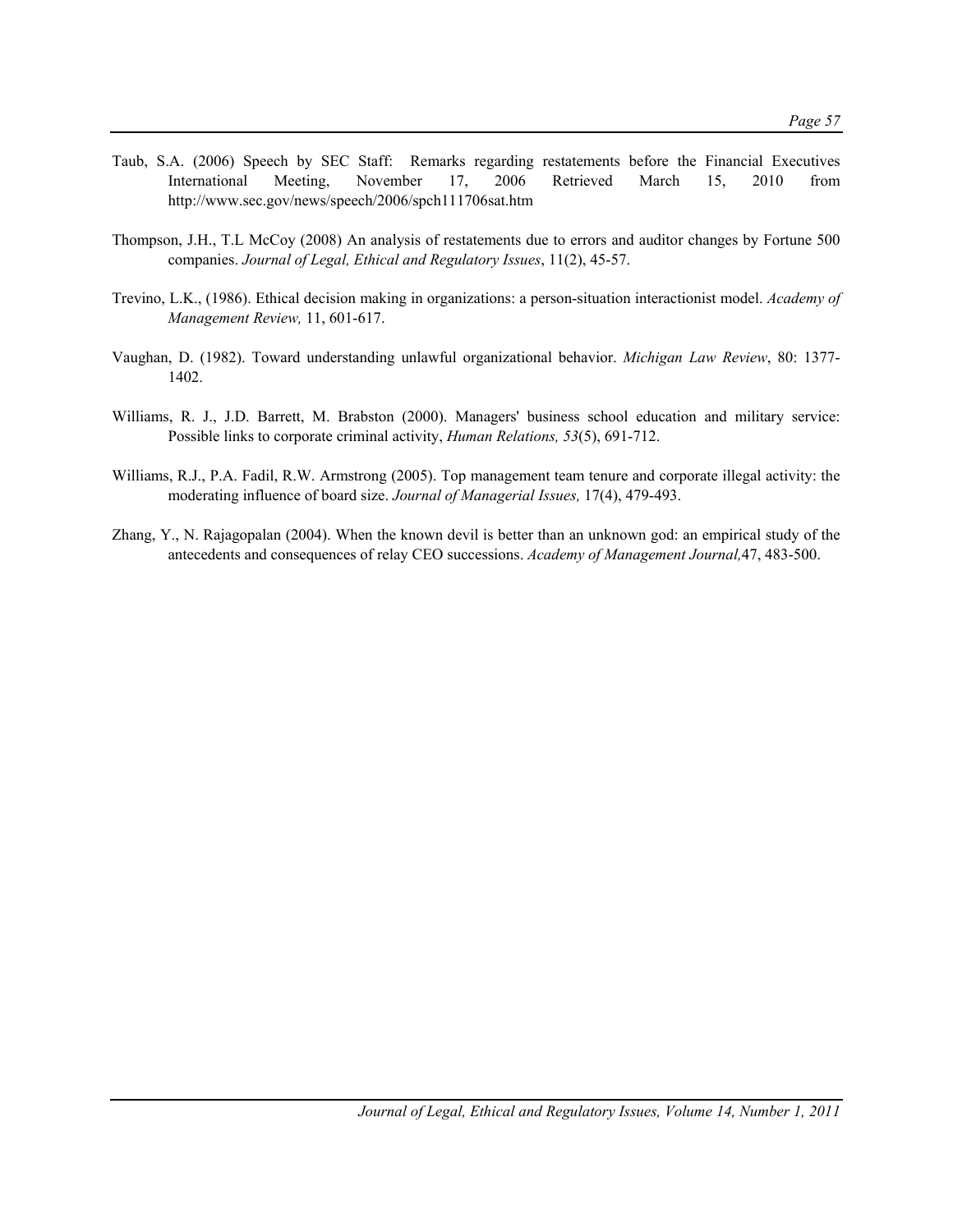*Page 58*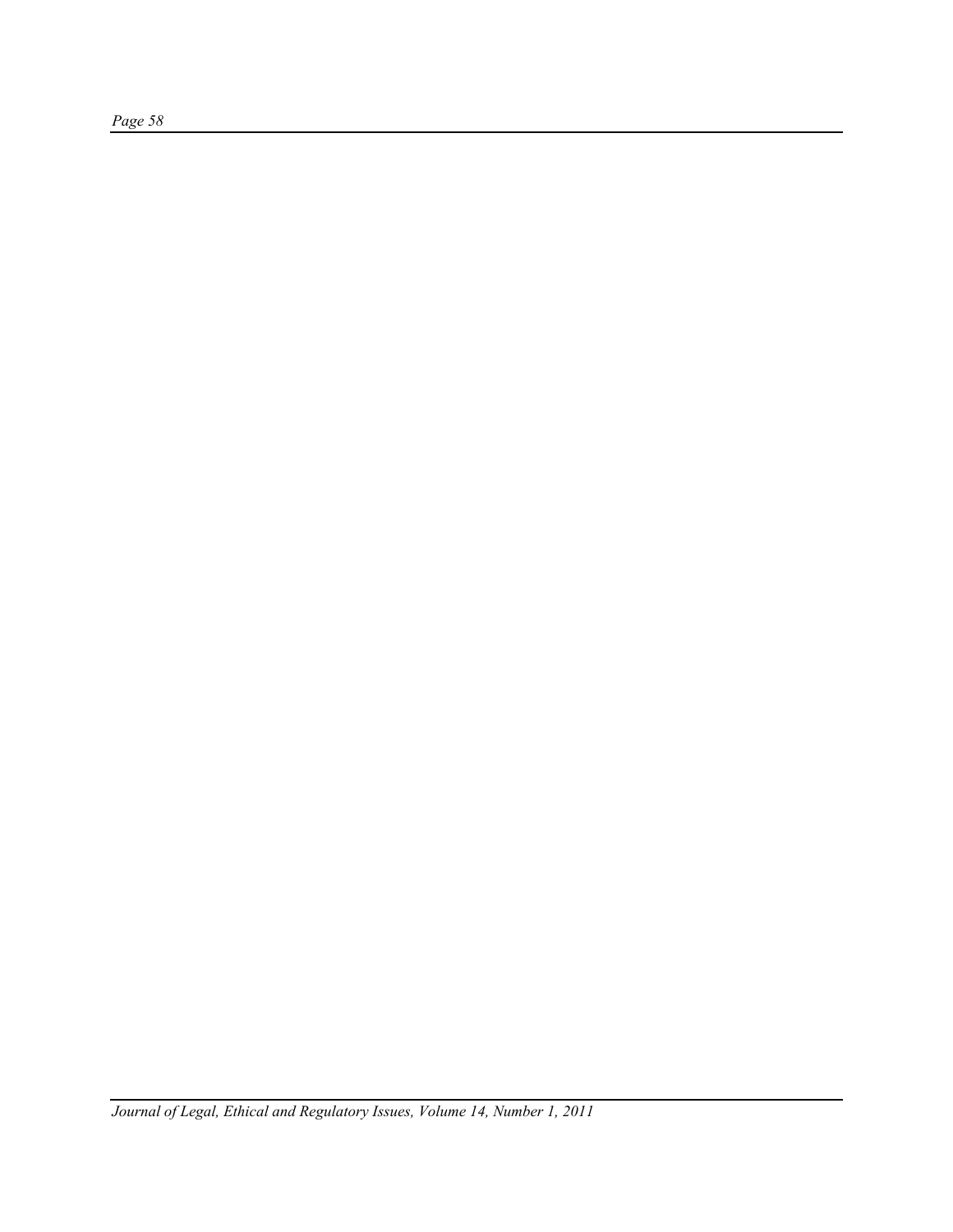# **PROTECTING RELIGION IN THE WORKPLACE? WHAT EMPLOYEES THINK**

# **Patricia Borstorff, Jacksonville State University Kimber Arlington, Dallas, TX**

# **ABSTRACT**

*Religion plays an important role in the values that people hold. The increase in the number of religious discrimination lawsuits filed with the EEOC indicates that employees believe employers are not proactive enough in meeting their religious needs. Today's workforce is becoming more diversified in ethnicity, culture, language, and religion. Many people would prefer that religion had no place in the workplace. However, factors influencing the presence of religion include the workplace becoming a primary source of community, the increase in immigration, and the change in the role of work in the lives of individuals. We investigated the perceptions of employees concerning religious accommodation. We found that 65% of respondents worked at a company with an official diversity policy; however only 55% felt that their employer has a clear method of communicating this policy. Companies allowed religious activities but only 49% of companies incorporate faiths different from Christianity or Judaism. Fifty-six percent of respondents felt their company had a policy allowing attire accommodation if an employee's religious practice conflicts with the dress code. Employers need to look for ways to avoid future accommodation suits by being prepared to deal with religious issues in the workplace.*

#### **INTRODUCTION**

There are approximately 310 million people in the United States (www.census.gov, Nov. 2009). According to a national Gallup Poll, 95 percent of the national population says that they believe in God or a universal spirit, and 90 percent say that religion is important (Ball & Haque, 2003; Henle & Hogler, 2004). For most individuals, because work dominates such a large part of one's life, it is difficult, if not impossible, to separate one's religious beliefs from the workplace. Over the last twenty years, it has become common practice to express one's personal views about religious and spiritual topics and to seek religious accommodation in the workplace (Morgan, 2004). This increased desire to express one's self religiously has caused some complicated issues for managers today. Consequently religious diversity is emerging as a significant issue. Because it is driven by demographic trends, religion looms large as a future diversity issue. The laws governing religious diversity are unclear, making it difficult for employers and employees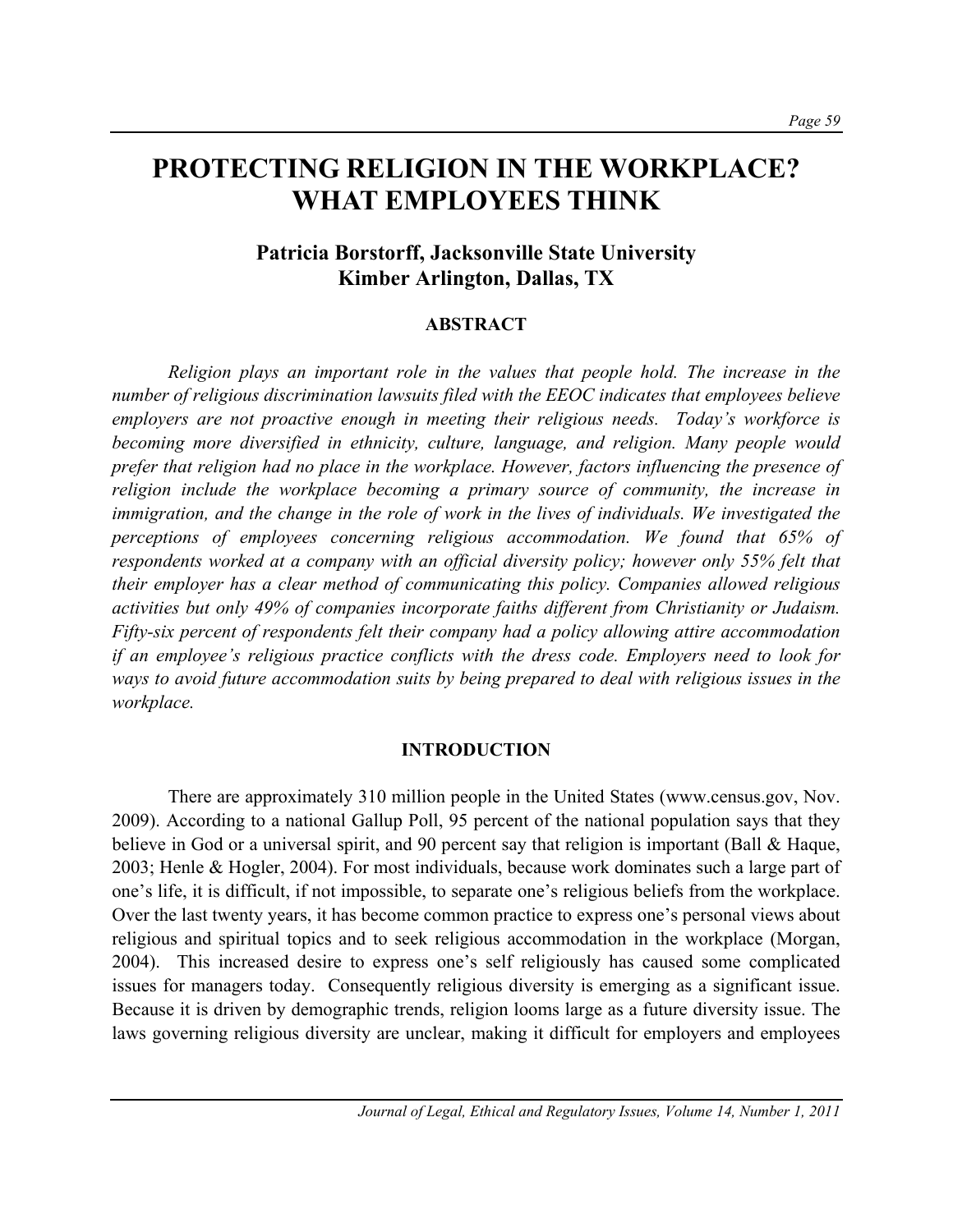to know where the boundaries are. It is imperative that focus is given to how businesses deal with religious accommodation and the conflict that arises when a compromise cannot be found.

Data compiled by the U.S. Equal Employment Opportunity Commission (EEOC) indicates the religious discrimination claims against employers have increased from 1,811 in Fiscal Year 1999 to 3,386 in Fiscal Year 2009 with monetary awards rising from \$3.1 million to \$7.6 million. The monetary rewards did not include monetary benefits obtained through litigation. In 1999, 2,188 were resolved (some cases forwarded from previous year) while in 2009, 2,958 cases were resolved (www.eeoc.gov/stats/religion).

"The latest data tell us that, as the first decade of the 21st century comes to a close, the Commission's work is far from finished," said EEOC Acting Chairman Stuart J. Ishimaru. "Equal employment opportunity remains elusive for far too many workers and the Commission will continue to fight for their rights. Employers must step up their efforts to foster discrimination-free and inclusive workplaces, or risk enforcement and litigation by the EEOC". (www.eeoc.gov)

#### **IMMIGRANT INFLUX**

The increase of immigrants into the U.S has exacerbated the problems with religion accommodation. More than 1,800 immigrants enter the country daily (Pace & Padgham, 2000). The Center for Immigration Studies estimates that the number of immigrants from the Middle East has grown eight times from 1970 to 2001 and is expected to double again by 2010. Almost 75% of these immigrants were of the Muslim faith with Islam being the fastest growing religion in the United States. The American Religious Identification Survey found that the number of people in the United States that claimed to be Christian fell from 86% in 1990 to 77% in 2001. Because most companies structure their holidays around the Judeo-Christian observances, the shift to other religious characterizations has caused an increase in the amount of requests for time off to observe alternative religious holidays (Estreicher & Gray, 2006).

The majority of immigrants have been from non-European countries. From 1994 to 1996, the number of immigrants from traditionally Christian countries decreased 8%, while the number of immigrants from traditionally non-Christian countries, such as Asia and Africa, increased 13% ("Religious Diversity: A Handle", 2000). The inflow of immigrants has augmented the number of religious denominations represented in the U.S. workplace. Currently there are approximately 1,500 primary religions in the United States consisting of Christian, Hindu, and Buddhist denominations (Atkinson, 2000). Faiths that were virtually unknown in the United States several years ago are thriving and growing today. Increased religious diversity means that employers must make more accommodation.

After the events of September 11, 2001, complaints of religious discrimination from Muslim and Middle Eastern employees have significantly increased (www.eeoc.gov). A survey performed of 675 workers from major cities in 47 states found that Muslim feel the most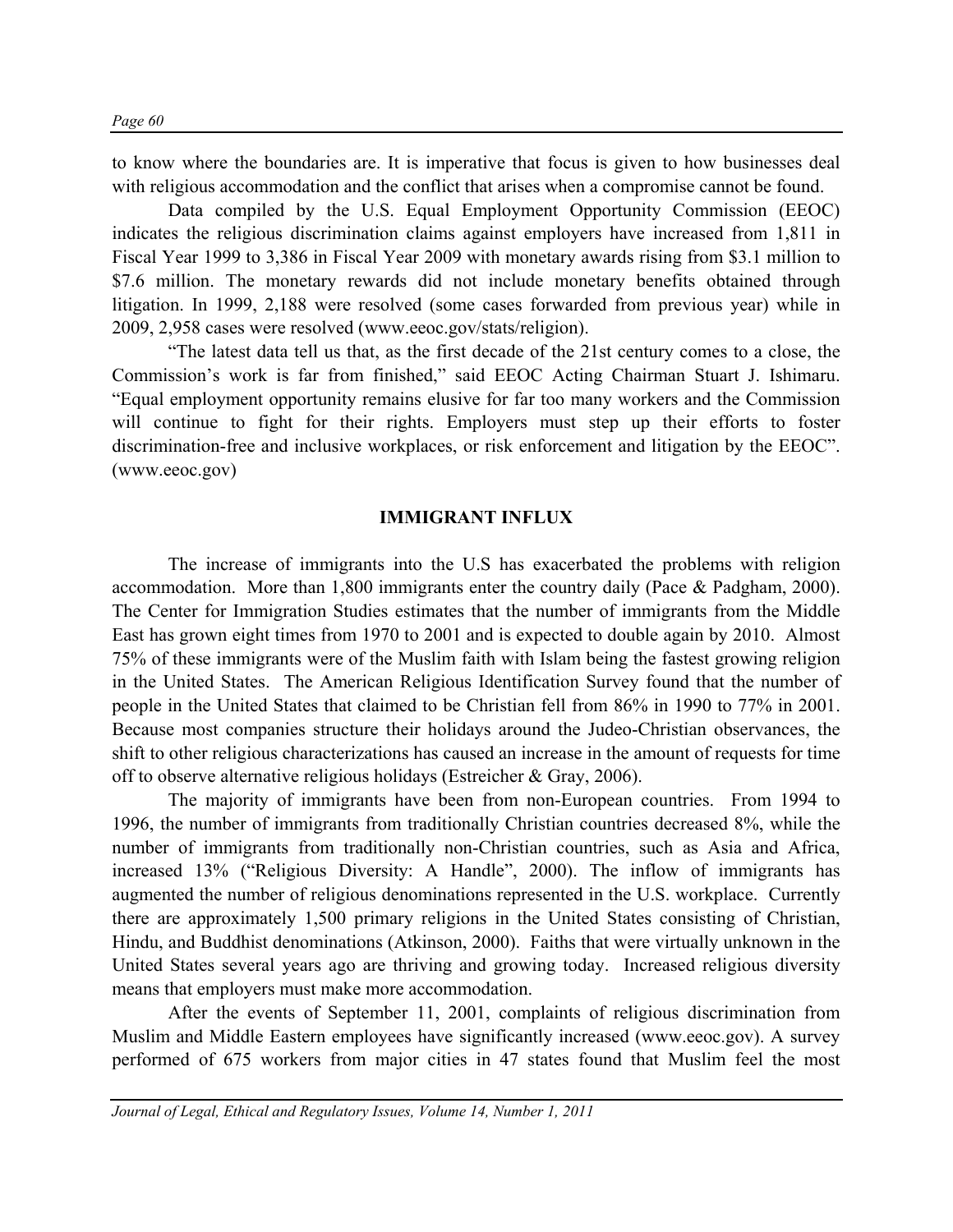vulnerable to religious discrimination (Brotherton, 2001). According to the 2005 edition of the World Christian Encyclopedia, there are 4.3 million Muslims living in the United States (www.adherents.com, 2005). Experts predict that Islam will surpass Judaism as the second most practiced religion in the United States (Coplan, 2005).

# **RELIGIOUS RIGHTS**

 Today's workforce is better educated about their civil rights in the workplace than previous generations (Atkinson, 2000). As a result, today's worker is more likely to stand up for his workplace rights, religious or otherwise. According to Michael Wolf, a Washington D.C. lawyer and arbitrator, "Charges of . . . all forms of discrimination have been increasing as employees become more aware of their rights . . . employees who might have had legitimate claims in past years under Title VII [of the 1964 Civil Rights Act] often didn't realize they had rights. Now they do" (Atkinson, 2000).

# **IGNORANCE**

 Over the last twenty years, it has become common practice to express one's personal views about religious and spiritual topics and to seek religious accommodation in the workplace (Morgan, 2004). This increased desire to express one's self religiously has caused some complicated issues for managers today. A survey performed by Public Agenda revealed that most Americans are ignorant of religions other than their own. Twenty-eight percent of the approximately 2,600 polled stated that they "understood Christianity very well", 17% "understood Judaism very well" and 7% "understood Islam very well" (Brotherton, 2001). Many employers have inadvertently discriminated against employees due to lack of understanding of the employee's religious beliefs and needs ("The Gods", 2000). As a result, the Equal Employment Opportunity Commission reports that religious discrimination complaints almost doubled from 1992 to 2002, while sexual harassment cases only increased a very small amount (Morgan, 2004). The laws governing religious diversity are unclear, making it difficult for employers and employees to know where the boundaries are. We hypothesize that employers have religious diversity policies; however we hypothesize that communicating these to employees and customers has not been widely accomplished.

# **LEGALITIES SURROUNDING ACCOMMODATION**

 Even though the First Amendment gives protections through the free exercise clause, most employees and employers rely on the Civil Rights Act of 1964 and its amendments to protect religious freedoms (Ball & Haque, 2003). Title VII of the Civil Rights Act of 1964 prohibits employment discrimination based on race, color, religion, sex and national origin. It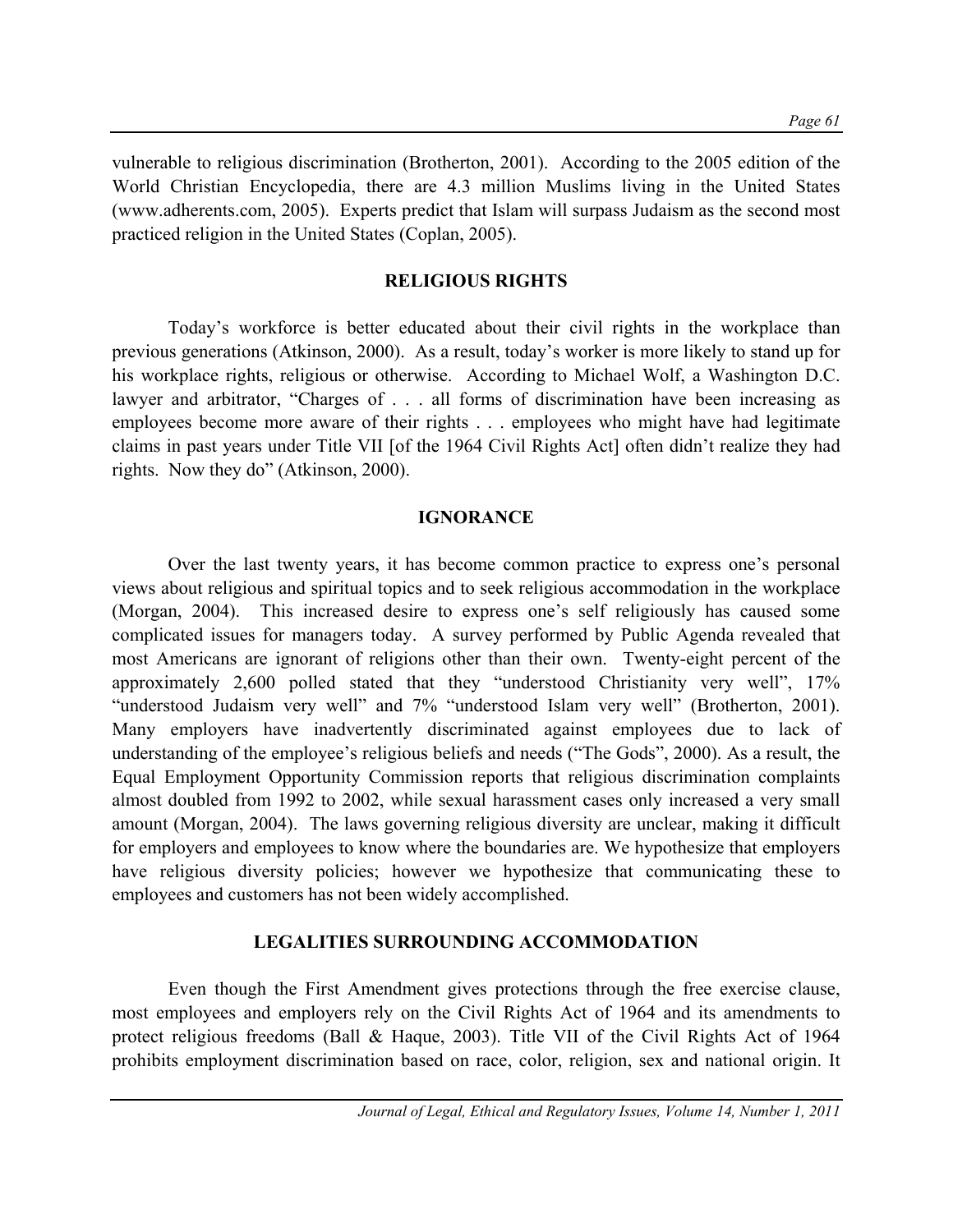prohibits employers from discriminating against individuals because of their religion in hiring, firing, and other terms and conditions of employment. Employers may not treat employees or applicants more or less favorably because of their religious beliefs or practices. Employees cannot be forced to participate -- or not participate -- in a religious activity as a condition of employment. Employers must reasonably accommodate employees' sincerely held religious practices unless doing so would impose an undue hardship on the employer.

An employer is not required to accommodate an employee's religious beliefs and practices if doing so would impose an undue hardship on the employers' legitimate business interests. Employers must permit employees to engage in religious expression, unless the religious expression would impose an undue hardship on the employer. Generally, an employer may not place more restrictions on religious expression than on other forms of expression that have a comparable effect on workplace efficiency. Employers must take steps to prevent religious harassment of their employees. An employer can reduce the chance that employees will engage unlawful religious harassment by implementing an anti-harassment policy and having an effective procedure for reporting, investigating and correcting harassing conduct. It is also unlawful to retaliate against an individual for opposing employment practices that discriminate based on religion (http://www.access.gpo.gov/nara/cfr/waisidx\_00/29cfr1605\_00.html).

The EEOC states that religion is not only observances and guidelines of a particular religious body or sect, but also defines it as any moral or ethical belief as to what is right or wrong sincerely held with the strength of traditional religious views by a person. Atheists are also protected since belief or no belief is said to also be held under Title VII (Cosgel & Minkler, 2004). It is very difficult for courts to distinguish belief, no belief, or whether it is just religious practice. However, US courts will tend to narrow the focus to whether discrimination has occurred or reasonable accommodations have been made.

The EEOC defines a reasonable religious accommodation as "any adjustment to the work environment that will allow the employee to practice his religion." Employers can accommodate employees by allowing: flexible scheduling, voluntary shift changes, lateral transfers or job reassignments, modification of dress code and grooming requirements, and other modifications of workplace policies. When there are numerous means of accommodation, the employer must try to offer the alternative that least disadvantages the employee. Employees and managers should seek the most reasonable balance between workplace policies and religious need. Employees should help assist employers in finding and implementing accommodation (Wolkinson & Nichol, 2008). Yet, the employer does not have to accept an accommodation suggested by the employee (Ball & Haque, 2003; Edgell, Gerteis, and Hartmann, 2006).

Title VII requires employers to accommodate all types of religious diversity, observances, practices, and beliefs unless it causes an "undue hardship." An employer can show undue hardship if accommodating an employee's religious practices requires more than ordinary administrative costs, diminishes efficiency in other jobs, infringes on other employees' job rights or benefits, impairs workplace safety, causes co-workers to carry the accommodated employee's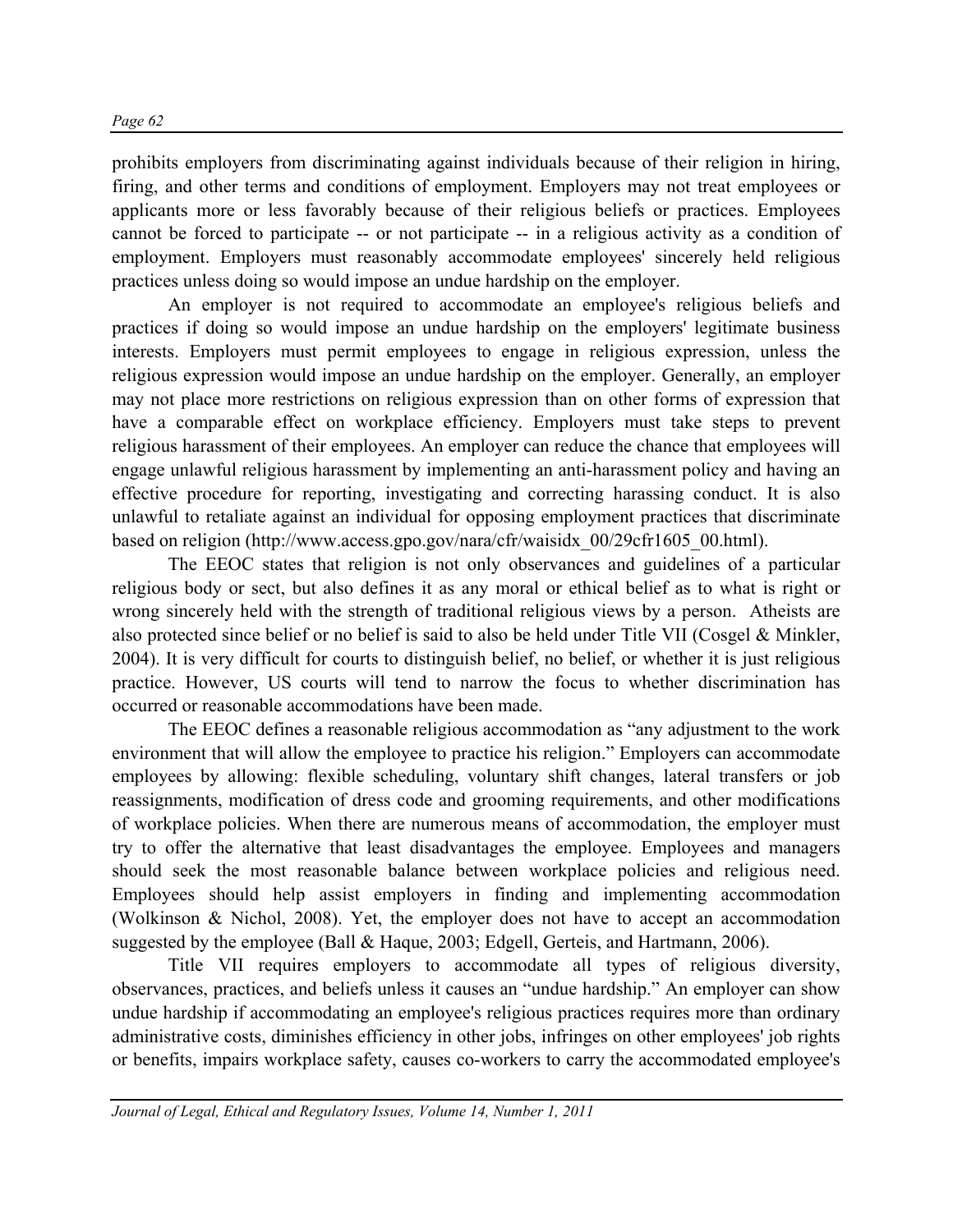share of work, or if the proposed accommodation conflicts with another law or regulation (www.eeoc.gov/stats/religion.html).

#### **HARRASSMENT**

 There are no set EEOC guidelines to define religious harassment, so individual courts have set their own standards for quid pro quo and hostile work environment relating to religious harassment. Quid Pro Quo in the religious context occurs when an employee assumes or relinquishes religious activities in return for a position. Hostile work environments could include racial slurs, abuse, derogatory comments, and even offensive emails (Ball & Haque, 2003). Many employers use accommodation as a management tool to boost employee morale, productivity, and loyalty. The common approaches used in accommodation are flexible schedules, voluntary shift-swaps, lateral transfers, and changes of assignment.

Religious accommodation claims are not as difficult to prove. The only requirement of the plaintiff is to make the employer aware that a situation conflicts with his religious beliefs (Morgan, 2004). There have been a variety of cases that have been used to interpret Title VII. The first example was in *Rangel v. Red Robins Gourmet Burgers*. The restaurant demanded that Rangel comply with their new dress code and cover his tattoos, but Rangel stated that this would be considered a sin by his religion of Kemetic Orthodoxy, a religion dating back to ancient Egypt. Rangel had been working for the restaurant for six months and he had been up front with supervisors about his tattoos and their meaning. However, when they adopted a new dress code, Rangel was told to cover the tattoos or be fired even though this request was hypocritical, because it would be in violation of the no jewelry policy. Despite Rangel's arguments, he was fired for failure to adhere to the dress code. He sued the employer and was later awarded \$150,000, and the company agreed to train managers on the new discrimination, harassment, and retaliation policy.

In a similar case, Kimberly Cloutier refused to cover her piercings with Band-Aids while working at Costco stating that it would infringe upon her membership in the Church of Body Modification. Costco fired her, and US district court said that Costco's willingness to allow her to cover the piercing instead of demanding that she remove them was a sufficient attempt to accommodate the employee. These court cases emphasize the broad interpretation of Title VII, and the difficulty employers have with knowing how to define the fine line between religious freedom and religious discrimination (Liberman, 2007).

Another aspect of religious accommodation involves time off for prayer or other religious observances. Islam is the fastest growing religion in the United States. Muslims filed about onefourth of the religious discrimination claims made with the EEOC in 2004. To avoid EEOC suits, employers cannot afford to ignore the specialized needs of the growing Muslim population. For example, Muslim employees need accommodation for daily prayers, celebration of Ramadan and Eid, and for Friday worship (Morgan, 2004). Muslims are required to have prayer five times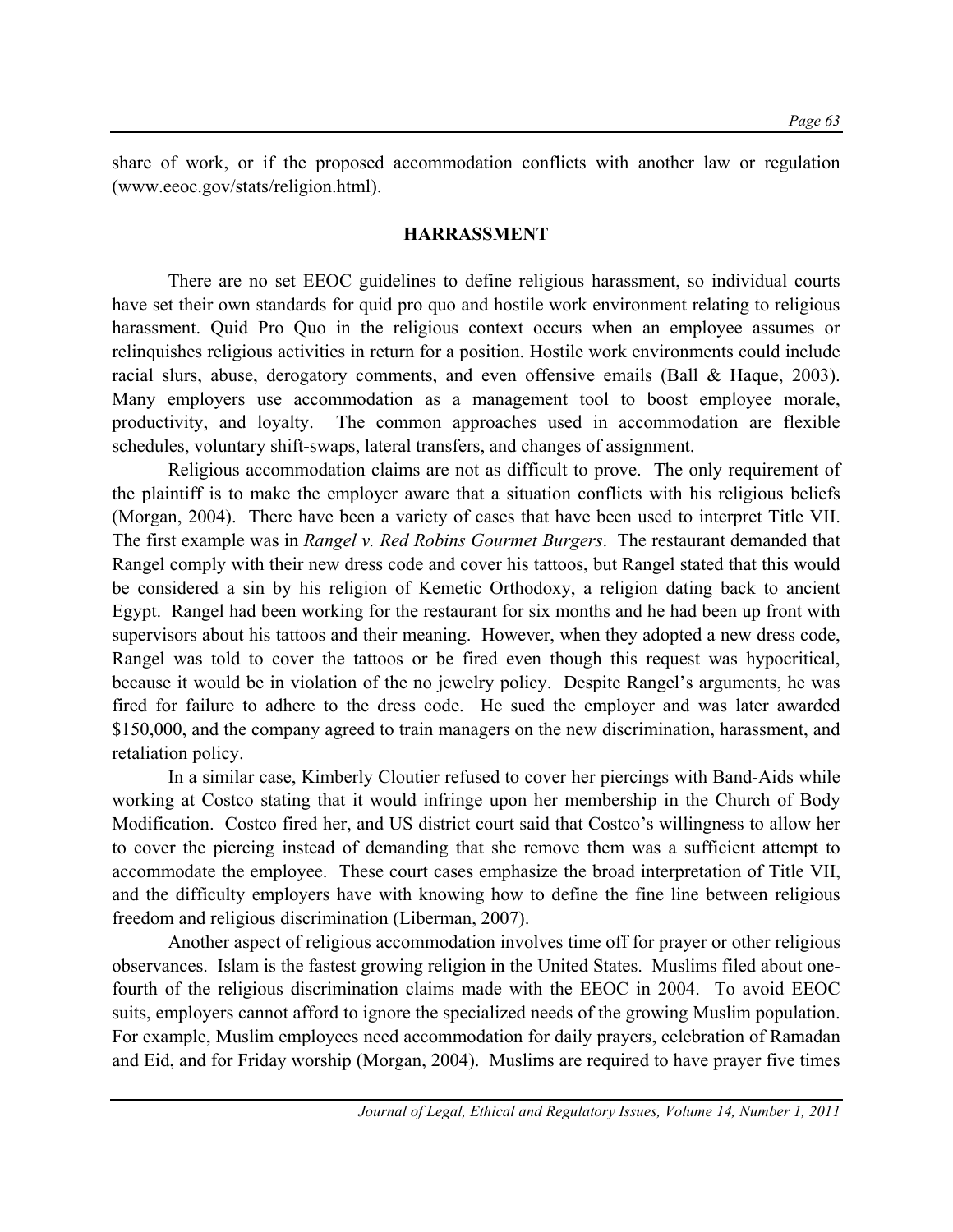a day at certain times during the day. The prayer time lasts from seven to ten minutes, and they must bow regardless of where they are at the time of the prayer. Muslims are also required to attend prayer services on Friday afternoons (Ball & Haque, 2003). Accommodating this amount of time off can be very difficult for employers as seen in the case of Farah v. Whirlpool. In this case, the court said that to allow forty Muslim workers to leave the production line at the same time would cause undue hardship for Whirlpool (Estreicher & Gray, 2006). However, in *EEOC v. Ilona of Hungary, Inc.* another court stated that no undue hardship existed for a beauty salon that refused to allow two Jewish employees time off to observe Yom Kippur, even though it was the busiest time of the work week (Morgan, 2004). The opposing conclusions of these two cases prove that the religious accommodation laws make it difficult for employers to know what is and what is not acceptable (Wolkinson & Nichol, 2008).

#### **RESEARCH METHODOLOOGY**

Our research is based on data collected by an online survey of 141 individuals. The only requirement for participation was employment. Participation was voluntary and responses were confidential. Qualified volunteers were sent a seven page survey. Participants were localized in the southeastern section of the U.S. The different locations offered a variety of workplace cultures and practices. Participants vary in age, profession, ethnicity, religion, and gender. The respondents' companies were varied in size and industrial sector. Businesses ranged from 40 employees to over 250. Six different categories were investigated in this study: official policy, holidays/time-off, dress code, food, affinity networks, and office space decorations.

The sample consisted of 141 individuals, 78 percent (110) were female and 22 percent (31) male. Participants ranged in age from 21-40. Fifty-six percent (79) of participants were between the ages of 21-26. Thirty-four percent (48) of participants were between the ages of 27- 37, and 11 percent (15) were 38 or over. Seventy-eight percent (110) of participants were white/Caucasian and 22 percent (31) black/African American.

Eighty-three percent (117) were Christians, 11 percent (15) were undecided, and five (7) percent atheist. Sixty-seven percent (94) of participants were single, and 33 percent (46) were married. Seventy-eight percent (110) work between 40-45 hours a week. Seventeen percent (24) work between 50-55 hours a week and five percent (7) work 60 or more hours a week. Forty-four percent (58) work in professional positions, 33 percent (46) in clerical, 11 percent (15) in managerial positions, and 11 percent (15) in technical positions.

Measures used in the survey included the following areas with sample questions given. Holidays and Time-off accommodations were tested with five questions. A Likert scale ranging from 1 (strongly agree) to 6 (strongly disagree) was used. No option for 'neither agree nor disagree' was given. Questions used were: "My Company has a definite policy regarding religious holiday leave and an avenue of communication between employees and management to address scheduling difficulties resulting from religious need." "Management takes into account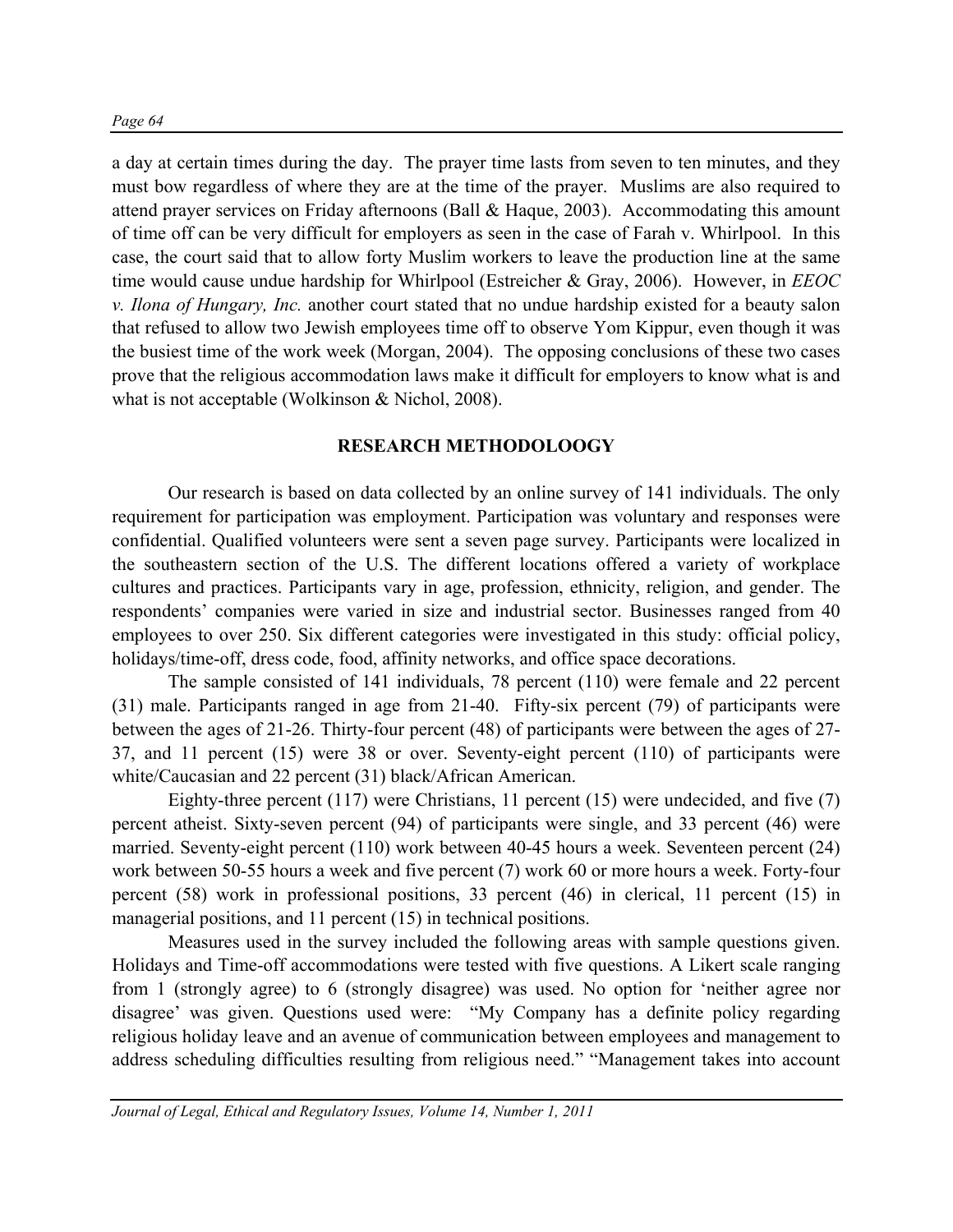employees various religious holidays when planning meetings, workshops, trips, dinners, etc…" "My company holds holiday events, and takes into account different faiths of the employees when planning these events."

Dress Code accommodation was assessed with three questions. A Likert scale ranging from 1 (strongly agree) to 6 (strongly disagree) was used. No option for 'neither agree nor disagree' was given. The questions were: "My Company has a dress code and policies in place to deal with religious attire accommodations." "Employees are aware of what avenues to take for communicating special religious attire needs."

Food and accommodation was measured with four questions. A Likert scale ranging from 1 (strongly agree) to 6 (strongly disagree) was used. No option for 'neither agree nor disagree' was given. "My company provides food for the employees (cafeteria, vending machine, etc...)" "My Company holds special events involving food and/or drink (banquets, dinner meetings, cocktail parties, etc…)" "These meals accommodate religious and ethical needs of employees (kosher, halal, vegetarian)".

Affinity Networks and accommodation was measured with three questions. A Likert scale ranging from 1 (strongly agree) to 6 (strongly disagree) was used. No option for 'neither agree nor disagree' was given. Included were: "My Company allows the formation of on-site affinity groups, or religious based affinity groups." "There is a clear policy that is communicated to all employees regarding these groups and their relationship to the company as a whole."

Office Space Decoration accommodation was measured with five questions with same Likert scale as other questions. Questions included: "There is a policy regarding decoration of personal work space, including religious decoration." "My Company allows special decoration of office space for holidays, and they accommodate the needs of religious and cultural diversity." "There are avenues to communicate responses about such decorations."

For surveying the presence of a policy, questions included: "Does your Company have a policy?" and "Is the policy clearly stated and available for every employee?"

#### **RESULTS**

For surveying 'Holidays/Time off', the percentage of each response option was totaled. Eighty-four percent of participants work for companies that have a religious holiday leave policy, while 17 percent work for companies that do not. Seventy-seven percent of participants agree that their companies offer avenues of accommodation to address scheduling difficulties resulting from religious need, and can find coworkers who can cover or switch shifts. Twentytwo percent of participants did not feel that their companies offer these avenues of accommodation for religious leave. Only fifty-five percent of respondents feel that management at their company takes religious holidays into account when planning meeting, workshops, trips, dinners, or other official company meetings. Almost half (45 percent) felt that their management did not take other religious holidays or observances into account when planning functions.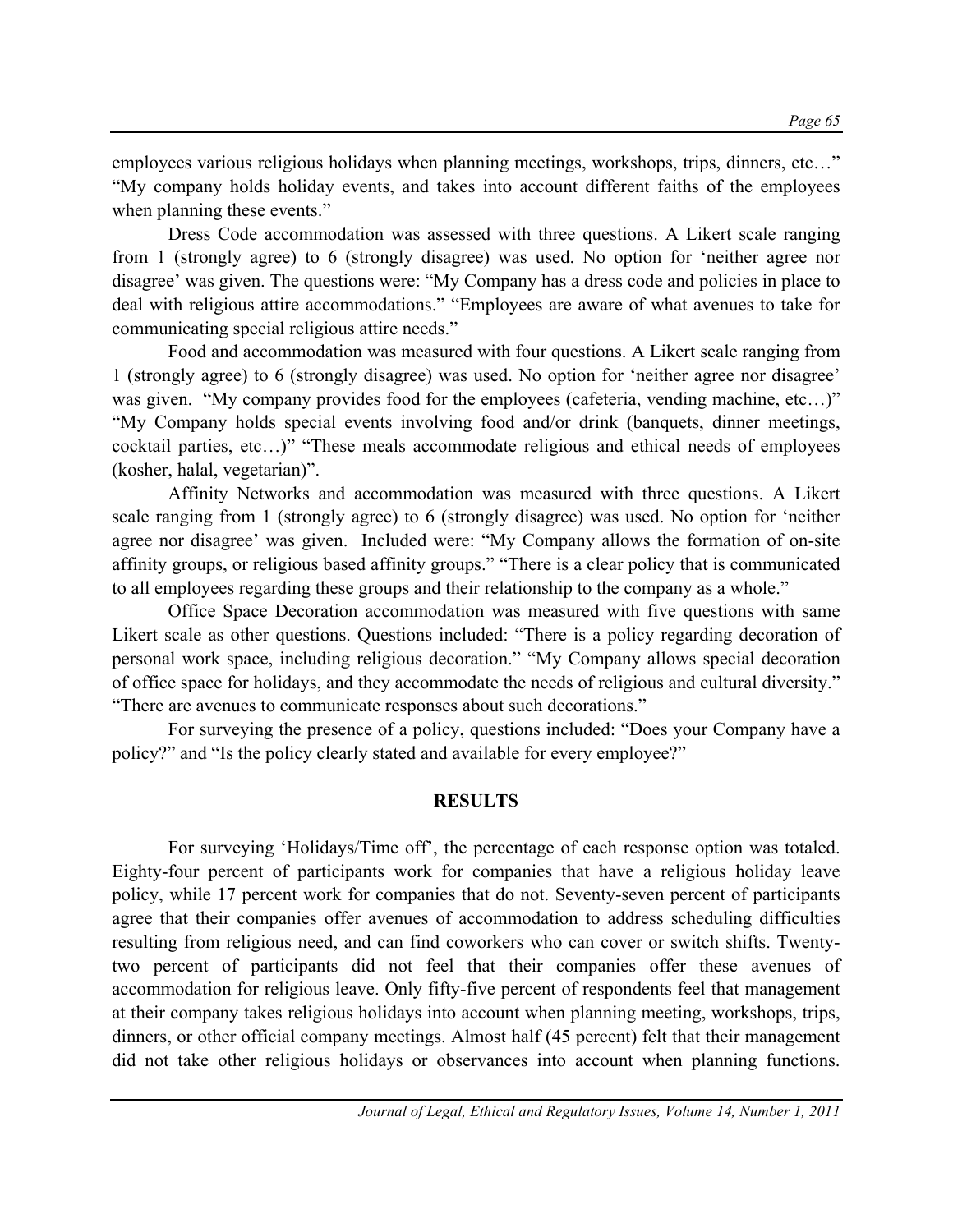Eighty-nine percent of the companies participants work for holds holiday related events. Yet, participants suggest that only 49 percent of the management that plan these events actually take different faiths into account when making the preparations. That means that over half of the participants feel that their companies do not take into consideration the various religions of their employees.

For 'Dress Code', the percentage of each response option was totaled. Eighty-four percent of participants work for companies that have an official company dress code, while 16 percent of the companies do not. Fifty-six percent of respondents feel their company has policies in place regarding attire accommodations if an employee's religious practice conflicts with the dress code. However, 44 percent of respondents disagree that their company has attire accommodation policies in place. Although 72 percent of participants know what avenues are available for communicating special religious attire needs with management, 28 percent do not.

For 'Food', the percentage of each response option was totaled. Over half, 67 percent, of participants' companies provide food for employees through a cafeteria, vending machine, or office discount program. Yet, participants feel that only 37 percent of these meals accommodate unique religious and ethical needs of employees (kosher, halal, etc…). Adding to these results, 72 percent of participants' companies hold special events involving food and/or drink, such as banquets, dinner meetings, and cocktail parties. However, just slightly more than half (55 percent) of these meals also accommodate unique religious and ethical needs of employees.

For 'Affinity Networks', the percentage of each response option was totaled. Seventythree percent of participants agree that their companies allow the formation of on-site affinity groups. Of these 61 percent of participants agreed that their companies allow the formation of religion based on-site affinity groups, while 39 percent of participants disagree. However, only 44 percent of respondents agree that their companies clearly communicate the policy regarding these groups and their relationship to the company as a whole whether through the employee handbook or other information packets.

For 'Office Space Decorations,' the percentage of each response option was totaled. Slightly over half (56 percent) of participants agree that their company has a policy regarding decoration of personal work space within one's office or cubicle, on walls in public areas, and in the employee lounge. Yet, only 39 percent of these policies address religious decoration. That means that more than 60 percent of participants' companies do not address any type of religious office decoration. An astounding 99 percent of participants agree that their company allows special decoration of office space for holidays, and only 27 percent of these decorations do not accommodate the needs of a religiously and culturally diverse employee base. In addition, 72 percent of participants' companies offer avenues to communicate reactions to these decorations.

For 'Official Policy', sixty-five percent of respondents agree that their company has an official diversity policy. 55 percent of these respondents feel that their employer has a clear method of communicating this policy to employees and the public whether it is through the employee handbook, information packets, or other forms containing information.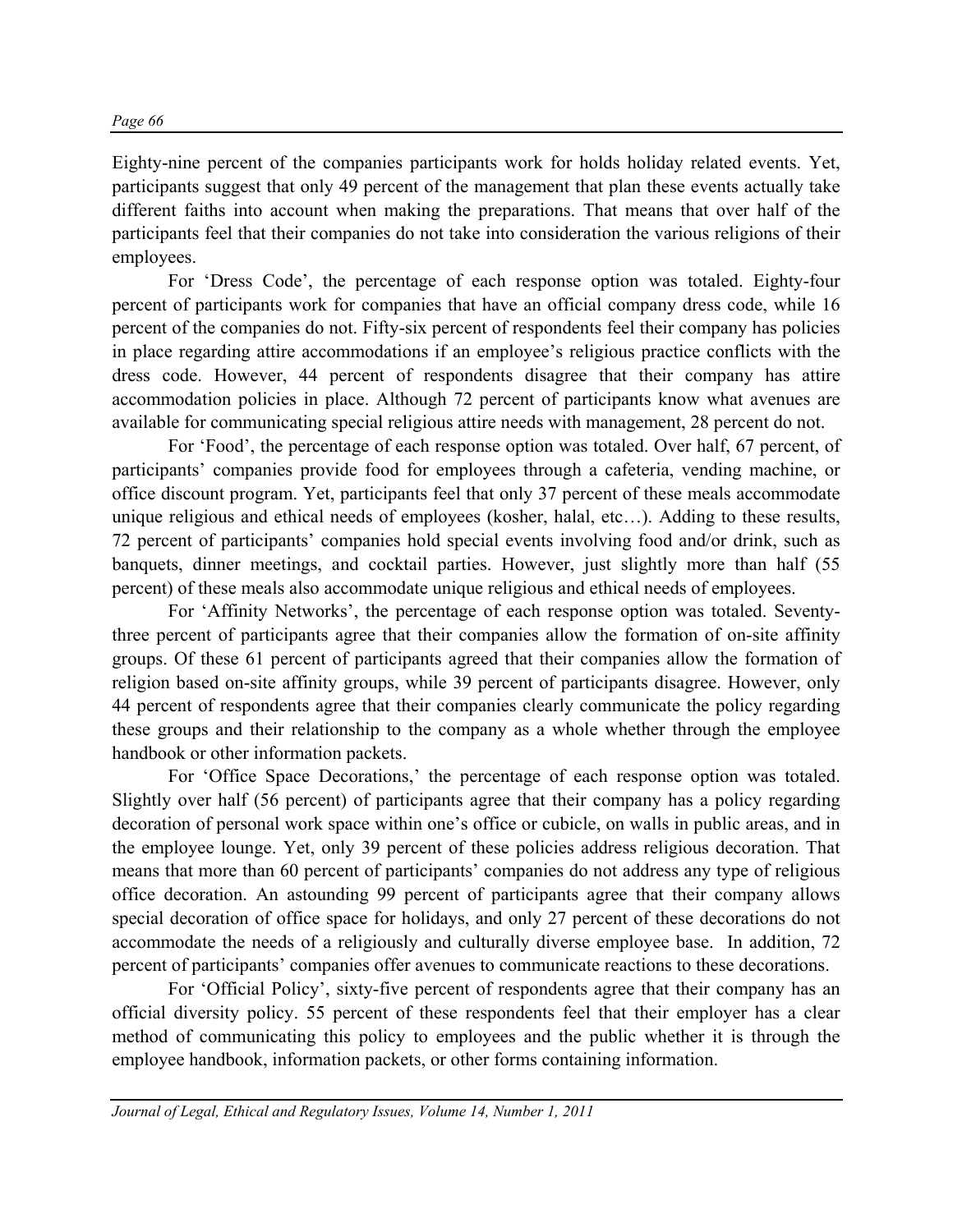In summary, less than 20 percent of companies do not have an official religious holiday observance policy. Only 16 percent of companies did not have a dress code. Only 56 percent have policies in place regarding attire accommodations if employee's religious practice conflicts with the dress code. Less than half (44 percent) of participants have companies that clearly communicate affinity group network policies. A little over half (56 percent) have a policy regarding decoration of personal work space, yet only 39 percent of these policies include religious decoration.

# **ANALYSIS**

The study revealed that at least 65 percent of respondents' workplaces are attempting to protect themselves by ensuring that they have at least a minimal diversity policy. One participant commented, "I work for the Department of Defense so things are pretty politically correct…I agree with most all of the regulations they have in place." A concern was that 55% felt that the communicating of the policy was not clear. A policy is worth little if employees are unaware of its presence and importance. Eighty-four percent of the companies have taken care to include policies on religious observance leave/time off and dress codes. Some companies have expanded their avenues of communication to be able to better communicate policies and accommodations for employees. However, many of the participants felt that more could be done. As is often the case, managers believe that they are good communicators and employees report never being 'in the loop.' Posting the policy on bulletin boards and online along with training sessions could assist in improving the lack of understanding the diversity policies in an organization.

Only fifty-six percent of respondents felt their company had a policy allowing attire accommodation if an employee's religious practice conflicts with the dress code. Managers need to consider allowing or accommodating dress policies that are not safety hazards. If a safety mask or particular clothing is necessary, a company is within its rights of requiring this. However, in a regular office set-up, allowing clothing unique to a person's religion can lead to better motivated and more loyal employees.

It is mandatory for management to create a religious discrimination and harassment policy. Good areas to include in that would be a definition of religion to help supervisors and employees better understand the broad definition that is used by the courts and the EEOC. In addition, include the requirements and the limitations of the employer to accommodate the religious requests of the employees. A final provision should mention the possible conflicts that may arise between employees when accommodations are made. The most appropriate stance of the employer is to seek to be reasonable in these situations (Cash & Gray, 2000). It might also be beneficial to provide examples of how management will act reasonably to balance accommodation and harassment claims.

Employers could consider properly training managers and other employees on religious diversity and how to handle requests for religious accommodation. It is often beneficial to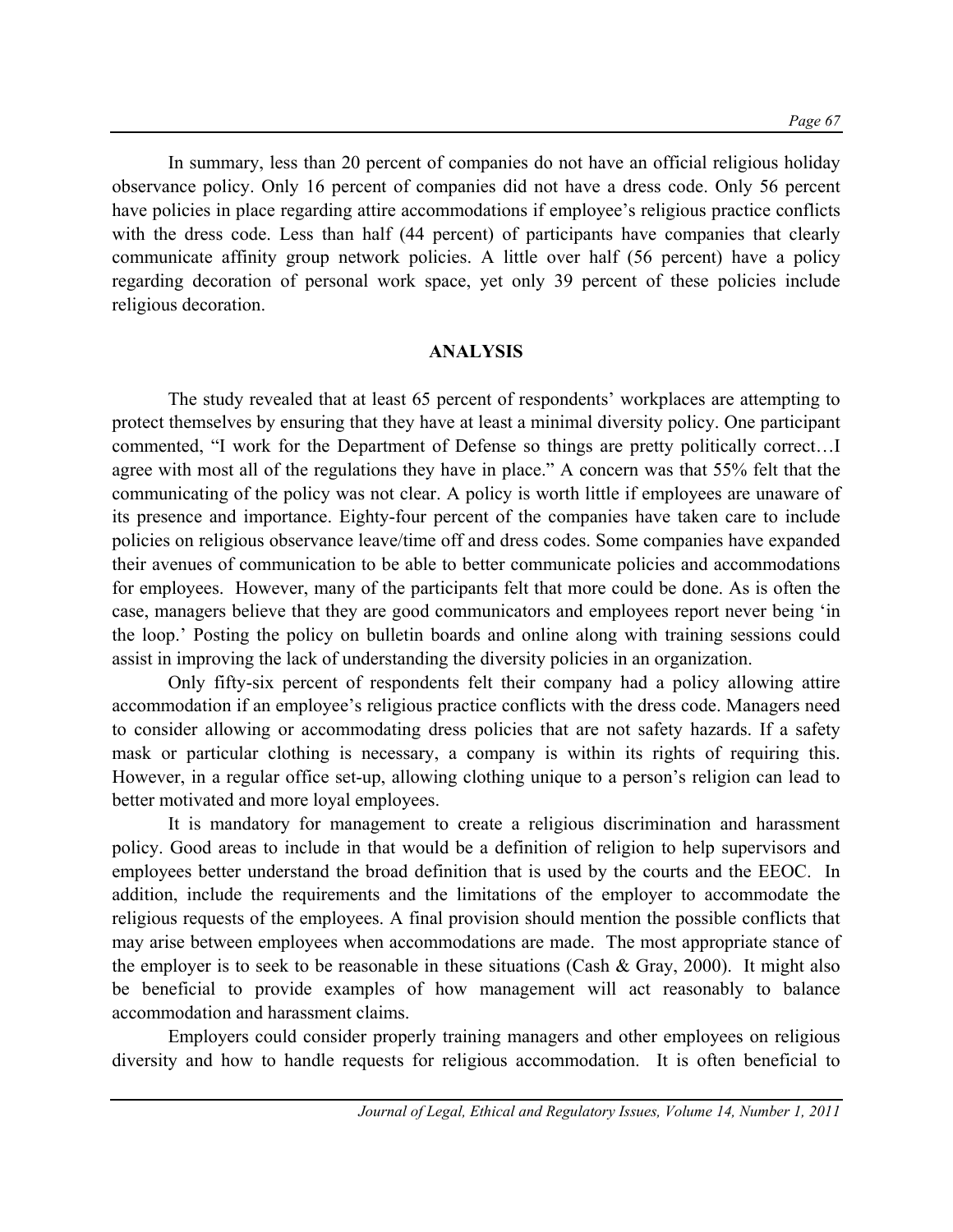educate employees on a variety of religious beliefs. Education is the key to religious accommodation, especially of minority religions. For example, Jehovah's Witnesses do not celebrate birthdays or other holidays, and Paganist worship male and female gods instead of Satan. These are common practices that are often unknown by the average person. This type of education will help employees to be more open-minded and understanding about the views of others. When training managers, help them understand the religious discrimination and harassment policy that has been developed. The understanding of this policy will help managers to handle religious accommodation requests. Managers need to be sensitive to each request regardless of how foreign it may seem. A Wiccan may request to have Halloween day off and most managers may find this absurd; however, if this is a serious request, they need to know how to handle the situation appropriately (Atkinson, 2004). It is not required that all requests be met, but the employer is obligated to accommodate any request that will not produce undue hardship (Morgan, 2004).

Ninety percent or more of participants' companies hold holiday related events and allow holiday decorations. However, more than half of the participant's feel that their companies are not considering different faiths when planning for these parties and allowing decorations to be displayed. Another blunder seems to be the lack luster appeal of accommodating meals and food for different and unique religious preparation. Less than 40 percent of participants' companies accommodate meals and unique food preparation in every day supplied meals, but also in special events involving food.

Managers or the human resource department need to understand the food requirements of various religions. Accommodating some religious food preferences can be very simple. In planning parties, be careful of having a specific religious theme. Better would be a seasonal theme, such as 'winter festival party. If parties are focused on Christian and Judaism faiths, invariably other religious groups will feel left out.

Since there were a high percentage of female participants (78%), data could be skewed to a female perception. There may not be enough respondents to gain an accurate male perspective. Also this study has low external validity in that its geographic location is localized to the southeastern U.S. The views expressed may not be relevant elsewhere. The states represented are rural southern states and may not include the diversity found in states such as New York, California, and Florida. The companies are varied, but we would recommend further research to identify differences between public and private sector religious diversity. Research with additional diversity in ethnicity and religion would be helpful since Christianity was the major religion of participants in this survey.

## **CONCLUSIONS**

Religion plays an important role in the values people hold. These values determine the way people dress, eat, act, and even the way they perform their job (Tilson & Venkateswaran,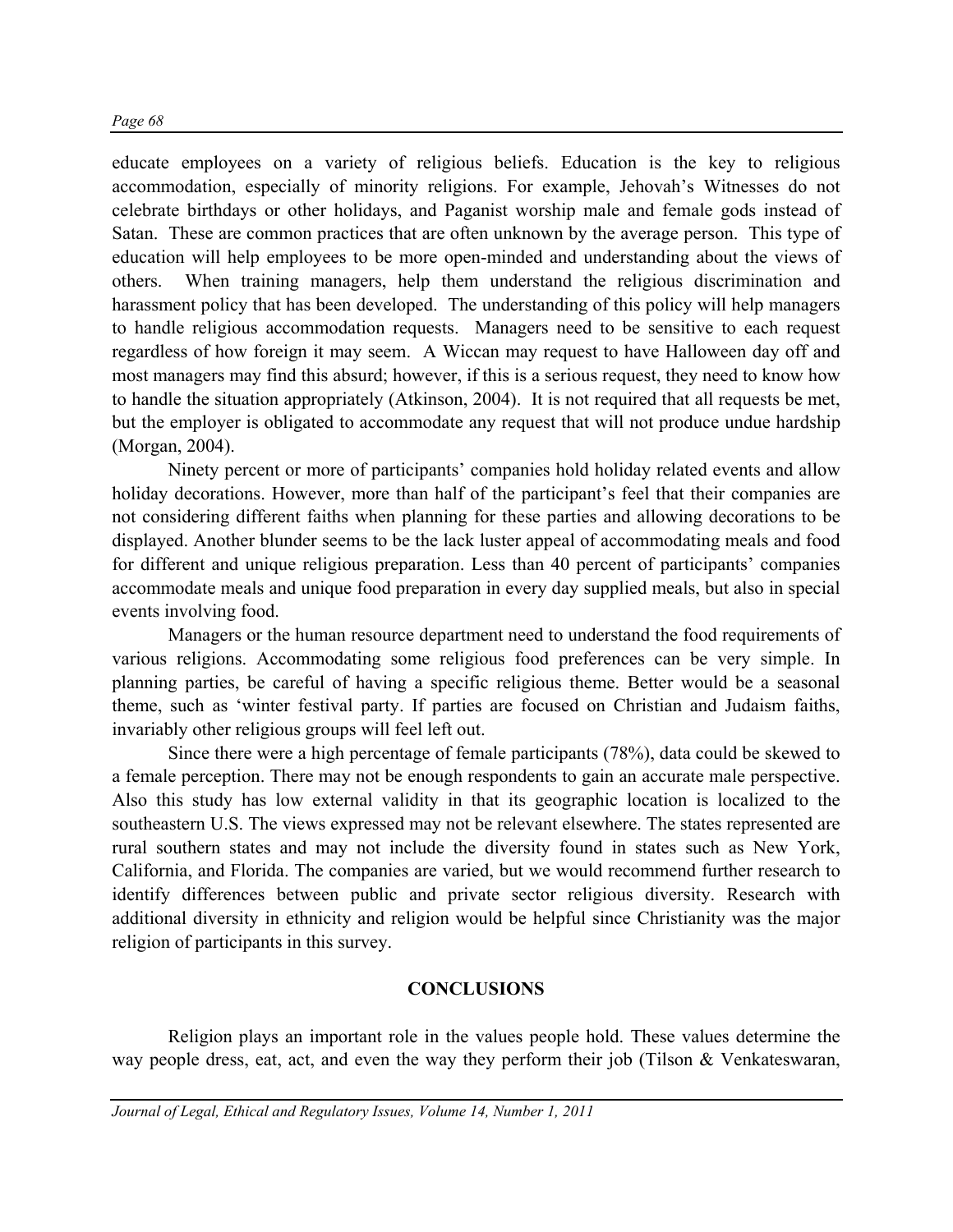2004). People expect the basic rights to practice religion in the way they like, but at the same time they expect being protected from others imposing religion on them. Legislation attempts to find a reasonable balance. Employers have such legislation as a guideline for operation. Employers have to use care with religious diversity. Employers must be able to accommodate the few without excluding the rights of others. Reasonable accommodations should be made so that employees can follow their beliefs, yet the accommodation should not create a significant expense. However, employers must take care when denying a religious accommodation, because litigation can sometimes outweigh the cost of accommodating . Businesses should set religious diversity guidelines and include them in employee policies and training. These policies should be frequently communicated and strictly enforced. Adhering to this advice should allow businesses to be successful in dealing with religion in the workplace.

#### **REFERENCES**

Atkinson, W. (October, 2000). Divine accommodations: Religion in the workplace.*Risk Management*, 47, 12-17.

- Ball, C., & A. Haque. (2003, Fall). Diversity in religious practice: Implications of Islamic values in the public workplace. *Public Personnel Management*, 32(3) 315-330.
- Brotherton, P. (2001, March/April). Religious diversity initiatives foster respect and understanding. *Mosaics,* 7, 1-4.
- Coplan, J.H. (2005, December). Putting a little faith in diversity. *Business Week Online* Retrieved May 1, 2007, from www.businessweek.com.
- Coşgel, M., & L. Minkler. (2004). Religious identity and consumption. *Review of Social Economy*, 62(3), 339-350.
- Edgell, P., J. Gerteis, & D. Hartmann. (2006). Atheists as "Other": Moral boundaries and cultural membership in American society. *American Sociological Review*, 71(2), 211-234.
- Equal Employment Opportunity Commission. Religious-based charges FT 1997- FY 2009. Retrieved March 10, 2010, from www.eeoc.gov.
- Estreicher, S. & M. Gray. (Summer 2006). Religion and the U.S. Workplace. *Human Rights: Journal of the Section of Individual Rights & Responsibilities*, 33(3), 17-21.
- Henle, C.A., & R. Hogler. (2004). The duty of accommodation and the workplace religious freedom act of 2003: From bad policy to worse law. *Labor Law Journal*, 155-165.
- Liberman, V. (September/October, 2007). What happens when an employee's freedom of religion crosses paths with a company's interests? The Conference Board Review, 42-48.
- Morgan, J. (2004). How Should business respond to a more religious workplace? *SAM Advanced Management Journal*, 69(4), 11-19.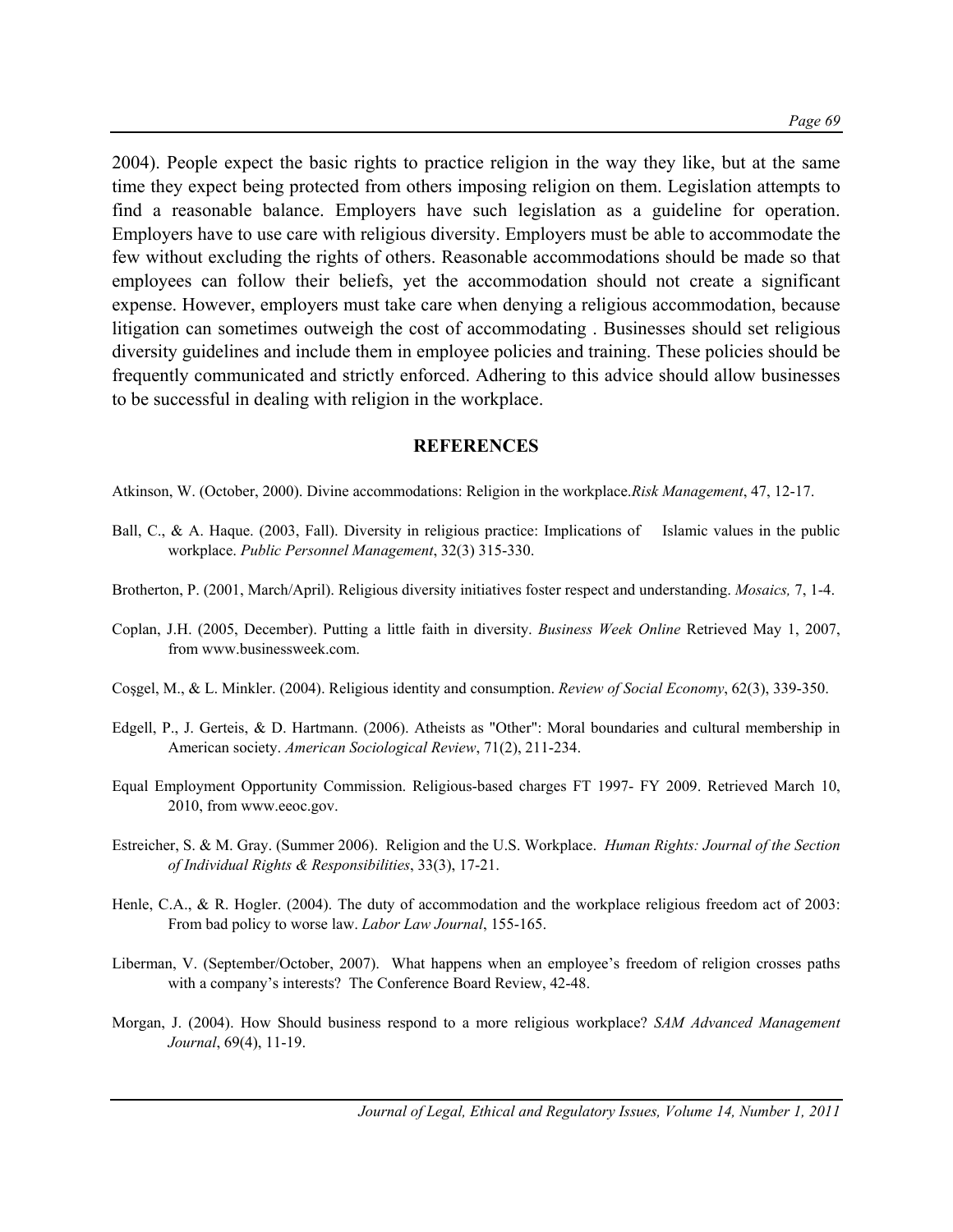Religious diversity: A handle-with-care challenge. (March, 2006). *HR Focus*, 10, 3.

- The Gods at work. (2008). *HR World* [Online], Retrieved March 16, 2010, from www.shrmglobal.org/publications/hrworld/0800hrworld.htm.
- Tilson, D.J., & A. Venkateswaran. (Summer, 2004).Toward a peaceable kingdom: Public relations and religious diversity in the *U.S. Public Relations Quarterly*, 37-44.
- Wolkinson, B., & V. Nichol. (December, 2008). Religious discrimination: Arbitrating the grievances. *Dispute Resolution Journal*, 54-63.

www.access.gpo.gov

www.adherents.com

www.census.gov

www.eeoc.gov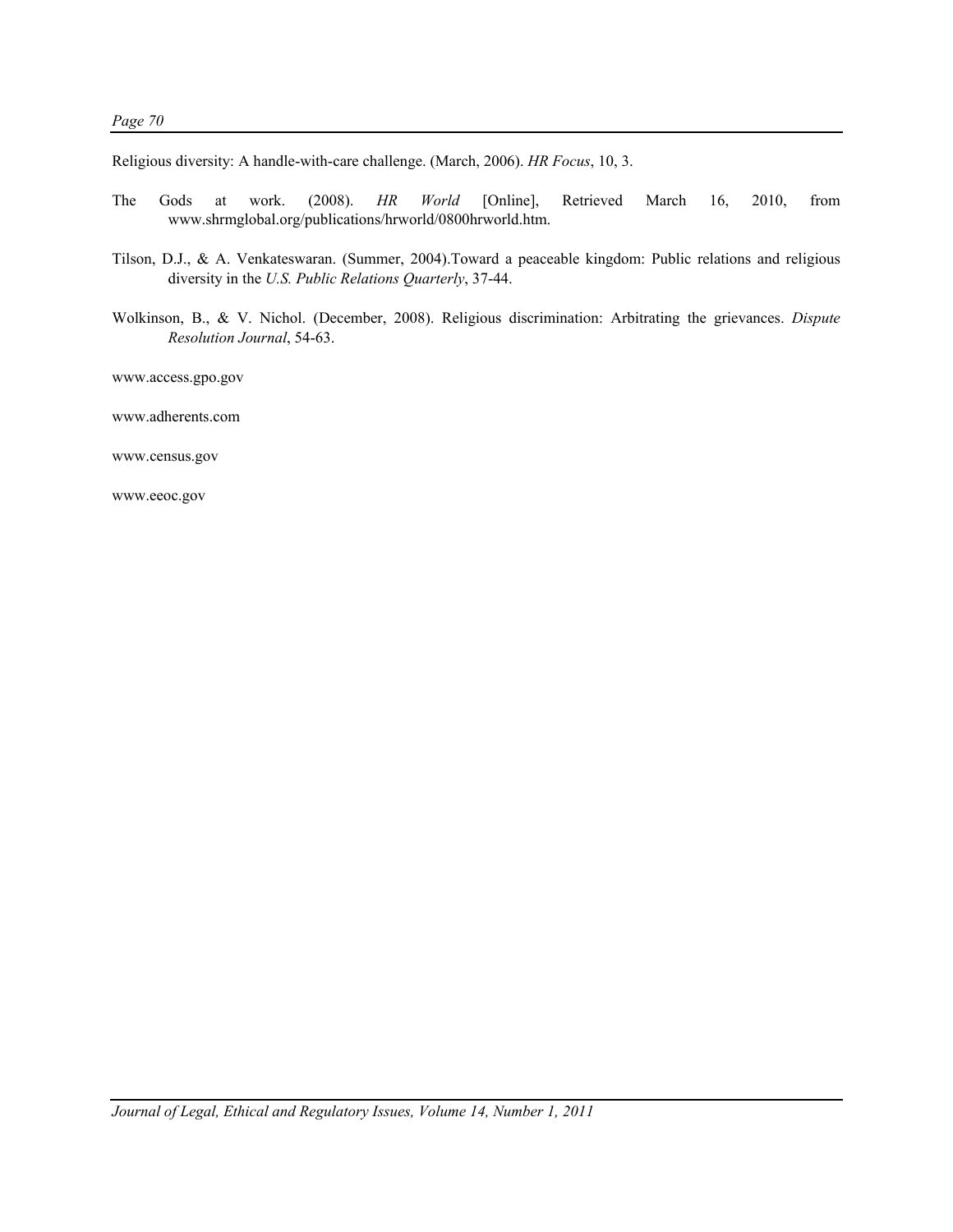# **THE COST OF ARBITRATION: A DEFENSE TO THE ENFORCEABILITY OF ARBITRATION AGREEMENTS?**

# **Debra D. Burke, Western Carolina University Devon M. Green, Western Carolina University**

### **ABSTRACT**

*Arbitration clauses in contractual arrangements are fairly standard today. By agreeing to arbitrate, the parties to a contract waive their rights to seek redress of their claims in a court in favor of an arbitration tribunal. While litigation is criticized as being expensive and timeconsuming, costs associated with arbitration are far from inconsequential. If the parties have waived their right to go to court, even in situations in which fees and costs may be awarded to the prevailing party, and if arbitration costs are cost-prohibitive, could there be a defense to the arbitration contract based upon unconcionability? This paper explores situations in which such an argument could be successful, and suggests ways to make arbitration clauses less susceptible to such a challenge.* 

### **INTRODUCTION**

 The Federal Arbitration Act (FAA) provides for the enforceability of a written arbitration provision in any maritime transaction or contract involving interstate commerce, and declares that such agreements "shall be valid, irrevocable, and enforceable, save upon such grounds as exist at law or in equity for the revocation of any contract" (9 U.S.C. § 2, 2007). Supreme Court precedent sanctions arbitration as a dispute resolution mechanism, as well (Carrington, 2002). Commercial business, consumer, and employment disputes are arbitrated by organizations such as the National Arbitration Forum (NAF) and the American Arbitration Association (AAA).

Initially, arbitration was touted as a cheaper and more efficient alternative to litigation. Additionally, advantages to arbitration over the primary alternative (civil litigation) presumably include control, confidentiality, cost and time savings, finality, and more predictability for managing risk than litigation (Leasure, 2009). Some studies suggest that the time period from the commencement of the dispute to its resolution is shorter in arbitration than litigation (Rutledge, 2008). Others suggest that whether or not arbitration is cheaper than litigation or more expensive, or which forum provides greater access to justice, may be dependent upon the type of dispute (Drahozal, 2008). Nevertheless, many disputants today are disenchanted with arbitration as a means of resolving disputes, and complain that the complex process shares many of the characteristics of litigation (Stipanowich, 2010). Arbitration has become more formal, and arbitrators follow traditional rules of procedure and evidence, resulting in the arbitration process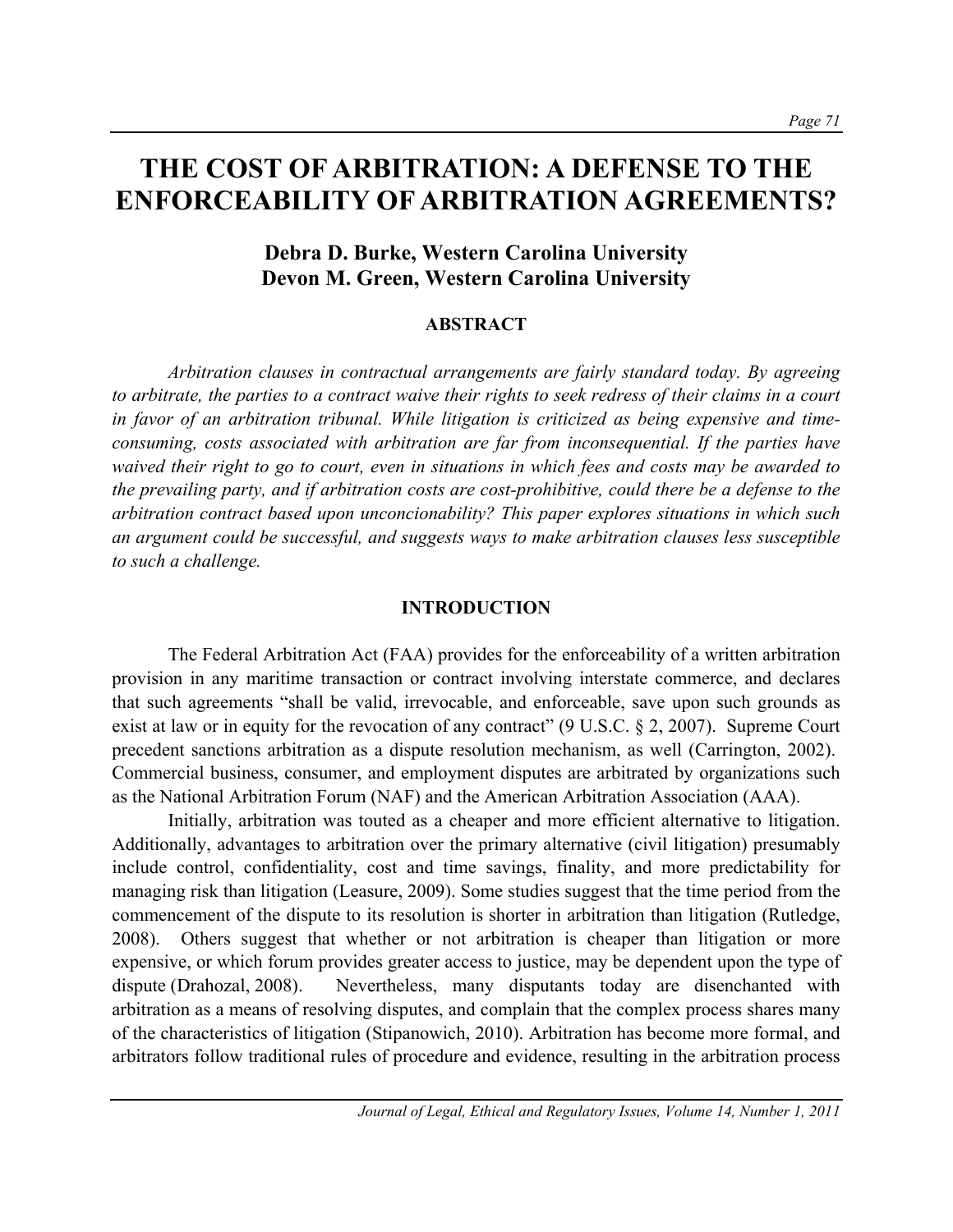looking and costing about the same as litigation (Sternlight, 2000). Arbitration as a means of dispute resolution now can be quite expensive as well, particularly since attorneys' should be included in the calculation of costs (Rutledge, 2008).

 The American Arbitration Association charges a filing fee per case that ranges anywhere from \$125-\$7,000 depending upon the amount of the claim. The AAA also requires a hearing fee that can be as much as \$250 per party, per case. Public Citizen's statistics in 2002 revealed that an \$80,000 consumer claim brought to the Circuit Court of Cook County, Illinois carried a forum fee of \$221. However, the same claim brought to the National Arbitration Forum would cost approximately \$11,625, and if brought to the American Arbitration Association would result in estimated payments in excess of \$6,600. Additionally, many costs associated with arbitration, such as the administrative fees as well as the compensation of the arbitrators, must be paid upfront, which can be a substantial financial burden, making it less likely that some disputants will be able to proceed in that forum (Alleyne, 2003). Comparatively, court costs are relatively insignificant to the cost of arbitration proceedings, many expenses associated with litigation need not be paid in advance, and the salary of the judges are paid by the government in the civil justice system.

 In addition to filing and hearing fees, the arbitrator(s) who hear the case charge their own individual service fees. In the state of North Carolina, the average compensation for an AAA arbitrator is \$1,225.00 per day (Tillman v. Commercial Credit Loans, Inc., 2008). If a panel of three arbitrators is specified in the arbitration clause, as under AAA complex commercial rules, then that amount is trebled. Arguably, contingent fee contracts provide a mechanism for overcoming possible liquidity and risk aversion problems caused by arbitration costs (Drahozal, 2006). However, if the transaction costs of hiring arbitrators become astronomical in protracted proceedings, and that likelihood is foreseeable, then the contingency arrangement is meaningless as an incentive.

 Moreover, contingency arrangements, while lucrative and enticing in tort actions, are not a sufficient incentive in the relatively small recovery world of consumer complaints. In these cases the statutory recovery of attorneys' fees and or mandatory treble damages, such as in some deceptive trade practices statutes, provides the impetus for representation. While these fees and damages presumably can be awarded by arbitrators, arbitrators are not strictly bound by precedent, and any failure to order the appropriate relief, is not reviewable on appeal. Thus, not only must litigants pay substantial sums for the process of arbitration, they usually must pay for representation in that forum as well, since the normal mechanism for inciting attorneys to take cases in the civil justice system does not necessarily transfer to the arbitral forum.

 The AAA has a fee waiver procedure, in which fees may be waived in whole or in part, on the basis of a claimant's financial situation; yet there is a general lack of standards governing the granting of fee waivers under its rules and policies, and often substantial funds have been expended before the decision is reached (Budnitz, 2004). The AAA does not provide formal standards for granting hardship, and its accounting department actually determines who is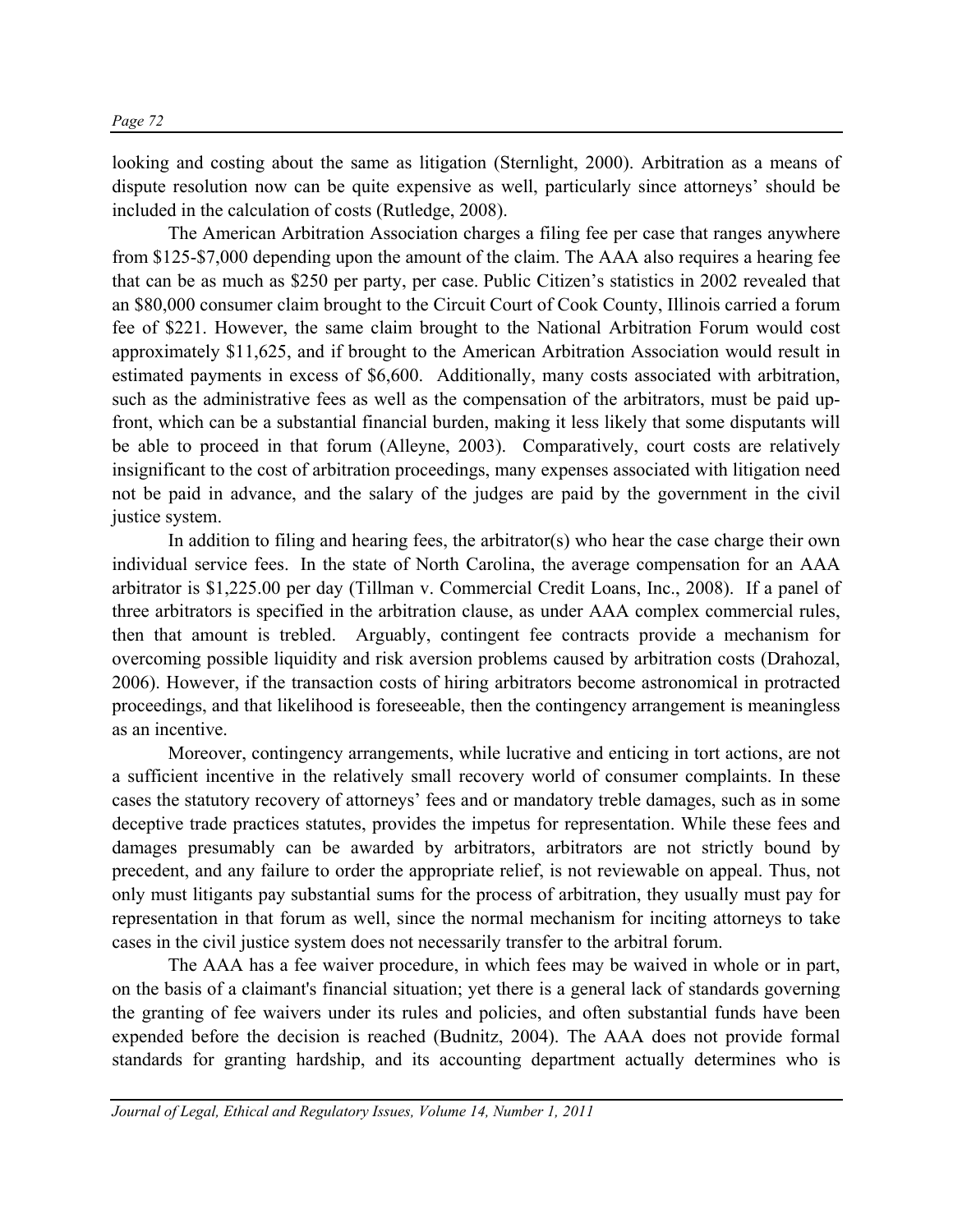afforded "extreme hardship" status (Camacho v. Holiday Homes, Inc., 2001). While arbitrators can shift fees to one party in their discretion (Rutledge, 2008), such a remote possibility would not necessarily inspire an attorney to take the case, or a party to pursue the claim on a gamble that fees ultimately will be paid.

 Since arbitration clauses foreclose litigation as an option, they effectively force the parties to settle their dispute through arbitration. Therefore, if the cost of arbitration is prohibitively high, some litigants effectively may be denied an opportunity to pursue any remedy at all. "The purpose of arbitration is not to preclude a person from bringing claims but to provide an alternate forum for redress" (Hutchens, 619, 2002). Yet in reality, the party in the superior bargaining position consciously may include an arbitration clause "to deter individuals from filing claims, to prevent them from securing legal representation, and to decrease their chance of securing significant relief if they do bring claims" (Sternlight, 838, 2002). While such a strategy may deter frivolous claims (Gregg v. Hay-Adams Hotel, 1996), valid claims also are deterred, and whether or not a claim is valid or invalid cannot be discerned until the case is heard. Often times this strategy forecloses class action litigation, as well in an attempt to stifle the pursuit of legal remedies (Sternlight & Jensen, 2004). To enforce an arbitration clause to the exclusion of the right to seek redress in the court system in certain contexts arguably raises constitutional concerns (Sternlight, 1997).

 The existence of an arbitration agreement is a matter of contract between the parties, which identifies a way to resolve those disputes that the parties have agreed to submit to arbitration (Avedon Engineering, Inc. v. Seatex, 1997). Therefore, while the FAA provides that mandatory arbitration contracts are enforceable, certain contract defenses, such as fraud, duress, or unconscionability, may be applied to invalidate arbitration agreements without contravening that statute (Doctor's Assocs., Inc. v. Casarotto, 1996; Plourde, 2003). In fact, over the period from 1990 through 2008, not only did the annual number of unconscionability claims in mandatory arbitration contract cases show a consistent increase beginning in 1997, their relative rate of success also increased over the first years of the new century (Knapp, 2009).

 Most employees and consumers do not enter into these clauses voluntarily (Sternlight, 2002). This reality, coupled with the substantial fees associated with arbitration, could make arbitration agreements subject to challenges of substantive unconscionability. Procedural unconscionability can be an issue as well, for example, by printing a mandatory arbitration clause inconspicuously on the back of the contract (Rollins v. Foster, 1998). Most state law requires proof of both elements, procedural and substantive unconscionability, in order to invalidate an agreement (Tillman v. Commercial Credit Loans, Inc., 2008). This paper will discuss arbitration clauses in employment, consumer and franchise contracts in which courts and commentators have examined if the *cost* of arbitration could render the clause unconscionable and unenforceable. It also will present options to make such clauses less subject to that challenge.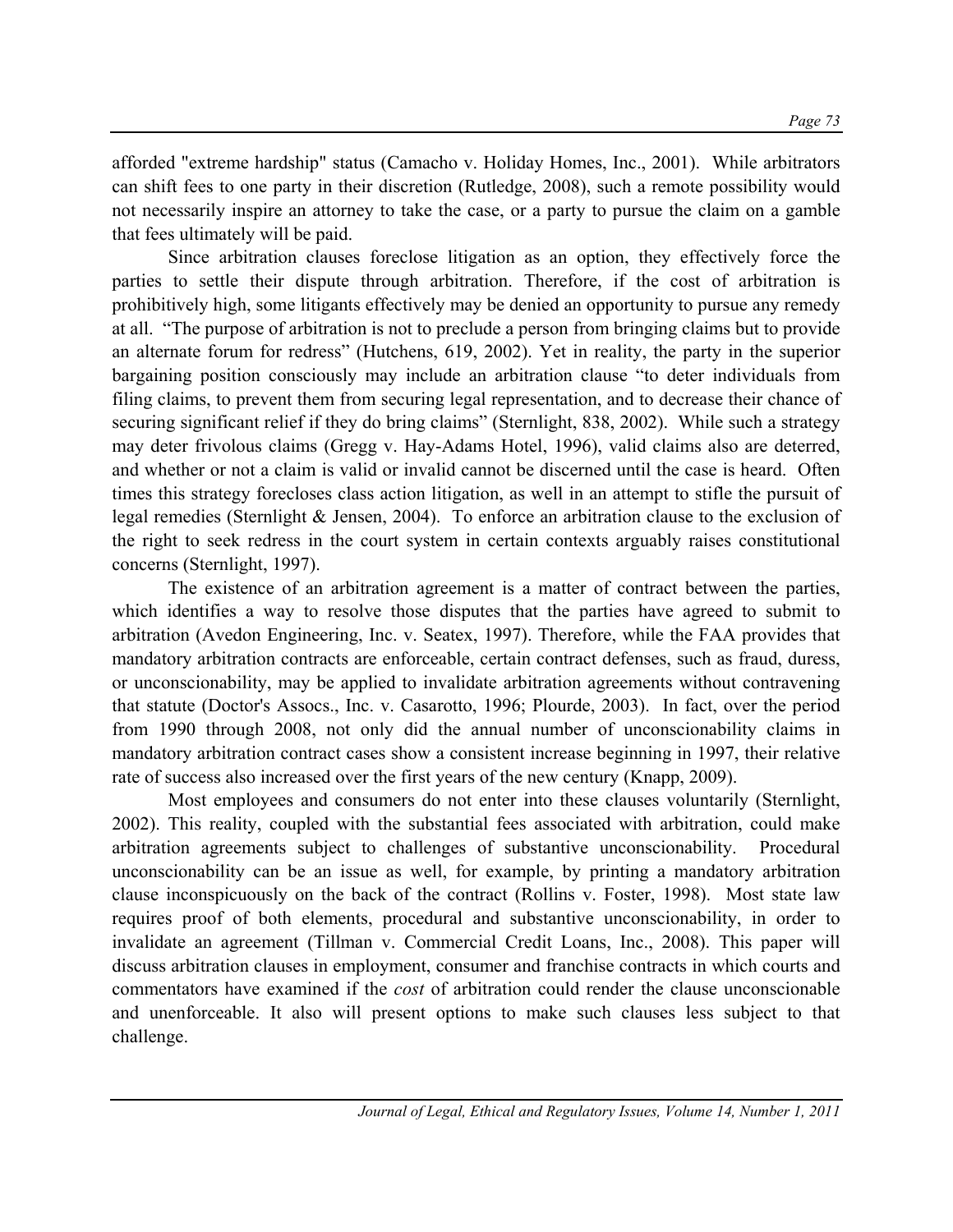### **FEDERAL LAW**

Federal statutory and case law supports alternate dispute resolution forums, such as arbitration. The FAA provides that "[a] written provision in any maritime transaction or a contract evidencing a transaction involving commerce to settle by arbitration a controversy thereafter arising out of such contract . . . shall be valid, irrevocable, and enforceable, save upon such grounds as exist at law or in equity for the revocation of any contract" (9 U.S.C. § 2 (2009). The Supreme Court acknowledges that the purpose of the statute is "to reverse the longstanding judicial hostility to arbitration agreements . . . and to place arbitration agreements upon the same footing as other contracts" (Gilmer v. Interstate/Johnson Lane Corp., 24, 1991). As passed in 1925, the FAA was viewed as being applicable primarily to contract disputes between business entities, and initially interpreted as not being relevant to state law or federal statutory claims designed to protect consumers, employees, investors, and other such disputants, unless the parties agreed to arbitrate after their dispute arose (Wilson, 2004).

Today, however, the policy favoring arbitration has been interpreted as being applicable to a variety of state and federal claims for which pre-dispute agreements provide for mandatory arbitration. Federal statutory claims, such as those involving securities law and consumers, can be resolved through arbitration (Shearson/American Express Inc. v. McMahon, 1987). In determining whether or not federal statutory claims may be arbitrated, courts must first examine if the parties agreed to submit their claims to arbitration, and then decide if Congress intended to preclude a waiver of judicial remedies for the statutory rights at issue (Mitsubishi Motors Corp. v. Soler Chrysler-Plymouth, Inc., 1985). In addition to permitting the arbitration of federal statutory claims, the Court also recognizes that the FAA's liberal policy favoring arbitration withstands any state substantive or procedural policies to the contrary (Moses H. Cone Memorial Hospital v. Mercury Constr. Corp., 1983).

While the Supreme Court as a matter of policy favors the enforceability of mandatory arbitration clauses in contracts, it has not directly confronted the issue of costs. In *Green Tree Financial Services Corp. v. Randolph* (2000) a consumer challenged the arbitration clause in a financing agreement for the purchase of a mobile home, contending that it was unenforceable due to potentially prohibitive costs. The consumer argued that the arbitration agreement's silence with respect to costs and fees created a risk of prohibitively high arbitration costs which would result in the inevitable abandonment of any right to assert her statutory rights. The Court determined that, while the existence of substantially arbitration costs could preclude litigants from effectively vindicating federal statutory rights under the Truth in Lending Act (TILA) in the arbitral forum, the record in the case failed to show the amount of such costs. The Court suggested that the party seeking to avoid arbitration bears the burden of establishing that arbitration would be prohibitively expensive, as well as the likelihood of incurring such costs, dicta that is at least applicable to the arbitration of federal statutory claims.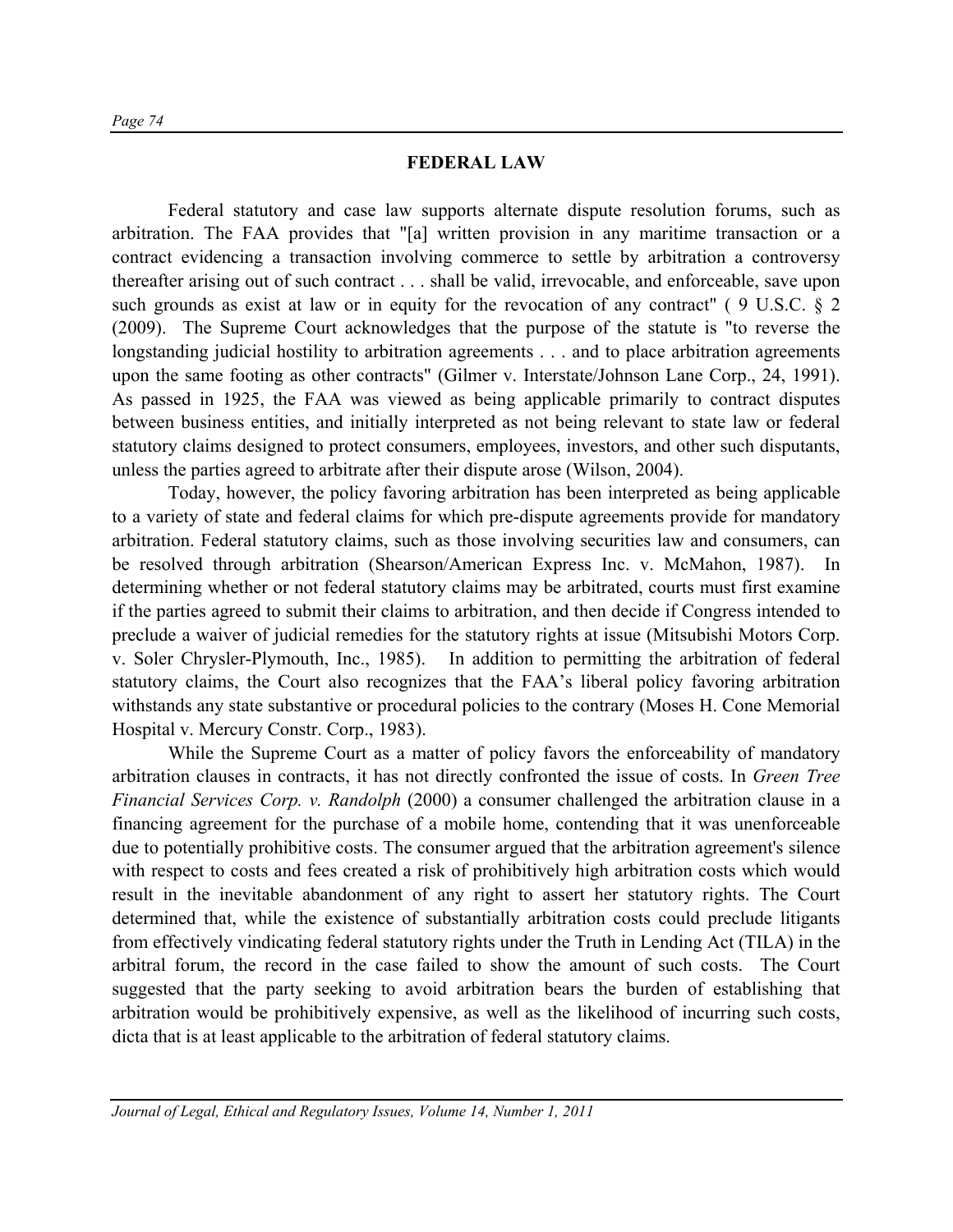However, the standard for establishing prohibitively excessive fees remains unspecified. Most federal and state courts adopt a case-by-case determination that focuses on a combination of factors such as the claimant's ability to pay, the difference between the costs of litigation and those of arbitration, and the likelihood that the cost of arbitration will deter the bringing of claims (Randall, 2004). For example, the Fourth Circuit examines "the claimant's ability to pay the arbitration fees and costs, the expected cost differential between arbitration and litigation in court, and whether that cost differential is so substantial as to deter the bringing of claims" (Bradford v. Rockwell Semiconductor Systems, Inc., 556, 2001). A state court, in deciding whether or not an arbitration agreement is unconscionable, considered factors such as the filing fees for arbitration compared to the filing fees in state district courts, as well as the amount of the arbitrators' fees (Barrett v. McDonald Investments, Inc., 2005).

In a case involving a mortgage loan transaction brought under the federal Truth in Lending Act (TILA), *Phillips v. Associated Home Equity Services* (2001), the borrower contended that the arbitral forum was prohibitively expensive, and provided evidence that she could not pay the costs of arbitration, which appeared to be at least twelve times what it would cost to file a case in federal court. The federal district court concluded that the borrower had carried her burden of proving that the costs associated with arbitration would effectively preclude her from vindicating her federal statutory rights, and denied the lender's motion to compel arbitration. So although there is precedent in state and federal courts for invalidating arbitration agreements on the grounds of costs, the standard is neither uniform nor certain, and the procedure for evaluating the merits of the argument adds yet another hurdle to the process for vindicating substantive claims (DeBenedetti, 2004). In sum, while federal law preempts state law, and while the FAA endorses arbitration as a means of resolving disputes, both state and federal courts will not necessarily compel arbitration under circumstances that would be considered unconscionable under state contract law (Stempel, 2004).

### **CONSUMERS**

 Since the federal judicial policy favors arbitration as per Supreme Court precedents, the initial response of courts is to enforce arbitration clauses in consumer contracts. For example, court have held that consumer claims under the Magnuson-Moss Warranty Act, a federal law which requires written warranties of consumer products to disclose, fully and conspicuously, in simple and readily understood language, the terms and conditions of the warranty, may be submitted to arbitration pursuant to a contract's arbitration provision. In *Hill v. Gateway 2000, Inc.* (1997) computer purchasers, who were dissatisfied product's performance, filed suit alleging various claims, including a violation of the Magnusson Moss Act. The computer suppliers sought enforcement of the arbitration agreement contained in the materials they shipped to the customers as part of the packaged product. The appeals court held that a contract did not have to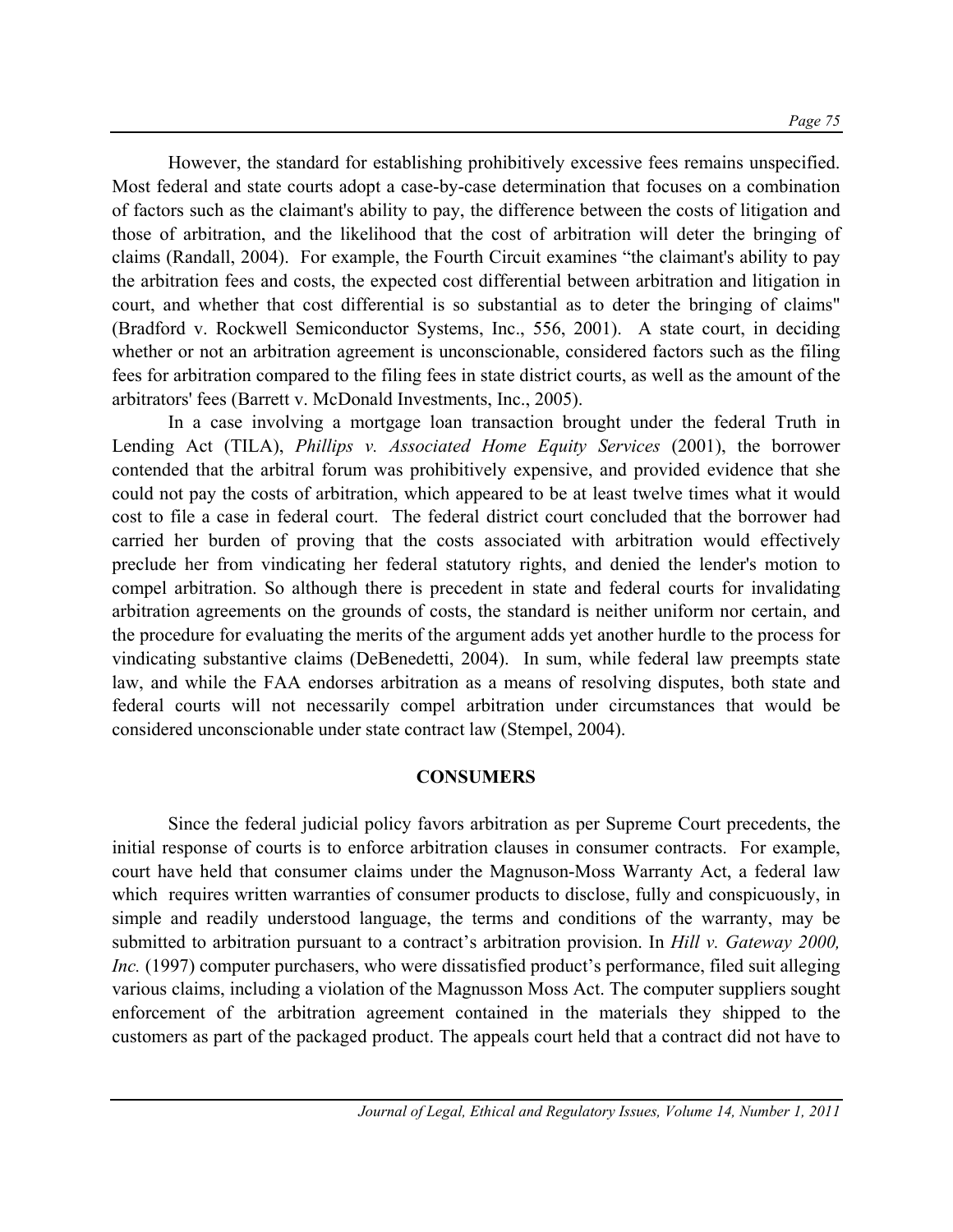be read in order for it to become effective, and that the terms inside a box of software were binding on a consumer, including the arbitration clause.

 Most consumer agreements are contracts of adhesion, which are written by business and presented to the consumer on a take it or leave it basis (Scarpino, 2002; Hilverda, 2007). Arbitration provisions are an accepted reality in consumer contracts, and exist in a myriad of contexts including credit card agreements, retail sales contracts and the provision of cell phone service (Schmitz, 2008). In the credit card context, arbitration clauses are not mutually beneficial in that they allow credit card issuers to go to court for collection purposes (but do not provide similarly for consumers), favor creditors (including the limiting of discovery and the inability to prosecute class actions), and provide a dispute resolution forum that is often inconvenient for consumers (Smith, 2009). Pre-dispute binding arbitration agreements are becoming common even in nursing home admission contracts, thrust upon vulnerable senior citizens at one of the weakest times in their lives, when they are sick or injured and have no alternative housing or care facility (Tripp, 2009).

 In light of the actual lack of meaningful choice, the state law doctrine of unconscionability is often summoned as an argument for striking down mandatory pre-dispute arbitration agreements (Bruhl, 2008). The fact that such clauses are thrust upon consumers repeatedly on a take-it-or-leave-it basis, along with the relatively small amounts of money typically involved in consumer disputes, could make mandatory pre-dispute arbitration clauses subject to a challenge of procedural and substantive unconscionability (Gavin, 2006). Substantive unconscionability may focus on the fee arrangement of the clause, if it makes arbitration cost-prohibitive and is imposed unilaterally in the absence of any real bargaining.

For example, in *Rollins v. Foster* (1998), the consumer signed an extermination services contract for a term of two years. She challenged the arbitration clause based on costs, and while the district court made no finding of fact with respect to her ability to pay, it acknowledged "that there may actually be circumstances in which such an argument would preclude a court from enforcing an arbitration clause against a low-income consumer." Likewise, in *Tillman v. Commercial Credit Loans*, the North Carolina Supreme court struck down an arbitration clause in a loan agreement, which was intertwined with a life insurance policy as collateral, in light of evidence that the agreement not only made resolution financially inaccessible, but historical evidence suggested this deterrent effect was successful.

 Similarly, the enforceability of mandatory arbitration clauses, and the resulting costs associated with their enforcement, has arisen in the context of mobile home sales and financing agreements. In *Mendez v. Palm Harbor Homes, Inc.* (2002), a Washington state appeals court allowed a legal defense when the party opposing arbitration reasonably established that prohibitive costs were likely to render the arbitral forum inaccessible. On the facts of the case, the court concluded that purchaser met the burden of showing that the anticipated filing and administrative costs of the arbitration (\$2000 for the three person arbitration panel required by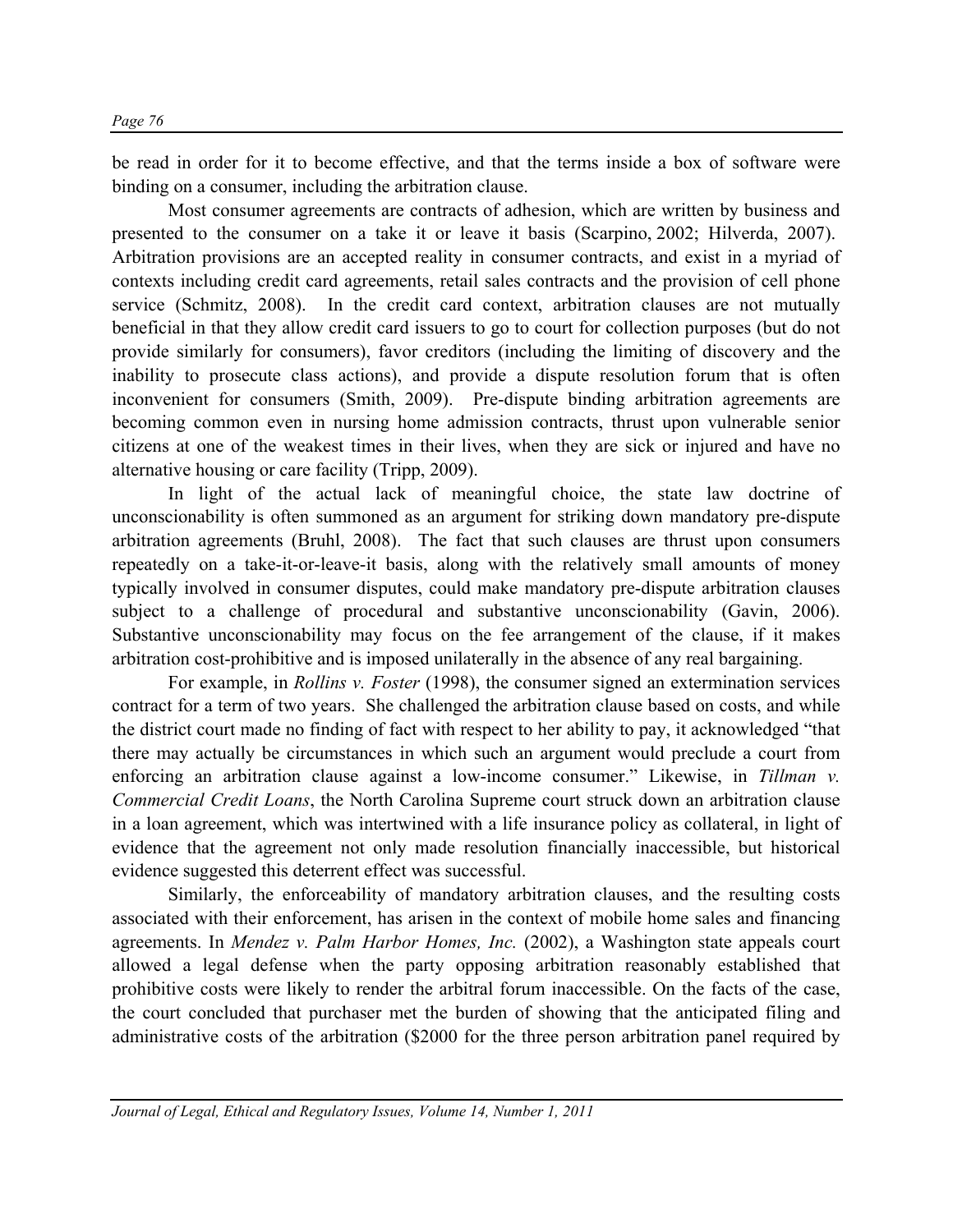the agreement) would be prohibitively high, noting that the purchaser was poorly educated, had a large family, worked two jobs, and had very little money.

 Also, in *Camacho v. Holiday Homes, Inc*. (2001), the purchaser executed a retail installment contract with the seller for the installment purchase of a new manufactured home, which contained an arbitration clause. The purchaser argued that the arbitration provision was unconscionable because excessive fees prohibited her from accessing the arbitral forum. The court agreed, and concluded that the purchaser's limited income afforded no margin for expenses of the magnitude required to pay an arbitrator to consider her claim. According to the terms, the commercial rules of the AAA applied, and those rules specified a \$2000 start-up fee, which could not be recovered unless she ultimately prevailed on her claim, and as a practical matter, could not be paid by the purchaser anyway. The court noted that, even if the administrative fees were waived or deferred, the purchaser demonstrated that the additional costs of the arbitration process itself amounted to an insurmountable financial barrier, as she would be responsible for paying one-half of the anticipated fee and expenses of the arbitrator, who likely would have to travel to adjudicate the dispute. Thus, the arbitration clause prevented her from effectively vindicating the rights afforded her under federal law, although the court noted that, if the retailer agreed to bear the costs associated with the arbitration, it would entertain a motion to reconsider its ruling on that basis.

 In a different context, in *Ting v. AT&T* (2003), the Ninth Circuit examined whether or not California law would allow AT&T to impose an arbitration agreement upon its customers. AT&T's Consumer Services Agreement (CSA) required consumers to split the arbitration fees with AT&T for any claim brought against the company. The district court found that "while the majority of complainants would be handled satisfactorily either by customer service representatives or subsidized arbitration, some complainants would hypothetically face prohibitive arbitration costs, effectively deterring them from vindicating their statutory rights" (Ting v. AT&T, 1151, 2003). In reviewing the case, the court held that "parties that agree to arbitrate statutory claims still are entitled to basic procedural and remedial protections so that they can effectively realize their statutory rights, and found the legal remedies provisions unenforceable and unconscionable under California law." Although a step in the right direction, *Ting* still does not grant the consumer the choice of whether or not to arbitrate, does not cut the cost of the arbitration, barely speeds up the arbitration process, and allows the inclusion of binding arbitration provisions in future consumer service agreements (Weiner, 2002).

 In *Brower v. Gateway 200, Inc.,* consumers who purchased computers and software products from Gateway through a direct-sales system, sought damages for warranty, breach of contract, false advertising and deceptive sales practices based upon their alleged inability to access the around-the-clock free technical support promised. An arbitration clause in the sales contract required the arbitration of any "dispute or controversy arising out of or relating" to the agreement in Chicago before the International Chamber of Commerce (ICC). The ICC's rules required advance fees of \$4,000, including a \$ 2,000 nonrefundable registration fee payable even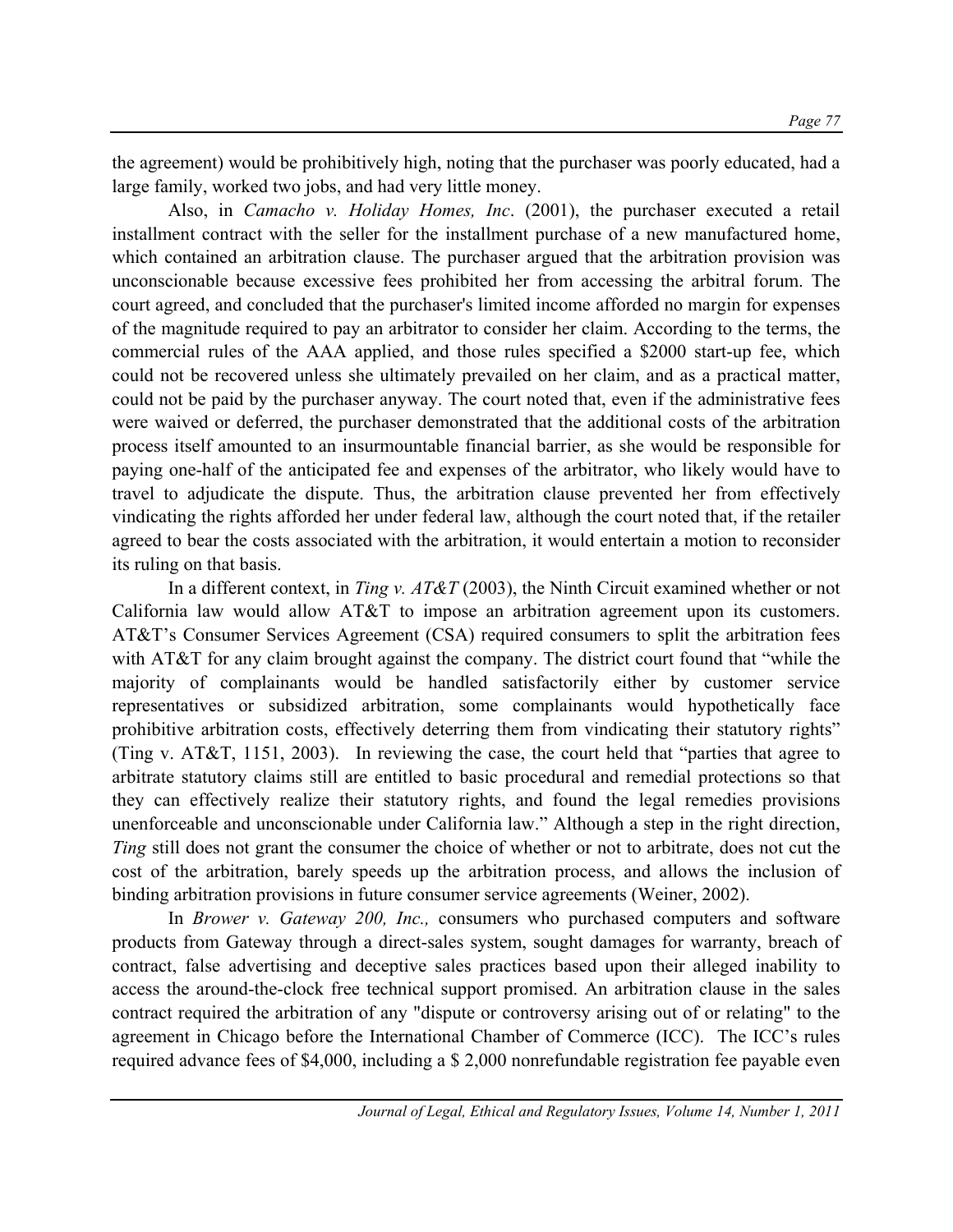if the consumer prevailed. The court concluded that, while the possible inconvenience of the chosen site alone did not rise to the level of unconscionability, the "excessive cost factor that is necessarily entailed in arbitrating before the ICC is unreasonable and surely serves to deter the individual consumer from invoking the process" (Brower v. Gateway 200, Inc., 574, 2001). As a result, the court vacated that portion of the arbitration agreement that required arbitration before the ICC, and remanded the case to determine an appropriate substitution of an arbitrator pursuant to the FAA.

 Another area in which consumer disputes develop over arbitration clauses is the landlord/tenant relationship. In *Omni v. Apartment Investment & Management Company* (2003), tenants filed a class action lawsuit challenging landlord's practice of charging late fees on overdue rent payments. The landlord moved to compel arbitration pursuant to the lease, and the tenants sought to invalidate the arbitration agreement on the grounds of unconscionability. The tenants challenged the arbitration agreement on four grounds: 1) it was hidden within the fine print, 2) it required the tenants to arbitrate all claims, no matter the amount of the claim, while the landlord was only required to arbitrate certain claims, 3) it required tenants to pay one-half of the arbitrator's fees and bear their own costs of arbitration, and 4) it provided that the arbitrators had no authority to award punitive, exemplary, consequential, special, indirect or incidental damages or attorneys' fees. While the trial court instinctively enforced the agreement to arbitrate as acceptable policy, the appeals court remanded the case to more completely evaluate all of the facts before rendering a judgment to compel arbitration.

Still, many courts customarily enforce arbitration clauses give the public policy that supports alternate dispute resolution. In *James v. McDonald's Corp.* (2005) a consumer alleged that the company induced her to purchase food products by a contest when it knew that the odds of winning were less than represented, and that it wrongfully refused to honor her winning game card. According to contest rules, the customer, presumably by participating in the game, agreed to arbitrate disputes arising under the contest. The consumer contended that the arbitration clause should not be enforced because the high up-front costs of arbitration, estimated by consumer to be between \$38,000 to \$ 80,000 in fees and service costs, would prohibit her from pursuing a remedy. The court, however, determined that the consumer failed to establish that the expenses that she necessarily and definitely would incur would make arbitration prohibitive, and failed to provide any evidence concerning the comparative expense of litigating her claims.

 Typically consumer complaints involve small sums of money, and potentially can be costly for the other party to litigate on a mass scale; the temptation to discourage such litigation by businesses is comprehensible. However, our civil justice system recognizes claims for small sums, and that recognition is an important mechanism for enforcing public policy (Bingham, 2004). Blocking such access to justice by a formidable arbitration clause is indefensible, particularly since the risk businesses face by such suits can be shifted in part through insurance, and the expense of premiums passed along to consumers in an equitable fashion without precluding the adjudication of tort or contract claims through pre-dispute mandatory arbitration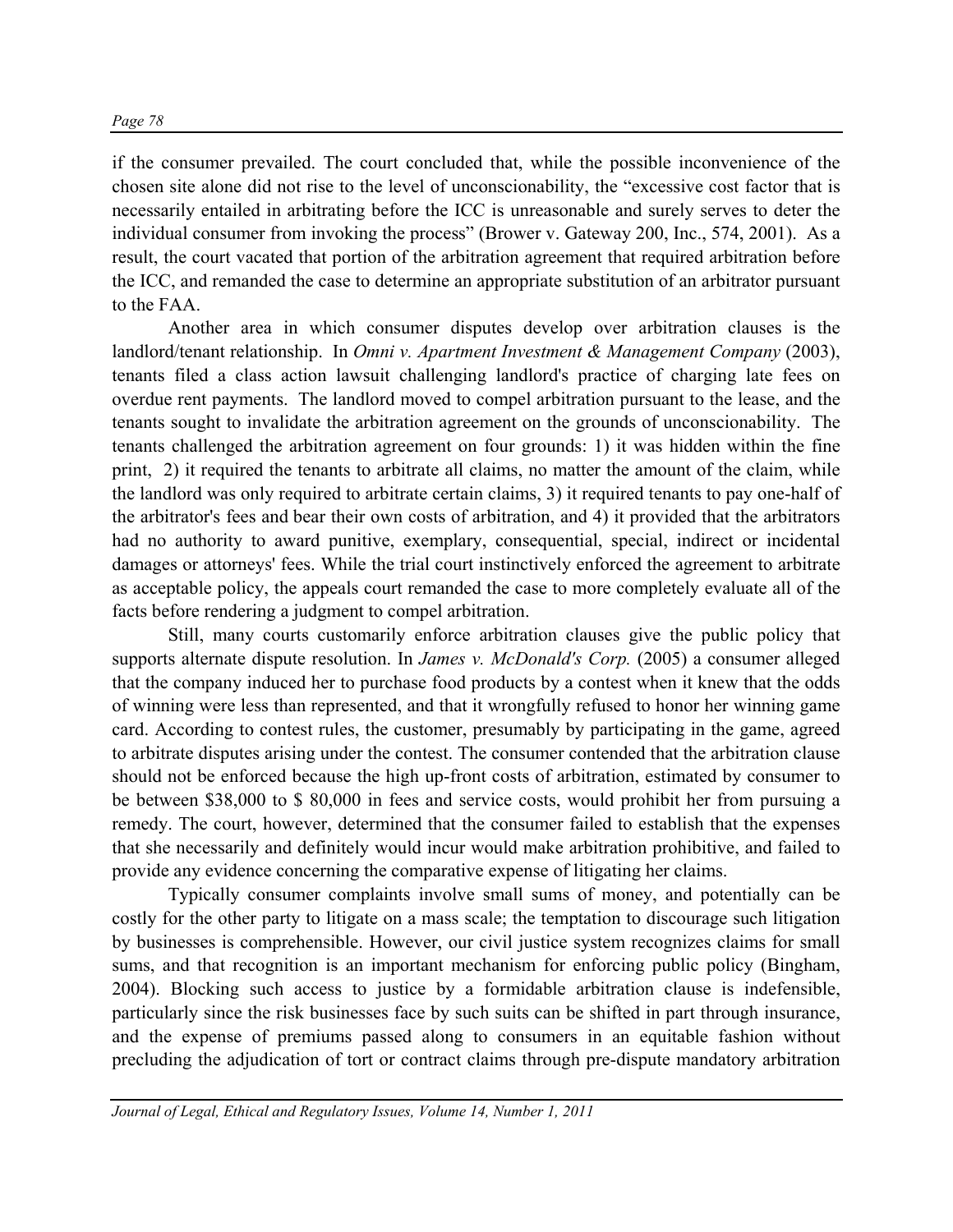clauses. While arbitration clauses are valid in consumer contracts, it arguably is advisable for the business to pay the costs of the procedure in order to ensure that consumers are not precluded from vindicating their claims (Scarpino, 2002).

## **EMPLOYMENT**

 In *Gilmer v. Interstate/Johnson Lane Corp* (1991) the Supreme Court upheld, in the employment context, a pre-dispute arbitration agreement signed by a non-union employee as a condition of employment, eve when a federal statutory employment claim, the Age Discrimination in Employment Act, was at issue. Although the holding in *Gilmer* expressly applied only to claims brought under the ADEA, lower federal courts have compelled arbitration of employment claims arising under other federal employment statutes, as well as state employment statutes and common law doctrines. Nevertheless, the Equal Employment Opportunity Commission (EEOC) has the independent statutory authority to pursue in court a discrimination claim against an employer, even if the employee signed an arbitration agreement (EEOC v. Waffle House, Inc., 2002).

 Admittedly, the allocation of arbitration costs certainly can be a factor in determining the enforceability of such clauses in the employment context. Given that precedent permits employment related dispute to be submitted to mandatory arbitration, can such an agreement be modified or stricken because of excessive costs? Courts seem to be open to that argument. In considering a dispute resolution agreement, which required the employee to split the arbitrator's fees with the employer, the Ninth Circuit concluded that the fee allocation scheme alone would render the arbitration agreement unenforceable. (Circuit City Stores, Inc. v. Adams, 2001).

 Additionally, in a case that was decided before Supreme Court's decision in *Green Tree*, *Cole v. Burns International Security Services* (1997), an employee filed suit against his employer for wrongful termination. The employer moved to compel arbitration, and the appeals court found that, while the agreement to arbitrate was valid, the cost distribution required by the arbitration agreement was not fair to the employee, and required the employer to pay all of the arbitrator's fees and expenses. In dicta, the court indicated that an employee could not be required to agree to arbitrate his statutory claims as a condition of employment if the arbitration agreement required him to pay all or part of the arbitrator's fees and expenses. Subsequently, in *Brown v. Wheat First Sec., Inc*., the same appeals court limited its pro-employee disposition in *Cole* to statutory claims. Other courts also have refused to permit fee splitting arrangements when statutory claims were at issue (Morrison v. Circuit City Stores, Inc., 2003; Shankle v. B-G Maintenance Management of Colorado, Inc., 1999). One federal district court, applying a "likelihood" of incurring prohibitive arbitration costs standard, recognized that an employee had satisfied that burden and could not compelled to arbitrate her federal statutory claims (Ball v. SFX Broad., Inc., 2001). On the other hand, some federal circuit courts of appeal have rejected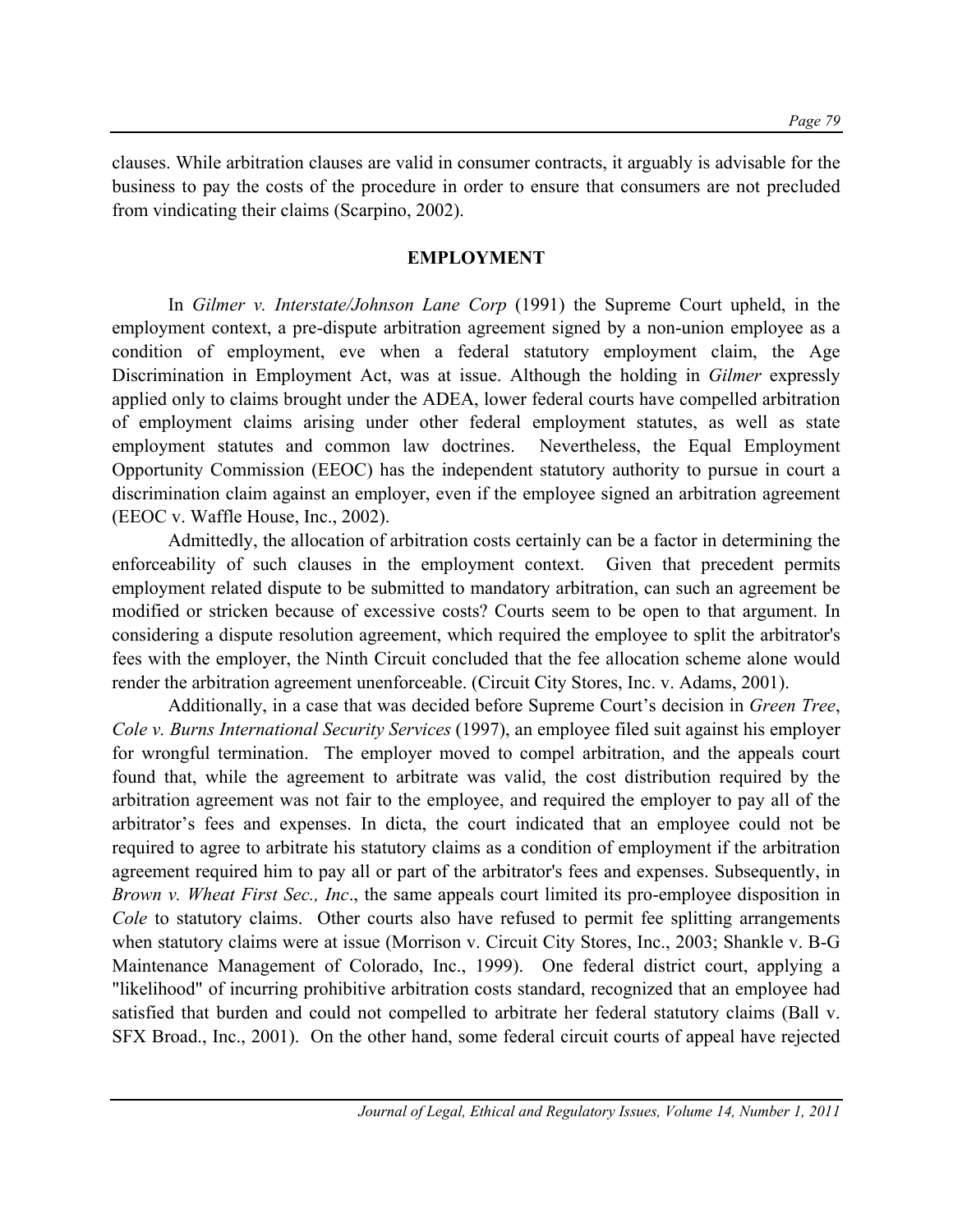employee cost challenges to arbitration clauses, while others take a case-by-case approach (LeRoy & Feuille, 2002).

 Scholars have conducted several research projects on employment and mandatory arbitration. One study found that courts were most likely to enforce cost-allocation clauses against high-income employees and less likely to enforce such clauses against low-income employees, and that courts were willing to order arbitration for plaintiffs who seem able to afford forum fees, even if they were expensive (LeRoy & Feuille, 2002). Certainly a shared fee arrangement avoids the potential for arbitrator bias associated with a unilaterally imposed employer-paid fee, which almost invariably generates an appearance of partiality (Alleyne, 2003). However, another empirical study suggested that arbitrators are biased in favor of employers because they are repeat players in an arbitration system that they subsidize, while employees are only one-time players (Bingham, 1997). Evidence also suggests that "some employers have used their superior bargaining power to impose on employees lopsided agreements that make it all but impossible for employees to pursue valid claims and that deter many employees from even trying to do so" (Bales, 394, 2006).

### **FRANCHISES**

 Arbitration clauses remain fairly standard in franchise agreements with respect to the resolution of disputes between the franchisor and franchisee (Drahozal& Wittrock, 2008). Yet, in addition to consumers and employees, franchisees have questioned the fairness of agreements to arbitrate, as well. In *Ticknor v. Choice Hotels International, Inc*. (2001), an arbitration clause in an EconoLodge franchise agreement stated that every dispute that arose between the parties, which was related to the agreement, would be resolved by binding arbitration at the chain's headquarters in Maryland. In response to a motion to compel the arbitration of a dispute that arose, the franchisee raised the state law defense of unconscionability. The appeals court concluded that "an unconscionable arbitration clause in an adhesion contract is unenforceable in Montana as a matter of public policy" (Ticknor v. Choice Hotels International, Inc., 939, 2001).

 On the other hand, some courts are less willing to strike mandatory arbitration clauses in franchise contracts. In *Wasserman v. We the People Forms & Services Centers USA, Inc*. (2007), the claimants alleged that the franchisor failed to satisfy its contractual obligations, and argued that the arbitration provision was substantively and procedurally unconscionable. The district court disagreed and highlighted the disclosure made in the arbitration provision, to wit, that arbitration will be binding under the rules of the AAA, that each party was to bear its own costs and expenses in preparing for and participating in the arbitration, and that the parties would split the costs of the arbitrators' fees. The court also noted that claimants could access a complete list of the AAA's commercial arbitration rules, including the specific costs, on the association's website. As such, the court compelled arbitration of the dispute.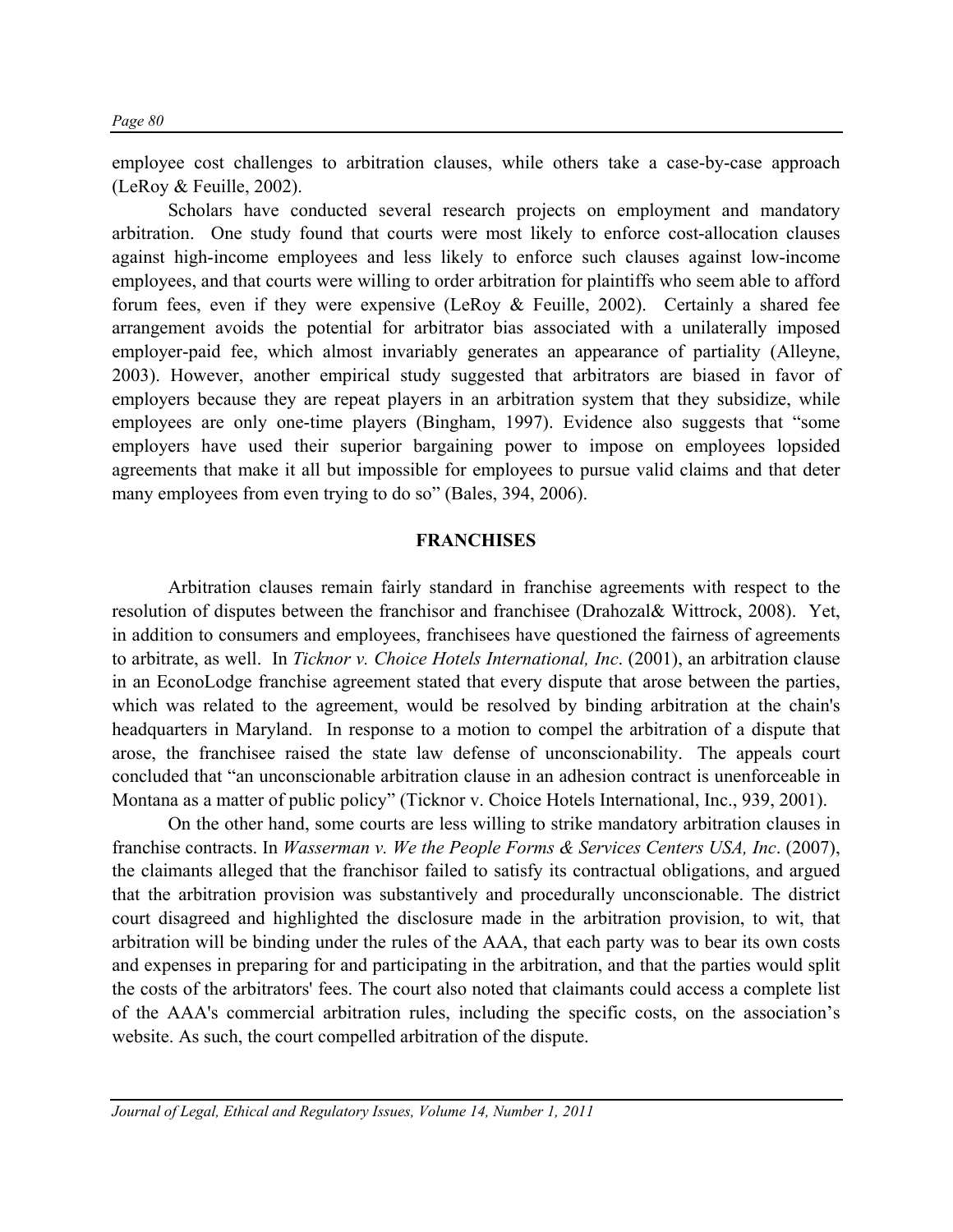Similarly, in *Singh v. Choice Hotel International, Inc.* (2007), the franchisee alleged breach of contract and violations of deceptive trade practices legislation, and asserted that the arbitration provision was void as unconscionable. Although Choice Hotels did not dispute that the arbitration costs could exceed \$ 30,000, the court held that the franchisee did not meet his burden of proving that the fees for arbitration were excessive when compared with potential litigation costs, because the evidence presented did not contain a real cost-differential analysis. While franchisees are typically small business owners and in a bargaining position similar to consumers and employees, courts tend to assume that these business disputants in the franchise context are on equal footing, notwithstanding the prevalence of a form contract and the domination of the relationship by the franchisor.

One justification of arbitration as a means of dispute resolution is an economic one that focuses on the concern for the allegedly high cost of litigation in courts. However, the results of one study suggest that deterrence factors outweigh concerns about litigation costs in the design of dispute resolution in franchise agreements, and that the probability of arbitration is significantly higher when the parties relied on implicit contract terms for governance, and compliance with those terms was difficult to ensure (Drahozal & Hylton, 2003). Further, franchising parties most concerned about the risk of excessive damages in court, who also included provisions in their contracts limiting damages, were highly likely to opt for arbitration over litigation (Drahozal & Hylton, 2003). That deterrent affect arguably is designed to discourage a vindication of franchisee rights, more than anything else, and to insure a profranchisor interpretation of the implicit contract terms in the arbitral forum, if accessible.

### **RECOMMENDATIONS**

 There is no evidence, neither empirical nor anecdotal, to suggest that mandatory arbitration of consumer, employment and some business disputes, is fair; the fact that it is imposed in contracts of adhesion tends to suggest that fairness is anything but the motivating factor for its selection as a forum (Schwartz, 2009). While imposing arbitration is more justifiable in business-to-business dealings in order to control costs, that goal is less justified in consumer-business relationships, given the reality that costs serve to foreclose avenues for dispute resolution all together for consumers (Satz, 2007). Arbitration provisions rarely are favorable to the consumer, employee or franchisee, frequently necessitating travel, involving excessive costs, and continuing the cycle of bias and prejudice towards minorities and lowincome individuals; commensurately, arbitration provisions should be limited to those parties who are on equal footing and mutually consent to its application (Larson, 2003).

 Legislation exempting consumer and employment disputes from arbitration is a possible solution, as "there is little opposition today to arbitration between sophisticated commercial parties" (Bruhl, 1489, 2008). The FAA could be amended to overturn the pre-arbitration decisions of the Supreme Court by removing consumer and employee contracts from the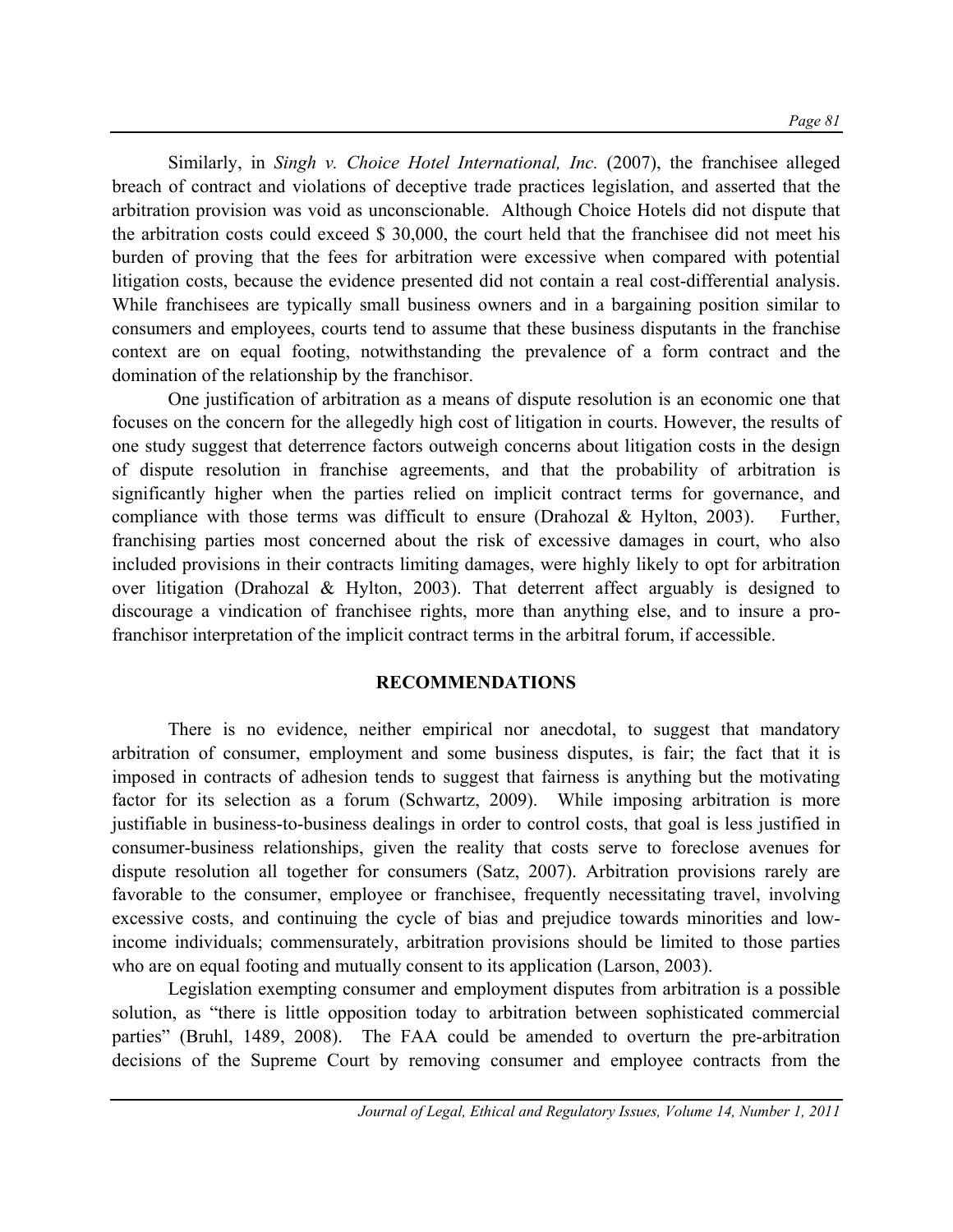coverage of the statute and by providing that pre-dispute arbitration agreements in such contracts will not be enforced (Schwartz, 2007). Another suggested legislative reform of the system is to eliminate the problems inherent in pre-dispute mandatory arbitration clauses in consumer transactions by amending the FAA to permit mandatory arbitration agreements only after a dispute arises so the disputants may assess its viability in a more informed manner (Alderman, 2001). Pre-dispute arbitration provisions inherently disadvantage the consumer, and fail to consider all possible alternatives, such as litigation (Weiner, 2002). As one observer notes, …decisions about our system of justice should be made by our legislature, and not by individual companies…we should consider what kind of dispute resolution is desirable within the broader context of how laws are enforced in the United States" (Sternlight, 863, 2002).

 The Arbitration Fairness Act of 2009 (S. 931/H.R. 1020), originally introduced in 2007 and subsequent sessions of Congress, would amend the FAA such that "no predispute arbitration agreement shall be valid or enforceable if it requires arbitration of (1) an employment, consumer, or franchise dispute; or (2) a dispute arising under any statute intended to protect civil rights." The act, if passed, would transform the process from one that businesses can impose upon consumers, employees, and franchisees, to one that parties must voluntarily agree to after the dispute arises (Mandelbaum, 2009). If only post-dispute arbitration clauses were valid, then businesses would bear the burden of persuading consumers, and others, that it was in their best interest to arbitrate rather than litigate (Budnitz, 2004). Predictably, consumers would be less likely to choose arbitration if costs had to be paid up-front, if they were disclosed and viewed as being substantial, particularly if attorneys for the prevailing party could recover statutory fees and/or court costs in litigation.

 Another proposed solution is a post-dispute opt-out provision, which recognizes the presumptive validity of a pre-dispute arbitration agreement, but only one that specifically permits a party to opt out of arbitration once the dispute arises, such as the arrangement utilized in some court-annexed ADR programs (Bingham & Wood, 2008). Along these lines, Professor Noyes (2007) suggests that litigation should be re-made by contract into arbitration's image through the enforcement of ex ante contracts to modify the rules of litigation, within acceptable limits, through forum selection clauses, waiver of due process rights to notice and a hearing, waiver of the Seventh Amendment right to jury trial, and choice of law clauses. Modified litigation can be superior to arbitration by providing a neutral decision-maker who is free of bias and free from the repeat-player syndrome of arbitration's judges-for-hire, while the parties also retain their right to full appellate review and the disputes remain in the public.

 While most courts follow the Supreme Court's lead in *Green Tree Financial Services Corp. v. Randolph* for both state and federal claims, and require the party challenging the enforceability of the arbitration clause to prove that utilizing such a forum is cost prohibitive, another solution it might be to place that burden of proof on the party who had control over the dispute-system design (Bingham, 2004). Such a subtle shift could have a positive impact on access to justice. Allowing the parties to proceed to arbitration by severing a prohibitive cost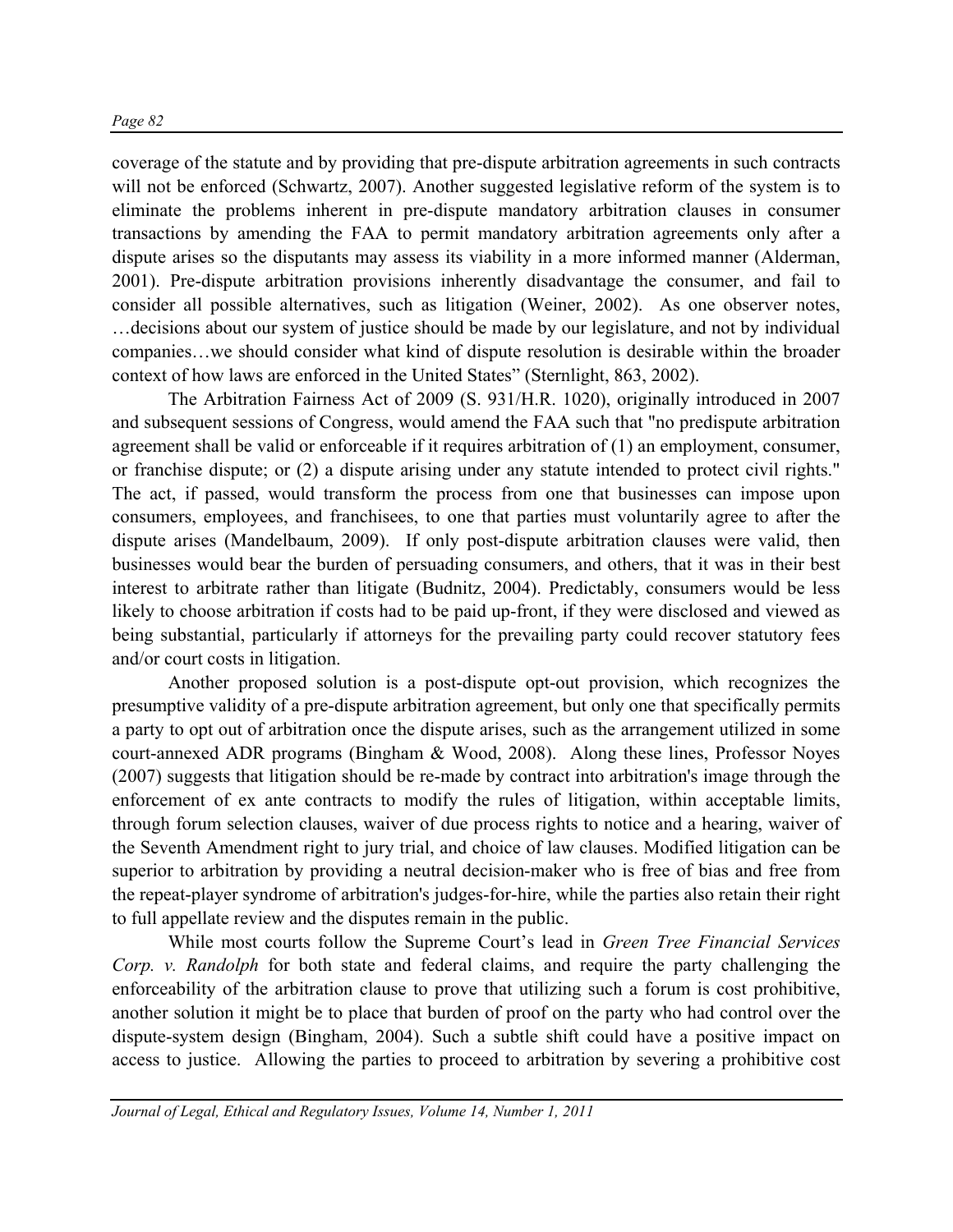allocation provision at the time of the motion to compel and imposing costs on the party that mandated the arbitration agreement is another proposal (O'Hearn, 2007; Burton, 2006). Alternatively, Congress or state legislatures could create a regulatory scheme, which requires the agreement to specify one or more certified service providers for the arbitration of disputes pursuant to their rules, in conjunction with an independent organization that regulates those providers, including their costs (Budnitz, 2004).

 Another remedial alternative is the creation of more *business courts*, a division of a larger court with its jurisdiction limited to certain kinds of business disputes, presided over by specialist judges, with an emphasis on aggressive case management and use of alternative dispute resolution, for example, the Delaware Court of Chancery (Drahozal, 2009). "The creation of business courts incorporates some of the preferred characteristics of arbitration (in particular, expert decision making and expedited case management) into litigation, making litigation a more effective competitor to arbitration" (Drahozal, 507, 2009). Such a remedy, of course, requires legislative action at the state and federal level.

 For now, there are some risk management strategies and ethical considerations that require no legislative or judicial intervention to employ. Parties to a contract should carefully examine the potential risks involved if the contract is breached, and make a conscious decision as to whether or not arbitration is an appropriate remedy (Stipanowich, 2010). Although the typical mantra for business is to insert an arbitration clause, for a small business, it may not be wise. Entrepreneurs and small business owners should do a risk assessment that evaluates their most significant exposures to potential litigation, whether it is with suppliers, customers, or subcontractors, and then ascertain if there is a fee-shifting statute favorable to their likely position in the dispute before automatically assuming that arbitration is the better route.

 Attorneys representing companies in drafting or enforcing consumer arbitration clauses should remain committed to justice and ethical considerations that assess the real risks and impacts of onerous arbitration provisions, and refuse to draft provisions that squelch consumers' procedural and substantive rights (Schmitz, 2008). Drafters of arbitration clauses should thoughtfully consider best practices regarding such important issues as how to notify individuals of arbitration provisions, the location and identity of arbitration forums, forum rules, arbitration fees, and the availability of discovery and appeals to ensure that it continues to be available alternative to litigation that benefits individuals and businesses (Mogilnicki & Jensen, 2003). In the absence of voluntary compliance with an ethical obligation to provide relevant information, legislative bodies should mandate a comprehensive set of disclosures about the arbitration agreement, thereby establishing a framework for informed decisions (Mandelbaum, 2009).

 As a practical suggestion, there are three generic problems with pre-dispute mandatory arbitration clauses: no choice, no notice, and no money to prosecute a claim. These three issues can be addressed in a more ethical manner, while concurrently fostering the inclusion of an arbitration clause. First, consumers, employees and franchisees can be afforded a choice. The agreement could allow for the selection of *binding arbitration*, in which the party seeking to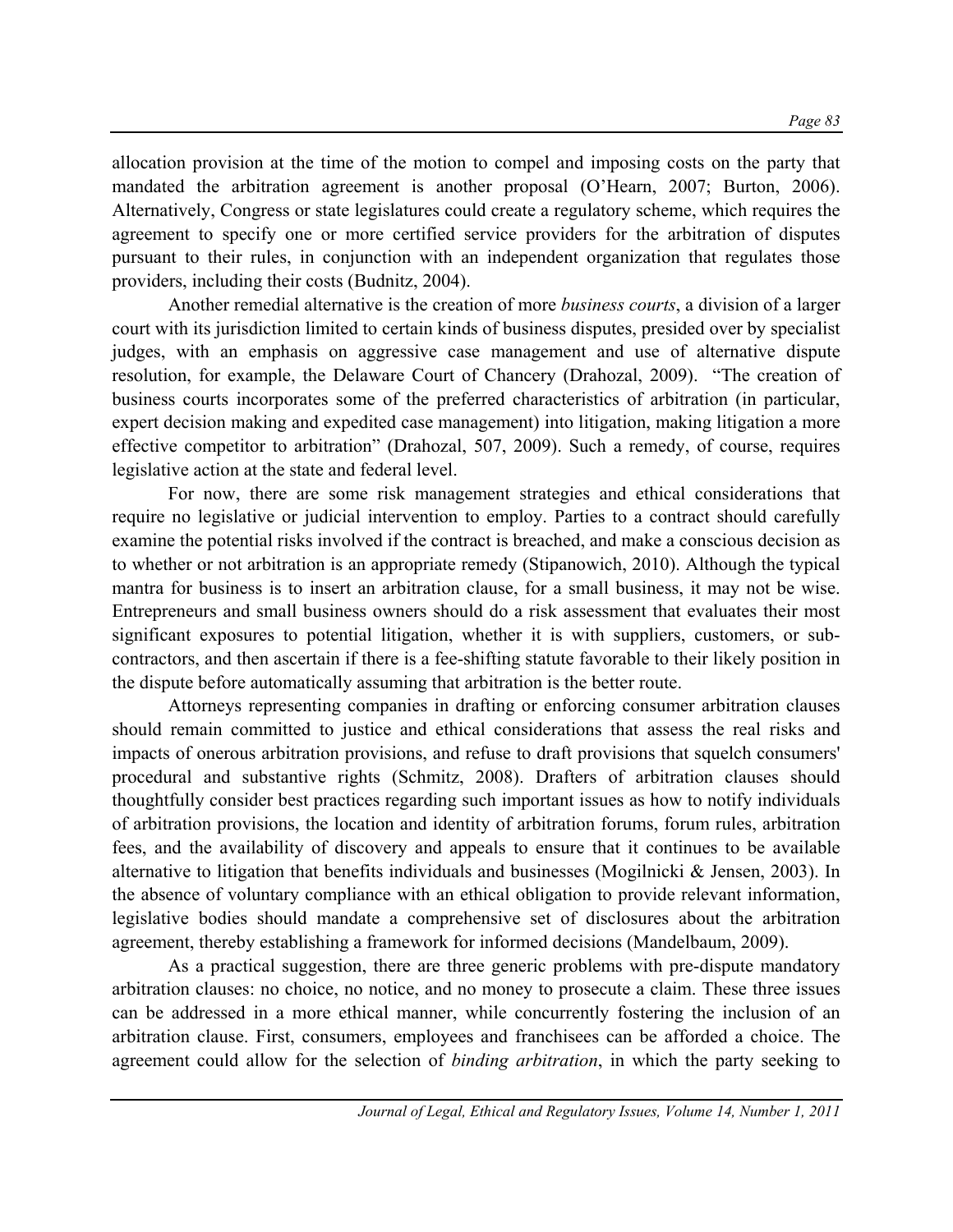include the provision pays all costs and fees, exclusive of attorneys' fees, or alternatively *nonbinding arbitration* in which the parties split the modest fees. The non-binding arbitration rules of the AAA provide parties with streamlined procedures for arbitrations that result in an advisory award rendered by an arbitrator after a brief hearing. The abbreviated process, as well as the advisory award resulting from the process, may aid parties at arriving at settlement of their case through further negotiation or mediation. Fees are relatively modest in contemplation of a streamlined, one-day (or less) telephonic or in-person hearing, or a documents-only hearing.

 If binding arbitration is selected, then the contract should make it clear that attorneys' fees, costs and exemplary damages may be awarded by the arbitrator(s) in accordance with applicable statutory law. A pre-dispute mandatory arbitration clause should not be included with any other limitation of remedy. It should be sufficient that appeal is precluded, available only the narrow grounds of fraud, collusion or a lack of jurisdiction over the claim, and that fact should be recited in the agreement as well.

 If the costs are not to be born by the party drafting the agreement, then the agreement also should allow for the parties to opt either for a panel of three arbitrators or alternatively for a single arbitrator, notwithstanding what the rules of the AAA or other service provider specify according to the amount in dispute. Reducing the number of arbitrators from three to one in binding arbitration will reduce costs substantially. The current fee schedule and the administrative costs should be listed in the contract, as well, along with adequate notice that these fees and costs may not be incurred in litigation. If consumers, employees and franchisees can be given some choice, along with sufficient information so as to make an informed choice, then pre-dispute mandatory arbitration becomes less unconscionable.

### **CONCLUSION**

 In sum, arbitration clauses are favored under federal and state law. However, in certain circumstances, such as those in which they are incorporated into contracts of adhesion, and in which the relative cost of arbitration is disproportionately related to the amount of money in dispute so as to foreclose the adjudication of the claim, the clause operates as a complete deterrent to seeking a redress of claims. Such an effect could result in courts declaring the arbitration agreement unconscionable and unenforceable. Therefore, in drafting such clauses for employment, consumer and some business agreements, careful attention should be paid to the allocation of costs for the arbitration proceeding and to the overall fairness of the agreement to arbitrate.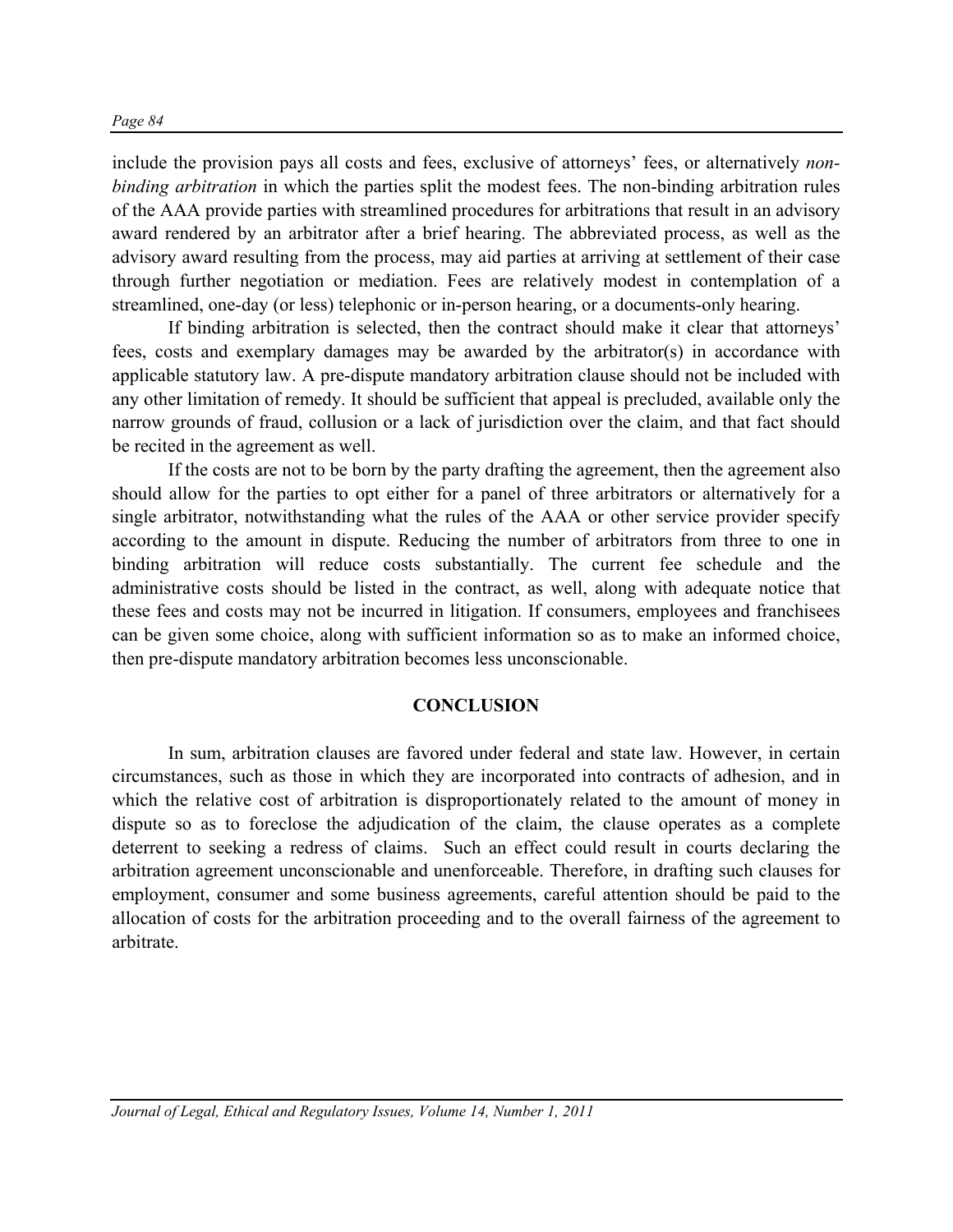#### **REFERENCES**

- Alderman, R.M. (2001). Pre-Dispute Mandatory Arbitration in Consumer Contracts: A Call for Reform. *Houston Law Review, 28,* 1237-1268.
- Alleyne, R. (2003). Arbitrators' Fees: The Dagger in the Heart of Mandatory Arbitration for Statutory Discrimination Claims. *University of Pennsylvania Journal of Labor & Employment Law, 6*, 1-53.
- Avedon Engineering, Inc. v. Seatex, (1997). United States Court of Appeals, 126 F.3d 1279.
- Bales, R.A. (2006). Normative Consideration of Employment Arbitration at Gilmer's Quinceanera. *Tulane Law Review, 81*, 331-394.
- Ball v. SFX Broad., Inc. (2001). United States District Court, 165 F. Supp. 2d 230.
- Bingham, L.B. (1997).Employment Arbitration: The Repeat Player Effect. *Employment Rights & Employment Policy Journal, 1,* 189-220.
- Bingham, L.B. (2004). Mandatory Arbitration: Control Over Dispute-System Design and Mandatory Commercial Arbitration. *Law and Contemporary Problems Law and Contemporary Problems, 67*, 221-251.
- Bingham, L.B. & Good, D.H. (2009). A Better Solution to Moral Hazard in Employment Arbitration: It Is Time to Ban Predispute Binding Arbitration Clauses. *Minnesota Law Review 93*, 1-14,
- Bradford v. Rockwell Semiconductor Systems, Inc. (2001). United States Court of Appeals, 238 F.3d 549.
- Brown v. Wheat First Sec., Inc. (2001). United States District Court, 257 F.3d 821.
- Brower v. Gateway 2000, Inc. (1998). New York Court of Appeals. 676 N.Y.S.2d 569
- Bruhl, A.P. (2008). The Unconscionability Game: Strategic Judging and the Evolution of Federal Arbitration Law. *New York University Law Review, 83,* 1420-1490.
- Budnitz, M.E. (2004). The High Cost of Mandatory Consumer Arbitration. *Law and Contemporary Problems, 67,*  133-166.
- Burton, S.J. (2006). The New Judicial Hostility to Arbitration: Federal Preemption, Contract Unconscionability, and Agreements to Arbitrate. *Journal of Dispute Resolution, 2006*, 469-500.
- Camacho v. Holiday Homes, Inc. (2001). United States District Court, 167 F. Supp. 2d 892.
- Carrington, P. D. (2002). Unconscionable Lawyers. *Georgia State University Law Review, 19*, 361-393.
- Cole v. Burns Int'l Sec. Servs. (1997). United States Court of Appeals, 105 F.3d 1465.
- Circuit City Stores, Inc. v. Adams (1999). United States Court of Appeals, 194 F.3d 1070.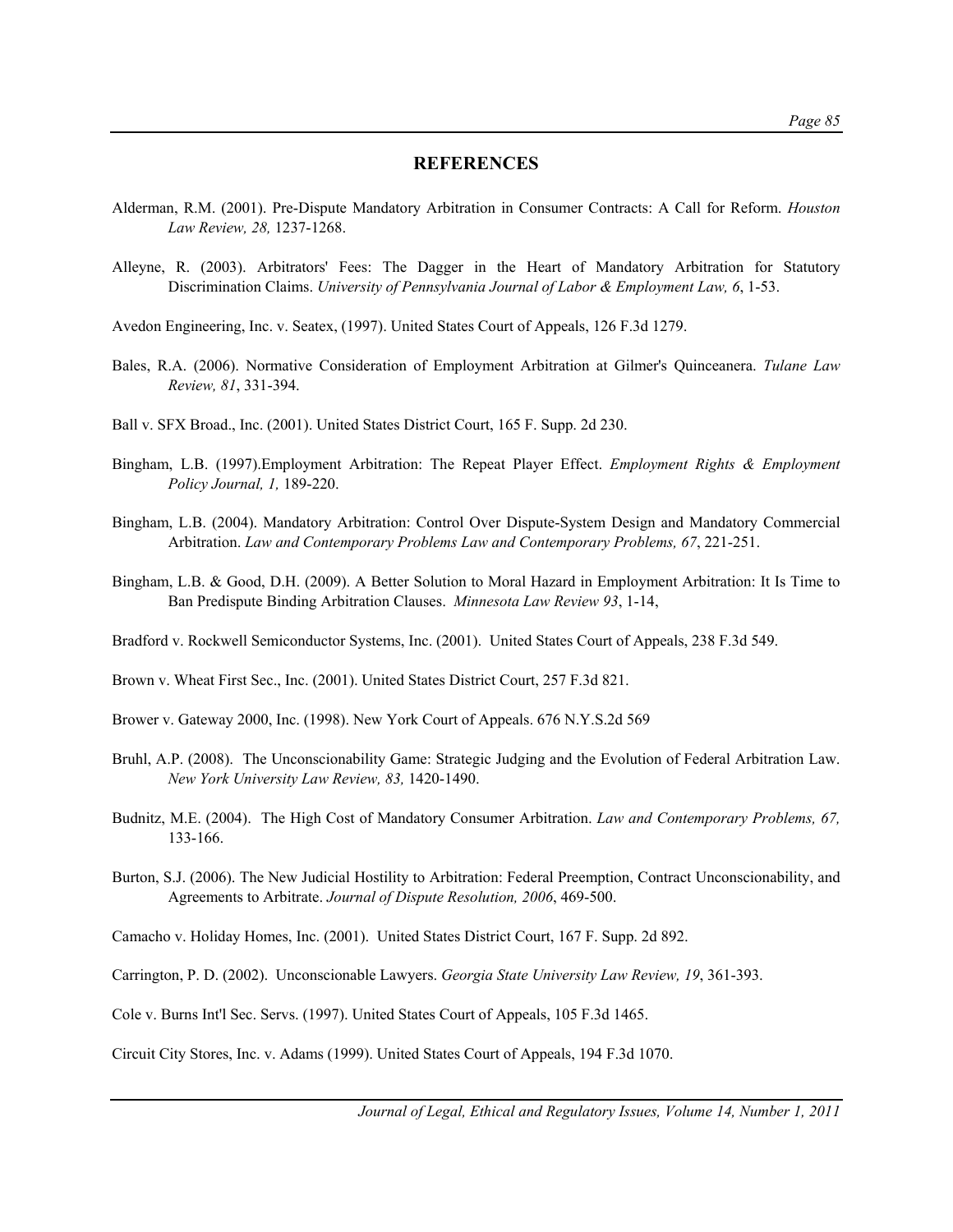DeBenedetti, M.B. (2004). Show Me the Money?: Washington Adopts the Cost Prohibitive Defense to Arbitration Clauses in Consumer Contracts. *The Seattle University Law Review, 27*, 899-940.

Doctor's Assocs., Inc. v. Casarotto (1996). United States Supreme Court, 517 U.S. 681.

- Drahozal, C. R. (2001). "Unfair" Arbitration Clauses*. University of Illinois Law Review,* 695-790.
- Drahozal, C.R. & Hylton, K.N. (2003). The Economics of Litigation and Arbitration: An Application to Franchise Contracts. *Journal of Legal Studies, 32*, 549-582.
- Drahozal, C. R. (2006). Arbitration Costs and Contingent Fee Contracts. *Vanderbilt Law Review, 59*, 729-780.
- Drahozal, C. R. (2008). Arbitration Costs and Forum Accessibility: Empirical Evidence. *University of Michigan Journal of Law Reform, 41*, 813-841.
- Drahozal, C.R. & Wittrock, Q.R. (2008). Is There a Flight From Arbitration?, *Hofstra Law Review, 37*, 71-115.
- Drahozal, C.R. (2009). Business Courts and the Future of Arbitration. *Cardozo Journal of Conflict Resolution, 10*, 491-507.
- EEOC v. Waffle House, Inc. (2002). United States Supreme Court, 534 U.S. 279.
- Gavin, S.F. (2006). Unconscionability Found: A Look at Pre-Dispute Mandatory Arbitration Agreements 10 Years After Doctor's Associates, Inc. v. Casarotto. *Cleveland State Law Review, 54,* 249-271.
- Gilmer v. Interstate/Johnson Lane Corp., (1991). United States Supreme Court, 500 U.S. 20.
- Green Tree Financial Services Corp. v. Randolph (2000). United States Supreme Court, 531 U.S. 79.
- Hill v. Gateway 2000, Inc. (1997). United States Court of Appeals, 105 F.3d 1147.
- Hilverda, B (2007). Protecting the Right to a Jury Trial: Idaho's Response to Mandatory Arbitration Clauses in Adhesion Contracts. *Idaho Law Review, 44,* 185-212.
- Hutchens, M.B. (2002). At What Costs?: When Consumers Cannot Afford the Costs of Arbitration in Alabama. *Alabama Law Review, 53*, 599-619.
- Iwen v. U.S. West Direct (1999). Montana Supreme Court, 293 Mont. 512.
- James v. McDonald's Corp. (2005). United States Court of Appeals, 417 F.3d 672.
- Kloss v. Edward D. Jones & Co. (2003). Montana Supreme Court, 310 Mont. 123.
- Knapp, C.L. (2009). Blowing the Whistle on Mandatory Arbitration: Unconscionability as a Signaling Device. *San Diego Law Review, 46,* 609-628.

*Journal of Legal, Ethical and Regulatory Issues, Volume 14, Number 1, 2011*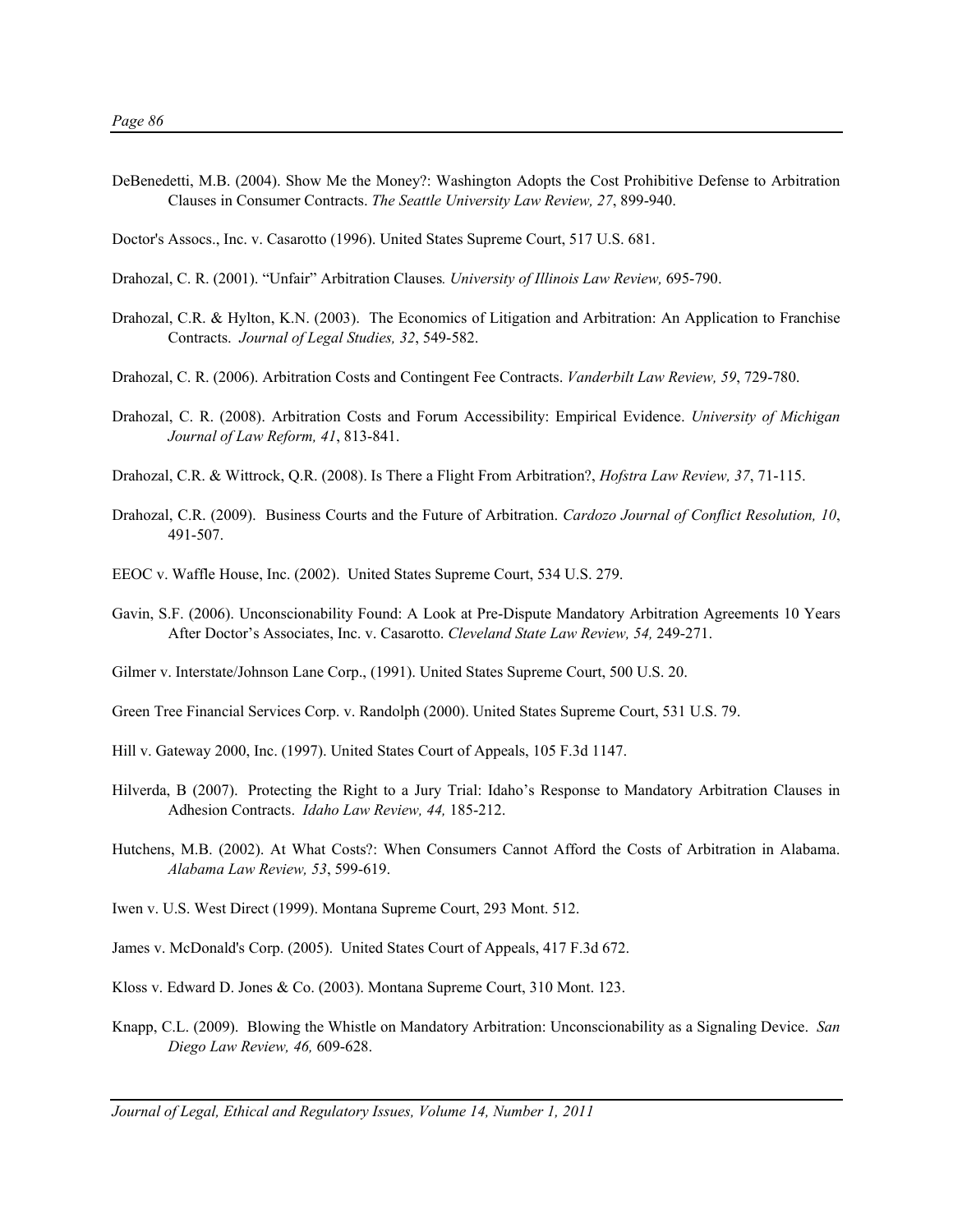- Larson, S.E. (2003). An Examination Of The Broad Scope Of The Federal Arbitration Act And Binding Mandatory Consumer Arbitration Agreements: Not The Answer To Racial Bias In The United States Legal System. *Hamline Journal of Public Law & Policy, 24*, 293-327.
- Leasure, (2009). Arbitration After Hall Street v. Mattel: What Happens Next?. *University of Arkansas Little Rock Law Review, 31*, 273-313.
- LeRoy, M.H. & Feuille P. (2002). When is Cost an Unlawful Barrier to Alternative Dispute Resolution? The Ever Green Tree of Mandatory Employment Arbitration. *University of California Law Review, 50*, 143-203.
- Mandelbaum, J.T. (2009). Stuck in a Bind: Can the Arbitration Fairness Act Solve the Problems of Mandatory Binding Arbitration in the Consumer Context?. *Iowa Law Review, 94,* 1075-1105.
- Mendez v. Palm Harbor Homes, Inc. (2002). Washington Court of Appeals, 111 Wash. App. 446.
- Mitsubishi Motors Corp. v. Soler Chrysler-Plymouth, Inc., (1985). United States Supreme Court, 473 U.S. 614.
- Mogilnicki, E.J. & Jensen, J.D. (2003). Arbitration and Unconscionability. *Georgia State University Law Review, 19*, 761-787.
- Morrison v. Circuit City Stores, Inc. (2003). United States Court of Appeals, 317 F.3d 646.
- Moses H. Cone Memorial Hospital v. Mercury Constr. Corp., (1983). United States Supreme Court, 460 U.S. 1.
- North American Van Lines, Inc. v. Collyer (1993). Florida Court of Appeals, 616 So.2d 177.
- Noyes, H.S. (2007). If You (Re)Build It, They Will Come: Contracts To Remake The Rules Of Litigation In Arbitration's Image. *Harvard Journal of Law & Public Policy, 30*, 579-647.
- O'Hearn, D. (2007). Beyond "Let Them Eat Cake": An Argument for the Armendariz Method of Cost Allocation in Mandatory Employment and Consumer Arbitration. *Journal of Dispute Resolution, 2007*, 541-565.
- Onni v. Apartment Investment & Management Co. (2003). Illinois District Court, 344 Ill. App. 3d 1099.
- Phillips v. Assocs. Home Equity Servs. (2001). United States District Court, 179 F. Supp. 2d 840.
- Plourde, L.K. (2003. Analysis of Circuit City Stores, Inc. v. Adams in Light of Previous Supreme Court Decisions: An Inconsistent Interpretation of the Scope and Exemption Provisions of the Federal Arbitration Act. *Journal of Small & Emerging Business, 7*, 145-179.
- Randall, S. (2004). Judicial Attitudes Toward Arbitration and the Resurgence of Unconscionability. *Buffalo Law Review, 52,* 185-223.
- Rollins v. Foster (1998). United States District Court, 991 F. Supp. 1426.

Rutledge, P.B. (2008). Whither Arbitration?. *Georgetown Journal of Law and Public Policy, 6,* 549-589.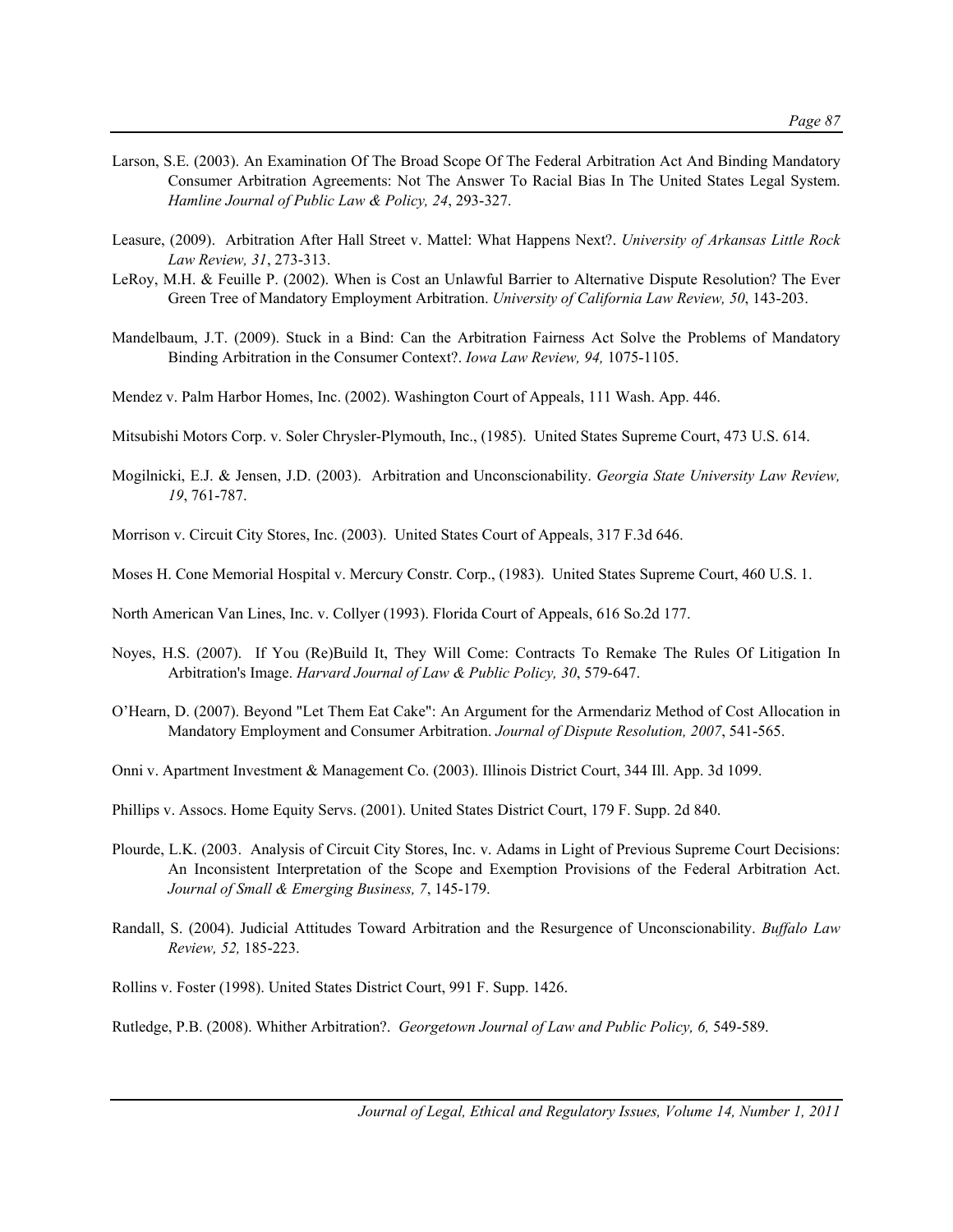- Rutledge, P.B. (2008). Arbitration Reform: What We Know and What We Need to Know. *Cardozo Journal of Conflict Resolution, 10,* 579-586.
- Satz, M.A. (2007). Mandatory Binding Arbitration: Our Legal History Demands Balanced Reform. *Idaho Law Review, 44*, 19-62.
- Scarpino, J. A. (2002). Mandatory Arbitration of Consumer Disputes: A Proposal to Ease the Financial Burden on Low-income Consumers. *American University Journal of Gender, Social Policy & the Law, 10,* 679-710.
- Schmitz, A.J. (2008). Curing Consumer Warranty Woes Through Regulated Arbitration, *Ohio State Journal on Dispute Resolution, 23*, 627-686.
- Schmitz, A.J. (2008). Ethical Considerations in Drafting and Enforcing Consumer Arbitration Clauses. *South Texas Law Review, 49*, 841-878.
- Schwart, D.W. (2007). If You Love Arbitration, Set It Free: How "Mandatory" Undermines "Arbitration*." Nevada. Law Journal, 8,* 400-426.
- Schwartz, D.S. (2009). Mandatory Arbitration and Fairness. *Notre Dame Law Review, 84*, 1247-1341.
- Shankle v. B-G Maint. Mgmt. of Colo., Inc., 1999). United States Court of Appeals, 163 F.3d 1230.
- Shearson/American Express Inc. v. McMahon, (1987). United States Supreme Court, 482 U.S. 220.
- Singh v. Choice Hotels International, Inc. (2007). United States District Court, Civil Action No. 3:07-CV-0378-D LEXIS 50614.
- Smith, J.M. (2009). Credit Cards, Attorney's Fees, and the Putative Debtor: A Pyrrhic Victory? Putative Debtors May Win the Battle But Nevertheless Lose the War. *Maine Law Review, 61*, 171-203.
- Stempel, J.W. (2004). Arbitration, Unconscionability, and Equilibrium: The Return of Unconscionability Analysis as a Counterweight to Arbitration Formalism. *Ohio State Journal on Dispute Resolution, 19*, 757-860.
- Sternlight, J. R. (1997). Rethinking the Constitutionality of the Supreme Court's Preference for Binding Arbitration: A Fresh Assessment of Jury Trial, Separation of Powers, and Due Process Concerns, *Tulane Law Review, 72*, 1-100.
- Sternlight, J.R. (2000). Is Binding Arbitration a Form of ADR?: An Argument that the Term "ADR" Has Begun to Outlive Its Usefulness. *Journal of Dispute Resolution. 2000,* 97-111.
- Sternlight, J. R. (2002). Is the U.S. Out on a Limb? Comparing the U.S. Approach to Mandatory Consumer and Employment Arbitration to that of the Rest of the World. *University of Miami Law Review,* 831-864.
- Sternlight, J. R. & Jensen, E.J. (2004). Using Arbitration to Eliminate Consumer Class Actions: Efficient Business Practice or Unconscionable Abuse?. *Law & Contemporary Problems, 67*, 75-103.

Stipanowich, T. J. (2010). Arbitration: The New Litigation?. *University of Illinois Law Review, 2010,* 1-59.

*Journal of Legal, Ethical and Regulatory Issues, Volume 14, Number 1, 2011*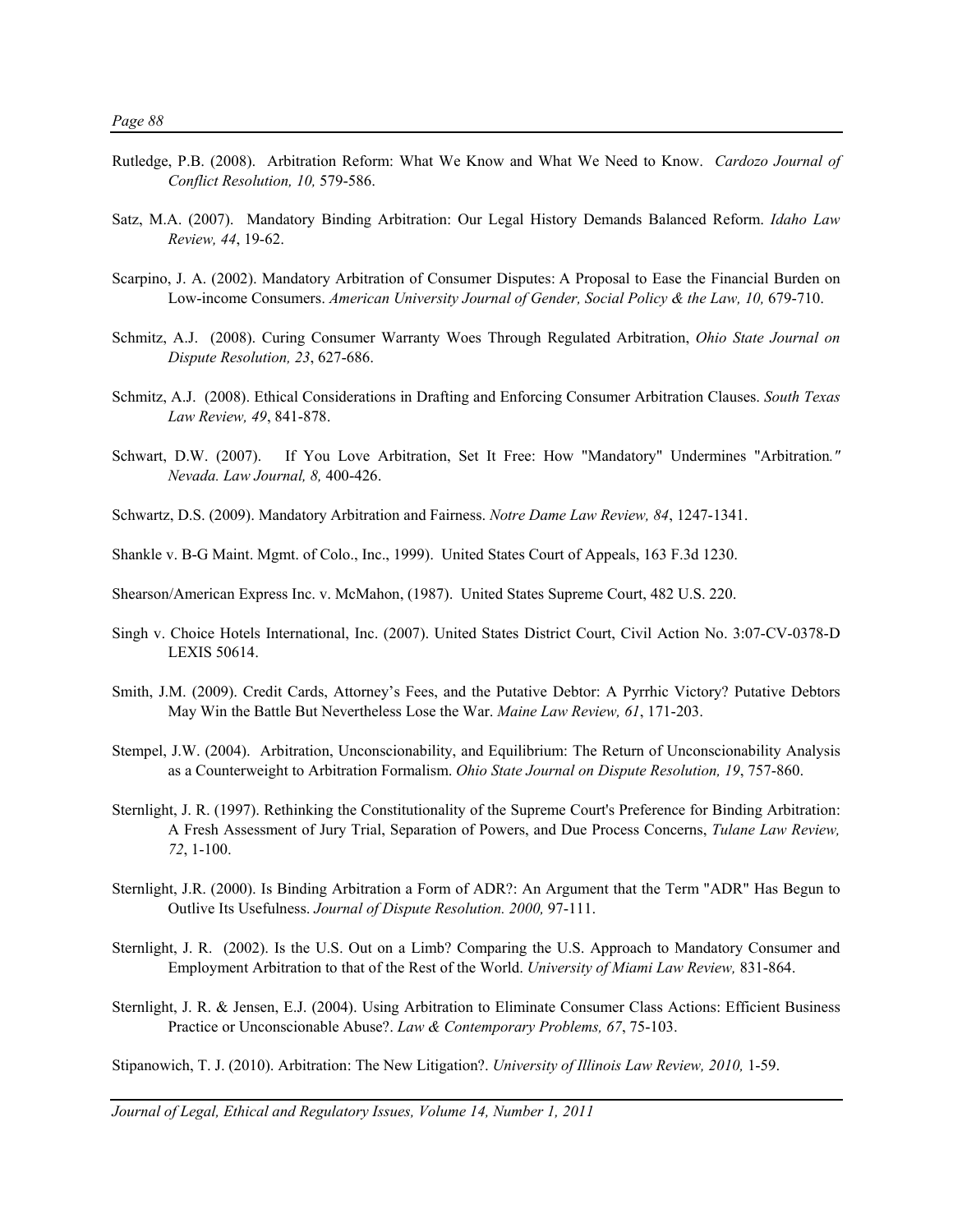Tillman v. Commercial Credit Loans, Inc. (2008). North Carolina Supreme Court, 362 N.C. 93.

Ticknor v. Choice Hotels International, Inc. (2001). United States Court of Appeals, 265 F.3d 931.

Ting v. AT&T (2003). United States Court of Appeals, 319 F.3d 1126.

- Tripp, L. (2009). A Senior Moment: The Executive Branch Solution to the Problem of Binding Arbitration Agreements in Nursing Home Admission Contracts. *Campbell Law Review, 31*, 157-213.
- Wasserman v. We the People Forms & Serv. Ctrs. USA, Inc. (2007). United States District Court, Civil Action No. 3:07-CV-0606-D LEXIS 56671.
- Weiner, (2002). Even in Victory: Darcy Ting Defeated AT&T, Yet the Consumer-At-Large, Again Has Lost. *Cardozo Journal of Conflict Resolution, 4*, 2-20.
- Wilson, J. (2004). "No-Class-Action Arbitration Clauses," State-Law Unconscionability, and the Federal Arbitration Act: A Case for Federal Judicial Restraint and Congressional Action. *Quinnipiac Law Review, 23,* 737-851.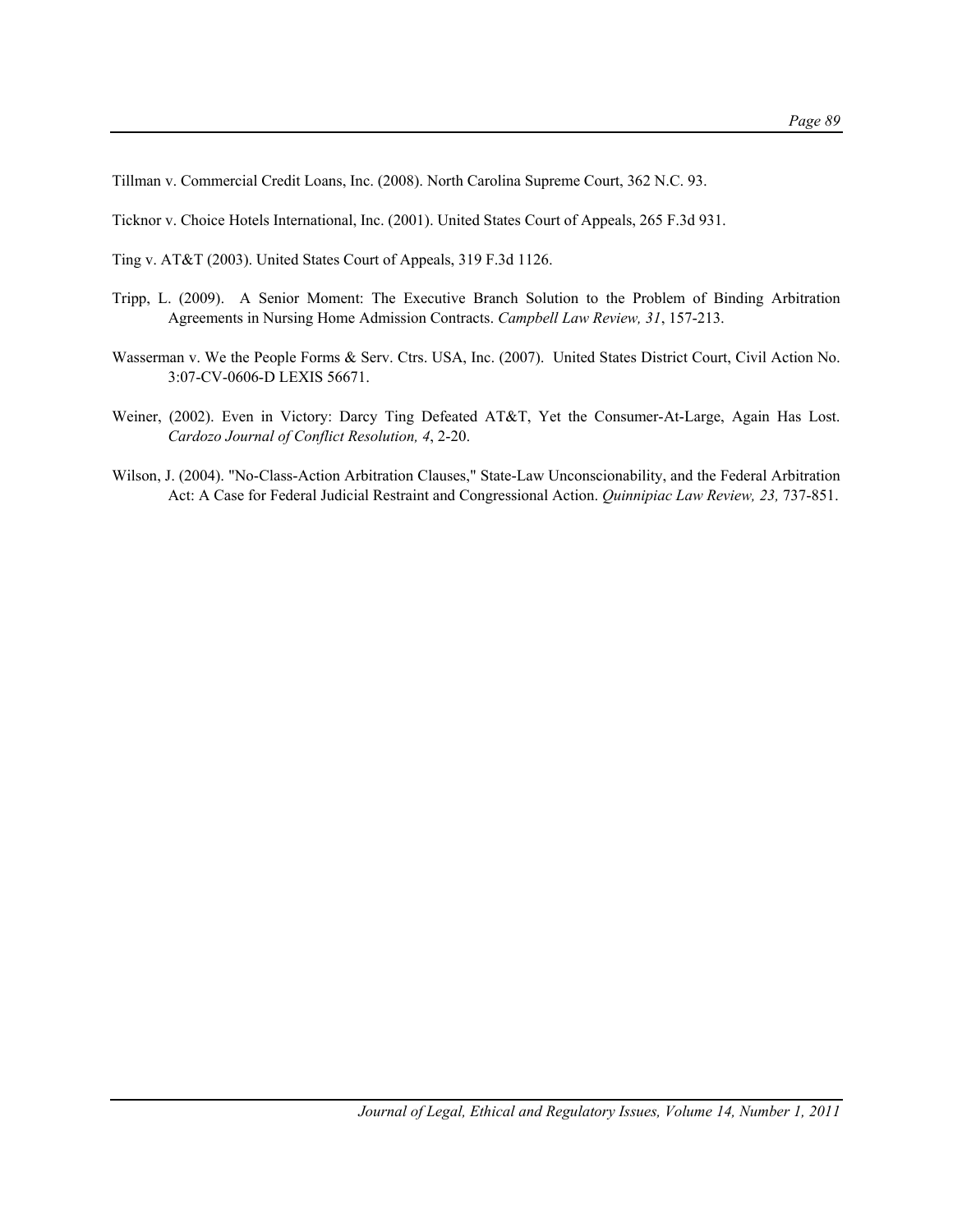*Page 90*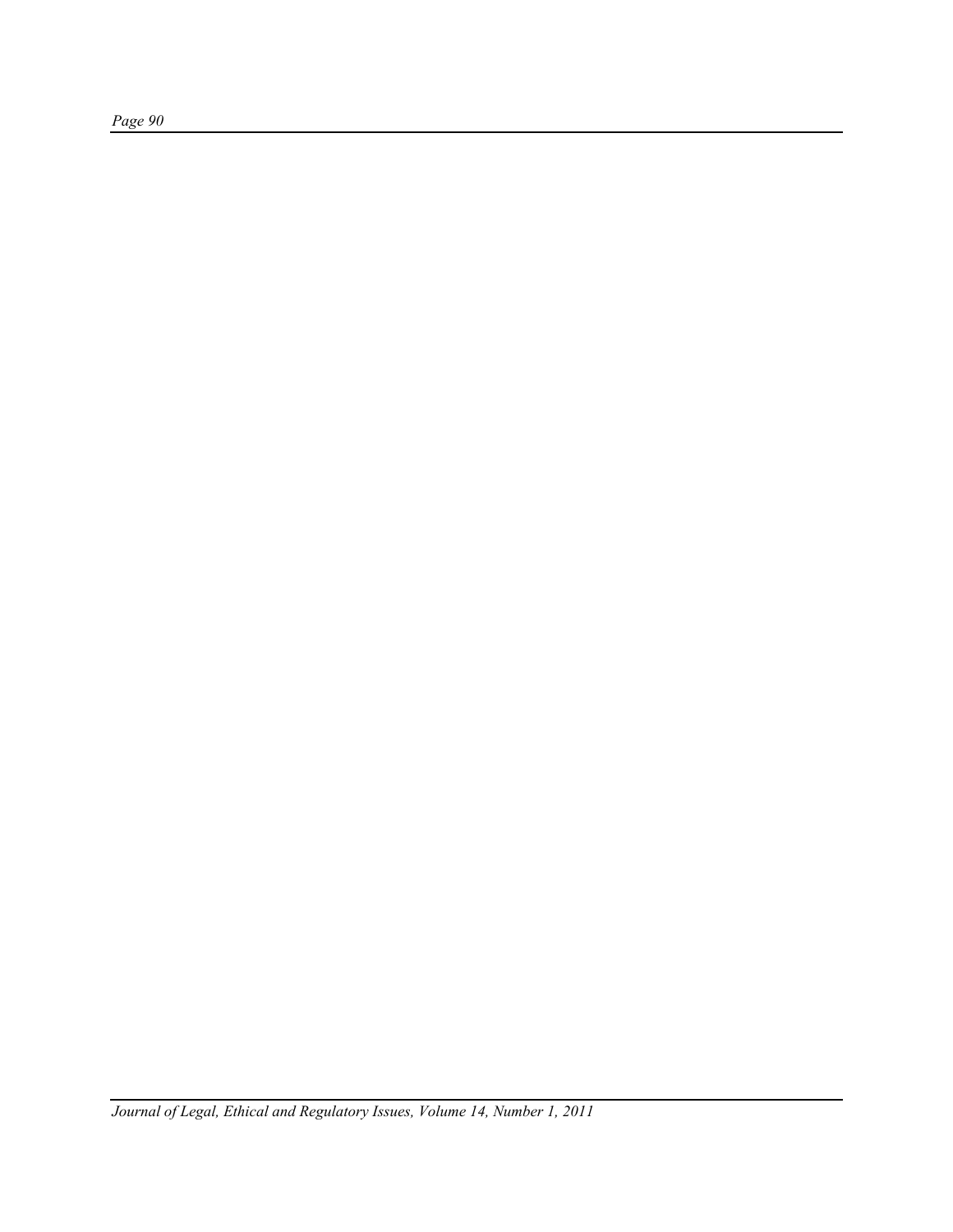# **CHANGES IN ENFORCEMENT FOCUS COMING TO THE U. S. DEPARTMENT OF LABOR: POLICY AND PRACTICE ISSUES FOR EMPLOYERS**

# **Gerald E. Calvasina, Southern Utah University Richard V. Calvasina, University of West Florida Eugene J. Calvasina, Southern University**

### **ABSTRACT**

*With the election of a new president and a new majority in the legislative branch, employers subject to laws and regulations administered by the United States Department of Labor (DOL) should be preparing for a number of changes. In June of 2009, new U.S. Secretary of Labor Hilda Solis, addressing a National Policy Forum in Washington, D.C. stated that under her watch, "enforcement of our labor laws will be intensified" (Gurchiek, 2009). While vowing to not completely eliminate voluntary compliance programs initiated by her predecessor, the main focus of the DOL will turn from voluntary compliance programs to enforcement (Leonard, 2009). The purpose of this paper is to identify aspects of DOL's enforcement efforts that employers can expect to see in the near term and policy and practice suggestions to facilitate compliance.* 

## **INTRODUCTION**

 Business decision makers in the United States (U.S.) over time have learned that the changing of the guard in the Executive and Legislative branches of the Federal Government can lead to pronounced changes in a number of policy areas. With respect to U.S. Labor Policy, and specifically the enforcement focus of the U.S. Department of Labor, the changes in policy often create apprehension for business decision makers with respect to their internal compliance efforts and possible increases in their exposure to litigation. With the election of President Obama and an initial "super majority" for Democrats in both houses of Congress, employers subject to laws and regulations administered by the United States Department of Labor (DOL) should be preparing for a number of changes. While the election of Republican Scott Brown in Massachusetts ended the Democrat's super majority in the Senate, with the confirmation of President Obama's appointment of Hilda Solis as the new U.S. Secretary of Labor, the enforcement focus of the U.S. DOL under her watch has been made clear - "enforcement of our labor laws will be intensified" (Gurchiek, 2009). While vowing to not completely eliminate voluntary compliance programs initiated by her predecessor, the main focus of the DOL will turn from voluntary compliance programs to enforcement (Leonard, 2009). The purpose of this paper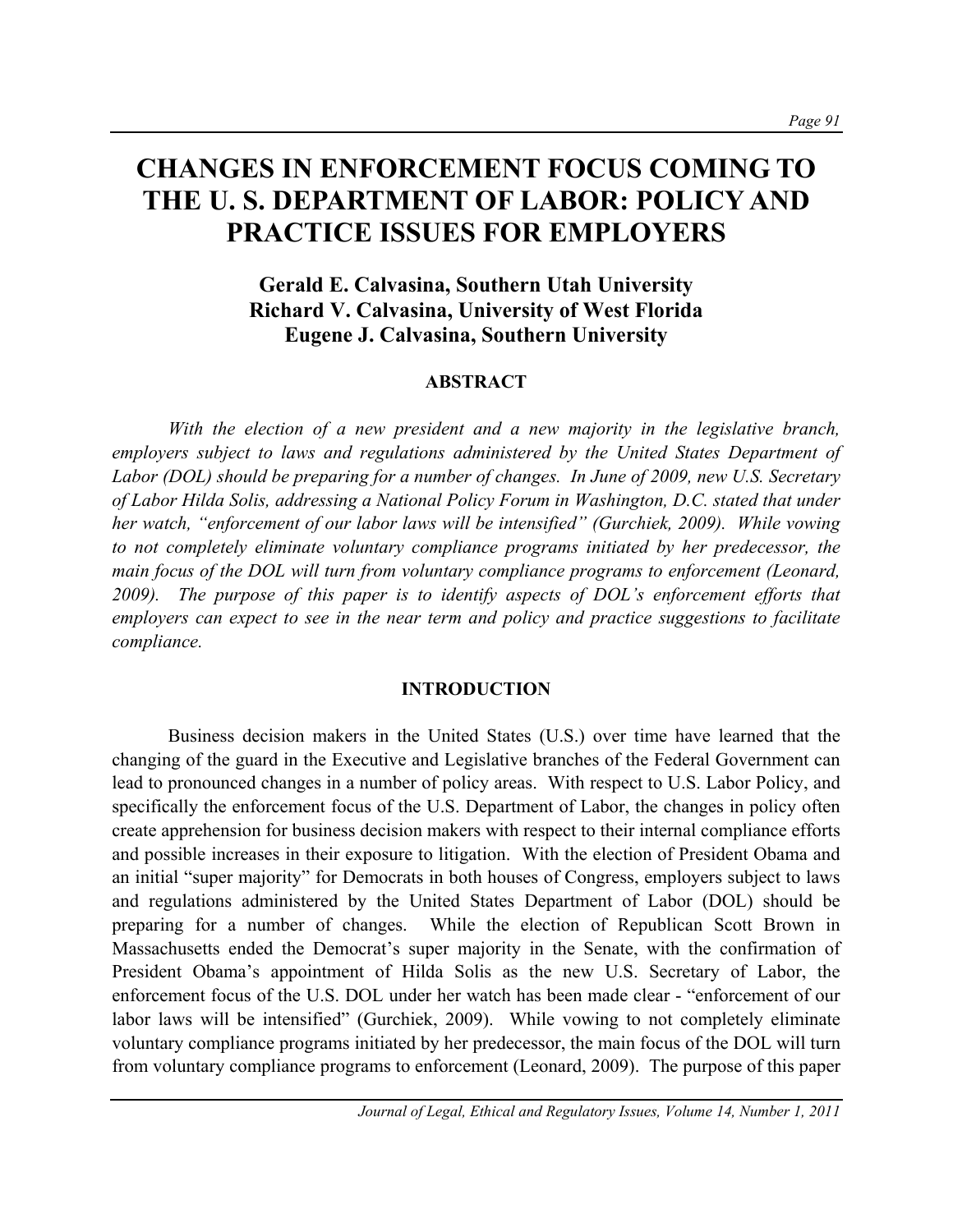is to identify aspects of DOL's enforcement efforts that employers can expect to see in the near term and policy and practice suggestions to facilitate compliance.

# **THE U.S. DEPARTMENT OF LABOR (DOL)**

 The U.S. Department of Labor (DOL) administers and enforces more than 180 federal laws. These mandates and the regulations that implement them cover a wide variety of workplace activities and cover about 10 million employers and 125 million workers. The DOL administers a variety of Federal labor laws including those that guarantee workers' rights to safe and healthful working conditions; a minimum hourly wage and overtime pay; freedom from employment discrimination; unemployment insurance; and other income support (DOL, 2010). There are a number of different agencies that come under the supervision of the U.S. DOL.

| Table 1                                                                                            |
|----------------------------------------------------------------------------------------------------|
| Major Laws and Executive Orders Enforced of the U.S. DOL                                           |
| Fair Labor Standards Act (FLSA) – Prescribes standards for wages and overtime pay.                 |
| Occupational Safety and Health (OSH) Act – Regulates safety and health conditions in most private  |
| industries.                                                                                        |
| Employee Retirement Income Security Act (ERISA) – regulates employers who offer pension or welfare |
| benefit plans.                                                                                     |
| Labor-Management Reporting & Disclosure Act (LMRDA) - Landrum-Griffin Act                          |
| Uniformed Services Employment and Reemployment Rights Act – reemployment rights for military       |
| veterans                                                                                           |
| Employee Polygraph Protection Act – bars most employers from using lie detectors on employees.     |
| Consumer Credit Protection Act (CPCA) – regulates garnishment of employee wages by employers.      |
| Family and Medical Leave Act (FMLA) – requires employers of 50 or more employees to provide up to  |
| 12 weeks of unpaid job-protected leave.                                                            |
| Worker Adjustment and Retraining Notification Act (WARN) – Requires early warning of impending     |
| layoffs or plant closings.                                                                         |
| Executive Order 11246 - Affirmative Action Requirements for Government Contractors.                |
| Source: Summary of the Major Laws of the Department of Labor (DOL, 2010).                          |

# **DOL CHANGE AGENDA**

 The change in focus at the DOL was made clear early on in President Obama's tenure. The appointment of U.S. House of Representative Hilda Solis, described as "a long time advocate of progressive labor policies", to lead the U.S. DOL should have served as a wakeup call to decision makers of what lies ahead (Meneghello, 2010). In the President's DOL budget proposal for fiscal year 2010 he stated that "for the past eight years, the departments labor law enforcement agencies have struggled with growing workloads and shrinking staff" and he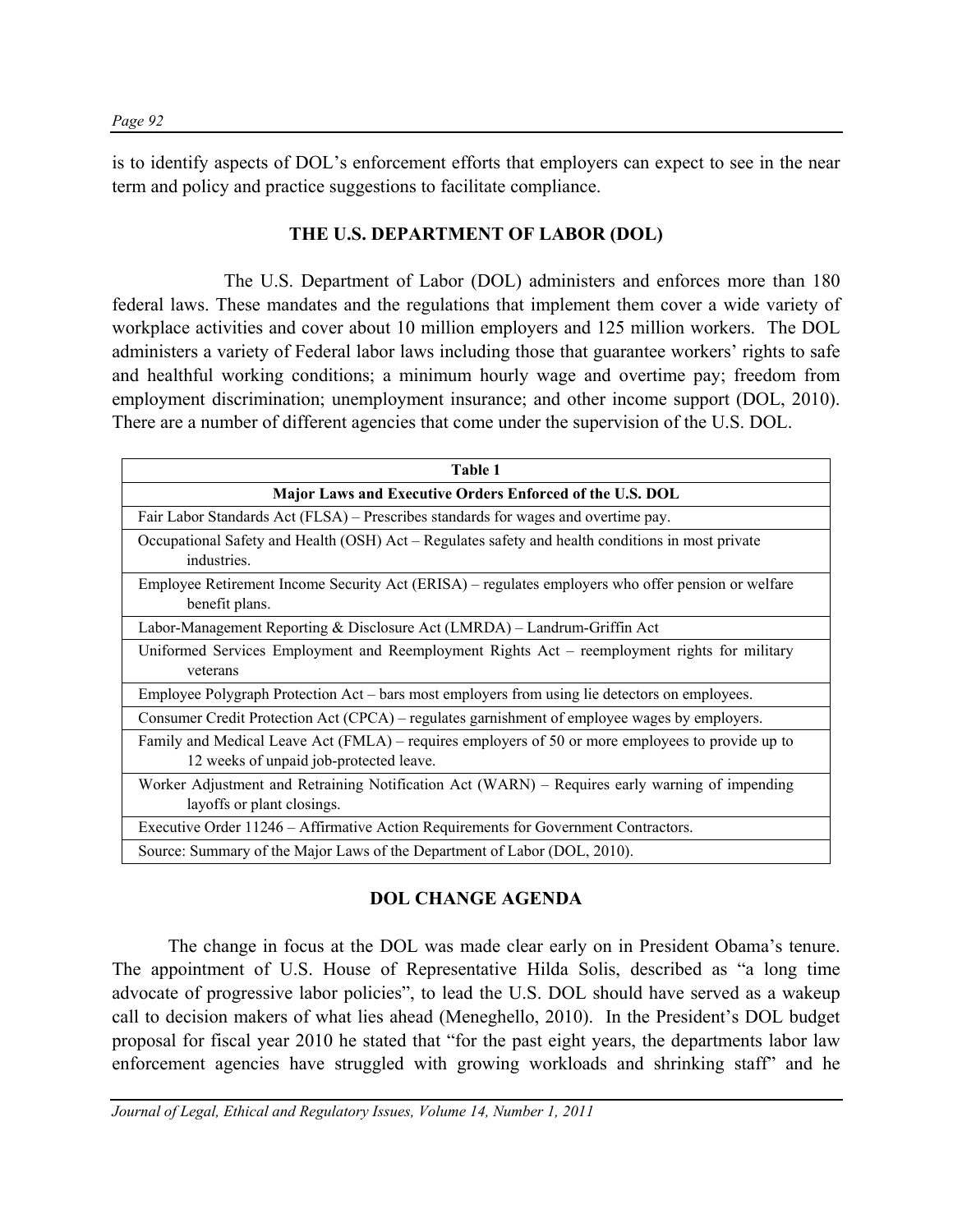promised increased funding for three key agencies: Occupational Safety and Health Administration, the Wage and Hour Division, and the Office of Federal Contract Compliance Programs (OFCCP) (Smith, 2009). Secretary of Labor Hilda Solis has made it clear since assuming leadership of the DOL that the focus of the agency will be on enforcement. In a June 2009 speech to the National Policy Forum in Washington, D.C. Solis stated that she "wants to restore some of the things that have been taken away" in the past eight years and "let me be clear: under my watch, enforcement of our labor laws will be intensified so we can provide an effective deterrent to employers who may unnecessarily put their workers' lives and employment at risk" (Gurchiek, 2009). In a HRMagazine interview with Senior Writer Bill Leonard, Solis again reiterated a goal of the DOL under her watch was "to make sure we step up enforcement of worker safety and health standards, increase protections for workers' pay and benefits, including promoting equal pay, expand paid leave and raise the minimum wage" (Leonard, 2009). In December of 2009, Secretary Solis when further describing her vision of the mission of the DOL stated that "the department will seek to enact an array of 90 rules and regulations in 2010 aimed at ensuring that workers are paid a fair wage, have a voice in the workplace, are provided a safe workplace and have a secure retirement" (Maurer, 2009 C).

| Table 2                                                                           |
|-----------------------------------------------------------------------------------|
| Major Agencies Utilized to Enforce Major Laws and Orders Enforced by the U.S. DOL |
| Wage and Hour Division                                                            |
| The Occupational Safety and Health Administration (OSHA)                          |
| The Office of Federal Contract Compliance Programs (OFCCP)                        |
| The Employment and Training Administration                                        |
| Office of Labor Management Standards                                              |
| Employee Benefits Security Administration (EBSA)                                  |
| Veterans Employment and Training Services (VETS)                                  |
| Source: Summary of the Major Laws of the Department of Labor (DOL, 2010).         |

Statements by other key DOL leaders including Assistant Secretary of Labor Phyllis Borzi also make it clear that the new administration viewed the Bush Administration as weak on enforcement of the country's labor laws. In a speech at the American Society of Pension Professionals and Actuaries/DOL Speaks conference in September of 2009, Borzi presented an ambitious enforcement plan and stated "there's a new sheriff in town" and that "the previous administration focused on compliance assistance , but that's only good if it is combined with strong enforcement" (Maurer, 2009 A).

 Compliance with DOL regulations regarding wage and hour issues has been an especially difficult task for employers in recent years. Research by the Center for Urban Economic Development, the National Employment Law Project, and the UCLA Institute for Research on Labor and Employment concluded that many employment and labor laws are regularly and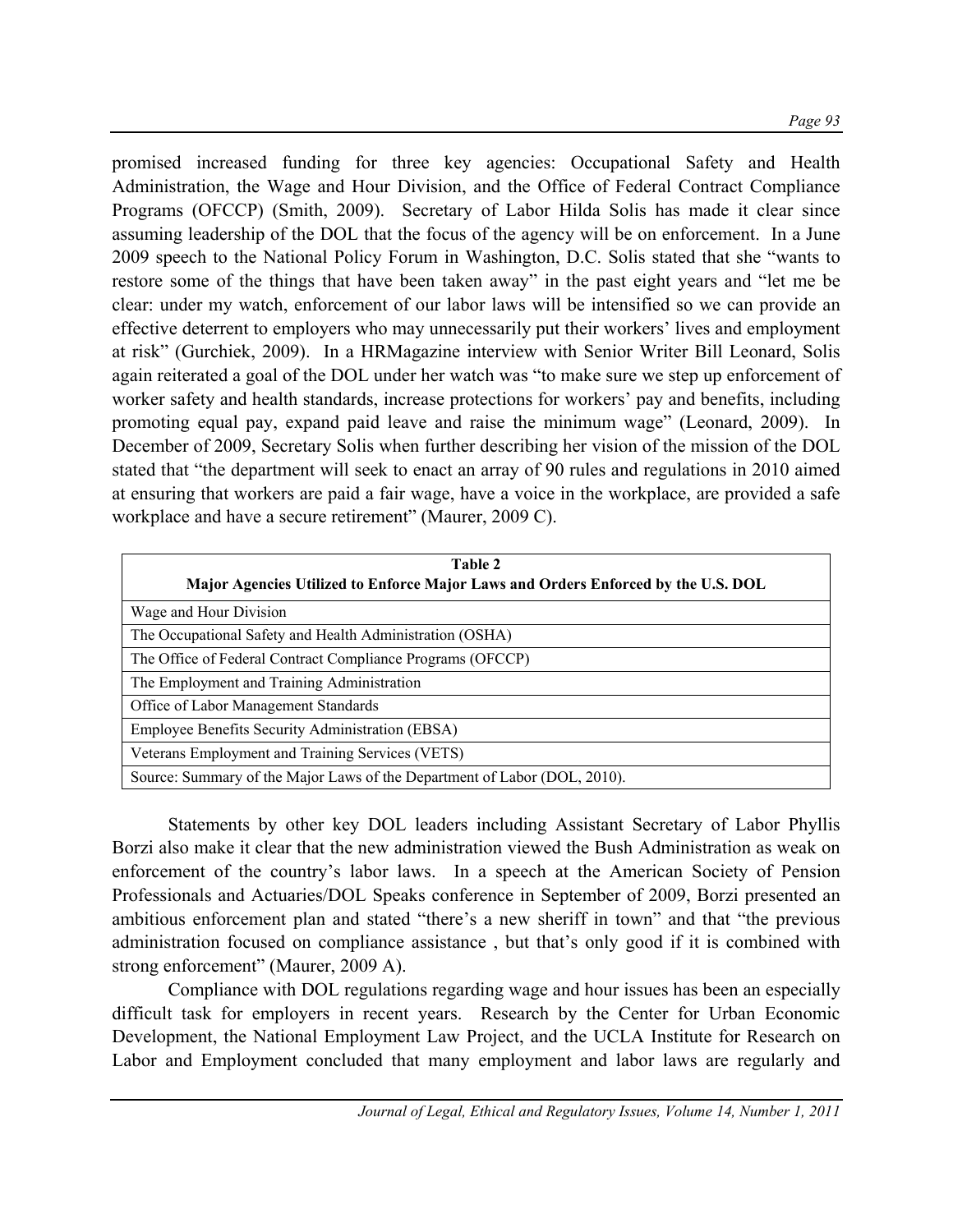systematically violated and that a large percentage of workers in the United States are underpaid and otherwise mistreated at work (CORT, 2009). The study found that the most frequent violations involved minimum wage, overtime, "off-the-clock" violations, meal break, pay stub and illegal deduction violations (CORT, 2009). In another report, the Seyfarth Shaw LLP law firm's sixth annual Workplace Class Action Litigation Report found that "wage and hour litigation continued to out-pace all other types of workplace class actions" (Seyfarth Shaw LLP, 2010). Additionally, the report noted that "collective actions pursued in federal court under FLSA outnumbered all other types of private class actions in employment-related cases (Seyfarth Shaw LLP, 2010).

### **DOL ENFORCEMENT INITIATIVES**

 In addition to increased funding of enforcement activities, the DOL has also embarked on an ambitious hiring plan. In a November press release, Secretary Solis reported that she had hired 250 new wage and hour investigators, "a staff increase of more than one third, to ensure that we promptly respond to complaints and can undertake more targeted enforcement" (WHD News Release, 2009). In that same press release, Solis noted that "in the past three months alone, the department has had several significant enforcement cases, including collecting nearly \$2 million in back wages for more than 500 workers" (WHD News Release, 2009). Solis when on to note that:

In early 2010, the department will launch a national public awareness campaign titled "We Can Help" to inform workers about their rights. The department will work closely with advocacy groups and other stakeholders to ensure that the material developed for the campaign reach the workers who need them. We will not rest until the law is followed by every employer, and each worker is treated and compensated fairly (WHD News Release, 2009).

 The U.S. Occupational Safety and Health Administration (OSHA) also announced its regulatory priorities for 2010. OSHA's announced "ambitious" agenda for 2010 "includes 29 regulatory items and projects, two requests for Information, seven Notices of Proposed Rulemaking and six final standards" (Maurer, 2009 B). Projects to be initiated in 2010 involve airborne infectious diseases, musculoskeletal disorders, developing final rules on cranes and derricks, rulemaking involving combustible dust, fall hazards, and hazard communication and rules dealing with crystalline silica and exposure to beryllium (Maurer, 2009 B). OSHA also plans to step up enforcement of existing safety and health standards and whistleblower discrimination investigations. To those ends, in its FY 2010 Congressional Budget Justification, OSHA requested the hiring of an additional 130 compliance safety and health officers and 25 whistleblower discrimination investigators (FY 2010 Congressional Budget Justification, 2009). In its congressional budget request, OSHA also announced it was developing a new program, the Severe Violators Inspection Program (SVIP) that will target enforcement action to those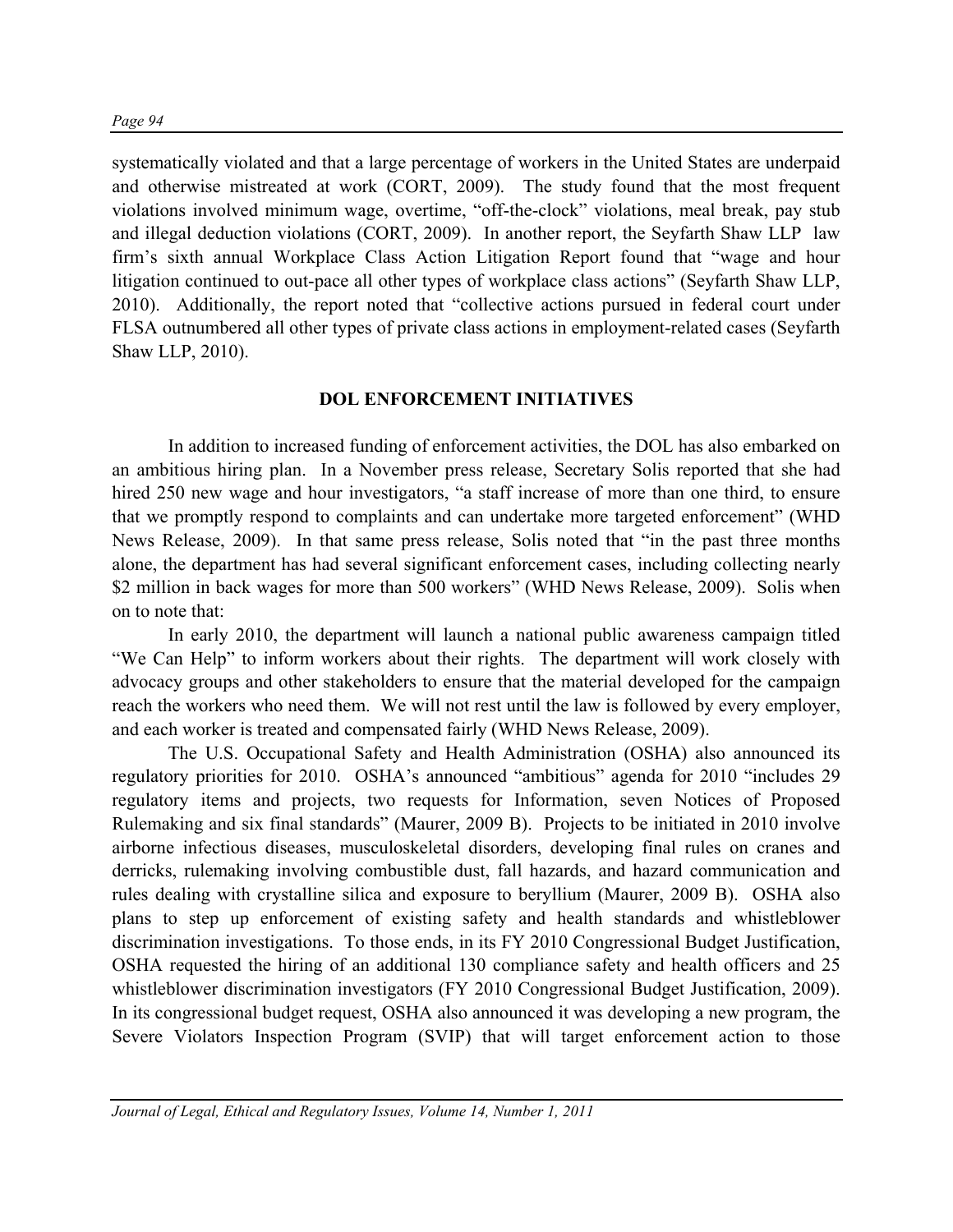employers that have excessive violations, fail to correct hazards, or have fatalities with serious violations associated with an accident (FY 2010 Congressional Budget Justification, 2009).

 At the DOL's Employee Benefits Security Administration (EBSA), planned enforcement activities include a "contributory plan criminal project" designed to prosecute violators that fail to forward participant contributions to employee benefit plans (Maurer, 2009 A). EBSA also plans to target employers that delay remittance of contributions, multiple-employer welfare arrangements (MEWAs), and health care fraud (Maurer, 2009 A).

 The Office of Federal Contract Compliance Programs (OFCCP), the DOL agency charged with enforcing Executive Order 11246's affirmative action regulations for federal government contractors also has announced plans to strengthen enforcement of its regulations. In a December 2009 web chat, OFCCP Director Patricia Shiu reported that the agency is "hard at work on three rules that will benefit the American worker:

Strengthening affirmative action requirements by requiring federal contractors and subcontractors to conduct more substantive analysis and monitoring of their recruitment and placement efforts targeted to individuals with disabilities.

Revising provisions in the regulations to strengthen compliance with affirmative action requirements, including the establishment of outreach, recruitment and placement goals for the employment and advancement of covered veterans.

Revising the regulations implementing the affirmative action requirements of Executive Order 11246 that are applicable to federal and federally assisted construction contractors. The initiative would update regulatory provisions that set forth the actions construction contractors are required to take to implement their affirmative action obligations, according to the agenda (Maurer, 2009 A).

 At the Wage and Hour Division, in addition to increasing overall enforcement of the division's regulations, the WHD also announced that it plans to update its child labor regulations, review the implementation of the new military family leave amendments, and to update its recordkeeping regulations that will be designed to "foster more openness and transparency by demonstrating employers' compliance with minimum wage and overtime requirements to workers" (Maurer, 2009 A). Recordkeeping issues have been a perennial problem for employers over the years and hopefully the proposed updating will facilitate employer efforts in this area.

 The 2011 budget request contain additional request for funding to affirm what Secretary Solis said is "this administration's commitment to vigorous enforcement" (Maurer, 2010). The budget requests includes funding to hire 358 employees including 177 investigators and other enforcement staff, which will bring the total proposed DOL workforce to nearly 18,000 (Maurer, 2010). The budget request also includes plans to conduct more OSHA inspections in FY2011 with 25 additional inspectors and the movement of 35 employees from compliance assistance to enforcement (Maurer, 2010).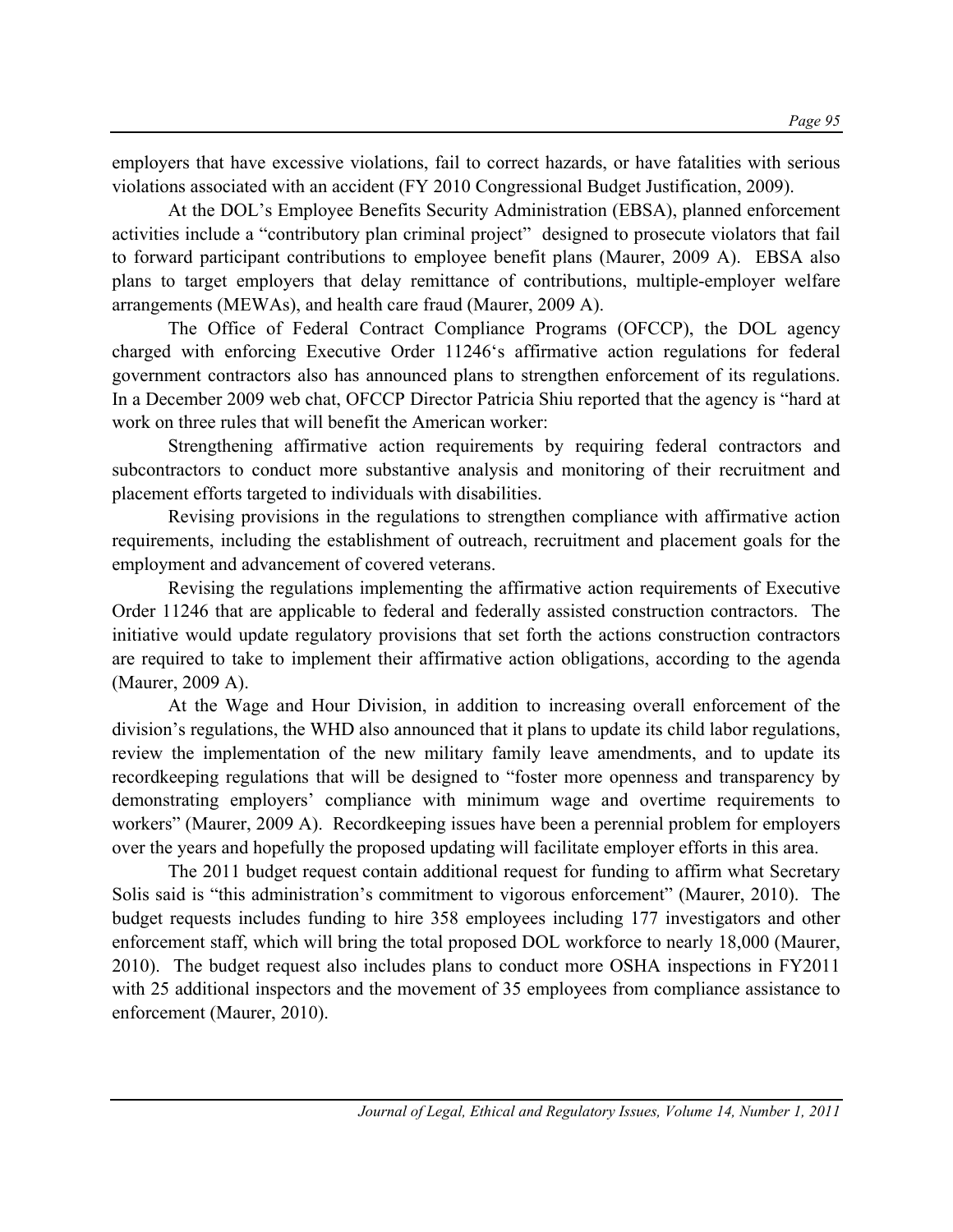# **OTHER ISSUES FOR HR DECISIONMAKERS**

 In addition to the previously detailed changes and enforcement initiatives announced by the DOL, employers should also be aware of new labor and employment laws that were enacted in 2009. The list of new statutes plus additional proposals in the pipe line is contained in Table 3. As new regulations and guidance on compliance are finalized and tested in court it will take time for the impact of these regulations on human resource decision making to become more apparent.

| Table 3                                                                                      |
|----------------------------------------------------------------------------------------------|
| 2009 New Labor and Employment Laws Enacted and Proposed                                      |
| Lilly Ledbetter Fair Pay Act                                                                 |
| Genetic Information Nondiscrimination Act (GINA)                                             |
| FMLA Military Leave - amended by the National Defense Authorization Act for Fiscal Year 2010 |
| Federal Minimum Wage increased to \$7.25 per hour effective July 24                          |
| COBRA Subsidy – American Recovery and Reinvestment Act of 2009 (Olmsted                      |
| <b>New Leave Laws Expected in 2010</b>                                                       |
| Healthy Families Act                                                                         |
| Family leave Insurance Act                                                                   |
| Family and Medical Leave Enhancement Act                                                     |
| Amendments to the Domestic Violence Act                                                      |
| Military Family Leave Act (HR Hero, 2009)                                                    |
| <b>Additional Legislative Proposals Employers should be following:</b>                       |
| Employee Free Choice Act                                                                     |
| <b>Health Care Reform</b>                                                                    |
| Data Accountability and Trust Act                                                            |

One final important enforcement item for employers to keep track of outside of the DOL is the Federal Government's enforcement strategy with respect to immigration. The Obama administration, through the Department of Homeland Security has changed the focus of its enforcement strategy and will be directing more attention to employers. According to Hawk and Cook, "the goals of the new strategy are to penalize employers who knowingly hire illegal workers, deter employers who are tempted to hire illegal workers, and encourage all employers to take advantage of compliance tools" (Hawk and Cook, 2009). Employers can "expect an increase in 1-9 audits, employer recordkeeping audits, unannounced site visits, and a big push for E-Verify for use by employers in 2010" (Hawk and Cook, 2009). John Morton, Department of Homeland Security Assistant Secretary for Immigration and Customs Enforcement (ICE) reiterated the Obama administration's get tough on employer compliance focus by stating that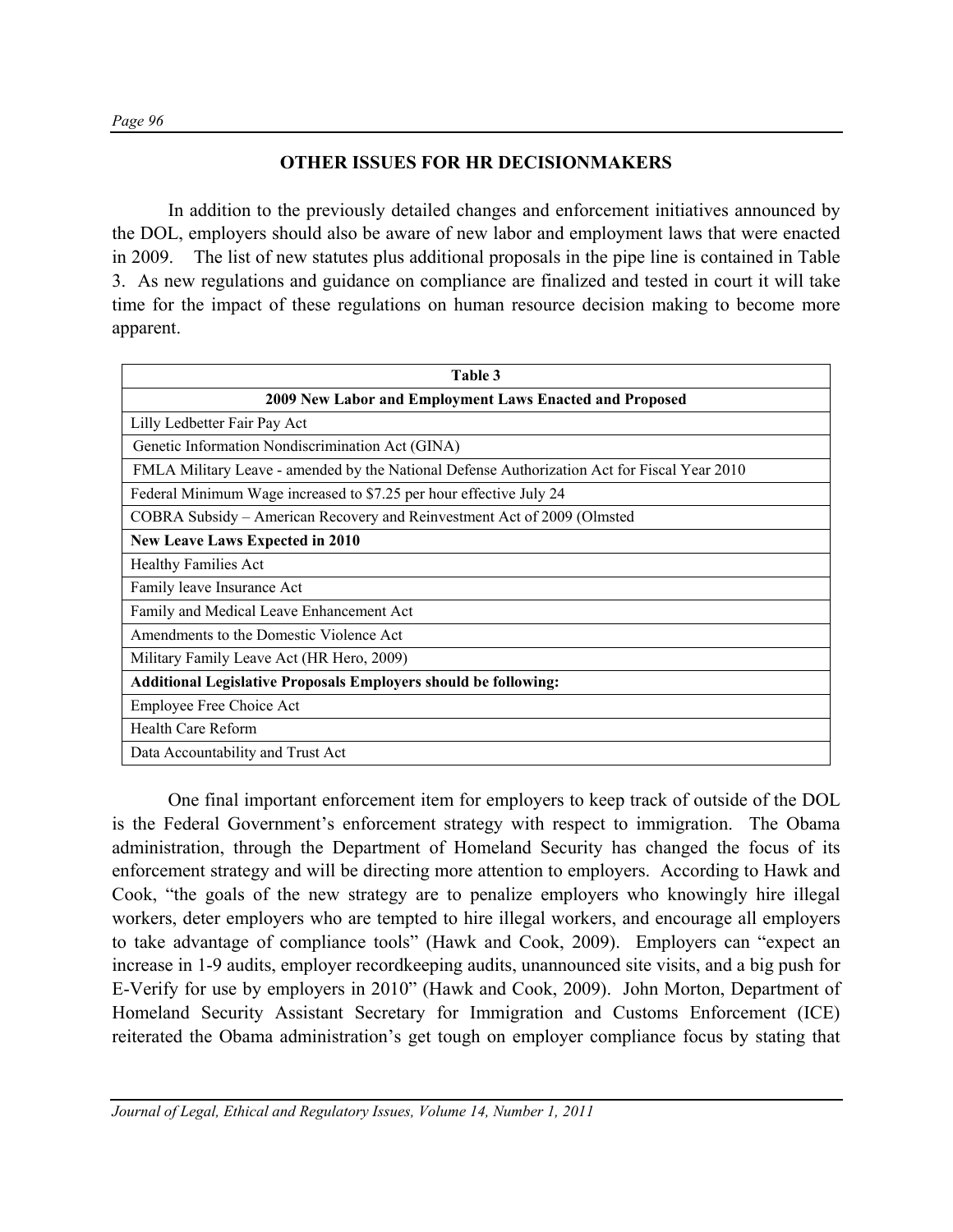"ICE is focused on finding and penalizing employers who believe they can unfairly get ahead by cultivating illegal workplaces" (Hawk and Cook, 2009).

### **RECOMMENDATIONS FOR EMPLOYERS**

 With the ever increasing regulatory burden that employers of all types and sizes are required to bare, the need for additional resources to facilitate compliance efforts will be substantial. Given the ever increasing cost associated with not complying with laws enforced by the DOL and other laws impacting human resource decision making, failure to support compliance efforts is not an option. Further, failure to take a proactive approach to support effective compliance decision making can cause employers to sustain financial and employee relations losses. This may threaten their survival as American businesses attempt to emerge from lingering economic difficulties. Economic downturns and high unemployment have often been cited as causes of the increasing number of wage and hour complaints, discrimination, and wrongful discharge allegations showing up in government agency reports and litigation studies. The standard advice for employers that want to reduce their exposure to these types of allegations and litigation is to find and fix problems with the employers' compliance efforts before an employee's attorney or a government agency gets involved. Preventive audits can go a long way to help employers reduce their exposure. Whether to examine policy manuals, payroll practices, or I-9 documentation, employers should conduct at least an annual audit of their human resource decision making and legal compliance efforts. In addition to on-going audits, employers must continually train individuals involved in human resource decision making as new regulations and guidance affecting their organizations is available. The title of a recent HR Daily Advisor Tip reporting on the results of a recent study dealing with wage and hour violations should get the attention of all employers: "DOL, EEOC, and Your Employees' Attorneys are Reading this Report" (CORT, 2009). Government agencies have for years required employers to prominently post notices regarding employees' rights in the workplace. With the taboo on attorney marketing efforts on TV, the internet, and roadside billboards all but abandoned, especially by members of the plaintiffs' bar, more and more employees are aware of potential problems with respect to how their employer's human resource policies and practices may not be consistent with government regulations. With the notoriety that large damage awards against employers can generate and the general unfavorable light that many businesses have been held in during the country's difficult economic times the recipe for even more challenges to human resource decision maker decisions is present. Employers that allocate resources to monitor government agencies' initiatives, support training of decision makers and preventive audits of their compliance efforts will be in a better position to meet challenges created by the changes in enforcement focus that are clearly coming with new leadership in our nation's capital.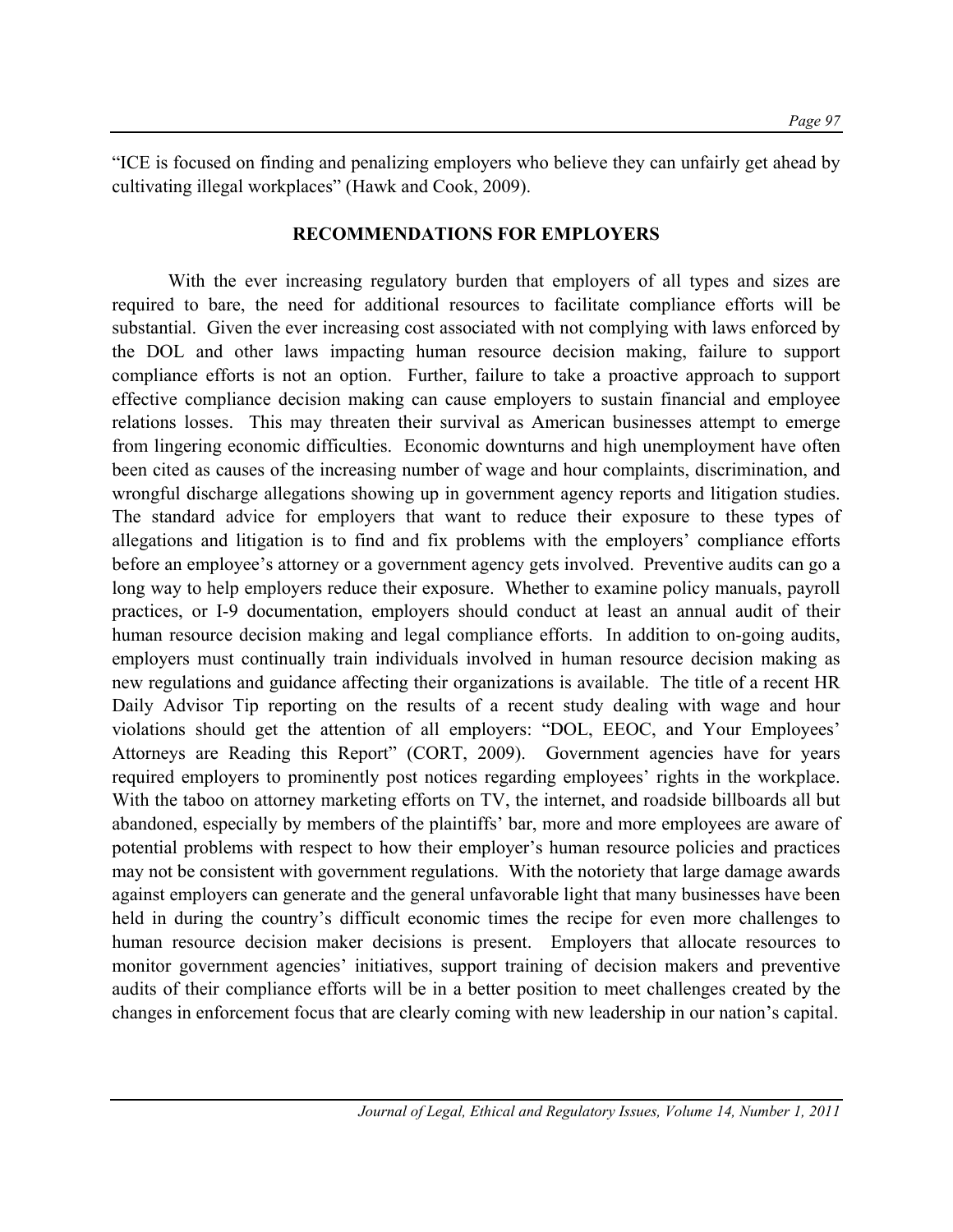#### **REFERENCES**

- CORT (2009). DOL, EEOC, and your employees' attorneys are reading this report, downloaded 12/7/2009 from http://hrdailyadvisor.blr.com/?source=HAC&effort=7 .
- DOL (2010). United States Department of Labor, downloaded 2/5/2010, from http://www.dol.gov/opa/ aboutdol/lawsprog.htm .
- FY2010 Congressional Budget Justification (2009). Occupational Safety and Health Administration, downloaded, 2/10/2010 from http://www.dol.gov/dol/budget/2010/PDF/CBJ-2010-V2-08.pdf .
- Gurchiek, Kathy (2009). Changes are coming, dol secretary solis promises, *HR News*, downloaded 12/1/2009, from http://www.shrm.org/publications/hrnews/pages/solispromises.aspx
- Hawk, Sarah and Cook, Jessica (2009). The federal government and immigration enforcement in 2010: I-9, site visits and a big push for e-verify, Bloomberg Law Reports', downloaded 2/5/2010 fromhttp://www.laborlawyers.com/files/23723\_fisher\_phillips\_hawk\_cook\_article.pdf
- HR Hero (2001). 5 New leave laws expected in 2010: prepare for changes to your FMLA policies, HR Hero Audio Conference Announcement, M. Lee Smith Publishers LLC, Brentwood TN.
- Maurer, Roy (2010). DOL Requests \$116.5 Billion for FY 2011, HR News, downloaded, 2/17/2010, from http:/www.shrm.org/Publications/HRNews/Pages/DOLFY2011.aspx .
- Leonard, Bill (2009). Q &A with U.S. labor secretary Hilda Solis, HR News, downloaded 11/20/2009, from http://www.shrm.org/Publications/HRNews/Pages/SolisInterview.aspx .
- Maurer, Roy (2009 A). Heightened enforcement a top DOL priority in 2010, downloaded 1/28/1010 from http://www.shrm.org/hrdisciplines/benefits/Articles/Pages/Enforcem... .
- Maurer, Roy (2009 B). OSHA announces goals, regs for 2010, downloaded 1/28/2010 from http://www.shrm.org/hrdisciplines/safetysecurity/articles/Pages/O... .
- Maurer, Roy (2009 C). DOL announces goals for 2010, *HRNews*, downloaded 1/28/2010 from http://www.shrm.org/Publications/HRNews/Pages?DOLAnnouncesG... .
- Meneghello, Richard (2010). The year in labor & employment law, from A to Z, Labor Letter, Fisher & Phillips LLP, downloaded 1/28/2010 from http://www.laborlawyers.com/showarticle.aspx?The-Year-In-Labor...
- Olmsted, Christopher (2009). Federal labor & employment law legislation new laws enacted in 2009, downloaded 1/28/2010 from http://barkerolmsted.com/news/legal-updates/newsletter 0151.php .
- Seyfarth Shaw LLP (2010). Press release, Seyfarth Shaw's sixth annual workplace class action litigation report shows unabated climb in financial stakes in workplace class action litigation, downloaded 2/9/2010, from http://www.seyfarth.com/index.cfm/fuseaction/news\_pub.news\_pub\_de... .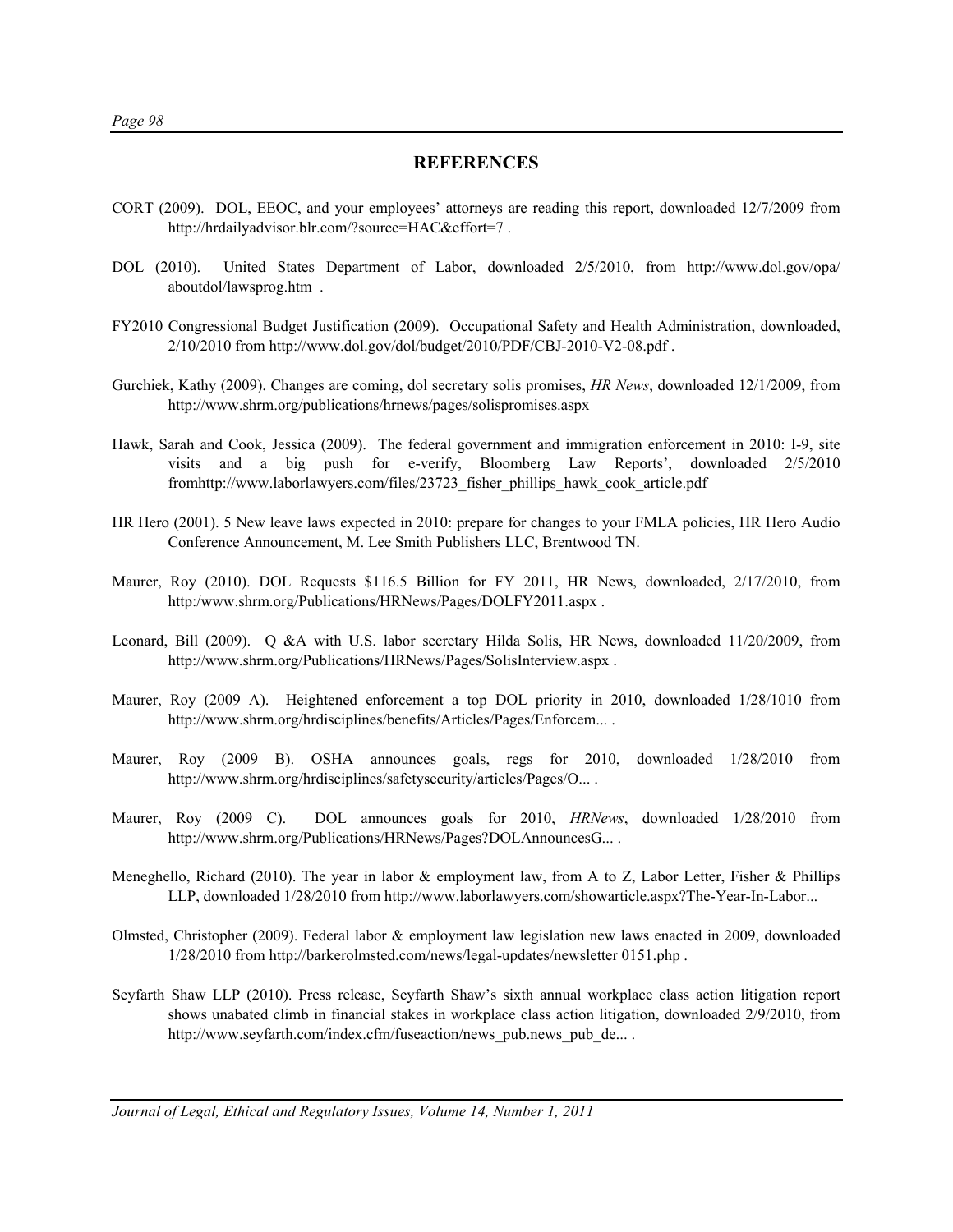- Smith, Allen (2009). Increased enforcement of labor laws top priority in budget, downloaded 1/20/2010 from http://www.shrm.org/LegalIssues/FederalResources/Pages/IncreasedE... .
- WHD News Release (2009). Statement by US Secretary of Labor Hilda L. Solis on wage and hour division's increased enforcement and outreach efforts, downloaded 11/24/2009 from http://www.dol.gov/opa/media/press/whd/whd20091452.htm .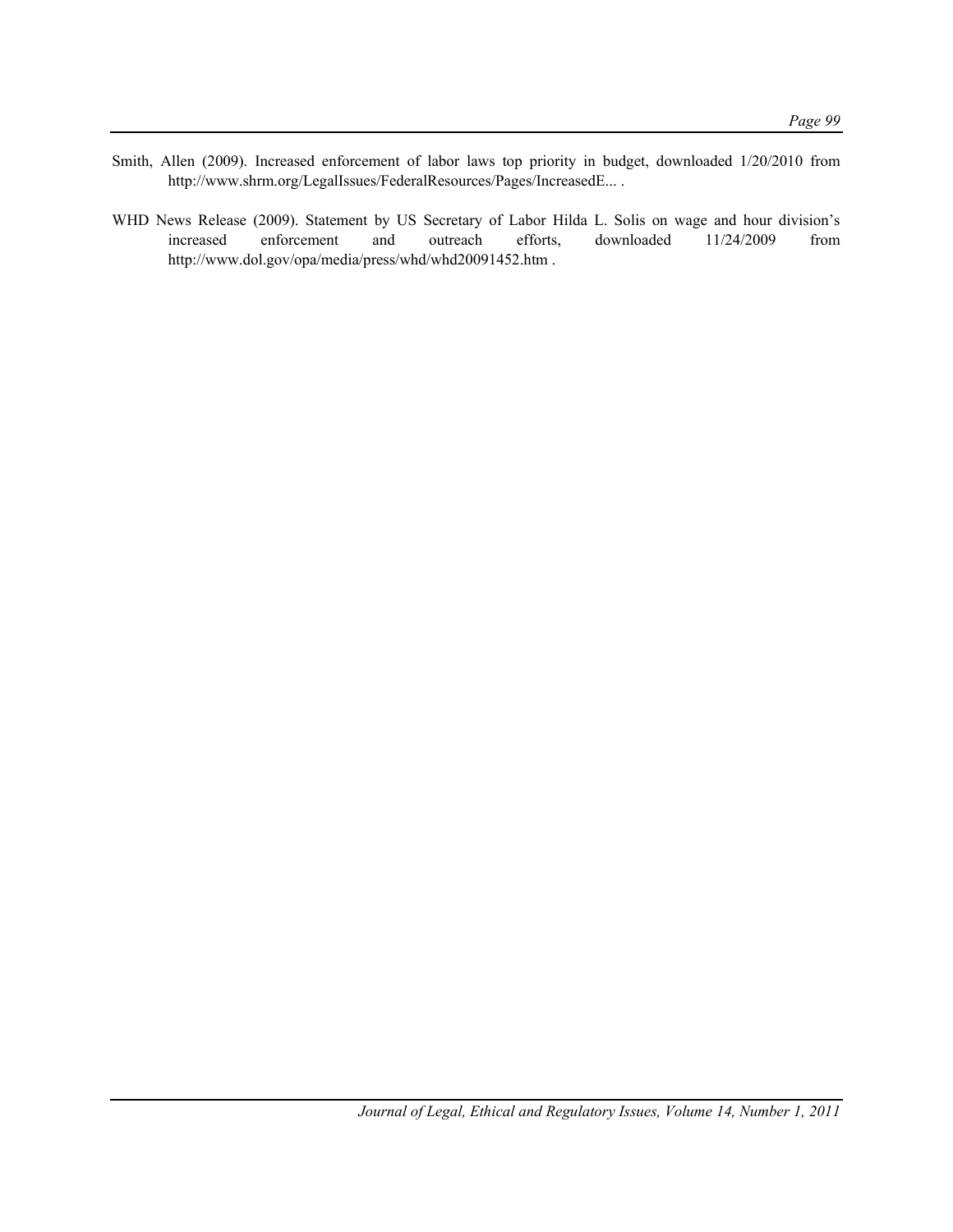*Page 100*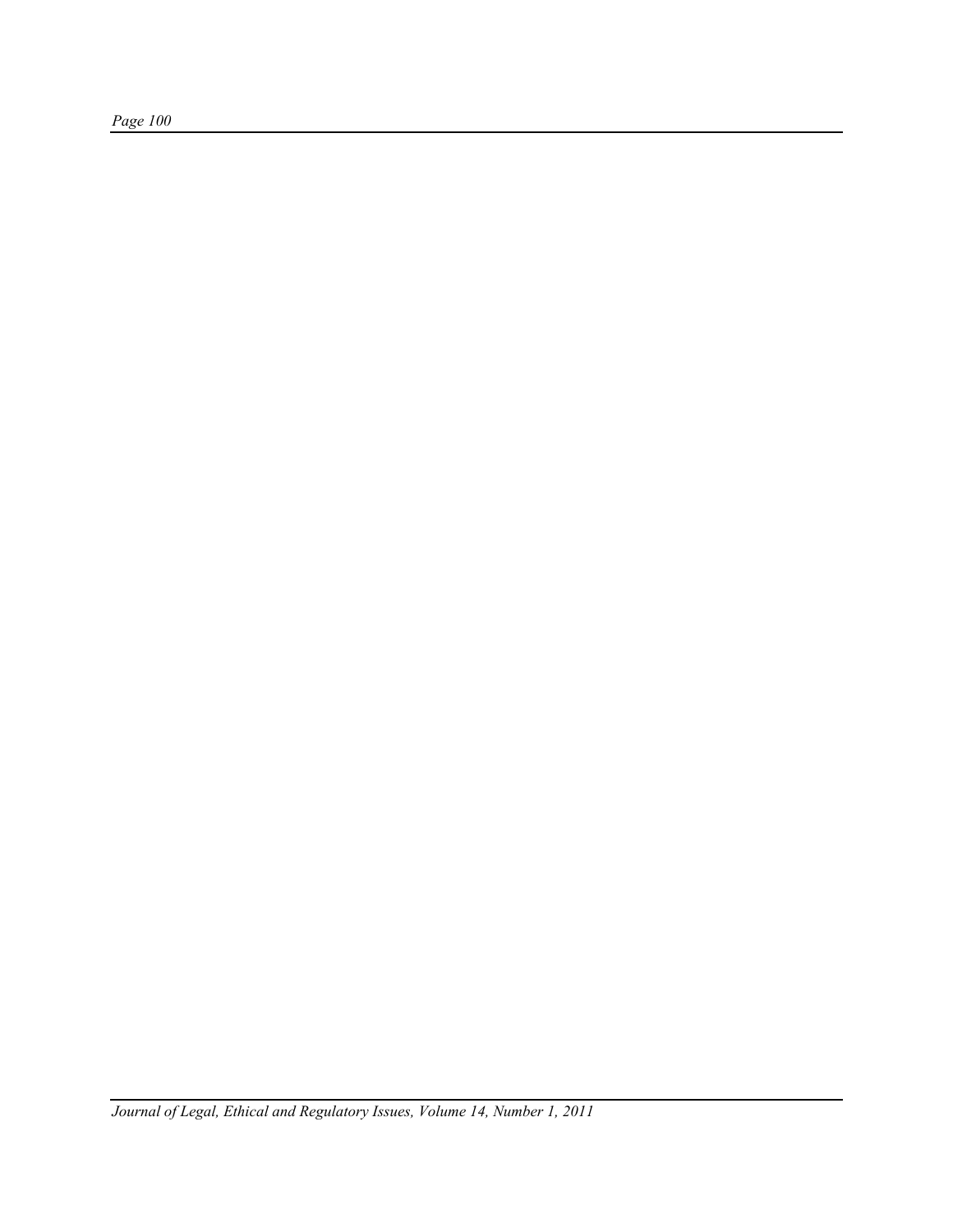# **OUT WITH THE OLD; THE TERMINATION OF THE MIXED MOTIVE CASE UNDER THE ADEA**

# **Brian P. Winrow Winona State University Kevin Johnson Emporia State University**

### **ABSTRACT**

*The purpose of the article is to provide practitioners and scholars with a working knowledge of the US. Supreme Courts recent holdings in Gross v. FBL Financial and* Smith v. City of Jackson*, and to identify a trend whereby the U.S. Supreme Court has enhanced the defenses available to employers accused of age discrimination while eliminating the availability of a mixed motive cause of action under the Age Discrimination in Employment Act (ADEA).* 

*This article examines reported cases pertaining to the Age Discrimination in Employment Act. The focus of this article was on cases and literature pertaining to recent court holdings addressing both disparate impact and disparate treatment forms of discrimination under the ADEA. Published cases underwent a comprehensive case review using the Westlaw database research system. Relevant cases were shepardized.* 

*In 2009, the U.S. Supreme Court issued a holding preventing mixed motive cases under the ADEA, in favor of requiring employees to satisfy the heightened requirement that age was a determinant factor leading to the adverse employment decision as opposed to a mere motivating factor.* 

*This article incorporates recent U.S. Supreme Court cases in what has become a rapidly changing legal landscape.* 

### **INTRODUCTION**

The labor force within the United States has been experiencing a trend whereby the average age is drastically increasing. As it currently stands, over 48% of the U.S. workforce is comprised of employees that are at least 40 years of age (The Aging Workforce, 2008). This number is expected to increase to 51% within the next few years (The Aging Workforce, 2008). While an experienced employee brings a wealth of knowledge and valuable experience, there is often a positive correlation with higher wages. Though many businesses capitalize upon the seasoned employee's experience, others find the higher costs overly inhibitive on already financially stressed corporations struggling to meet investor demands. In order to increase net income, a business can either increase revenue and/or decrease costs. As a result, employers, in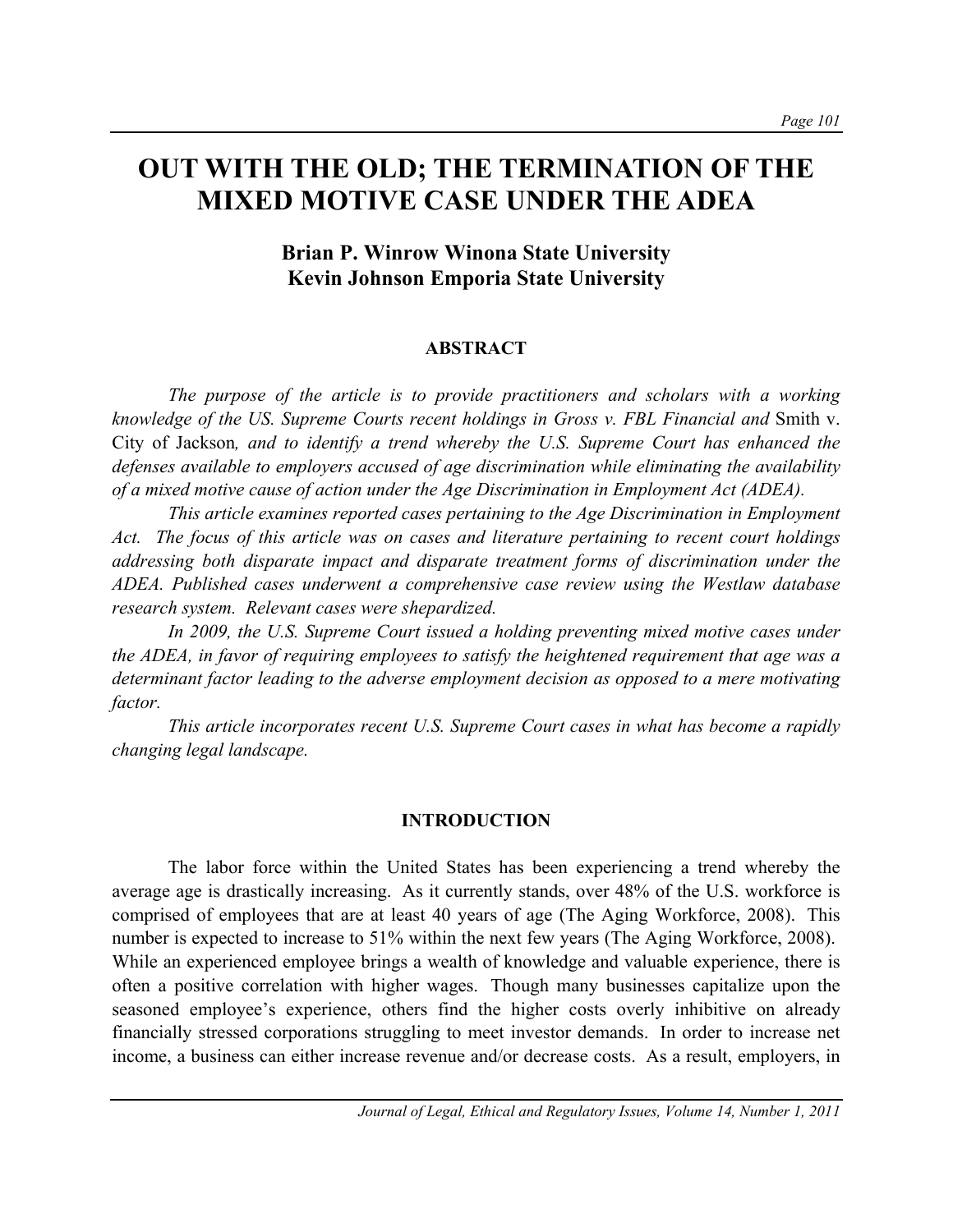an effort to minimize costs, have an incentive to reorganize the organizational structure of the business. A common strategy is to eliminate costly positions and to reassign the responsibilities to other positions. As a result, employers may be tempted to target higher wage earners in order to reduce costs.

In order to curve discrimination aimed at seasoned workers, Congress enacted the Age Discrimination in Employment Act (ADEA) to preclude discrimination based upon the employees' age *(*ADEA*, 29 USCA,* 621 (a), 2006).The protections permeate through the entire realm of the employment process, beginning in the recruiting phase and extending through promotion and termination decisions (*U.S. Equal Employment Opportunity Commission, 2008)*. According to the Act, an employer is prohibited from failing or refusing to hire or to discharge "any individual or otherwise discriminate against any individual with respect to his compensation, terms, conditions, or privileges of employment, because of such individual's age" *(*ADEA*, 29 USCA,* 623 (a), 2006). Much of this terminology mirrors the language used in other antidiscrimination acts, namely Title VII of the Civil Rights Act (Van Ostrand, 2009). As a result, the two Acts were often construed consistently (Van Ostrand, 2009). This included prohibiting employers from taking into consideration impermissible factors when making an employment decision, such as the employees' age, if at least 40, or the race of the employee.

Over the last four years, however, the U.S. Supreme Court has issued two holdings which have significantly altered the standards by which the employers' actions are scrutinized under the ADEA. In the first holding, Smith v. City of Jackson (2005), the Court, while recognizing the availability of disparate impact claims under the ADEA, expressly permitted employers to escape liability if they base their employment decision upon a reasonable factor other than age. In the second holding, Gross v. Financial (2009), the Court held that the employee must proffer sufficient evidence to satisfy the "but-for test". The but-for test requires the employee to establish that age was a determinant factor leading to the adverse employment decision. This new analysis eliminates the availability of a mixed motive case under the ADEA (Gross, 2009). In other words, the court held that age can be a factor in employment decisions, as long as it is not a determinate factor. As a result of these two holdings, employers have expansive latitude in making employment decisions which adversely affect the protections afforded to older workers.

The purpose of this article is to discuss the viability of the ADEA as a protective mechanism for aging employees after the Gross and Smith holdings. Part II of this article will provide an overview of the ADEA, including the bona fide occupational qualifications (BFOQ) exception which permits employers to discriminate against a protected class, in limited situations. Part III will discuss both the disparate impact and disparate treatment forms of discrimination, as well as discussing the Smith case under the disparate impact section. Part IV will provide an analysis of the Gross case which changes the traditional judicial scrutiny afforded to disparate treatment claims. Part V will then focus on the practical applications of the two recent cases.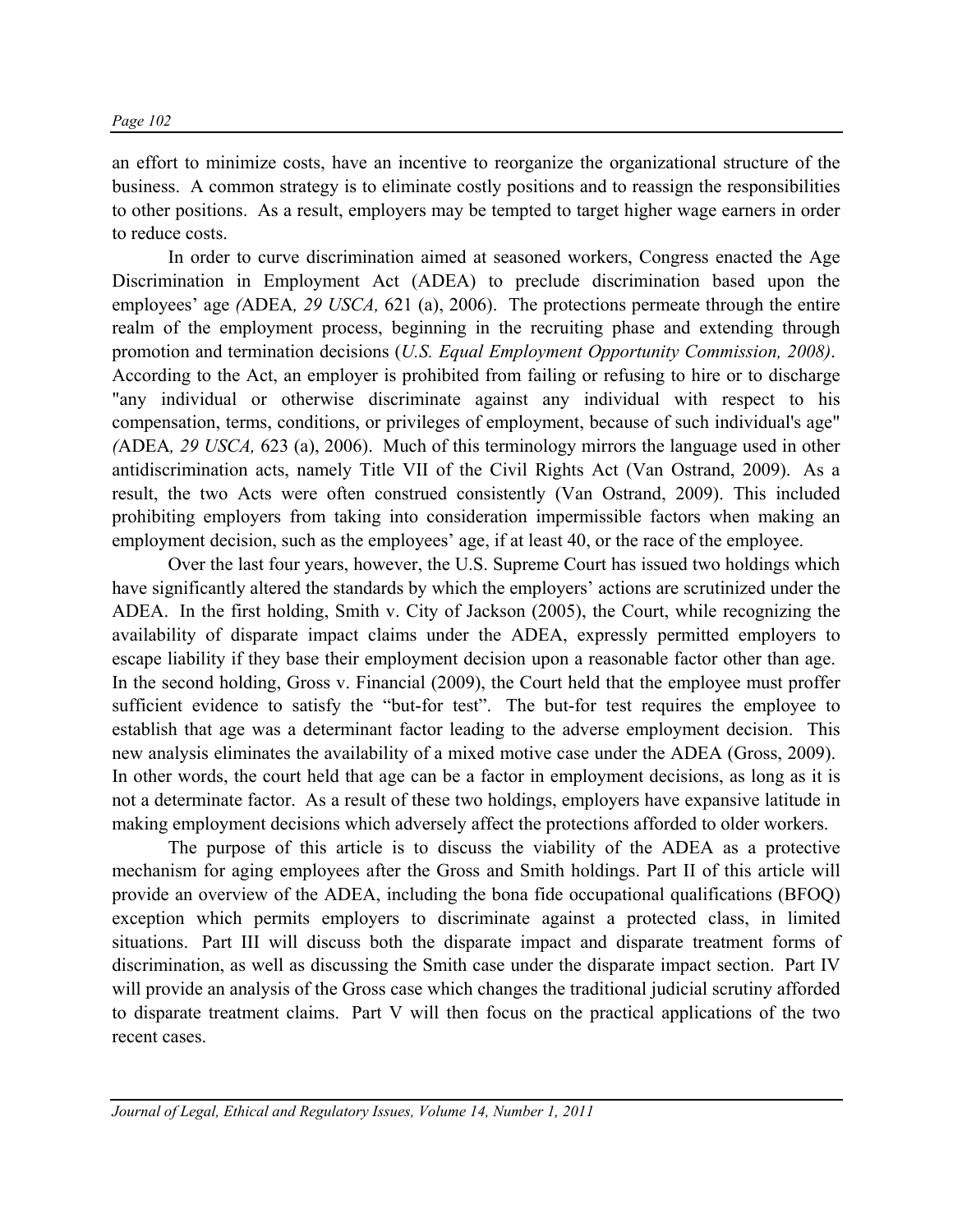#### **HISTORY OF THE ADEA**

The ADEA was passed by Congress in 1967 in order to remedy inequities in the treatment of older workers, covering the entire continuum of the employment process (Johnson, 2000). The legislative intent of the ADEA was designed to help displaced older workers regain employment as well as to prohibit employers from taking adverse action against an older employee, based upon age, in an effort to help older workers retain their jobs *(*ADEA*, 29 USCA,*  621, 2006). In order to accomplish this objective, all employers, both private and public who have at least 20 or more employees are prohibited from failing or refusing to hire or to discharge "any individual or otherwise discriminate against any individual with respect to his compensation, terms, conditions, or privileges of employment, because of such individual's age" (ADEA*, 29 USCA,* 621 (a), 2006). While the ADEA protects employees and applicants throughout the entire employment process, there is a common misconception that the ADEA prohibits an employer from asking an applicant's age or date of birth. The ADEA does not expressly proscribe such inquiries, though most employers do not seek information that will reveal an applicant's age unless it based upon a necessary factor in measuring a person's actual job qualifications (BFOQ), as such inquiries can lead to disparate impact discrimination *(*U.S. Equal Employment Opportunity Commission, 2008)*.* 

While the ADEA prohibits discrimination based upon age, there is an exception to the general rule. An employer can incorporate discriminatory measures against an employee or candidate based upon age, if the employer can show that age is a bona fide occupational qualification (BFOQ) *(*ADEA*, 29 USCA,* 623 (f), 2006). A BFOQ is a limited permissive reason allowing the employer to make an employment decision or to take an employment action that would otherwise amount to unlawful discrimination *(*ADEA*, 29 USCA,* 623 (f), 2006).In other words, a BFOQ relevant to the ADEA is a legitimate job qualification that necessarily results in an adverse employment decision or action against employees who are 40 years old or older and which favors employees under 40 years of age. Courts scrutinize any claimed BFOQ closely and are not quick to declare a job qualification as being legitimate, or bona fide (Kimel v. Florida Bd. of Regents, 2000). Age based BFOQs are most often based on statutory requirements relevant to a particular occupation, such as mandatory retirement ages in specific occupations regulated by federal or state law.

#### **ESSENTIAL FUNCTION OF THE ADEA**

The essential purpose of the ADEA is to protect individuals who are 40 years of age or older from employment discrimination based on age *(*ADEA*, 29 USCA,* 631 (a), 2006).The Act applies to job applicants as well as to employees (ADEA, 2006). Moreover, the scope of the ADEA extends to former employees receiving post-employment benefits, shielding the former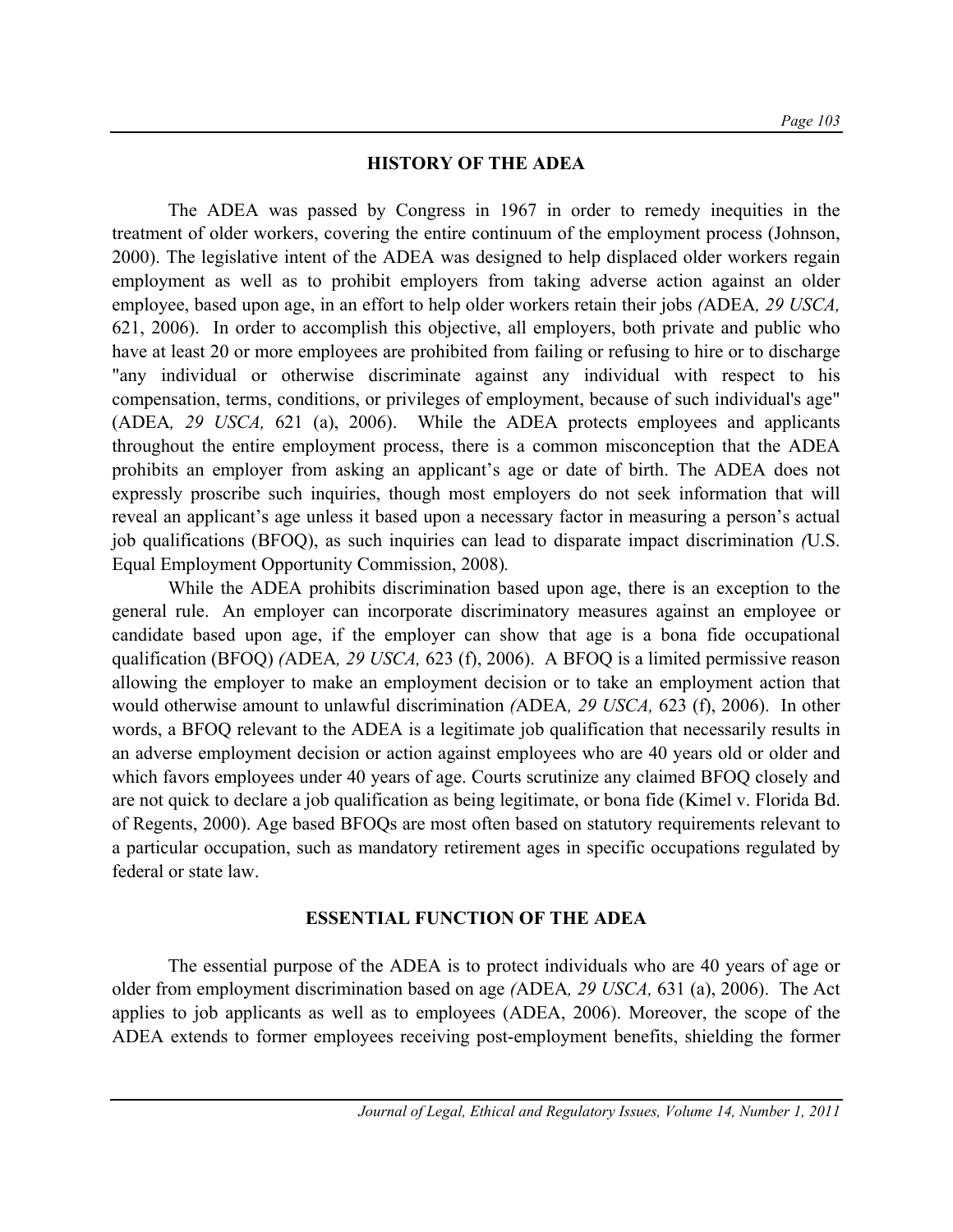employee from discrimination based on age (*U.S. Equal Employment Opportunity Commission, 2008)*.

The scope of the ADEA is far reaching, governing many aspects of the employment function. One such provision relates to permissible information contained within employment announcements (*U.S. Equal Employment Opportunity Commission, 2008)*. It is generally unlawful to include age related preferences or specifications as the age predilection can serve as a deterrent to older applicants *(*ADEA*, 29 USCA,* 623 (e), 2006).In addition to governing job notices, the Older Workers Benefit Protection Act of 1990 (OWBPA) amends the ADEA to specifically prohibit employers from denying benefits to older employees (*U.S. Equal Employment Opportunity Commission, 2008)*. With that said, Congress recognized the heightened cost associated with offering older workers benefits could deter some employers from offering benefits to any employees. As a result, employers may reduce benefits based on age to the extent that the reduced benefits to older employees is the same as the cost of providing benefits to younger employees (*U.S. Equal Employment Opportunity Commission, 2008)*.

While the ADEA was designed to protect employees from discriminatory practices based upon age, the employee/applicant retains the authority to waive the ADEA protections in limited situations *(*ADEA*, 29 USCA,* 625 (f), 2006). The waiver provision only permits employees to waive their protections as part of a severance package or other employment termination program *(*ADEA*, 29 USCA,* 625 (f), 2006). Moreover, the waiver must comply with the following requirements: (a) be in writing and be understandable; (b) specifically refer to ADEA rights or claims; (c) not waive rights or claims that may arise in the future; (d) be in exchange for valuable consideration; (e) advise the individual in writing to consult an attorney before signing the waiver; and, (f) provide the employee at least 21 days to consider the agreement and at least seven days to revoke the agreement after signing it (*U.S. Equal Employment Opportunity Commission, 2008)*.

#### **ELEMENTS OF AN ADEA CLAIM**

Employees who believe they have been the victim of age-based discrimination have the burden of proving their claim against the employer. In order to satisfy this burden, the plaintiff must proffer evidence of age discrimination. Table 1 contains the requisite elements that must be established to prevail on an ADEA claim.

During any ADEA case, it is necessary for the employee to address the purpose of the act, which is "to promote the employment of older persons based on their ability rather than age; to prohibit arbitrary age discrimination in employment; (and) to help employers and workers find ways of meeting problems arising from the impact of age on employment" (Macellare v. Goldman, 1980). Moreover, as illustrated in table 1, the employee must have suffered some form of discriminatory action. The discriminatory actions can be segmented into three generic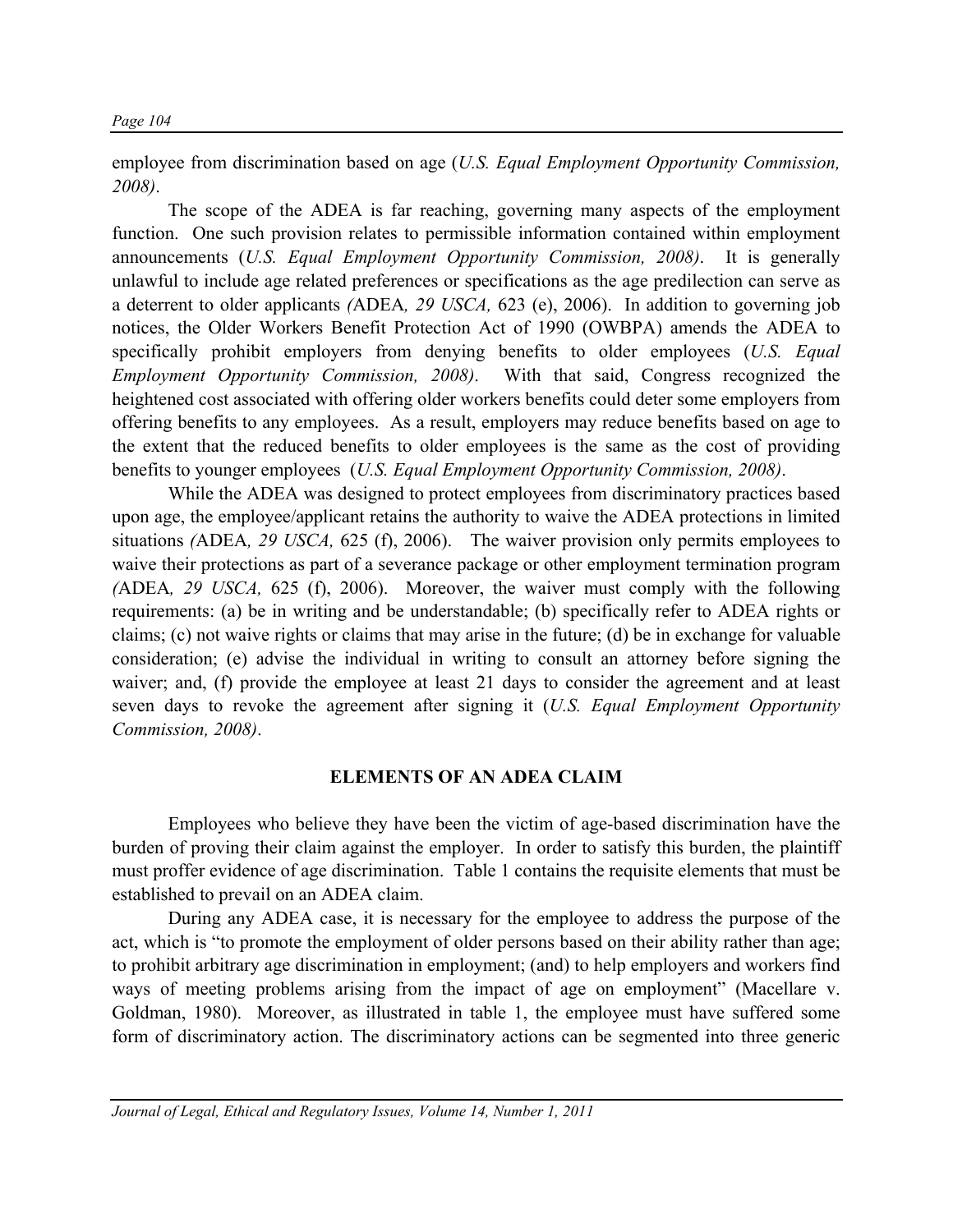classifications; actual termination, constructive termination, other forms of adverse employment actions.

| Table 1<br><b>Elements of Discrimination</b>                                                                                                                                                                      |  |  |  |  |
|-------------------------------------------------------------------------------------------------------------------------------------------------------------------------------------------------------------------|--|--|--|--|
| Employee must be at least 40 years of age                                                                                                                                                                         |  |  |  |  |
| Employee must have been terminated from their job or suffered some other adverse employment action                                                                                                                |  |  |  |  |
| Employee must have been qualified for the position                                                                                                                                                                |  |  |  |  |
| Job performance was at least adequate at the time of termination or other adverse employment action                                                                                                               |  |  |  |  |
| Employee was either replaced by a person younger than age 40 years or, when termination is not the adverse<br>action complained of, employees younger than age 40 years have not been treated in the same manner. |  |  |  |  |

Actual termination simply connotes that the employee has been laid off or fired. In material contrast, constructive termination occurs when an employee resigns due to an intolerable working environment, whereby a reasonable person in the same environment would have felt compelled to resign (Cronk v. Nationwide Mut. Ins. Co., 2005). Finally, an adverse action occurs when there is a materially adverse change in the terms or conditions of employment (Bogues v. Town of Trumbull, 2005). This can include either a demotion in rank or salary, or other adverse consequences such as a material loss in benefits or responsibilities (Bogues, 2005).

Proof of each of these five factors illustrated in table 1 establishes that the employee *may* be the victim of age discrimination, but not that they necessarily *are* the victim of age discrimination. As described below, the employee must also prove that "but- for" their age, they would not have suffered the complained of adverse action. This is a difficult test to meet as illustrated by recent U.S. Supreme Court rulings.

# **FORMS OF DISCRIMINATORY BEHAVIOR**

Under the ADEA, there are two distinct types of prohibited discriminatory behavior. They are comprised of disparate impact and disparate treatment actions. Each form of discrimination is discussed below.

Disparate impact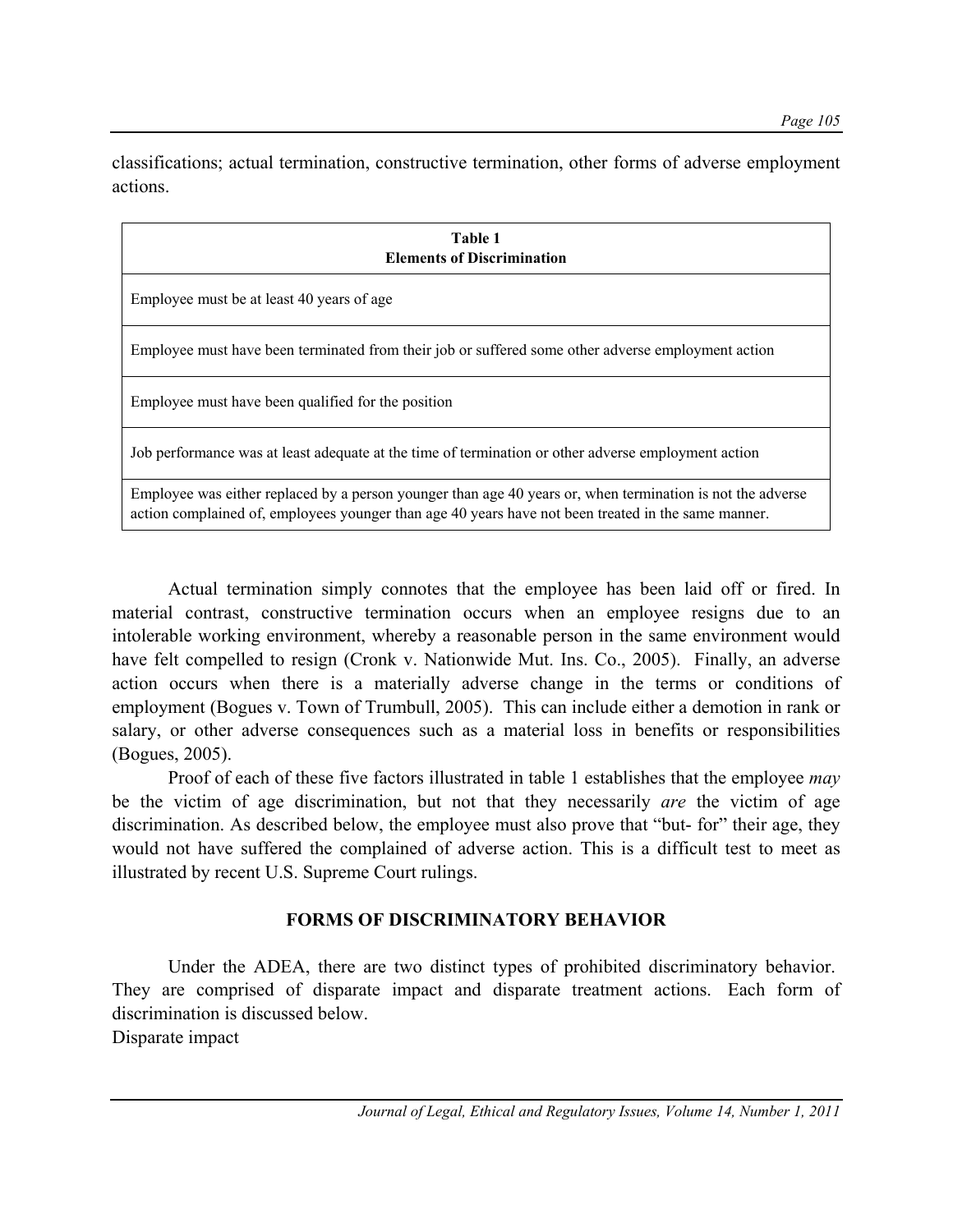#### *Page 106*

A claim of disparate impact refers to an employer's practice or policy which is facially neutral and lacking discriminatory intent, but disproportionately affects a protected class of employees (Johnson, 2000). This form of unintentional discriminatory action is most commonly recognized under Title VII. Under Title VII, the employer is prohibited from implementing business decisions that adversely affect a protected class (Johnson, 2000). For example, an employer would be prohibited from requiring employment or promotion exams that unintentionally result in the exclusion of candidates of a protected class, such as race or gender (Ricci et al. vs. DeStefano et al, 2009).

While liability for disparate impact claims are well recognized under Title VII, courts have been slow in clarifying whether a cause of action exists for employees protected under the ADEA (Benjes, 2005). In 1993, the U.S. Supreme Court held that disparate treatment captures the essence of what Congress sought to prohibit in the ADEA, which is elimination of biased stereotypes (Sturgeon, 2007). The Court held that "it is the very essence of age discrimination for an older employee to be fired because the employer believes that productivity and competence decline with old age" (Hazen Paper Co. v. Biggins, 1993). The Court reasoned, however, that these inaccurate stereotypes disappear when an employer's decision is based on factors other than age (Hazen Paper Co., 1993). The court further held, however, that the Hazen Paper holding should not be construed as foreclosing upon the possibility of prevailing upon a disparate impact case, as that specific issue fell outside the scope of the decision (Hazen Paper Co., 1993). As a result, lower courts were split on whether employees could challenge employment practices that had a disparate impact on workers protected under the ADEA.

In order to clarify, the U.S. Supreme Court addressed the issue in Smith v. City of Jackson (2005). In this case, the City of Jackson implemented a new compensation structure to ensure that salaries of entry-level officers were competitive with the average market wage for similar positions within the region. The new cost structure segmented employees into five sectors, and then provided for salary increases tailored to each area, with varying increases dependent upon the employees division. The lowest sectors, corresponding with entry level positions, received the highest raises, while the sectors containing senior officers received the lower raises. As a result, existing employees over the age of 40 filed a suit claiming disparate impact.

In a split holding, the U.S. Supreme Court held that an employee can bring a cause of action for disparate treatment under the ADEA. While this appears to be a victory for employees at first blush, the U.S. Supreme Court qualified their holding. In the holding, the Court recognized the reasonable factor other than age defense, which serves as an important exception to a claim of disparate impact under the ADEA. Under the reasonable factor other than age defense, employers are immune from liability if they base their employment decision on a factor other than age, even if the factor has adverse and disproportional affects on employees who fall under the purview of the protections afforded by the ADEA. Moreover, the Court emphasized that the reasonableness test, unlike the business necessity test, does not inquire into whether the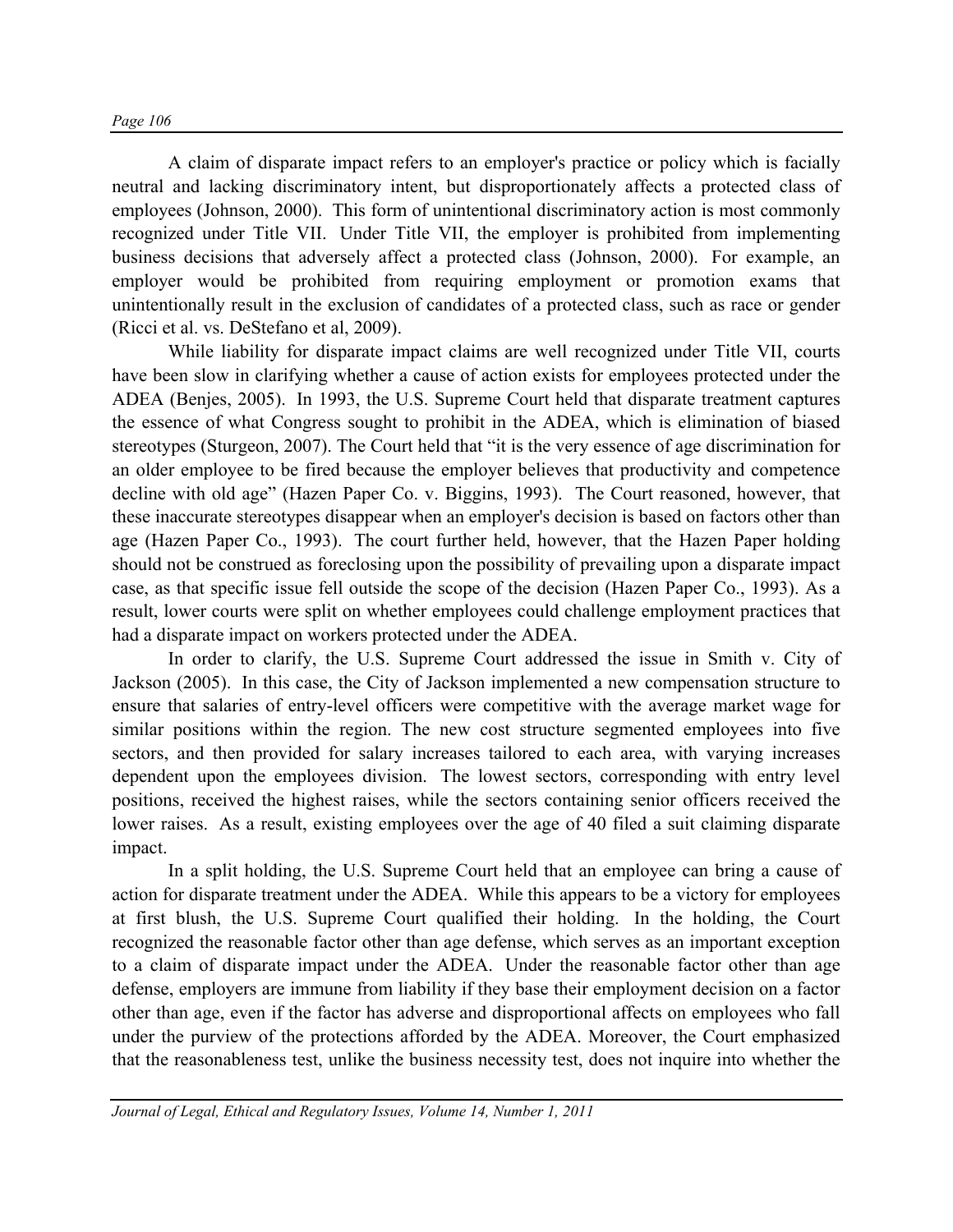employer could achieve its goals in another manner with less adverse impact on older employees (Benjes, 2005). As a result of the expansive holding, employers are shielded from liability arising under disparate impact claims as long as the employer basis their decision on a factor other than age, even if the same objective could be reached with less intrusive or discriminatory means.

# **DISPARATE TREATMENT**

While a disparate impact case arises from unintentional discrimination, a disparate treatment case is an intentional form of discrimination (Smith, 2005). Disparate treatment occurs when an employer takes adverse action against an employee based upon the employee's age (Ricci, 2009). Under the ADEA, an employer is expressly prohibited from taking adverse action against "any individual with respect to his compensation, terms, conditions, or privileges of employment, because of such individual's age" *(*ADEA*, 29 USCA,* 623 (a), 2006). The term "because" has made the clause ambiguous, thus requiring judicial interpretation to represent the legislative intent of the Act.

Traditionally, the term "because" was construed to mean that age could not be a motivating factor in employment decisions. As a result, employers could consider the applicant/employees age when making an employment decision, but had to base the decision on a primary factor other than for age (Bible, & Sanders , 2009). If age was a motivating factor, even if other factors substantiated the decision, the employer would be deemed to have violated the ADEA (Gross 2009). This statutory construction was consistent with the interpretation of Title VII under its original version (Van Ostrand, 2009). In 2009, however, the U.S. Supreme Court issued a holding in Gross versus FBL Financial Group, Inc overruling existing precedence thus changing the standard by which employers are held when alleged to have violated the ADEA.

# **GROSS VERSUS FBL FINANCIAL GROUP, INC.**

In Gross v. FBL Financial (2009), Gross, had been employed by FBL Financial Group, Inc. (FBL) since 1971, at the age of 32. In 2001, Gross was promoted to the position of claims administrator. Gross held this position for two years before being reassigned to the position of claims project coordinator. Gross was 54 years old at the time of the reassignment. During the time of the reassignment, FBL created a new position, claims administrator manager, encompassing many of Gross's former responsibilities. That position was given to Lisa Kneeskern, who had previously been supervised by Gross and who was then in her early 40's. While Gross and Kneeskern received the same level of compensation, Gross perceived the reassignment as a demotion. As a result, Gross filed a lawsuit against FBL under the ADEA (Gross, 2009).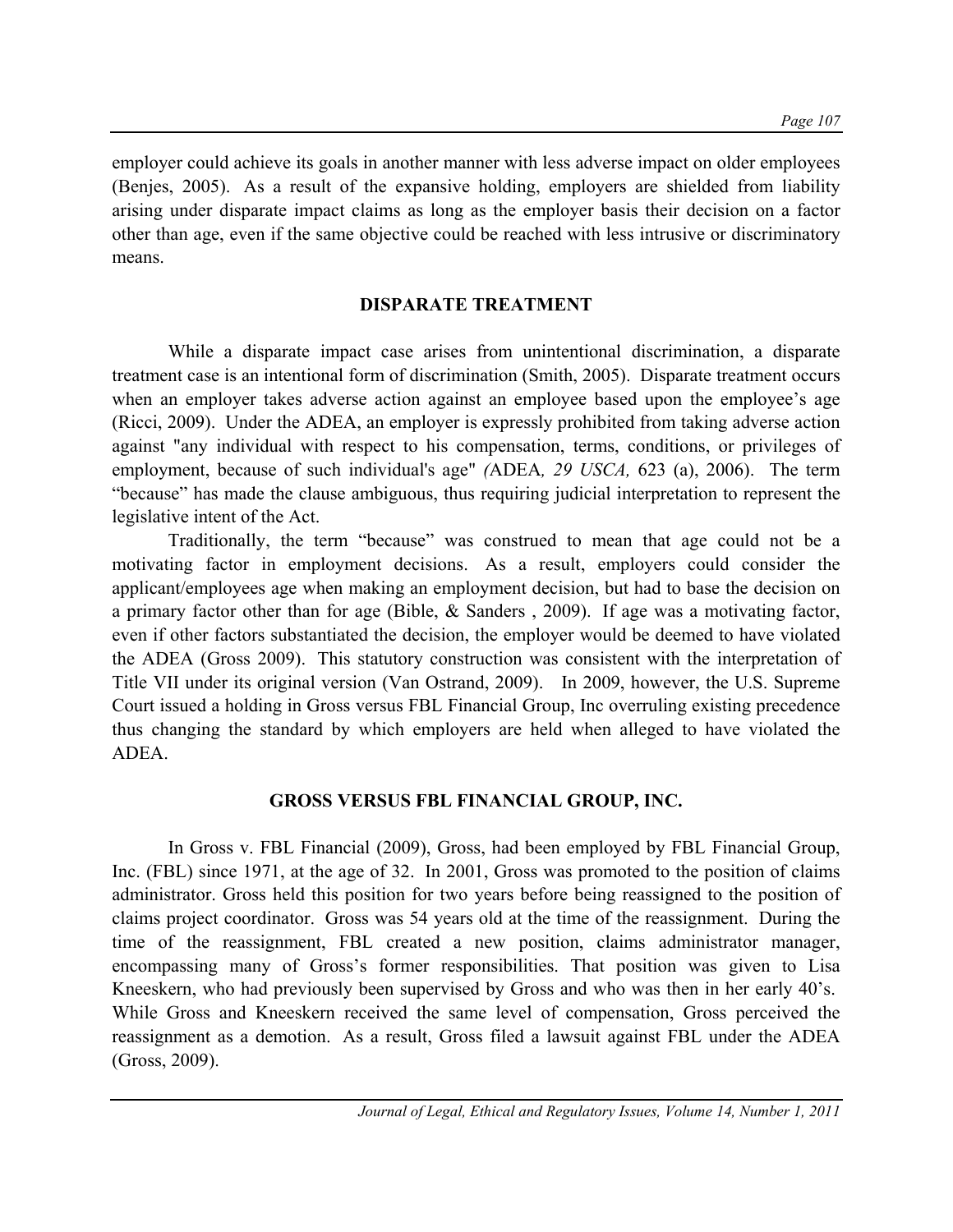At the conclusion of the trial, the District Court instructed the jury to return a verdict for Gross if he established that FBL demoted him to claims project coordinator and that his "age was a motivating factor" in FBL's decision to demote him. " The jury was further instructed that age would qualify as a motivating factor if it played a part in FBL's decision to demote him. In addition, the court instructed the jury that they must return a verdict for FBL if it established that Gross would have been demoted regardless of his age. After deliberating, the jury returned with a verdict for Gross, awarding him approximately \$47,000 in lost compensation (Gross, 2009).

FBL appealed the decision based upon the jury instructions which placed an affirmative duty on FBL to justify its hiring practice in a mixed motive case, where age was alleged to be a motivating factor. The Court of Appeals held that Gross needed to present direct evidence that an illegitimate criterion actually motivated the adverse employment action, in order to support a decision claiming FBL violated the ADEA. According to the Court of Appeals, direct evidence is the only reliable nexus between the alleged act and the decision. Once the employee provides direct evidence, the burden then shifts to the employer. At that point, the employer must establish that the same employment decision would have occurred absent the consideration of the unpermitted factors. As a result, the Court of Appeals reversed the district court on the basis that the district court permitted any evidence, as opposed to direct evidence, in order to trigger the burden shifting mechanism (Gross, 2009).

The U.S. Supreme Court agreed to hear the case in order to decide whether the plaintiff (employee) is required to present direct evidence in mixed motive cases under the ADEA. The U.S. Supreme Court held that the burden of persuasion does not shift to the defendant (employer) under the ADEA. As a result, the U.S. Supreme Court then addressed the issue as to whether a mixed motive case was even permitted under the ADEA, given that the ADEA does not possess the burden shifting mechanism used in Title VII mixed motive cases (Gross, 2009).

The central focus of the examination centered on the statement within the ADEA which provides that "it shall be unlawful for an employer . . . to fail or refuse to hire or to discharge any individual or otherwise discriminate against any individual with respect to his compensation, terms, conditions, or privileges of employment, *because of* such individual's age" (ADEA, 623(a)). The analysis focused on the degree of the term "because" (Gross, 2009). Under the original Title VII Act, containing the same "because" language as found within the ADEA, the term was interpreted to mean a motivating factor (Gross, 2009). In Gross, however, the U.S. Supreme Court held that while there are many parallels between Title VII and the ADEA, the ADEA does not possess the same burden shifting mechanism that the ADEA possesses. Moreover, even though the two Acts possessed identical language at the times the Courts addressed the burden switching mechanism, the Court concluded that it is imperative not incorporate frameworks from one Act to another without careful analysis. The Court further held that absent the burden shifting mechanism, an employee could not sustain a mixed motive case against an employer. As a result, the U.S. Supreme Court expressly rejected the viability of a mixed motive cause of action under the ADEA, and replaced it with the new but-for analysis.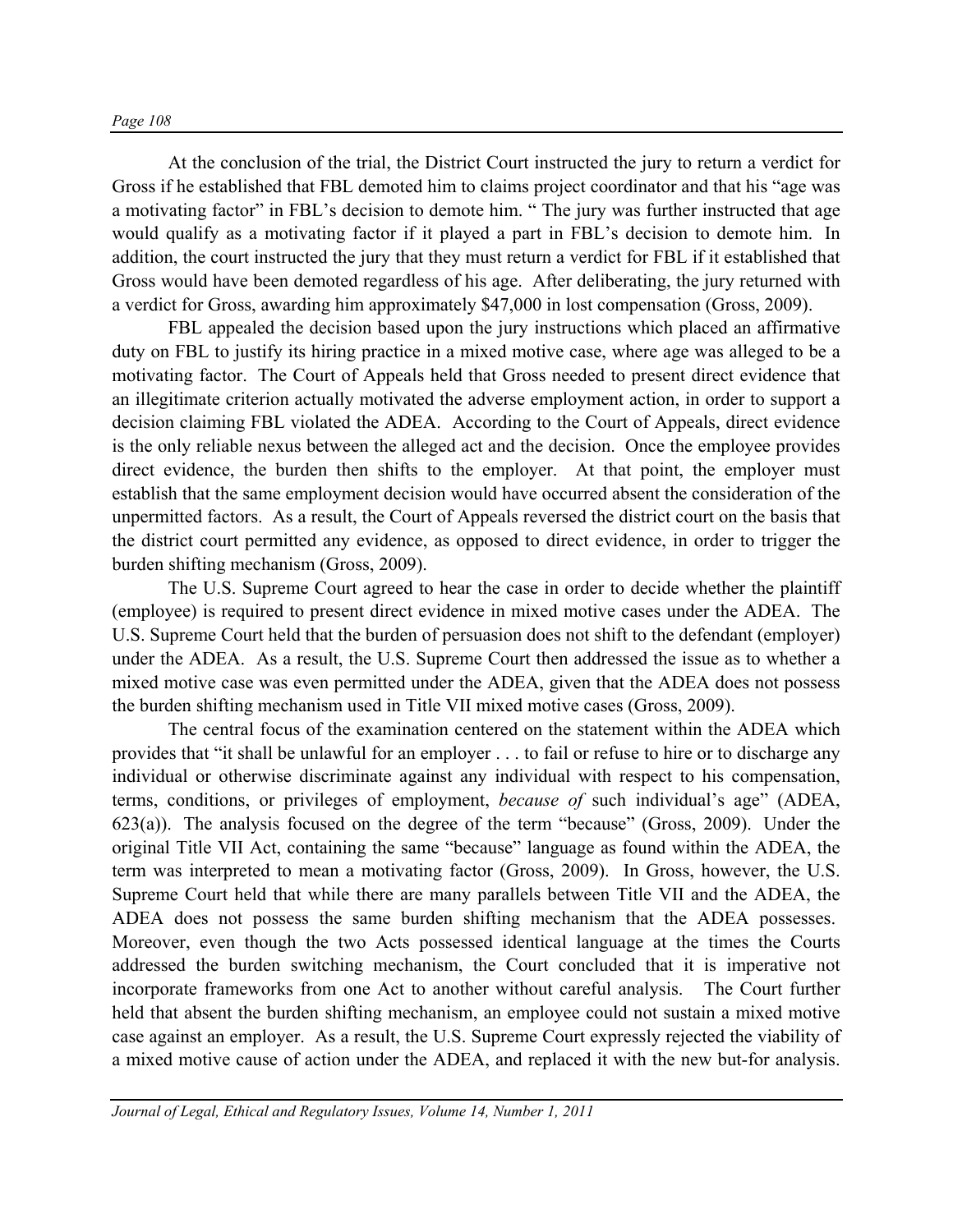Under the but-for analysis, the employee bears the burden of proving that age played a determinant factor in the adverse employment decision, not a mere motivating factor (Gross, 2009).

# **APPLICATION**

The Gross holding has the potential of having long reaching implications for human resources managers as well as the aging labor force. First, under the Gross holding, employers can consider the age of the applicant in making the employment decision, as long as age is not a determinant factor in making the employment decision. In other words, the employer must apply the but-for test. Moreover, in order for the employee to prevail upon a claim of disparate treatment based upon age, the employee bears the burden of establishing that the employee's age was a determinant factor in the adverse employment decision. In addition, the employer is no longer required to provide alternative defenses for the action once direct evidence is provided. In addition, the issue as to what is classified as a permissible means in which to base employment decisions has taken on heightened importance as employers may now make employment decisions as long as age is not a determinant factor in the decision making process. When considering both the Smith and Gross cases, it becomes evident that Courts are continuing to augment the employer's right to make relevant business decisions in regard to both disparate impact and disparate treatment cases.

A cursory review of prior holdings pertaining to the ADEA reveals the expansive latitude afforded to employers when making employment decisions. One of the primary factors for which an employer can take action is based upon cost. Courts have consistently upheld decisions based upon cost restructuring as a permissible business decision, even though there is a positive correlation between age and employee salaries (Meachum v. Knolls Atomic Power Laboratory, 1980; Bialasv. Greyhound Lines, Inc.,1995). For example, in Meachum v. Knolls Atomic Power Laboratory (1980), the Court emphasized the stringent burden that Smith placed on ADEA plaintiffs claiming disparate impact discrimination, and accentuated that there are reasonable and permissible employment criteria that correlate with age. The Court concluded by stating "It is therefore hard to see how an ADEA plaintiff can expect to prevail on a showing of disparate impact based on a factor that correlates with age without also demonstrating that the factor is unreasonable" (Meachum, 1980).

In Bialas v. Greyhound Lines, Inc. (1995) the Court held that the mere fact that salaries of terminated employees were greater than their replacements' salaries does not necessarily support an inference of age discrimination." The Court further held that "We are not unmindful that the image of some newly minted whippersnapper MBA who tries to increase corporate profits--and his or her own compensation--by across-the-board layoffs is not a pretty one. . . . . Congress . . . . [never] intended the age discrimination laws to inhibit the very process by which a free market economy . . . . [creates] real jobs and wealth . . .." (Bialas, 1995).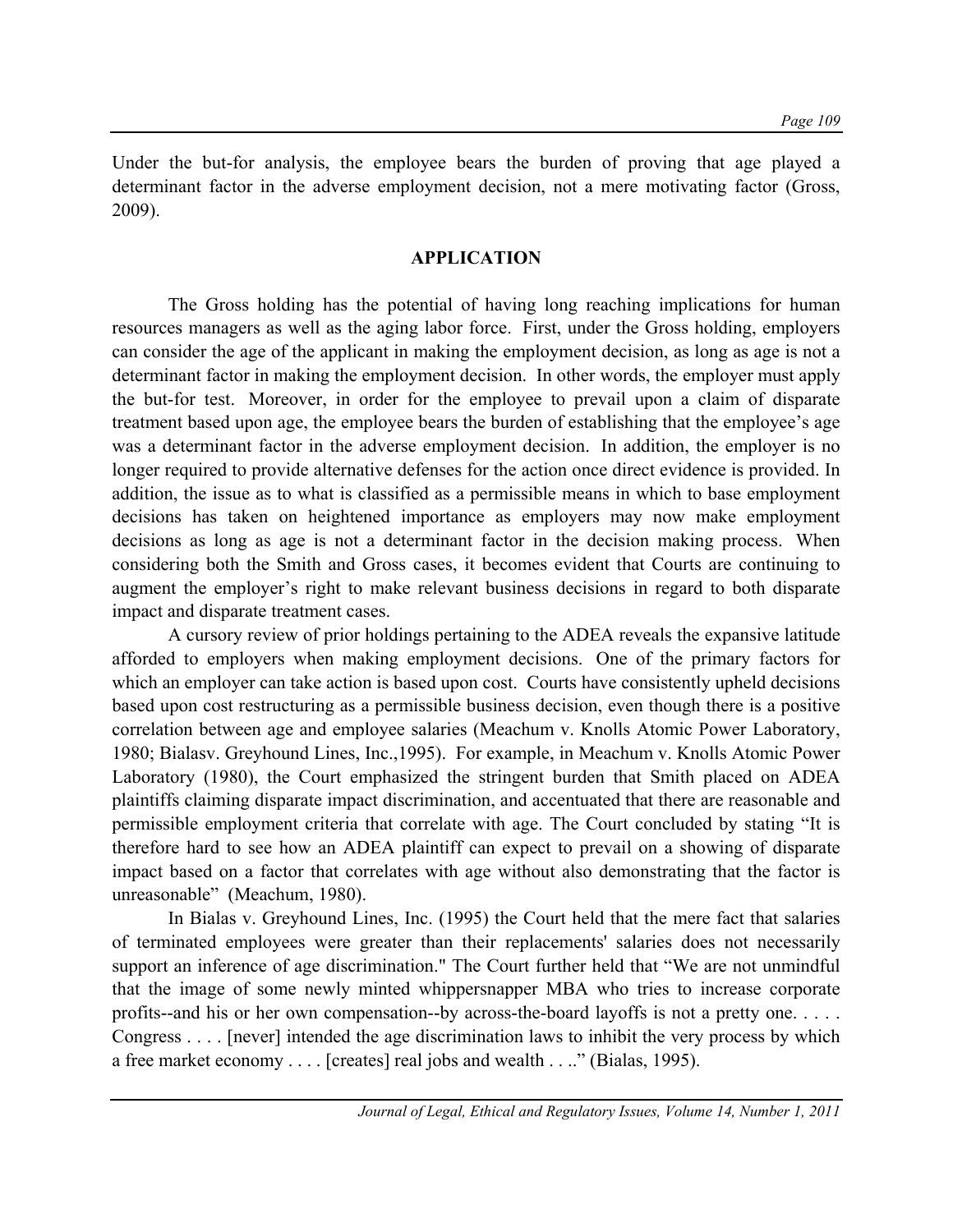#### **CONCLUSION**

Any employment statute sets a minimum standard that must be followed in order to avoid liability under that statute. This minimum standard can be viewed as a line drawn that separates lawful from unlawful employment practices. Lawyers typically advise employers to have employment practices in place that do not test precisely where this line is drawn by the law. The idea is that useful and productive employment practices can be developed and implemented that never even approach the line across which awaits legal problems. It is not usually much of a problem to avoid this line. However, there are situations where concern over just where the line is becomes an important part of decision making. The prudent employer does not want to cross the line, but is sometimes frustrated when trying to determine the exact location of this line. Fortunately for the employer, the Gross case moves this line, wherever it may actually fall, farther away from likely trouble. In effect, it gives the employer more room for error. Since most employers are not going to take action against an employee solely because the employee is getting older, relatively few cases will satisfy the but-for test.

The mixed-motive standard applicable in a Title VII case presents a great deal of risk to an employer. Even when an employer tries to avoid making a discriminatory decision, a case may satisfy the mixed-motive standard when the same set of facts could not satisfy the but-for test. This means there can be a judgment against an employer in a mixed-motive case that otherwise would not have been successful for the employee in a but-for case. While it is, nevertheless, difficult for an employee to prove an employer's mixed-motive in an employment decision, the existence of the mixed-motive test allows more room for doubt and for a jury to find sympathy for the plight of the employee.

The Gross ruling lowers an employer's level of risk of having to deal with age discrimination; however, legal advice given to an employer on avoiding age discrimination probably will not change just because of this case. Lawyers will still advise employers to base all decisions on legitimate business and employment factors. The relevance in this case may not be so much in how employers should make employment decisions, but rather in the clear expansion of the realm of defense possibilities for an employer who has been accused of age discrimination. A disparate impact case can be successfully defended by describing how the adverse employment decision was made and that it was based on legitimate factors.

An employer will still be held accountable for actual age discrimination in violation of the ADEA. Actual age discrimination, however, means an adverse employment action that would not have happened but for the employer's decision to discriminate. This must be a decision that is not justified by a legitimate employment or business factor, as any such justification would mean the decision did not happen 'but for' age discrimination. A legitimate employment decision might be composed of any number of factors and considerations, but as long as the decision is legitimate then any resulting disparate treatment on the basis of age will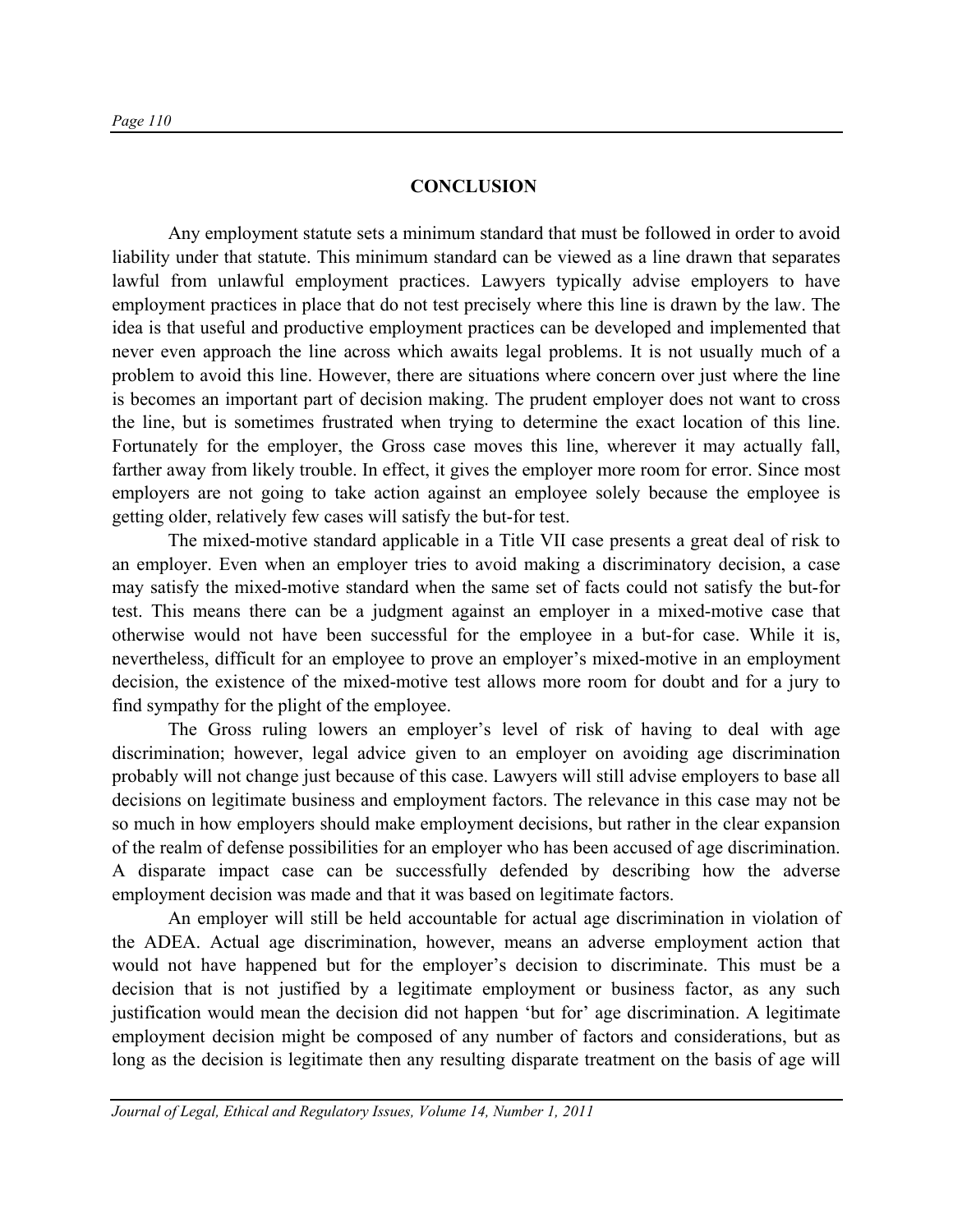not be unlawful discrimination. This ruling lowers an employer's level of risk when dealing with age discrimination.

There remains a question as to how far reaching the Gross case will extend, based upon how lower courts interpret this very recent holding, and whether Congress takes action to revise the ADEA as it did after judicial scrutiny of Title VII. As a result, future research should be conducted to ascertain how lower courts are applying the Gross and Smith cases after some established precedence becomes available. In addition, this research should address whether Congress pursues legislative action to circumvent the Gross holding. Additional research should also be conducted to determine whether the same judicial construction afforded to the ADEA should be applied to the Fair Labor Standards Act (FLSA) as well as the Americans With Disabilities Act (ADA), both of which contain the same "because" language. Finally, there is also an opportunity for future empirical research to determine how the Gross and Smith holdings have changed employer's efforts to restructure their businesses.

#### **REFERENCES**

- Age Discrimination in Employment Act of 1967, Pub. L. No. 90-202, s 2(b), 81 Stat. 602, 602 (codified as amended at 29 U.S.C. ss 621-34 (2006)).
- Bialas v. Greyhound Lines, Inc., 59 F.3d 759, 762 (8th Cir.1995).
- Bible, J., & Sanders, D. (2009). Gross V. FBL Financial Services, Inc.: Supreme Court radically changes the ground rules for proving ADEA claims. *Labor Law Journal, 60*(3), 121-136.
- Bogues v. Town of Trumbull, 383 F.Supp.2d 348 (D.Conn.2005).
- General Dynamics Land Systems, Inc. v. Cline, 540 U.S. 581, (2004).
- Gross V. FBL Financial Services, Inc., 129 S.Ct. 2343, 2358-2359 (2009). Hazen Paper Co. v. Biggins, 507 U.S. 604, (1993).
- How two Supreme Court decisions may affect employment discrimination (2009), *HR Focus, 86* (10), 11-13.
- Johnson, B., (2000) Six of one, half-dozen of another: Mullin v. Raytheon Co. as a representative of Federal Circuit Courts erroneously distinguishing the ADEA from Title VII regarding disparate impact liability, *36 IDAHO L. REV. 303*, 304-06.

Kimel v. Florida Bd. of Regents (2000), 528 U.S. 62, 120 S.Ct. 631

Macellare v. Goldman, 643 F.2d 813 (D.C.Cir.1980).

Meachum v. Knolls Atomic Power Laboratory, 128 S. Ct. 2395 (2008).

Ricci et al. vs. DeStefano et al.; U.S. Supreme Court, No. 07-1428; June 29, 2009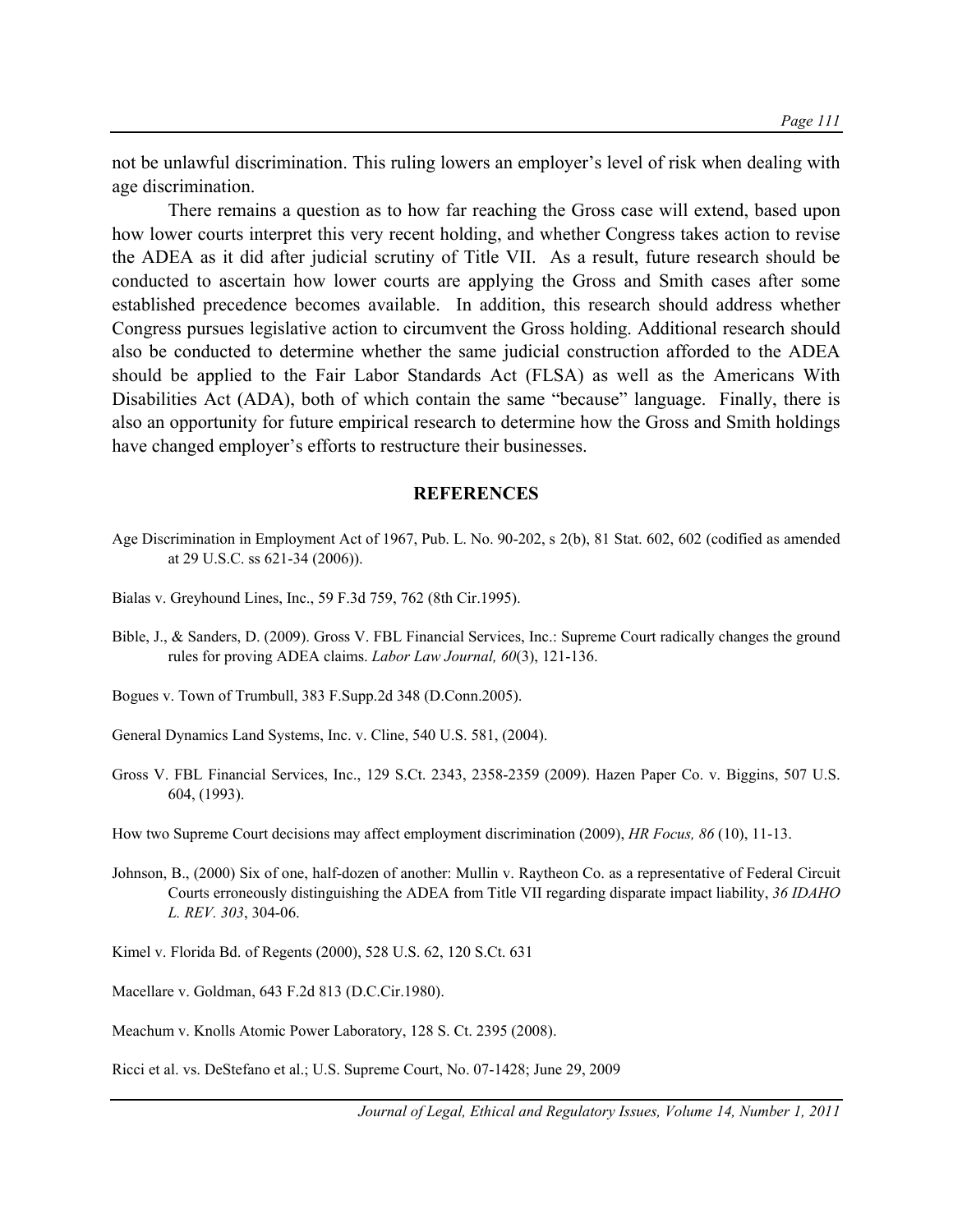#### *Page 112*

Smith v. City of Jackson, 544 U.S. 228, 233–34 (2005).

- Sturgeon,J.,(2007) Smith V. City OF Jackson: setting an unreasonable standard, *56 Duke L.J. 1377.*The aging workforce in America. (2008). *IMEC.* Retrieved from http://www.imec.org/imec.nsf/All/Aging\_Workforce?OpenDocument.
- The U.S. Equal Employment Opportunity Commission. (2000). *Facts about age discrimination*. Retrieved from http://www.eeoc.gov/facts/age.html.
- Van Ostrand,L., (2009) A close look at ADEA mixed-motives claims and Gross V. FBL Financial, *78 Fordham L. Rev. 399*.
- 29 U.S.C. § 621 (a) (2006)
- 29 U.S.C. § 623 (a) (2006)
- 29 U.S.C. § 623 (e) (2006)
- 29 U.S.C. § 625 (f) (2006)
- *29 USCA,* § 631 (a), 2006)
- 42 U.S.C. § 2000e (2006)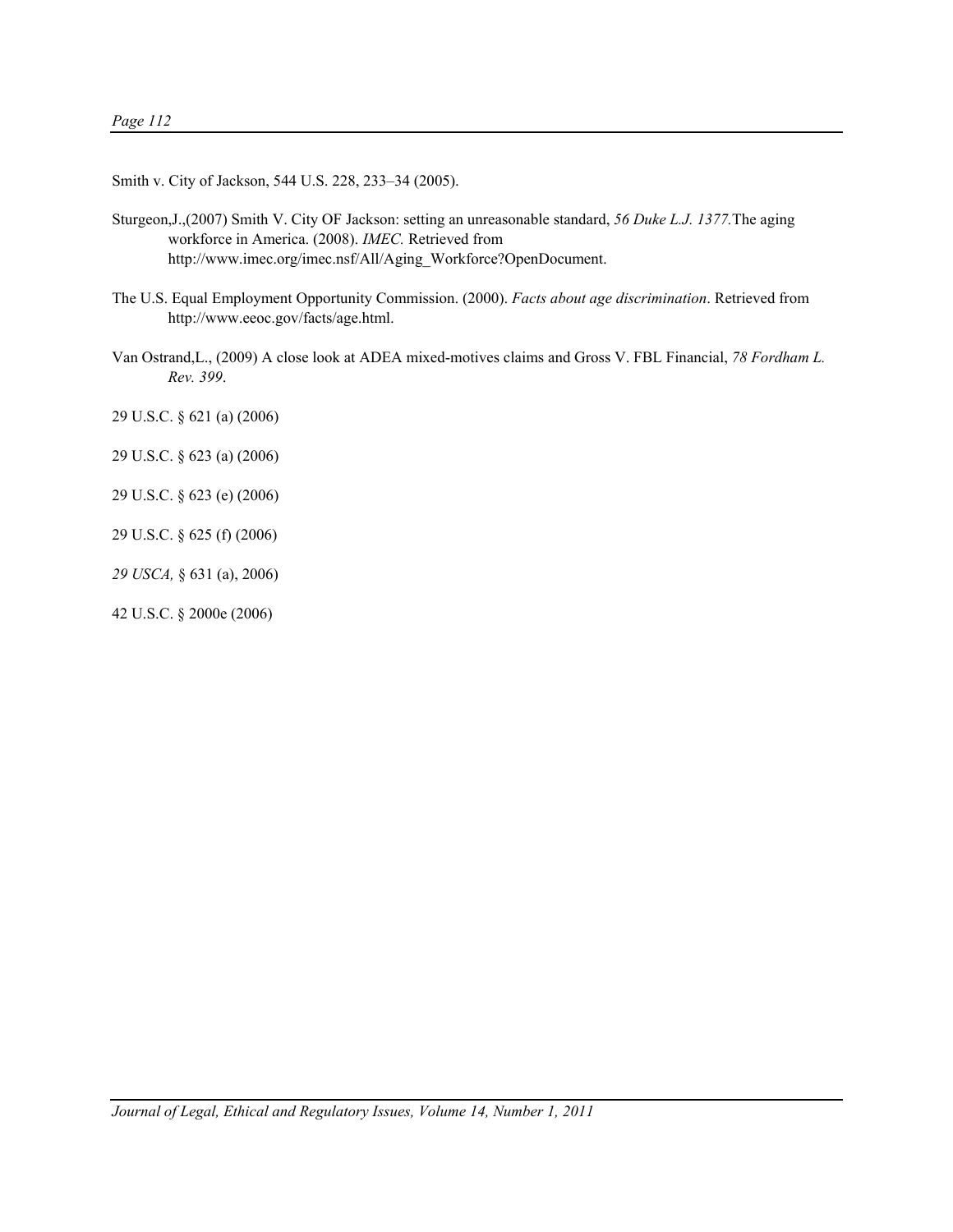# **STUDENT ASSESSMENTS OF INFORMATION SYSTEMS RELATED ETHICAL SITUATIONS: DO GENDER AND CLASS LEVEL MATTER?**

# **James Morgan, Northern Arizona University Gregory Neal, Northern Arizona University**

#### **ABSTRACT**

 Over the past decade a number of high profile ethics scandals in the business community have led to increased focus on business ethics and the responsibility of university business programs to place more emphasis on ethics education. Moreover, information systems (IS) technology has given rise to new and challenging ethical issues. In this study, a set of university students is presented with a number of scenarios in which an individual has engaged in an activity relating to the use of IS which involves some degree of ethical breach. The students' are asked to assess the behavior in each scenario, then these responses are pooled for each student to provide an overall measure how seriously the student views such breaches. The survey data allow us to compare freshman level students in an introductory level IS course to MIS students in a junior/senior level MIS course. Results suggest that students in the higher-level course tend to judge the set of ethical breaches presented to be somewhat more serious than the introductory students. Also, we hypothesize that male students may enter university education at a lower level of ethical maturity than female students. Our empirical results suggest that this is true and further indicate that male students' ethical judgments tend to change more across age during college years and class level than their female counterparts.

#### **INTRODUCTION**

 This study examines student perceptions of ethically questionable behavior relating to the acquisition and use of information systems (IS) resources. A perceived ethical breach level (PEBL) variable is created from responses to a set of 10 scenarios posing IS related ethical issues. Perceptions of students at different stages of their business college studies are collected, thus allowing for the evaluation of the effects of ethics-related instruction at the university on student perceptions. Based upon evidence from a number of prior studies presented below, we hypothesize that male and female students will differ in their evaluations of ethical breaches and that the two sexes may differ in how their ethical views change with age and ethics instruction.

 By the time students enter their university education, they have all been exposed to differing sets of conditions and influences that can be expected to lead to substantially varied ethical backgrounds. To capture this variation, a set of questions designed to identify the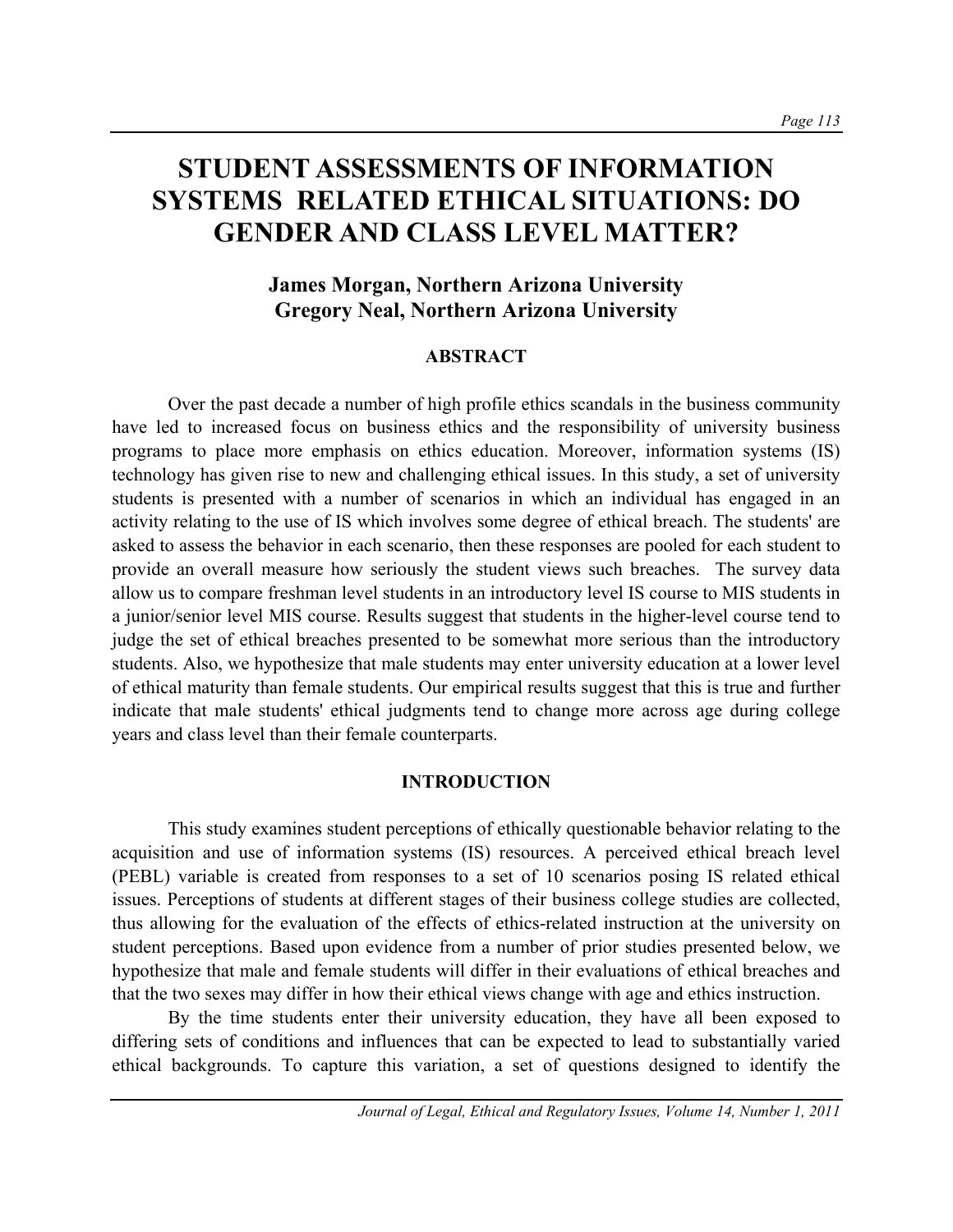tendency of individuals to deny responsibility for their actions is used, and responses to these questions are combined into a Denial of Responsibility (DR) variable. The behavior of this DR variable across age, gender and class level is of interest in its own right and will be examined. In addition, the DR variable is used in models predicting the ethical perceptions of students in order to better isolate the effects of ethics education at the university from differences due to student backgrounds.

 In the next section, a review of related literature providing the basis for this study and the proposed hypotheses is presented. Following that discussion, the survey instrument and methodology are described, the models used to test the hypothesized relationships are presented, followed by the empirical results and finally conclusions.

#### **REVIEW OF RELATED LITERATURE**

 The ethical challenges posed by IS and the need for ethics instruction has long been recognized. Couger described and studied the effects of an ethics instruction program he used in the late 1980s (Couger [1989]). His study includes results comparing student responses to ethical issues to those of a panel of professionals. No statistical test of the comparative results was presented although students did tend to judge actions exploiting a system vulnerability somewhat less harshly than the professional panel. Recent scandals in the business community have caused increased focus on the teaching of business ethics. While the AASCB accrediting body for business schools has long insisted that its member schools require ethics instruction, a 2005 survey found that over 80 percent of AACSB Business school deans at least somewhat agree that business schools should place more emphasis on ethics education ( Evans and Mercal [2005]). The internet era has lead to substantially expanded opportunities for, and increasing financial consequences of, IS-related ethical breaches like, software and media piracy, identity theft, and the introduction of malicious software (malware). Thus, issues involving IS ethics are an attractive area of investigation and are of interest not just to IS majors, but to all business majors.

 Varied survey methods have been used over the years to assess ethical beliefs and behaviors in IS related scenarios. An early study of ethical attitudes of upper-division undergraduate MIS and other business majors by Paradice ([1990]) presented a set of 12 ethical "situations" (scenarios) relating to the development and use of computer-based systems. In each scenario some third-party actor engaged in behavior that might be considered unethical. Student respondents were asked to rate the behavior as unacceptable, questionable or acceptable. Few significant differences between MIS and non-MIS students were found, but responses indicated that the actor's intent had a major influence on judgments of the acceptability of the behavior. Students found copying for convenience to be substantially less unethical than retaining an illegal copy after the actor was in violation of copyright. While Paradice's study looked only at students, Athey ([1993]) compared MIS majors' views of a number of IT profession-related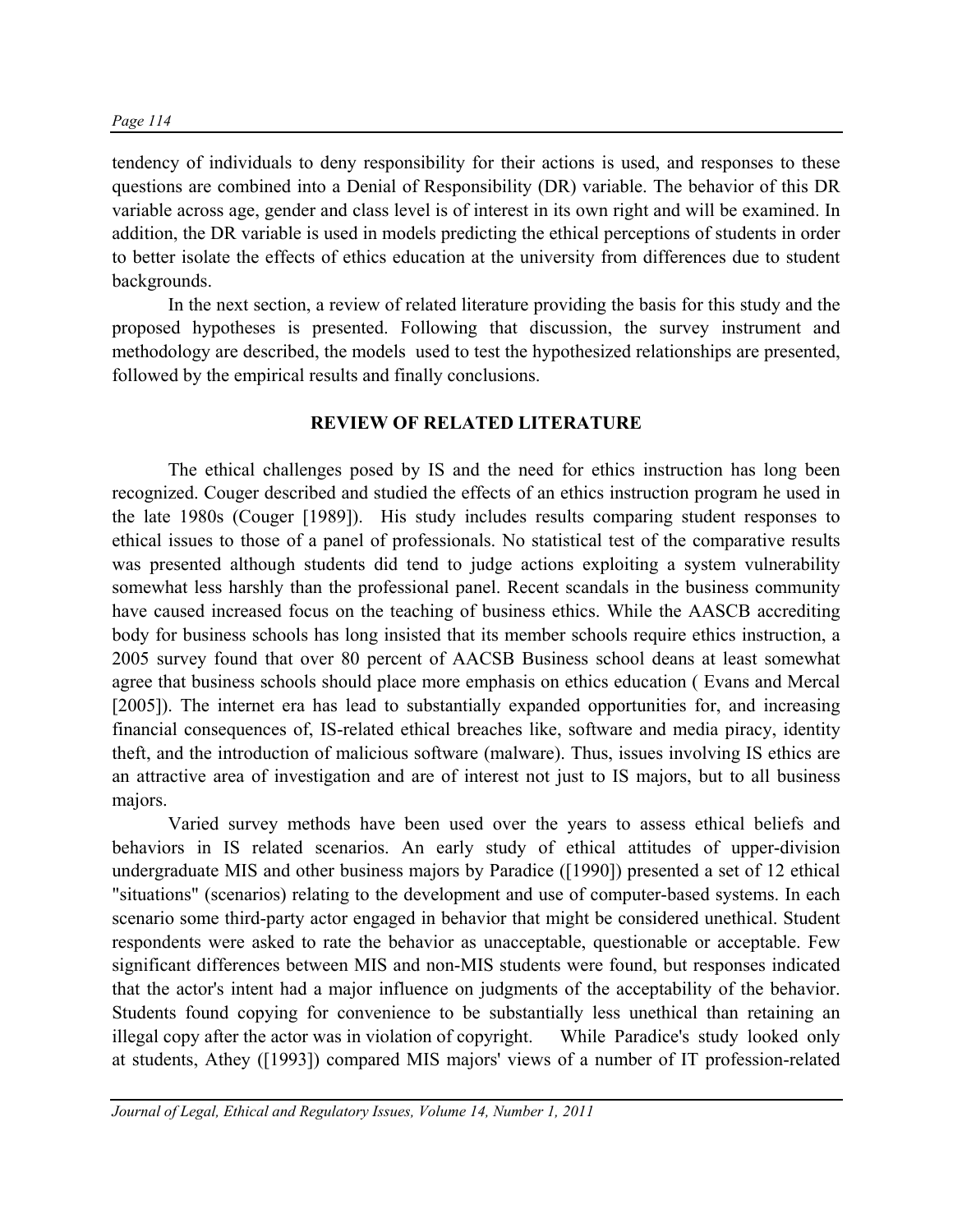ethical situations with the views of industry experts. She found that the students tended to be less concerned about a variety of ethical breaches and suggested that this was likely due to their having very limited understanding of the many ethical situations they would face as professionals.

 Although software piracy received attention in the literature as early as 1991 (Christensen and Eining [1991]), it has become an increasing focus of attention in recent years. A number of studies have focused specifically upon software and/or music piracy and several of them have examined the link between perceptions about the ethics of software piracy and their actual piracy behavior (Limayem, Kahlifa, and Chin [2004], Gupta, Gould and Pola [2004], Chiou, Huang and Lee [2005], Chen, Pan and Pan [2009], and Shang, Chen, and Chen [2007).

 The ethics measures used here are based upon the third party, scenario-based, approach used by Paradice. However, they have been adapted to focus in a substantial way on software piracy issues and on issues that can reasonably be understood by general business students. These scenarios are used to develop the PEBL measure defined below.

 Susan Harrington's study of the effects of codes of ethics on ethical judgments of IS professionals (Harrington [1996]) incorporated DR measure in order to isolate the effects of organizational codes of ethics from individual variations in attitudes and behavior. This trait was measured using an instrument developed by Schwartz ([1968]) which is further described below. Harrington suggested that this DR instrument provided a "rather stable measure" of individuals' personal ethical beliefs. The mean score from this instrument was included in regression models designed to explain differences of responses to a variety of types of computer abuse. In her study, a high DR was found to lead to significantly less ethical judgments and intentions across all categories of computer abuses. Results for codes of ethics were less encouraging. Generic codes of ethics were not found to have a significant effect in any of the categories and IS specific codes of ethics were found to have significance only when intentions were to engage in computer sabotage. Harrington's DR measure was adapted from a 24 item survey developed by Shalom Schwartz ([1968]) as a measure of the tendency to ascribe responsibility for social behavior to the self as opposed to denying responsibility. Schwartz suggested that this measure is conceptually related to measures of locus of control with an internal locus of control being associated with ascription of responsibility to the self and an external locus of control being linked to denial of responsibility. Using a different measure, Trevino and Youngblood ([1990]) found internal locus of control to lead to significantly more ethical behavior in business-oriented ethical decisions.

 These studies suggest that broad elements of personality which are likely to be well established by the time students enter the university affect their ethical judgments. Accounting for these differences should allow a study to better focus on the effects of ethics instruction on ethical judgments. A variant adapted from the measure used by Harrington will be included as a measure of DR in this study. Additionally, we will look to see whether ethics instruction and demographics of the respondent have systematic effects on the DR measure itself.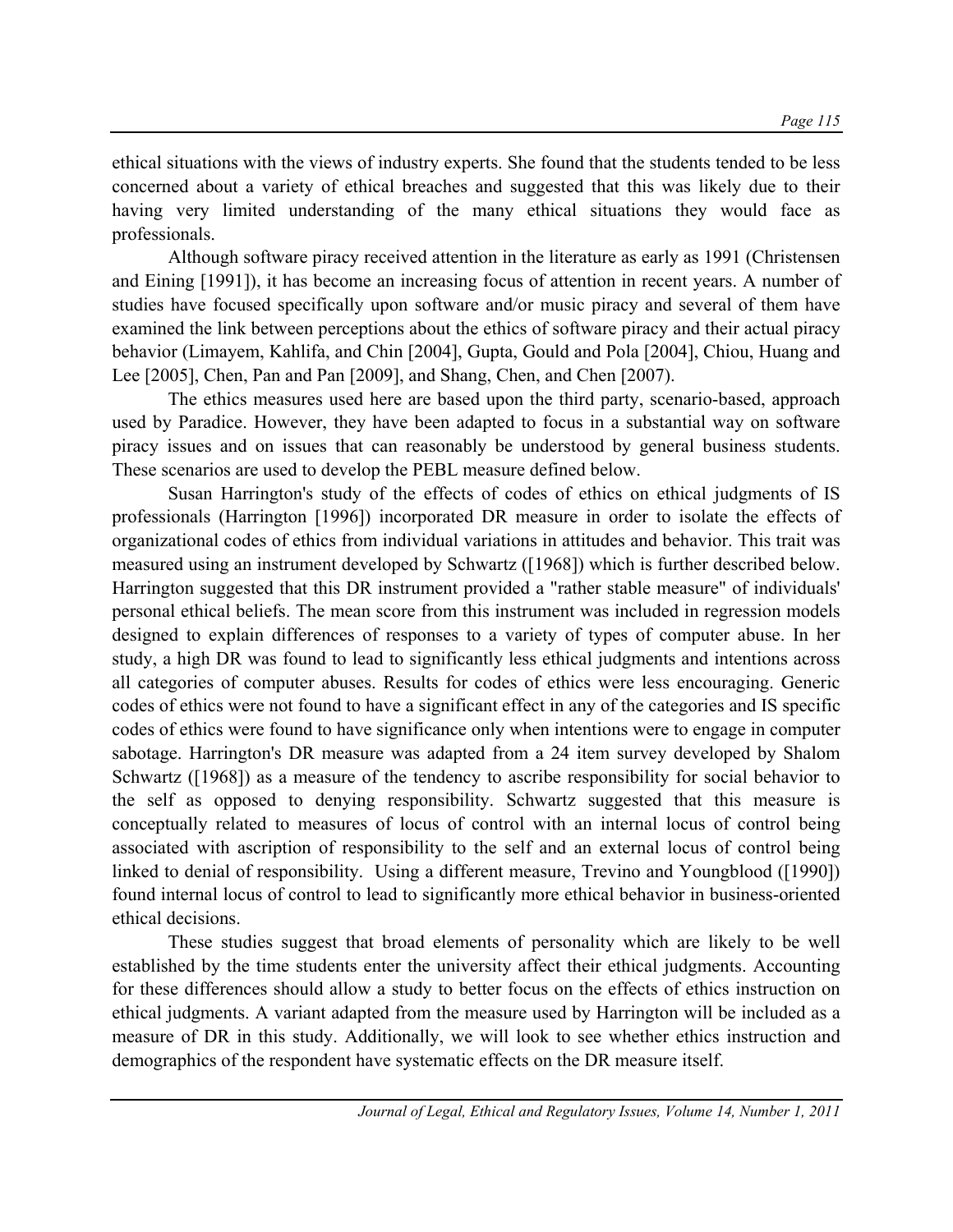Numerous studies of ethical perceptions and behavior have looked for age and genderrelated differences. Many of the studies that have used college student respondents have found women to be less tolerant of ethically questionable behavior than men. Kreie and Cronan ([1998]) found significant gender differences in responses to IT related ethical issues among business students in IS classes with female students being less tolerant of ethical breaches. In a follow-up study both male and female student respondents were found to behave more ethically when the ethical issue was perceived to be important rather than unimportant. Gender remained a significant factor, with females having more ethical intended behaviors across both the scenarios posing more important and less important ethical issues (Cronan, Leonard and Kreie [2005]). Chen and Teng ([2006]) surveyed student attitudes toward and propensity to engage in unethical behavior in business settings involving 5 categories of unethical behavior. They found significant differences by gender with males being more accepting of unethical behavior in 3 of 5 categories and having a higher propensity to engage in such behavior in 4 of the 5 categories. This study also compared business majors with psychology majors and found no significant differences in their evaluations, although another study comparing business students with education students did find the business students to be significantly more "morally disengaged" than the education students (Baker, Detert and Trevino [2006]).

 Studies of adult populations provide a greater age range over which to identify age differences. They have generally found that tolerance for breaches of ethics declines with age, but have rarely found gender differences. Prior, Rogerson and Fairweather ([2002]) surveyed IT professionals' responses to a number of ethically questionable behaviors and found younger employees to be less critical of several of these behaviors although they did not test for statistical significance of these differences. A study posing ethical dilemmas involving computer technology to an adult population (Gattiker and Kelley [1999]), found that older respondents and female respondents were less permissive with respect to the ethics of using an illegal game, but these age and gender differences were not found in two other dilemmas posed. Schminke [1997] looked for age and gender differences in ethical frameworks used for the evaluation of choices in business-related ethical dilemmas posed to a set of adults. He found no gender differences in either the type of ethical framework used or the evaluations of ethical choices by a third-party actor. However, older subjects were found to use a significantly more formalistic ethical framework - actions are moral or not moral independent of their outcomes - compared to younger respondents. A study of the ethical perceptions of adult consumers (Muncy and Vitell [1992]), found evaluations of questionable behaviors to become less lenient with age across 26 of 27 survey questions, but found virtually no significant gender differences. Strutton, Pelton, and Ferrell ([1997]) conducted a study of consumers' willingness to condone switching the price tag on a clothing item under various mitigating circumstances. They found that young adults aged 18 to 35 were more willing to condone the behavior under these types of mitigating circumstances than older respondents and attributed this difference to a generation gap. They also noted that these differences might reflect the tendency for older individuals to be formalistic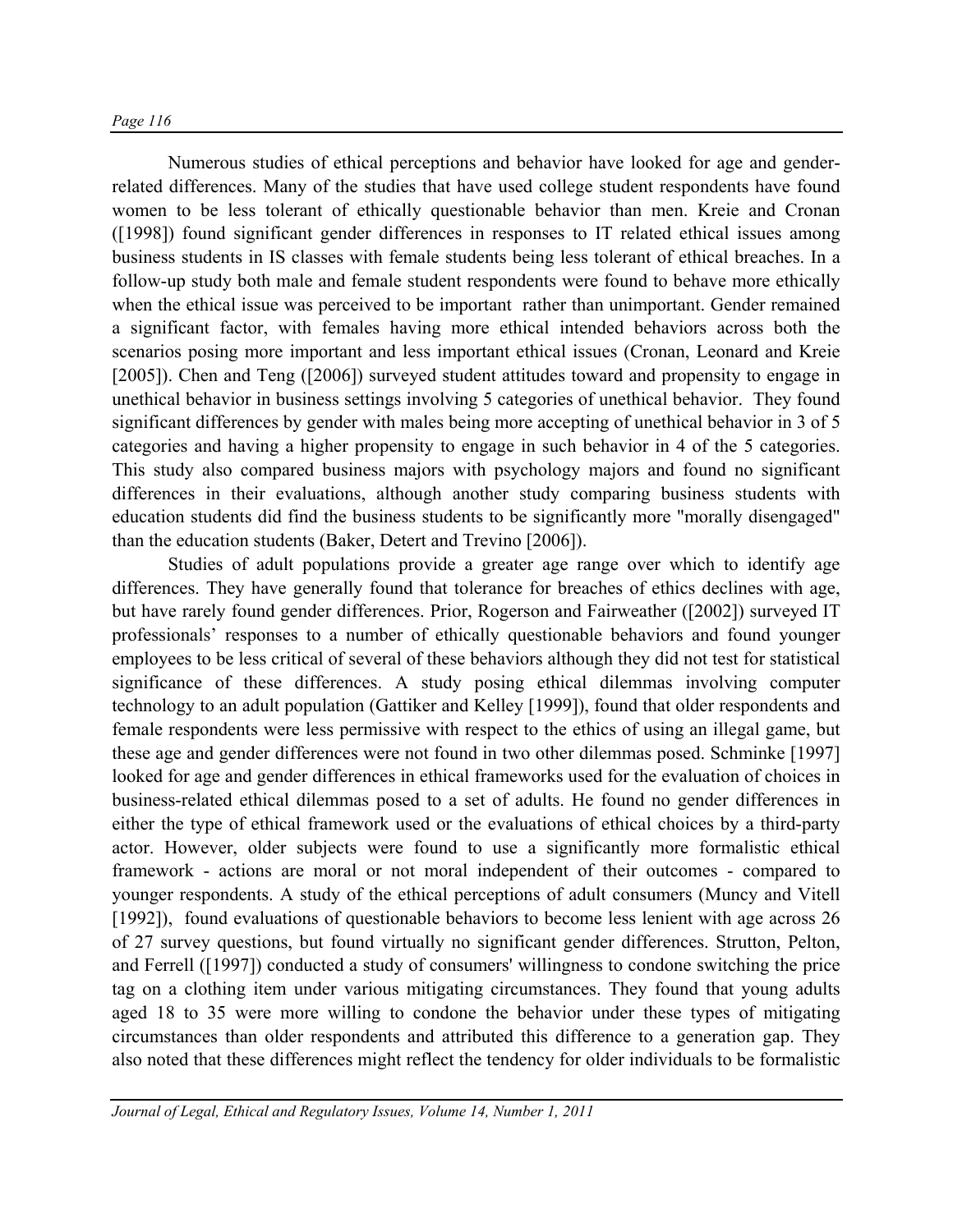in their value judgments while young individuals tend to use a more utilitarian framework. In contrast, Emerson and Conroy (2004) found that students in 2001 were often less accepting of ethically questionable actions than students in 1985. The same 15 scenarios were posed to both sets of students and the 2001 group was significantly less accepting of questionable behavior in seven of them while the 1985 group was significantly less accepting for only one of them.

 The results above indicate that age is an important factor in individual's ethical judgments. In addition, they show that gender generally plays a less important role in determining the ethical judgments of adults which suggests that female students may reach ethical maturity at an earlier age than males, with males playing catch-up during college-age years. Caluzzo and Cante ([2004]) for example, examined responses to a set of questions asking about ethically questionable uses of computer software and found no gender differences overall, but did find that male graduate students judged many of these actions more harshly than male undergraduates, while this was not true for female graduate students versus female undergraduates.

 Studies from outside the business discipline are generally somewhat supportive of the idea that women reach maturity along many dimensions more rapidly than men. A pair of studies (Luzzo [1995] and Patton and Creed [2001]) found young women to be more mature than their male counterparts with respect to understanding and making career decisions. Further, a meta analysis of empirical studies of personality development in the psychology literature found rather consistent gender differences with females showing higher levels of development through the high school years with studies of college freshmen showing smaller, but still significant differences while studies beyond the sophomore year of college and in adults tended to show no gender differences (Cohn [1991]). In a study rather closely related to the issue of ethical maturity,

Walker ([1984]) performed a meta-analysis of studies of the development of moral reasoning from a review of the psychology literature. He found that significant differences by gender were rare (less than 20 percent of studies), but where significant differences were found, females were likely to show higher levels of moral reasoning in studies of children and young adolescence, differences in both directions were found for late adolescents through young adults, and males were found to have higher levels of moral reasoning than females in the few studies of adults showing a significant difference.

 Taken together, the studies above indicate that female students are likely to enter their college years with more mature ethical views than their male counterparts, and that the ethical views of males may change more rapidly with age during their student years.

Relatively few studies have empirically evaluated the impact of ethics education on business students. The Couger ([1989]) paper discussed earlier, described an IS ethics education effort, but did not provide control data which could be used to assess its effectiveness. A study comparing freshman and senior level business students' ethical perceptions of business-related scenarios involving deceit, fraud, self-interest, influence dealing and coercion found that the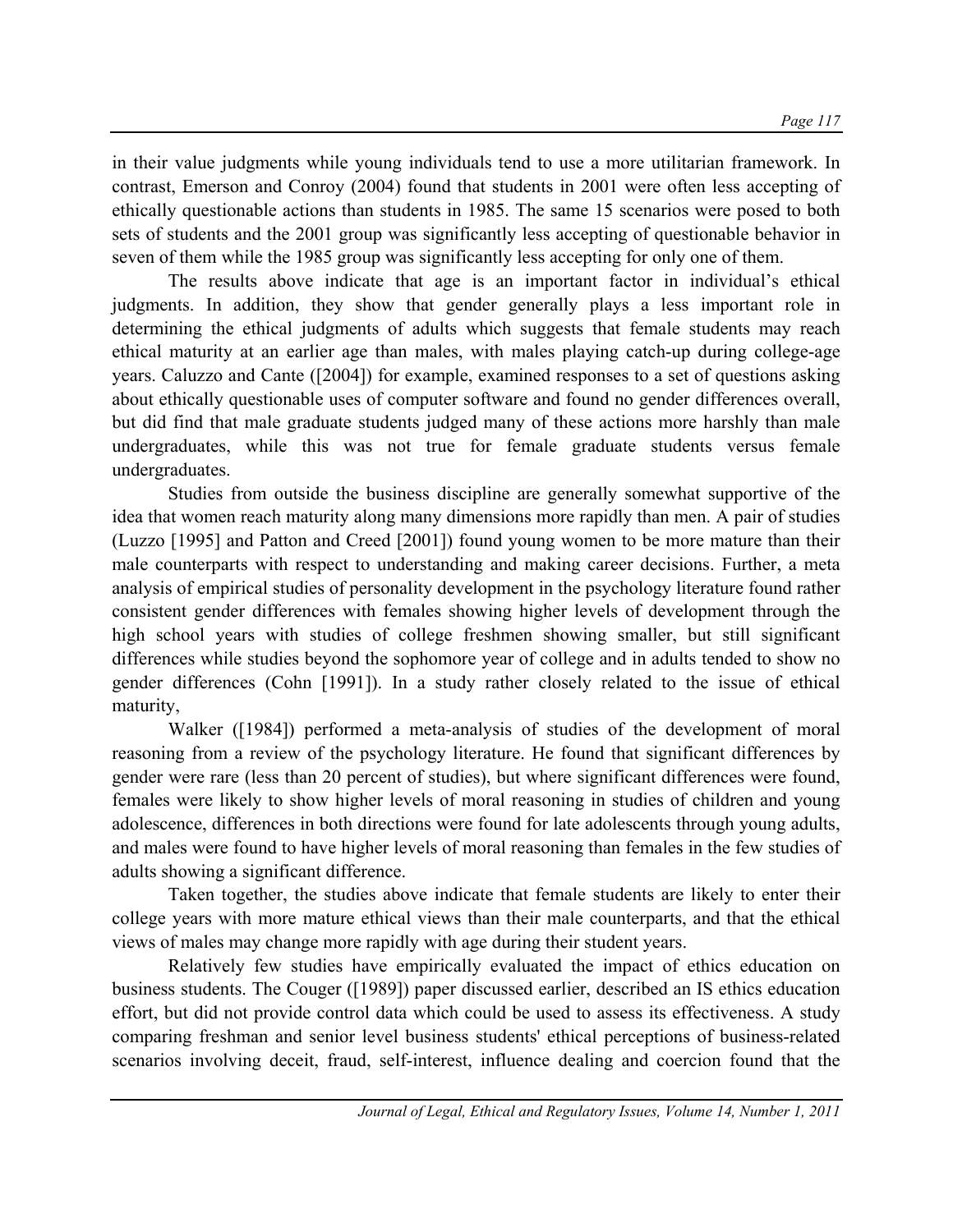senior-level students (who all had an ethics course and ethics coverage in their business core) were significantly less tolerant of unethical behavior in three of the five categories. Age and gender were also found to be significant factors for 4 of the 5 categories with older students and females being less tolerant of abuses in each case (Lopez, Rechner, and Olson-Buchanan [2005]). A small-sample study by Ritter ([2006]) found that ethics instruction in a junior-level operations research class significantly increased the ethical awareness of female students but did not have a significant effect on the male students. Rather different results were found by Luthar and Karri ([2005]) who surveyed freshmen, seniors and MBA students at an AACSB accredited school. Respondents were considered to have "exposure to business ethics" if they had taken an ethics course and could recall being exposed to ethics as an "important topic" in another course. Female students were found to have significantly higher expectations about how ethical behavior should affect business outcomes. Exposure to business ethics was also found to significantly increase expectation about how ethical behavior should affect business outcomes and to narrow the gender gap. That is, exposure had more impact on male students' views than on the females. Outside of the business discipline, a meta-analysis of educational programs designed to stimulate moral judgment found that such programs frequently do produce modest but significant improvements and that the effect sizes tend to be larger in adults than in young students (Schlaefli, Rest, and Thoma [1985]).

 Overall, assessment of the literature suggests that gender and age are important demographic factors that should be included in any assessment of ethical views. Only a handful of studies have tried to measure the impact of university level ethics education on the ethical views of students. These studies are generally supportive of the idea that ethics education has some influence on ethical views, but have not shown uniformly significant effects. Conflicting results have been found with respect to how the effects of ethics education are affected by gender. In addition, only one of these studies has controlled for the age of the, although in each case it would be reasonable to expect that age was positively correlated with the measure of university ethics education that was utilized. In this study, we control for age in order to better isolate the effects of the ethics education provided.

#### **SURVEY INSTRUMENT AND METHODS**

 The survey instrument for this study presented respondents with: 1. a brief set of demographic questions to identify the respondent's age, gender, major and class level, 2. a set of questions designed to measure the degree to which the respondent tends toward denial of responsibility (DR) and 3. a set of questions posing IS related ethical issues and measuring each respondent's perceptions of the degree to which an ethical breach occurred (PEBL). The survey was administered to students in several sections of an introductory IS course and to several sections of an upper-division MIS course. The survey was conducted on-line using popular course management software that allowed extra-credit to be awarded for completion without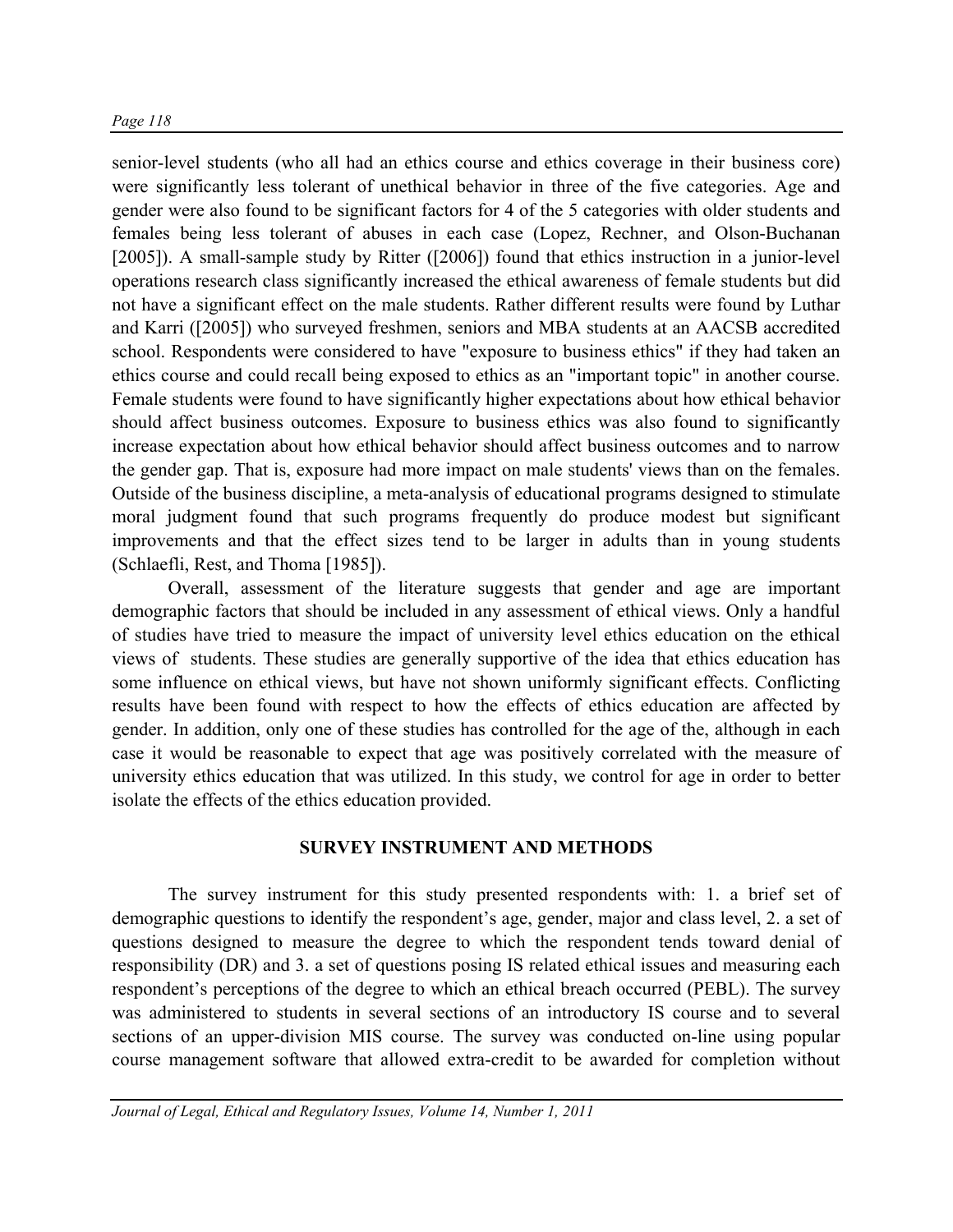compromising the anonymity of the respondent. Given the extra-credit opportunity offered, a high response rate of over 85 percent was achieved.

A central element of this study involves contrasting ethical perceptions of a group of students who have not received ethics instruction at the school with a group which has received such education. Thus, it is necessary to describe the ethics instruction which the school provides. Ethics education elements required at the college surveyed, we believe, are rather typical of the requirements for AACSB accredited schools. These requirements include: 1. completion of an ethics-oriented liberal studies course which can be selected from a list of courses primarily taught by the philosophy department, 2. a minimum of one week of coverage of ethical issues and models in a required lower-division business law course, 3. a week of IS ethics in the juniorlevel MIS course, and 4. varying amounts of coverage of ethics components or chapters across the remaining classes in the lower-division and upper-division business core. Element 1 has been completed by almost all students in the upper division MIS course, but has been completed by virtually none of the students in the Intro course. Element 2 has been completed by all students in the MIS course, but by few to none of the Intro students. Element 3 had been completed in the MIS course before the students were surveyed. The intensity of Element 4 does vary substantially depending on particular sections of classes each student has taken and instructor differences. A typical MIS student would be likely to have encountered 2 to 4 weeks of ethics-oriented instruction in these classes, while Intro students typically have completed none of this work.

Respondents to the survey include 212 introductory IS students and 98 students in the upper-division MIS course. The sample is nearly equally distributed by gender with 53 percent male and 47 percent female respondents. The average age of respondents is just over 21 years. While most students were between 18 to 22 years old, 21 respondents in the intro class and 20 students in the MIS class were over the age of 25. As might be expected, the MIS students are on average older, but the correlation between age and class level is a relatively modest .3 suggesting that multicollinearity is not an issue.

The set of questions used to measure DR was adapted from a sub-set of questions in the ascription of responsibility instrument created by Schwartz ([1969]). For this study a set of 10 questions was used and Likert-scale responses were collected and averaged to produce a quasicontinuous measure which can reasonably be treated as cardinal in nature. The set of questions used is presented in Appendix A below.

The questions used to measure respondents' perceptions about IS related ethical breaches each presented a brief scenario in which a third party actor engaged in behavior that was, at least arguably, unethical. The set of scenarios used takes scenarios presented by Paradice ([1990]) as a starting point, but modifies them to reflect newer technologies and related issues and to exclude or modify those that would be difficult for non-technical students to understand. Two scenarios relating to software piracy, two relating to malware issues, and one relating to use of false log-in credentials are presented. In addition two versions of each scenario are presented, one where the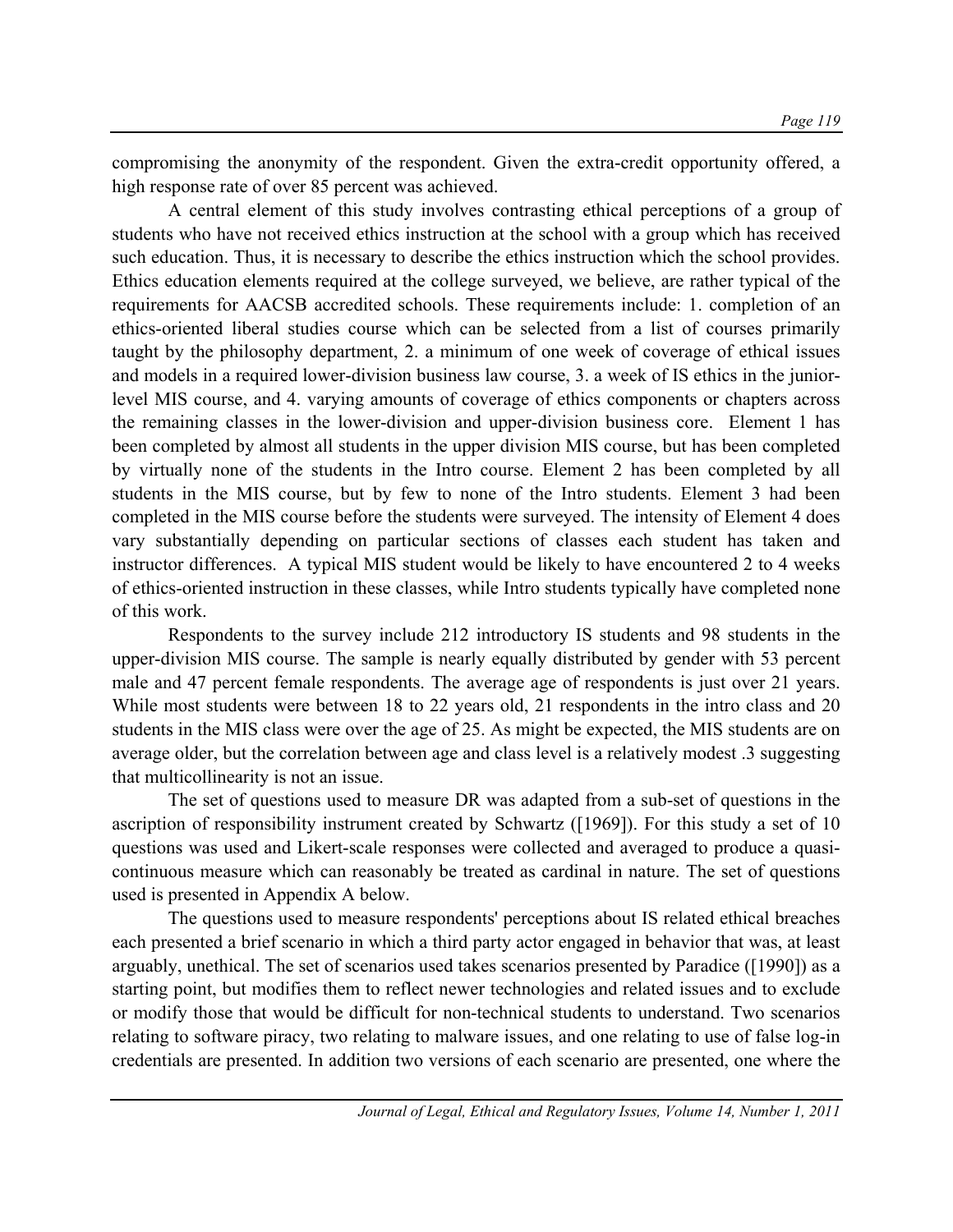actor has relatively benign motivations and one where the actor is motivated by greed or malice. Thus a total of 10 scenarios was presented with Likert-scale responses again being collected. As with the DR related questions above, the set of responses for each student was averaged to produce a quasi-continuous variable which we PEBL and which can be treated as reasonably cardinal in nature. The set of scenarios used is presented in Appendix B below.

As a test of whether these questions can appropriately be combined, we compute the Cronbach's alpha statistic (Cronbach [1951]) for each measure. The alpha score for the PEBL measure was a .78 while the alpha score for the DR measure was .64. A level of .70 or above is commonly used as a standard for combining a set of items into a scale variable. However, Cortina notes that even very low correlations among individual items will lead to an alpha greater than .7 when the number of items being combined is large and suggest that alphas "must be interpreted with the number of items in mind" (Cortina [1993]). A similar evaluation by another researcher included the conclusion that "in some cases, measures with low levels of alpha may still be quite useful (Schmitt [1996]). Still, the relatively low alpha score for DR suggests that results for this measure should be interpreted cautiously and results for regressions predicting PEBL without this variable, as well as with it, will be presented.

### **THE REGRESSION MODELS**

Based on the discussion above, a set of regression models is presented which are designed to test the effects of demographic factors (age and gender), as well as the student's major (business versus non-business) and their class level on both our measure of DR and our measure of the student's perception of the mean level of PEBL across the set of IS scenarios presented.

 In model 1 the effects of demographic variables on a respondent's tendency to deny responsibility for actions is examined. In addition, we include the dummy variable upperdivision course (UDCourse) to measure the impact, if any, of ethics instruction received by students in the upper-division MIS course. We hypothesize that the DR level of older students will be lower than that of younger students and that female students will tend to have lower DR scores than males. The DR measure is designed to address deep attributes of personality. Arguably, these characteristics may be very difficult to address through ethics instruction at the college level. At the same time, the university experience, in a broad sense, should be expected to encourage students to take more responsibility for their actions which ought to reduce their DR scores. Given these contrasting arguments no hypothesis about the effect of the UDCourse variable is made, but the results for this coefficient will be of interest. The final independent variable in model 1 is BusMajor, which is a dummy variable set to 1 when a student is a business major or is planning to be a business major and set to 0 otherwise. All of the students in the upper-division course are business majors while the introductory level course is open to all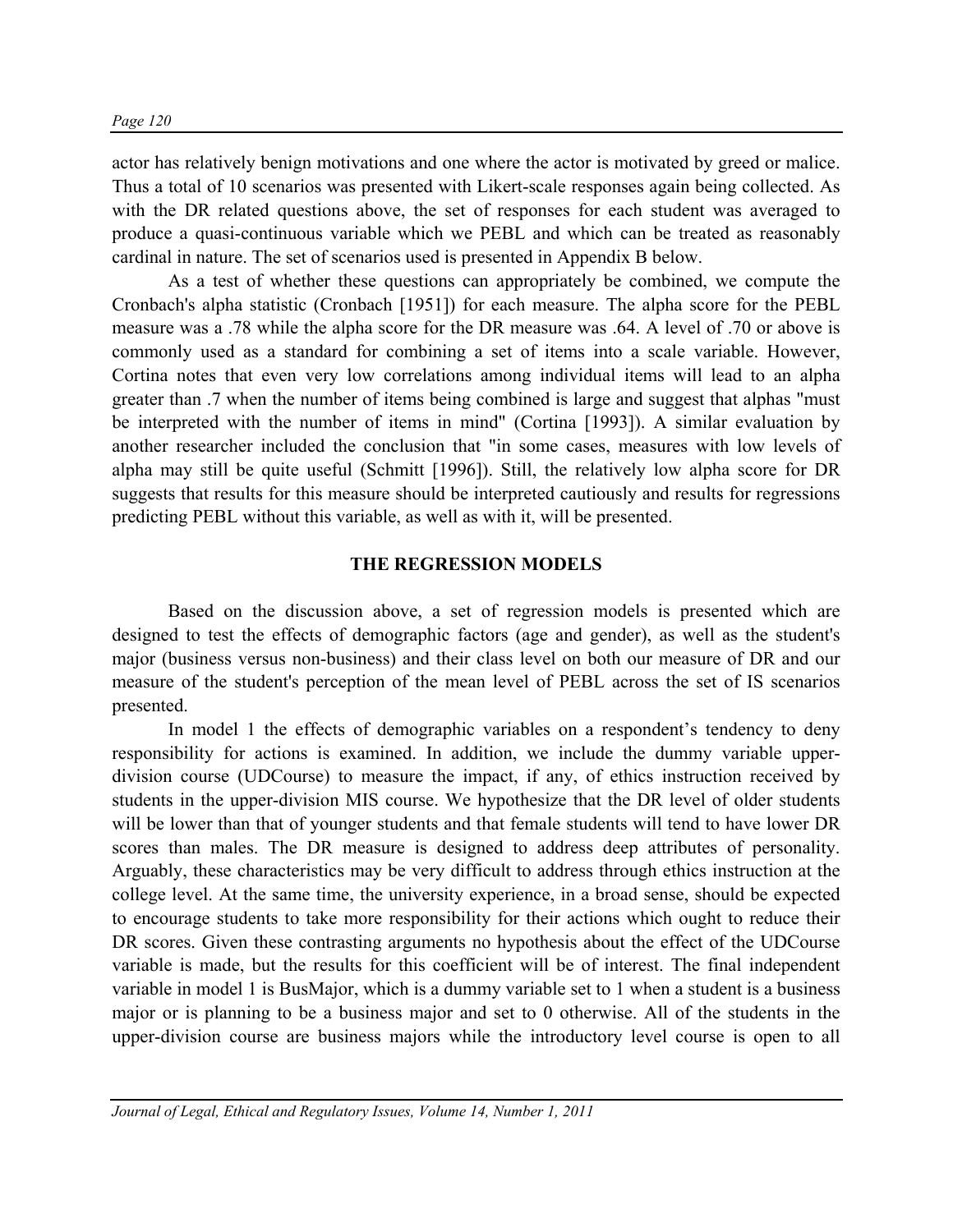majors and can be taken for liberal arts credit. We do not expect to find differences across majors here, but include this variable for completeness.

1. DR =  $a + b_1$  UDCourse +  $b_2$  Female +  $b_3$  Age +  $b_4$  BusMajor + e

*Hypothesis 1: The DR level will decrease as age increases. Hypothesis 2: The DR level will be lower for females than for males.* 

 Models 2 and 3 both address determinants of a respondent's ethical judgments as reflected in the PEBL measure. They differ only in that model 3 includes the respondent's DR score as a control variable while model 2 does not. Once again BusMajor is included only for completeness and is not expected to have a significant effect. Based upon the literature that was reviewed, we expect the PEBL score to increase with age and to be significantly higher for female versus male respondents. In addition, we do hypothesize that the ethics instruction received by the students in the upper-division course will have an impact, so that, the coefficient for UDCourse will be positive and significant. Finally, in model 3, we expect that DR will be inversely related to PEBL. Respondents with a greater tendency to deny responsibility will also tend to be more lenient in their perceptions of ethical breaches.

 It must be recognized that there is a potential bias when assessing the effects of ethics instruction since some students completing the freshman level introductory IS course will drop out prior to reaching the upper-division curriculum, and the likelihood of dropping out may be correlated with the target PEBL variable. Inclusion of the DR variable in model 3 should help to attenuate any such bias.

2. PEBL =  $a + b_1$  UDCourse +  $b_2$  Female +  $b_3$  Age +  $b_4$  BusMajor + e

3. PEBL =  $a + b_1$  UDCourse +  $b_2$  Female +  $b_3$  Age +  $b_4$  BusMajor +  $b_5$  DR + e

*Hypothesis 3: The PEBL will increase as Age increases. Hypothesis 4: The PEBL will be higher for Females students. Hypothesis 5: The PEBL will be higher for UDCourse students. Hypothesis 6: The PEBL will increases as the DR level decreases.* 

 In order to more fully explore the interaction of gender with other explanatory variables, separate regression models for each gender will also be presented. Male and female respondents will be separated and a pair of equations generated for models 1 through 3 above, with the exception that the gender dummy variable will necessarily be removed. These models are exploratory in nature and focus on identifying differences in age and ethics instruction on male versus female students. Evidence from prior studies is much more limited here, but does suggest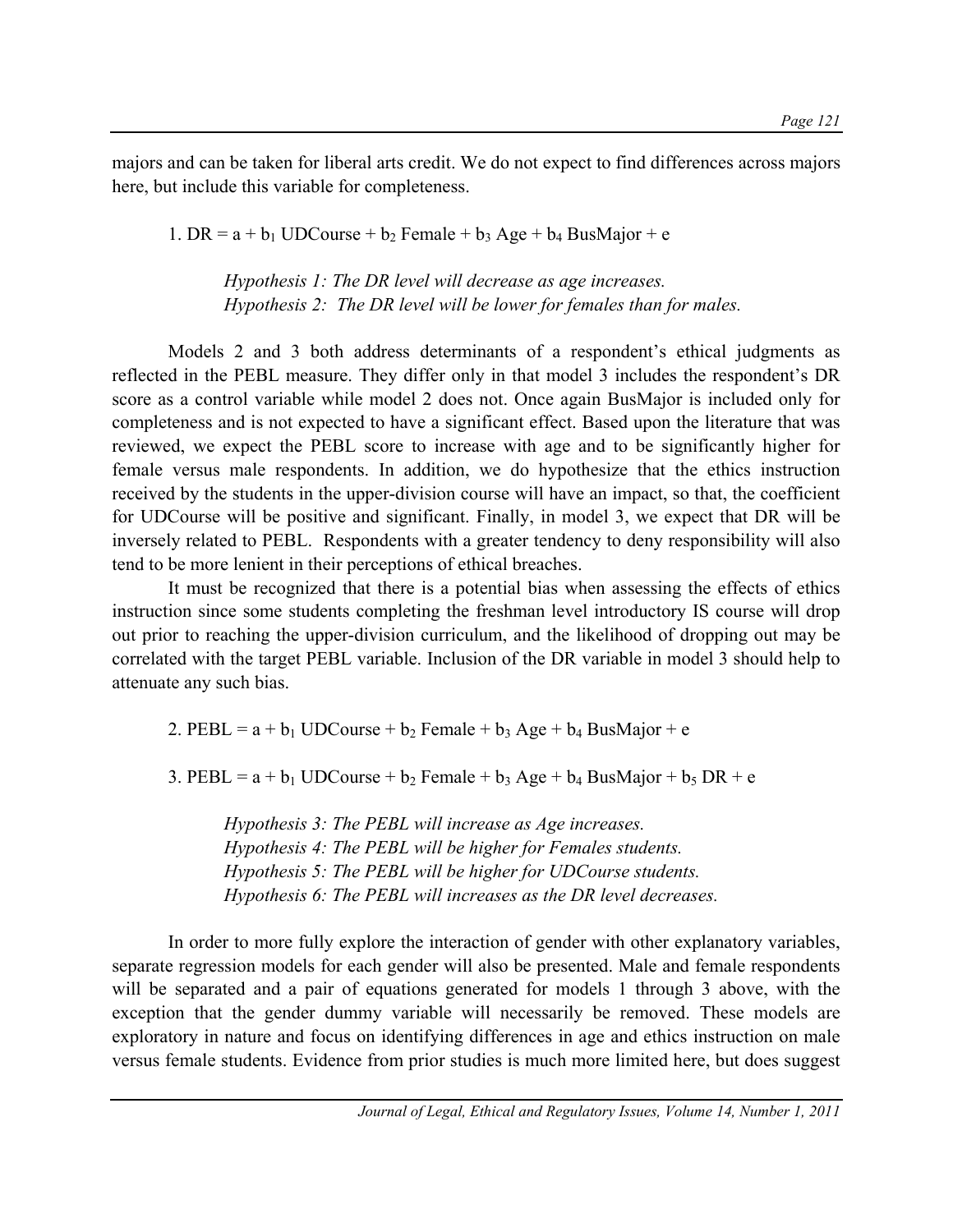that males reach ethical maturity later than females. Thus, we hypothesize that DR level will decrease more rapidly with age for males than for females and that the PEBL will increase more rapidly with age among males than among females. Gender differences in the effects of ethics education (as measured by UDCourse) are also of obvious interest, but there is little basis to formulate a hypothesis with respect to cross-gender differences for this variable.

> *Hypothesis 7: DR level will decrease more sharply with age for male respondents. Hypothesis 8: PEBL will increase more sharply with age for male respondents.*

### **EMPIRICAL RESULTS**

 Table 1 presents results for model 1 whose dependent variable is DR. The adjusted R-Square value of just under .1 indicates that the explanatory power of this model is rather weak. However, hypotheses 1 and 2 are fully supported here. Female respondents are shown to be significantly less inclined to deny responsibility than males. Also, the tendency to deny responsibility does decline significantly with age suggesting that maturity in this dimension is not yet fully realized in this age group. The coefficient on UDCourse is negative in this model as would be consistent with ethics education reducing DR, but is not statistically significant. The BusMajor independent variable also is insignificant at the .05 level.

| Table 1<br><b>Factors Affecting the Denial of Responsibility Index Score of Students</b>                                            |           |  |  |
|-------------------------------------------------------------------------------------------------------------------------------------|-----------|--|--|
| Explanatory                                                                                                                         | Parameter |  |  |
| Variable                                                                                                                            | Estimate  |  |  |
| Intercept                                                                                                                           | 2.9782*   |  |  |
|                                                                                                                                     | (.1311)   |  |  |
| <b>UDCourse</b>                                                                                                                     | $-.1003$  |  |  |
|                                                                                                                                     | (.0649)   |  |  |
| Female                                                                                                                              | $-.2256*$ |  |  |
|                                                                                                                                     | (.0489)   |  |  |
| Age                                                                                                                                 | $.0158*$  |  |  |
|                                                                                                                                     | (.0056)   |  |  |
| BusMajor                                                                                                                            | 0.0595    |  |  |
|                                                                                                                                     | (.0590)   |  |  |
| Adjusted R-Square                                                                                                                   | .0992     |  |  |
| NOTE: Mean Square error shown in parentheses below each parameter estimate.<br>* Indicates coefficient was significant at .05 level |           |  |  |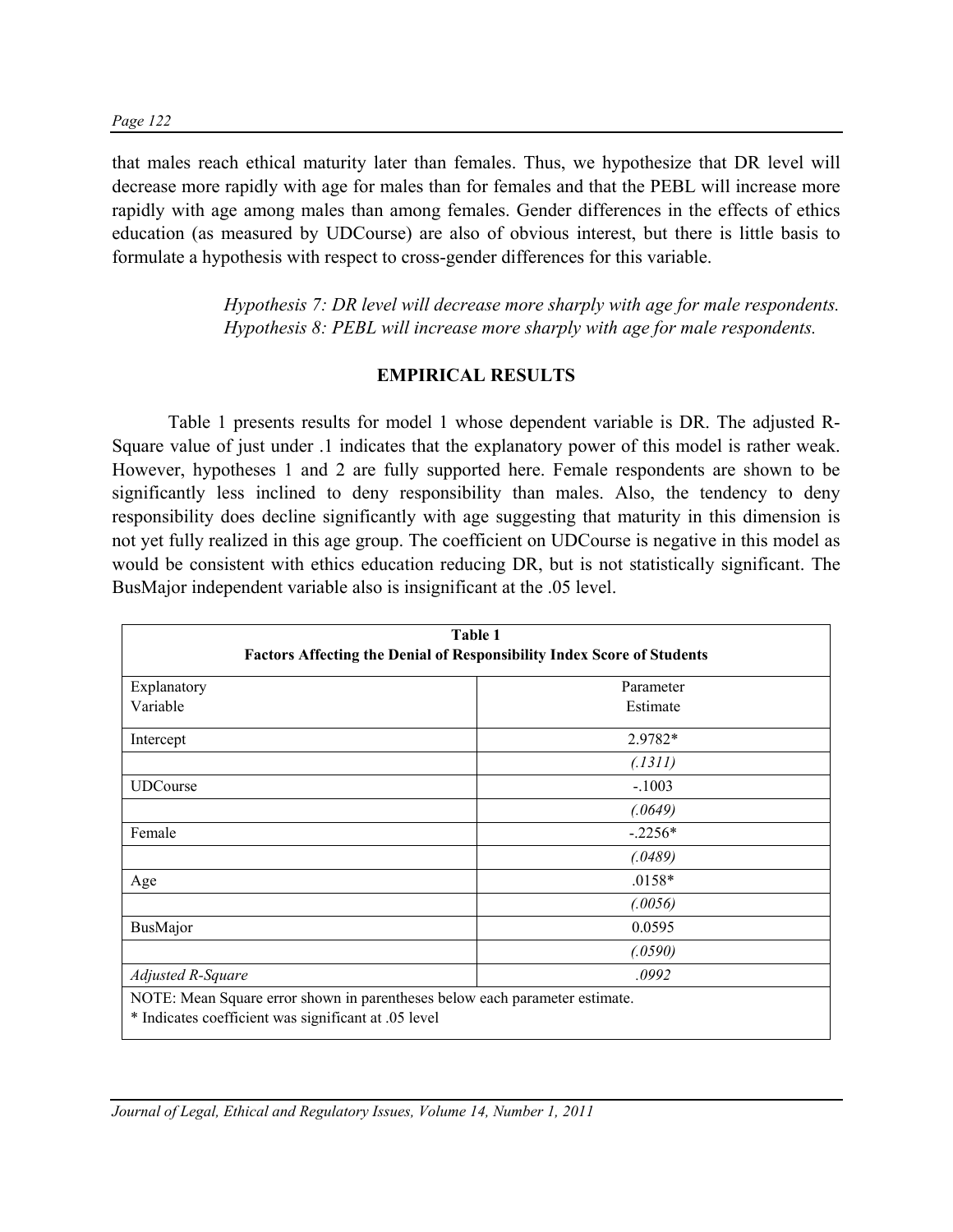Table 2 presents results for models 2 and 3 whose dependent variable is the respondent's evaluation of ethical breaches or PEBL. Recall that these models differ only by the inclusion of DR as an explanatory variable in model 3. The adjusted R-Square results in this table suggest that inclusion of the DR variable does substantially improve the explanatory power of the model. Hypotheses 3 through 5 are fully supported in both models. Female respondents are significantly less tolerant of ethical breaches than males. Also, students become significantly less tolerant of ethical breaches with increased age. Finally, and most encouragingly, students in the upperdivision course who have had exposure to ethics instruction as a part of their university education are significantly less tolerant of ethical breaches than introductory students. Hypothesis 6 is also supported in the results for Model 3. The DR score does substantially and significantly affect PEBL with the expected inverse relationship. That is, respondents with a high tendency to deny responsibility tend to be more tolerant of IS related ethical breaches. Inclusion of DR as an explanatory variable does attenuate the magnitude of the coefficients for gender, age and class level, but all remain statistically significant.

| Table 2                                                                                                                             |           |           |  |  |  |
|-------------------------------------------------------------------------------------------------------------------------------------|-----------|-----------|--|--|--|
| <b>Factors Affecting Student IS Ethical Breach Assessments</b><br><b>MODEL</b><br>(2)<br>(3)                                        |           |           |  |  |  |
| Explanatory                                                                                                                         | Parameter | Parameter |  |  |  |
| Variable                                                                                                                            | Estimate  | Estimate  |  |  |  |
| Intercept                                                                                                                           | $3.6745*$ | 5.9126*   |  |  |  |
|                                                                                                                                     | (.2198)   | (.3230)   |  |  |  |
| Course Level Jr.+                                                                                                                   | $0.3508*$ | .2755*    |  |  |  |
|                                                                                                                                     | (.1088)   | (.0978)   |  |  |  |
| Female Gender                                                                                                                       | $0.4257*$ | $0.2562*$ |  |  |  |
|                                                                                                                                     | (.0820)   | (.0759)   |  |  |  |
| Age                                                                                                                                 | $0.0317*$ | 0.0199*   |  |  |  |
|                                                                                                                                     | (.0095)   | (.0088)   |  |  |  |
| <b>Business Major</b>                                                                                                               | 0.0598    | 0.1046    |  |  |  |
|                                                                                                                                     | (.0990)   | (.0888)   |  |  |  |
| Denial of Responsibility                                                                                                            |           | $-.7515*$ |  |  |  |
| Score                                                                                                                               |           | (.0860)   |  |  |  |
| <b>Adjusted R-Square</b>                                                                                                            | .1678     | .3328     |  |  |  |
| NOTE: Mean Square error shown in parentheses below each parameter estimate.<br>* Indicates coefficient was significant at .05 level |           |           |  |  |  |

 Tables 3 and 4 present results where each gender was treated separately. Rather striking is the very low explanatory power of models 1 and 2 for female respondents and the fact that

 *Journal of Legal, Ethical and Regulatory Issues, Volume 14, Number 1, 2011*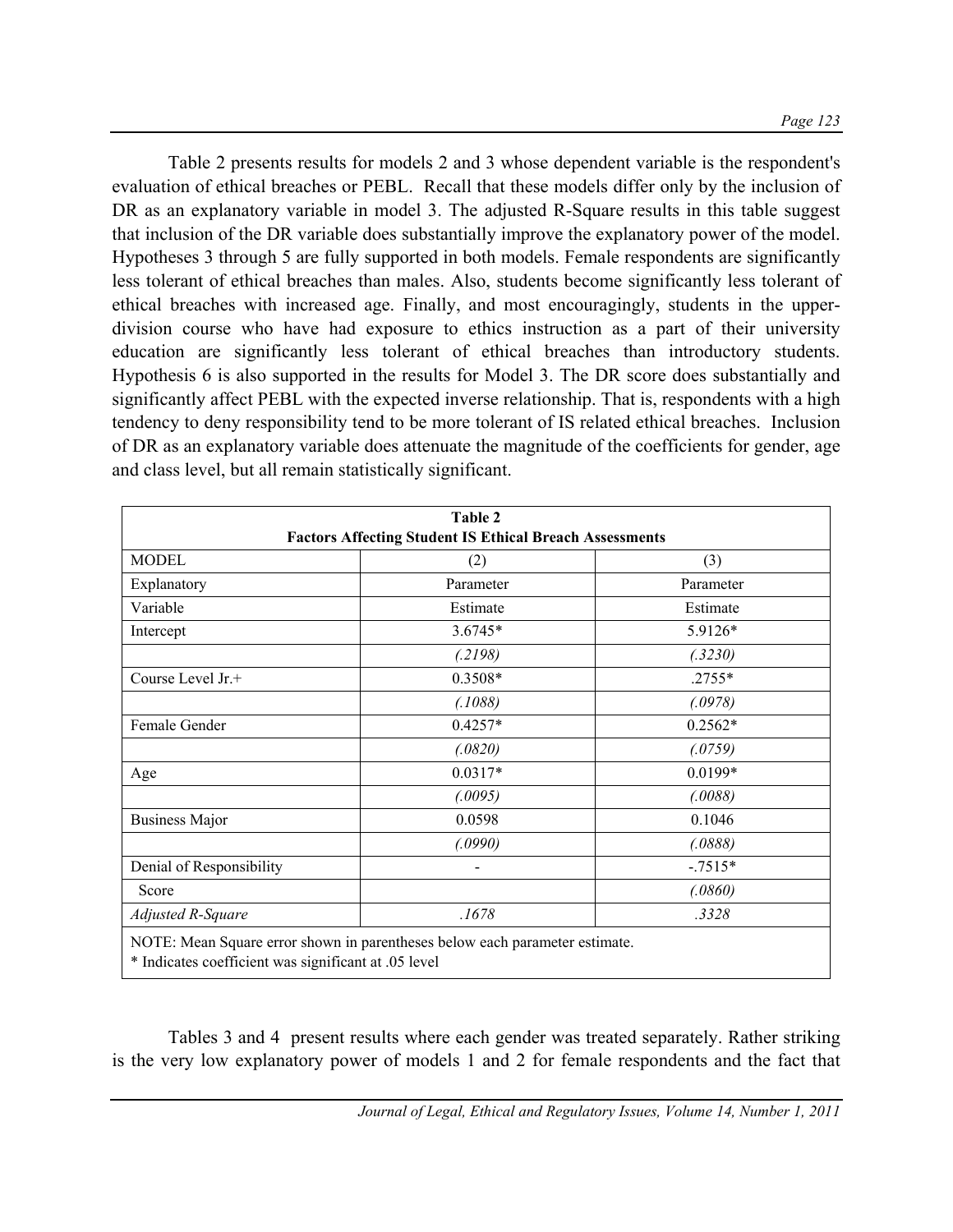only the intercept value is statistically significant for these models. The results for male respondents in Table 3 do indicate that their tendency to deny responsibility tends to decline with age. The difference between the coefficient on age for males and that for females also is statistically significant. Thus hypothesis 7 is confirmed.

| Table 3<br>Factors Affecting the Denial of Responsibility Index Score of Students by Gender |                                                                             |                       |  |  |
|---------------------------------------------------------------------------------------------|-----------------------------------------------------------------------------|-----------------------|--|--|
| <b>GENDER</b>                                                                               | Female                                                                      | Male                  |  |  |
| Explanatory<br>Variable                                                                     | Parameter<br>Estimate                                                       | Parameter<br>Estimate |  |  |
| Intercept                                                                                   | 2.4582*                                                                     | $3.2182*$             |  |  |
|                                                                                             | $-0.1973$                                                                   | $-0.1738$             |  |  |
| Course Level Jr.+                                                                           | $-0.0436$                                                                   | $-0.1277$             |  |  |
|                                                                                             | $-0.0991$                                                                   | $-0.0861$             |  |  |
| Age                                                                                         | $-0.0066$                                                                   | $-0.0247*$            |  |  |
|                                                                                             | $-0.0081$                                                                   | $-0.0079$             |  |  |
| <b>Business Major</b>                                                                       | $-0.0011$                                                                   | 0.1099                |  |  |
|                                                                                             | $-0.0873$                                                                   | $-0.0808$             |  |  |
| Adjusted R-Square                                                                           | $-0.012$                                                                    | 0.0858                |  |  |
| * Indicates coefficient was significant at .05 level                                        | NOTE: Mean Square error shown in parentheses below each parameter estimate. |                       |  |  |

 Table 4 results indicate that male respondents' tolerance of ethical breaches declines significantly as age increases. The age coefficient is also positive for female students, but is not statistically significant in either model. However, the coefficient value is nearly the same for the two sexes under model 2, and the difference between the coefficients across genders is not significant in either model. Thus, Hypothesis 8 is not fully supported. We conclude that increased age reduces the tolerance of male students for ethical breaches, but that it cannot be shown to have affected the ethical perceptions of females. The coefficients for UD Course are also statistically significant for male respondents in both models and not statistically significant for females in either model. Once again, however, the differences between the two genders are not significant for this coefficient in either model 2 or model 3. We conclude that ethics education reduced the tolerance of male students toward ethical breaches, but it cannot be shown to have impacted female respondents. Finally, the primacy of the DR variable in explaining the ethical perceptions of female respondents is quite striking with the results suggesting that this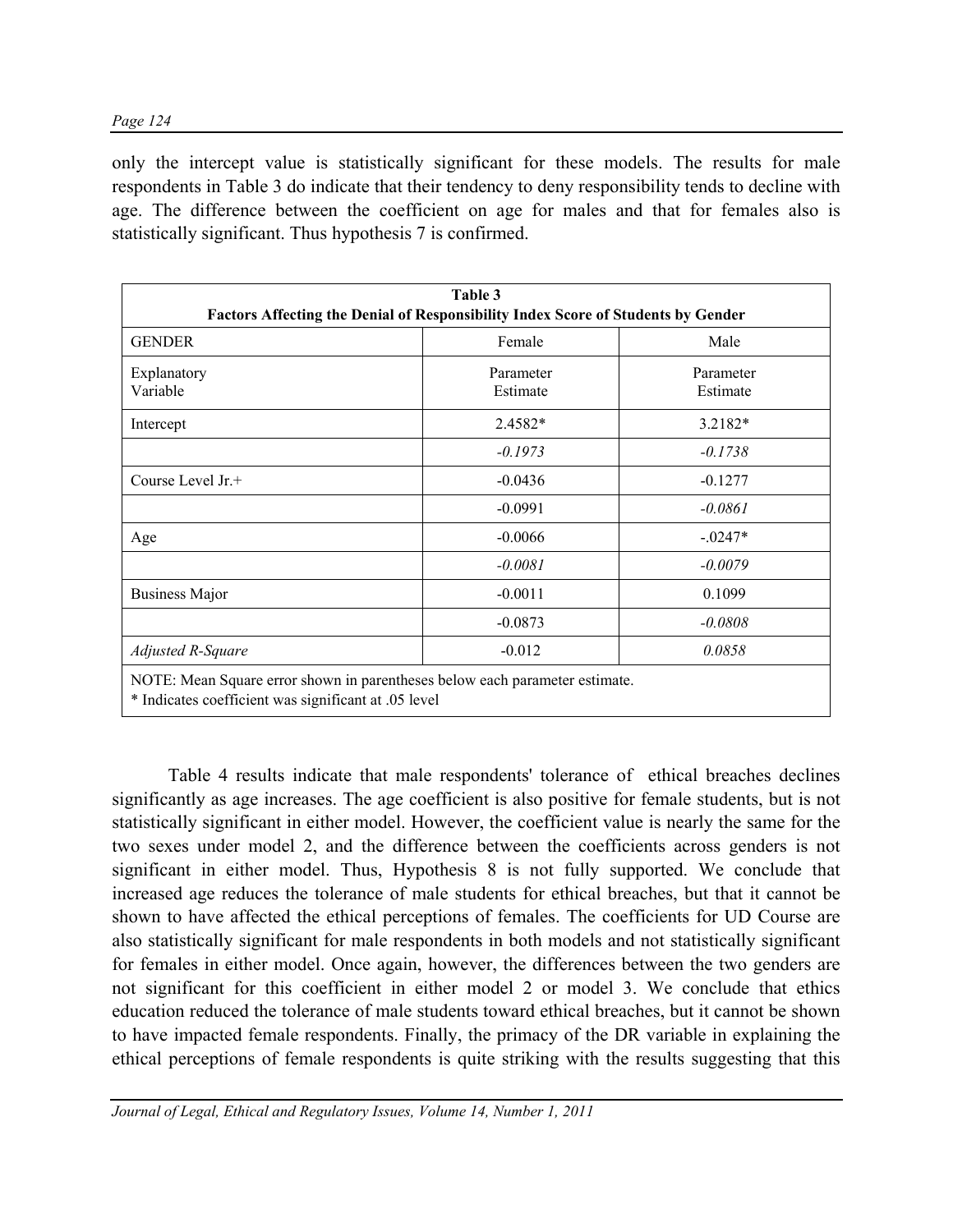| Table 4<br><b>Factors Affecting Student IS Ethical Breach Assessments</b> |                                                                                                                                             |                       |                       |                       |  |  |
|---------------------------------------------------------------------------|---------------------------------------------------------------------------------------------------------------------------------------------|-----------------------|-----------------------|-----------------------|--|--|
| <b>MODEL</b><br>(2)                                                       |                                                                                                                                             |                       | (3)                   |                       |  |  |
| <b>GENDER</b>                                                             | Female                                                                                                                                      | Male                  | Female                | Male                  |  |  |
| Explanatory<br>Variable                                                   | Parameter<br>Estimate                                                                                                                       | Parameter<br>Estimate | Parameter<br>Estimate | Parameter<br>Estimate |  |  |
| Intercept                                                                 | 4.5733*                                                                                                                                     | 3.2984*               | 6.4191*               | 5.6508*               |  |  |
|                                                                           | (.3238)                                                                                                                                     | (.2976)               | (.4158)               | (.4818)               |  |  |
| <b>UD</b> Course                                                          | 0.2235                                                                                                                                      | $0.4307*$             | 0.1908                | $0.3373*$             |  |  |
|                                                                           | (.1626)                                                                                                                                     | (.1474)               | (.1453)               | (.1347)               |  |  |
| Age                                                                       | 0.0188                                                                                                                                      | $0.0199*$             | 0.0138                | $.02581*$             |  |  |
|                                                                           | (.0133)                                                                                                                                     | (.0088)               | (.0119)               | (.0126)               |  |  |
| <b>Business Major</b>                                                     | 0.1343                                                                                                                                      | 0.0103                | 0.1334                | .0906                 |  |  |
|                                                                           | (.1432)                                                                                                                                     | (.1083)               | (.1278)               | (.1262)               |  |  |
| Denial of Responsibility                                                  |                                                                                                                                             |                       | $-.7509*$             | $-.7310*$             |  |  |
| Score                                                                     |                                                                                                                                             |                       | (.1216)               | (1240)                |  |  |
| Adjusted R-Square                                                         | .0481<br>$\mathbf{1}$ and the same in the second second field and second the continuous $\mathbf{2}$ . The distance of $\mathbf{C}^*$ stand | .1589                 | .2421                 | .3077                 |  |  |

variable explains the response of our female respondents to the exclusion of all other variables that were measured.

NOTE: Mean Square error shown in parentheses below each parameter estimate.\* Indicates coefficient was significant at .05 level

# **CONCLUSIONS**

Two measures were used to evaluate the ethical framework for students making decisions relating to ethically questionable behavior. These were denial of responsibility (DR) and perceived ethical breach level (PEBL). DR was a measure similar to that used by Schwarz [1968] and Harrington [1996] to capture the existing ethical value system on which decisions were evaluated as developed from the students past experiences and environment. PEBL was a measure of ethical breaches perceived by the student when presented with different IS scenarios first used by Paradice [1990]. These two measures were inversely related as hypothesized. A student that denies responsibility, resulting in a high DR, will have a low PEBL representing permissiveness in identifying ethical breaches.

 The respondents major had no impact on either the DR or PEBL. Business majors had perceptions of ethics scenarios that were similar to those of other majors.

 Gender was shown to have a significant effect on DR and ethical decision making at the age levels of the students in the sample. Findings support the case that females are more sensitive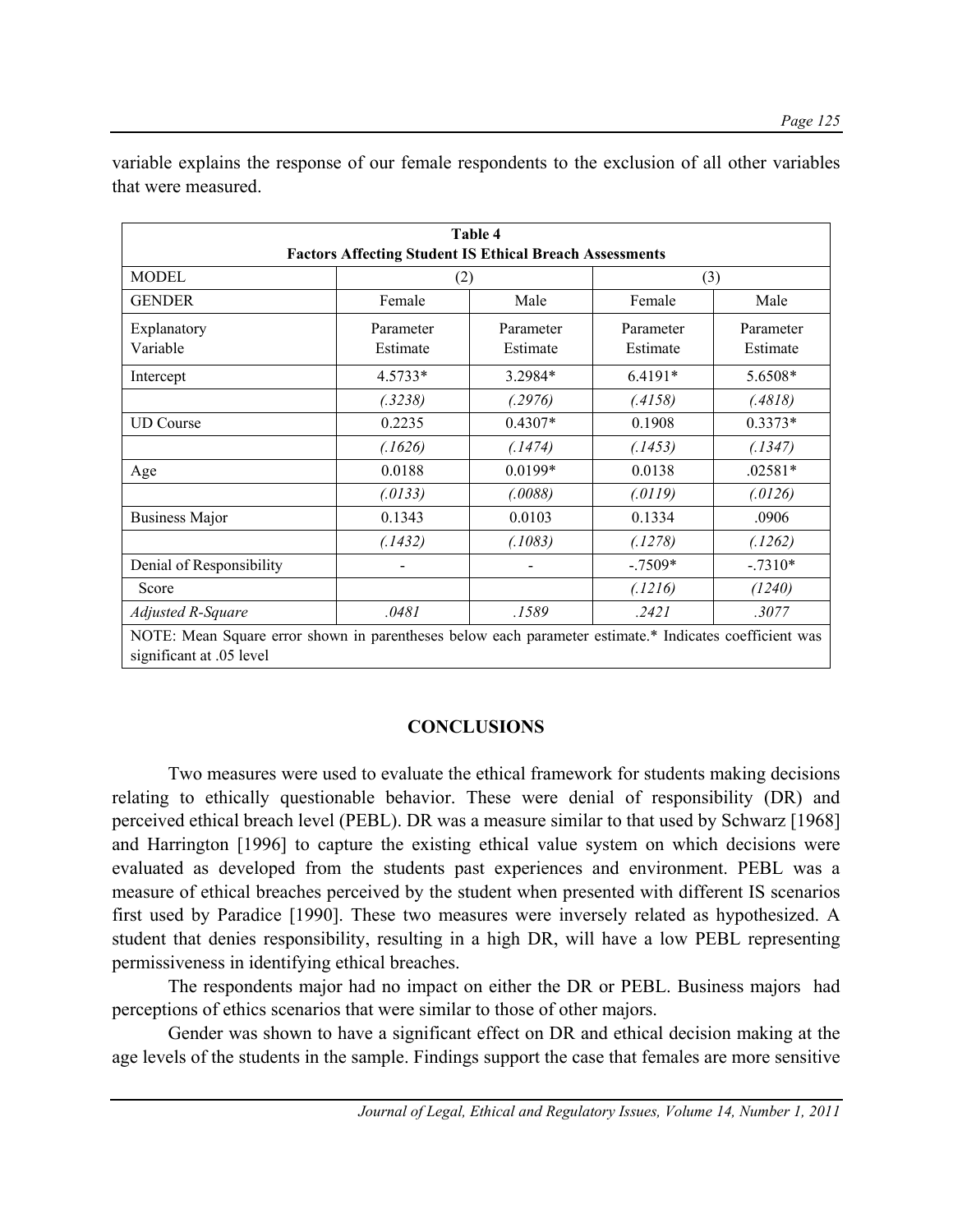to ethical breaches than males and have less tolerance to questionable ethical situations as well as a lower DR. This result for the ethics perceptions is in line with the findings of Kreie and Cronan [1998], Chen and Teng [2006], and Cronan, Leonard, and Kreie [2005].

 As the age of a student increases they become less tolerant of ethical violations, and this difference is statistically significant for the ages in the sample which were predominantly 18 to 22. As age increases the PEBL increases, representing less tolerance to questionable ethics situations. This agrees with the findings of Prior, Rogerson and Fairweather [2002] and Gattiker and Kelly [1999], although these studies had a sample of working professionals with much older participants.

 When applying the models to male and female data separately, age changes for females were insignificant, but were significant for males, indicating that male perceptions of ethical values were becoming less tolerant and their tendency to deny responsibility for action was reduced during their college years. Male ethical value systems evolved or at least the ability to perceive ethics breaches increased over this time.

 The effects of ethics instruction at the university appear to be significant. The effect of the variable UDCcourse, which places the student as a junior or senior in the MIS course, was significant, indicating that ethics coverage in the curriculum has a positive effect making the student more critical to ethical breaches. When splitting the data between male and female, the ethics training had a significant effect on ethics perceptions only for males. This would suggest that females already have achieved greater ethical responsibility or sensitivity and training has a smaller impact, however the male students benefit from the education, either by developing their ethical value systems or at least being trained to recognize ethical situations in business.

 The gender differentials that were found in this study must be interpreted cautiously, since the differences between the coefficients for males and females were not statistically significant in most cases. However, these differences do suggest areas for further research, such as, over what age ranges do differences in response by gender exist and do males and females respond differently to different forms of ethics instruction.

#### **REFERENCES**

- Athey. S. (1993). A comparison of experts' and high tech students' ethical beliefs in computer-related situations. *Journal of Business Ethics*, 12, 359-370.
- Baker, V., J. Detret and L. Trevino (2006). Moral disengagement in business school students: predictions and comparisons. *Proceedings of the Academy of Management*.
- Caluzzo, V. and C. Cante (2004). Ethics in information technology and software use. *Journal of Business Ethics*, 51, 301-312.
- M. Chen, C. Pan and M. Pan (2009). The joint moderating of moral intensity and moral judgment on consumer's user intention of pirated software. *Journal of Business Ethics*, 90, 361-373.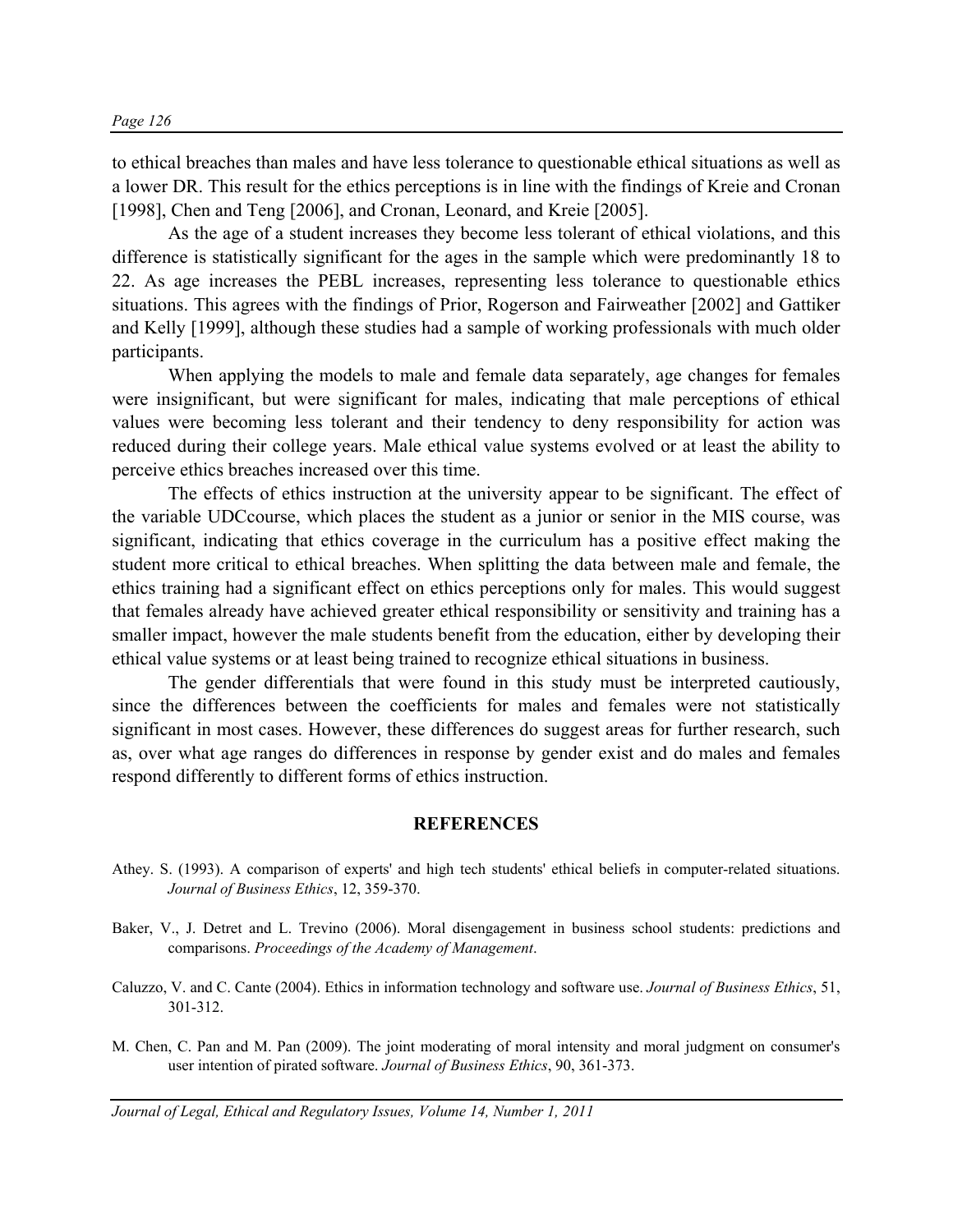- Chen, Y. and T. Tang (2006). Attitude toward and propensity to engage in unethical behavior: measurement invariance across major among university students. *Journal of Business Ethics*, 69, 77-93.
- Chiou, J., C. Huang and H. Lee (2005). The antecedents of music piracy attitudes and intentions. *Journal of Business Ethics*, 57, 161-174.
- Christensen, A. and M. Eining (1991). Factors influencing software piracy: implications for accountants. *Journal of Information Systems*, Spring, 67-80.
- Cohn, L. (1991). Sex differences in the course of personality development: a meta-analysis. *Psychological Bulletin*, 109(2, 252-266.
- Cortina, J. (1993). What is coefficient alpha? An examination of theory and applications. *Journal of Applied Pcychology*, 78(1), 98-104
- Couger, D. (1989). Preparing IS students to deal with ethical issues. *MIS Quarterly*, 14(2) 211-218.
- Cronan, T, L. Leonard and J. Kreie (2005). An empirical validation of perceived importance and behavior intention in IT ethics. *Journal of Business Ethics*, 56, 231-238.
- Cronbach, L. (1951). Coefficient alpha and the internal structure of tests. *Psychometrica*, 16, 297-334.
- Emerson, T. and S. Conroy (2004). Have ethical attitudes changed? An intertemporal comparison of the ethical perception of college students in 1985 and 2001. *Journal of Business Ethics*, 50, 167-176
- Evans, F. and L. Mercal (2005). Educating for ethics: business deans' perspectives. *Business and society review*, 110(3), 233-248
- Gattiker, U. and H. Kelley (1999). Morality and computers: attitudes and differences in moral judgments. *Information Systems Research*. 10(3), 223-254.
- Gupta, P., S. Gould and B. Pola (2004). To pirate or not to pirate: a comparative study of the ethical versus other influences on the consumer's software acquisition decision. *Journal of Business Ethics*, 55, 255-274.
- Harrington, S. (1996). The Effects of Codes of Ethics and Personal Denial of Responsibility on Computer Abuse Judgments and Intentions. *MIS Quarterly*, 20(3), 257-278.
- Kreie, J. and T. Cronan (1998). How men and women view ethics. *Communications of the ACM*, 41(9), 70-76.
- Limayem, M., M. Khalifa and W. Chin (2004). Factors Motivating Software Piracy: a longitudinal study. *IEEE transactions on engineering management*, 51(4), 414-425.
- Lopez, Y., P. Rechner and J. Olson-Buchanan (2005). Shaping ethical perceptions: an empirical assessment of the influence of business education, culture and demographic factors. *Journal of Business Ethics*, 60(4), 341- 358.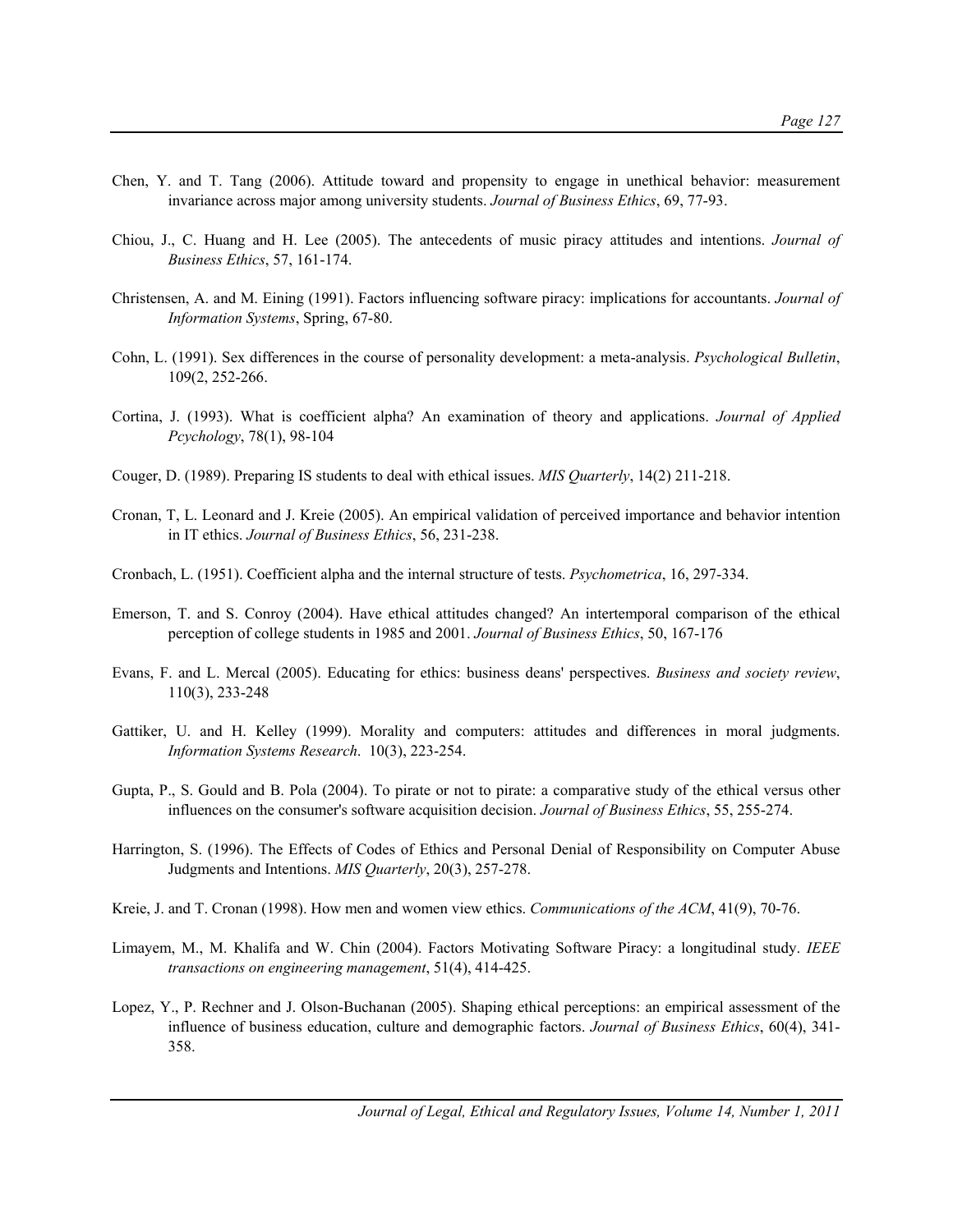- Luthar, H. and R. Karri (2005). Exposure to ethics education and perception of linkage between organizational ethical behavior and business outcomes. *Journal of Business Ethics*, 61, 353-368.
- Luzzo, D. (1995). Gender Differences in College Students' Career Maturity and Perceived Barriers in Career Development. *Journal of Counseling & Development*, 73, 319-322.
- Muncy, J. and S. Vitell (1992). Consumer ethics: an investigation of the ethical beliefs of the final consumer. *Journal of Business Research*, 24, 297-311.
- Paradice, D. (1990). Ethical Attitudes of Entry-Level MIS Personnel. *Information and Management*, 18, 143-151.
- Patton, W. and P. Creed (2001). Developmental Issues in Career Maturity and Career Decision Status. *The Career Development Quarterly*, 49, 336-351.
- Prior, M., S. Rogerson and B. Fairweather (2002). The ethical attitudes of information systems professionals: outcomes of an initial survey. *Telematics and Informatics*, 19, 21-36.
- Ritter, B. (2006). Can business ethics be trained? a study of the ethical decision-making process in business students. *Journal of Business Ethics*, 68, 153-64.
- Schlaefli, A. J. Rest and S. Thoma (1985). Does moral education improve moral judgment? a meta-analysis of intervention studied using the defining issues test. *Review of Educational Research*. 55(3), 319-352.
- Schminke, M. (1997). Gender differences in ethical frameworks and evaluation of others' choices in ethical dilemmas. *Journal of Business Ethics*, 16, 55-65.
- Schmitt, N. (1996). Uses and abuses of coefficient alpha. *Psychological Assessment*, 8(4) 350-353.
- Schwartz, S. (1968). Words deeds and the perception of consequences and responsibility in action situations. *Journal of Personality and Social Psychology*, 10(3) 232-242.
- Shang, R., Y. Chen and P. Chen(2007). Ethical decisions about sharing music files in the P2p environment. *Journal of Business Ethics*, 80, 349-365.
- Strutton, D., L. Pelton and O.Ferrell (1997). Ethical behavior in retail settings: is there a generation gap? *Journal of Business Ethics*, 16, 87-105.
- Trevino, L. and S. Youngblood (1990). Bad apples in bad barrels: a causal analysis of ethical decision-Making behavior. *Journal of Applied Psychology*, 75940, 378-385
- Walker, L. (1984). Sex differences in the development of moral reasoning: a critical review. *Child Development*, 55, 677-691.

*Journal of Legal, Ethical and Regulatory Issues, Volume 14, Number 1, 2011*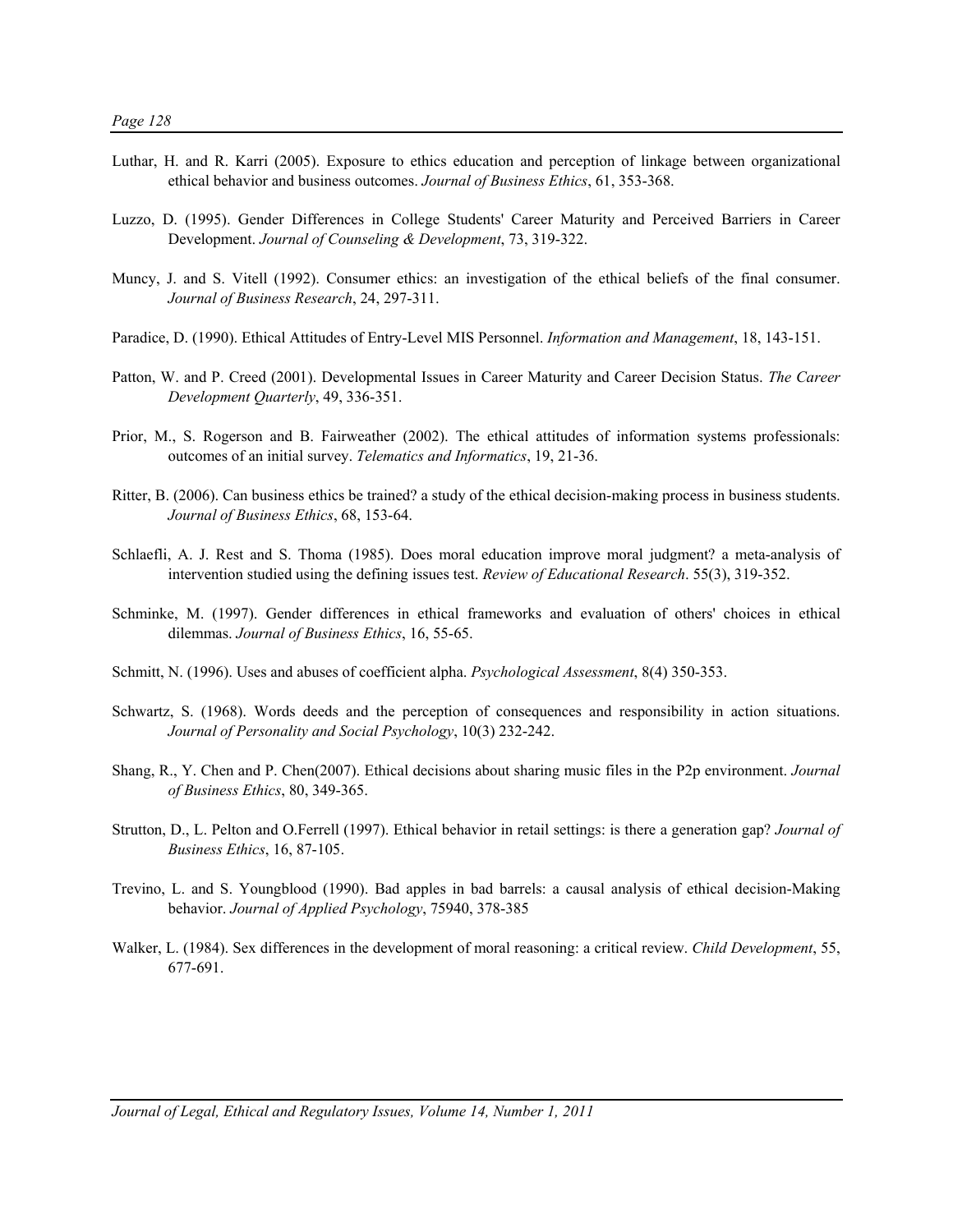# APPENDIX A: **SURVEY QUESTIONS FOR THE DENIAL OF REPONSIBILITY INDEX**

You can't blame basically good people who are forced by circumstances to do something harmful to others

Being upset or preoccupied does not excuse a person for doing anything he or she would normally avoid.\*

Having authorization from a parent, boss, or instructor does not excuse you for behavior that you would normally consider inappropriate.\*

A person can't really be blamed for going along with the group when a group of friends gets a little out of hand in their behavior.

It is important to treat everyone fairly, even if they are rude and unpleasant toward you.\*

It is important to obey traffic laws even if there is no one else on the road that will be affected by your actions.\*

It is okay to keep an item that you have found if it is of small value and it would be hard to find the owner.

Once rules have been defined and agreed to, they should be followed even if violating them would not harm any of the people involved.\*

It is wrong to use someone else's property without their permission even if you are careful to ensure that their property is unharmed by your use.\*

A person really shouldn't be blamed for violating an agreement if their action does not harm the other party.

NOTE: Respondents indicate whether they: Strongly Agree, Agree, Neither Agree nor Disagree, Disagree, or Strongly Disagree with each statement. Results were recorded as values 1 through 5 with 5 corresponding to Strongly Disagree for the starred questions and 5 corresponding to Strongly Agree for the non-starred questions.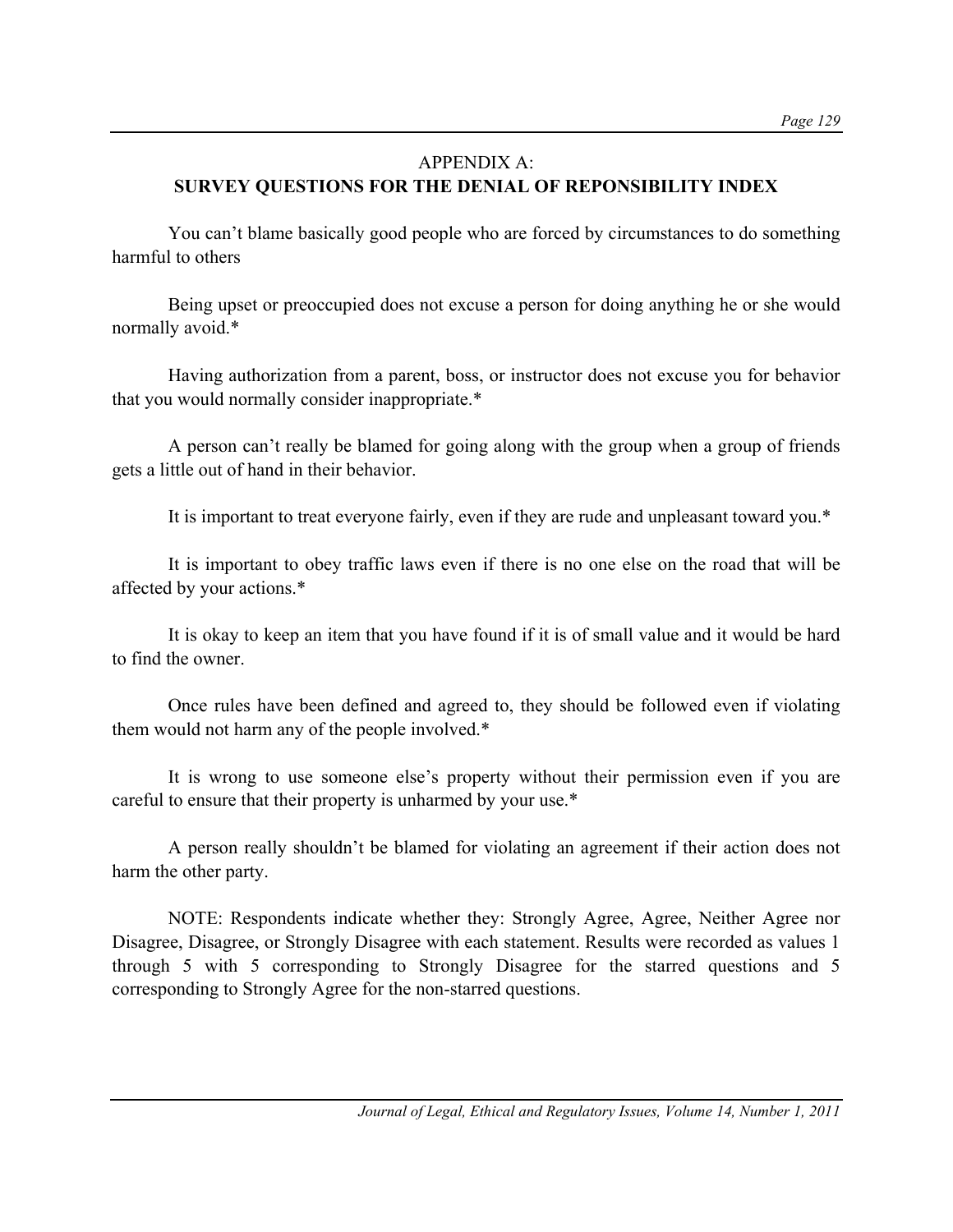## **APPENDIX B: ETHICAL BREACH SCENARIOS PRESENTED**

A student legally obtained a copy of a popular word processing software package at a very low, educational price. The software license agreement allowed use "for educational purposes only" and required the student to remove the software from her computer once she was no longer a student. She kept the word processing software on her computer after graduation and used it for personal correspondence and job search activities. Her Behavior was:

A student legally obtained a copy of a popular word processing software package at a very low, educational price. The software license agreement allowed use "for educational purposes only" and required the student to remove the software from her computer once she was no longer a student. She kept the word processing software on her computer after graduation and used it in support of a for-profit business services company that she developed. Her behavior was:

A computer hacker develops a set of programs that allow her to find vulnerable computers on the internet and install "bots" on them. These bots allow her to control each infected computer. Her bots cause no damage to the infected systems and never operate when there ar not idle resources. She uses these bots to take over the infected PCs when they are not in use and use these computing resources to help her calculate the value of PI to 8 billion decimal places. Her behavior is:

A computer hacker develops a set of programs that allow her to find vulnerable computers on the internet and install "bots" on them. These bots allow her to control each infected computer. Her bots cause no damage to the infected systems and never operate when there ar not idle resources. Because she has received poor service from an online business named XYZCo, she uses these bots to interfere with XYZCo's web site for several hours by flooding it with messages. Her behavior is:

Susan develops a software tool that can be used to diagnose security risks on a computer network, but can also be used to hack into and damage systems that are not well protected. She advertises this software tool through a magazine for network administrators, but makes no other effort to ensure that purchasers of her software are network administrators and not hackers. Susan's behavior in selling this software tool in this way is:

Susan develops a software tool that can be used to diagnose security risks on a computer network, but can also be used to hack into and damage systems that are not well protected. She calls this software tool Hack Attack 2100 and offers it for sale through a leading web site for hackers. Susan's behavior in selling this software tool in this way is:

A friend of Andy's has a legal copy of a graphics software package that Andy likes very much but cannot afford to purchase. The friend allows Andy to make an illegal copy of this software. Andy uses the software for his own pleasure and occasionally use it complete school assignments. Andy's behavior is:

A friend of Andy's has a legal copy of a graphics software package that Andy likes very much. The friend allows Andy to make an illegal copy of this software. Andy uses the software to create graphic images that he sells through an on-line marketplace. Andy's behavior is:

A student suspected and found a loophole in the university computer's security system that allowed him to access other students' records. As soon as he had accessed enough records to be sure that he had found a serious security breach, he told the system administrator about the loophole and did not access any further records. His actions in searching for the loophole were:

A student suspected and found a loophole in the university computer's security system that allowed him to access other students' records. He did not tell the system administrator about the loophole, but continued to browse the private records of his classmates for his own entertainment. His actions were:

NOTE: Respondents indicate whether the actors behavior is: Very Ethical, Ethical, Somewhat Ethical, Questionable, Somewhat unethical, Unethical, and Highly Unethical in each scenario. Results were recorded as values 1 through 7 with 7 corresponding to Highly Unethical.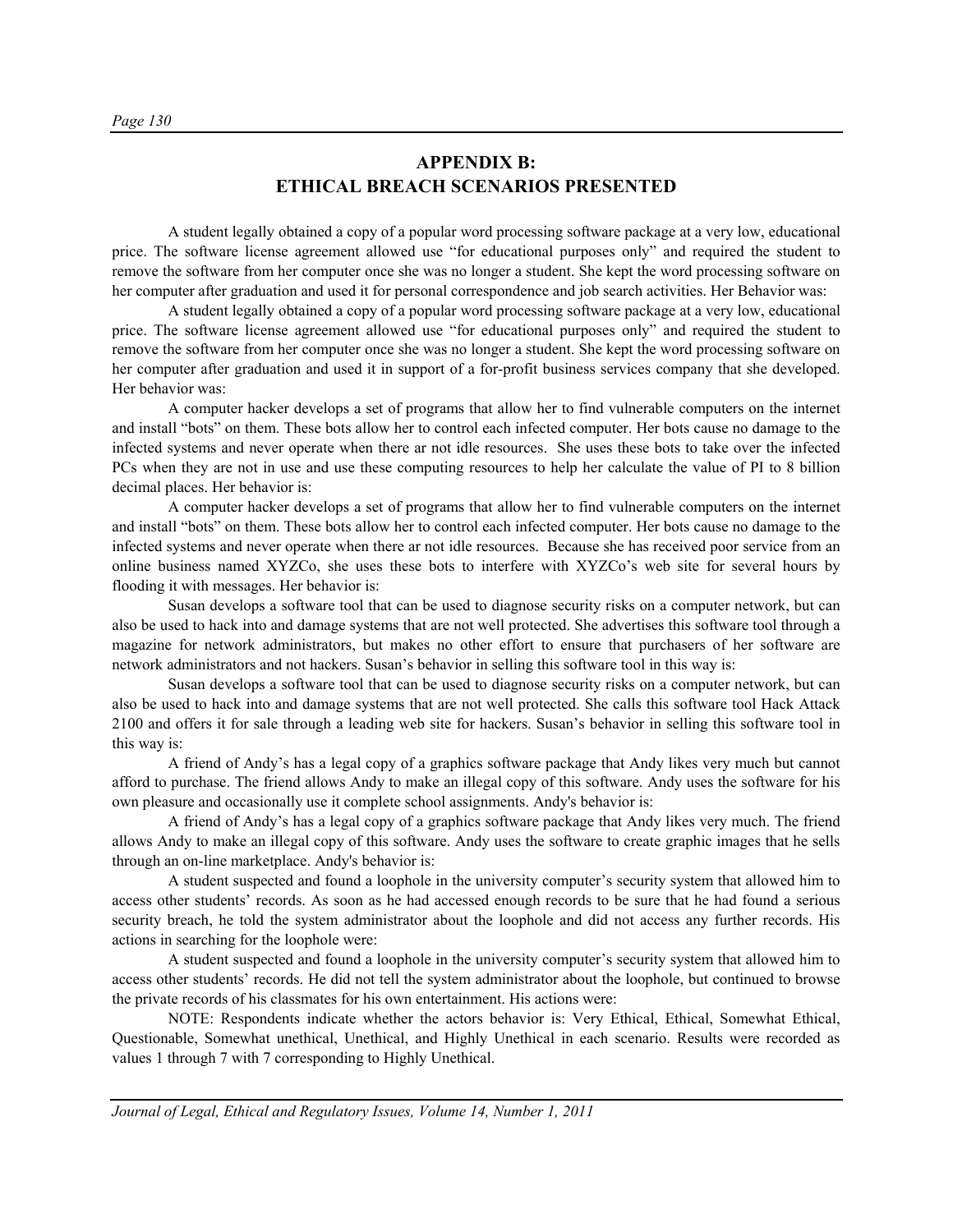# **FLSA AND THE MINIMUM WAGE: EMPLOYEE FRIEND OR FOE**

# **Laura Sullivan, Sam Houston State University Tommy j. Robertson, Sam Houston State University Diana B. Brown, Thompson, Coe, Cousins, & Irons**

#### **ABSTRACT**

*While the FLSA and the minimum wage requirements it brings may have been passed with the best of intentions, many minimum wage workers are learning these requirements may be an additional barrier to finding or maintaining employment.* 

*This paper takes a look at the unintended consequences of the FLSA requirements regarding minimum wage workers and how companies struggling to survive in our failing economy are being forced to show these employees the door.* 

#### **INTRODUCTION TO FLSA**

The Fair Labor Standards Act ("FLSA" or "The Act), which is referred to as the "wage and hour law," establishes the federal minimum wage and hour standards for covered employees (29 U.S.C. § 201 et seq). The FLSA requires that employers pay employees at least the hourly minimum wage, which is currently \$7.25 per hour (The Wall Street Journal, 2009). In addition to minimum wage standards The Act addresses several other employment issues such as overtime pay of one-and-one-half the rate of regular pay for hours worked in excess of 40 hours in a workweek (29 U.S.C.). Most jobs are governed by the FLSA, but some are not. In addition to jobs specifically excluded by the FLSA, such as many agricultural employees, there are many jobs covered by other specific labor laws such as railway workers being covered by the Railway Labor Act and truck drivers being covered by the Motor Carriers Act (29 U.S.C. § 213(a) (6)).

Although the FLSA was put in place to help workers, the protections it attempts to provide are limited and flawed. In addition to the large number of employees not covered by the FLSA an employee that the FLSA classifies as "exempt" has virtually no rights at all under the FLSA overtime rules. About all that an exempt employee is entitled to under the FLSA is to receive the full amount of base salary for any work period during which the employee performs "any" work. Nothing in the FLSA prohibits an employer from requiring an exempt employee from clocking in and out or to work a particular schedule or to make up time lost to absences. The FLSA also does not limit the amount of work time an employer may require or expect from an employee on any schedule. In addition the coverage of the FLSA can be confusing to workers and employers alike. This statute, however, is the subject of a voluminous amount of litigation,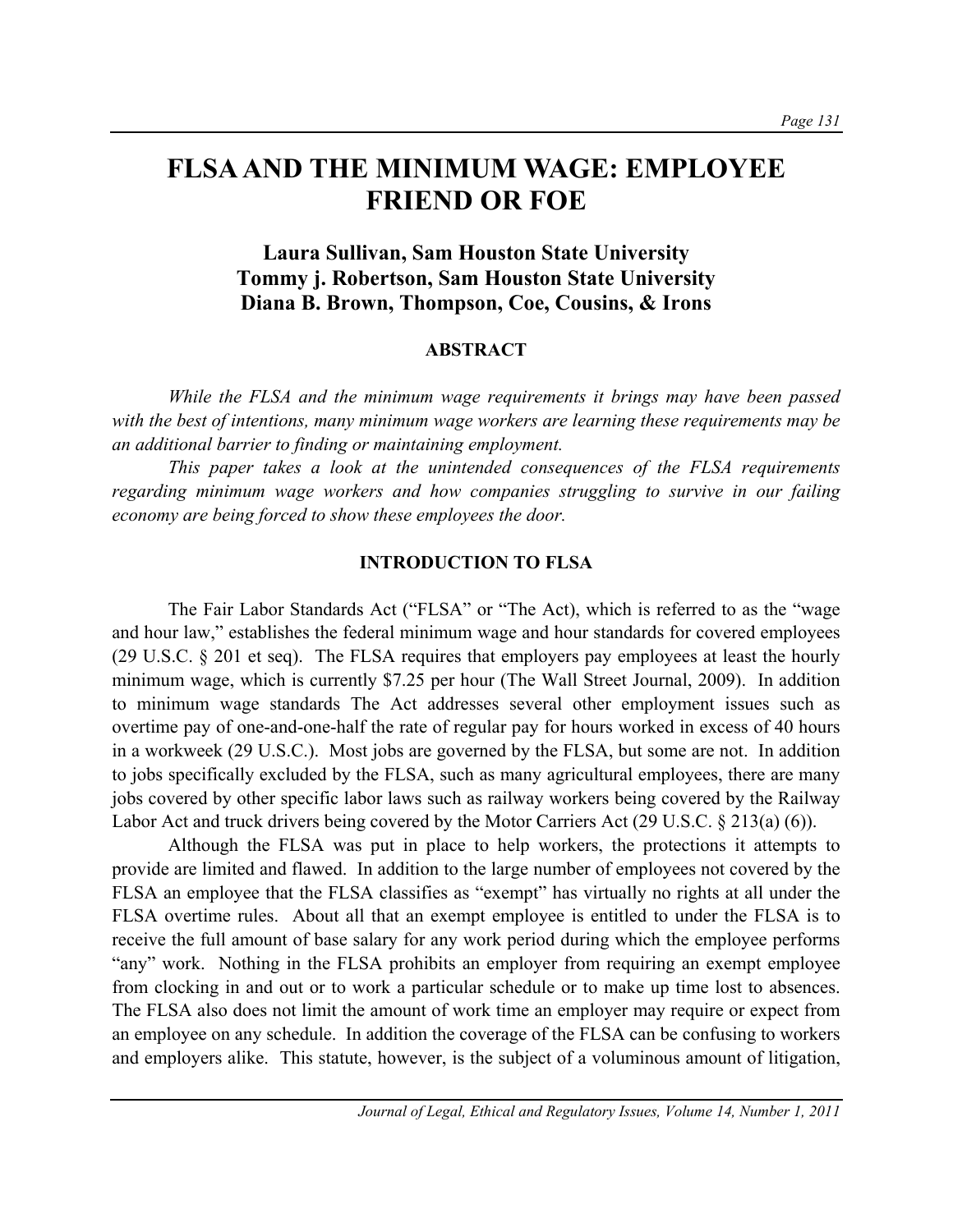including large class-action lawsuits. Needless to say, these lawsuits are costly to businesses. It is vitally important for employers to grasp the rules provided by the FLSA and to correctly classify its employees when these classifications are not easy or intuitive. Many employers are finding that having a good human resources professional and/or inside or outside counsel versed in the FLSA is an expense worth having in the long run.

According to the U.S. Department of Labor, "All employees of certain enterprises having workers engaged in interstate commerce, producing goods for interstate commerce, or handling, selling, or otherwise working on goods or materials that have been moved in or produced for such commerce by any person are covered by FLSA." (Vance, 2006). Despite this the FLSA is not all-inclusive and does still permit employers and employees to negotiate when it comes to many elements of their employment agreement. The FLSA does not regulate time off for vacations, holidays, or breaks for meals (Vance, 2006). The Act also does not control sick pay, extra pay for holidays and weekends, pay raises or benefits (Vance, 2006). The Act does not even attempt to regulate how many hours a day or days a week an employer can require his employees to work, yet for some reason Congress has decided through the act to set an artificial floor on the value of labor (Vance, 2006).

Although the FLSA addresses additional issues such as overtime pay, its key function is to control the minimum wage. The Act has been amended several times to increase the minimum wage with the most recent changes passing in 2007 when the federal minimum wage stood at \$5.15 (Filion, 2009). The 2007 amendments provided for a three-tiered increase in the minimum wage with the final bump raising the minimum rate from \$6.55 to \$7.25 per hour on July 24, 2009 (Filion, 2009). While these amendments were proposed in an effort to aid workers on the lower rungs of the employment ladder, the timing could not have been worse for business or employees. The new minimum wage provided workers with an additional \$1.6 billion in annual wages with the cost being absorbed by their employers (Filion, 2009). In the months following the implementation of the new minimum wage the United States would slip into a recession not seen since the big one, and many of the workers who found themselves enjoying a higher wage have since been laid off by businesses struggling to survive.

Even as they were being passed there was a great deal of controversy over the new minimum wage standards. At the time of passage supporters argued that it would boost consumer spending (Green & Siegel, 2009). The Economic Policy Institute in Washington, D.C. indicated that the increase would actually stimulate the economy due to the increased spending by those making the higher minimum wage (Bartlett, 2009). The industry argued that raising the minimum wage was certain to put money in the pockets of those who would turn around and spend it (Irvin, 2009). Many felt it was important to raise the minimum wage in order to improve the overall lives of poor workers (Garfield, 1996). Unfortunately these supporters of the wage increase failed to anticipate that in the current economy there would be lower spending by many of these same individuals who received a boost in July of 2009 due to unemployment (Bartlett, 2009). Additionally employees at all levels are holding on to their money rather than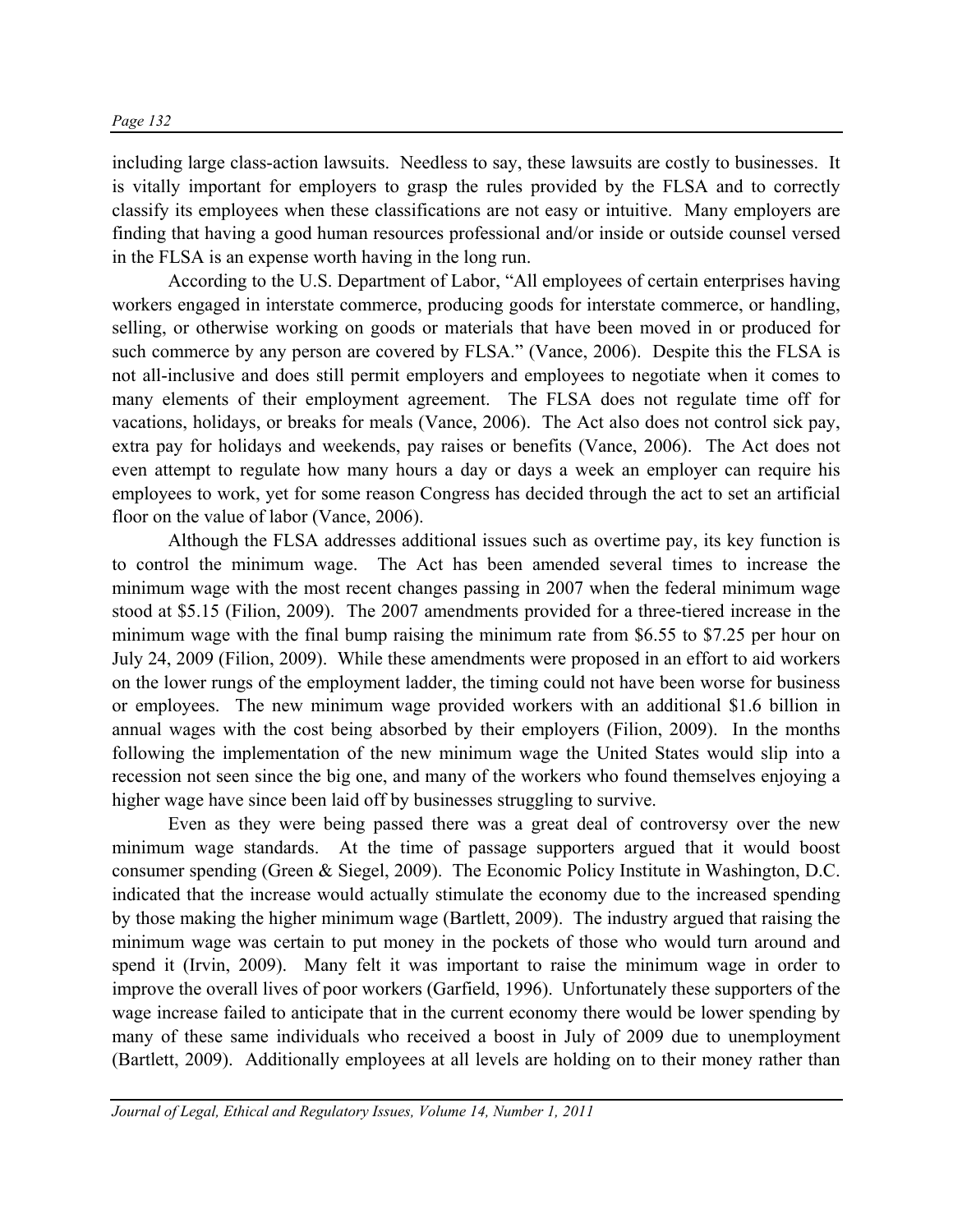spending as they wait to see whether or not the recession will get worse (Casey, 2009). Critics argued that the increase would harm businesses (Neumark, 2009). Some argued that the increase could cost as many as 300,000 jobs (The Wall Street Journal, 2009). Many others pointed out the importance of the entry level jobs and observed that the loss of these jobs would have a negative impact on the development of a good work ethic in young workers (Irvin, 2009).

When the final incremental increase took place in July of 2009 the nation was already deep in the midst of a crisis with the national unemployment rate hovering at 9.5% (Bartlett, 2009). Regardless of the arguments made before the passage of the minimum wage amendments, times have changed drastically. Many argue that America is on the edge of a precipice, and if we fail to act swiftly and decisively we could fail as a country. While our President and Congress struggle to gain a foothold in this sliding economy recent efforts to correct our unemployment woes have focused on government spending programs. The facts are that these programs have so far proven to be ineffective, and the current deficit will limit any truly meaningful legislation.

It would be difficult to contemplate a worse environment for a raise in the minimum wage. Before the current recession began in 2007 there was an average of 4.6 million job openings, but at the end of 2009 there were only 2.5 million for a reduction of almost 50% of the available jobs in just two years (Mishel, 2010). The overall unemployment rate is over 10% and is the highest it has been since 1983 (Fairchild, 2009). The September 2009 unemployment rate for teens was the highest it has been since World War II (The Wall Street Journal, 2009). Proportionally more teens have lost jobs in this recession than were lost in the entire country during the Great Depression (Maas, 2010).

Businesses have seen their costs rise and are struggling to cut their overhead. Unfortunately a frequent target of these cuts is the cost of labor. Additionally many businesses believe their employees deserve more than the minimum wage, but they cannot afford to pay them the higher rate without raising prices – which puts them at a disadvantage when competing for limited consumer dollars (Bartlett, 2009). Salaried workers across the nation have accepted pay cuts in an effort to help businesses avoid layoffs (Franks, 2009). When adjusted for inflation pay for production and other workers not in a supervisory position is 9% lower than it was in 1973 (Coy, Conlin, & Herbst, 2010). Due to the minimum wage requirements workers at the minimum wage level do not have this option. Since these businesses are prohibited from cutting wages at this level of employment often there is no other choice than reducing the number of employees. Despite the passage of the \$787 Economic Stimulus Plan there has been no significant improvement in the U.S. jobs situation (EconomicCrisis.US, 2010).

On February 9, 2010, the Bureau of Labor Statistics released a report indicating there were almost 13 million more unemployed workers than job openings, or over 6 unemployed or underemployed Americans for each available job (Mishel, 2010).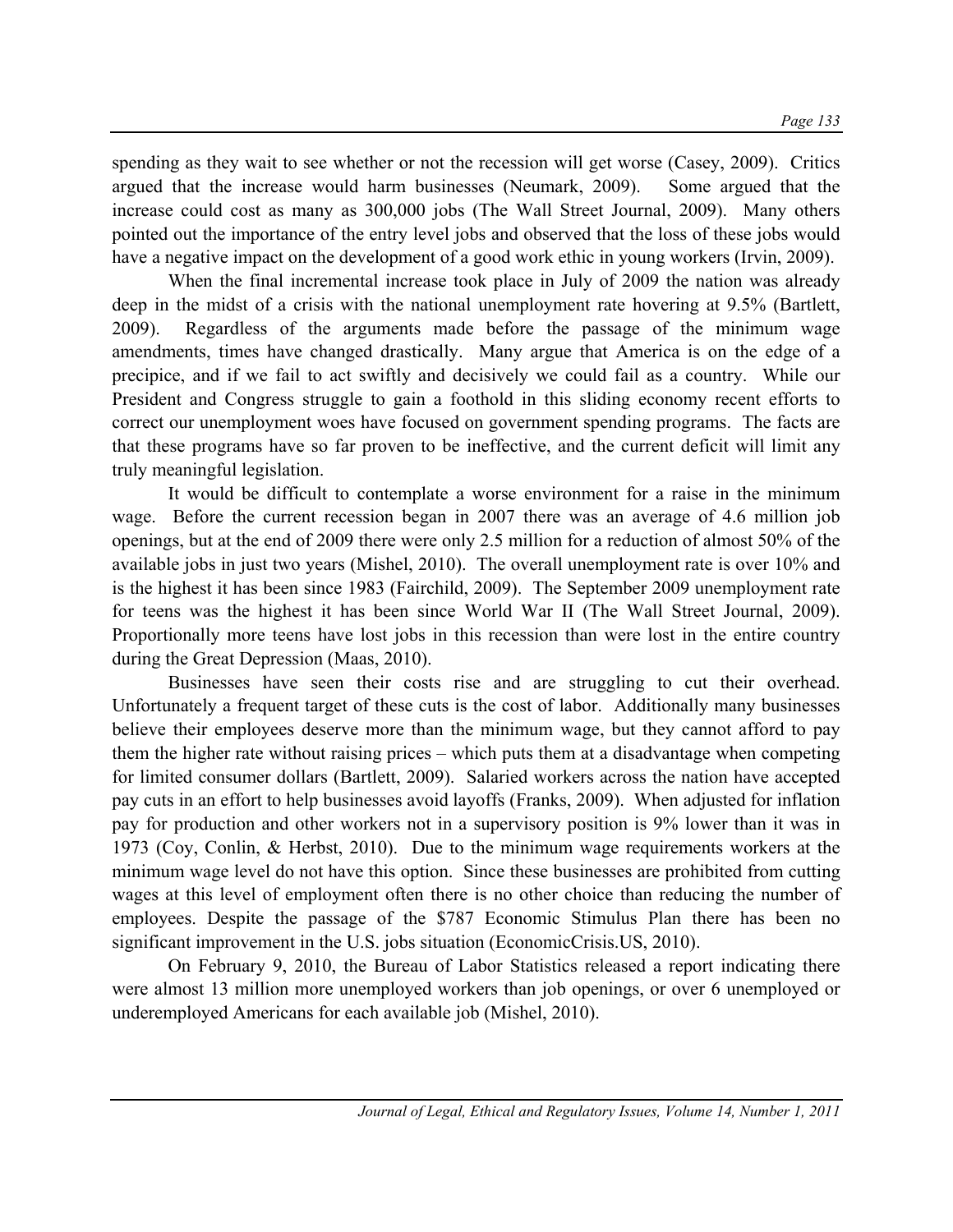

Source: Author's analysis of data from the Job Openings and Labor Turnover Survey and the Current Population Survey

There are almost 15 million unemployed Americans and 2.5 million underemployed who want to work but have given up looking (Mishel, 2010). Americans are desperate for jobs. Higher skilled workers are forced to take lower paying jobs, and a growing number of workers are willing to work long stints at unpaid internships to try to get a break (Eaton, 2010). Although the Department of Labor has recently adopted very strict rules that make many of these internships illegal, due to current economic conditions both businesses and interns are willing to take the risk (Marte, 2010).

Those struggling to find work are willing to risk more than a disagreement with the department of Labor. Despite fighting two wars 2009 marked the best recruiting year for the military services since 1973 (New York Times, 2009). Not only did the military meet all recruiting and retention goals they were able to fill the service ranks with individuals generally better educated than those in years past (New York Times, 2009). Bill Carr, the Pentagon's personnel chief, attributed these successes in part to the fact that there is a shortage of civilian jobs due to the current economic crisis (New York Times, 2009).

Although workers are certainly hurting, businesses are not immune. Already concerned about the economy business owners are having to shoulder the uncertainty about what looms on the horizon as relates to healthcare and the new costs employers will be likely be expected to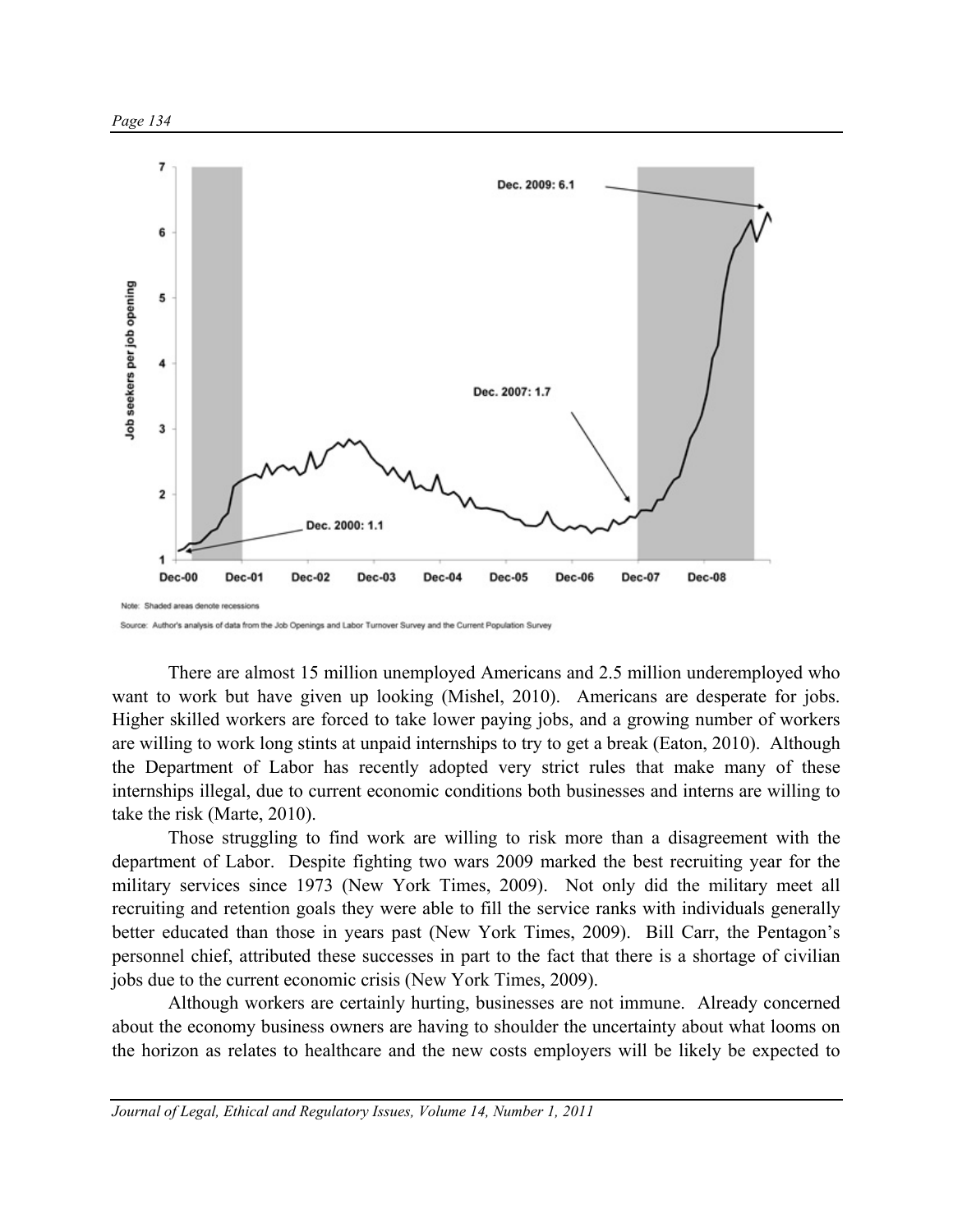cover (Posner, 2009). Even if business were willing to borrow banks are reluctant to lend and have adopted much tighter credit standards (Posner, 2009). With banks reluctant to lend and business reluctant to take on debt economic activity has continued to slow (Posner, 2009). In January 2010 an additional 486 mass layoff events, or job cuts involving at least 50 workers from a single employer, cost over 182,000 workers their jobs (Reuters, 2010). Since December 2007 the U.S. economy has lost 8.4 million jobs (Reuters, 2010).

Some economists believe that the U.S. is in a situation where employment cannot recover in the current environment because it is feeding on itself (Posner, 2009). As workers lose their jobs credit defaults increased, causing banks to tighten their lending standards which causes more workers to be laid off which caused more defaults (Posner, 2009). This cycle causes businesses, especially small business to suffer, and when small businesses suffer, unemployment will undoubtedly increase (Posner, 2009). The minimum wage is exacerbating this problem in part because it has priced unskilled workers out of the market, and businesses are being forced to do with fewer overall employees (Vance, 2006). There is something that can be done that will have an immediate impact on the number of available jobs. The time has come to abolish the minimum wage.

# **THE MINIMUM WAGE COSTS JOBS AND SHOULD BE ABOLISHED**

The overwhelming majority of economists agree that the FLSA's minimum wage requirements cost the economy thousands of jobs (Messerli, 2009). Economists for the Federal Reserve reviewed over 100 academic studies on the impact of the minimum wage and found overwhelming evidence that lower skilled and young workers have increased rates of unemployment when there is a higher minimum wage (The Wall Street Journal, 2009). The current job market coupled with a federal minimum wage hurts workers at all ends of the salary spectrum. Experienced workers further up the pay scale cannot be hired because employers are required to pay more than the value workers at the lower end add to the business, but young and lower skilled workers are hurt in several ways. As we have seen many of these younger workers are laid off as their employer finds that the employee's labor is not worth the required wage, but additionally employers are filling these jobs with higher skilled labor (Garfield, 1996). Employers have been able to find these higher skilled workers willing to work for lower wages due to the larger labor market created when these workers were forced from their previous employment (Garfield, 1996). It is a vicious cycle, and despite arguments that workers won't work for less, competition for these lower compensated a jobs is stiff. As we have seen from statistics on military recruiting, workers are quite literally willing to put their life on the line for a job.

Perhaps one of the intriguing aspects of minimum wage laws is why people feel they are needed in the first place. The federal minimum wage can safely be abolished since there are far more effective programs currently in existence. One of the more effective is the Earned Income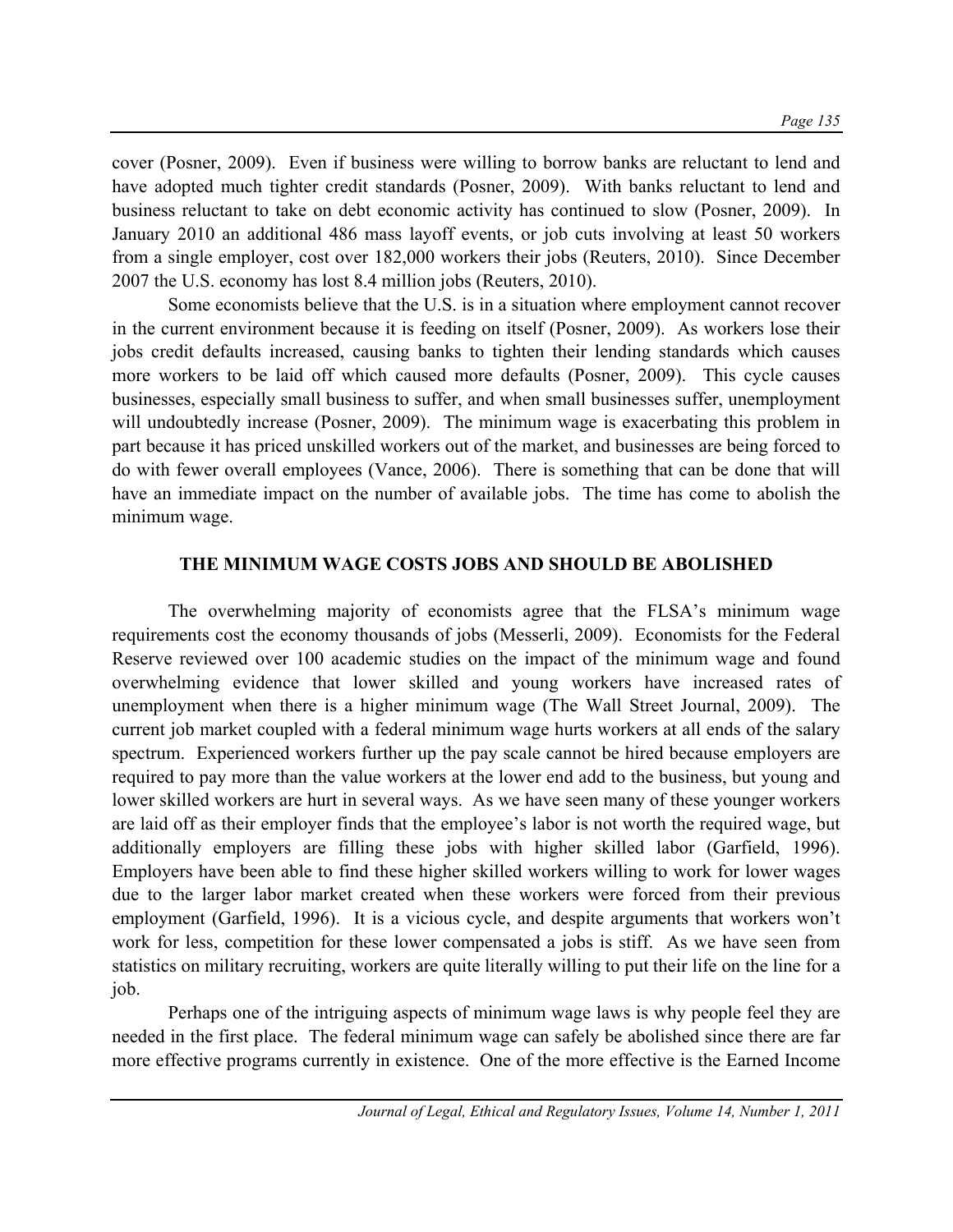Tax Credit or EITC. The EITC allows workers at the bottom end of the pay scale to earn tax credits which can be refunded directly to the worker (Bartlett, 2009). In 2006 the EITC allowed these workers to recover \$39 billion dollars (Bartlett, 2009). Currently a worker earning just \$12,570 with two children can receive a credit of \$5,028 (Bartlett, 2009). The maximum income for a worker with two children to qualify for the program is just over \$40,000 (Bartlett, 2009). The EITC currently raises the income of qualifying workers somewhere between 34% and 45% and the hourly income for a worker at minimum wage is increased around \$3.37 (Bartlett, 2009). Research indicates that the EITC is much more effective at targeting aid to those at the bottom of the income scale who truly need assistance (PBS, 1996). The effectiveness of the EITC has not been lost on the President of the United States. President Obama has promised to triple its benefits to those who currently earn the minimum wage (The Washington Times, 2008).

Before the amendments to the FLSA increased the minimum wage and greatly increased the scope of coverage overall unemployment rates for teenagers was less than 10% and for black teenage males the rate was lower than that for white teenage males (Bartlett, 2009). By the time the final minimum wage increase took place in 2009 employees had received what amounts to a 40% increase over the \$5.25 minimum wage which was in place when the three tiered increases began (Posner, 2009). As soon as the increases took place in July the numbers began to confirm that jobs, specifically those minimum wage jobs held primarily by teenagers began to disappear (The Wall Street Journal, 2009). By September of 2009 the overall unemployment rate for teens had climbed to 25.9% with over 330,000 jobs disappearing between July and September (The Wall Street Journal, 2009). By then the unemployment rate for white teenage males was 26.5%, and the rate for black teenage males had climbed to 50% (Bartlett, 2009). In July the unemployment rate had been 39.2% (The Wall Street Journal, 2009). Labor is not exempt from the basic concept of supply and demand, and most experts believe that it reacts to market forces no differently than other commodities (PBS, 1996). These experts also believe that as with these other commodities it is best to leave labor to adjust with the market free from government interference (PBS, 1996). As the wage for any particular job rises fewer employers are willing to pay that wage, so the supply of available workers (the unemployed) goes up. As that wage goes down many more employers can justify that expense so more people are hired and the available labor goes down.

Critics and proponents of the minimum wage agree that employees cannot support a family with a single job paying the minimum wage (Messerli, 2009). Luckily few even are forced to try. In 2008 just over 1% of Americans working full time (at least 40 hours a week) earned the minimum wage (The Wall Street Journal, 2009). Minimum wage workers are mostly young people (Bartlett, 2009). Statistics say that two–thirds of the workers making the minimum wage are teenagers, with more than 50% being younger than 24, only 25% of minimum wage workers are married, and almost 60% are only part-time workers (Bartlett, 2009). Many supporters of the minimum wage argue that abolishing the minimum wage would allow teenagers to take jobs from heads of households. It is particularly interesting that 80% of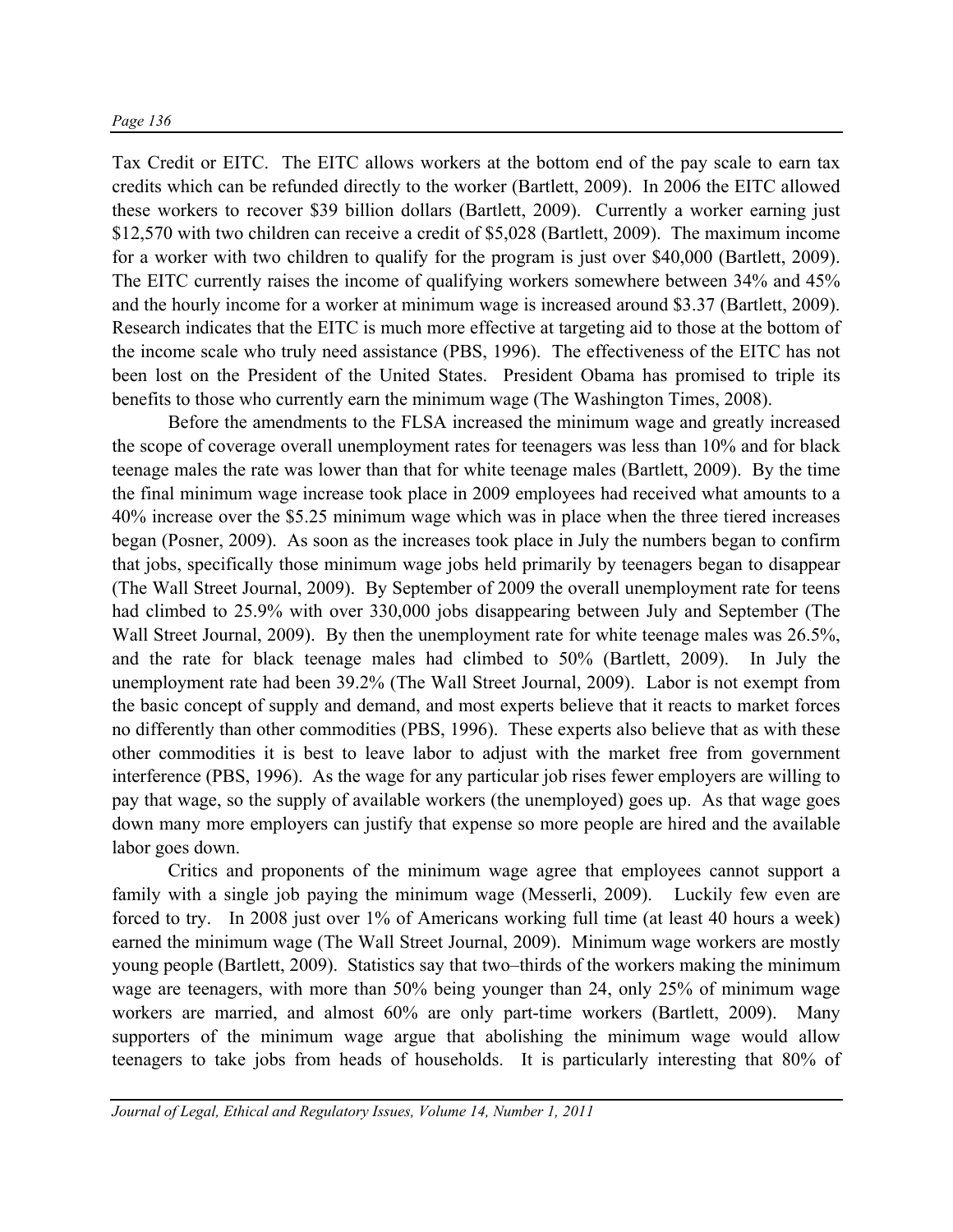minimum wage workers are women, and many if not most have working husbands, so their earnings are only a portion of the family income or standard of living (Bartlett, 2009). As we can see minimum wage earners for the most part are not people trying to support themselves or families on this wage, and experts argue that for these limited cases targeted assistance, such as the EITC, would be more effective and efficient than a mandatory minimum wage (Bartlett, 2009).

When profits begin to fall a business must rely on some combination of increased productivity, reduced expenses, or raising prices (Vance, 2006). In our current recession the availability of available consumer dollars has dried up. As we have seen millions are unemployed, and the uncertain economic future has caused those with jobs to hold on to the money they have (Vance, 2006). That leaves struggling business with the choices of lowering costs or increasing productivity. Unfortunately either option will cost employees their jobs.

Many large companies will be able to shift priorities and weather a lengthy recession, but this is not always true for small businesses. While many are quick to dismiss smaller businesses, they make up 99.7 percent of all businesses, and employ over half of all workers in the private sector (SBA Office of Advocacy, 2009). In 2006 over 21 million workers were employed at a business with less than 20 employees. The increase in the minimum wage has caused many of these small businesses to raise their prices just to cover costs (Messerli, 2009). Eventually prices get so high that consumers, already holding tightly to their money, finally decide that the higher prices cannot be justified and the small business is forced to close (Messerli, 2009). It is hard to estimate just how many small businesses have been forced to go out of business during the current recession, but defaults on Small Business Administration Loans which were at 2.4% in 2004 were up to 12% in 2008 (Shane, 2009). If a business were to post a help wanted ad promising to pay \$100 per hour many, many people would apply, whereas if you only offered \$1 per hour very few, if any, people would apply. Additionally if an employer were forced to pay a minimum of \$7 per hour, the employer may decide that the janitor position is not worth \$7 per hour to the business, and would instead choose to have the other staff cover those janitorial duties and at that point at least one job would have been lost to that \$7 minimum wage (Messerli, 2009). These examples can be seen throughout businesses around the country. At \$4 per hour a restaurant may hire a couple of busboys, at \$7 per hour for busboys waitresses may be bussing the tables in addition to their other duties and at least two would-be busboys are looking for employment elsewhere (Messerli, 2009). The tuna workers had reason to worry since they compete with other countries whose workers are paid far less. Tuna workers in Thailand for example are paid the equivalent of \$0.60 per hour (Maas, 2010).

One fundamental way to increase demand for any product or service is to reduce the price. A fall in price would allow the labor market to equalize until demand for labor, and unemployment, fall back to normal levels (Posner, 2009). Another way to reduce unemployment is to reduce its cost to employers (Posner, 2009). Abolishing the minimum wage accomplishes both of these goals immediately. In addition to laying off workers, employers' minimum wages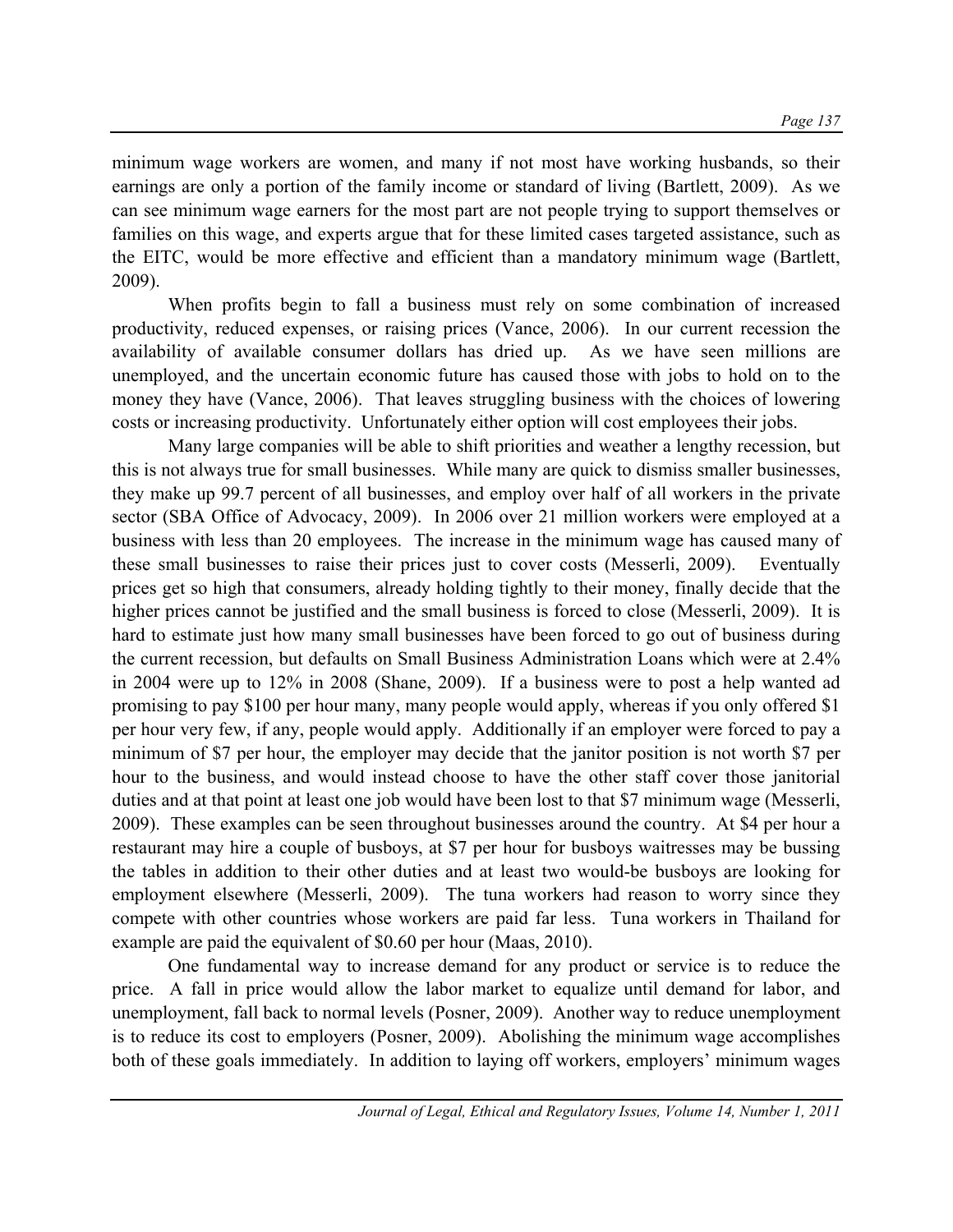set above the value of labor provide incentives for business to move to automation or self service at the cost of even more jobs (Schiff, 2010). Manufacturing jobs should help with job recovery. In the current economic climate these manufacturers have decided it will be cheaper in the long run to automate tasks normally performed by low skill workers (Messerli, 2009). The increased minimum wage has made these upfront expenses seem much more worthwhile to industries that rely heavily on low wage labor(Messerli, 2009). We are all familiar with self service stations and automated phone answering services; these are functions that were once performed by employees (Blair, undated). You might also remember shoeshine stands. You may see them occasionally, but they are not as prevalent as they once were. Have people stopped shining shoes? Certainly not, but this function has been replaced by mechanized buffers or some other "do it yourself" alternative (Blair, undated). Some of the largest consumers of minimum wage labor have begun to heavily pursue automation in cost cutting efforts. McDonalds, a major employer of workers at the lower end of the scale, has recently begun to redesign and automate its restaurants in part to reduce the demand for employees (Irvin, 2009). Wal-Mart continues to add automated checkout lanes to its stores negating the need for many checkers (Messerli, 2009).

The minimum wage requirements under the FLSA interfere with the natural ebb and flow of the law of supply and demand. Economists agree that the most significant impact of the recent increases in the minimum wage is that it destroyed jobs (The Wall Street Journal, 2009). One shining example of the impacts has recently devastated the economy of American Samoa. In the past tuna canners Starkist and Chicken of the Sea had enjoyed a mutually beneficial employment relationship with workers in Samoa. Workers were paid a meager \$3.76 per hour (Maas, 2010). Although this was significantly less than the federal minimum wage, when it was coupled with the low cost of living on the island the wages were sufficient to provide the tuna workers with a standard of living above those of their neighbors (Schiff, 2010). Since the workers were not covered by the minimum wage the Labor Department would engage in an extensive economic study of conditions on the island and set wage rates every two years (Furchtgott-Roth, 2009). When the most recent amendments to the federal minimum wage included the Samoan tuna workers the Samoan member of the U.S House of Representatives asked for an exception for the islands arguing that the law would destroy the islands tuna industry (Schiff, 2010). The representative argued that raising the minimum wage would raise costs above the level at which the canneries could profit and the canneries would leave the islands (Schiff, 2010). Research by the Department of labor indicated that closure of the tuna canneries would cause the loss of 45.6% of the islands' total employment (Schiff, 2010).

Although congress received warnings from multiple independent sources Samoa was included in the increase in the minimum wage (Schiff, 2010). In September 2009 Chicken of the Sea closed its plant and moved it to Georgia, but not on a job for job basis. As part of the move Chicken of the Sea replaced the labor intensive plans in Samoa with a more automated plant in Georgia requiring fewer employees (Schiff, 2010). Since the first tuna company left, things have continued to deteriorate on the island. Starkist has laid off employees and is now threatening to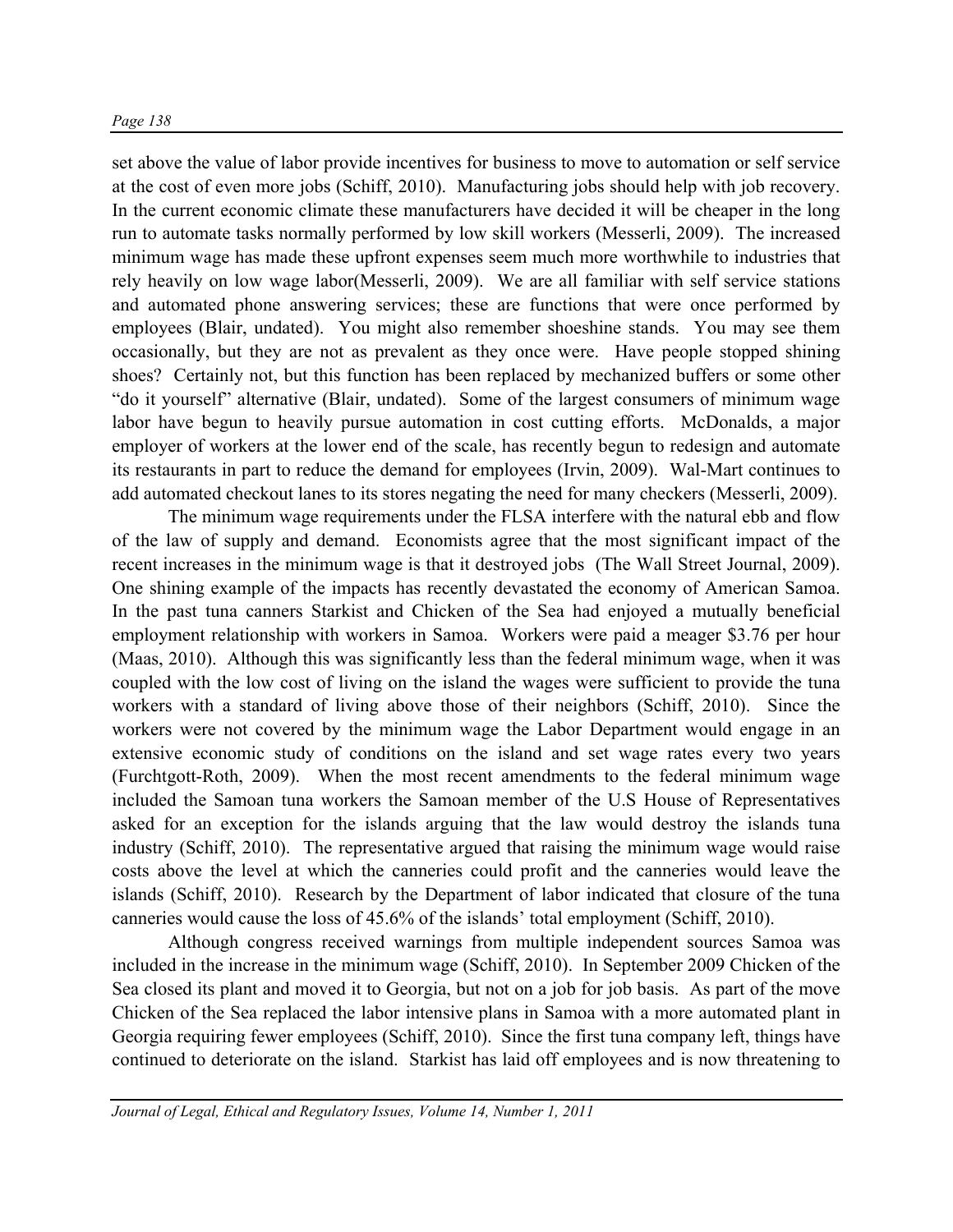follow its rival in leaving the island entirely (Schiff, 2010). In addition to the jobs lost at the canneries the economy will also suffer from a domino effect where jobs relying on those displaced workers and their tuna canning incomes will begin to fail, and jobs dependant on those will fail, and so on.

What happened in Samoa is happening on the mainland as well. Politicians have decided it is better to have workers unemployed at \$7.25 per hour than to have them working at a lower wage established by the market.

# **ARGUMENTS AGAINST ABOLISHING THE MINIMUM WAGE**

Critics of this proposal may say that abolishing the minimum wage is too harsh – that there are less drastic options. Many have suggested that we pay workers to hire employees by giving these employers a tax credits (Posner, 2009). Unfortunately as a country we are already dealing with previously unimaginable deficits, and the reality is that at some point we as a nation have to stop spending. Among its various goals the recent stimulus bill spent approximately \$1.5 billion dollars in programs to promote employment programs for young workers as well as job training, yet as we have seen unemployment continues to rise (The Wall Street Journal, 2009). We simply cannot afford to buy jobs.

Abolishing the minimum wage doesn't mean companies can pay whatever they want and still find people to work at that price. Why don't attorneys make minimum wage? Because lawyers will not work for the minimum wage and the market determines what they will earn. What would happen to new associates if the government mandated a minimum wage of \$200 per hour for anyone with a law license? Would more lawyers be employed or would fewer lawyers be employed? Common sense tells us that many firms would decide they could live with fewer attorneys, and there is no reason for us to put workers at the lower end of the pay scale at that disadvantage (Messerli, 2009). Even the most desperate workers are unlikely to work a dishwashing job that paid 25 cents per hour. If the employer raised the wage to \$6 per hour, they might be able to hire someone. Eventually wages would find their balance, and we should let them.

If raising the minimum wage truly helps the employees paid at that level without harming business why do we only pay \$7.25 per hour? Why not raise it to \$15 or \$30 per hour. Why did we not adopt the \$12.50 per hour minimum wage propped by the Green Party as early as the 2000 elections (Vance, 2006)? When the minimum wage goes up, the number of people unemployed goes up. Abolishing the minimum wage would make the numbers for those unemployed go down. The minimum wage only applies to those who can actually maintain their jobs. There is nothing moral about taking a worker who was employed at \$6.00 per hour and making them unemployed at \$7.25 per hour.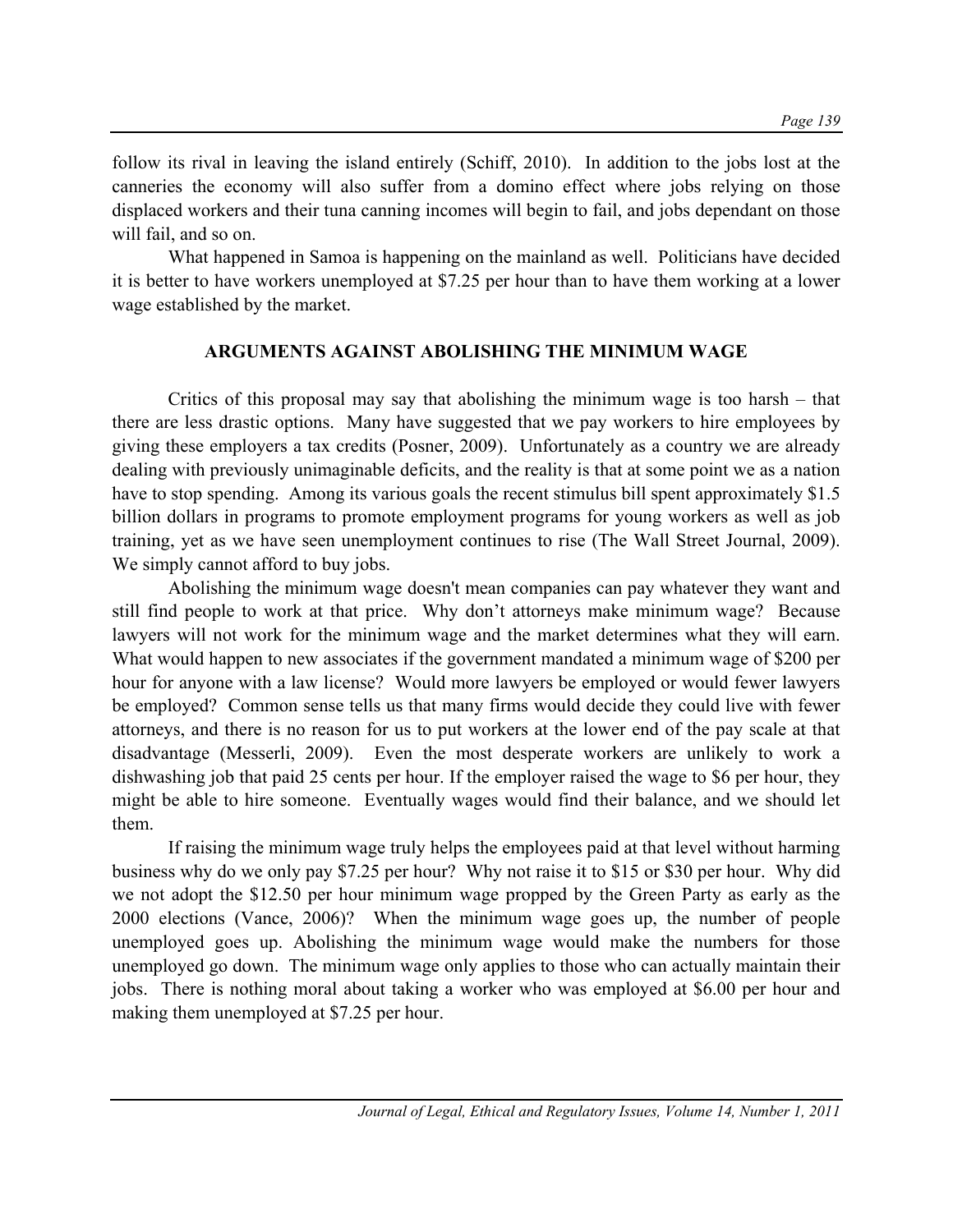#### **WHO SUPPORTS A FEDERAL MINIMUM WAGE**

In light of all of the evidence that the minimum wage costs jobs in good times, much less in our struggling economy, where does this policy draw its support? Although the vast majority of the current research suggests that unemployment increases along with the minimum wage, there are some studies that dispute these findings. Many supporters of a minimum wage often rely on a study performed by David Card and Alan Kruger of Princeton University (PBS, 1996). This study indicated that when the state of New Jersey raised the minimum wage in 1992 fast food restaurants added jobs (PBS, 1996). Since the study was completed researchers as well as the Federal Reserve Board have been quick to point out serious flaws in the methodologies used (PBS, 1996). Critics point out that the study relied heavily on information provided by telephone surveys, and subsequent evaluations using more reliable methods including payroll data have found that New Jersey actually lost jobs with the wage increase (PBS, 1996). Despite the fact this research has been thoroughly discredited supporters of the minimum wage continue to rely on the study by Card and Krueger (Garfield, 1996). Additionally supporters like to cite research showing that 80% of Americans support a higher minimum wage, yet they fail to report that in that same study on 46% indicated they would support a higher minimum if it cost Americans jobs (Garfield, 1996). Interestingly enough, despite its flaws the Princeton study itself indicates that the minimum wage does not adequately target those that need help the most. The research by Card and Krueger found that of the jobs added according to their study 37.4% were in families in the top half of the income distribution (PBS, 1996).

There are those that say it is morally wrong to force someone to live and support a family on such a small amount (Dreier & Candaele, 2004). It is true that someone working a 40 hour week for the minimum wage of \$7.25 would only make about \$1200 and month and rent in an area with a high cost of living could take most of that. It is easy to see how someone might question how someone could make a living on less than the current minimum wage. The truth is that statistics show that almost no one lives on the minimum wage. Out of a total workforce of about 155 million only 95,000 people worked at a full time job for minimum wage in 2008 (Bartlett, 2009). Additionally the minimum wage is supported by those on the next few rungs of the employment ladder, those who make just above minimum wage, who hope their employers will give keep them at a higher wage as well to distinguish them from the minimum wage workers (Bartlett, 2009). Unions ware also big supporters of a high minimum wage even though their members all make well above the minimum wage in part because it discourages efforts to de-unionize (Bartlett, 2009). A large business that operates in several states my favor a higher federal minimum wage since some states have a minimum wage requirement higher than that of the FLSA (Bartlett, 2009). These businesses are at a disadvantage when they compete against others who are bound by a lower federal minimum wage, so if they support a higher federal minimum wage to negate that disadvantage (Bartlett, 2009).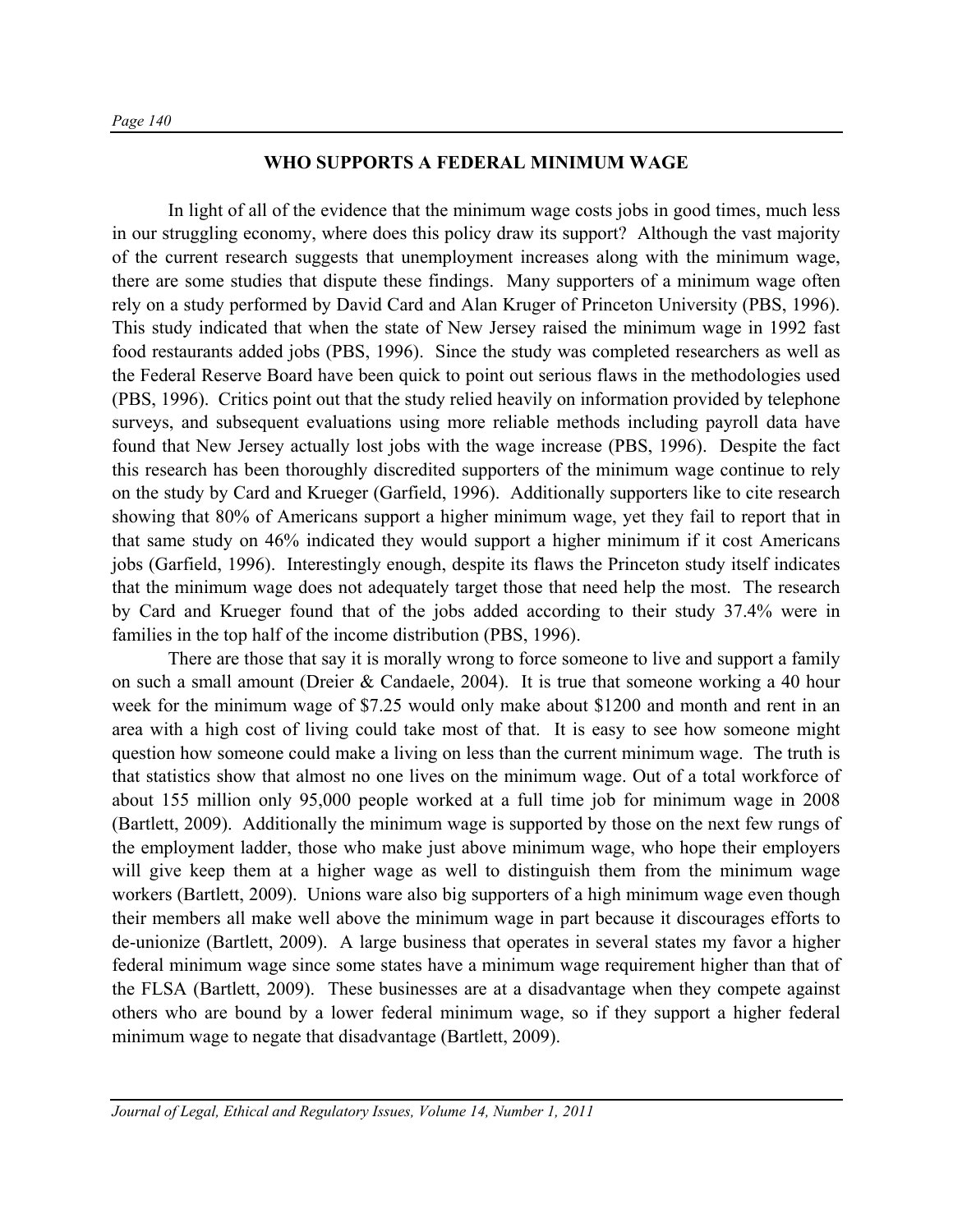Perhaps the best reason to abolish the minimum wage is the knowledge that Wal-Mart supported the last increase. It might seem strange that a discount provider like Wal-Mart would support higher wages, but to begin understanding it is important to note that Wal-Mart typically pays higher than the federal minimum wage (Rockwell, 2005). Pushing a higher minimum wage harms Wal-Mart's competition. One of the ways companies can compete with giants like Wal-Mart who are able to reduce costs through the economies of scale, is to pay lower wages. If Wal-Mart can push lawmakers to remove this option, many of those businesses would be forced to close their doors (Rockwell, 2005).

## **ADDITIONAL REPERCUSSIONS OF MINIMUM WAGE LAWS**

Certainly this action is not a cure all for our nation's high unemployment. In fact it may not have any immediate impact in at least ten states with a minimum wage requirement higher than the required federal rate (The Wall Street Journal, 2009). It is however a positive move forward and workers need assistance now. Though many have lost their jobs and many more fear that they may, this is not the only negative result of the minimum wage. Prior to the current recession workers were already feeling the effects of automation, reduced benefits and jobs being moved overseas – all situations which have been accelerated in the current economy (Coy, Conlin & Herbst, 2010). In addition to layoffs employers are trying to cut all fixed costs (Coy, Conlin & Herbst, 2010). One of the only areas of growth in employment is that of temporary workers (Coy, Conlin & Herbst, 2010).

Studies also show that with a minimum wage increase can come a reduction in benefits (McKenzie, 2007). Workers may have a few more dollars in their pockets, but at a cost many would rather not pay. Workers who have managed to keep their jobs have been forced to deal with reductions in pay and hours worked (Attard, 2009). The move towards a temporary work force made of independent workers with no benefits is gaining momentum as employers discover this may be an effective way to have a temporary, quickly disposable workforce. In order to get a true understanding of the current status of our job market in addition to the numbers for unemployment one must consider the numbers who are underemployed or those workers who do not have as much work as they would like (Price, 2009). This group includes those Americans who have had to accept part time work as well as those who have become frustrated and stopped looking or work all together (Price, 2009). As of January 2010 the percentage of individuals unemployed or underemployed was 17 percent (Economiccrisis.us, 2010). Almost one in 5 Americans cannot find a full time job.

Mandatory minimum wages encourages businesses to seek cheaper labor options. Americans have long struggled with outsourcing jobs to foreign workers in an effort to cut costs (Messerli, 2009). A minimum wage makes it tougher on struggling businesses and provides incentives for them to outsource labor to foreign workers (Messerli, 2009). Some companies we think of as uniquely American are already big advocates of moving jobs overseas. At the end of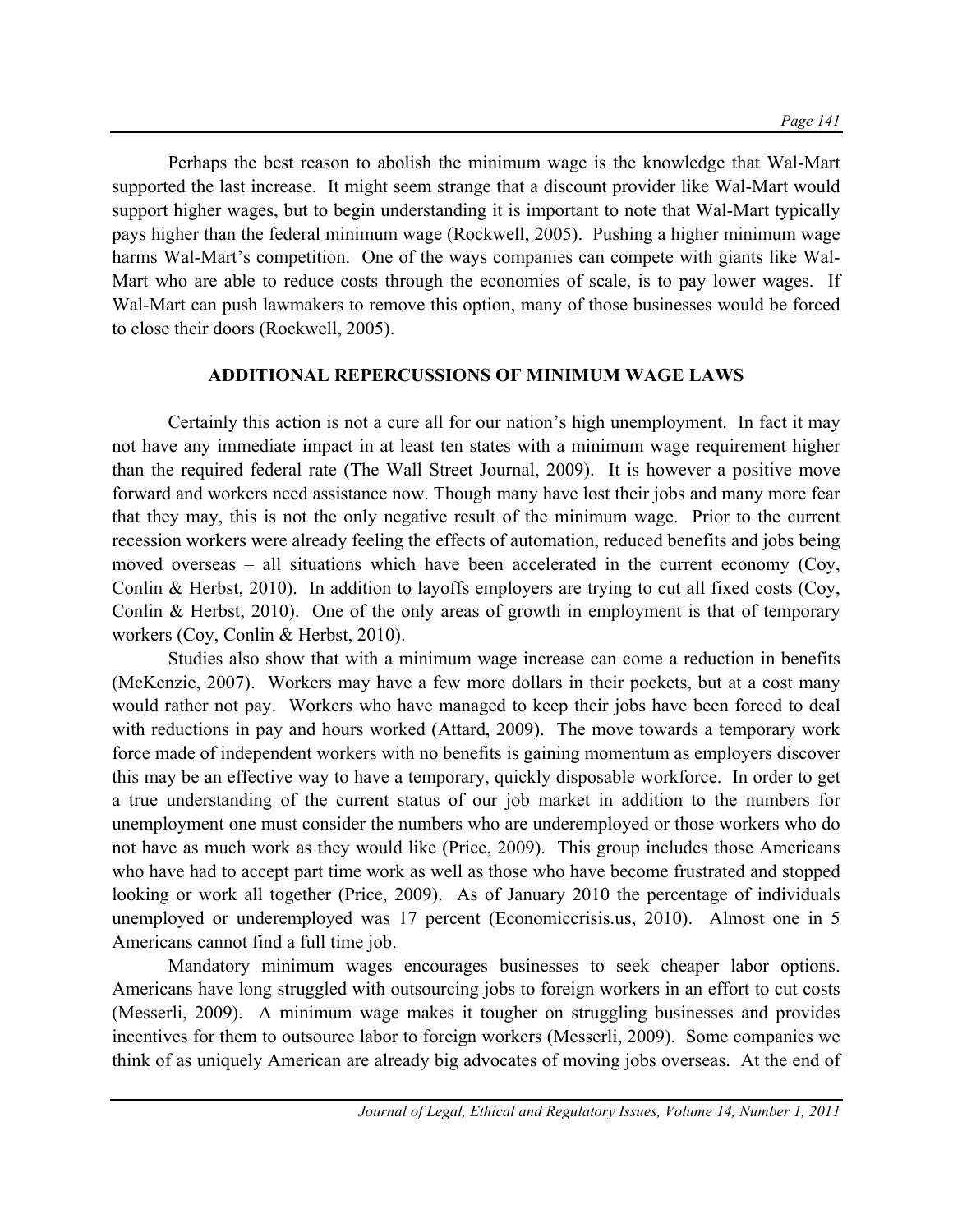2008 71% of IBM's workforce was outside of the United States (Coy, Conlin & Herbst, 2010). Between 2001 and 2008 2.4 million American jobs have been sent to China alone (Haimowitz, 2010). The best way to keep jobs in America is to provide an environment where companies can make a profit. Abolishing the minimum wage would help.

Unfortunately one lost job can be the beginning of a chain reaction. When tuna canners began to abandon Samoa, jobs that relied on the tune workers and their incomes also failed (Furchtgott-Roth, 2009). When workers lose their jobs or have their hours and benefits cut disposable income dries up the impact is felt by the grocery stores, markets, and stores that serve these workers. When a business closes the companies that provide supplies and services to those businesses suffer as well. This cycle can be stopped, or at a minimum slowed, by creating jobs through the abolishment of the minimum wage.

Research indicates that increasing the minimum wage limits the availability of some individuals to get off of Welfare. Researchers for the Institute for Research on Poverty found that increasing the minimum wage keeps mothers on welfare 44% longer than in areas where it was not raised (Garfield, 1996). Having a job gives people hope, and when denied this opportunity many decide it is easier to just stop looking that to face the repeated rejections.

## **BENEFITS OF NO MINIMUM WAGE**

It is imperative that in this time of recession we place priority on saving existing jobs and creating new jobs rather than on maintaining pay raises for those who need it least. Perhaps there are other options down the road. Lawmakers should look at reinstitution of programs similar to the Civil Works Administration project, employing the unemployed and rebuilding America's infrastructure at the same time (Maas, 2010). Tax cuts and other programs may take some time before they raise investments and jobs. In light of our current economy we must act quickly and decisively. Abolishing the minimum wage is a great start on the road to recovery. While the amount of layoffs has slowed the more immediate issue is a lack of job creation, and a reduction in the minimum wage would make it more affordable for employers to hire additional employees (Posner, 2009). We have already seen that few heads of households hold these minimum wage jobs. Many people are willing to take these jobs for less than minimum wage for a variety of reasons including that they are a second source of income for the family, or they provide an opportunity for experience that will allow the individual to advance in their career (Messerli, 2009). Additionally, two out of every three minimum wage workers gets a raise within the first year on the job (The Wall Street Journal,2009).

The minimum wage limits the opportunities of teenagers, college students, interns, parttime workers and new employees needing training to advance (Messerli, 2009). Over 95 percent of minimum wage jobs are taken by this group of employees (Messerli, 2009). If as a society we are unable to answer the call and abolish the minimum wage, at a minimum a "starter wage" or separate rate for teenage workers should be created to pay young workers \$4 to \$5 dollars (The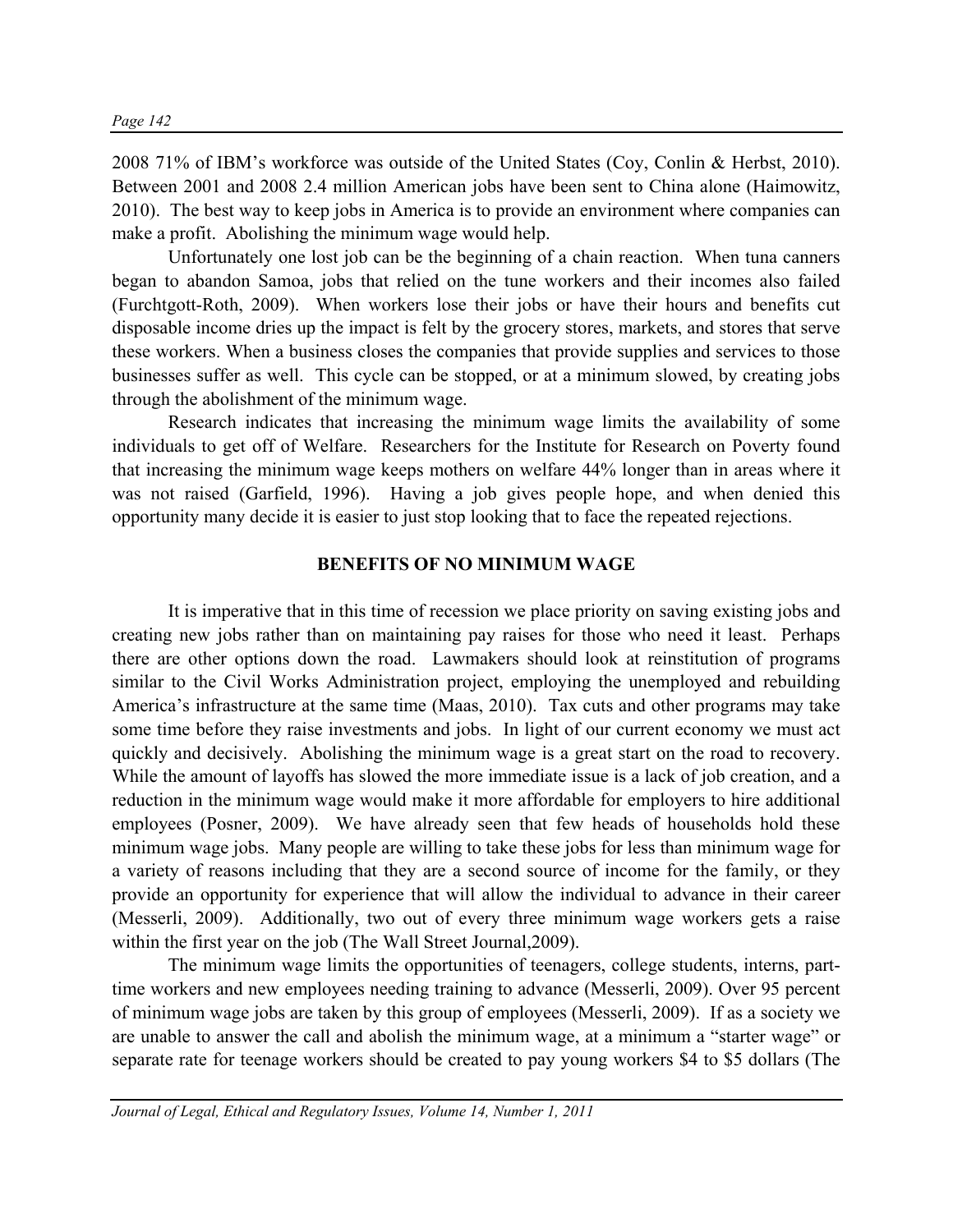Wall Street Journal, 2009). Although this option does not free up the same amount of business resources we would see by abolishing the minimum wage it would free up a small amount of capital while providing additional entry level opportunities for young workers to have a positive start to their careers. Research indicating unemployment increases with an increased minimum wage has also shown that the negative consequences can be minimized by having a teen starter wage well below the federal minimum (The Wall Street Journal, 2009). Some might argue this would encourage employers to hire teenagers at this lower wage rather than hire heads of households at the federal minimum, but we have already seen that there are few heads of households that work for minimum wage.

Having a paying job when you are young can prove to be invaluable to someone's future. It teaches young workers values and instills a good work ethic that will benefit them throughout their careers (Messerli, 2009). Repeated studies have shown how teenage employment leads to long-term benefits (The Wall Street Journal, 2009). A study by Stanford indicates that even after teen years of employment individuals who do not work as teenagers have lower long term wages and have a lower rate of employability that those who do work as teens (The Wall Street Journal, 2009). In the current economy the 2009 minimum wage increases have had a catastrophic effect on these starter jobs. By abolishing the minimum wage we would maximize the percentage of our young citizens learning values and work ethic through jobs at the lower end of the pay scale as well as freeing up funds in a business to employ higher paid workers the business cannot currently afford to employ (Messerli, 2009).

### **CONCLUSION**

President Obama has threatened to raise the minimum wage to as high as \$9.50. Statistics show that this would destroy businesses and kill jobs. Employers who are not making a profit do not hire employees (Furchtgott-Roth, 2009). As economist Murray Rothbard reminds us the minimum wage does not create any jobs, what it does is outlaw jobs whose value is less than the federal minimum (Vance, 2006). Prior to the latest increases in the federal minimum wage there were a significant number of workers earning less than the current minimum of \$7.25 per hour. Now that these workers are no longer free to contract with employers for their compensation many of them are unemployed. Additionally because many companies are labor intensive and are forced to hire large numbers of workers at the bottom of the pay scale, there is little money left for those in middle management or supervisory positions. Today if an unemployed worker finds a job paying \$6.00 per hour he is prevented by law from taking that job (Maas, 2010). Experts have been quick to point out that this is no way to restart our struggling economy (Maas, 2010).

To get out of the current recession will likely require most workers to accept lower pay (Coy, Conlin, & Herbst, 2010). This is not possible for a large percentage of the workforce unless we repeal the mandatory minimum wage. It also does not seem that these conditions will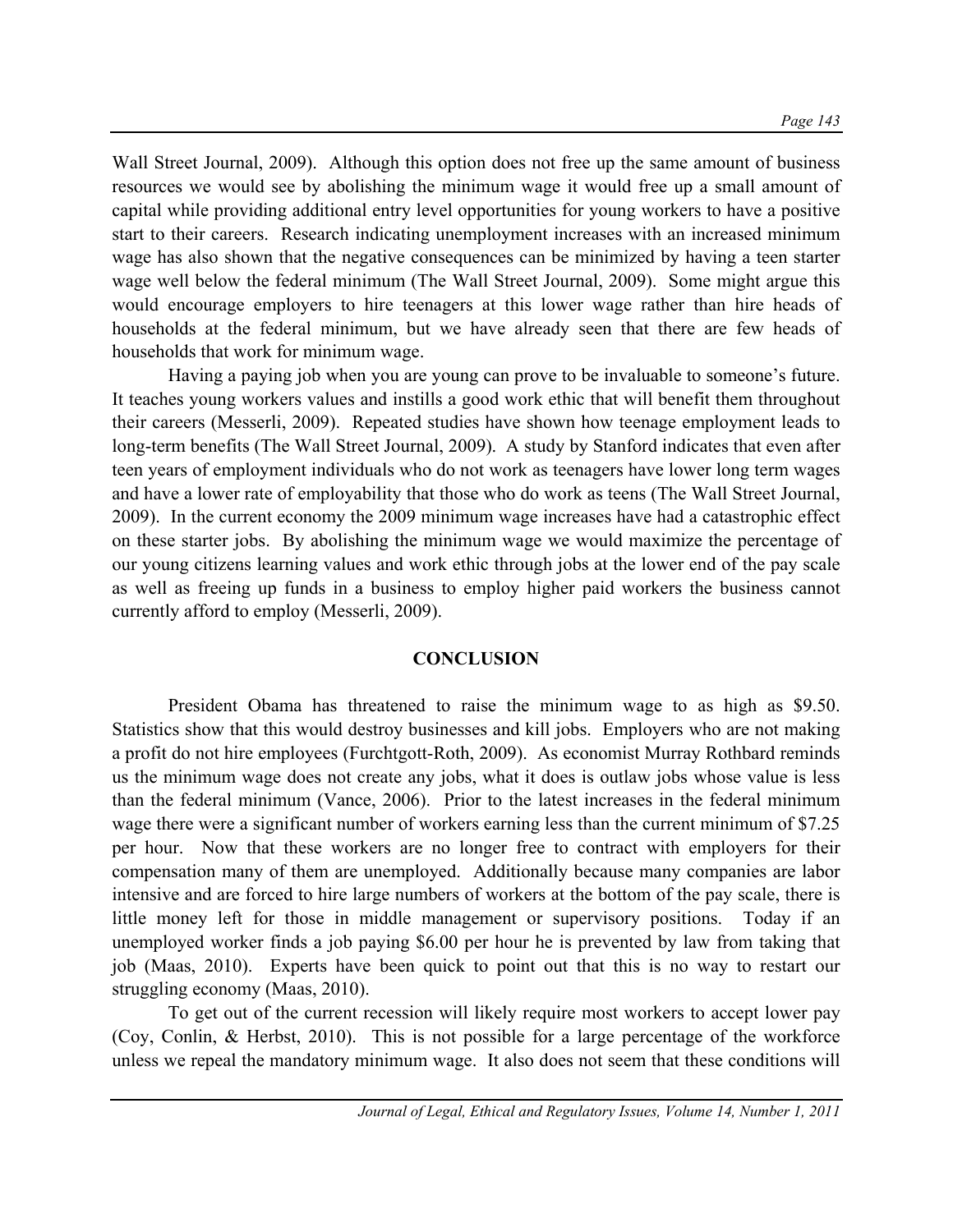change any time soon. Predictions for the next five to ten years is that we will continue to see small advances in pay, worsening working conditions, and little to no job security (Coy, Conlin, & Herbst, 2010). Employers are learning to be more efficient, and after the recession unemployment is likely to remain high. Even after we claw our way out of this recession the current trends of sending jobs offshore and automating jobs is likely to continue (Coy, Conlin, & Herbst, 2010). Some economists have predicted that in the next two decades almost 30% of all jobs in the U.S. may be sent offshore (Coy, Conlin, & Herbst, 2010).

Through the minimum wage law our politicians have decided that unemployed Americans are incapable of negotiating a fair wage. In doing so they are ignoring not only the needs of those workers, but the needs of our economy. Americans need jobs. Repealing the minimum wage would provide both more lower-end jobs and free up funds to hire those higher up the pay scale. The current handling of the job crisis should not come as a surprise to anyone familiar with the economics of Medicare, Social Security, or the U.S. Post Office.

#### **REFERENCES**

29 U.S.C. § 201 et seq.

29 U.S.C.

29 U.S.C. § 213(a) (6).

- Attard, J., (2009). "The Small Business Outlook for 2009". Retrieved April 26, 2010, from www.businessknowhow.com/money/smallbizoutlook2009.htm
- Bartlett, B., (2009). "Mandating Higher Unemployment". Retrieved April 26, 2010, from http://www.forbes.com/2009/07/23/raising-minimum-wage-opinions-columnists-bruce-bartlett.html
- Blair, J.. "Does the Minimum Wage Increase Unemployment?,". Retrieved April 26, 2010, from http://www.bigissueground.com/politics/blair-minimumwage.shtml
- Casey, M., (2009). "Consumers Aren't Spending Enough For Fed". Retrieved April 26, 2010, from http://online.wsj.com/article/SB10001424052748704517504574590202664292802.htm
- P. Coy, M. Conlin, M. Herbst, (2010, January). "The Disposable Worker", *Bloomberg Business Week,* 33-39.
- Dreier, P. & K. Candaele, (2004). "A Moral Minimum Wage". Retrieved April 26, 2010, from http://www.thenation.com/doc/20041220/dreier
- Eaton, K., (2010). "The Rise of Unpaid Internship". Retrieved April 26, 2010, from http://www.campusprogress.org/fieldreport/4988/the-rise-of-the-unpaid-internship
- Economic Crisis, (2010, January). *"*U.S. Unemployment and Underemployment Rate at 17 Percent".Retrieved April 26, 2010, from http://economiccrisis.us/2010/01/unemployment-underemployment-rate-17-percent/

*Journal of Legal, Ethical and Regulatory Issues, Volume 14, Number 1, 2011*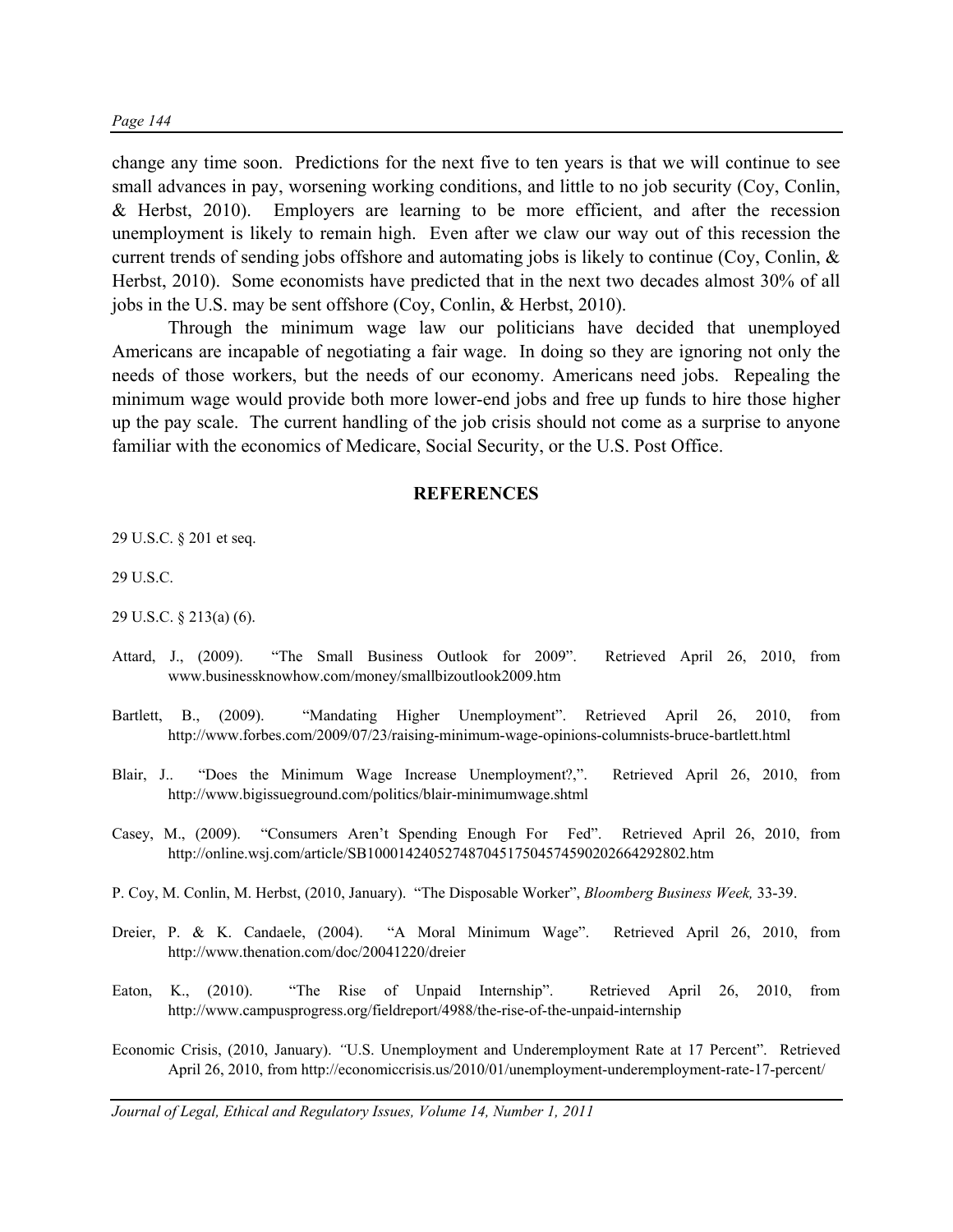- Fairchild, E., (2009). "U.S. Unemployment Rate Hits Double Digits". Retrieved April 26, 2010, from http://personalmoneystore.com/moneyblog/2009/11/06/unemployment-rate-hits-double-digits/
- Filion, K., (2009). "Fact Sheet for 2009 Minimum Wage Increase Minimum Wage Issue Guide" Retrieved April 26, 2010, from http://www.epi.org/publications/entry/mwig\_fact\_sheet/
- Franks, W., (2009). "Would you like a pay cut or layoff?". Retrieved April 26, 2010, from http://marketplace.publicradio.org/display/web/2009/02/16/pm\_paycuts/
- Furchtgott-Roth, D., (2009). "The Minimum Wage and Its Employment Impact". Retrieved April 26, 2010, from http://www.realclearmarkets.com/articles/2009/05/the\_minimum\_wage\_and\_its\_emplo.html
- Garfield, R., (1996). "The Case Against a Higher Minimum Wage*".* Retrieved April 26, 2010, from http://www.house.gov/jec/cost-gov/regs/minimum/against/against.htm
- Green, D. & R. Siegel, (2009). "Critics, Proponents Spar Over Minimum Wage". Retrieved April 26, 2010, from http://www.npr.org/templates/story/story.php?storyId=106939035
- Haimowitz, S., (2010). *"* All 50 states have lost jobs to China". Retrieved April 26, 2010, from http://www.economyincrisis.org/content/all-50-states-have-lost-jobs-china
- Irvin, M., (2009). "Minimum Wage Increase Pleases Workers, But Employers Not So Happy". Retrieved April 26, 2010, from http://blog.al.com/live/2009/07/minimum\_wage\_increase\_pleases.html
- McKenzie, R., (2007). "Raising the Minimum Wage Will do No Harm?". Retrieved April 26, 2010, from http://www.thefreemanonline.org/columns/raising-the-minimum-wage-will-do-no-harm-it-just-aint-so/
- Maas, J., (2010). "Minimum Wage Regulations Harm Job Market". Retrieved April 26, 2010, from http://blogs.wisbusiness.com/bizopinion/2010/01/minimum-wage-regulations-harm-job.html
- Marte, J., (2010) "Know Your Internship". Retrieved April 26, 2010, from http://online.wsj.com/article/SB126612109125545983.html?mod=WSJ\_PersonalFinance\_PF4 (l
- Messerli, J., (2009). "Should the Minimum Wage be Abolished (i.e. Reduced to \$0.00)?". Retrieved April 26, 2010, from http://www.balancedpolitics.org/minimum\_wage.htm
- Mishel, L., (2010). "Number of Job Seekers Per Job Opening Remains High in December Retrieved April 26, 2010, from http://www.epi.org/publications/entry/jolts\_20100209/
- Neumark, D., (2009). "Delay the Minimum-Wage Hike*".* Retrieved April 26, 2010, from http://online.wsj.com/article/SB124476823767508619.html
- New York Times, (2009, October). *"*Military Meets Recruiting Goals"*, New York Times*, A21, Retrieved April 26, 2010 from, http://www.nytimes.com/2009/10/14/us/14brfs-MILITARYMEET\_BRF.html